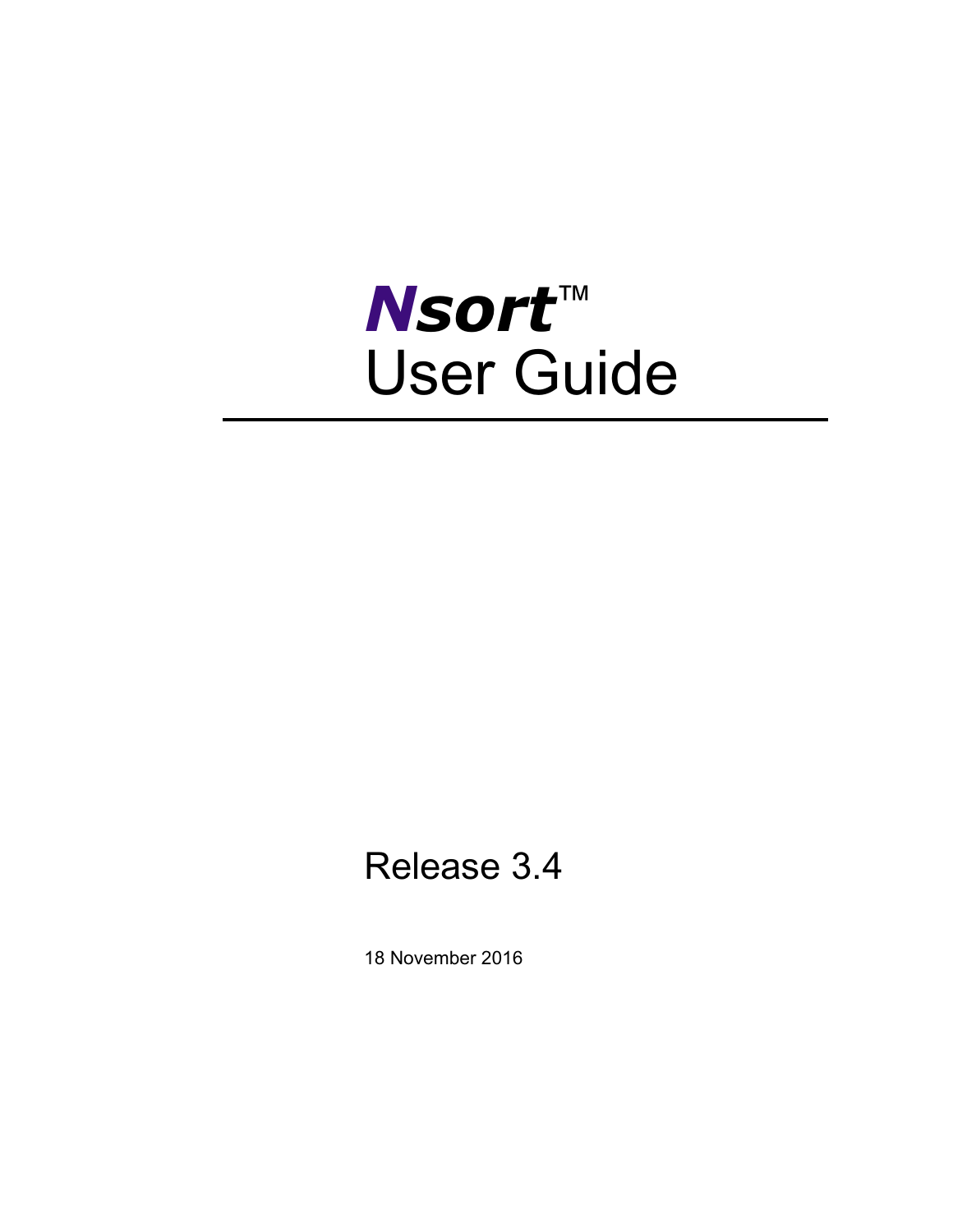Nsort User Guide Release 3.4.56

Copyright © Ordinal Technology. 1997 - 20116 All rights reserved. Printed in the USA.

If this documentation is delivered to a U.S. Government Agency that is part of the Department of Defense, then it is delivered with Restricted Rights and the following legend is applicable:

Restricted Rights Legend: Use, duplication, or disclosure of the Programs by the Government is subject to restrictions as set forth in subparagraph (c)(1)(ii) of DFARS 252.227-7013, Rights in Technical Data and Computer Software (October 1988).

If this documentation is delivered to a U.S. Government Agency not within the Department of Defense, then it is delivered with "Restricted Rights," as defined in FAR 52.227-14, Rights in Data - General, including Alternate III (June 1987).

HP-UX is a trademark of Hewlett-Packard Co.

Linux is a trademark of Linus Torvalds.

Ordinal and Nsort are trademarks of Ordinal Technology Corp.

POSIX is a trademark of the Institute of Electrical and Electronic Engineers (IEEE).

Solaris is a trademark of Sun Microsystems, Inc.

UNIX is a registered trademark in the U.S. and other countries, exclusively licensed through X/Open Company, Ltd.

Windows and Window NT are trademarks of Microsoft Corporation.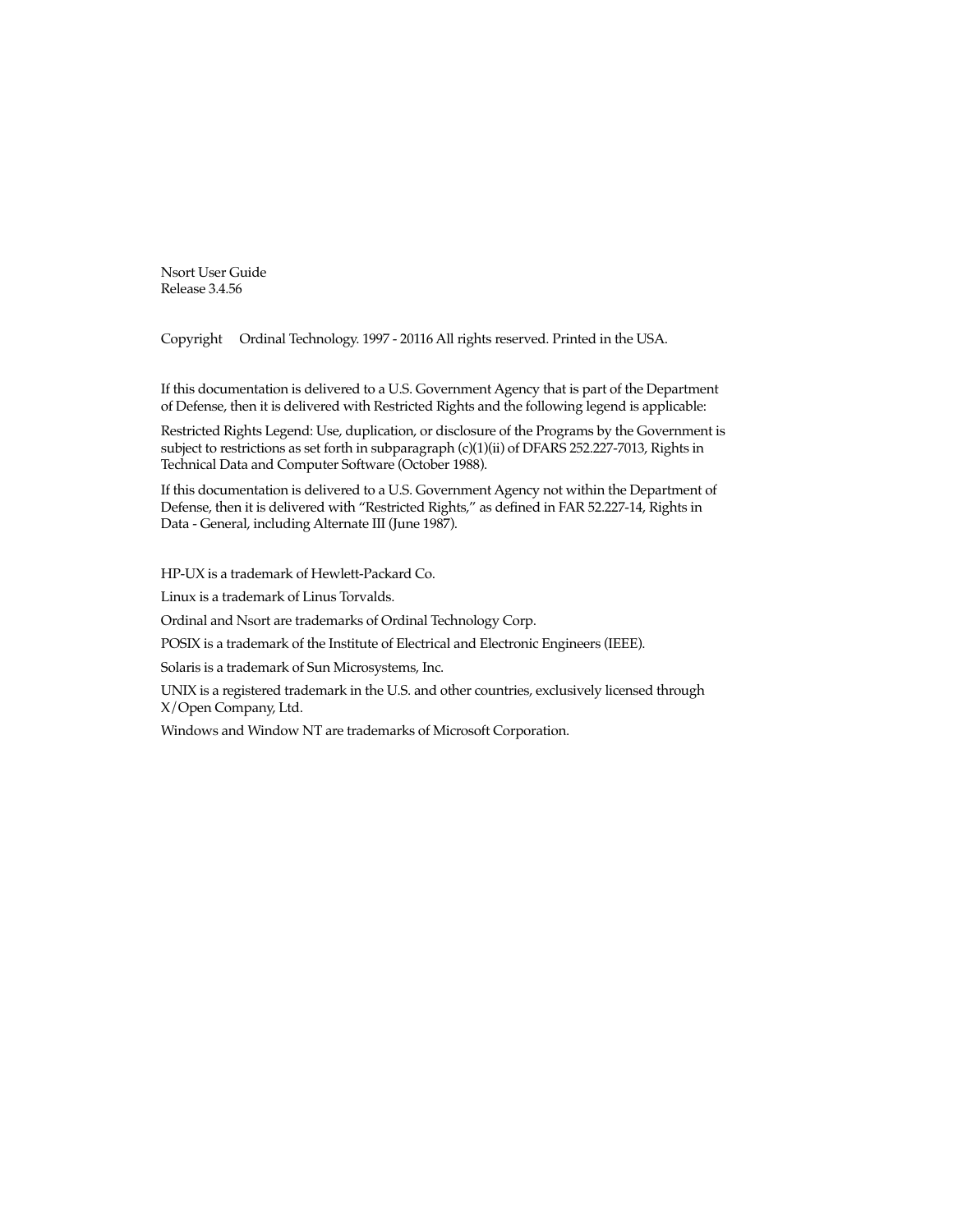# **Contents**

## **[Introduction 1](#page-12-0)**

[Putting Nsort to Work for You 2](#page-13-0) [What Nsort Can Do 3](#page-14-0) [Sorting Data 5](#page-16-0) [Merging Input Streams 6](#page-17-0) [Summarizing Fields 8](#page-19-0) [Modifying Sort Actions 9](#page-20-0)

#### **[The Nsort Command Line 17](#page-28-0)**

[The Nsort Command Line 19](#page-30-0) [Standard Command Line 19](#page-30-1) [Specification Files 20](#page-31-0) [Global Options 21](#page-32-0) [System-wide Default File 21](#page-32-1) [User Home Directory File 22](#page-33-0) [Environment Variable 22](#page-33-1) [POSIX Sort Compatible Command Line 23](#page-34-0) [Windows Sort Compatible Command Line 26](#page-37-0)

## **[Specification Language Overview 29](#page-40-0)**

[Nsort Statements 30](#page-41-0) [Character Constants 31](#page-42-0)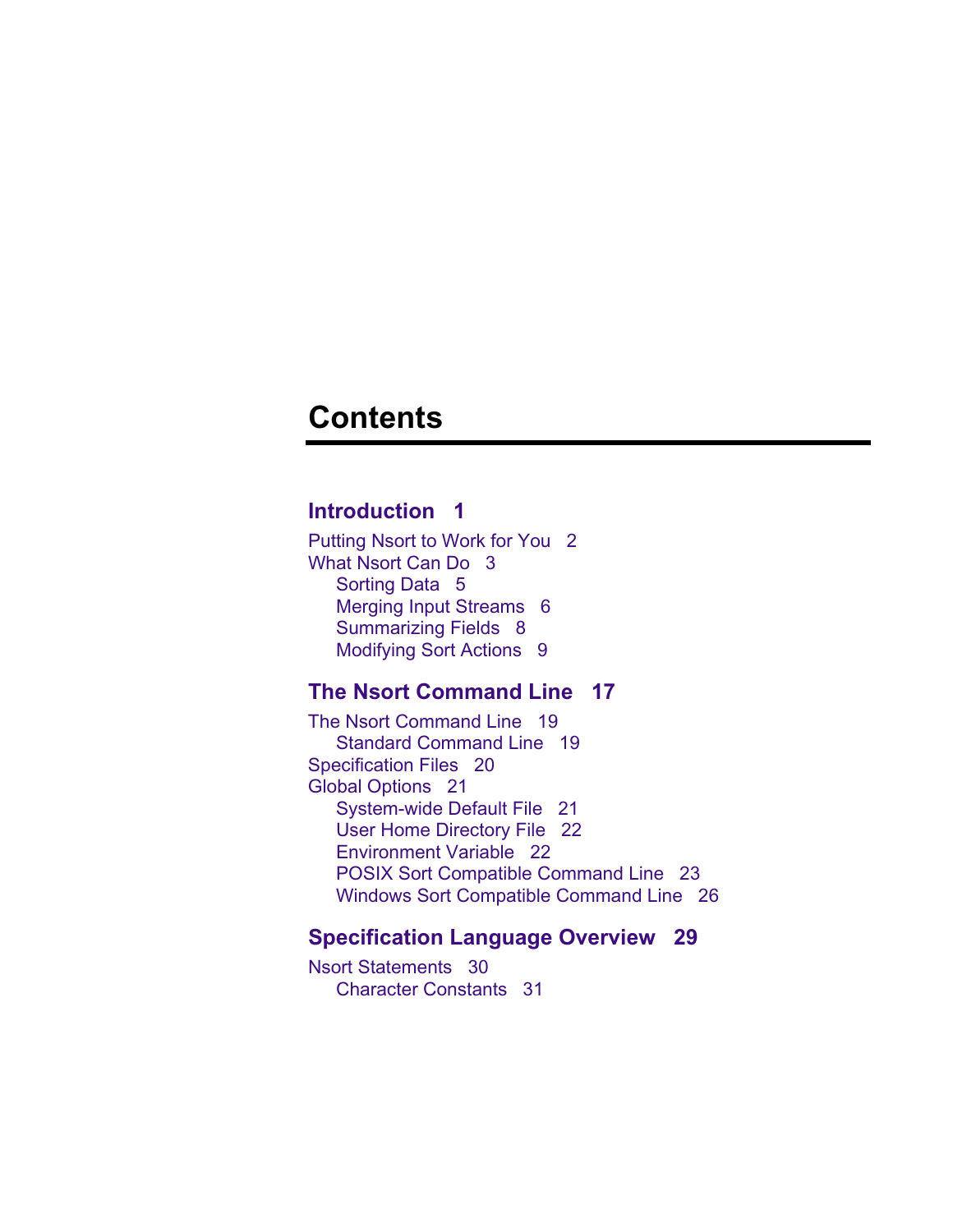[Processing Nsort Commands 32](#page-43-0) [Data Definition Statements 33](#page-44-0) [Record Definition Qualifiers 34](#page-45-0) [Field Definition Qualifiers 35](#page-46-0) [Key Definition Qualifiers 36](#page-47-0) [Supported Key and Field Data Types 37](#page-48-0) [Sort Definition Statements 38](#page-49-0) [File Definition Statements 40](#page-51-0) [File Qualifiers 41](#page-52-0) [Configuration and Performance Statements 42](#page-53-0) [Method Qualifiers 43](#page-54-0)

#### **[Describing the Sort Data 45](#page-56-0)**

[Record Formats 46](#page-57-0) [Fixed Size Records 47](#page-58-0) [Variable \(Length-Prefix\) Records 48](#page-59-0) [Delimited Records 49](#page-60-0) [Field Definitions 52](#page-63-0) [Field Name 53](#page-64-0) [Size Qualifier 53](#page-64-1) [Delimiter Qualifier 54](#page-65-0) [Position Qualifier 55](#page-66-0) [Offset Qualifier 63](#page-74-0) [Maximum Field Size 63](#page-74-1) [Pad Qualifier 63](#page-74-2) [Fold\\_Upper and Fold\\_Lower 63](#page-74-3) [Key Definitions 64](#page-75-0) [Key Fields 64](#page-75-1) [Key Sort Direction 66](#page-77-0) [Key Number 66](#page-77-1) [Data Types 67](#page-78-0) [Binary Integer Data Types 67](#page-78-1) [Packed Decimal Type 67](#page-78-2) [Bit Type 68](#page-79-0) [Character Data Type 68](#page-79-1)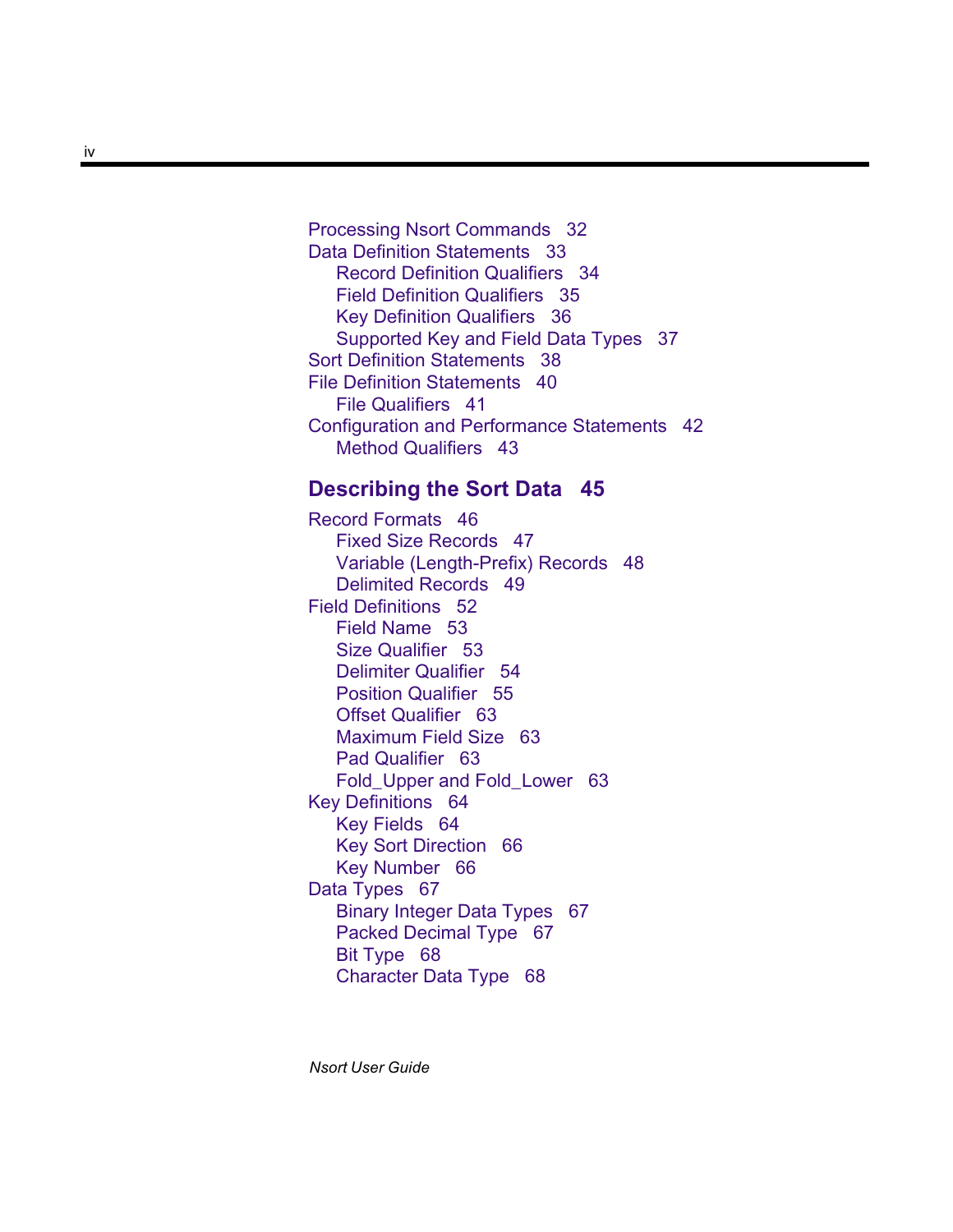[Floating Point Data Type 69](#page-80-0) [Double-Precision Floating Point Data Type 69](#page-80-1) [Decimal Data Type 69](#page-80-2) [Month Data Type 70](#page-81-0)

#### **[Sort Definition Statements 71](#page-82-0)**

[Sorting 72](#page-83-0) [Merging Sorted Sets 74](#page-85-0) [Summarizing Data 76](#page-87-0) [Summarizing Separated Fields 78](#page-89-0) [Duplicate Handling 79](#page-90-0) [Transforming Data 80](#page-91-0) [Selecting Records 81](#page-92-0) [Count Limitation 83](#page-94-0) [Reformat 84](#page-95-0) [Input Reformatting 85](#page-96-0) [Output Reformatting 86](#page-97-0) [Reformatting Usage Notes 88](#page-99-0) [Derived Fields 90](#page-101-0) [Default Addition of Derived Fields 91](#page-102-0) [Counting by Key Value 92](#page-103-0) [Expressions 93](#page-104-0) [Conditional Expressions 94](#page-105-0) [Conditions 95](#page-106-0) [Match Detection 96](#page-107-0)

#### **[Configuration and Performance 97](#page-108-0)**

[Memory Usage 98](#page-109-0) [Number of Internal Threads 99](#page-110-0) [Sort Methods 100](#page-111-0) [Record and Pointer Sort 100](#page-111-1) [Merge and Radix Sort 100](#page-111-2) [Key Hashing 101](#page-112-0) [Statistics Output 102](#page-113-0) [Version Information 103](#page-114-0)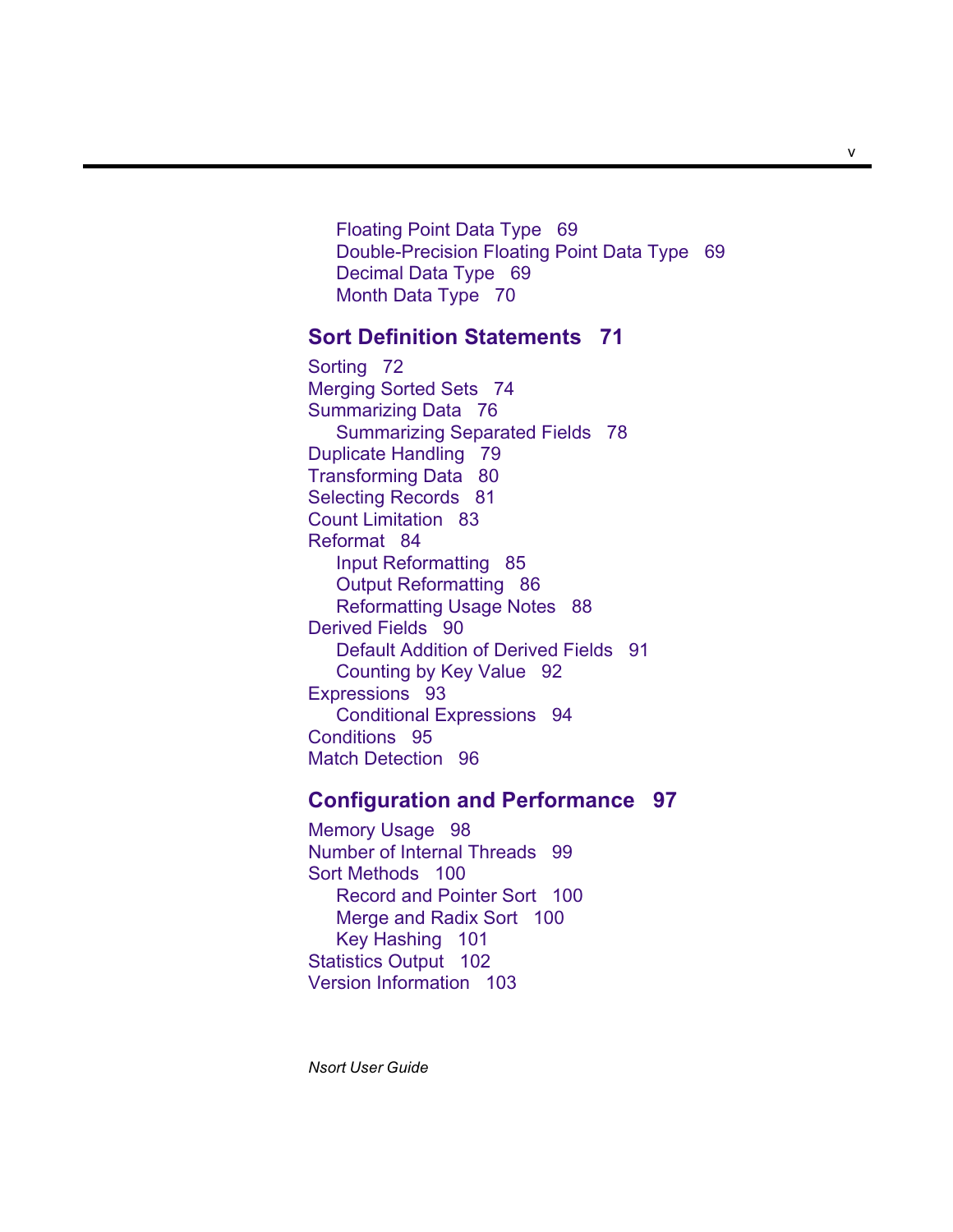[File I/O 104](#page-115-0) [Access Mode 104](#page-115-1) [Transfer Size 105](#page-116-0) [Count of Simultaneous I/O Requests 105](#page-116-1) [File System Defaults 105](#page-116-2) [Input and Output Files 106](#page-117-0) [Temporary Files 108](#page-119-0) [Dataset Size 111](#page-122-0)

#### **[Sort Subroutine Library 113](#page-124-0)**

[Compiling and Linking 114](#page-125-0) [Standard Sort Subroutine Usage 116](#page-127-0) [nsort\\_define 117](#page-128-0) [nsort\\_release\\_recs 118](#page-129-0) nsort release end 119 [nsort\\_return\\_recs 120](#page-131-0) [nsort\\_get\\_stats 121](#page-132-0) [nsort\\_print\\_stats 122](#page-133-0) nsort end 123 [nsort\\_version 124](#page-135-0) [Example Application Program Performing a Sort 125](#page-136-0) [Merging Records 127](#page-138-0) [nsort\\_merge\\_define 128](#page-139-0) [Merge Input Callback 129](#page-140-0) [Example Application Program Performing a Merge 131](#page-142-0) [User-Defined Compares 133](#page-144-0) [Comparison Function Type 134](#page-145-0) nsort declare function 136 [Specifying a User-Defined Comparison 137](#page-148-0) [Error Handling 138](#page-149-0) [Getting an Error or Warning String 138](#page-149-1) [Error Callbacks 139](#page-150-0) [Raising an Error in a User-Defined Comparison or Merge Input](#page-152-0)  [Callback Function 141](#page-152-0)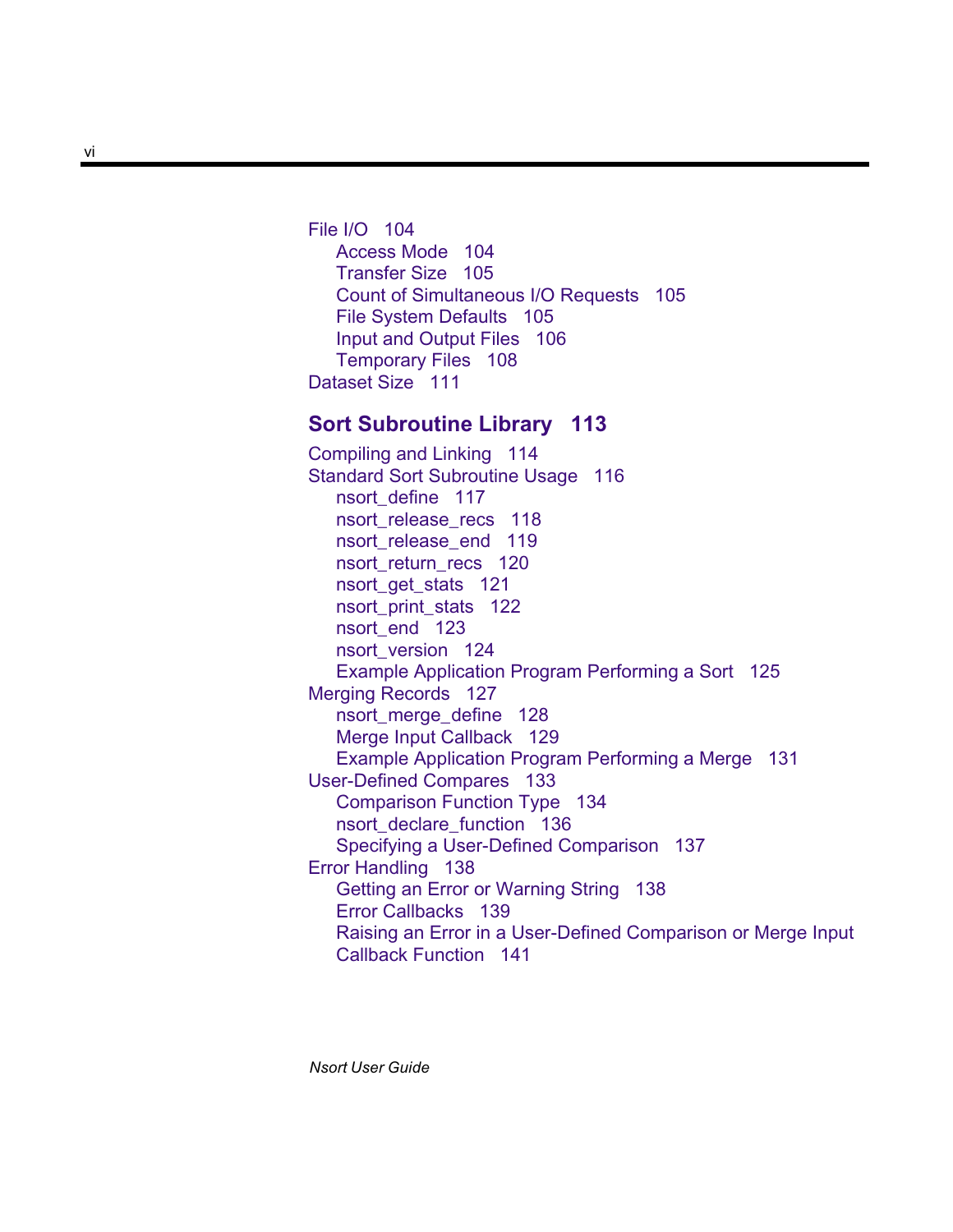# **[Errors and Warnings 143](#page-154-0)**

[Errors 144](#page-155-0) [Warnings 168](#page-179-0)

**[Index 173](#page-184-0)**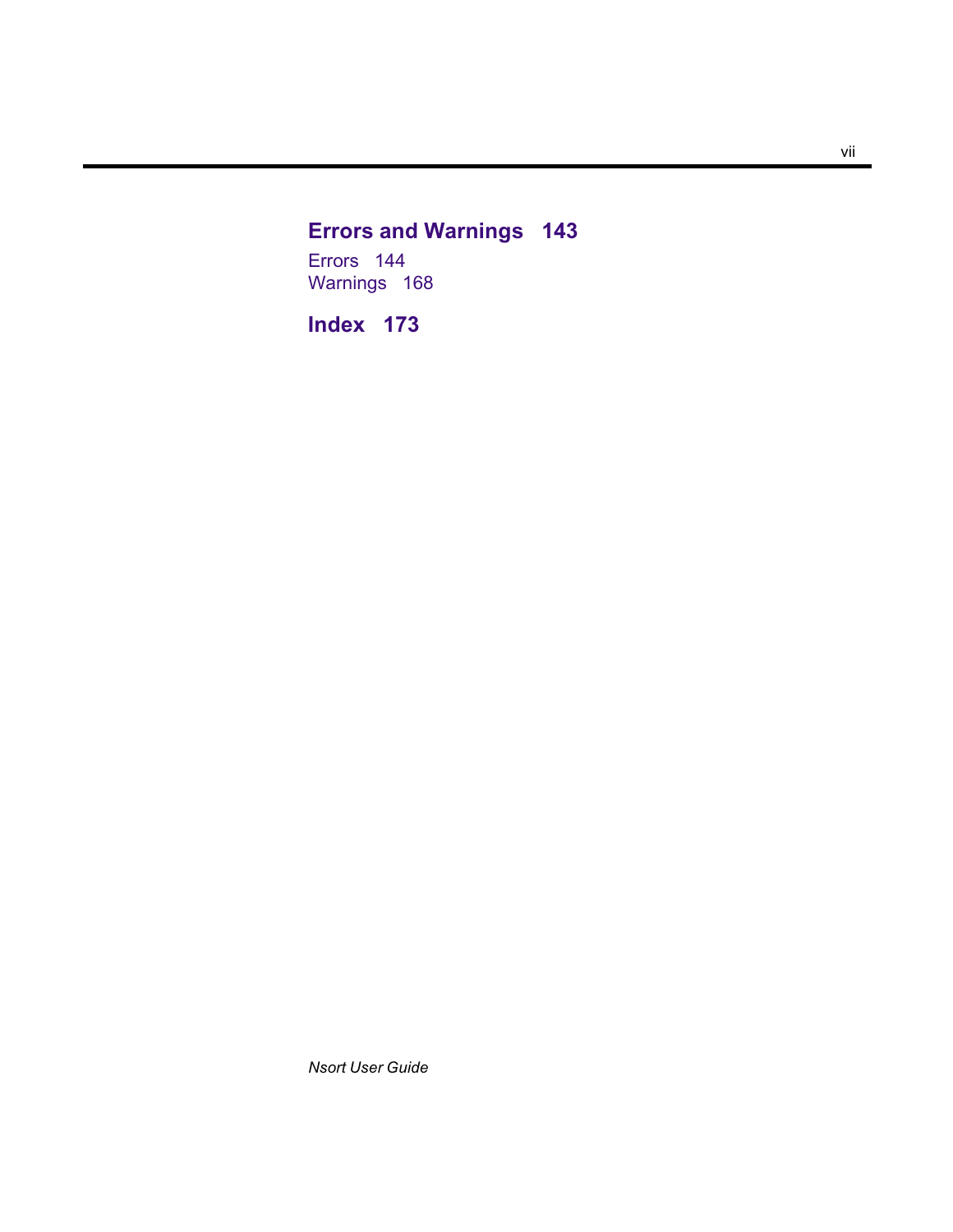viii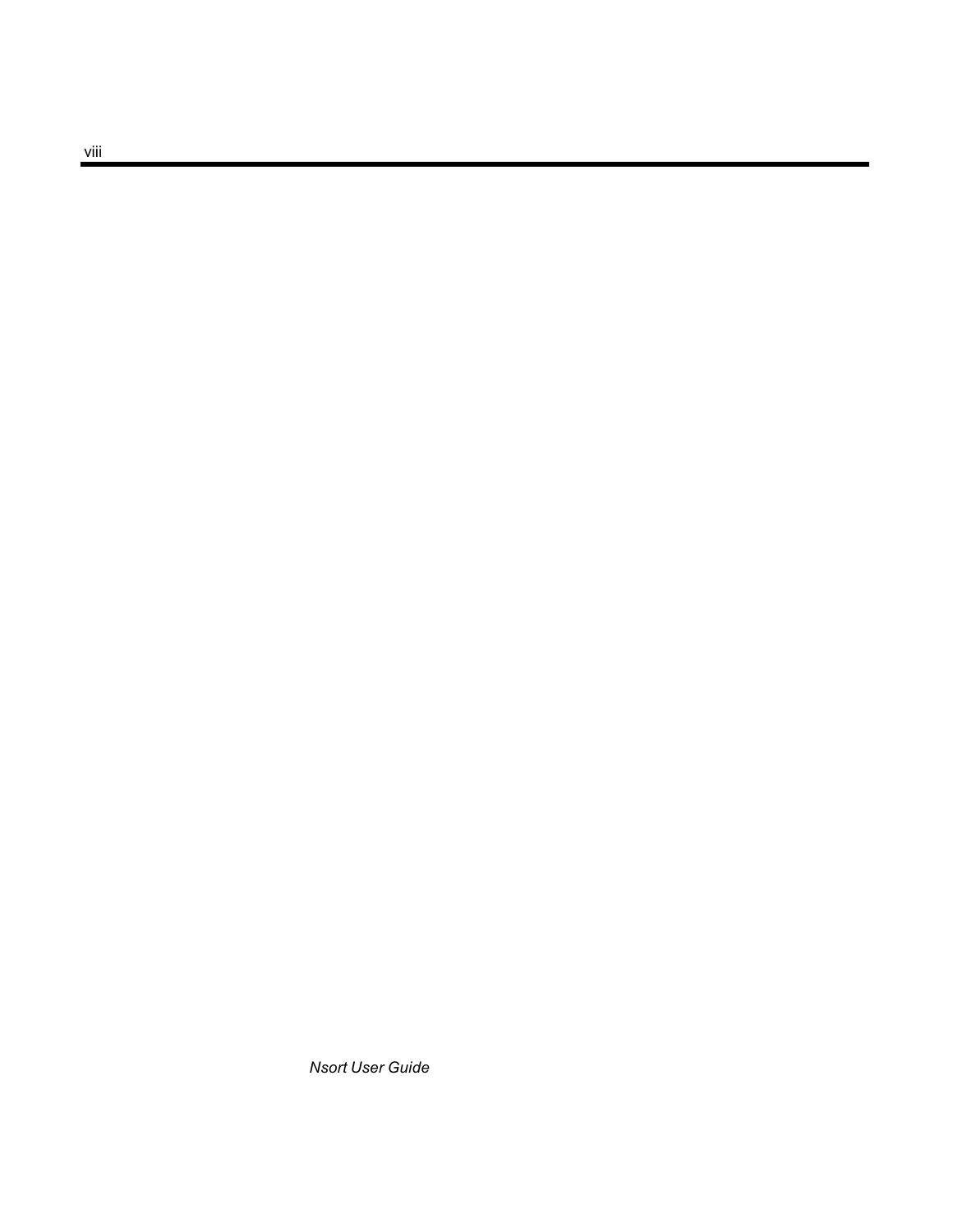# **Preface**

This preface provides an overview to the *Nsort User Guide*, including sections on:

- The intended audience for this document.
- How this document is organized.
- The notational conventions used in this document.
- How to find more information about Nsort.

#### **Intended Audience**

*Nsort User Guide* is written for database administrators programmers who use Nsort as part of their data warehousing management systems and system administrators who manage large sort applications.

The document assumes that you are familiar with:

- Relational database.
- Your RDBMS vendor's products.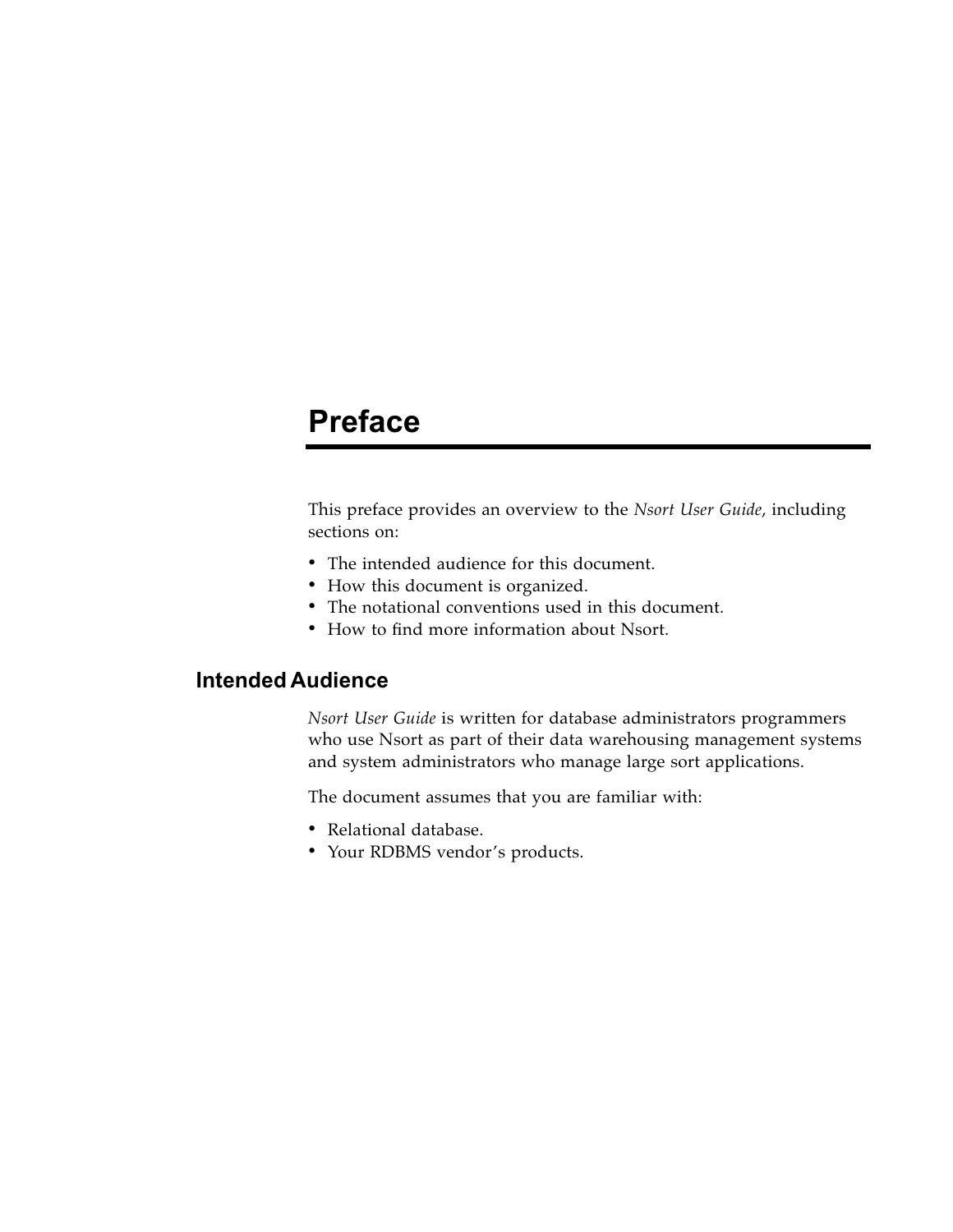#### **How this Document is Organized**

#### **[Chapter 1, "Introduction"](#page-12-1)**

This chapter provides an introduction to the features and functionality provided by the Nsort product.

#### **[Chapter 2, "The Nsort Command Line"](#page-28-1)**

This chapter describes the Nsort standard and POSIX sort-like command lines.

#### **[Chapter 3, "Specification Language Overview](#page-40-1)"**

This chapter discusses Nsort sort specification statements, and explains how to use sort specification files with Nsort.

**[Chapter 4, "Describing the Sort Data"](#page-56-1)** This chapter explains how to describe records and fields to Nsort.

**[Chapter 5, "Sort Definition Statements](#page-82-1)"** This chapter discusses how to sort, select, reformat and merge records.

#### **[Chapter 6, "Configuration and Performance"](#page-108-1)**

This chapter discusses using Nsort's configuration and performance options.

#### **[Chapter 7, "Sort Subroutine Library"](#page-124-1)**

This chapter presents the Nsort subroutine library which provides a sort API for application programs.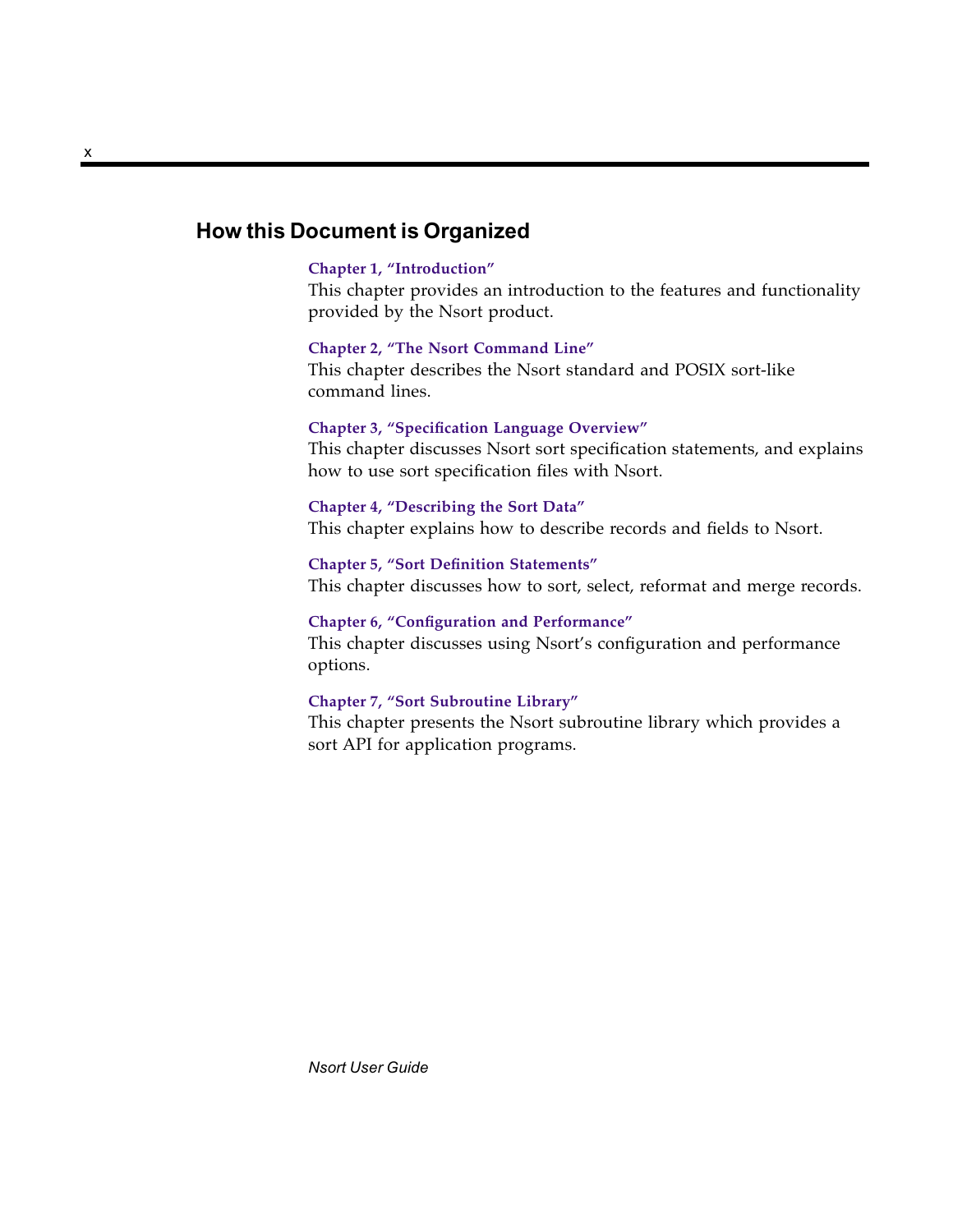# **Notational Conventions**

The following conventions are used throughout this document:

| Convention            | Description                                                     |
|-----------------------|-----------------------------------------------------------------|
| $cd$                  | A command to be typed exactly<br>as it appears in the document. |
| <b>nsort</b> filename | A placeholder for a user-supplied<br>value.                     |
| /data/spec            | The name of a file or a<br>directory path.                      |
| -summarize=total      | Example command lines or<br>specification statements.           |
| <b>NSORT</b>          | The name of an UNIX<br>ENVIRONMENT VARIABLE.                    |
| TRUE                  | The RESULT VALUE of a<br>conditional expression.                |

# **For More Information**

For additional information on Nsort or technical support for Nsort, you can contact Ordinal Technology as follows:

- By telephone: 925-253-9204.
- By email: info@ordinal.com or support@ordinal.com.
- World-wide web: <http://www.ordinal.com>.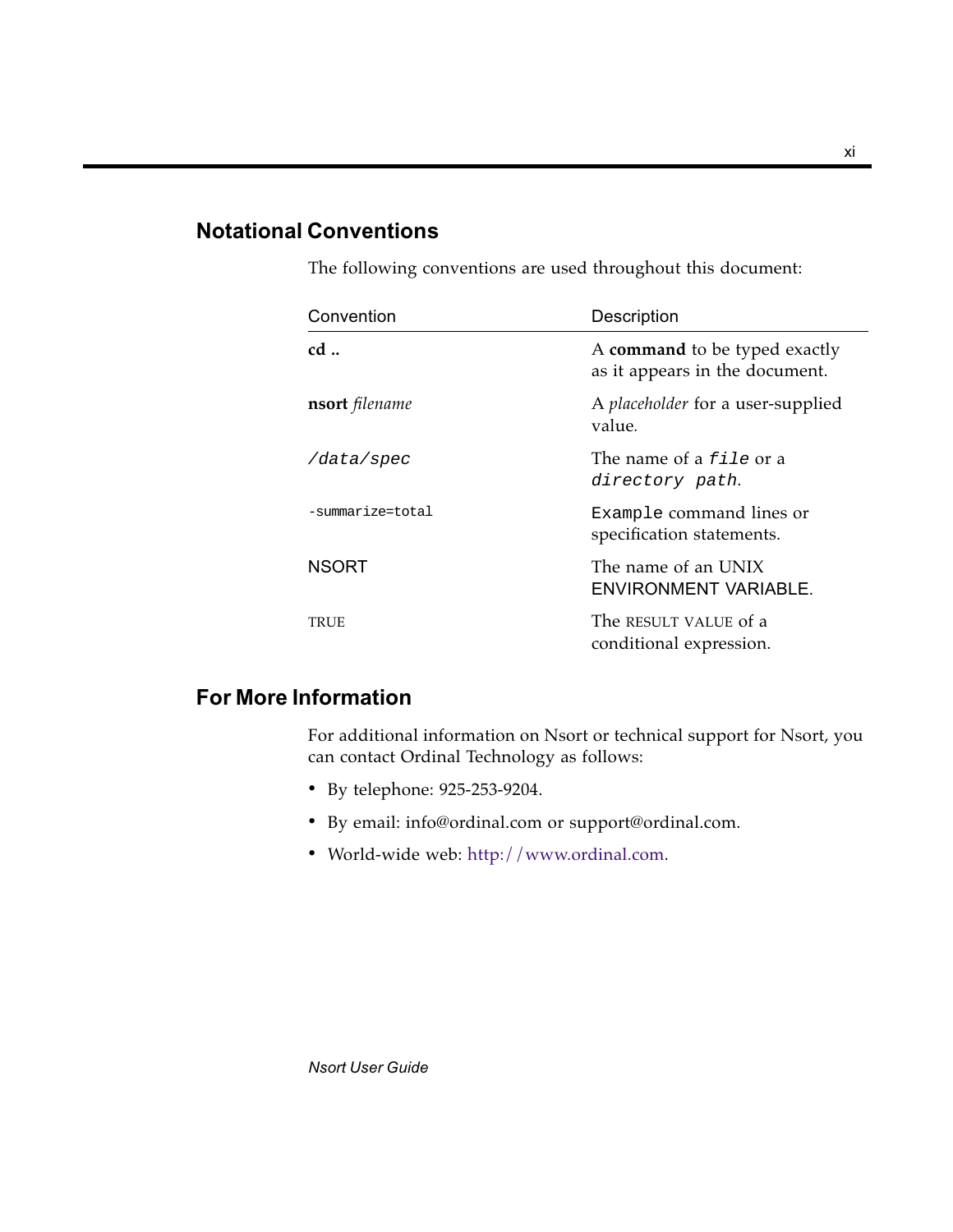xii

*Nsort User Guide*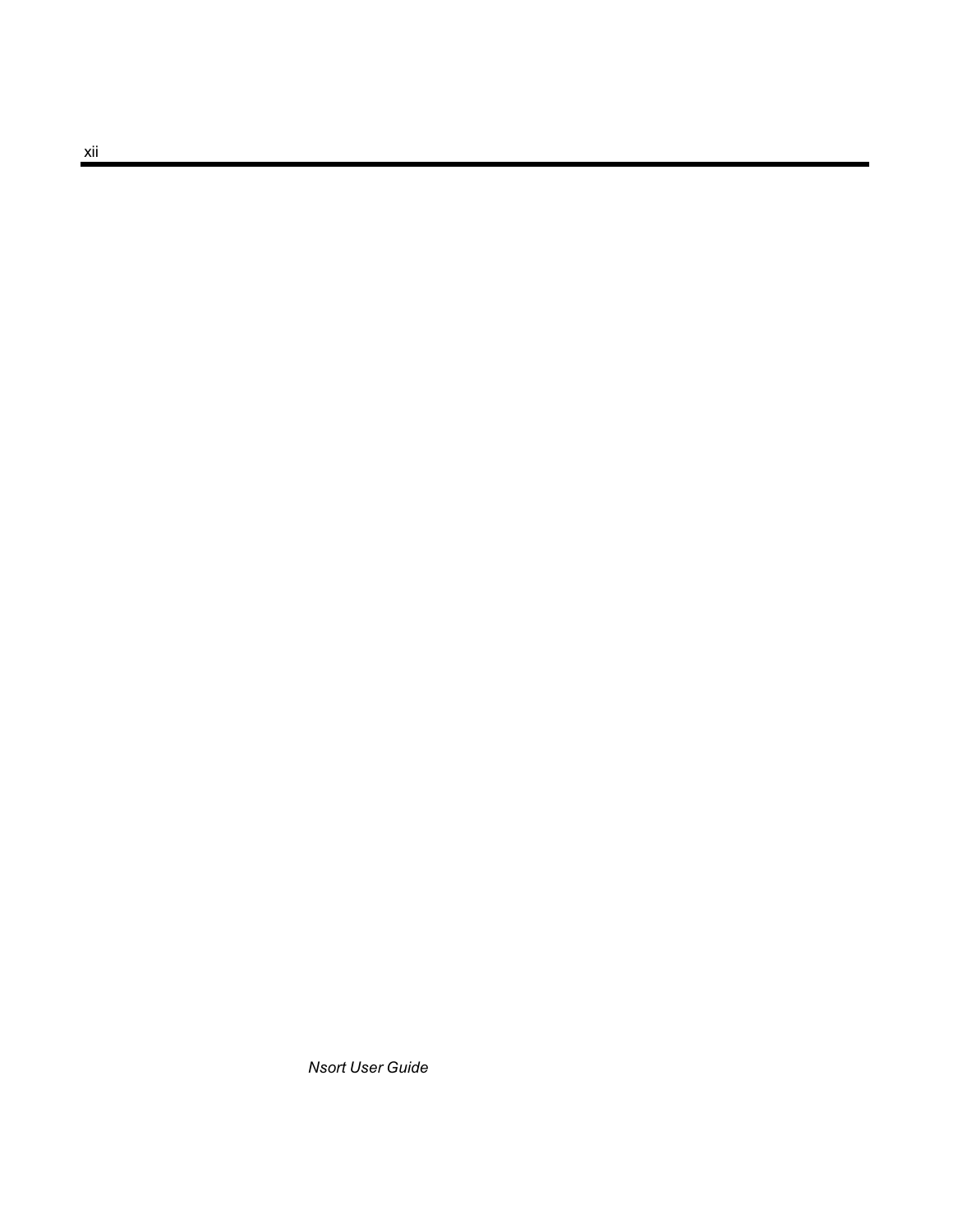# <span id="page-12-1"></span><span id="page-12-0"></span>**Introduction** *1*

Nsort™ is a multiprocessor, high speed sort utility and subroutine library for UNIX™ and Windows™ systems. Nsort processes files at high speeds by simultaneously using many processors and disks. Nsort uses efficient, proprietary algorithms to sort records and reduce disk I/O waits commonly associated with processing very large data sets. Nsort speeds up both the processing of data outside a database system and the loading of data into a database or data warehouse.

The rapid growth of the Internet, demand for more historical business data, and falling disk prices are resulting in ever-larger corporate data sets. Analyzing this data is an increasing challenge. Today various Internet, credit bureau, direct marketing, telephone and utility companies, as well as government agencies, are using Nsort to quickly sort, merge, and summarize their large data sets.

Nsort provides the sort features needed to presort load data for data warehouse installations. Nsort can dramatically improve the performance of your data warehouse loads.

This chapter introduces Nsort and provides a brief overview to the Nsort product. This chapter discusses the following topics:

- **•** How to put Nsort to work for you.
- **•** What Nsort can do.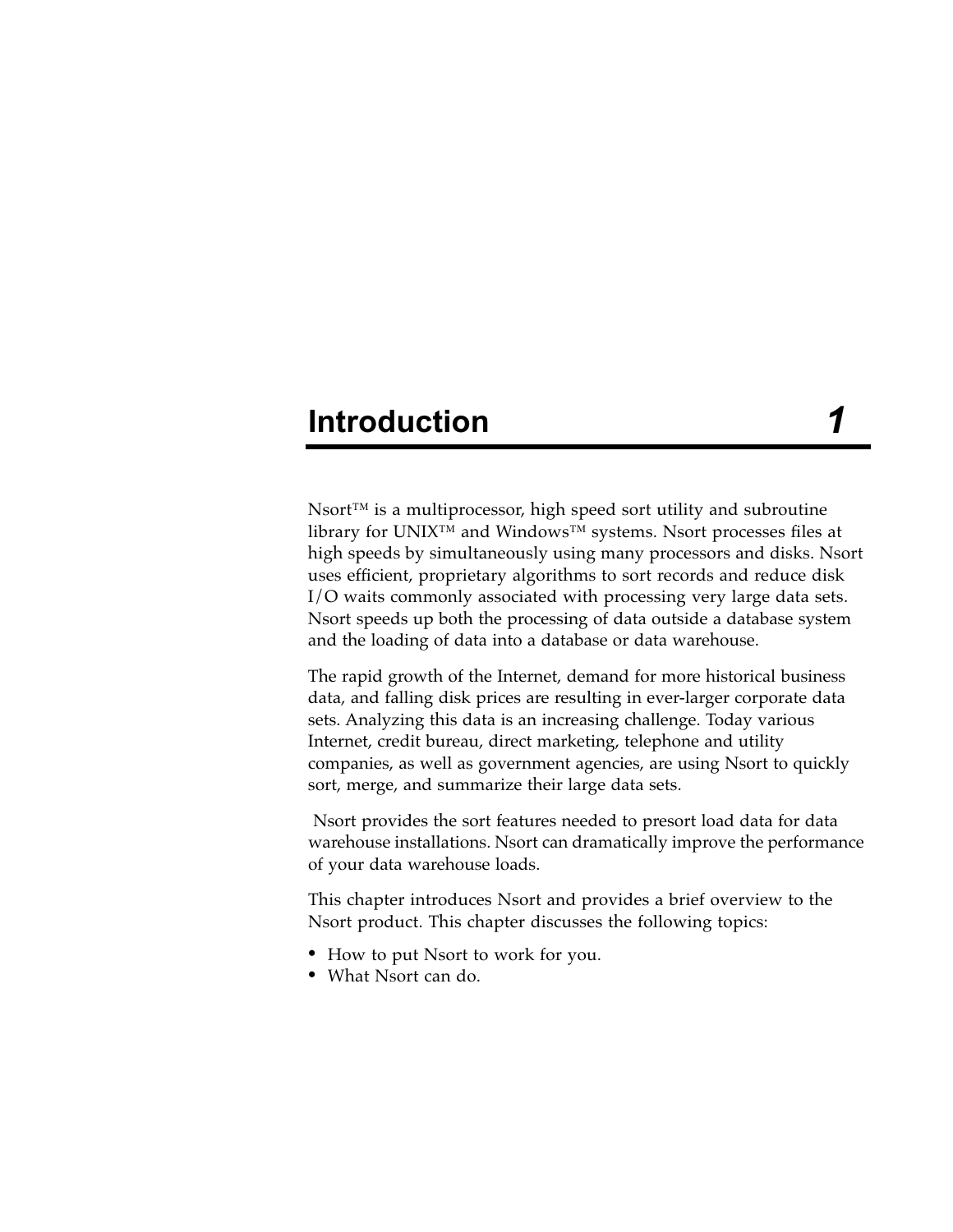# <span id="page-13-0"></span>**Putting Nsort to Work for You**

If you are a database administrator responsible for large amounts of data, sort performance affects many parts of your system. Nsort can improve the speed of your bulk data transfer operations in the following ways:

- **•** Presort the incoming data by primary key so that the RDBMS can append the data sequentially. If the table has no pre-existing primary index, presorting expedites the creation of the primary index. Even if the table already has a primary index, presorting often speeds the bulk data load.
- **•** Merge sorted data from multiple sources into one sorted file that can be quickly copied into your data warehouse.
- **•** Filter out unneeded or improperly-formed records before the RDBMS loader even sees them.
- **•** Summarize input data so that the RDBMS can directly load the totaled data into a summary table.
- **•** Prepare load data in advance of the load window, thus effectively shortening the time you need to keep your data warehouse off-line.
- **•** Make the most of your current hardware. With Nsort's help, you can get your data loaded more quickly without having to purchase more processors or memory.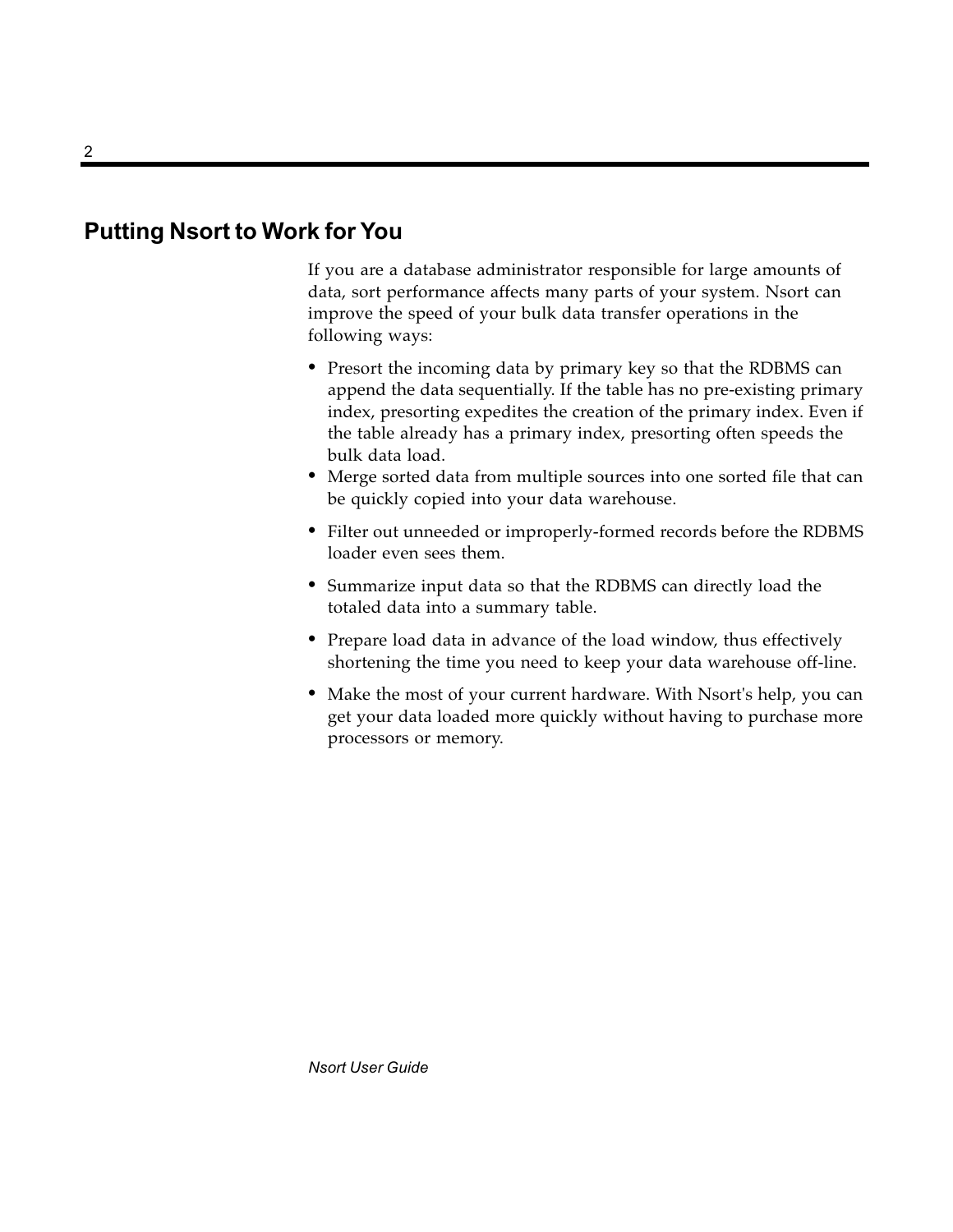## <span id="page-14-0"></span>**What Nsort Can Do**

Nsort sorts, merges, summarizes, or concatenates files. Nsort can perform its functions much faster than the standard UNIX **sort** or other sort products.

Nsort allows you to customize the sort so that it suits the needs of your application. Nsort can perform the following functions:

- **•** Sort large data sets quickly.
- **•** Merge pre-sorted input files into one sorted output file.
- **•** Subtotal fields by key value and store the subtotal records in the output file.
- **•** Select records to include or omit using conditional criteria.
- **•** Use selection criteria to create multiple sort output files.
- **•** Sort by binary data keys as well as character data keys.
- **•** Sort files with records and keys up to 65,535 bytes wide (or 8 megabytes for the Windows versions of Nsort).
- **•** Handle input and output files as large as the underlying file system supports, without any 4GB limit.
- **•** Sort on an unlimited number of sort keys.
- **•** Read sort input from multiple input files.
- **•** Accept command lines for the POSIX sort utility included with most UNIX implementations.
- **•** Supports fixed-length, variable (length-prefix) and delimited (lines of text) record types.
- **•** Use multiple processors and disks in parallel.
- **•** Add, drop, and reorder the fields in the sort records.
- **•** Delete duplicate records.
- **•** Perform an ascending or descending sort on each key.
- **•** Use large main memories with 64-bit addressing to sort data without using temporary files.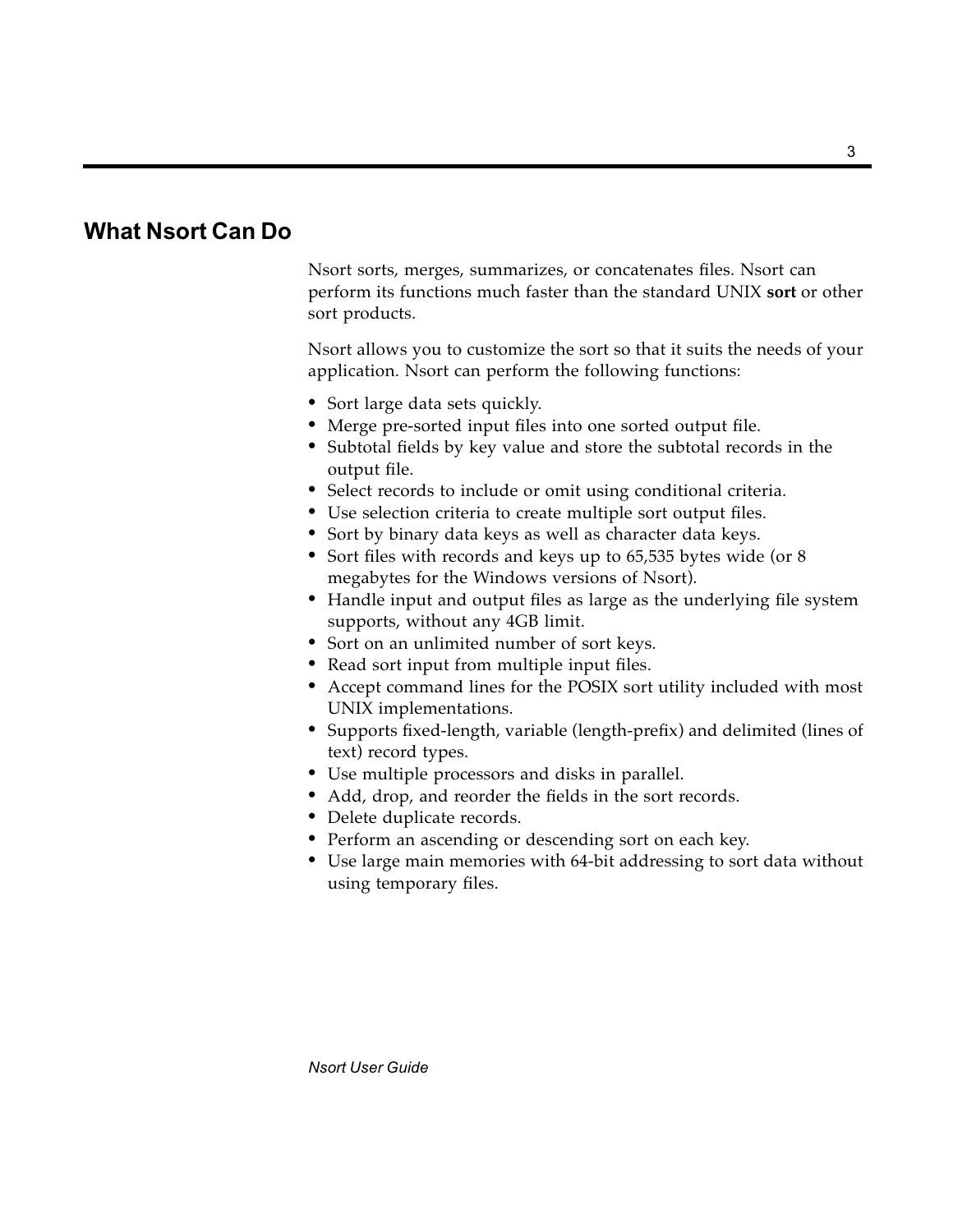This section introduces the major functions of Nsort and includes the subsections discussing the following functions:

- **•** Sorting data.
- **•** Merging pre-sorted input streams into one output stream.
- **•** Summarizing data.
- **•** Modifying the action of your sort, merge, or summarize.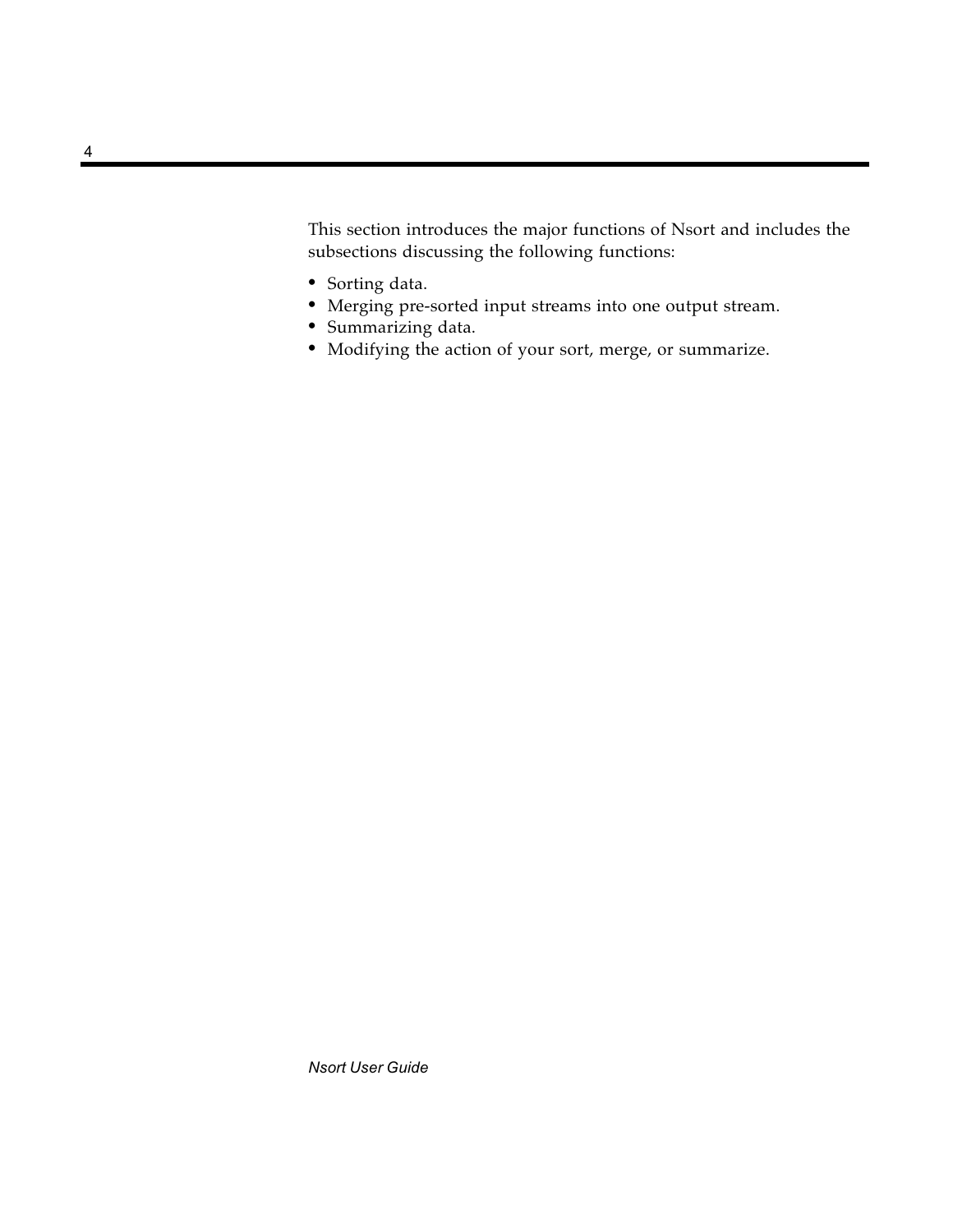#### <span id="page-16-0"></span>**Sorting Data**

The sort operation takes one or more input files containing records and orders the records by key value into one or more output files. Nsort supports 7 different data key types: integer, unsigned integer, character, IEEE floating point, double precision floating point, decimal character, and month.

ABC Stores adds the daily receipt data from its stores to its centralized data warehouse. Before loading the data into the data warehouse, the database administrator uses Nsort to presort the data by the data warehouse key values.

*Figure 1-1* Basic Sort (by StoreID)

| StoreID Date Time ProdID Price Qty Total |  |  |  |
|------------------------------------------|--|--|--|
| 106 980201 13:45 103 5.98 2 11.96        |  |  |  |
| 101 980201 09:04 324 2.59 6 15.54        |  |  |  |
| 204 980201 15:56 678 4.89 1 4.89         |  |  |  |
| 131 980201 13:10 324 2.59 2 5.18         |  |  |  |
| 106 980201 14:14 231 3.29 3 9.87         |  |  |  |
| 131 980201 15:21 103 5.98 4 23.92        |  |  |  |
| 204 980201 14:14 324 2.59 1 2.59         |  |  |  |
| 131 980201 15:34 324 2.59 5 12.95        |  |  |  |
| 106 980201 16:50 103 5.98 1 5.98         |  |  |  |
| 101 980201 14:01 678 4.89 3 14.67        |  |  |  |
|                                          |  |  |  |
|                                          |  |  |  |

| StoreID Date Time ProdID Price Qty Total |  |  |  |
|------------------------------------------|--|--|--|
| 101 980201 09:04 324 2.59 6 15.54        |  |  |  |
| 101 980201 14:01 678 4.89 3 14.67        |  |  |  |
| 106 980201 13:45 103 5.98 2 11.96        |  |  |  |
| 106 980201 14:14 231 3.29 3 9.87         |  |  |  |
| 106 980201 16:50 103 5.98 1 5.98         |  |  |  |
| 131 980201 13:10 324 2.59 2 5.18         |  |  |  |
| 131 980201 15:21 103 5.98 4 23.92        |  |  |  |
| 131 980201 15:34 324 2.59 5 12.95        |  |  |  |
| 204 980201 15:56 678 4.89 1 4.89         |  |  |  |
| 204 980201 14:14 324 2.59 1 2.59         |  |  |  |
|                                          |  |  |  |
|                                          |  |  |  |



*Nsort User Guide*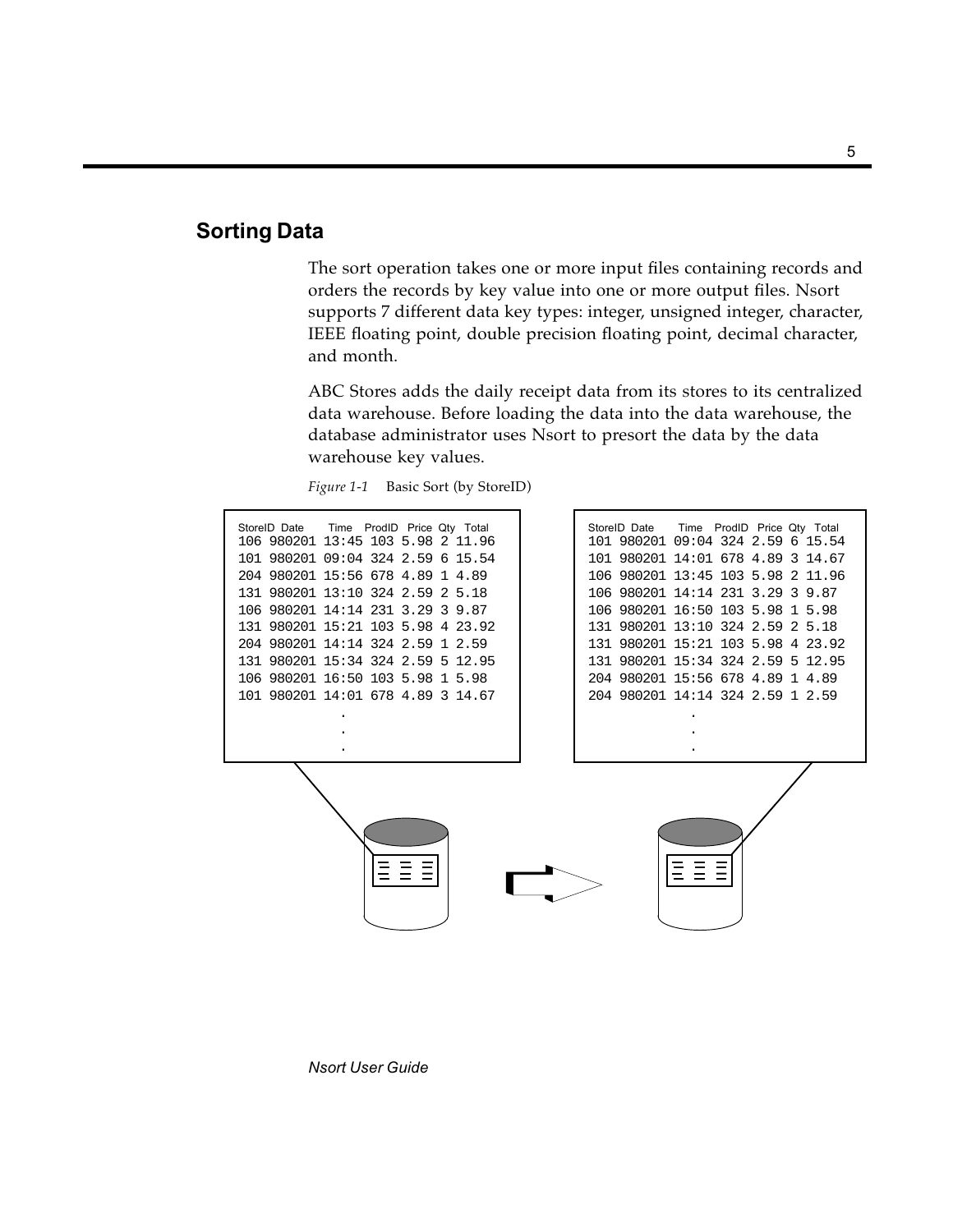## <span id="page-17-0"></span>**Merging Input Streams**

The merge operation takes several sorted input files and merges them to produce one or more sorted output files.

XYZ Stores adds the daily receipt data from its stores to its centralized data warehouse. The receipt data is sorted by data warehouse key values at the individual stores and sent on tape to the centralized data warehouse. The database administrator uses Nsort's merge feature to merge the presorted data files into one sorted file for the bulk data load.

The next page contains a diagram of a merge operation.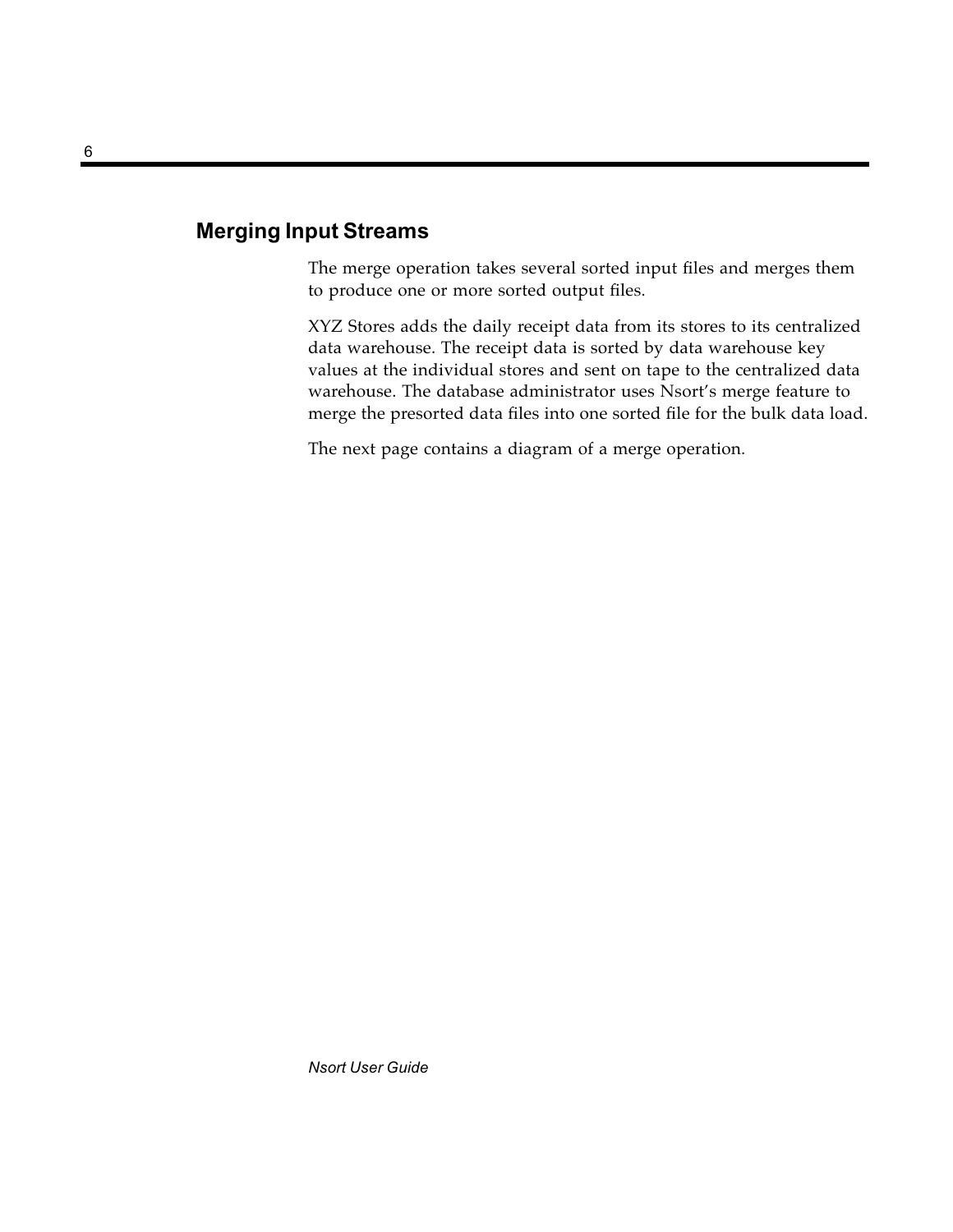

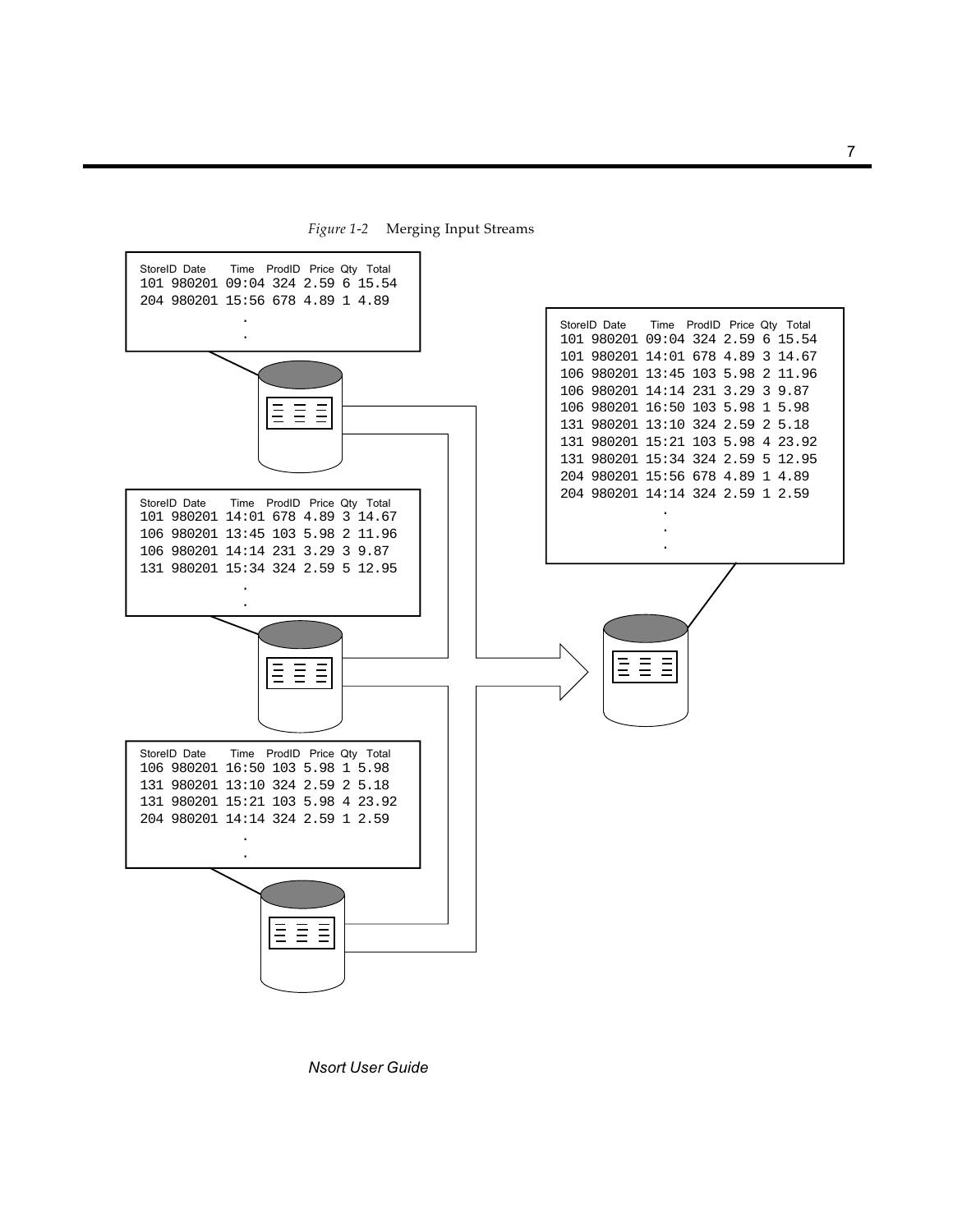#### <span id="page-19-0"></span>**Summarizing Fields**

Nsort can create summary files containing records subtotaled by key value. Use summarize on either a sort or merge operation to subtotal data fields for summary tables in your data warehouse.

ABC Stores maintains summary tables in their data warehouse to track the sales of products by store and date. The database administrator uses Nsort's summarize feature to create the summary table data from the daily receipt records.

| StoreID Date ProdID Qty Total |  |  |
|-------------------------------|--|--|
| 106 980201 103 2 11.96        |  |  |
| 101 980201 324 6 15.54        |  |  |
| 204 980201 324 1 4.89         |  |  |
| 131 980201 324 2 5.18         |  |  |
| 106 980201 103 3 17.94        |  |  |
| 131 980201 103 4 23.92        |  |  |
| 204 980201 324 1 2.59         |  |  |
| 131 980201 324 5 12.95        |  |  |
| 106 980201 103 1 5.98         |  |  |
| 101 980201 678 3 14.67        |  |  |
|                               |  |  |
|                               |  |  |
|                               |  |  |
|                               |  |  |
|                               |  |  |
|                               |  |  |
|                               |  |  |
|                               |  |  |
|                               |  |  |

*Figure 1-3* Summarize Data

| StoreID Date ProdID Qty Total<br>101 980201 324 6 15.54<br>101 980201 678 3 14.67<br>106 980201 103 6 35.88<br>131 980201 103 4 23.92<br>131 980201 324 7 18.13<br>204 980201 324 2 5.18 |  |  |
|------------------------------------------------------------------------------------------------------------------------------------------------------------------------------------------|--|--|
|                                                                                                                                                                                          |  |  |
|                                                                                                                                                                                          |  |  |
|                                                                                                                                                                                          |  |  |
|                                                                                                                                                                                          |  |  |
|                                                                                                                                                                                          |  |  |

*Nsort User Guide*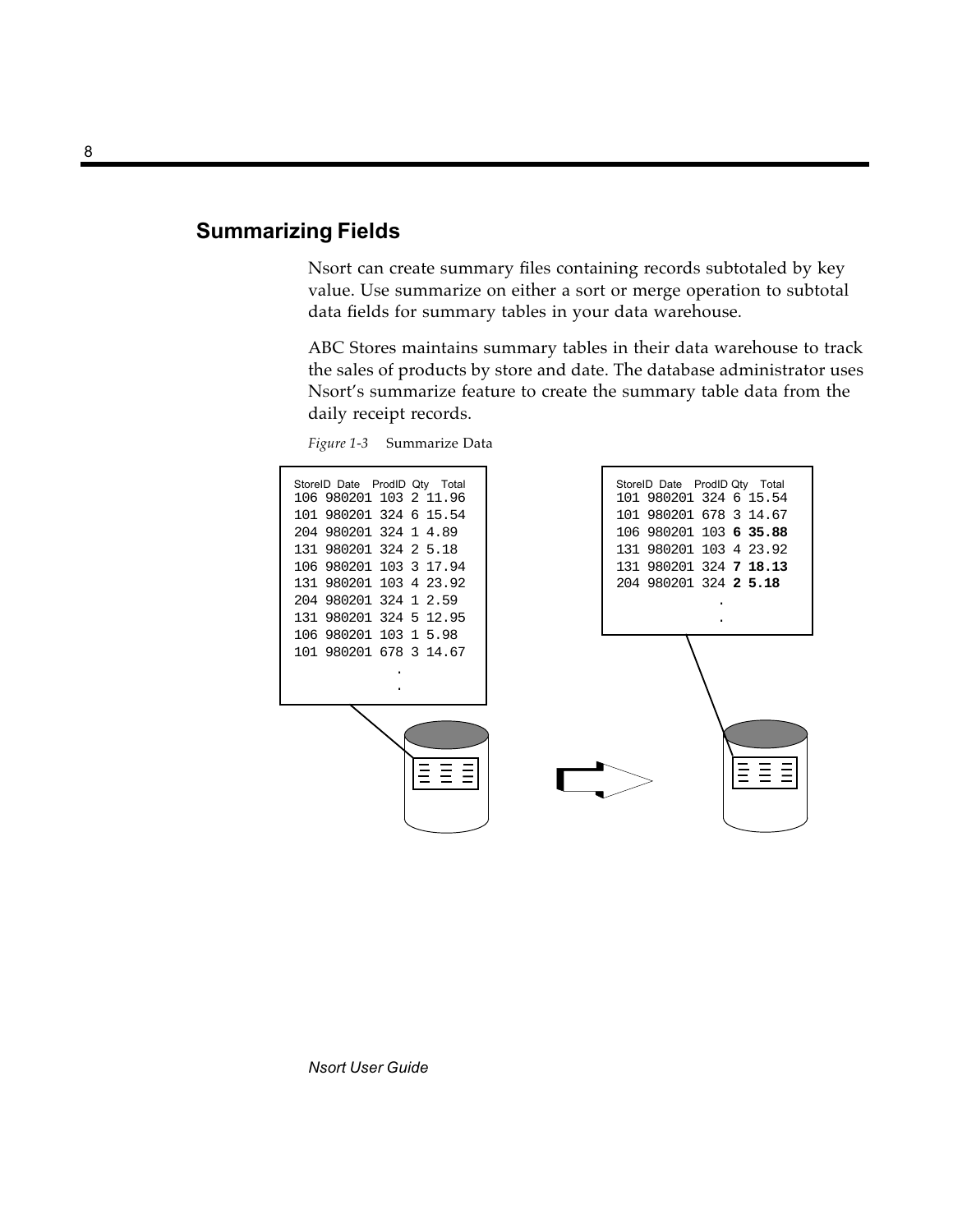## <span id="page-20-0"></span>**Modifying Sort Actions**

Nsort provides many options to customize your sort, merge, or summarize operation. Nsort's features include the following:

- **•** Record definitions that describe the form of your input records.
- **•** Field definitions that describe the form of your input data fields.
- **•** Key definitions to specify the key fields and the order and direction in which to sort them.
- **•** Record layout specification that describe exactly how you want your output records to look.
- **•** Derived fields from the values of other fields in your data set.
- **•** Record selection, allowing you to include or omit records from your sort.
- **•** Duplicate key processing.

This section discusses the options you can use to modify your sort, merge, or summarize:

- **•** Specifying which fields in the record you want to include in your sort or merge and in each output file.
- **•** Deriving new fields from the values of other fields.
- **•** Creating multiple output files with different characteristics.
- **•** Selecting records to include or omit from each output files.
- **•** Deleting duplicate records from the output data.
- **•** Tuning the performance of individual sorts.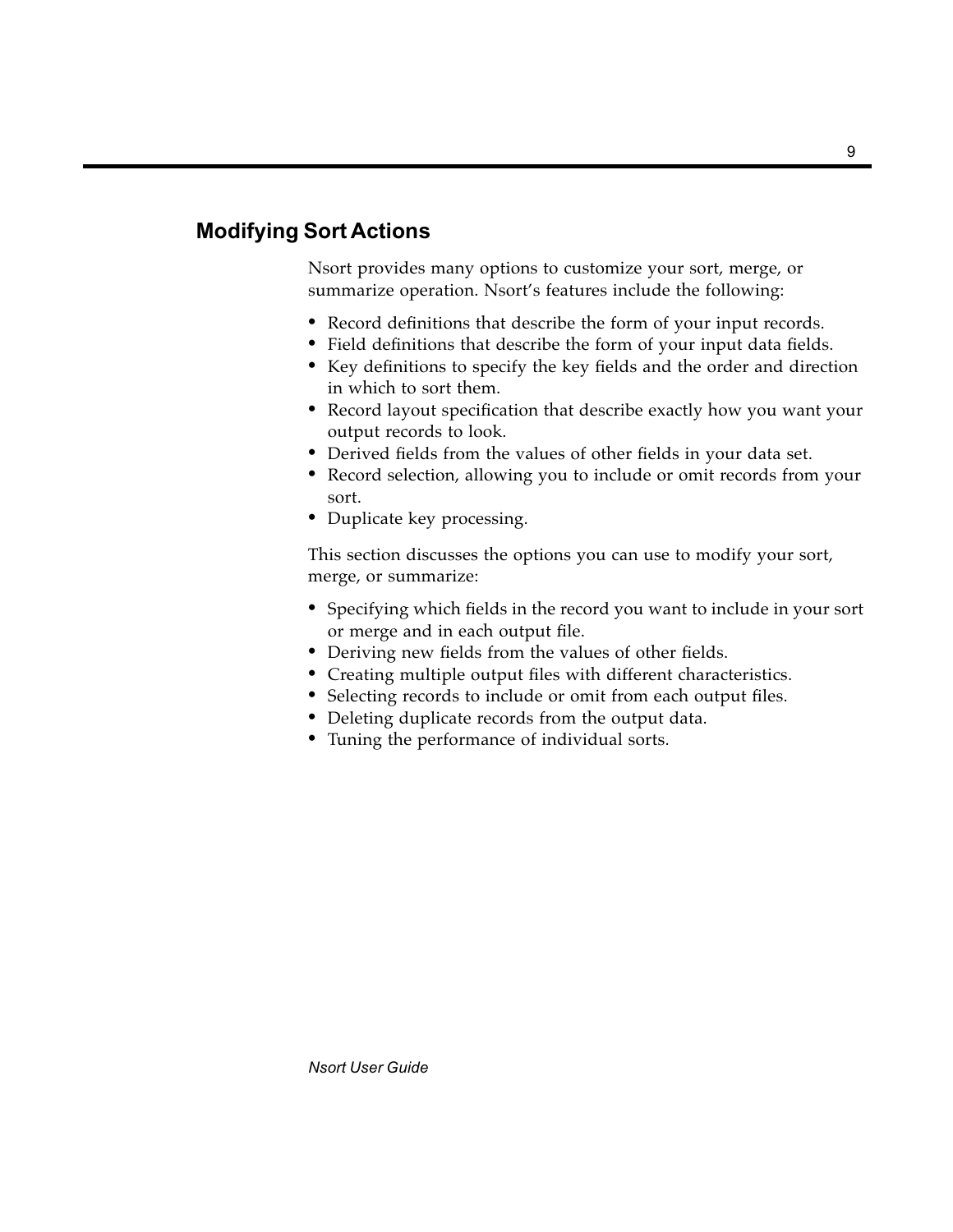#### **Reformatting Records**

Nsort's reformat option provides control over your record layout. You can reformat the input data or the records to be placed in any output file. You can specify the fields to include in the record, the order of the fields in the record, and whether to include any derived fields or not.

The ABC Stores data warehouse receives data fields from its store that it does not track in its data warehouse applications. When the database administrator presorts the data prior to bulk loading, the database administrator reformats the records to include just those fields that are used in the data warehouse applications.

*Figure 1-4* Reformat Records



*Nsort User Guide*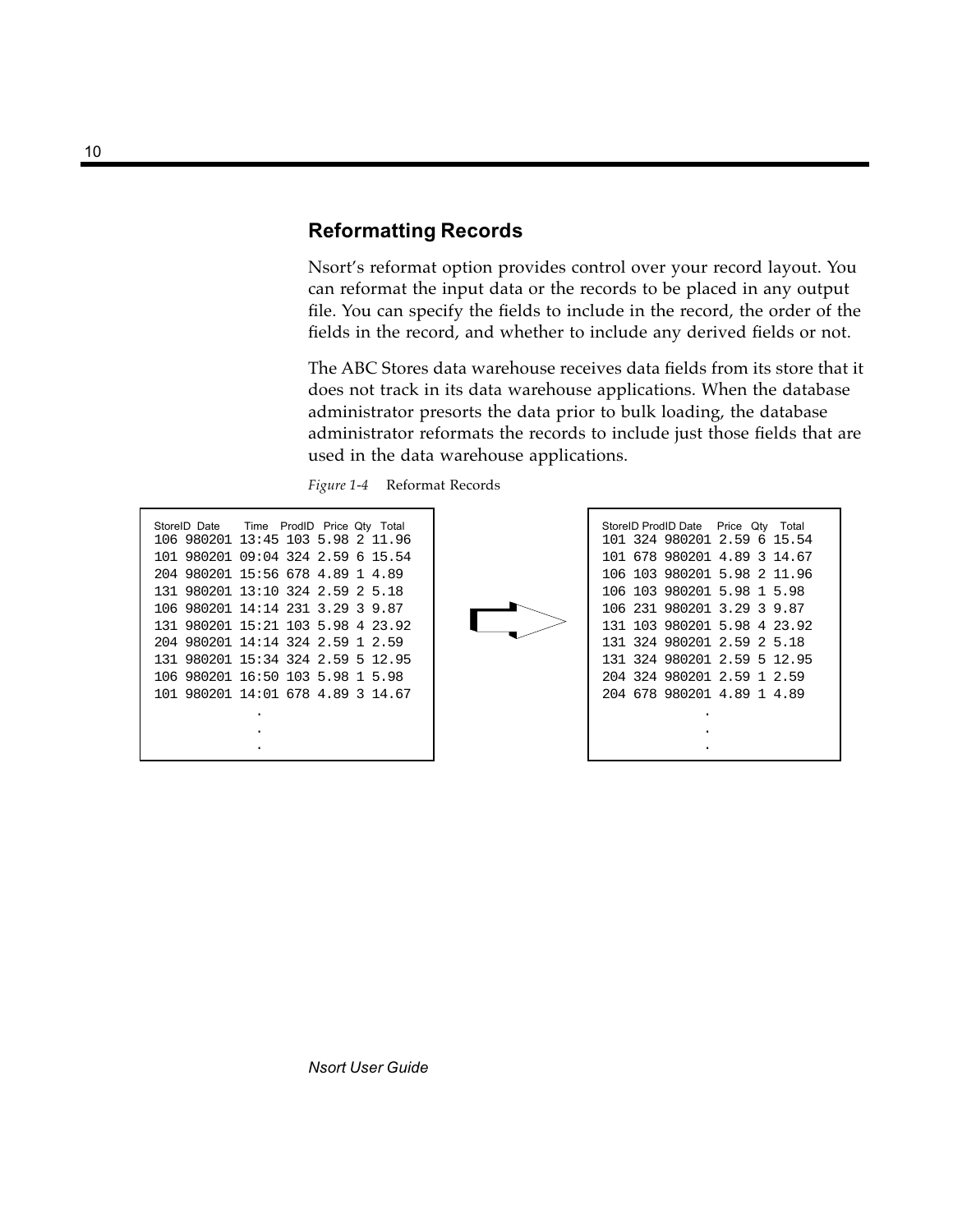#### **Deriving New Fields**

Nsort allows you to derive new fields from those existing in the input file. You can use this option to normalize the values in your database or to change the form of the data. For example, you might need to change the year field in your database from 98 to 1998.

*Figure 1-5* Deriving New Fields



*Nsort User Guide*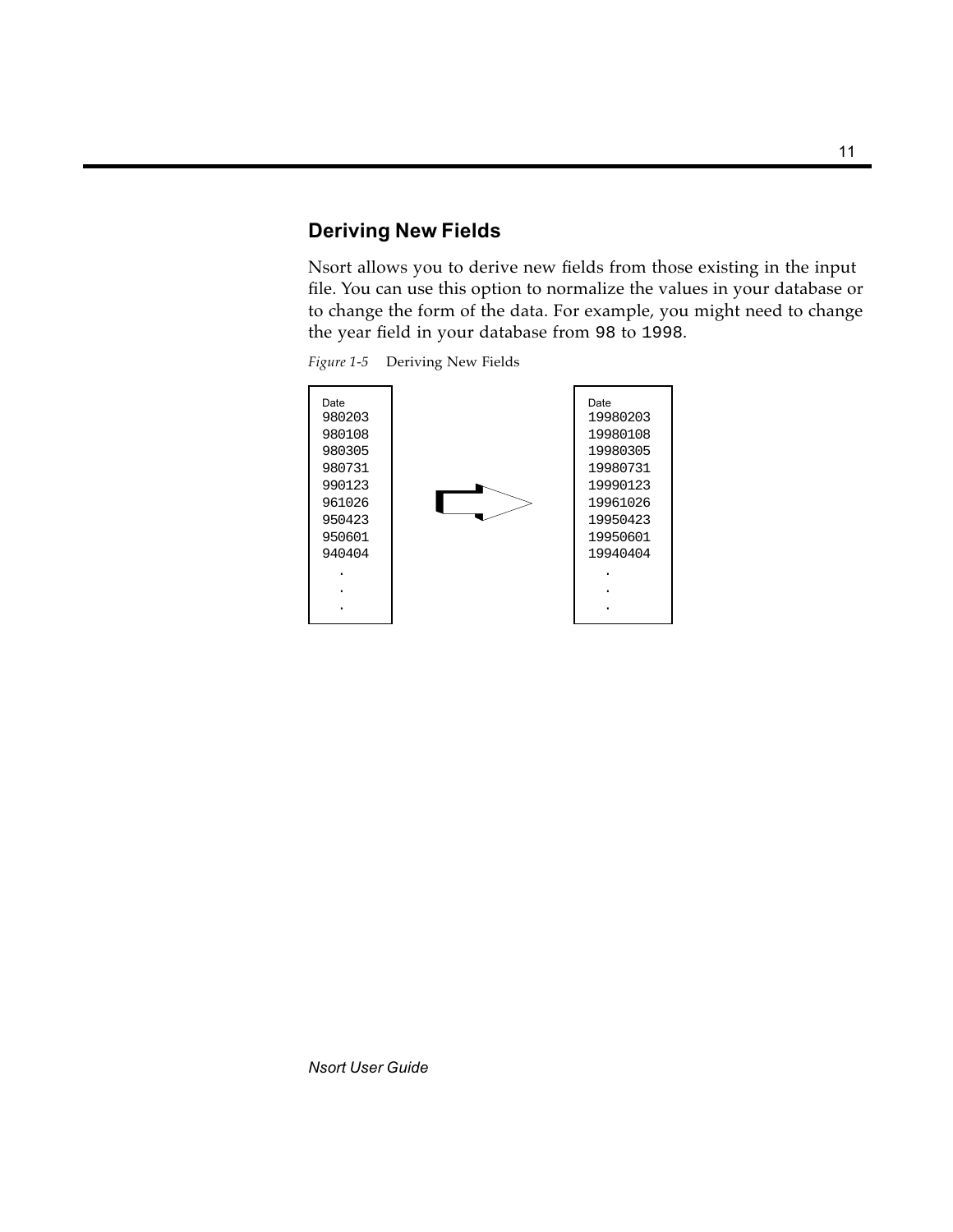#### **Selecting Records**

Nsort allows you to select records for inclusion or omission from each output file.

XYZ Stores' individual stores sometimes mistakenly send data for the previous day along with the current day's receipts. The database administrator uses Nsort's record selection feature to include only the receipts for the current day in the bulk load input file.

*Figure 1-6* Selecting Records

StoreID Date Time ProdID Price Qty Total 106 980201 13:45 103 5.98 2 11.96 101 980131 09:04 324 2.59 6 15.54 204 980131 15:56 678 4.89 1 4.89 131 980130 13:10 324 2.59 2 5.18 106 980201 14:14 231 3.29 3 9.87 131 980130 15:21 103 5.98 4 23.92 204 980201 14:14 324 2.59 1 2.59 131 980131 15:34 324 2.59 5 12.95 106 980201 16:50 103 5.98 1 5.98 101 980130 14:01 678 4.89 3 14.67 . .



|  | StorelD Date Time ProdID Price Qty Total |  |  |  |
|--|------------------------------------------|--|--|--|
|  | 106 980201 13:45 103 5.98 2 11.96        |  |  |  |
|  | 106 980201 14:14 231 3.29 3 9.87         |  |  |  |
|  | 106 980201 16:50 103 5.98 1 5.98         |  |  |  |
|  | 204 980201 14:14 324 2.59 1 2.59         |  |  |  |
|  |                                          |  |  |  |
|  |                                          |  |  |  |
|  |                                          |  |  |  |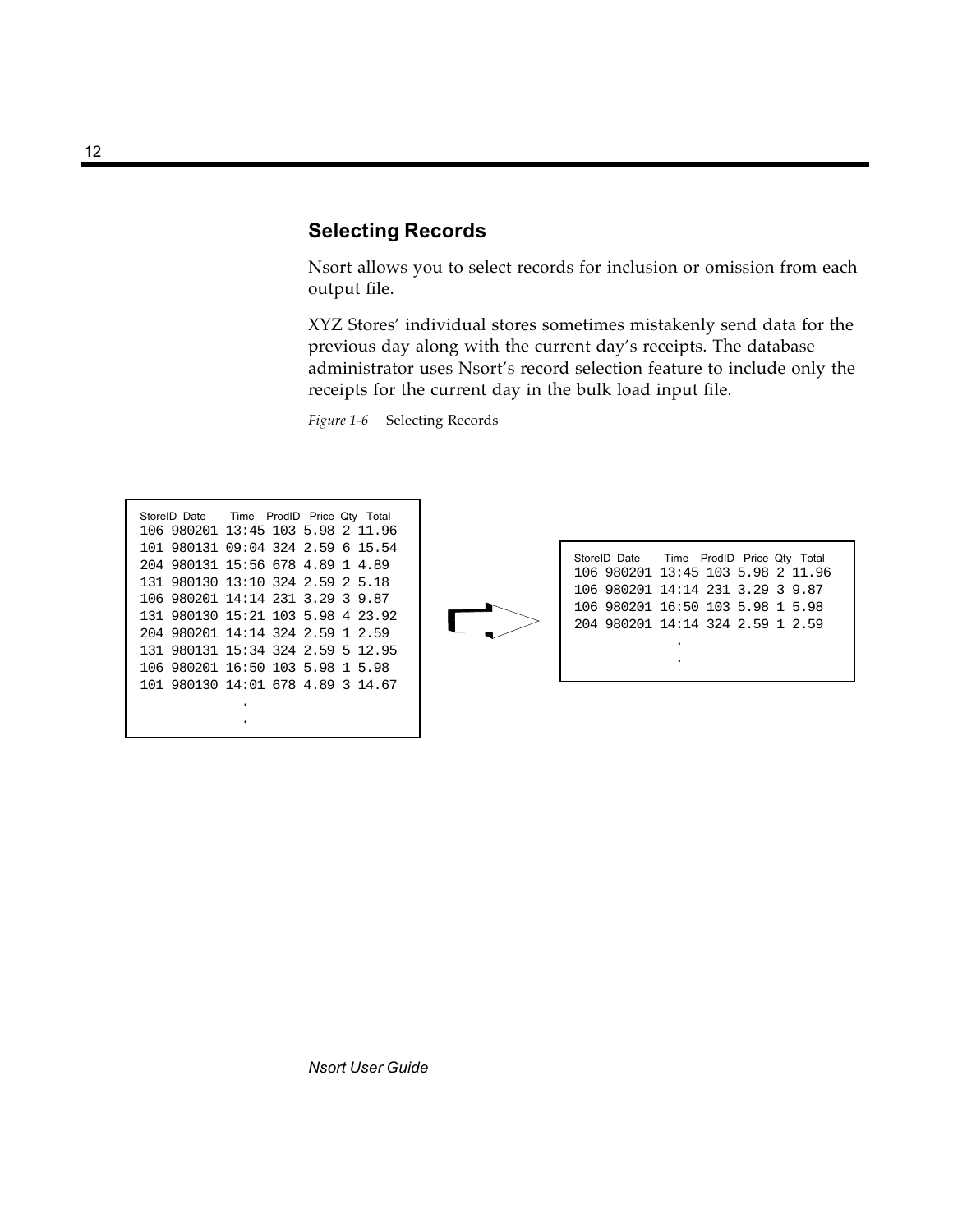#### **Multiple Output Files**

Nsort supports the creation of multiple output files from a single sort. This allows you to apply different criteria to each output file to meet the needs of different parts of your application for the same data.

ABC Stores has a problem with individual stores sending incomplete or incorrect records as part of the data to be loaded into the data warehouse. When Nsort presorts the load data, the database administrator uses multiple files and record selection to filter good records into the bulk load input file and bad records into a rejects file.

*Figure 1-7* Multiple Output Files1

|                                             | Time ProdID Price Qty Total<br>StoreID Date<br>106 980201 13:45 103 5.98 2 11.96<br>106 980201 14:14 231 3.29 3 9.87 |
|---------------------------------------------|----------------------------------------------------------------------------------------------------------------------|
| Time ProdID Price Qty Total<br>StoreID Date | 106 980201 16:50 103 5.98 1 5.98                                                                                     |
| 106 980201 13:45 103 5.98 2 11.96           | 204 980201 14:14 324 2.59 1 2.59                                                                                     |
| 101 980131 09:04 324 2.59 6 15.54           |                                                                                                                      |
| 204 980131 15:56 678 4.89 1 4.89            |                                                                                                                      |
| 131 980130 13:10 324 2.59 2 5.18            |                                                                                                                      |
| 106 980201 14:14 231 3.29 3 9.87            |                                                                                                                      |
| 131 980130 15:21 103 5.98 4 23.92           |                                                                                                                      |
| 204 980201 14:14 324 2.59 1 2.59            |                                                                                                                      |
| 131 980131 15:34 324 2.59 5 12.95           | Time ProdID Price Qty Total<br>StoreID Date<br>101 980131 09:04 324 2.59 6 15.54                                     |
| 106 980201 16:50 103 5.98 1 5.98            | 101 980130 14:01 678 4.89 3 14.67                                                                                    |
| 101 980130 14:01 678 4.89 3 14.67           | 131 980130 13:10 324 2.59 2 5.18                                                                                     |
|                                             | 131 980130 15:21 103 5.98 4 23.92                                                                                    |
|                                             | 131 980131 15:34 324 2.59 5 12.95                                                                                    |
|                                             |                                                                                                                      |
|                                             | 204 980131 15:56 678 4.89 1 4.89                                                                                     |
|                                             |                                                                                                                      |
|                                             |                                                                                                                      |

*Nsort User Guide*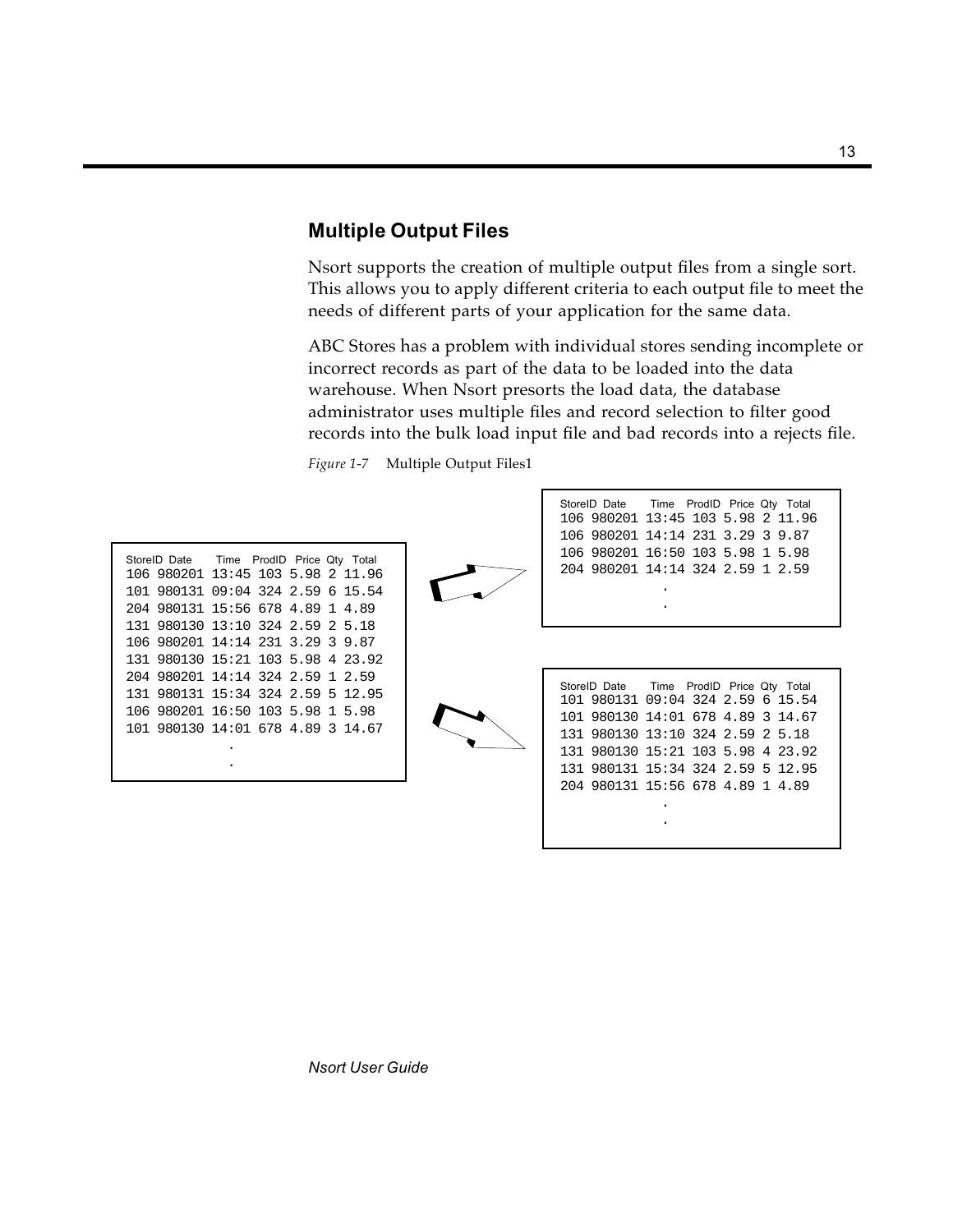## **Deleting Duplicates**

By default, Nsort retains all copies of equally-keyed records. If you want Nsort to enforce uniqueness of key values, you can tell Nsort to delete records with key values that match previously-processed records.

*Figure 1-8* Deleting Duplicates

| StoreID Date Time ProdID Price Qty Total |  |  |  |
|------------------------------------------|--|--|--|
| 106 980201 13:45 103 5.98 2 11.96        |  |  |  |
| 101 980201 09:04 324 2.59 6 15.54        |  |  |  |
| 204 980201 15:56 678 4.89 1 4.89         |  |  |  |
| 131 980201 13:10 324 2.59 2 5.18         |  |  |  |
| 106 980201 14:14 231 3.29 3 9.87         |  |  |  |
| 131 980201 15:21 103 5.98 4 23.92        |  |  |  |
| 204 980201 14:14 324 2.59 1 2.59         |  |  |  |
| 131 980201 15:34 324 2.59 5 12.95        |  |  |  |
| 106 980201 16:50 103 5.98 1 5.98         |  |  |  |
| 101 980201 14:01 678 4.89 3 14.67        |  |  |  |
|                                          |  |  |  |
|                                          |  |  |  |
|                                          |  |  |  |



| StoreID Date Time ProdID Price Qty Total<br>101 980201 09:04 324 2.59 6 15.54 |
|-------------------------------------------------------------------------------|
| 106 980201 13:45 103 5.98 2 11.96                                             |
| 131 980201 13:10 324 2.59 2 5.18                                              |
| 204 980201 15:56 678 4.89 1 4.89                                              |
|                                                                               |
|                                                                               |
|                                                                               |
|                                                                               |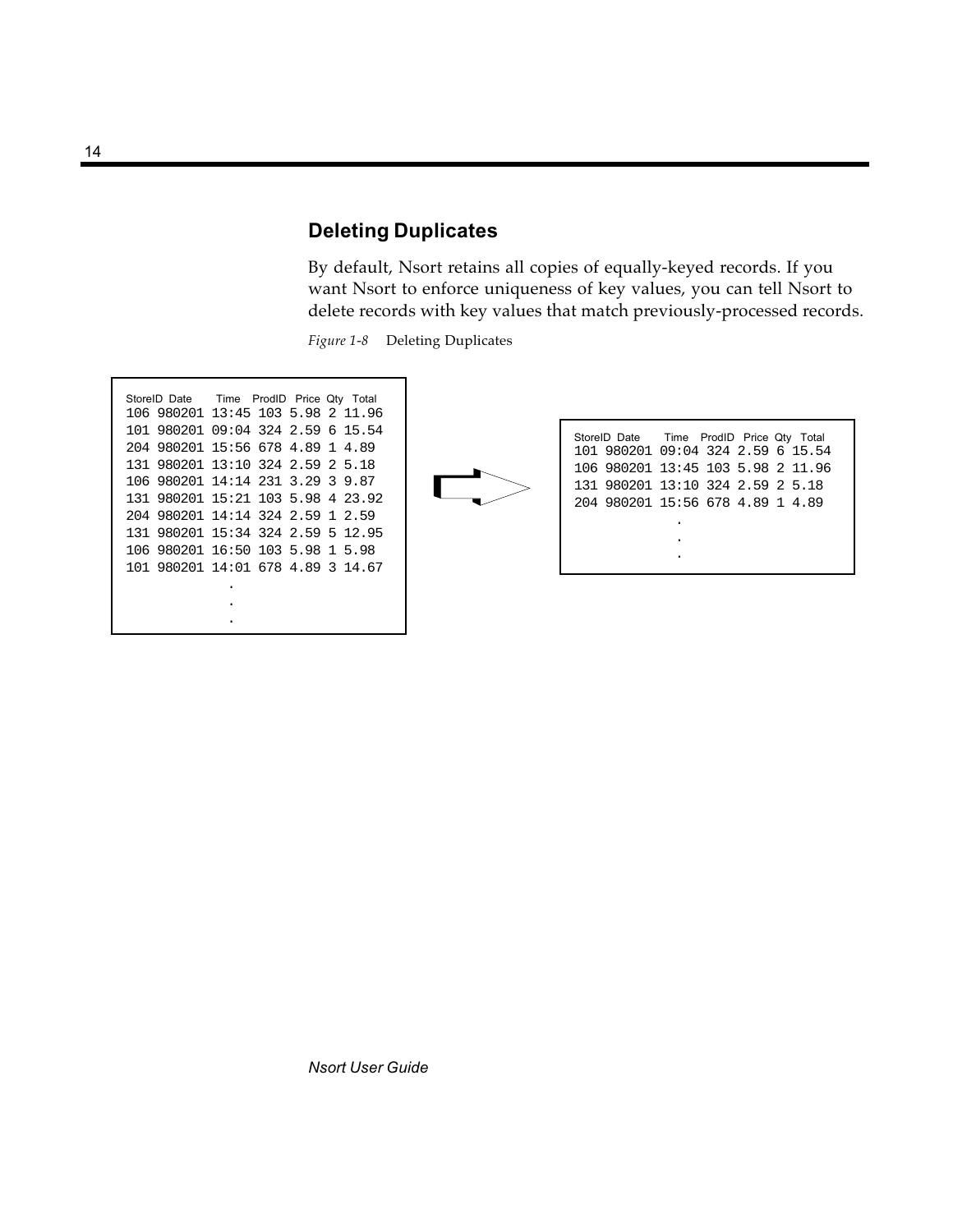#### **Performance Tuning**

Nsort was designed with speed in mind. With normal data distribution (like the data distribution you find in a typical application), Nsort chooses the most efficient performance options on its own. For the vast majority of sort applications, you'll never need to set Nsort's performance options. Nsort does, however, provide performance tuning options for those few cases when tweaking the sort strategy can improve performance.

Nsort provides the following performance tuning and evaluation options:

- **•** Memory usage.
- **•** Number of processes.
- **•** Sort methods.
- **•** Disk I/O.
- **•** Sort statistics.

For more information on configuration and performance options, refer to [Chapter 6, "Configuration and Performance"](#page-108-1).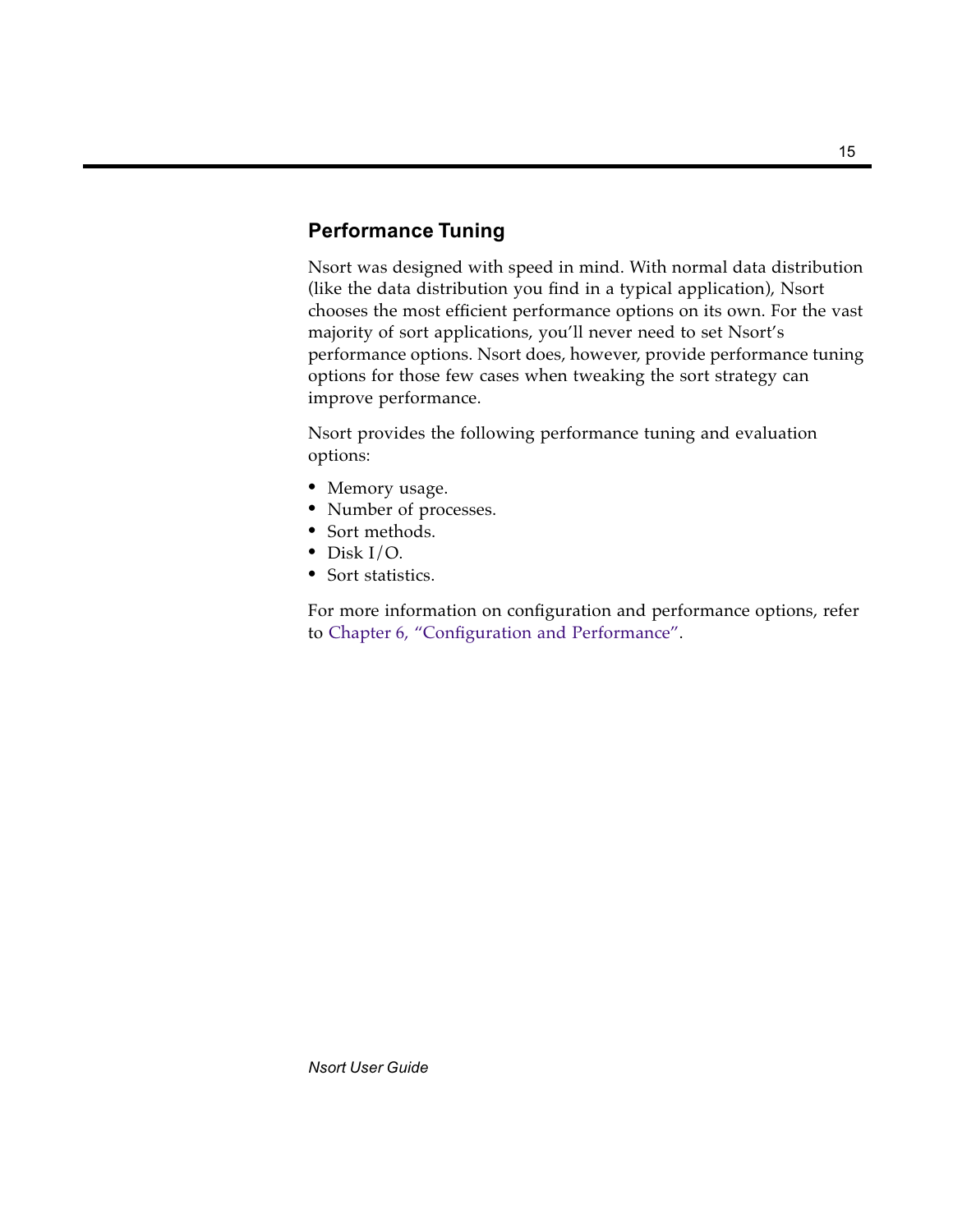16

*Nsort User Guide*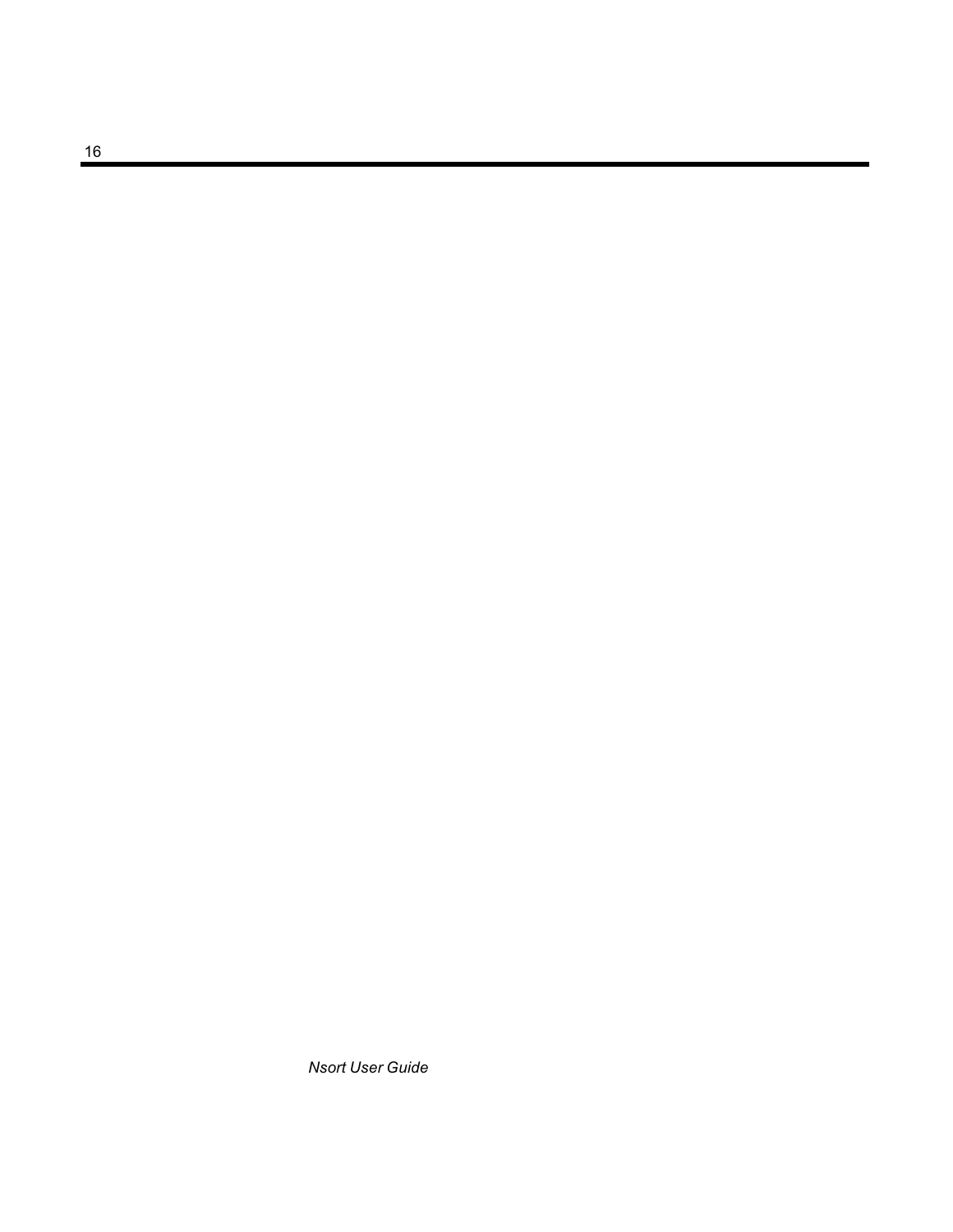# <span id="page-28-1"></span><span id="page-28-0"></span>**The Nsort Command Line** *2*

To invoke Nsort, you can either use the standard Nsort command line or Nsort's POSIX-sort compatible command line. Refer to ["POSIX Sort](#page-34-0)  [Compatible Command Line" on page 23](#page-34-0) for information on using the POSIX-sort compatible command line. The Windows version of Nsort also accepts most command line arguments of the standard Windows sort program - see ["Windows Sort Compatible Command Line" on](#page-37-0)  [page 26](#page-37-0). When using the standard Nsort command line, you describe your sort with Nsort's specification language. The sort specification language tells Nsort how to process your sort. Nsort accepts sort specifications from a variety of sources, including the following:

- **•** The system-wide Nsort default option file.
- **•** A user-specific Nsort default option file.
- **•** The Nsort environment variable.
- **•** The command line.
- **•** One or more sort specification files.

Wherever you choose to describe your sort, you use the sort specification language outlined in [Chapter 3, "Specification Language](#page-40-1)  [Overview](#page-40-1)." Sort specification commands can be issued in the default files, in an environment variable, on the command line, or in the sort specification files. All of these statement sources use the same Nsort syntax.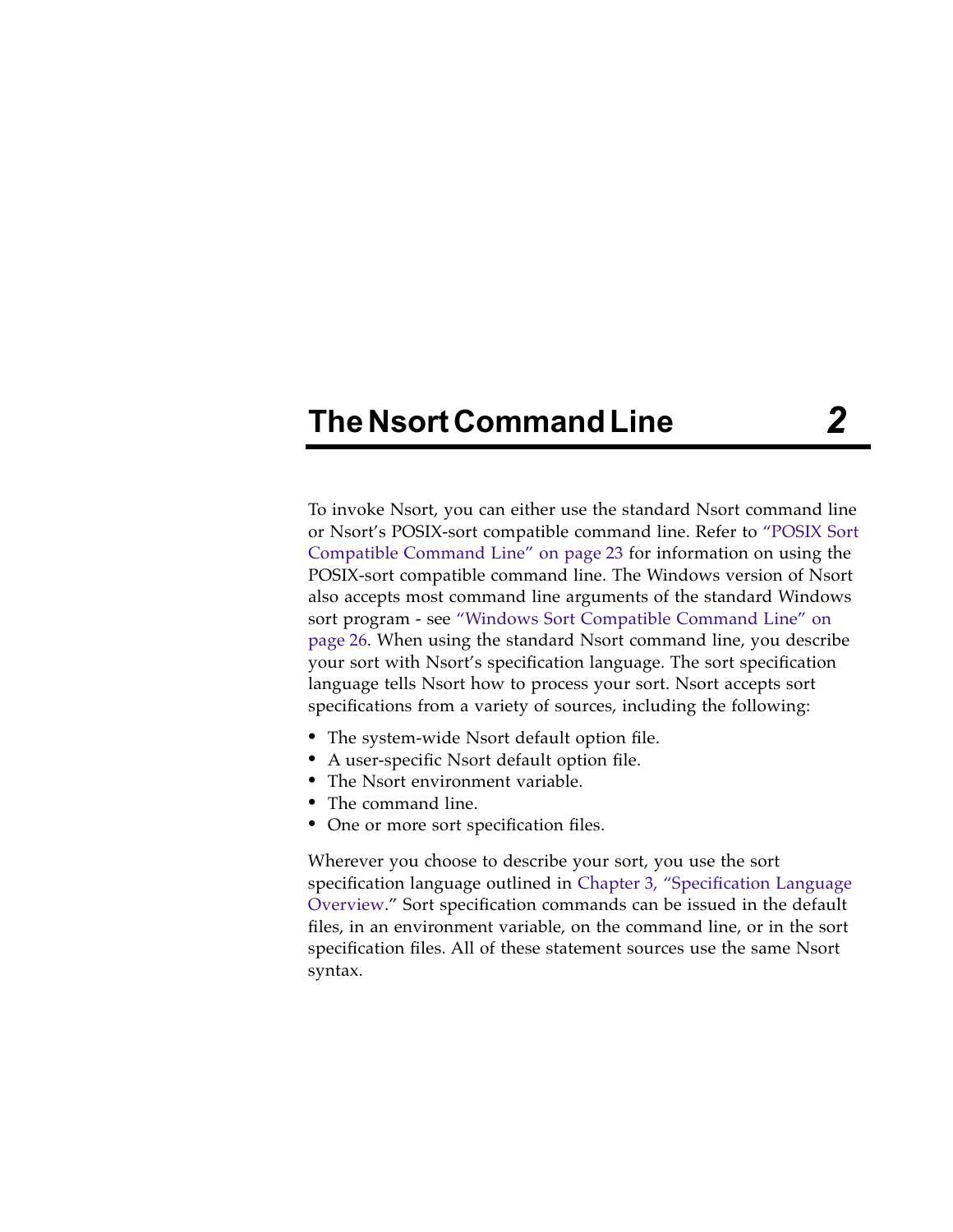Specifically, Nsort processes sort specifications in the following order:

- 1. The system-wide Nsort default options. Nsort reads the system-wide Nsort default options and applies them to the current sort. See ["System-wide Default File" on page 21](#page-32-1).
- 2. The user-specific Nsort default options.

Nsort reads the user-specific default options and applies them to the current sort. Any user-specific default options that conflict with the system-wide default options take precedence over the system-wide defaults. See ["User Home Directory File" on page 22](#page-33-0).

3. Your Nsort environment variable.

Nsort reads the commands from the NSORT environment variable and applies them to the current sort. Any environment variable commands that conflict with the default options take precedence over the default options. See ["Environment Variable" on page 22](#page-33-1).

4. The Nsort command line.

Nsort reads the commands from the Nsort command line and applies them to the current sort. If the command line refers to any specification files, the specification file commands are processed at this time. If a command conflicts with any previously-read commands, the last command read take precedence.

This chapter describes the Nsort command line and the various ways of specifying your sort to Nsort. This chapter includes the following sections:

- **•** The Nsort command line.
- **•** Specification files.
- **•** Global options.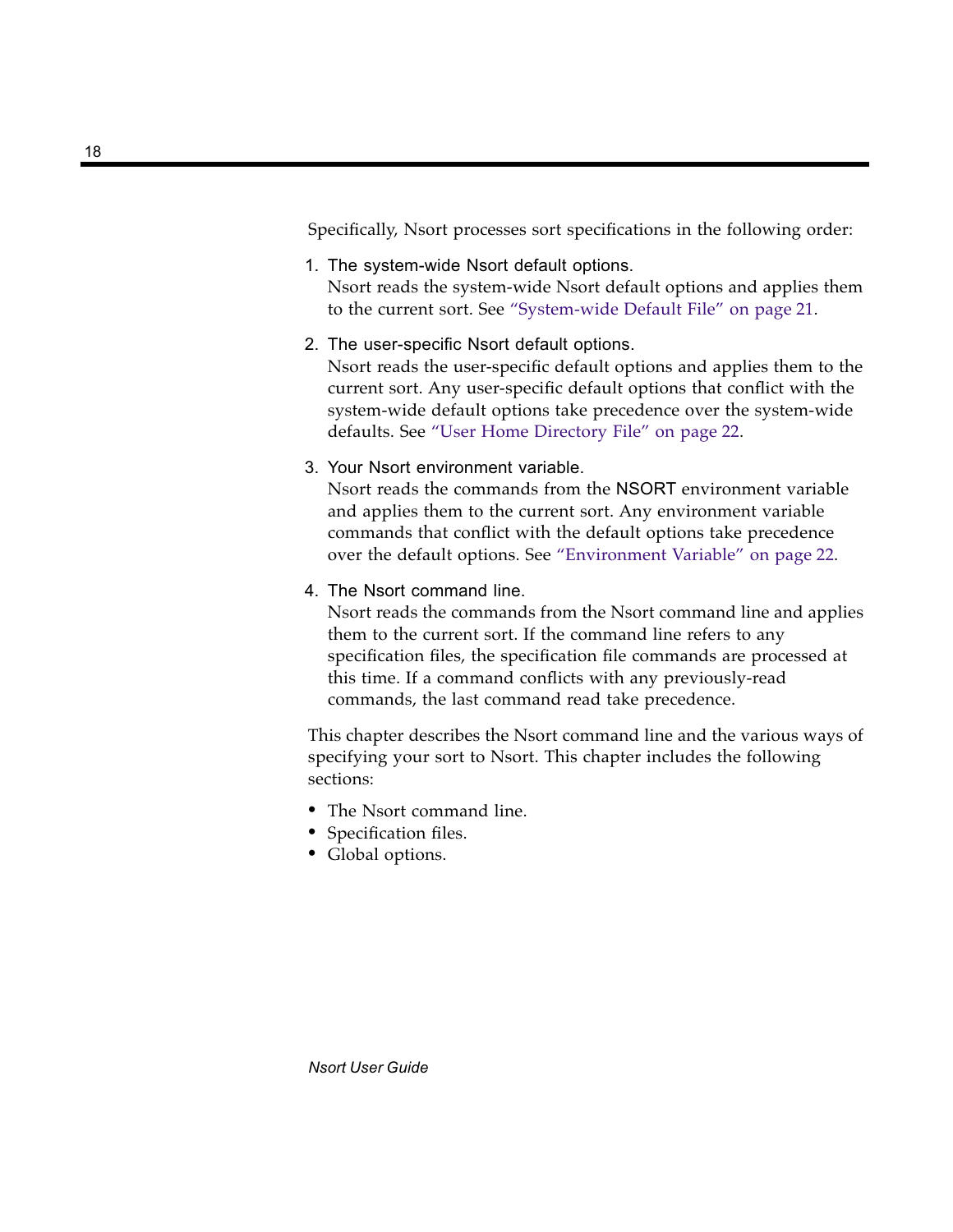#### <span id="page-30-0"></span>**The Nsort Command Line**

Nsort supports two flavors of command line. The standard Nsort command line provides access to all of Nsort's functionality. The POSIX sort compatible command line provides a command line similar to that found in the standard POSIX sort.

This section discusses the Nsort command line and includes the following subsections:

- **•** The standard Nsort command line.
- **•** POSIX sort compatible command line.

## <span id="page-30-1"></span>**Standard Command Line**

The standard Nsort command line can be used to describe the entire sort or name sort specification files to describe the sort.

**nsort** [*data definition statements*...] [*sort definition statements*...] [*input files*...] [**-o** *output-file*]

If no parameters are given, Nsort sorts the standard input as lines of text and stores the result into the standard output.

For a list of commands accepted by Nsort on the command line, refer to [Chapter 3, "Specification Language Overview](#page-40-1)."

Each Nsort specification language statement must appear as one command line argument to Nsort. Statements that contain spaces, quotes, or other characters that are interpreted by the shell need to be appropriately quoted. For example, the following statement in a specification file:

-derived=name= status, value="valid"

should appear on the Nsort command line as:

'-derived=name= status, value="valid"'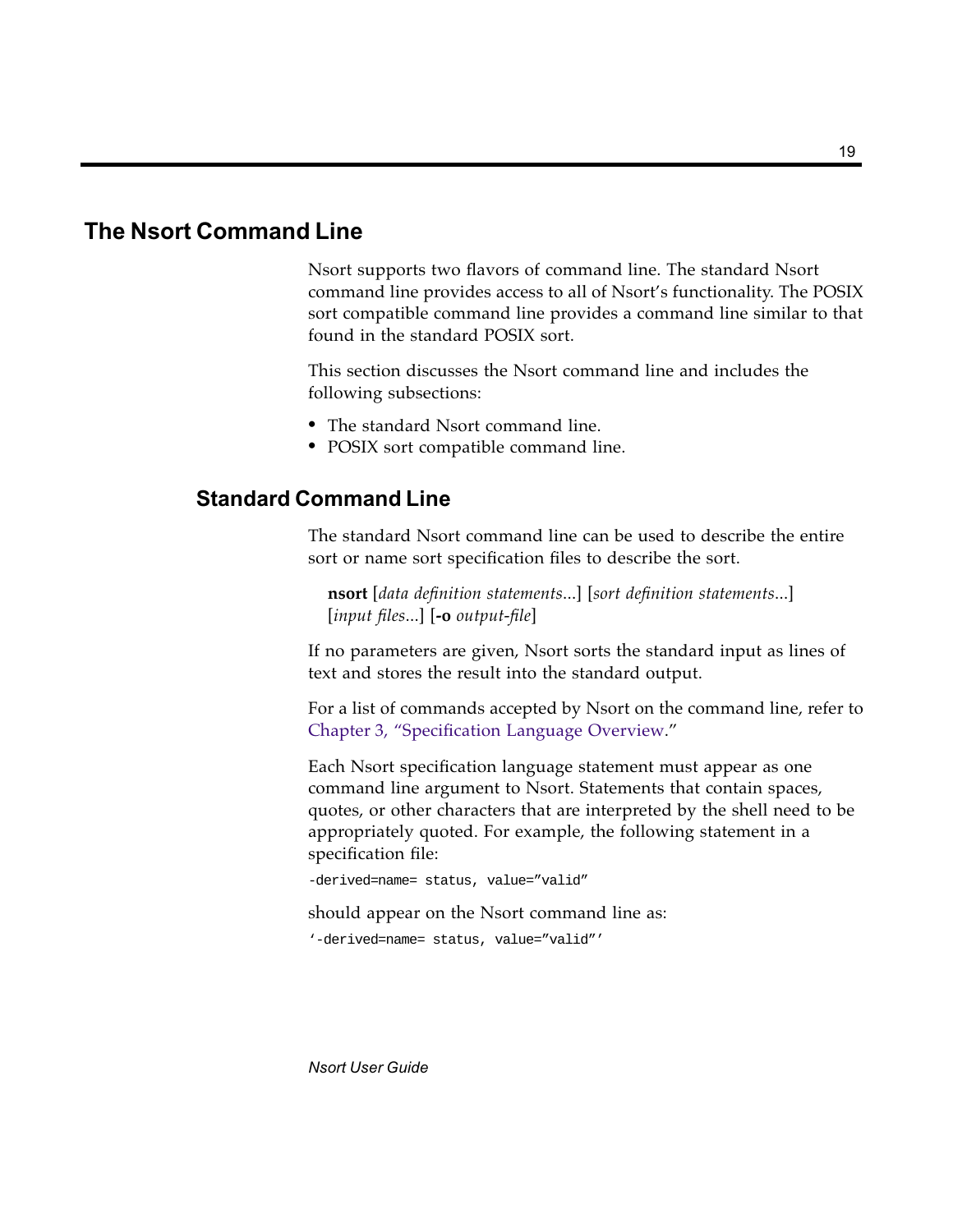## <span id="page-31-0"></span>**Specification Files**

Sort specification files allow you to specify sorts with complex record formats and conditional processing. With sort specification files, you can use the same record, field, or key specifications for multiple sorts.

Nsort provides the capability to name sort specification files on the command line or in other sort specification files. Each sort can refer to multiple specification files.

In any of these sources, you can name text files containing some or all of the sort definition. This is especially useful for complex record formats, conditions, and other commonly reused statements.

The following example illustrates the inclusion of two specification files on the Nsort command line:

```
-specification:record_fields.spec -spec:my_temp_files.spec
```
Specification files can refer to other specification files, up to a nesting level of 20. A referenced specification file is always processed in its entirety before returning to the referencing specification file or command line for further statement processing.

The following example shows a specification file describing data fields that are used in multiple sort operations:

```
-field=amount due, decimal, size:12,
past_due, decimal, size:5
```
For a list of commands accepted by Nsort in specification files, refer to [Chapter 3, "Specification Language Overview](#page-40-1)".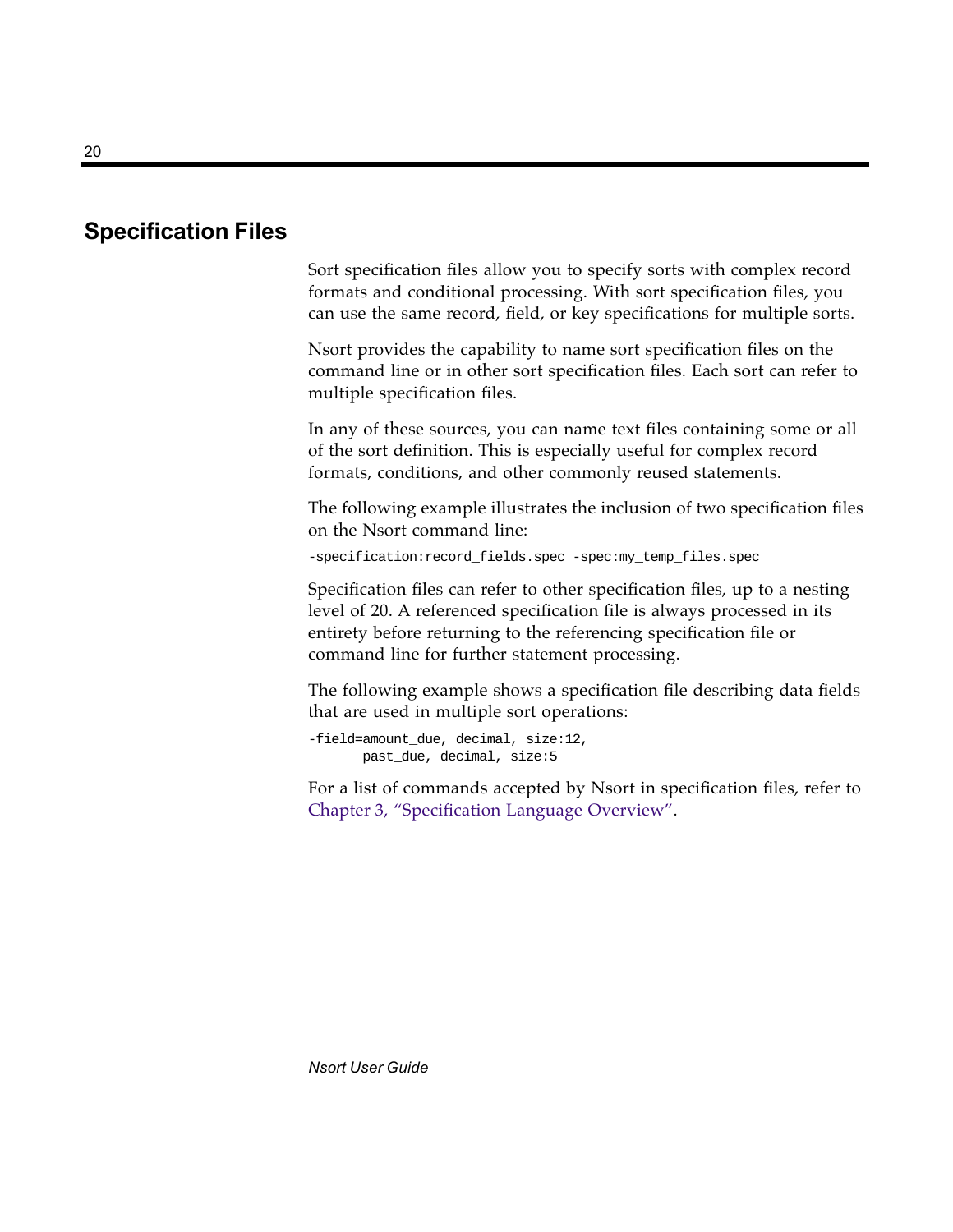## <span id="page-32-0"></span>**Global Options**

The Nsort global options apply to every sort performed by an individual user or on a specific system. The global options give you a way to set your default options once rather than reiterating them for each different sort.

This section discusses the global options and includes subsections on the following global options:

- **•** The Nsort system-wide default options.
- **•** The Nsort user-specific default options.
- **•** The Nsort environment variable.

#### <span id="page-32-1"></span>**System-wide Default File**

Nsort first checks the system-wide default options file when parsing the sort commands. If the system-wide default file is present, Nsort processes the commands in the system-wide default file. This file is found in the following locations:

- **•** On HP-UX and Linux systems, /opt/nsort/nsort.params
- **•** On Linux systems, /usr/lib/nsort/nsort.params
- **•** On Solaris systems, /opt/ORDnsort/nsort.params
- **•** On Windows, the Nsort installation directory.

You can use any of the standard Nsort commands in the system-wide default options. The system-wide default options provide a convenient way to specify commands that apply to most or all of the sorts performed on your system.

For example, the following statement in the system-wide options file turns off the automatic addition of derived fields:

-no\_add\_derived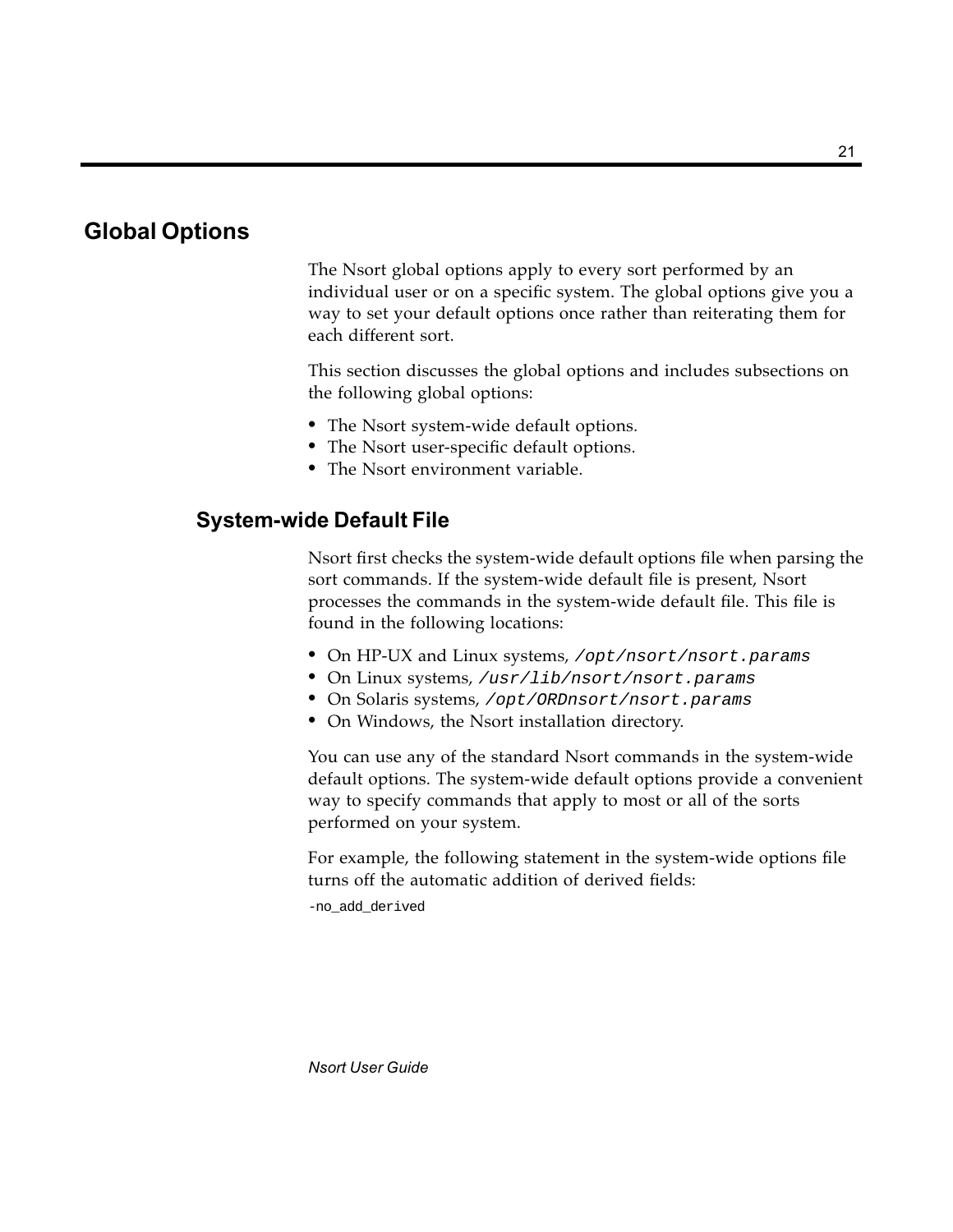#### <span id="page-33-0"></span>**User Home Directory File**

Nsort checks the user-specific default options when parsing the sort commands. If the file \$HOME/.nsortrc is present, Nsort processes the commands in \$HOME/.nsortrc.

You can use any of the standard Nsort commands in the user-specific default options. The user-specific default options provide a convenient way to specify commands that apply to most or all of your sorts.

## <span id="page-33-1"></span>**Environment Variable**

Nsort checks the NSORT environment variable when parsing the sort commands. If the environment variable is present, Nsort processes the commands in the NSORT environment variable.

You can use any of the standard Nsort commands in the NSORT environment variable.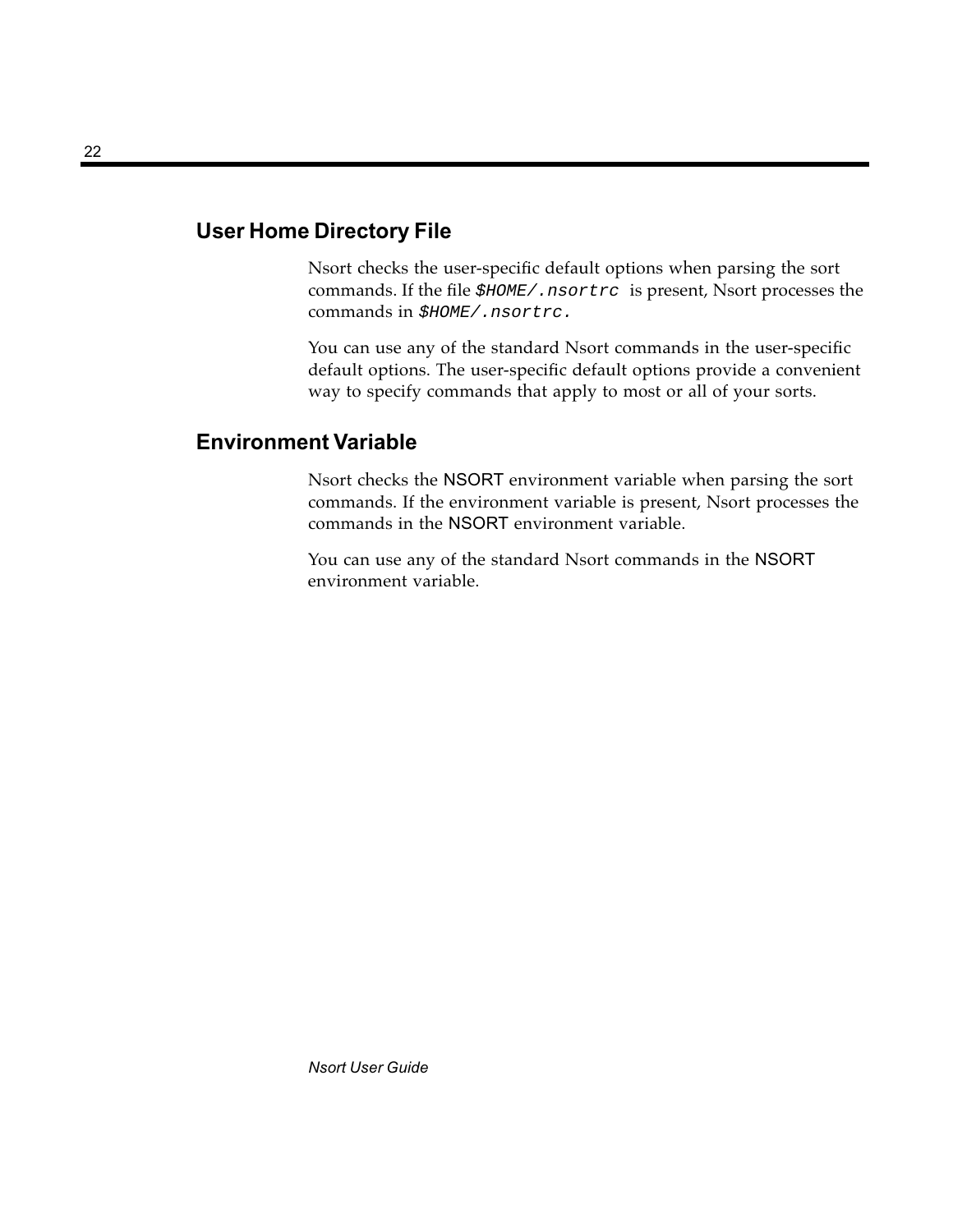#### <span id="page-34-0"></span>**POSIX Sort Compatible Command Line**

Nsort accepts sort specifications in the style of the POSIX sort standard, the standard sort command on Unix and Linux systems, as follows:

**nsort** [-**b**] [-**d**] [-**f**] [-**i**] [-*k* [*m.n*[,*m.n*]]] [-**m**] [-**M**] [-**n**] [-**r**] [**-t**c] [**-T***tempdir*] [-**u**] [**+***m***.***n* [**-***m***.***n*]] *input\_files* [**-o** *output\_file*]

These arguments can be used to sort lines of text with delimited fields. POSIX sort requires that records be lines of text (delimited by the newline character). By default, the fields in each record are separated by space and tab characters.

POSIX sort arguments can only appear on Nsort's command line, not in an Nsort specification file. All Nsort definition statements except those that define records, fields or keys can be used in addition to POSIX sort arguments.

Flags:

| -b                       | Ignore leading blanks when finding keys.                                                           |
|--------------------------|----------------------------------------------------------------------------------------------------|
| -d                       | Sort in "dictionary" order. Just letters, digits, spaces<br>and tabs are used for comparisons.     |
| -f                       | Sort lowercase letters as if they were uppercase.                                                  |
| -i                       | Ignore nonprintable and multibyte characters in<br>comparisons.                                    |
|                          | - $k < w >$ [ $\lt x >$ ][bdfiMnr][ $\lt y >$ [ $\lt z >$ ][b]] Define a key from $w.x$ to $y.z$ . |
| -m                       | Merge already-sorted input files.                                                                  |
| -M                       | Compare first three non-blank characters as month<br>names.                                        |
| -n                       | Sort initial numeric strings according to their arithmetic<br>value.                               |
| - <b>0</b> <name></name> | Set the output file name.                                                                          |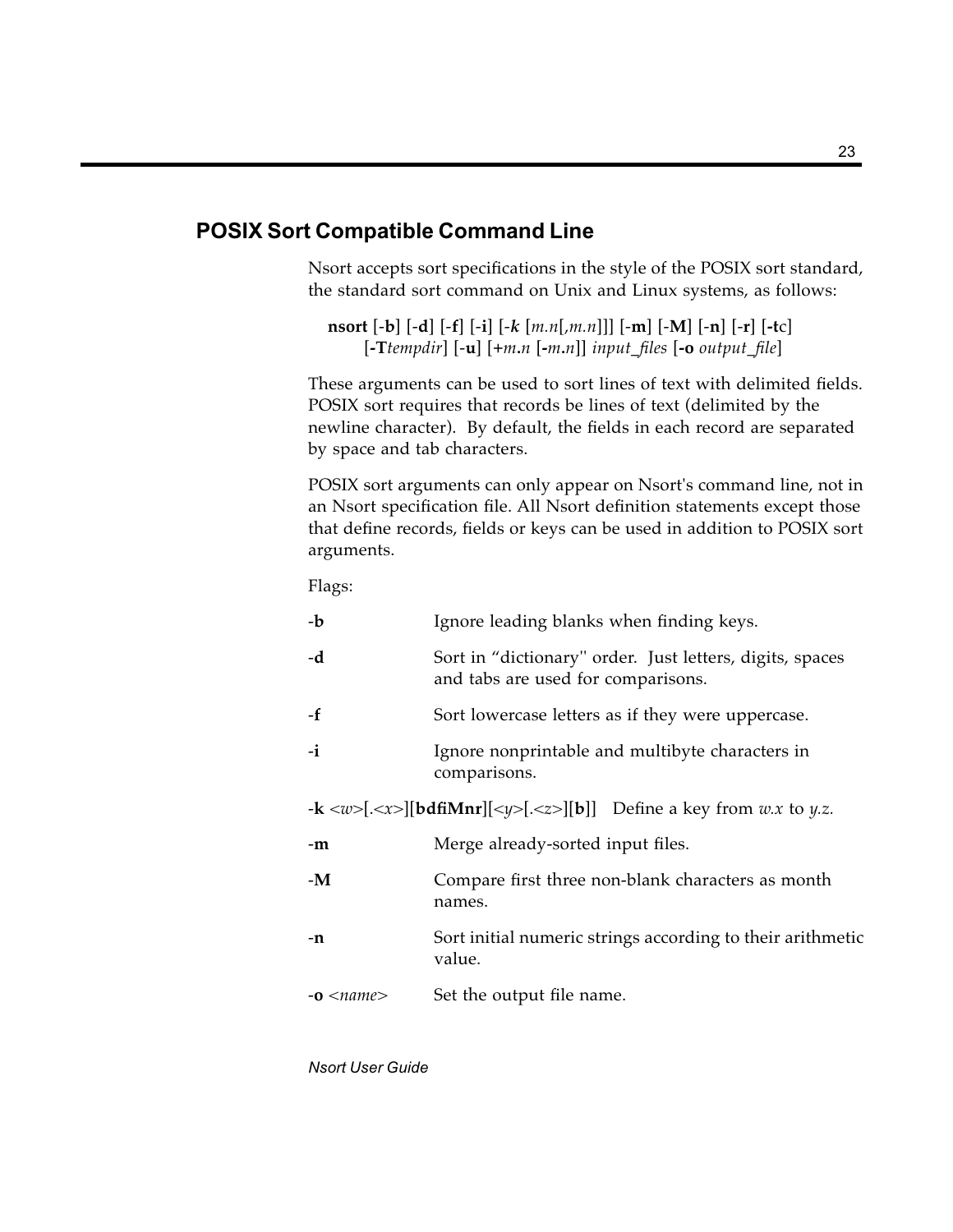| -r                           | Sort in reverse (descending) order of keys.                                                                                                                                                                                                                                                                                                                                                                                                                                                                                                                                                                                                                                                                                                                                                                                                                                                                                                            |
|------------------------------|--------------------------------------------------------------------------------------------------------------------------------------------------------------------------------------------------------------------------------------------------------------------------------------------------------------------------------------------------------------------------------------------------------------------------------------------------------------------------------------------------------------------------------------------------------------------------------------------------------------------------------------------------------------------------------------------------------------------------------------------------------------------------------------------------------------------------------------------------------------------------------------------------------------------------------------------------------|
| $-t < x >$                   | Use $\langle x \rangle$ as the field separator when finding key. The<br>default field separator is any sequence of space and tab<br>characters.                                                                                                                                                                                                                                                                                                                                                                                                                                                                                                                                                                                                                                                                                                                                                                                                        |
| $-T$ $\langle$ dir $\rangle$ | Create a temporary file in the <i>dir</i> directory.                                                                                                                                                                                                                                                                                                                                                                                                                                                                                                                                                                                                                                                                                                                                                                                                                                                                                                   |
| -u                           | Unique: delete all but one in each set of lines having<br>equal keys.                                                                                                                                                                                                                                                                                                                                                                                                                                                                                                                                                                                                                                                                                                                                                                                                                                                                                  |
|                              | - <b>k</b> <w>[.<x>][<b>b</b>][<b>d</b>][<b>f</b>][<b>i</b>][<b>M</b>][<b>n</b>][<b>r</b>][<y>[.<z>][<b>b</b>]]<br/>Define a key starting in the <math>w</math>th field (where 1 is the 1st<br/>field). If <math>x</math> is specified, the key starts at the <math>x</math>th<br/>character in the field. The <math>d</math>, <math>f</math>, <math>i</math>, <math>M</math>, <math>n</math> and <math>r</math> modifiers<br/>can be used to specify the key type for this particular<br/>key only (see above flags using the same characters). If<br/>no <math>y</math> ending field is specified, the key field ends at end<br/>of the record. Otherwise the end of the key is the end<br/>of the yth field, or the zth character in the yth field.<br/>A b modifier for the key beginning indicates that initial<br/>blanks should be skipped when determining the<br/>beginning of the key field. A <b>b</b> modifier for the key</z></y></x></w> |

-**z**<*recsz*> Set longest line length. By default, this limit is 4096 characters.

#### +<*m*>[.<*n*>][**b**][**d**][**f**][**i**][**M**][**n**][**r**]

Start a key <*n*> characters into field <*m*+1>. The *d***, f**, **i**, **M**, **n** and **r** modifiers can be used to specify the key type for this particular key only (see above flags using the same characters). A **b** modifier indicates that initial blanks should be skipped when determining the beginning of the key field.

ending indicates that blanks should be skipped when determining the *z*th character that ends the field.

Note that lowest values of *m* and *n* are 0, whereas the *w* and *x* used with -**b** start with 1.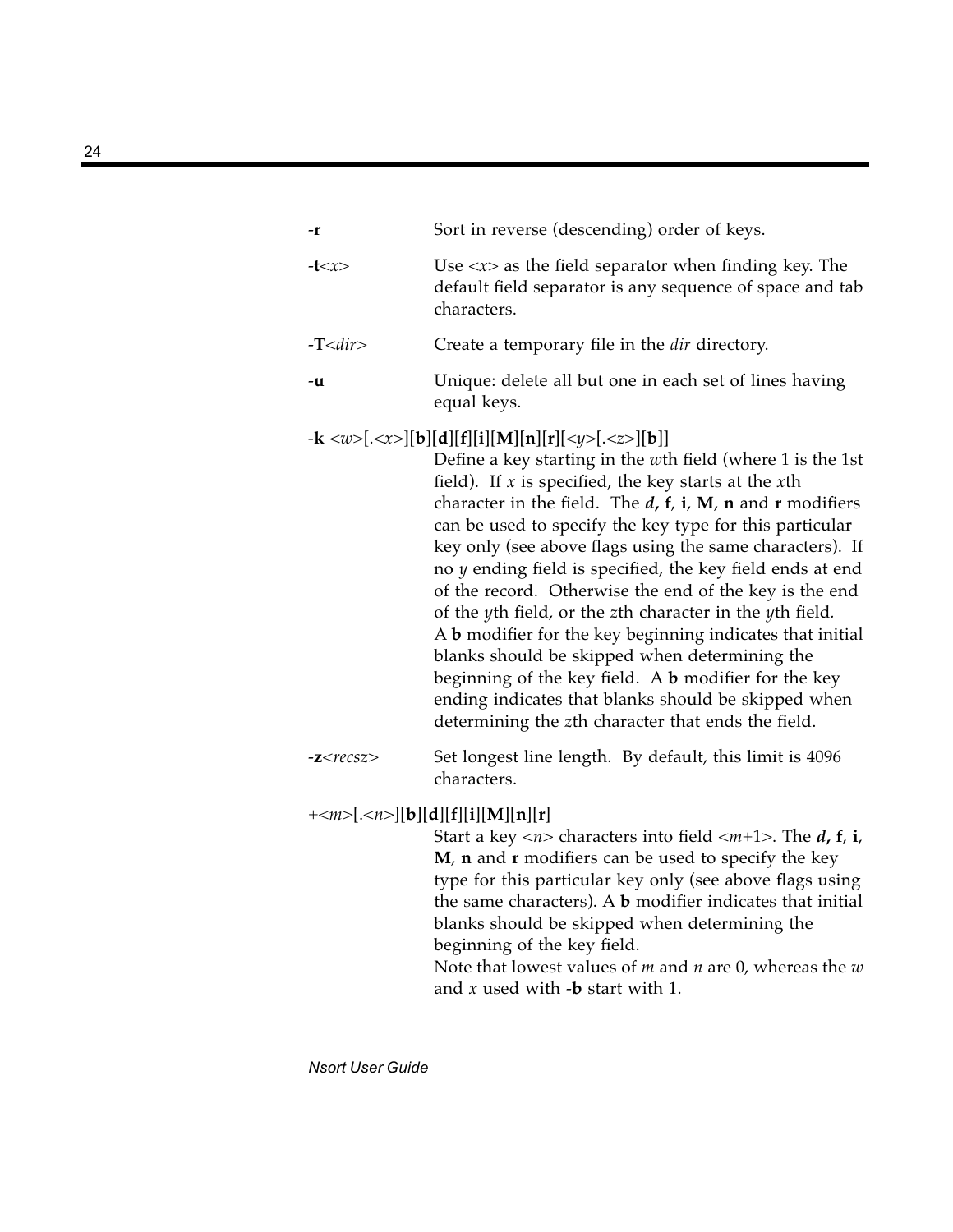| $\leq m$ $\leq$ $\leq$ $\leq$ $\leq$ $\leq$ $\leq$ $\leq$ $\leq$ $\leq$ $\leq$ $\leq$ $\leq$ $\leq$ $\leq$ $\leq$ $\leq$ $\leq$ $\leq$ $\leq$ $\leq$ $\leq$ $\leq$ $\leq$ $\leq$ $\leq$ $\leq$ $\leq$ $\leq$ $\leq$ $\leq$ $\leq$ $\leq$ $\leq$ $\leq$ $\leq$ $\leq$ |
|----------------------------------------------------------------------------------------------------------------------------------------------------------------------------------------------------------------------------------------------------------------------|
| $\langle n+1 \rangle$ th character of the $\langle m+1 \rangle$ th field. A <b>b</b> modifier                                                                                                                                                                        |
| indicates that initial blanks should be ignored in                                                                                                                                                                                                                   |
| determing the $\langle n+1 \rangle$ th character.                                                                                                                                                                                                                    |
|                                                                                                                                                                                                                                                                      |

<*files*> List of input file names.

#### **Nsort and POSIX Sort Differences**

Nsort differs from POSIX sort in the following ways:

- **•** Nsort runs much faster for all but the smallest sorts.
- **•** Nsort does not support the **-c** option of POSIX sort.
- **•** Nsort does not yet support supplementary code set characters nor Unicode characters. The LANG environment variable is not recognized; all character comparison is done in the C language locale. (See **environ**(5)).
- **•** Nsort always performs a "stable" sort. Nsort always outputs records with the same key value in the same relative order in which those records appear in the input; POSIX sort does not guarantee this.
- **•** If no POSIX arguments are given to Nsort other than the input file(s) and output file, Nsort will perform a sort using entire records as the default key. This is nearly identical to POSIX sort except that Nsort will pad comparisons between records of unequal length using the ASCII space character, whereas POSIX sort will consider the shorter of two otherwise equal records as having the lower sort value. The -**posix** command line argument will direct Nsort to follow the POSIX semantics for default key comparisons. The only case when the **-posix** argrument is needed is when no other POSIX command line arguments are given other than input and output files.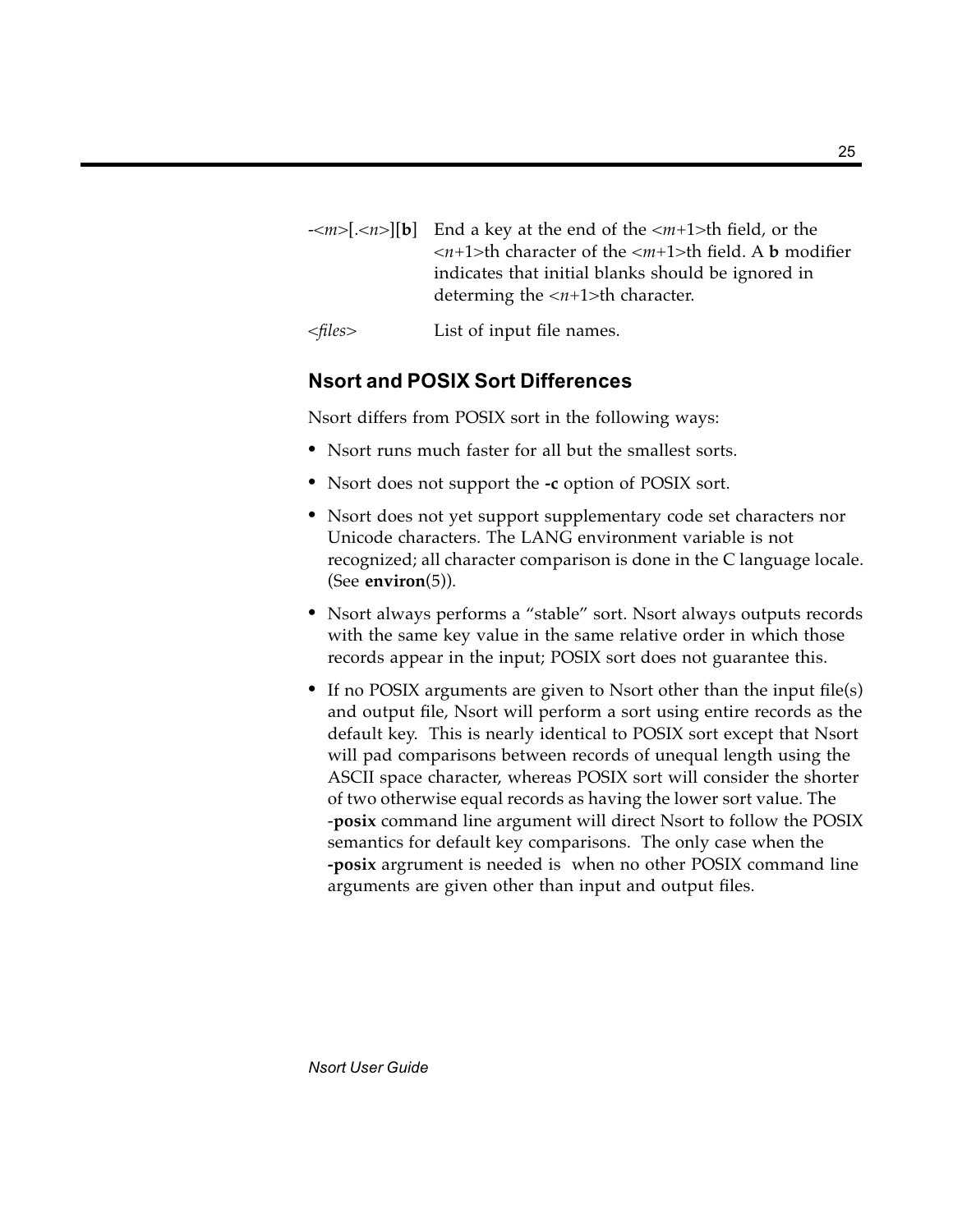#### **Windows Sort Compatible Command Line**

The Windows version of Nsort accepts command line sort specifications for the Microsoft Windows sort command. The C locale must however be specified on the Nsort command line:

**nsort /L**[**OCALE**] **C** [**/R**] [/+*n*] [**/M** *kilobytes*] [**/RE**[**CORD\_BYTES**] *kbytes*] [**/CA**[**SE\_SENSITIVE**]] [[*drive1*:][*path1*]*filename1*] [/T [*drive2*:][*path2*]] [**/O** [*drive3*:][*path3*]*filename3*]

/**L**[**OCALE**] **C** This ``option´´ is currently required for Nsort. That is, the C locale is the only locale option and must be explicitly specified in order to specify a key with the Windows sort notation. By default, the sort is case insensitive.

- $/ + n$  Indicates the character number, n, of the beginning of the sort key in each record. For instance,  $/+2$  specifies that comparisons should start on the 2nd character in each line. Comparisons start on first character of each line by default.
- /**CA**[**SE\_SENSITIVE**] Specifies that Nsort should use case-sensitive key comparisons.
- /**M**[**EMORY**] *n* Indicates the number of kilobytes of main memory to use. The minimum memory size is 8000 kilobytes.
- /**REC**[**ORD\_MAXIMUM**] *n* Indicates the maximum number of characters per input line (default 4096, maximum 65535).
- /**R**[**EVERSE**] Reverses the sort order; i.e. Z to A and 9 to 0.
- [*drive1*:][*path1*]*filename1* Specifies an input file to be sorted. There can be multiple input files. If none are specified, the standard input is read.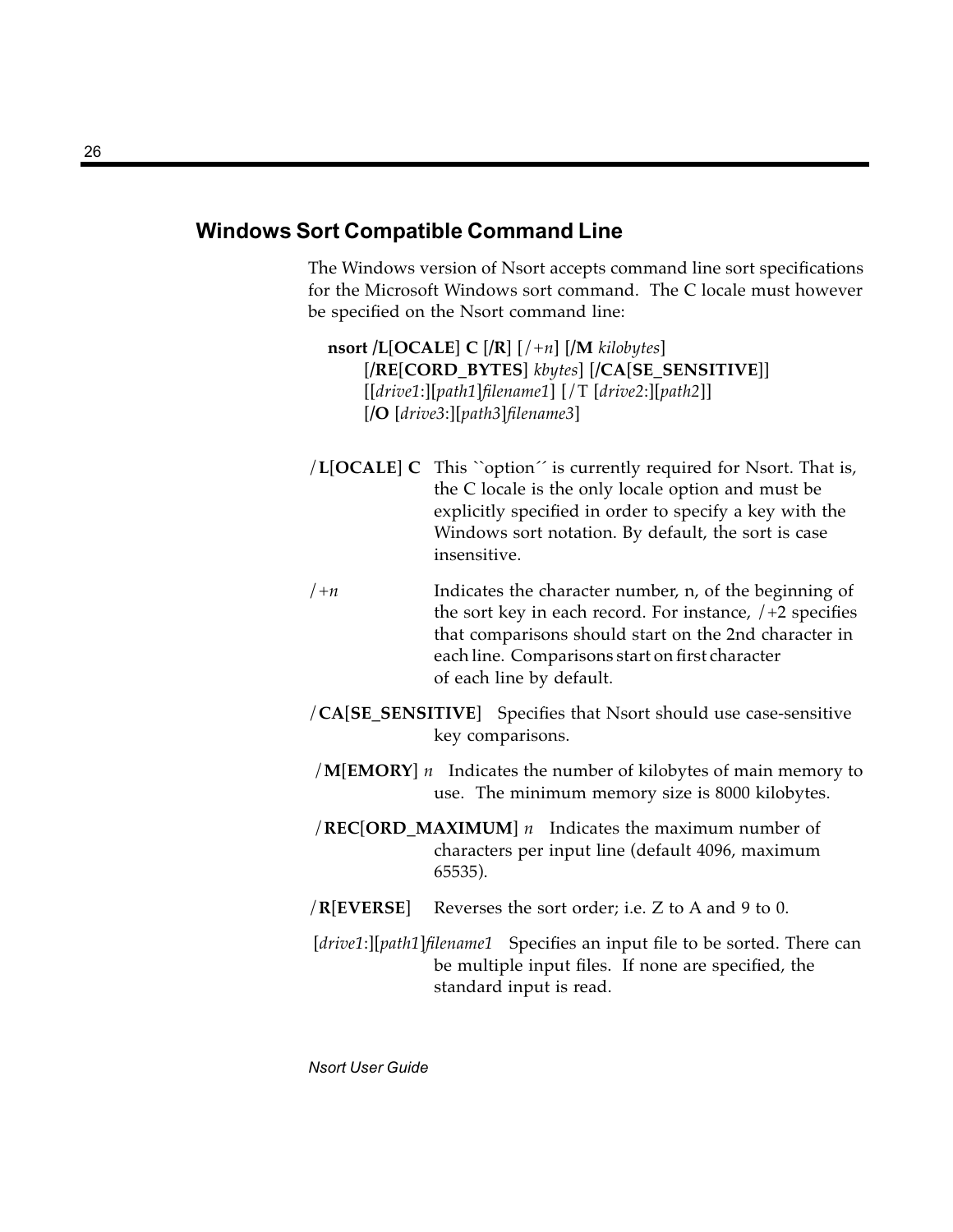- /**T**[**EMPORARY**] [*drive2*:][*path2*] Indicates the path of a directory to hold the Nsort temporary file. For better temporary file performance, multiple temporary file paths can be specified on separate physical disks. The system temporary directory is used if no temporary directory is specified.
- /**O**[**UTPUT**] [*drive3*:][*path3*]*filename3* Specifies the file where the sorted input is to be stored. If not specified, the data is written to the standard output. Specifying the output file is faster than redirecting standard output to the same file.

## **Nsort and Windows Sort Differences**

Nsort differs from the standard Windows sort in the following ways:

- **•** Nsort runs much faster for all but the smallest sorts.
- **•** Nsort currently only performs Windows style sorts using the **C** locale, which must be specified on the command line as "/L C".
- **•** Nsort always performs a "stable" sort. That is, Nsort always outputs records with the same key value in the same relative order in which those records appear in the input; Windows sort does not guarantee this.
- **•** Nsort requires more memory to run than Windows sort.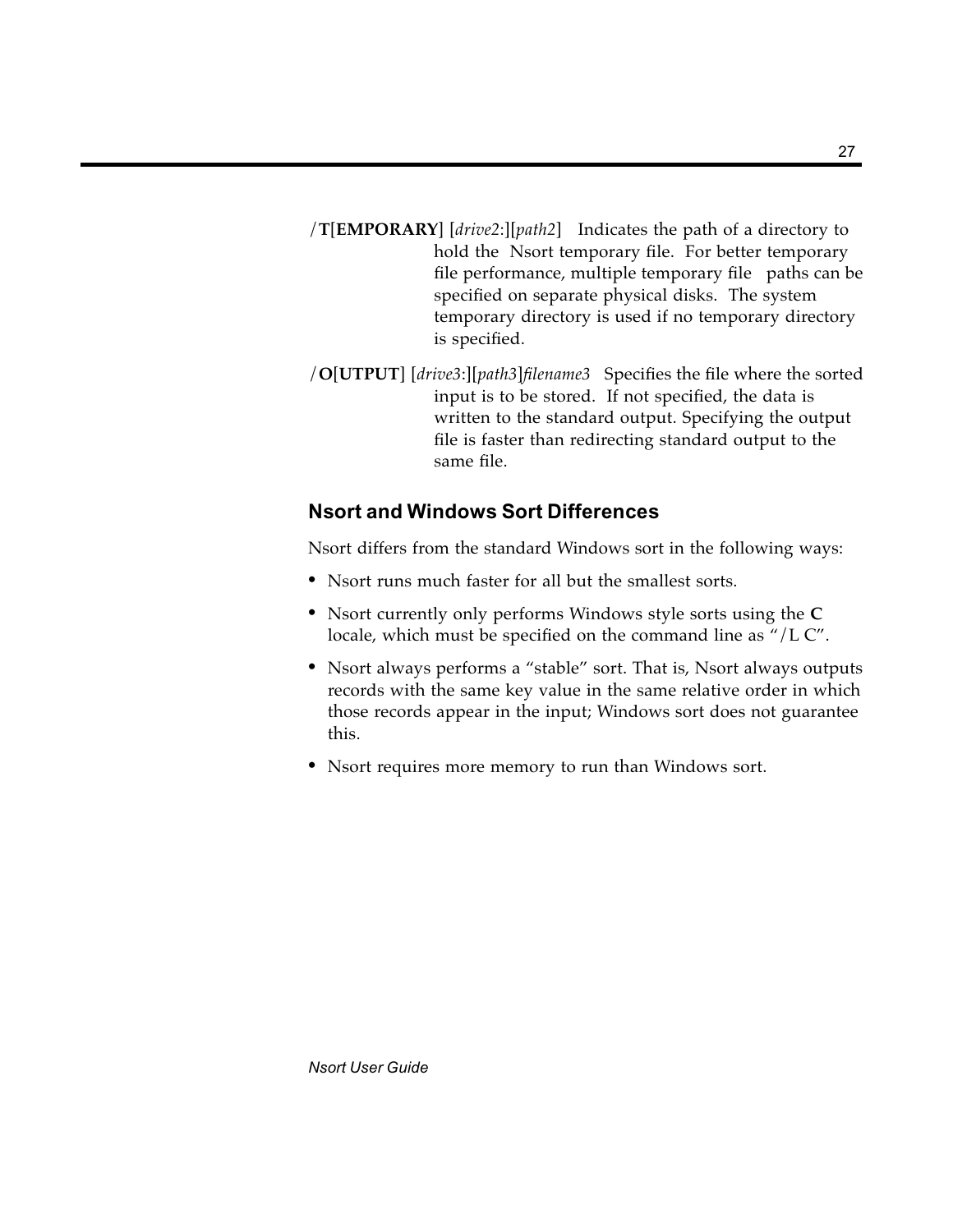28

*Nsort User Guide*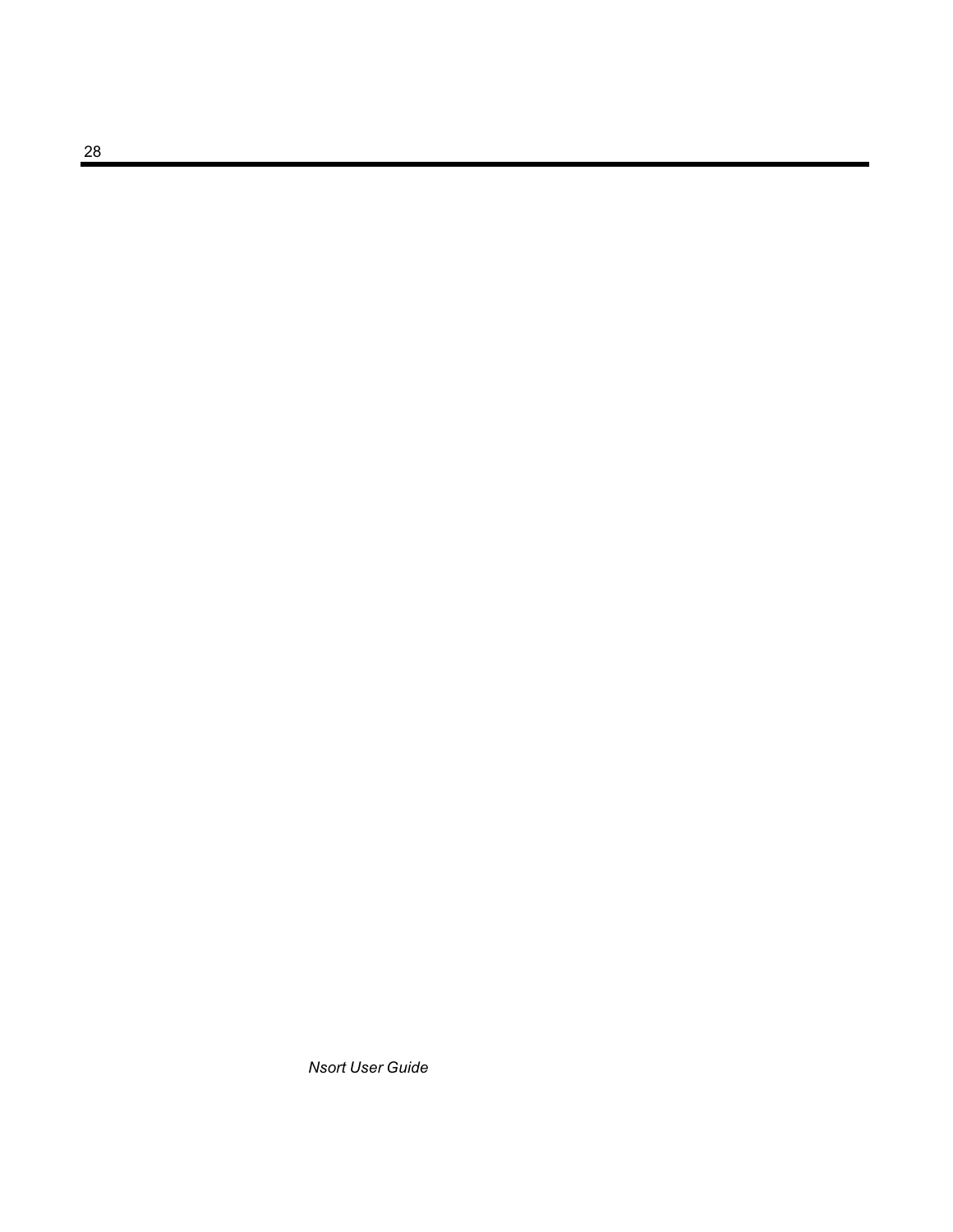# **Specification Language Overview** *3*

Nsort's specification language enables you to describe your sort data and sort operations, name the files to be used, and set configuration and performance options.

A sort definition statement consists of an Nsort command and any qualifiers associated with the command. Nsort commands specify a sort action or describe an element of the sort. The qualifiers modify the action of the command.

Sort definition statements can be specified on the command line, in sort specification files, or in Nsort user or system default files. Nsort commands and qualifiers are case-insensitive and can be abbreviated to the shortest unique string.

This chapter presents an overview of what must be specified for a sort and how it fits together. The following sections are included:

- **•** Nsort statements ([page 30\)](#page-41-0).
- **•** Processing Nsort commands ([page 32\)](#page-43-0).
- **•** Data definition statements ([page 30\)](#page-41-0).
- **•** Sort definition statements ([page 38\)](#page-49-0).
- **•** Input, output, temporary and specification files ([page 40\)](#page-51-0).
- **•** Configuration and performance options [\(page 42\)](#page-53-0).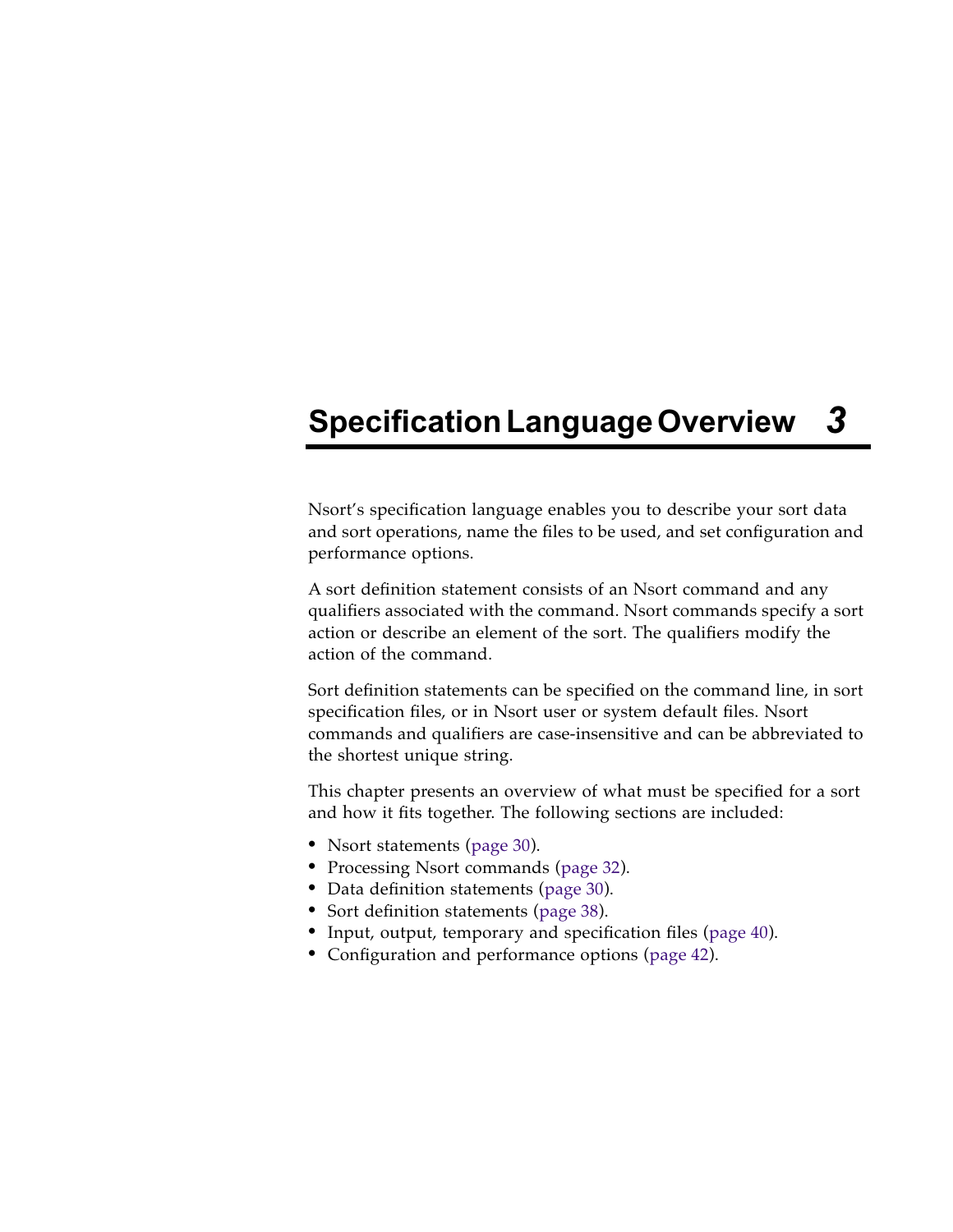## <span id="page-41-0"></span>**Nsort Statements**

An Nsort statement that describes the keys, qualifiers, and other characteristics of a sort contains:

- A statement start character: either a dash (-) or a slash (/).
- **•** The statement keyword name.
- **•** A value containing the qualifiers for this statement (optional).

A command that is not merely a boolean option needs a command value. The value starts with either an equal sign  $(=)$  or a colon  $(:)$  and is followed by a constant, expression, or a list of qualifiers. A qualifier has a keyword and optionally its own value.

```
# Some simple statements
/field: name=total, decimal, offset=10, size:10
-statistics
-summarize=total
/field: name=balance, decimal, offset=0, size:10
/omit: balance < 0
```
Nsort's handling of keywords is flexible:

- **•** Keywords are recognized in any mixture of upper and lower case.
- **•** Keywords can be abbreviated by their first few letters, as long as it is distinguishable it from the other keywords permissible in that context. Two or three letters are usually enough.

```
# These examples are equivalent:
-key:offset=0, size=4, binary
-ke:0:0, si=4, bin/key=bi, si=4, of=0
```
**•** Keywords containing more than one English words contain optional underscores as word separators, as in file\_system. Nsort recognizes these long keywords whether or not the underscores are included.

The statement start character  $(-$  or  $/$ ) and its keyword must be adjacent; elsewhere blanks, tabs and newlines may be added for clarity. Comments start with either a number sign (#) or an exclamation point (!) followed by a blank and end at the next newline character.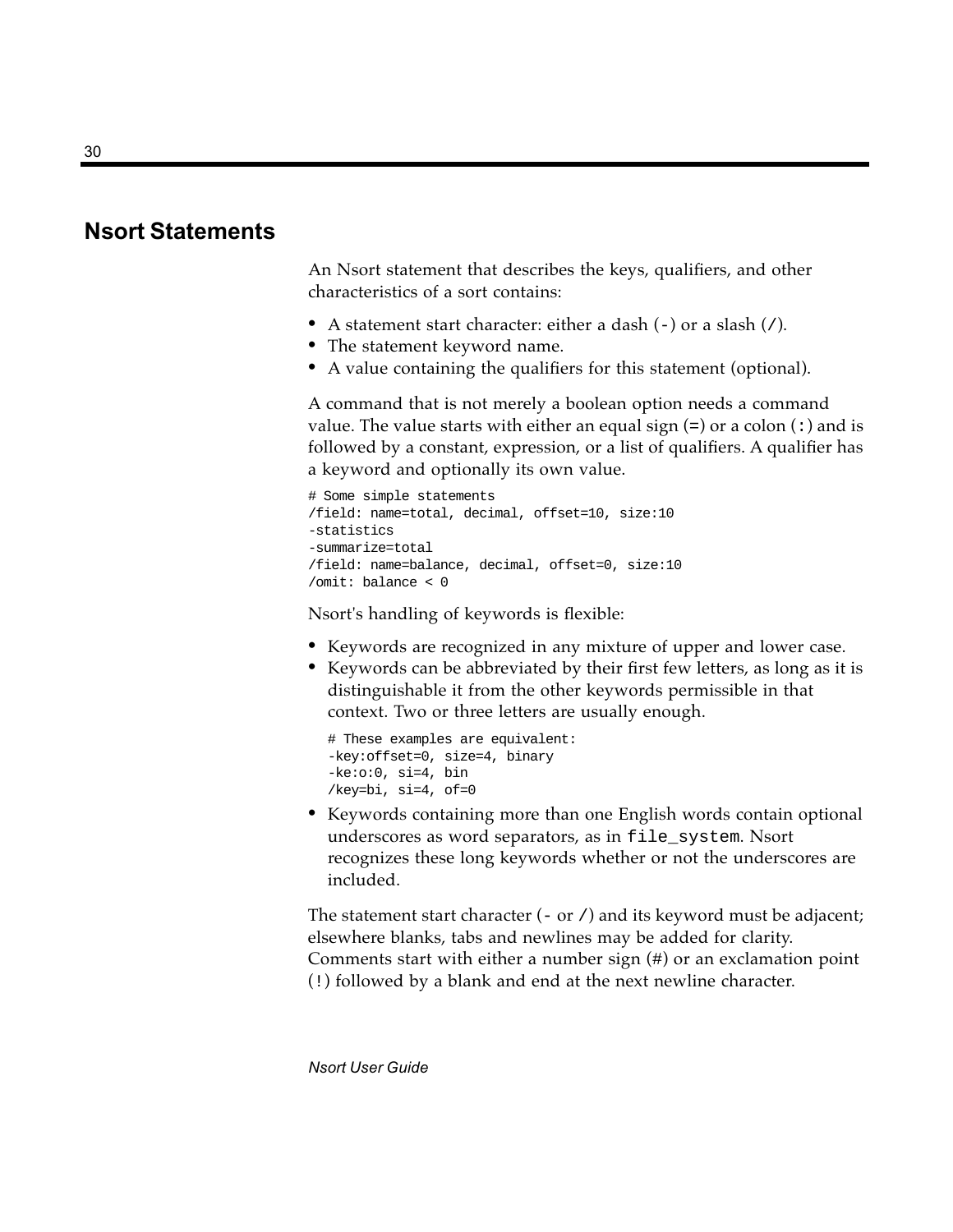# **Character Constants**

Records and fields have some properties that are single character values, for example, the terminating character of a delimited record. Nsort has built-in identifiers for some of these characters:

| <b>Nsort Identifier</b> | <b>Character</b>             |
|-------------------------|------------------------------|
| backslash               | Backslash $(\n\lambda)$ .    |
| blank                   | Space or blank ().           |
| colon                   | $\text{Colon}$ $(:).$        |
| comma                   | Comma $($ , $)$ .            |
| cr                      | Carriage return.             |
| dollar                  | Dollar sign (\$).            |
| dquote                  | Double quote $($ ").         |
| newline or nl           | Newline $(\n\$ n).           |
| null                    | Null $(\setminus 0)$ .       |
| pipe                    | Vertical bar or pipe $($  ). |
| semicolon               | Semicolon                    |
| space                   | Space or blank ().           |
| squote                  | Single quote $(')$ .         |
| tab                     | Tab $(\forall t)$ .          |

You can also specify a character by enclosing it in single quotes ( $\cdot$ ), or using one of these escape sequences:

- '\n': the newline character.
- **•** '\t': the tab character.
- **•** '\0nnn': the character with the octal value 0nnn.
- **•** '\\' the backslash character (\).
- **•** '\'' the single quote character (' ).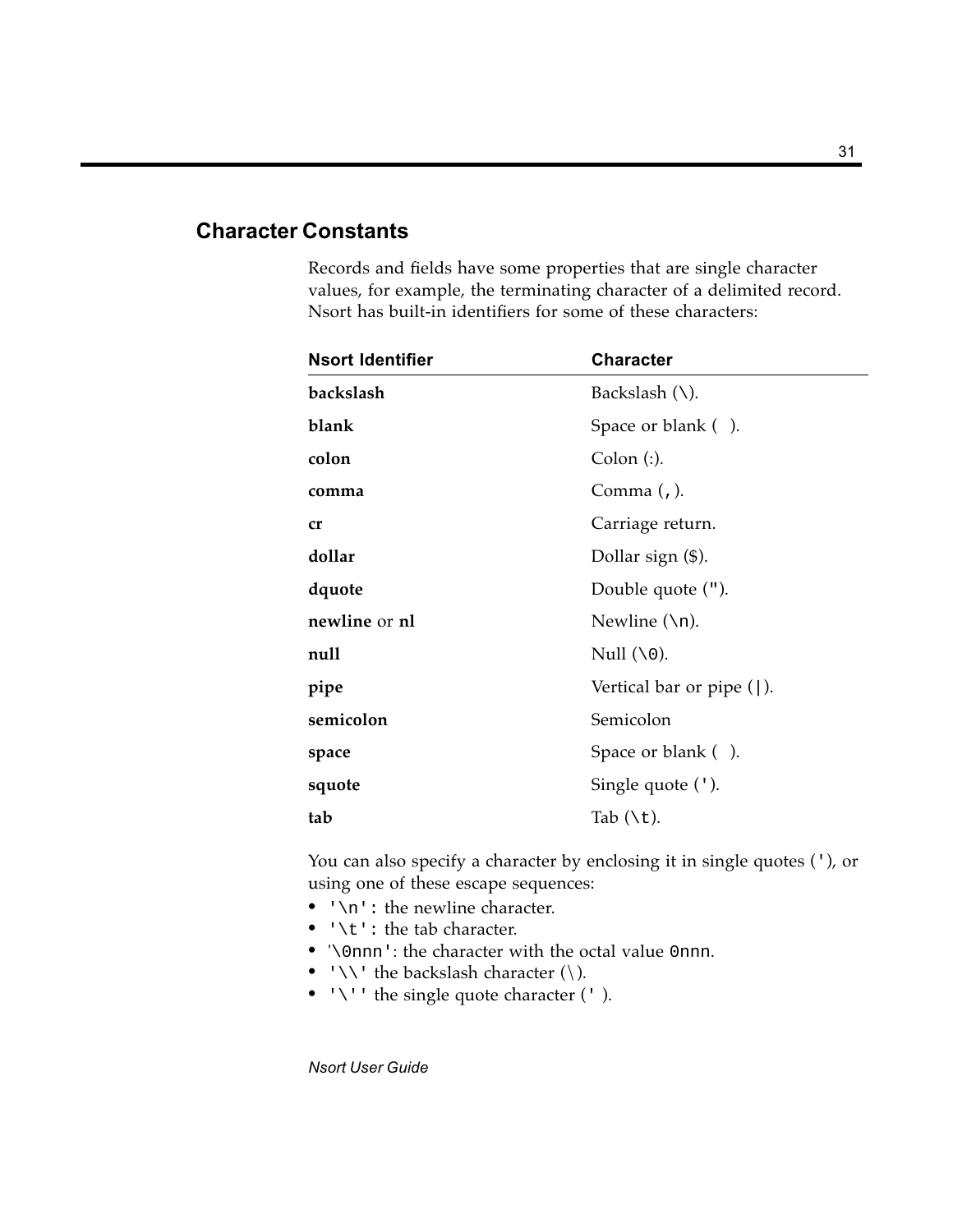## <span id="page-43-0"></span>**Processing Nsort Commands**

Nsort builds a sort definition from several sources. It first reads any system-wide default statements from the Nsort system-wide default parameter file if that file exists and is readable. You can store the tuning parameters for your system here.

# This temp\_file statement could help the speed of sorts # on a system which has four temporary file systems available -temp=/tmp1, /tmp2, /tmp3, /tmp4

Nsort next looks in the .nsortrc file in your home directory for your personal default statements.

Nsort then reads any statements in the NSORT environment variable.

Lastly, Nsort reads the statements on the command line, processing them from left to right. Any specification files given on the command line are processed in order.

Any sort definition statement can appear in any of the above locations. POSIX options are only recognized on the command line.

If there is a conflict between options specified in different sources, the last-read option take precedence over the earlier options. An option specified in the system-wide defaults can be overridden in your user defaults. Options specified on the command-line or in a specification file take precedence over the default options.

Refer to ["Global Options" on page 21](#page-32-0) for more information on setting global options for Nsort.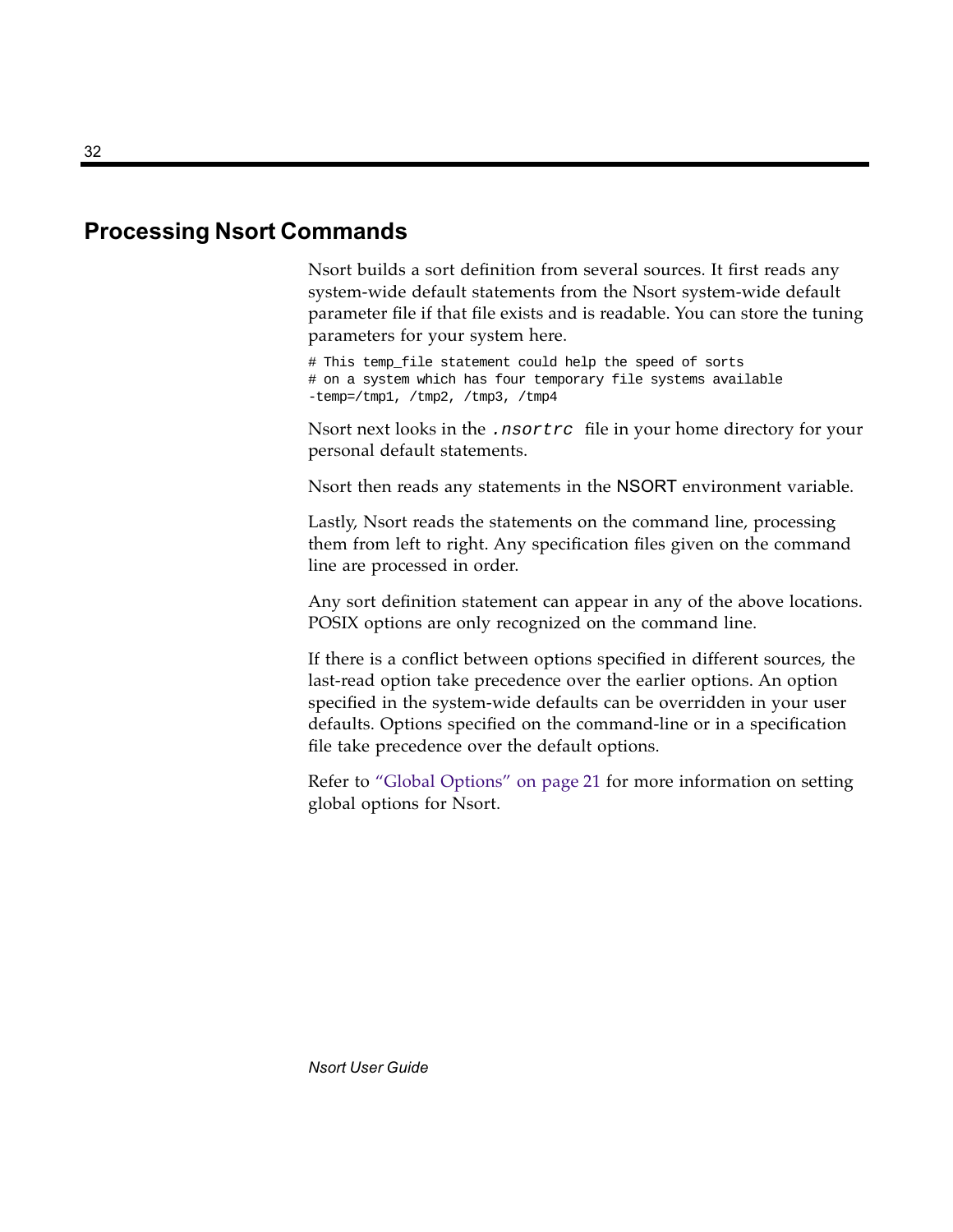## **Data Definition Statements**

Data definition statements describe the records, fields and keys used in the sort. The data definition statements are as follows:

**Nsort Command Description format** Specifies the record definition format of the input file. **field** Describes important fields in the input file. **key** Denotes the key fields in each record.

This section presents an overview of data definitions statements and covers the following topics:

- **•** Record definition ([page 34\)](#page-45-0).
- **•** Field definition ([page 35\)](#page-46-0).
- **•** Key definition [\(page 36](#page-47-0)).

For a detailed presentation of Nsort data definitions, see [Chapter 4,](#page-56-0)  ["Describing the Sort Data"](#page-56-0).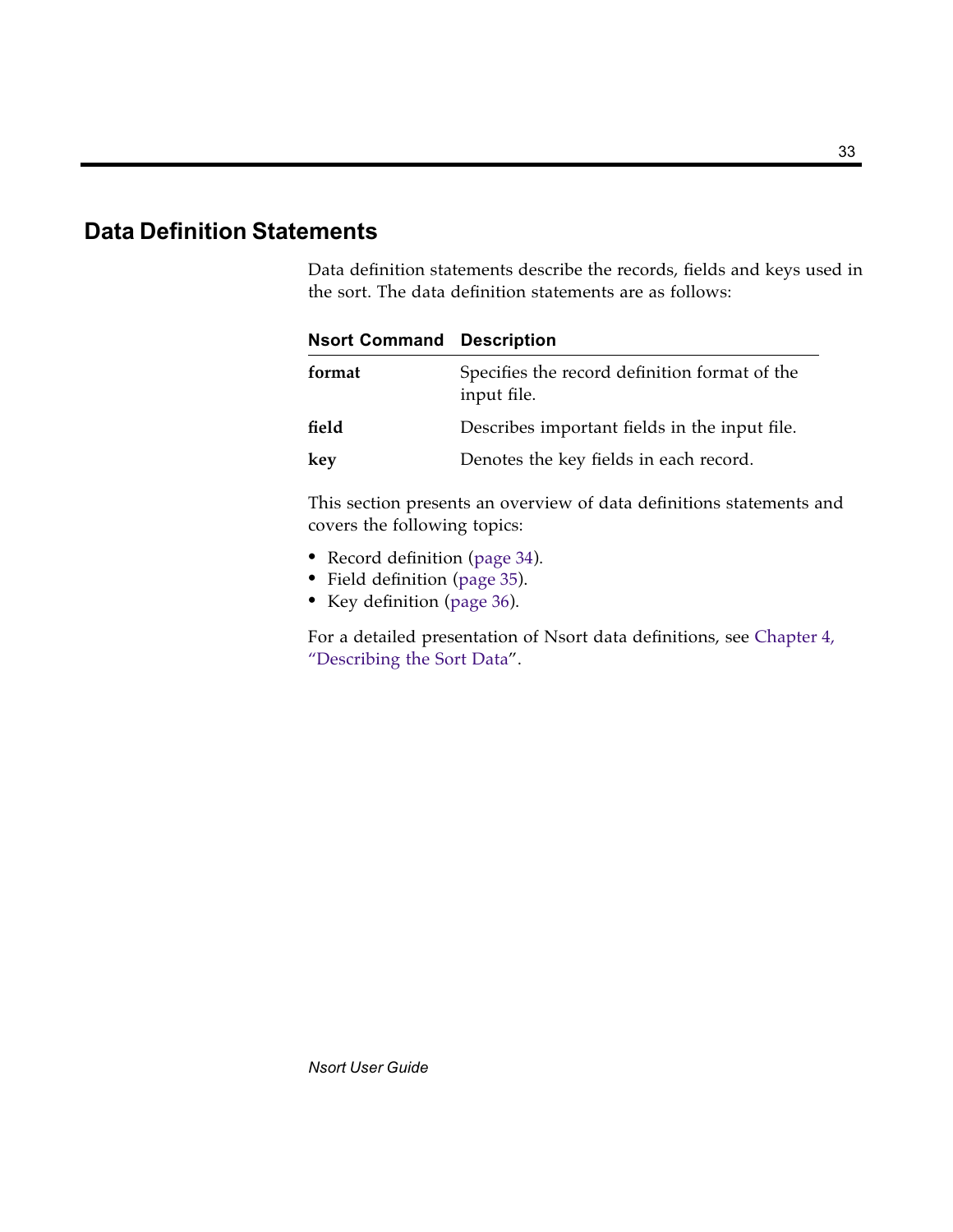# <span id="page-45-0"></span>**Record Definition Qualifiers**

Record definition qualifiers modify the behavior of the **format** command. Record definition qualifiers describe the type of records (fixed-length, variable or delimited) and any qualifiers that apply to the records. The record definition qualifiers are as follows:

**Nsort Command Description**

| size:Number   | Tells Nsort that the input data is organized<br>as fixed-length records and specifies the<br>length of each record as Number.                                                         |
|---------------|---------------------------------------------------------------------------------------------------------------------------------------------------------------------------------------|
| size:variable | Tells Nsorthat the input data consists of<br>variable length records that are preceded by<br>a 2-byte unsigned integer that indicates the<br>number of remaining bytes in the record. |
| delimiter:C   | Tells Nsort that the input data is organized<br>as records delimited by the character C.                                                                                              |
| separation:C  | Indicates that record fields are separated by<br>the character C.                                                                                                                     |
| skip_blanks   | Tells Nsort to skip over blanks and tab<br>characters when comparing record keys.                                                                                                     |
| minimum size  | Specifies the minimum expected length for<br>delimited records.                                                                                                                       |
| maximum_size  | Specifies the maximum expected length for<br>delimited records.                                                                                                                       |

For a detailed discussion of the **format** specifier, see ["Record Formats" on](#page-57-0)  [page 46](#page-57-0).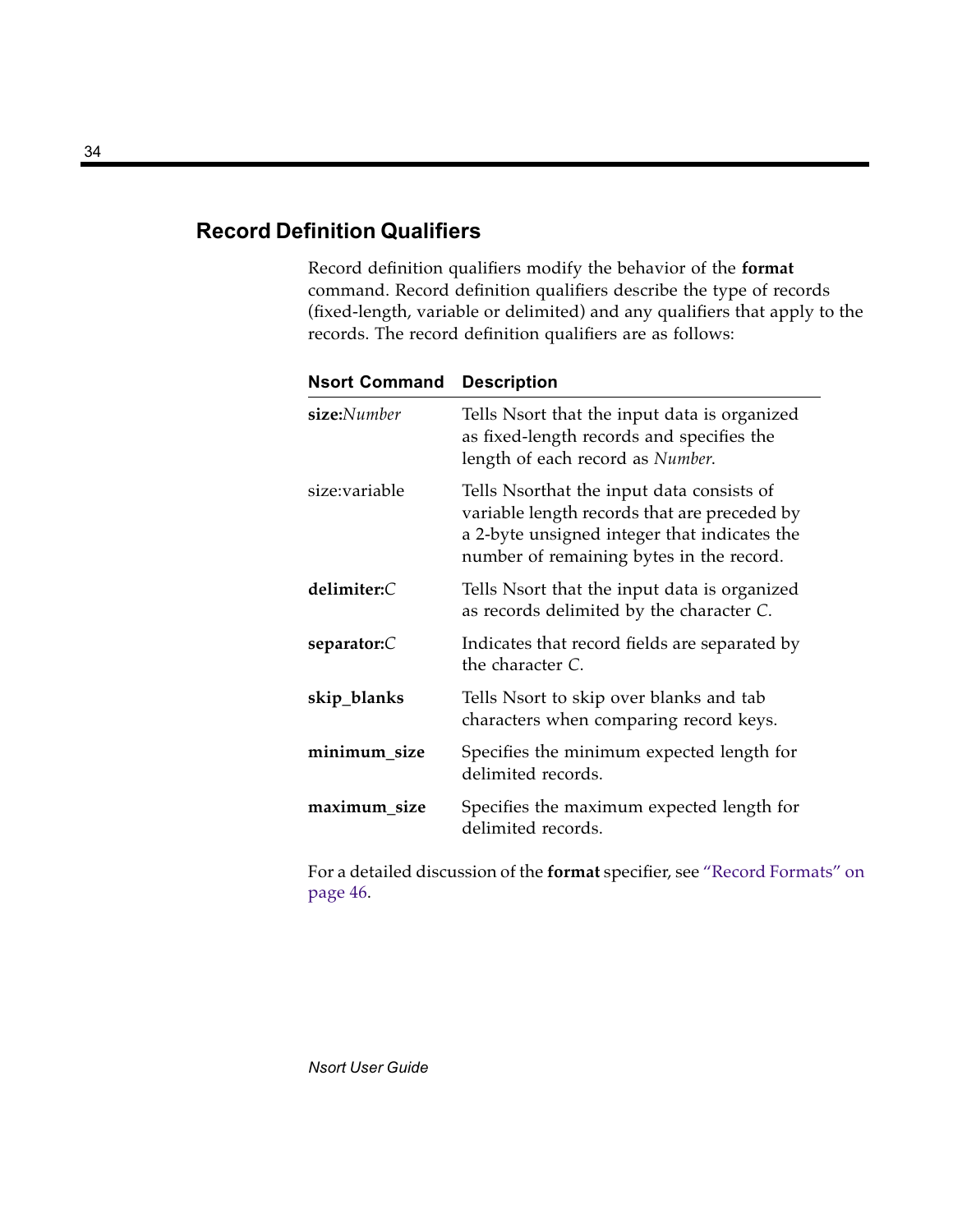# <span id="page-46-0"></span>**Field Definition Qualifiers**

Field definition qualifiers describe the individual fields in the records. The field definition qualifiers are as follows:

| <b>Nsort Command</b> | <b>Description</b>                                                                                                                     |
|----------------------|----------------------------------------------------------------------------------------------------------------------------------------|
| name                 | Provides the field with a convenient label<br>that can be used later in other Nsort<br>commands.                                       |
| position             | Specifies the absolute position of the field in<br>bytes (starting from 1).                                                            |
| offset               | Specifies the absolute offset of the field in<br>bytes (starting from 0).                                                              |
| size                 | Specifies the exact length of the field in<br>bytes.                                                                                   |
| delimiter            | Specifies the delimiter at the end of the<br>field.                                                                                    |
| pad                  | Character with which to pad the field for<br>comparisons (default ASCII blank).                                                        |
| maximum_size         | Specifies the maximum number of<br>characters for the field.                                                                           |
| data_type            | Specifies whether the field contains text, a<br>month, a binary integer, a packed decimal,<br>ascii decimal, or floating point number. |

The following example describes the sales and region fields:

```
-field=sales, binary, size:8,
        region, char, size:20
```
For a detailed discussion of field definitions, see ["Field Definitions" on](#page-63-0)  [page 52](#page-63-0).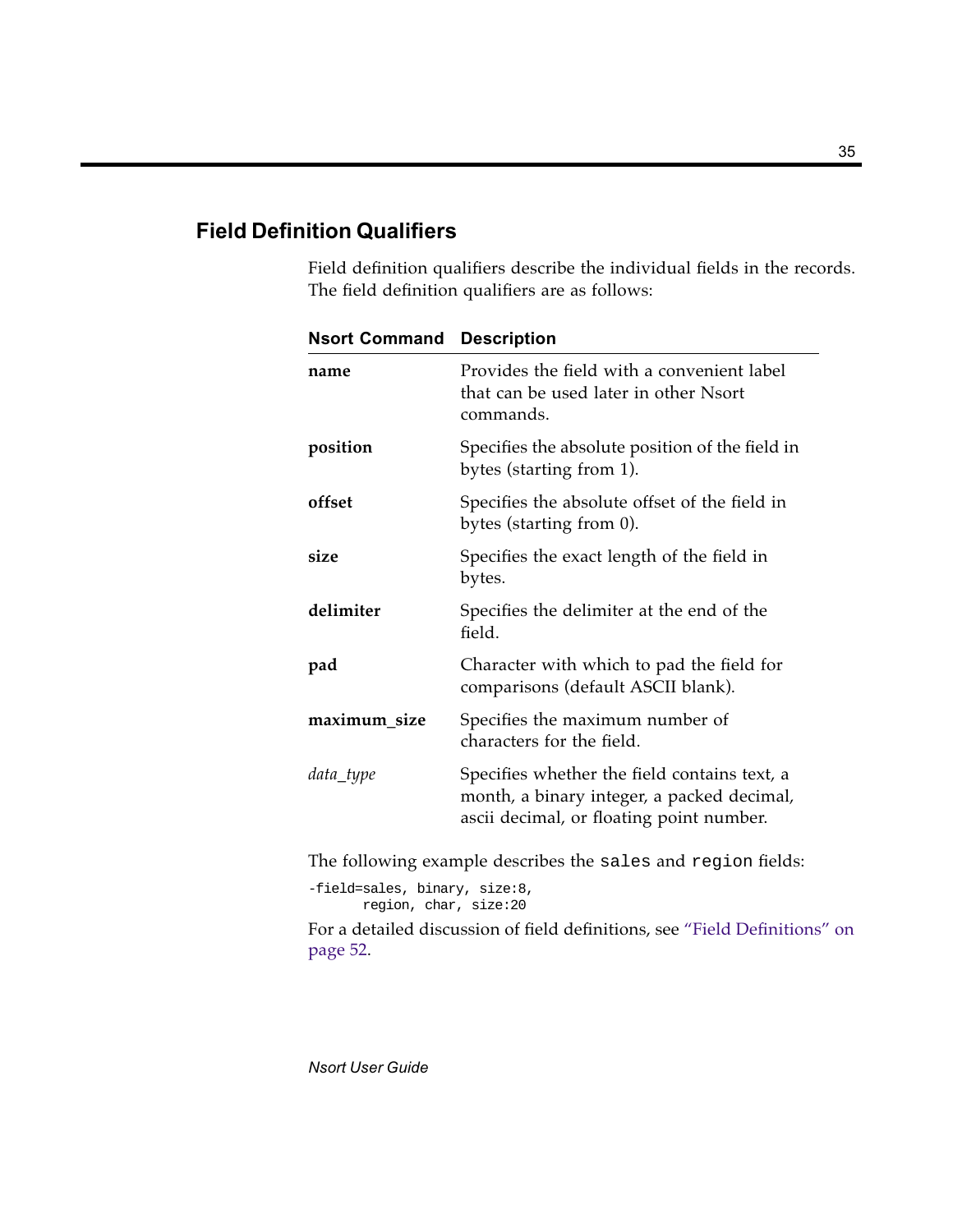## <span id="page-47-0"></span>**Key Definition Qualifiers**

Key definition qualifiers describe the key fields upon which to base the sort. The key definition qualifiers are as follows:

**name** Provides a convenient label for the key or key field. **ascending** Tells Nsort to perform an ascending (lowest-to-highest) sort. **descending** Tells Nsort to perform a descending (highest-to-lowest) sort. **number** Specifies the significance of the key in the sort. **position** Specifies the absolute position of the key field in bytes (starting from 1). **offset** Specifies the absolute offset of the key field in bytes (starting from 0). **size** Specifies the exact length of the key field in bytes. delimiter Specifies the delimiter at the end of the key field. **pad** Character with which to pad the key field for comparisons (default ASCII blank). *data\_type* Specifies whether the field contains text, a month, a binary integer, packed decimal, ascii decimal, or floating point number.

**Nsort Command Description**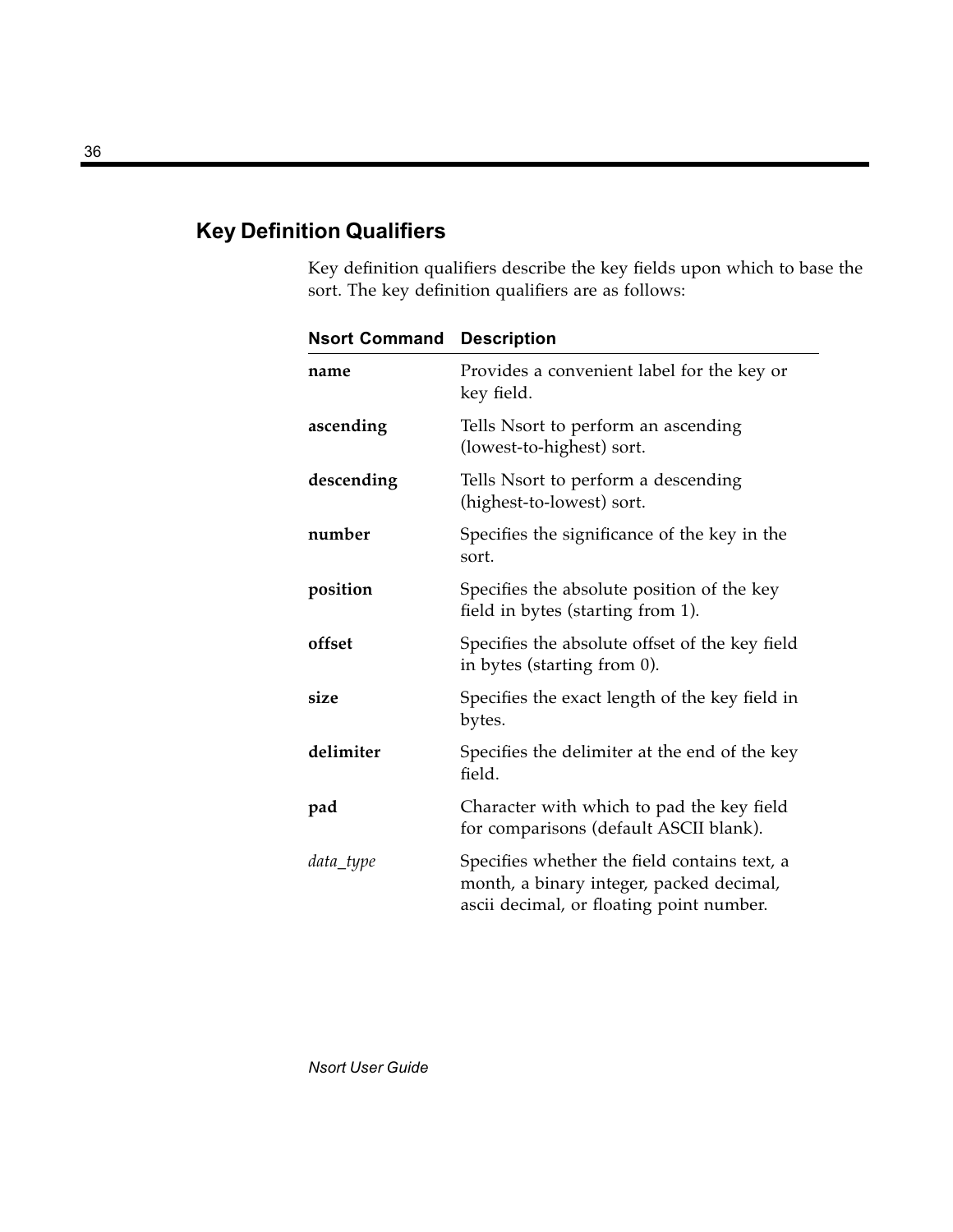The following example orders records by the sales field in descending order and secondarily by the region field in ascending order:

```
-field=sales, decimal,
       region
-key=region
-key=sales, descend, number:1
```
For a detailed discussion, see ["Key Definitions" on page 64.](#page-75-0)

# **Supported Key and Field Data Types**

Nsort supports the following data types for field and key data:

| <b>Nsort Command Description</b>                |                                                                  |  |
|-------------------------------------------------|------------------------------------------------------------------|--|
| integer<br>binary                               | $1, 2, 4$ , or 8 byte integer.                                   |  |
| unsigned<br>unsigned integer<br>unsigned binary | 1, 2, 4, or 8 byte unsigned integer.                             |  |
| packed                                          | Packed binary coded decimal.                                     |  |
| character                                       | Fixed length or delimited ASCII character<br>string.             |  |
| float                                           | 32-bit IEEE floating point number.                               |  |
| double                                          | 64-bit (double-precision) IEEE floating<br>point number.         |  |
| decimal                                         | ASCII character string representation of a<br>decimal number.    |  |
| month                                           | Three-letter character string specifying a<br>month of the year. |  |

For a detailed discussion of Nsort data types, see ["Data Types" on](#page-78-0)  [page 67](#page-78-0).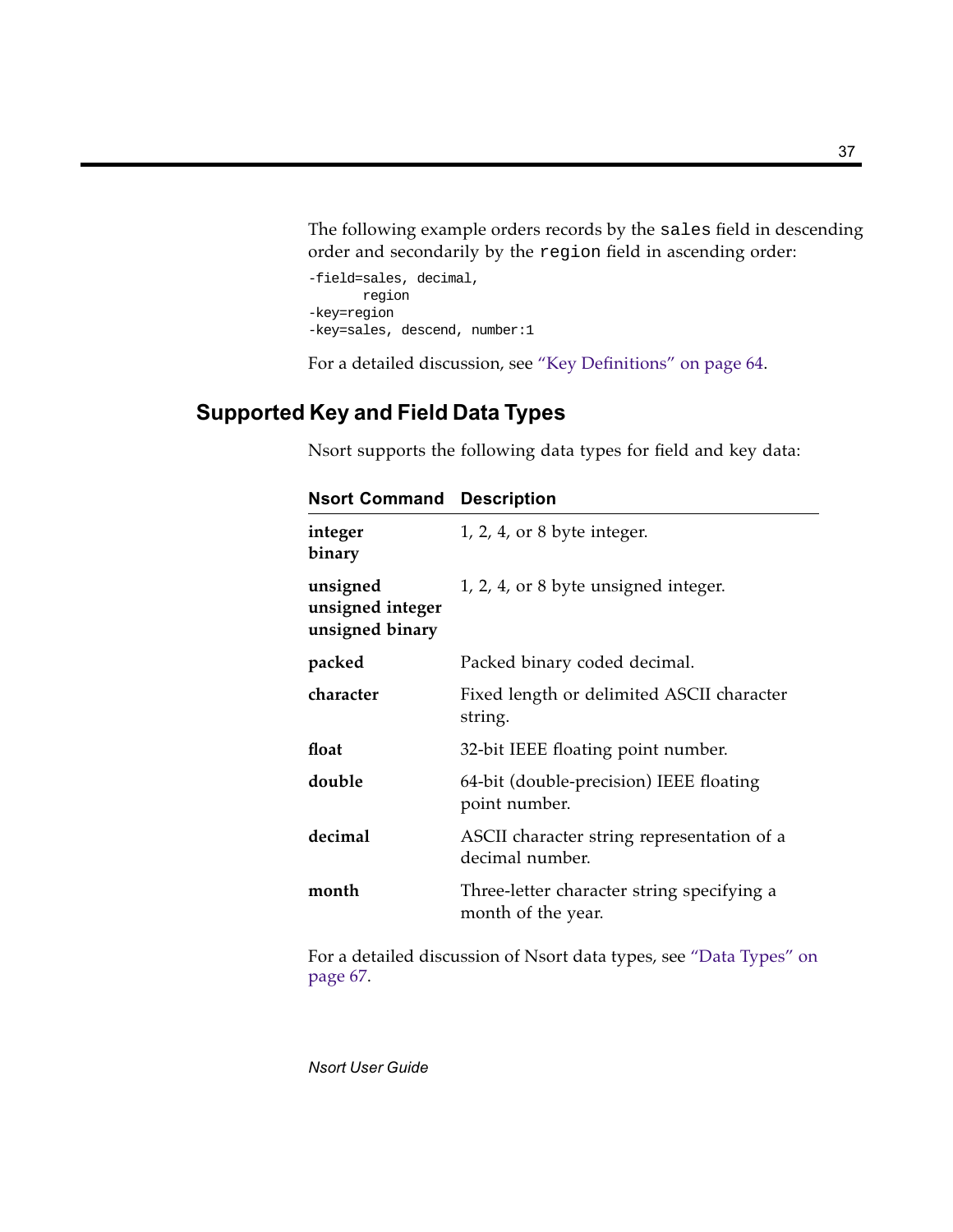## <span id="page-49-0"></span>**Sort Definition Statements**

Sort definition statements specify the basic commands for Nsort. The sort definition statements specify when to perform a merge instead of a sort, whether to delete duplicates or summarize data, which data to include or omit in the sort, and how to lay out the records.

By default, Nsort sorts the standard input as lines of text and writes the results to the standard output without deleting records with duplicate key values.

The top level sort commands are as follows:

| <b>Nsort Command Description</b> |  |
|----------------------------------|--|
|----------------------------------|--|

| merge     | Merges several sorted input files into a<br>single output stream.                   |
|-----------|-------------------------------------------------------------------------------------|
| summarize | Sums the values of the specified fields to<br>produce summary records by key value. |

The following example uses the **summarize** command to produce a summary file containing sales by region:

```
# Generate a summary file of sales by region.
-format:size=8
-field=region, binary, size:4,
       sales, binary, size:4
-key=region
-summarize=sales
```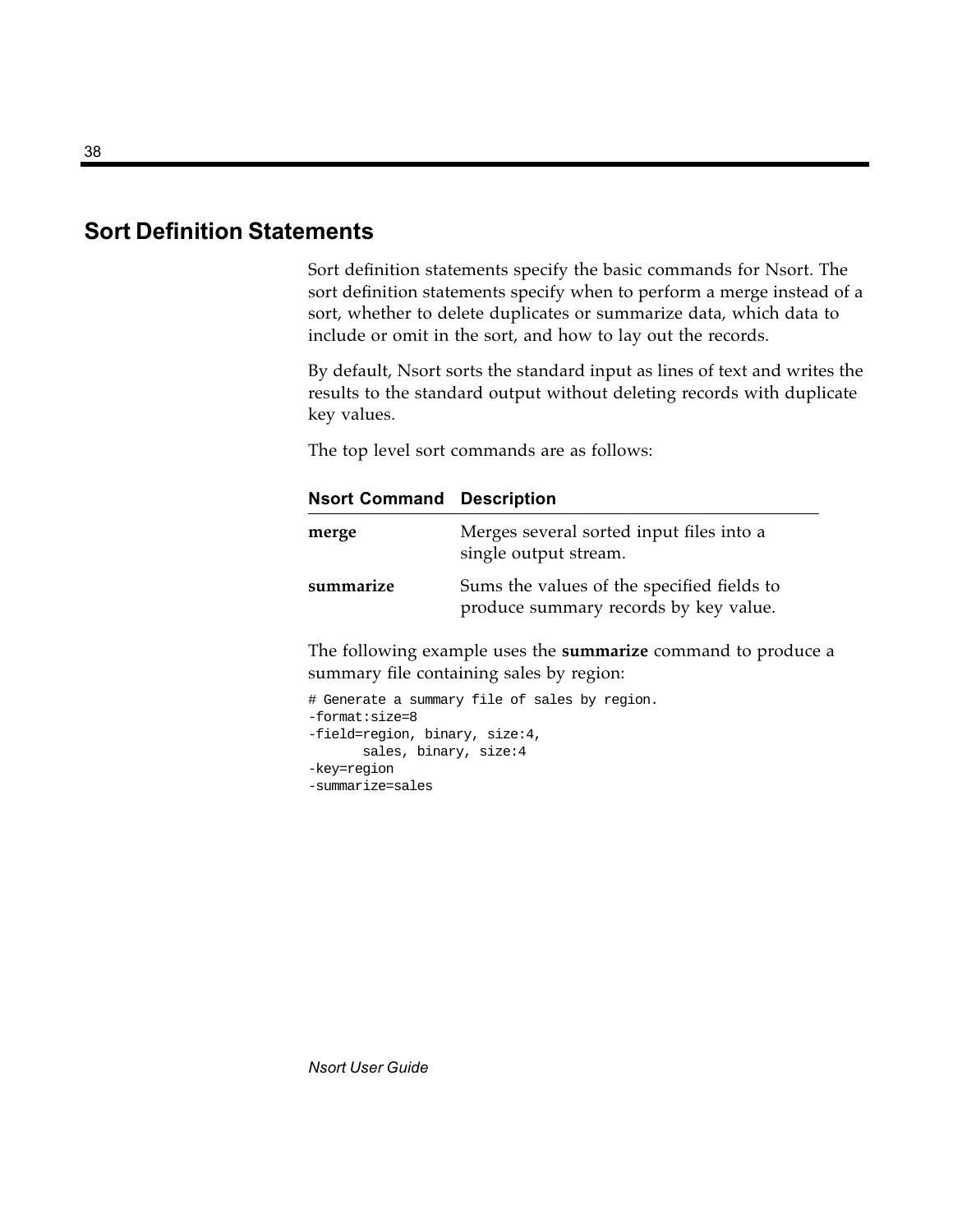The top-level sort options modify the sort or merge command:

| <b>Nsort Command</b> | <b>Description</b>                                                                                                                                                                                                        |  |
|----------------------|---------------------------------------------------------------------------------------------------------------------------------------------------------------------------------------------------------------------------|--|
| duplicates           | Includes records with duplicate key values in<br>the output stream. On by default.                                                                                                                                        |  |
| no_duplicates        | Omits records with duplicate key values.                                                                                                                                                                                  |  |
| include              | Selects records with the specified criteria to<br>be included in the sort.                                                                                                                                                |  |
| omit                 | Omits records with specified criteria.                                                                                                                                                                                    |  |
| derived              | Derives a new field from the values of<br>existing fields.                                                                                                                                                                |  |
| reformat             | Lays out the record format for the sort.                                                                                                                                                                                  |  |
| count                | Sorts at most the specified number of input<br>records.                                                                                                                                                                   |  |
| condition            | Define the named conditional expression.                                                                                                                                                                                  |  |
| specification        | Read commands from specification file.                                                                                                                                                                                    |  |
| add_derived          | Derived fields are automatically added to<br>records. On by default.                                                                                                                                                      |  |
| no_add_derived       | Derived fields are not automatically added to<br>records.                                                                                                                                                                 |  |
| warnings             | Allow warning messages indicating that<br>unusual, non-fatal conditions have occurred,<br>e.g. overflow of a summary field or the<br>detection of excessive paging. Nsort<br>continues with the operation. On by default. |  |
| no_warnings          | Disable warning messages.                                                                                                                                                                                                 |  |

For a detailed presentation of Nsort sort options, see [Chapter 5, "Sort](#page-82-0)  [Definition Statements](#page-82-0)".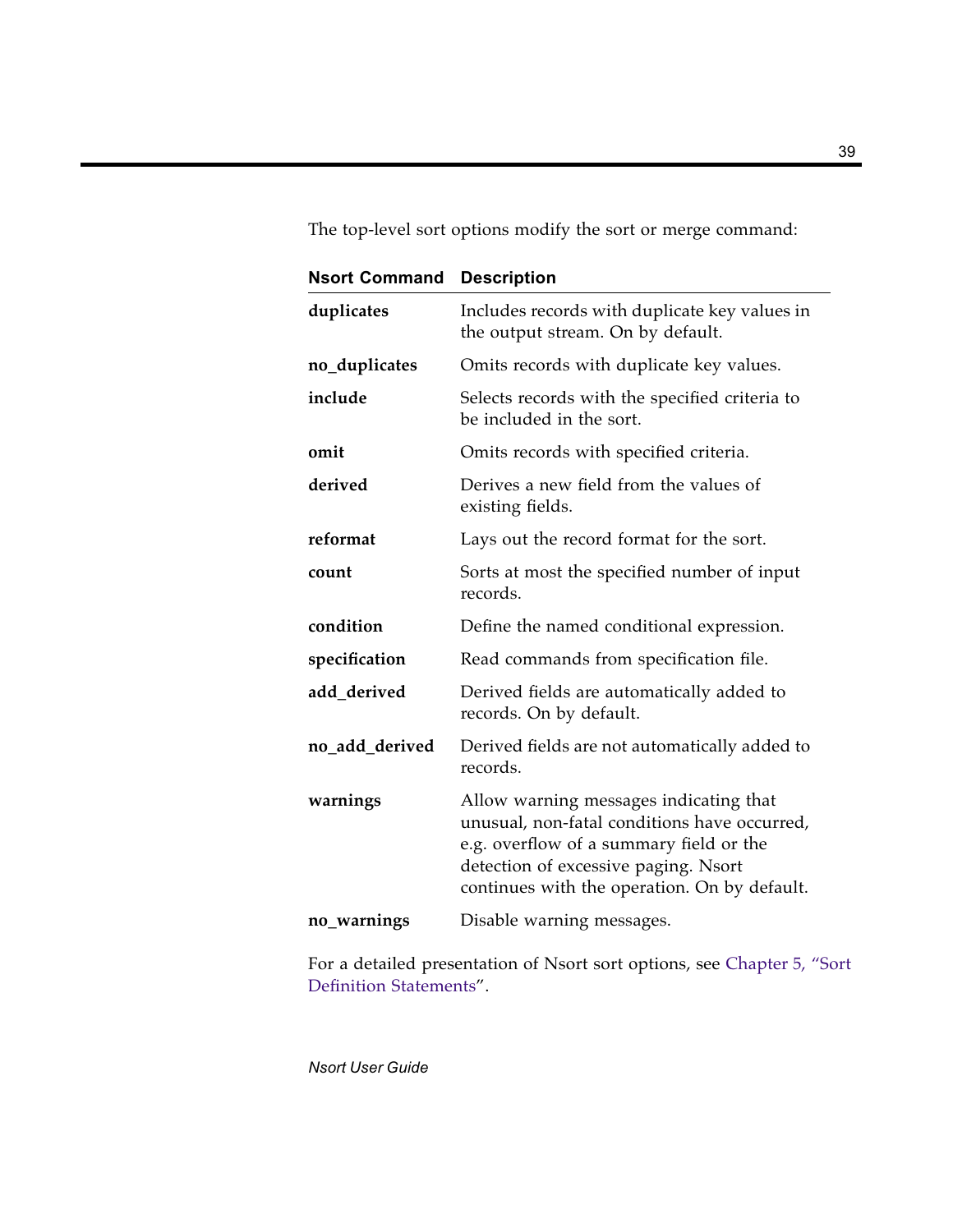# <span id="page-51-0"></span>**File Definition Statements**

The file definition statements specify the filenames of the input, output, sort specification, and temporary files for Nsort to use during the sort. The file definition statements are as follows:

**Nsort Command Description**

| in file     | Specifies an input file. If absent, Nsort uses<br>the standard input. You can specify<br>multiple input files.    |
|-------------|-------------------------------------------------------------------------------------------------------------------|
| out file    | Specifies an output file. If absent, Nsort<br>uses the standard output. You can specify<br>multiple output files. |
| temp_file   | Specifies a temporary file for use by the<br>sort. You can specify multiple temporary<br>files.                   |
| file_system | Specifies default settings for a specific file<br>system.                                                         |

For a detailed presentation of file definition statements, see ["File System](#page-116-0)  [Defaults" on page 105](#page-116-0).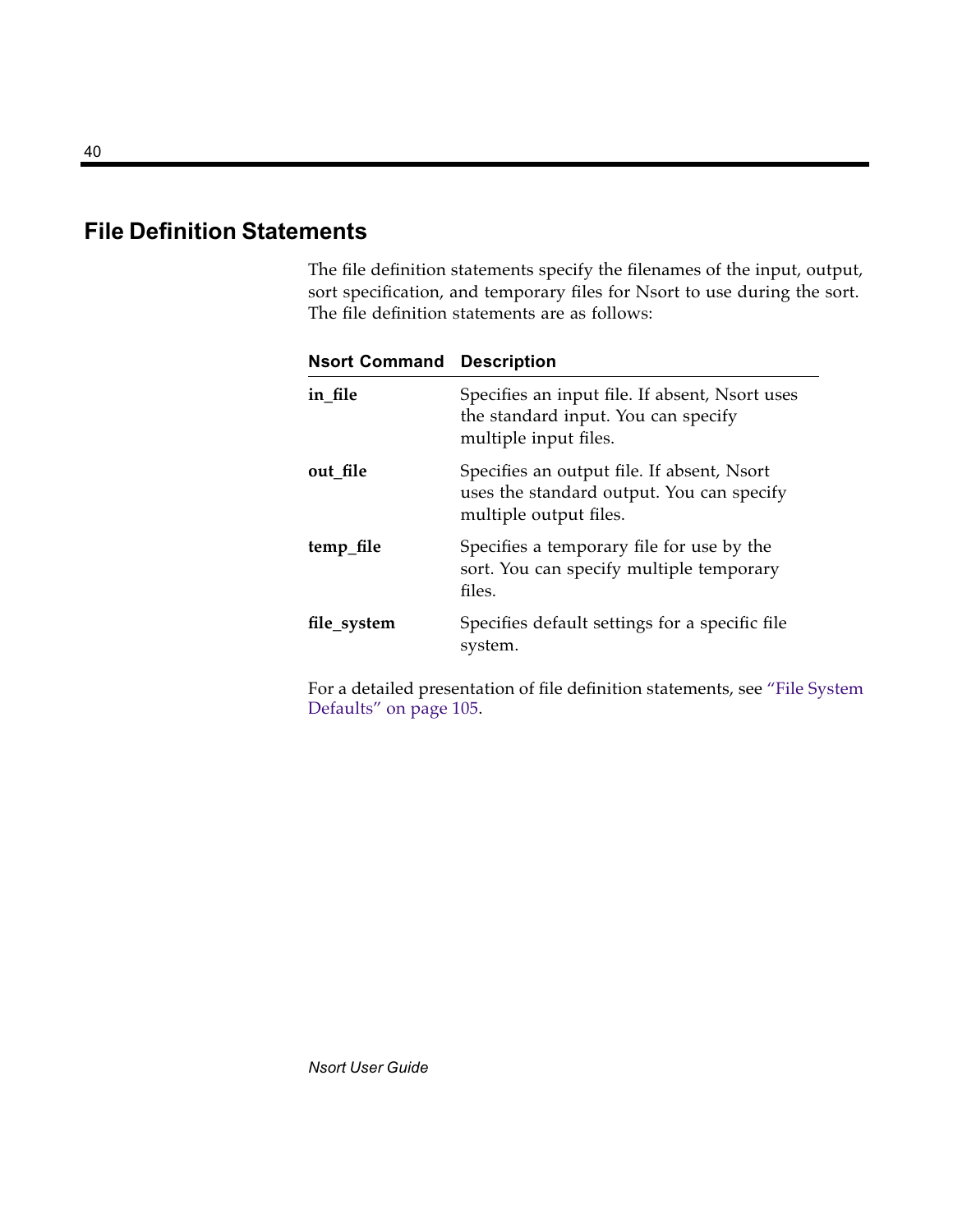# **File Qualifiers**

The file qualifiers specify the I/O options for a given file. The file specification qualifiers are as follows.

**Nsort Command Description**

| direct        | Tells Nsort to use direct $I/O$ for file access.                |
|---------------|-----------------------------------------------------------------|
| mapped        | Tells Nsort to use memory-mapped $I/O$ for<br>file access.      |
| buffered      | Tells Nsort to use buffered $I/O$ for file<br>access.           |
| transfer size | Specifies the file transfer size.                               |
| count         | Specifies the maximum number of<br>asynchronous $I/O$ requests. |

For a detailed presentation of file I/O qualifiers, see ["File I/O" on](#page-115-0)  [page 104.](#page-115-0)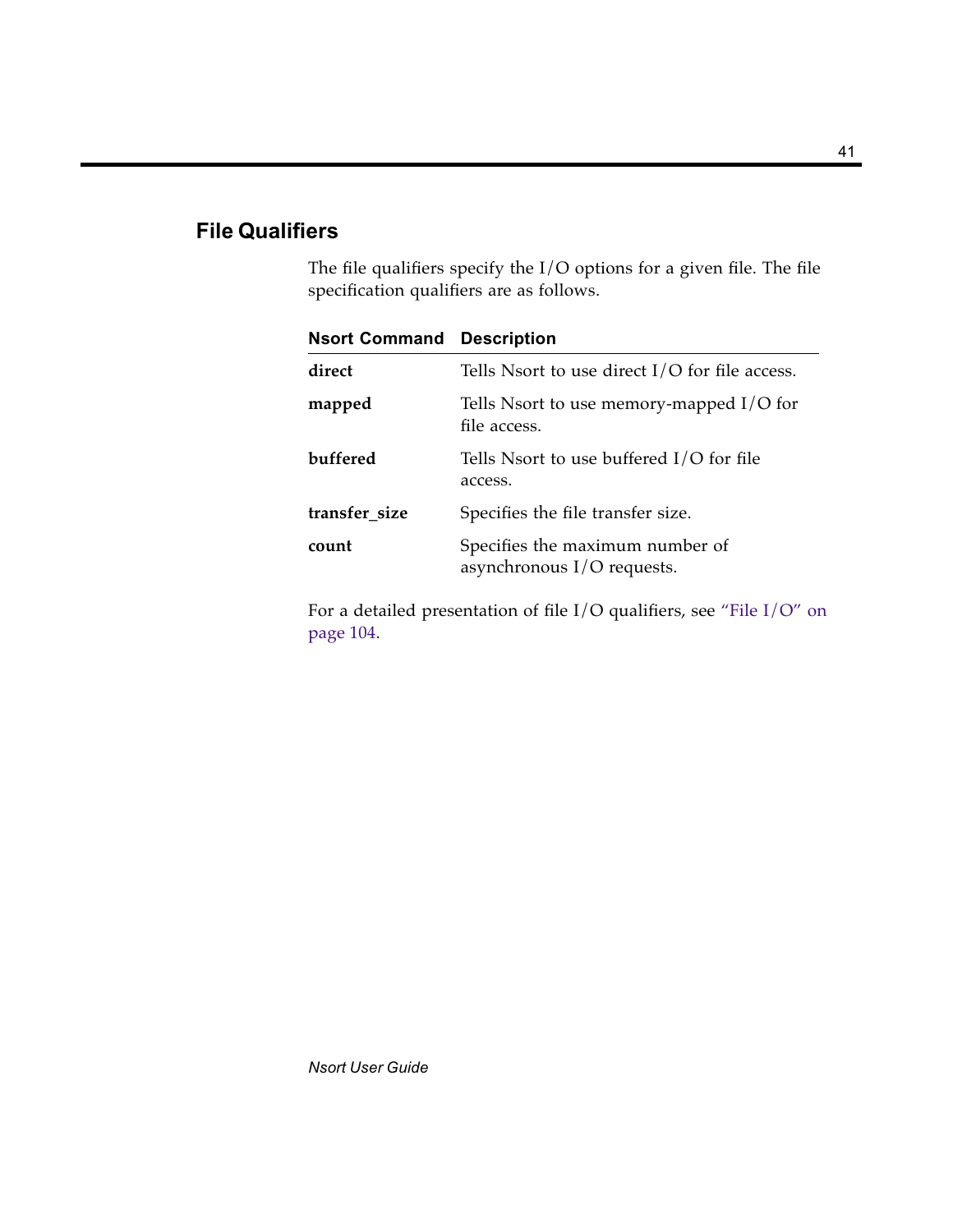# <span id="page-53-0"></span>**Configuration and Performance Statements**

The configuration and performance statements set memory, processor, sort method and statistics options for a sort. The configuration and performance statements are as follow:

**Nsort Command Description memory** Specifies how much memory Nsort should use. **threads** *or* **processes** Specifies how many internal threads Nsort should use for the bulk of the sort workload. **method** Tells Nsort which sort strategy to use. statistics Tells Nsort to provide statistics on the sort. **no\_statistics** Tells Nsort not to provide statistics on the sort. On by default.

Refer to [Chapter 6, "Configuration and Performance"](#page-108-0) for more information on configuration and performance commands.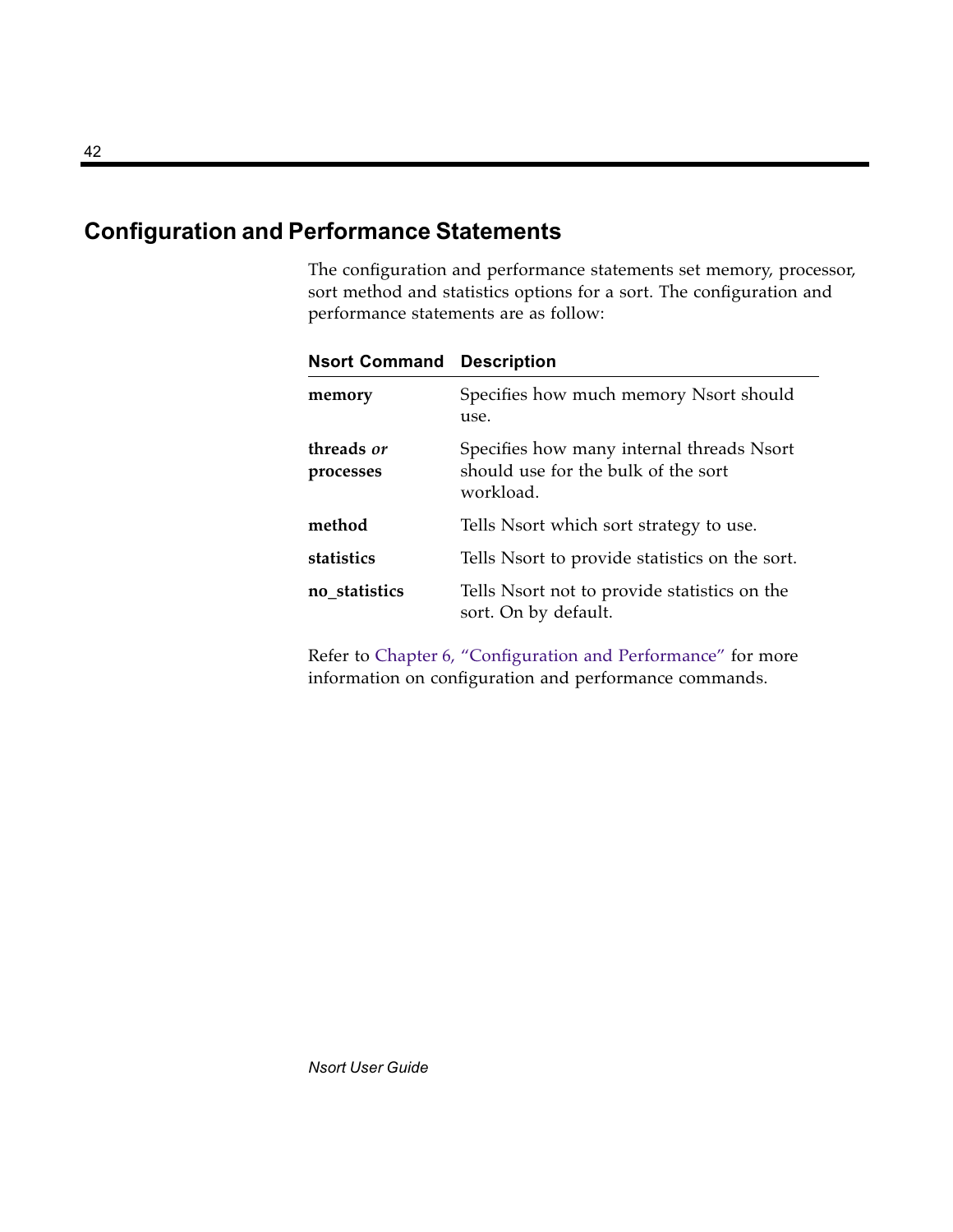# **Method Qualifiers**

The sort method qualifiers tell Nsort to use the specified sort strategy. The sort method qualifiers are as follows:

**Nsort Command Description record** Tells Nsort to move complete records as it sorts. **pointer** Tells Nsort to move only keys as it sorts, using pointers to locate the original records.

| merge    | Tells Nsort to use a merging sort strategy.                     |
|----------|-----------------------------------------------------------------|
| radix    | Tells Nsort to use a radix sort strategy.                       |
| no radix | Tells Nsort not to use a radix sort strategy.<br>On by default. |
| hashing  | Tells Nsort to use key hashing in its sort.                     |

**no\_hashing** Tells Nsort not to use key hashing in its sort. On by default.

Refer to ["Sort Methods" on page 100](#page-111-0) for more information on sort methods.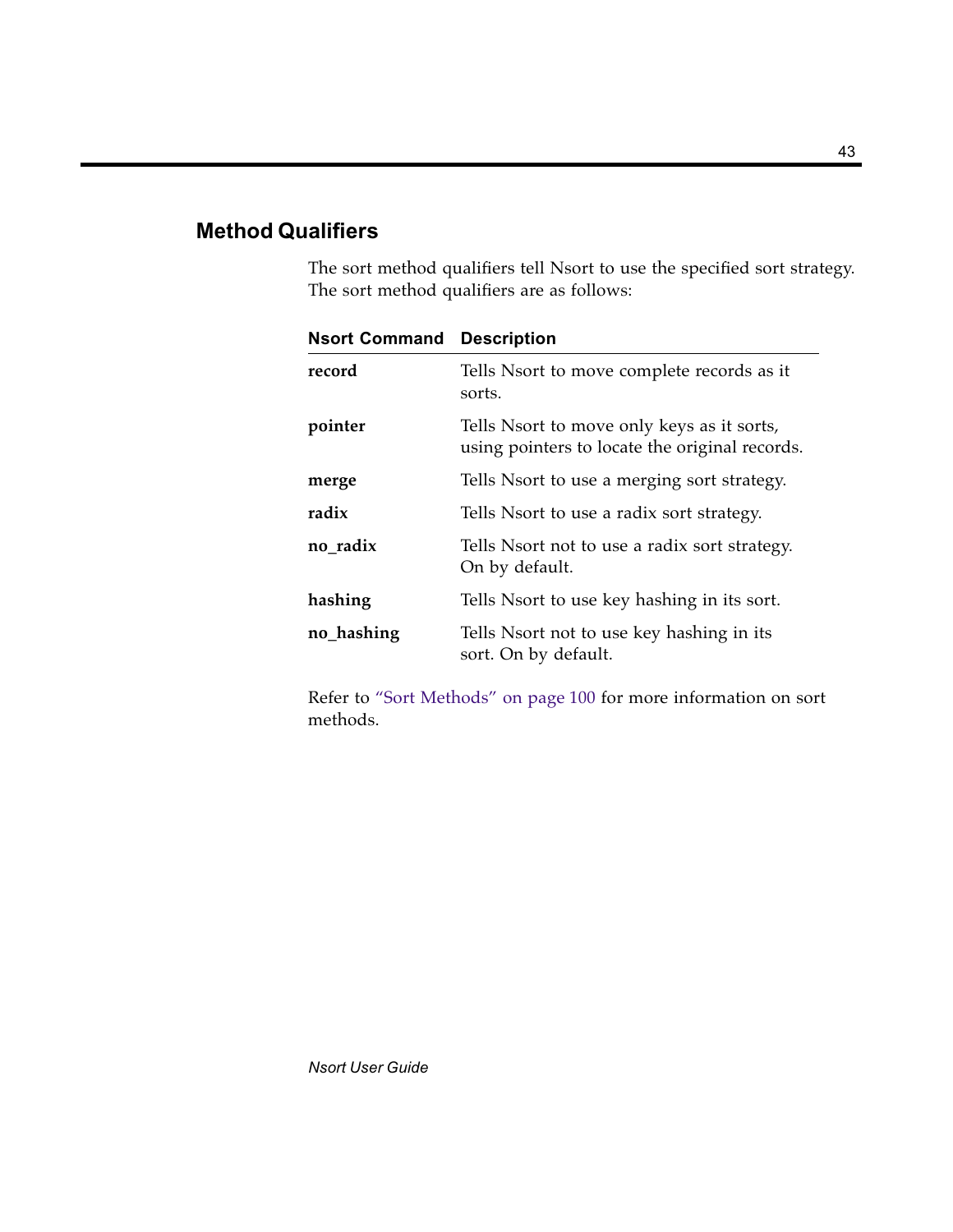44

*Nsort User Guide*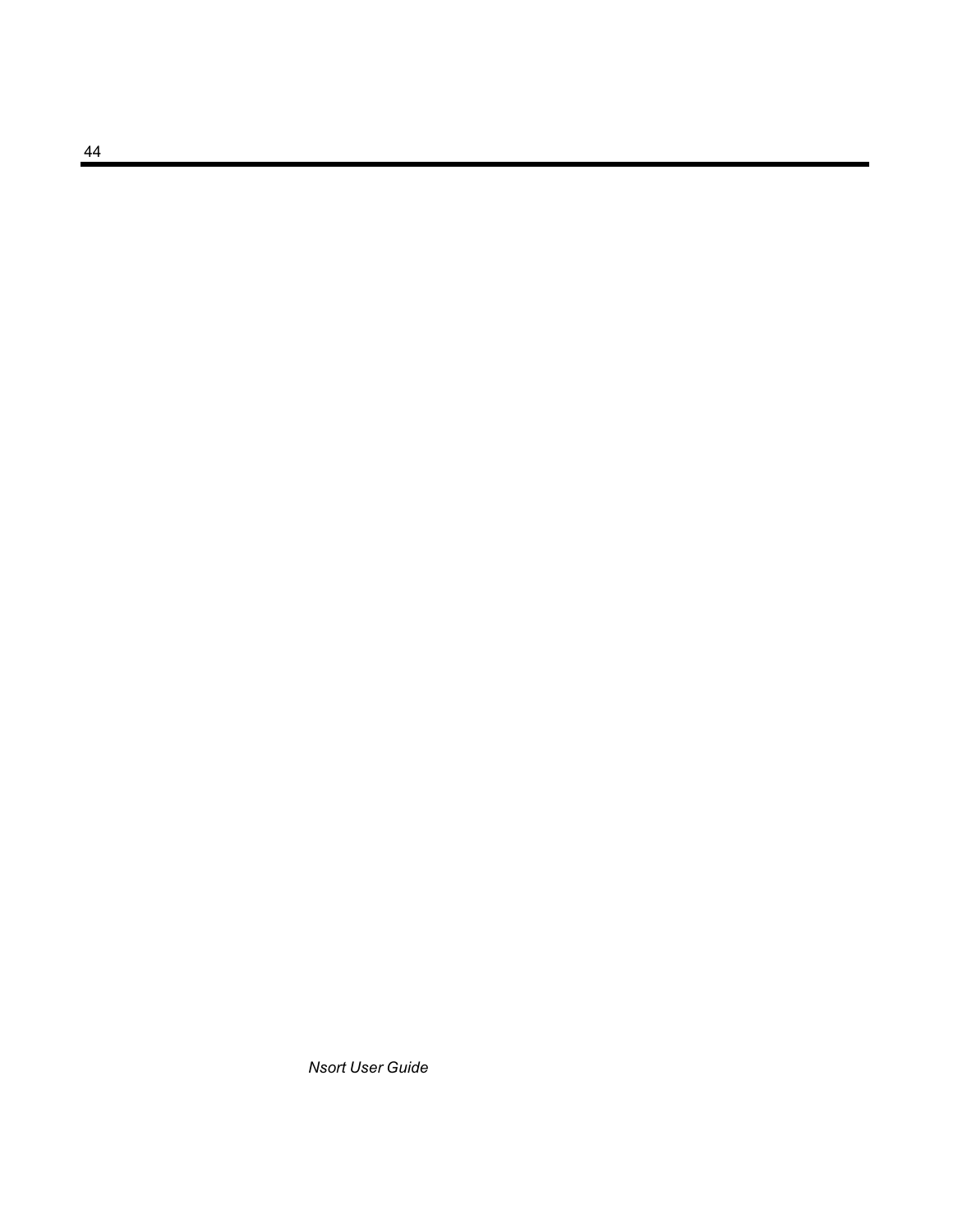# <span id="page-56-0"></span>**Describing the Sort Data** *4*

Nsort data description statements define:

- **•** The record type, including size or delimiter.
- **•** The types and locations of any fields that you use as keys or in expressions or conditions.
- **•** The order of key fields and the direction of the sort.

This section discusses Nsort's data description statements and includes the following sections:

- **•** Record format statements ([page 46\)](#page-57-1).
- **•** Field definition statements [\(page 52\)](#page-63-1).
- **•** Key definition statements [\(page 64](#page-75-1)).
- **•** Supported data types ([page 67\)](#page-78-1).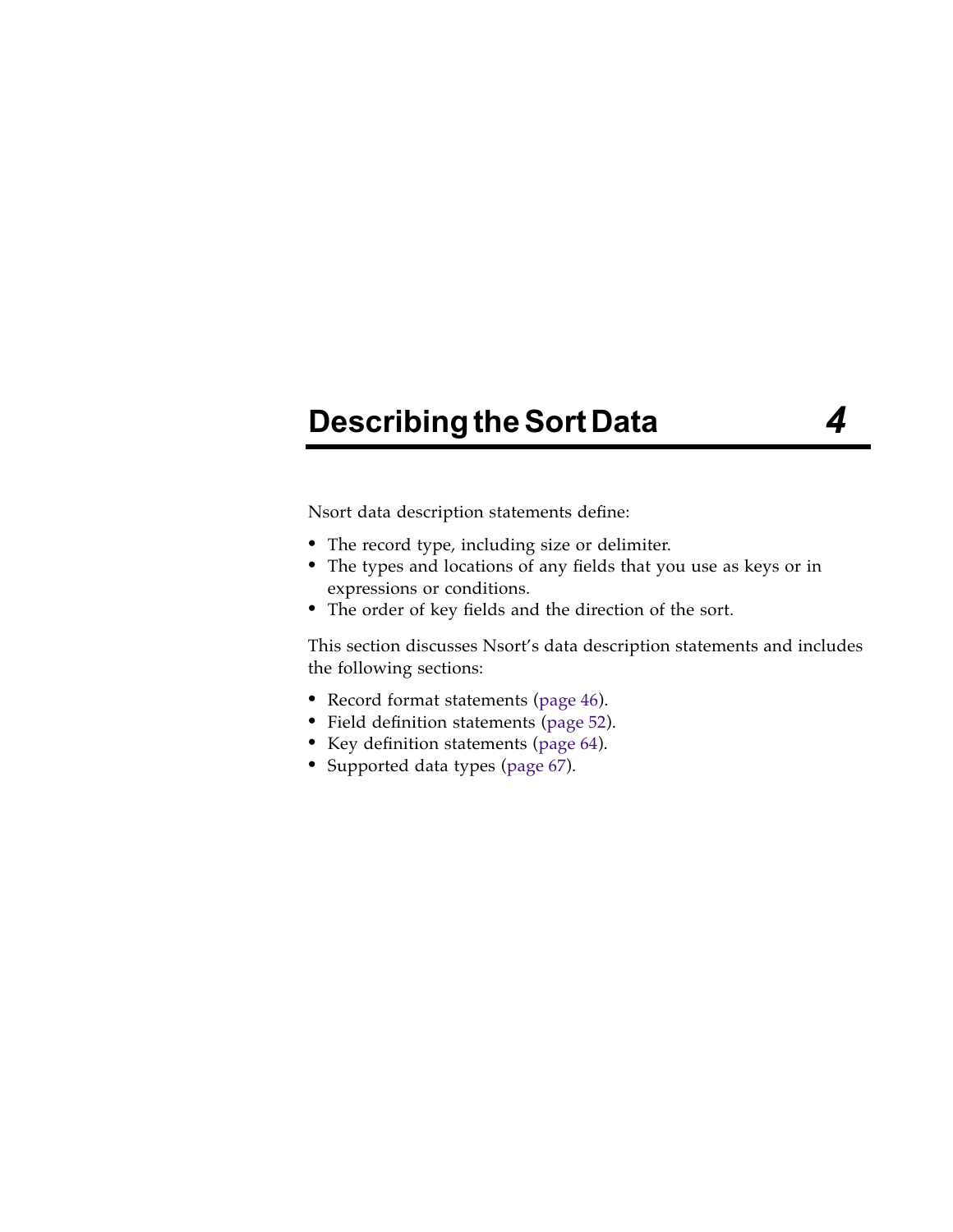# <span id="page-57-1"></span><span id="page-57-0"></span>**Record Formats**

The **-format** statement defines whether a record is fixed-size, variable (length-prefix) or delimited by a character constant. For delimited records, you can also specify field separators, and minimum and maximum record sizes.

```
-format= size:{number | variable} | 
      {[delimiter:C] [,separator:{C|whitespace}] 
      [,default:{C|number|character_string}] [,skip_blanks] 
      [,minimum_size:number] [,maximum_size:number]}
```
The default record format is lines of text delimited by a newline, with the fields separated by whitespace (blanks and tabs).

This section discusses record formats and includes the following subsections:

- **•** Fixed size records ([page 47\)](#page-58-0).
- **•** Variable (length-prefix) records ([page 48](#page-59-0)).
- **•** Delimited records [\(page 49\)](#page-60-0).
	- **•** Field separators ([page 49\)](#page-60-1).
	- **•** Default field value ([page 50](#page-61-0)).
	- **•** Skipping blanks [\(page 50](#page-61-1)).
	- **•** Minimum and maximum sizes [\(page 51\)](#page-62-0).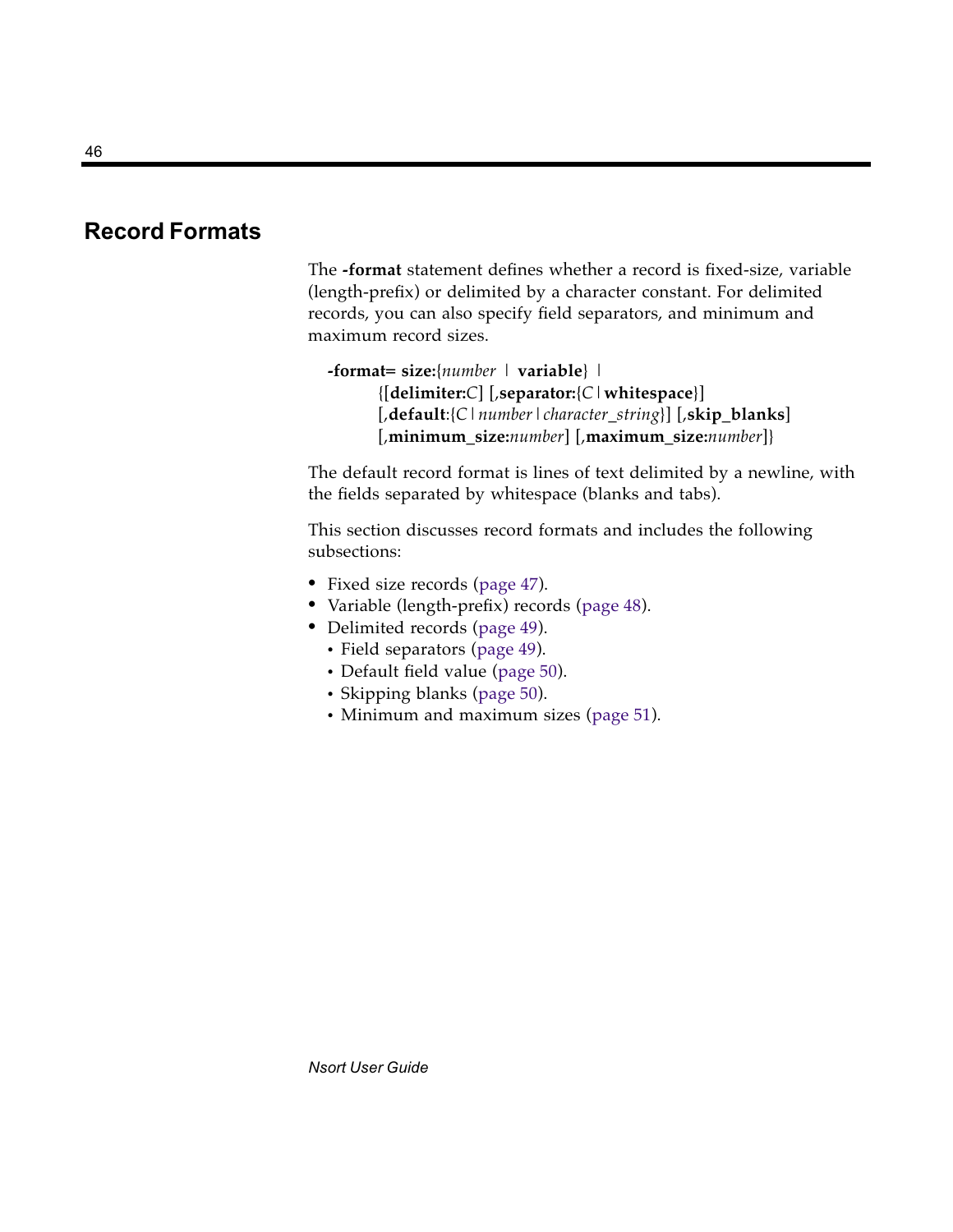# <span id="page-58-0"></span>**Fixed Size Records**

Fixed-size records are all the same size. To specify fixed-size records, use the **size:***number* qualifier.

-format=size:30 # Each is 30 bytes long

*Figure 4-1* Fixed Size Records

| John Smith           | M10/03/38 |
|----------------------|-----------|
| Mary Jones           | F03/09/68 |
| William Evert        | M05/20/58 |
| Jennifer Small       | F08/19/42 |
| Ben Liu              | M06/23/68 |
| Alfred Hollingsworth | M02/25/52 |
| Jackie Jacobs        | F12/24/75 |
| Susan Hollings       | F05/29/51 |
|                      |           |
|                      |           |
|                      |           |
|                      |           |

All fields in a fixed-size record must be fixed-size. Only fixed-size records may contain binary integer, packed decimal and floating-point fields.

The maximum size of a fixed-size record is 65,535 bytes (or 8 megabytes for the Windows versions of Nsort).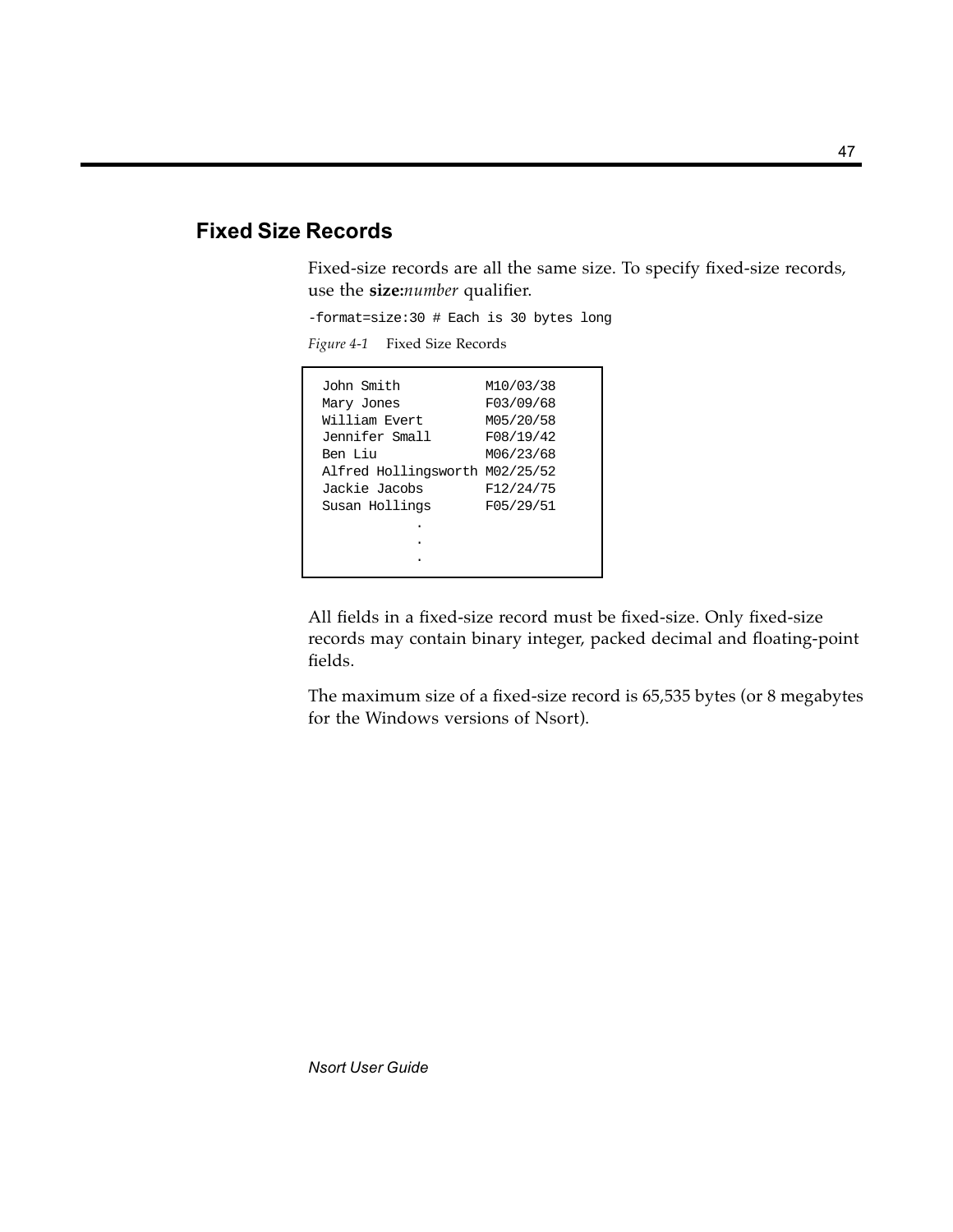## <span id="page-59-0"></span>**Variable (Length-Prefix) Records**

Variable, length-prefix records are records of varying lengths with a two-byte size at the beginning of each record. To specify variable-length records, use the **size:variable** qualifier.

-format=size:variable

The size field is an unsigned integer that may range from 0 to 65,535. It is treated as a prefix to the record rather than as part of the record; therefore it is not included in the record length nor can it be accessed as a field or key. The total record size, including the size field, varies from 2 to 65,537 bytes.

*Figure 4-2* Variable Length Records



The following functionality is not supported with variable (lengthprefix) records:

- **•** record selection
- **•** reformatting
- **•** derived fields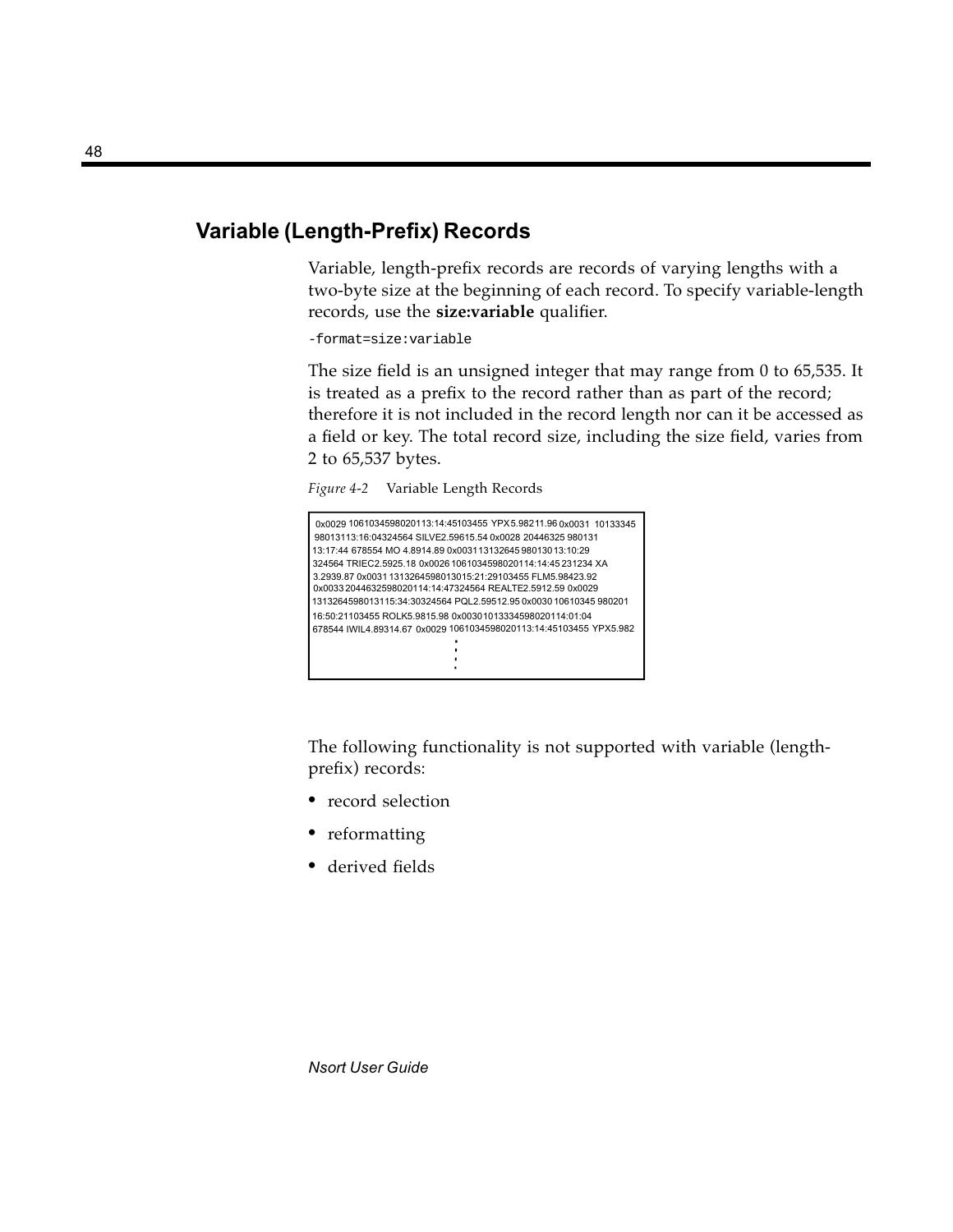#### <span id="page-60-0"></span>**Delimited Records**

Delimited records can vary in size and are terminated by a single character. To specify delimited records, use the **delimiter:***character* qualifier. Two examples follow:

-format=delimiter:newline # lines of text, the default format -format=delimiter:null # ASCII NULL terminated "lines" *Figure 4-3* Delimited Records

```
John Smith,M,10/03/38
Mary Jones,F,03/09/68
William Evert,M,05/20/58
Jennifer Small,F,08/19/42
Ben Liu,M,06/23/68
Alfred Hollingsworth,M,02/25/52
Jackie Jacobs,F,12/24/75
Susan Hollings,F,05/29/51
 .
 .
 .
```
The default maximum size for a record is 4,096 bytes. The maximum record size allowed can be increased up to 65,535 bytes.

#### <span id="page-60-1"></span>**Field Separators**

The **separator** qualifier can be used to specify the field separator character.

-format=separator:comma # lines of text (by default) with # fields separated by commas

A field separator can either be whitespace (a maximal sequence of adjacent blanks or tabs) or a single character.

Whitespace separated fields include their preceding whitespace; any trailing whitespace is part of the subsequent field. Whitespace is the default field separator for delimited records.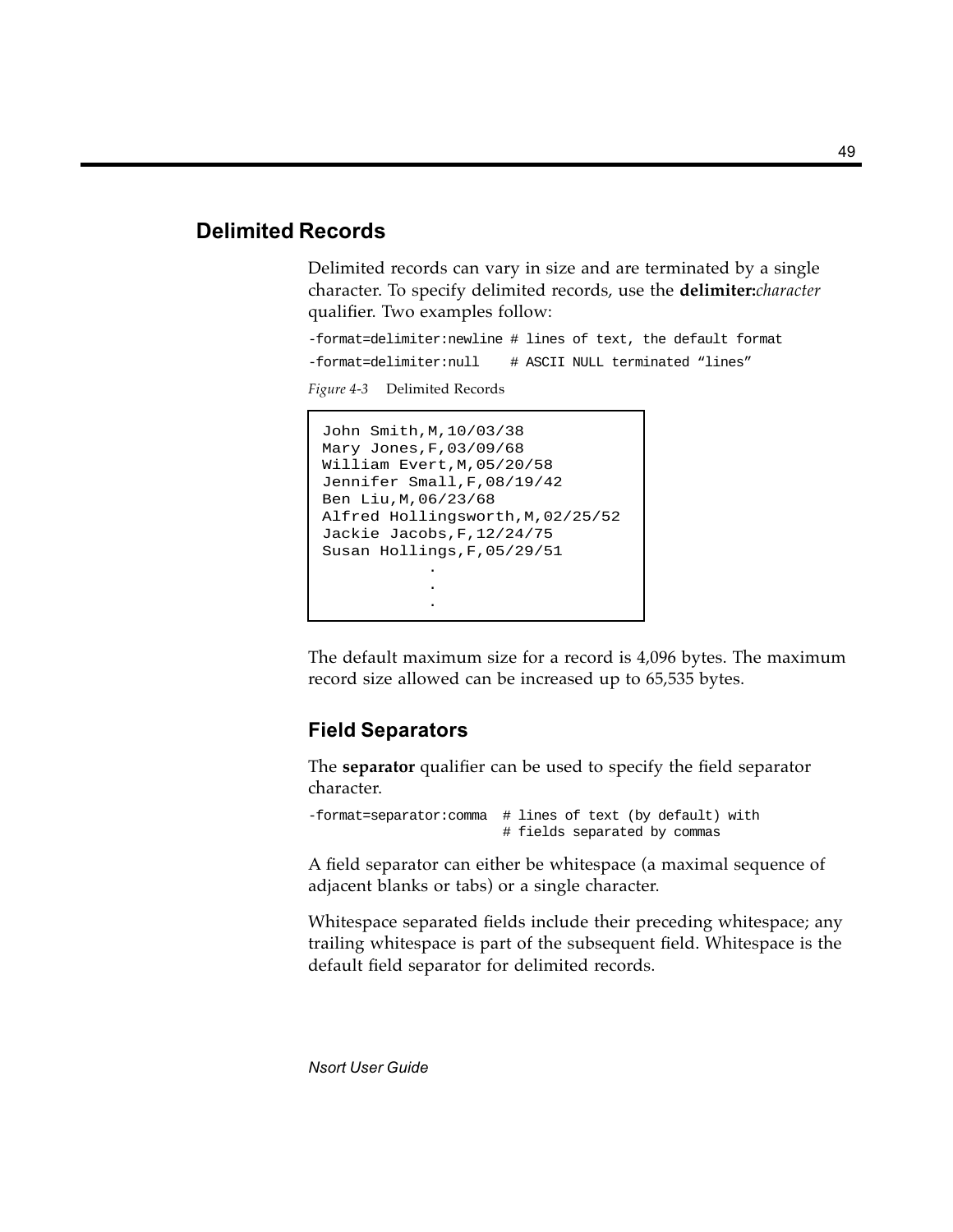A single-character separator is not included in the field. Two adjacent separator characters, or a separator character at the beginning or ending of the record denote empty fields.

#### <span id="page-61-0"></span>**Default Field Value**

A default field value can be specified using the **default** qualifier*.* This default is only used in the case that:

- **•** the fields are whitespace separated
- **•** a reformat statement is specified
- **•** and some of the fields specified in the reformat are empty. (For instance, there are not that many fields in the record, or the beginning and ending positions of the field are defined in such a way that the field is empty.)

If the above conditions are met, empty fields cannot be reliably represented with whitespace separators (since these separators can consist of multiple blank and tab characters). In this case, the character string specified by the **default** qualifier will be substituted for the nonexistent field in the reformatted record. In the absence of a **default** qualifier, the string "\*NULL\*" will be used.

-format:default="\*Error\*" # Use \*Error\* as default field value # for reformats

#### <span id="page-61-1"></span>**Skipping Blanks**

The **skip\_blanks** qualifier specifies that the starting and ending positions of separated fields begin after any leading blanks that would otherwise be included in those fields.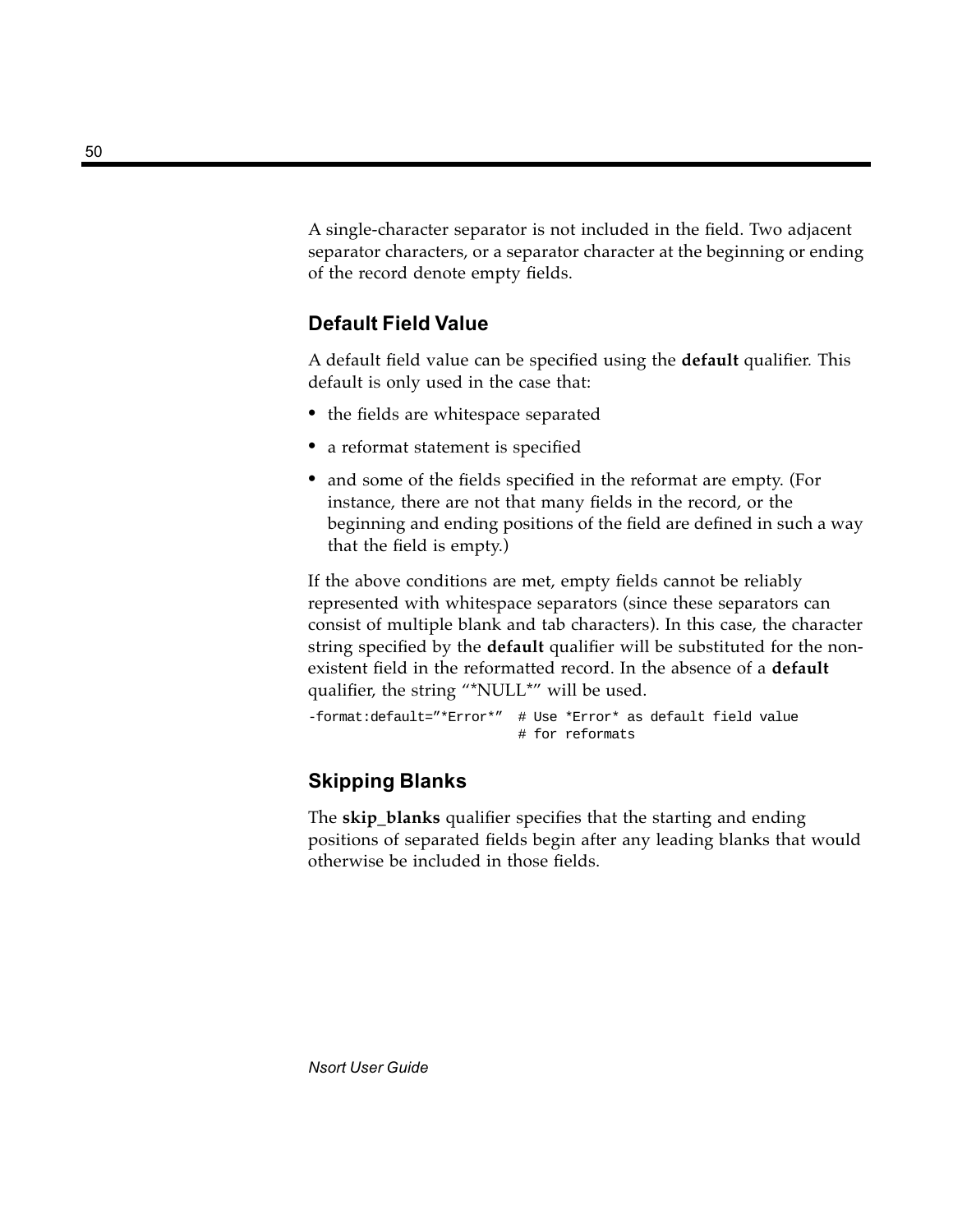#### <span id="page-62-0"></span>**Minimum and Maximum Record Sizes**

You can specify minimum and maximum sizes for delimited records using the **minimum\_size:***number* and **maximum\_size:***number* qualifiers. If you provide conservative approximations of these values, Nsort can more accurately calculate its memory needs. Note that a run-time error will occur if Nsort encounters a record that is smaller than the minimum or larger than the maximum.

The following example specifies newline-delimited records between 11 and 80 bytes long:

-format=delim:nl, minimum\_size:11, maximum\_size:80

The following example specifies a NULL-delimited records with a minimum size of 20 bytes:

-format=delim:null, min:20

The default minimum size is the position of the last byte of all declared fixed-sized fields, plus one byte for the record delimiter. The default maximum size is 4,096 bytes. The maximum can be increased up to 65,535 bytes.

The following example specifies newline-delimited records with a maximum record size of 1000 bytes. Nsort will use a minimum record size of 22 bytes, based on the sizes of the specified fields:

-format=delim:nl, max=1000 -field= city, position=12, size=10, state, position=2, size=3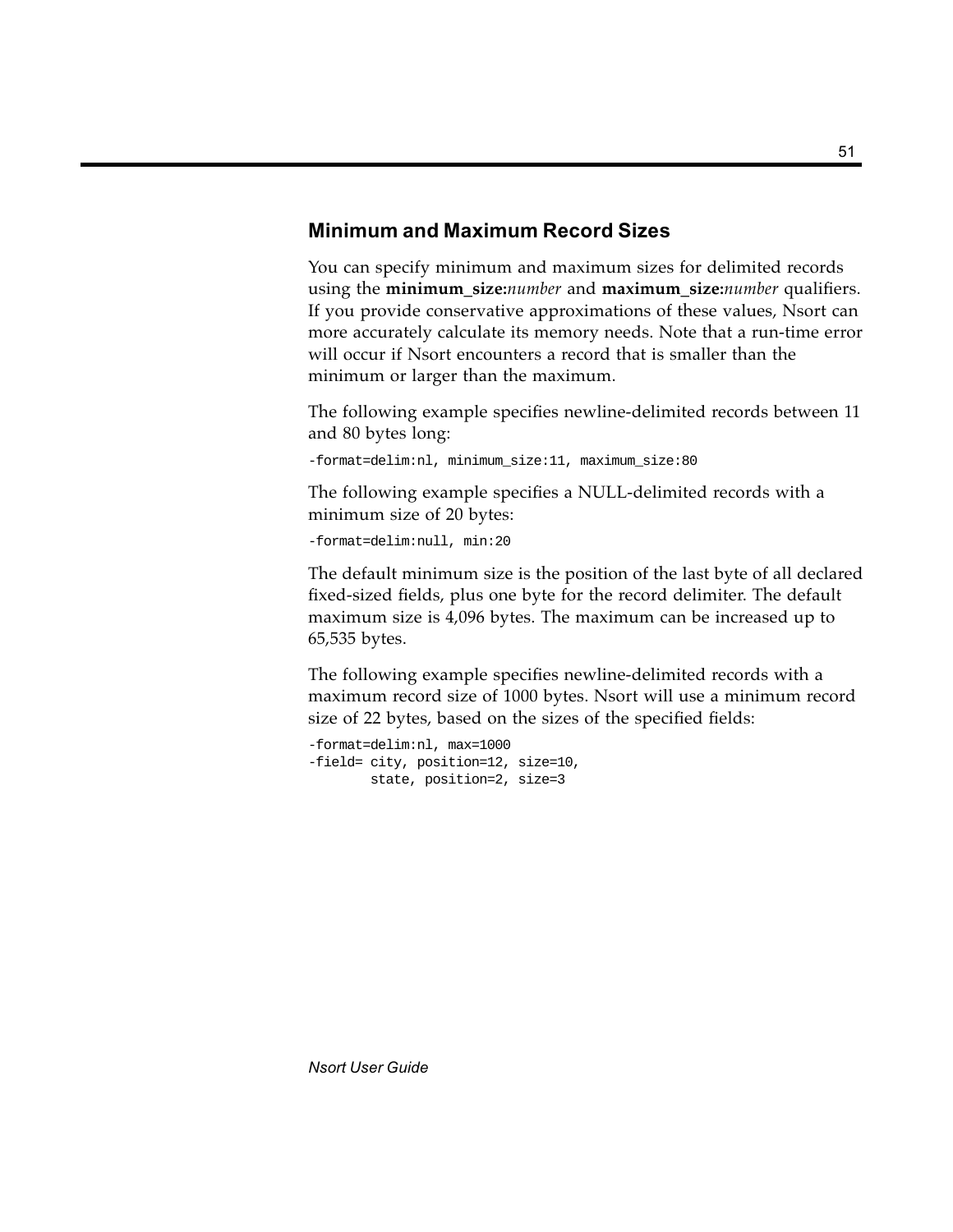## <span id="page-63-1"></span><span id="page-63-0"></span>**Field Definitions**

Each field statement identifies one or more record fields for later use in expressions, keys, summaries, and reformats. To specify a field, describe its position, size, and type information.

**-field=** [**name=**]*field\_name* [,{**position**|**offset**}**:** *number*] [**,** {**size:***number*|**delimiter:***character* }] [**,** *datatype*] [**, pad:***character*] [,{**maximum\_size | minimum\_size}:***number*] [, ...]

Nsort supports three different types of fields: fixed-size; delimited and separated. The following table illustrates how the beginning and ending positions for these different field types are defined.

| <b>Field Type</b> | <b>Beginning Position</b>                             | <b>Ending Position</b>                                 |
|-------------------|-------------------------------------------------------|--------------------------------------------------------|
| fixed-size        | absolute byte position<br>from beginning of<br>record | implicitly from the<br>fixed size of the field         |
| delimited         | absolute byte position<br>from beginning of<br>record | delimited by record<br>delimiter or field<br>separator |
| separated         | relative to a field<br>separator                      | relative to a field<br>separator                       |

Field statements are additive. Multiple fields can be defined in one or more field statements. For instance, the following definition of three separated fields:

```
-field=first, second, third
```
is equivalent to the following three field statements:

-field=first -field=second -field=third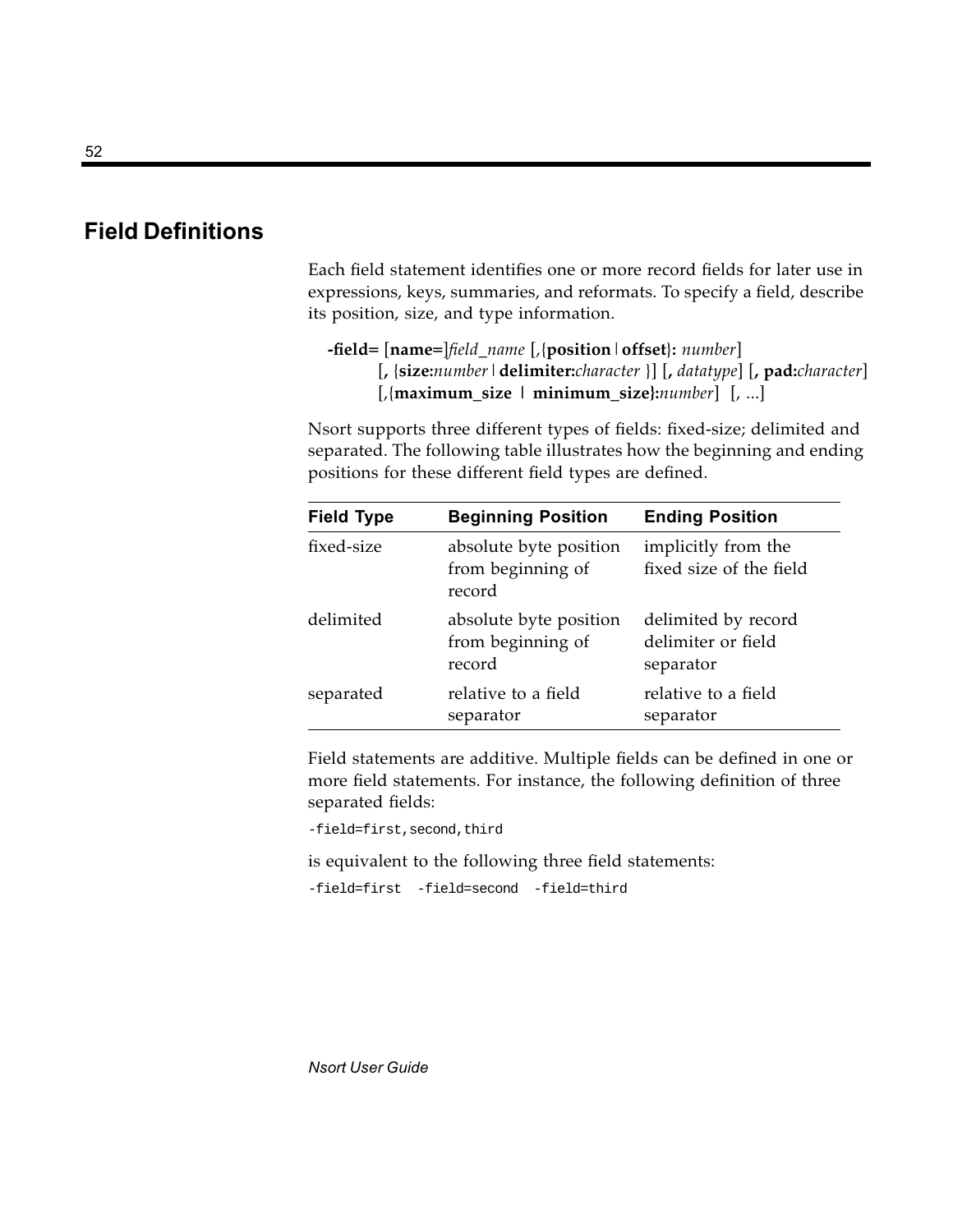This section discusses field definitions. The following qualifiers are presented:

- **•** Name (below).
- **•** Size (below).
- **•** Delimiter (next page).
- **•** Position [\(page 55](#page-66-0)).
- **•** Offset ([page 63\)](#page-74-1).
- **•** Maximum size ([page 63\)](#page-74-2).
- **•** Pad ([page 63](#page-74-3)).
- **•** Fold\_upper and Fold\_lower [\(page 63](#page-74-0)).

#### **Field Name**

Fields must be specified with a name qualifier. The name can be used in subsequent expressions or key or summarize statements. Field names start with a letter, and can contain letters, digits, and underscores (\_).

[**name=**]*field\_name*

The **name**= prefix is optional, and is useful for specifying field names that are also keywords in the Nsort specification language. E.g.:

```
# Define fields "name", "height", and "size"
-field= name=name, size=24,
        height, decimal, size:4,
        name=size, decimal, size:2
-key= name=size
```
#### **Size Qualifier**

Fixed-size fields are specified with a **size** qualifier.

**size:***number*

The specified size must be greater than 0.

Any **position** or **offset** qualifier for a fixed-size field indicates the byte position of the field relative to the beginning of the record. All fields in a fixed-size record must be fixed-size.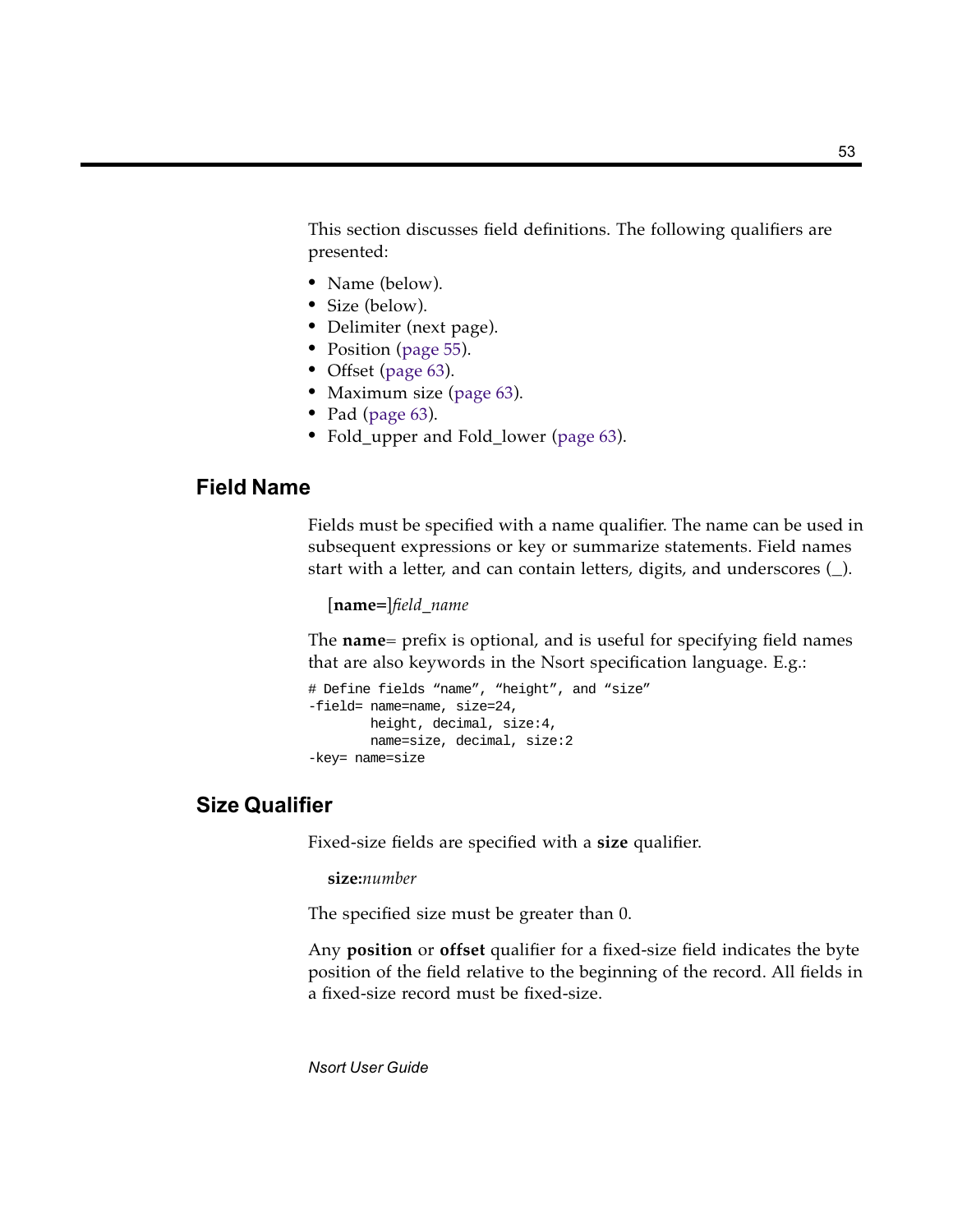Separated fields are the norm for delimited records. Fixed-size fields can also be defined for delimited records with following caveats:

- **•** A run-time error will result if the record is not large enough to contain all fixed-size fields.
- **•** Fixed-size fields in a delimited record may not appear in a record reformat.

#### **Delimiter Qualifier**

A delimited field begins at a fixed byte position in the record and ends at the first occurrence of *character* or at the end of the record.

**delimiter:***character*

The delimiter is not included in the field. A field is empty if it starts with the delimiter. A run-time error will result if a delimited record is not large enough to contain the first byte of a delimited field.

Delimited fields cannot be included in a record reformat, and are not supported for fixed-size records.

Fields which start after a field separator should be defined as separated fields using the **position** qualifier instead of the **delimiter** qualifier.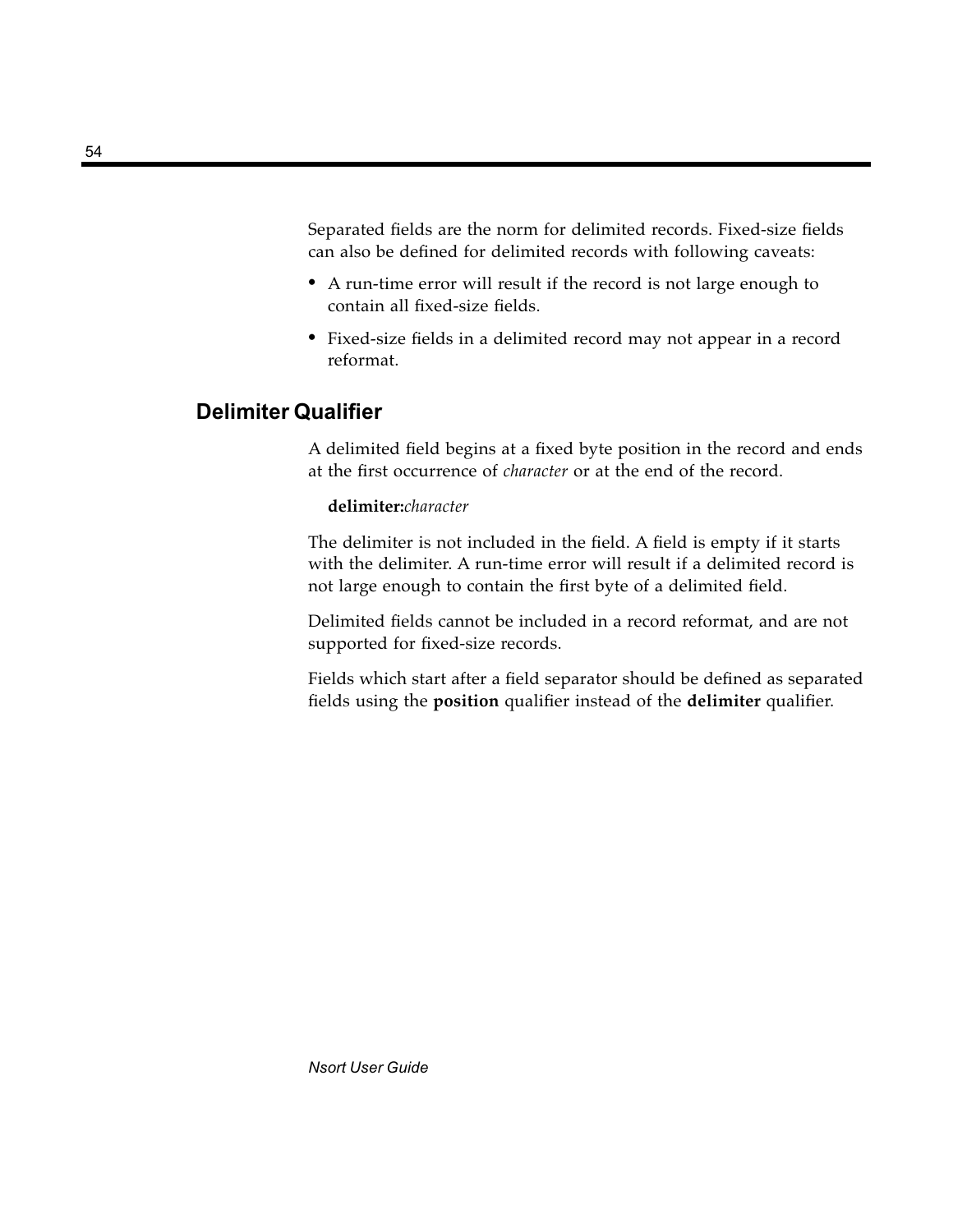## <span id="page-66-0"></span>**Position Qualifier**

The position qualifier defines the beginning of the field. The meaning of the position number depends on whether a **size** or **delimiter** qualifier is specified for the field.

#### **Byte-Position Fields**

If a **size** or **delimiter** qualifier is specified for the field, the position *number* specifies the byte number in the record.

**position:***number*

A field at the beginning of the record has a position of 1. The position cannot be greater than the size of a record. A run-time error will occur if a delimited record is not large enough to contain a byte-position field.

In the following example defines a 4-byte unsigned binary number beginning at the fifth byte of the record:

```
-format=size:12
-field=unix_date,position:5,binary,unsigned,size:4
```
If the position is not specified for a field, it is assumed to immediately follow the previously defined field. Thus if all fields in a record are defined in order, the positions of the fields need not be explicitly specified. The following example shows position-implicit field specifications for a fixed-size record.

```
-format=size:12
-field=ip_addr,binary,unsigned,size:4,
       unix_date,binary,unsigned,size:4,
       page_id,binary,unsigned,size:4
```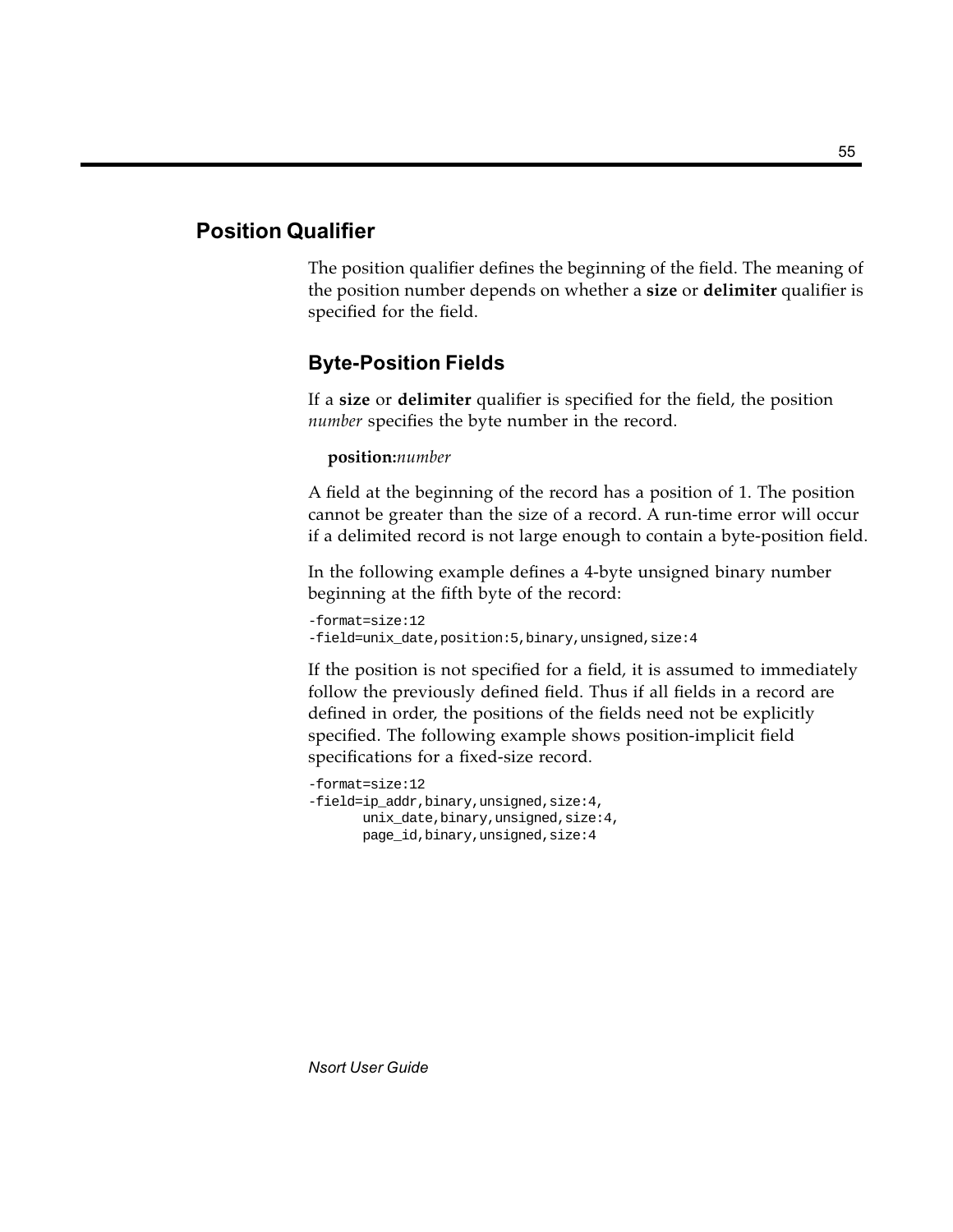#### **Separated Fields**

The position *qualifier* for a separated field specifies the field's starting and ending range. (The field separator character can be defined in a **format** statement.) In addition to the field number, an optional field end and field type can be specified:

**position:** *field\_no*[*.char\_no*][**bdfiMnr**][-[*field\_no*[*.char\_no*][**b**]]]

Examples:

-field=amount,pos=1n # "amount", 1st field, and is ascii number -field=store,pos=3 # "store", 3rd field, is character string

The beginning and ending positions (and any modifiers) in a **position** qualifier cannot contain any whitespace characters (i.e. they must be specified contiguously). This is unlike other parts of the Nsort sort specification language where space or tab characters may appear between keywords.

#### **Separated Fields vs. Input Fields**

The **position** qualifier can be used to define a separated field that is either a whole field (separated by field separators) in each input record, a portion of an input record field, or multiple input record fields. Hence the term *input fields* will be used here to refer to the fields separated by field separators in the input records, and *separated fields* as the potential input field fragments or groups that are defined with a **field** statement and **position** (or **offset)** qualifier.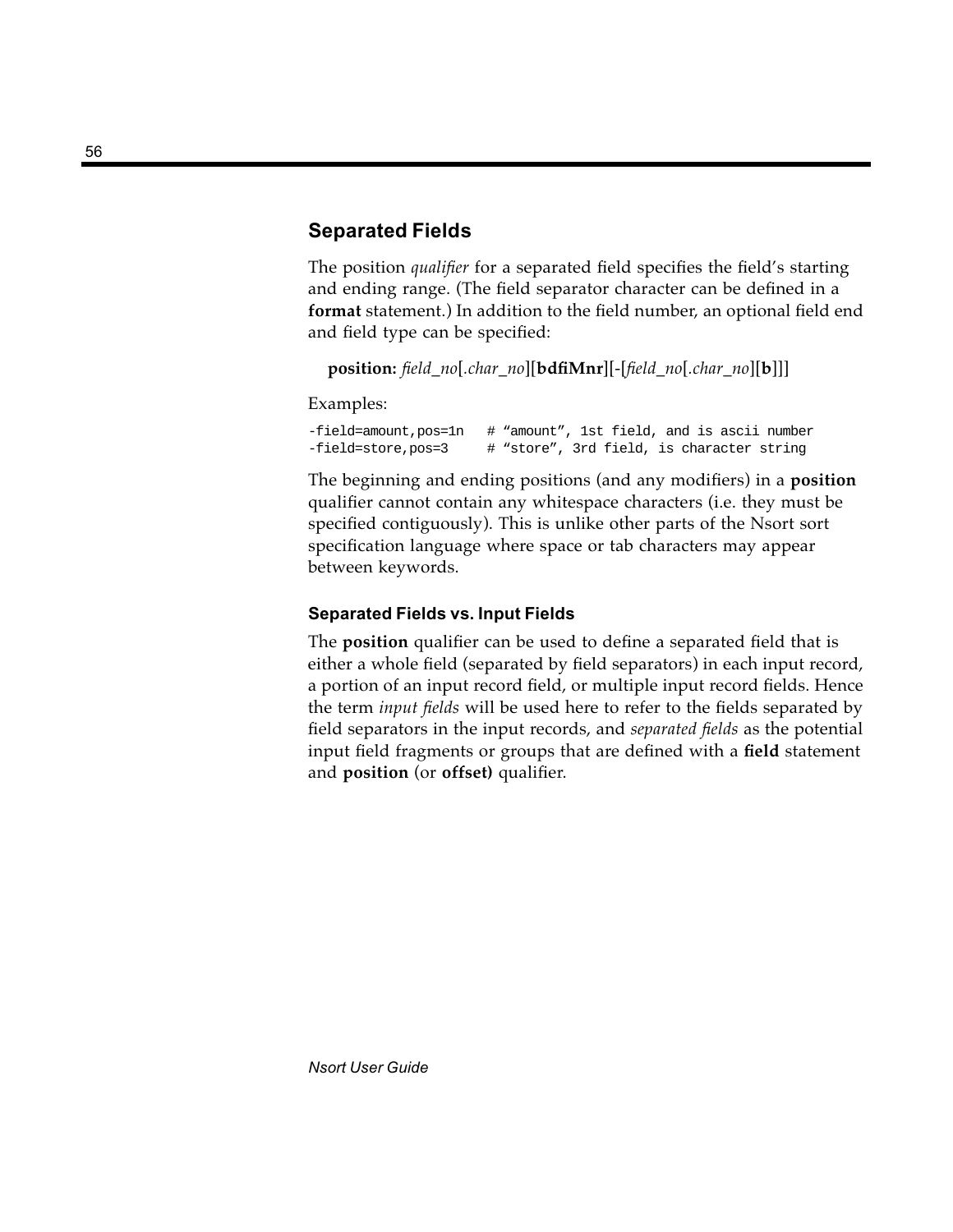#### **Beginning Field Number**

The beginning field number used by itself defines whole input fields. The following example defines the third, fifth, and sixth fields separated by the pipe ('|') character:

```
-format=separator:pipe
-field=street,position:3,
       state,position:5,
       zip_code,position:6
```
If the position is not specified for a field, it is assumed to immediately follow the previously defined field. The positions of fields need not be explicitly specified if all fields in a record are defined in order. The following example shows position-implicit, separated fields:

```
-format=separator:pipe
-field=customer_name,
        telephone_no,
        street,
        city,
        state,
        zip_code
```
The *char\_no* can be used to specify the beginning character of the separated field.

| field=account no,position:1.2-   | # starts at 2nd character of<br># 1st field |
|----------------------------------|---------------------------------------------|
| $-field$ =balance, position: 4.3 | # starts at 3rd character of<br># 4th field |

If the *char\_no* is past the end of the input field specified by *field\_no*, the separated field will begin at the field separator or record delimiter which follows the input field. Depending on the ending field definition, this may cause the separated field to be empty.

Following the tradition of POSIX sort, whitespace-separated fields include any preceding whitespace characters by default. This behavior can be overridden by specifying **skip\_blanks** in the **format** statement. For all other separators, the first character of a field is the first character after the preceding separator character or, for the first field, the first character of the record.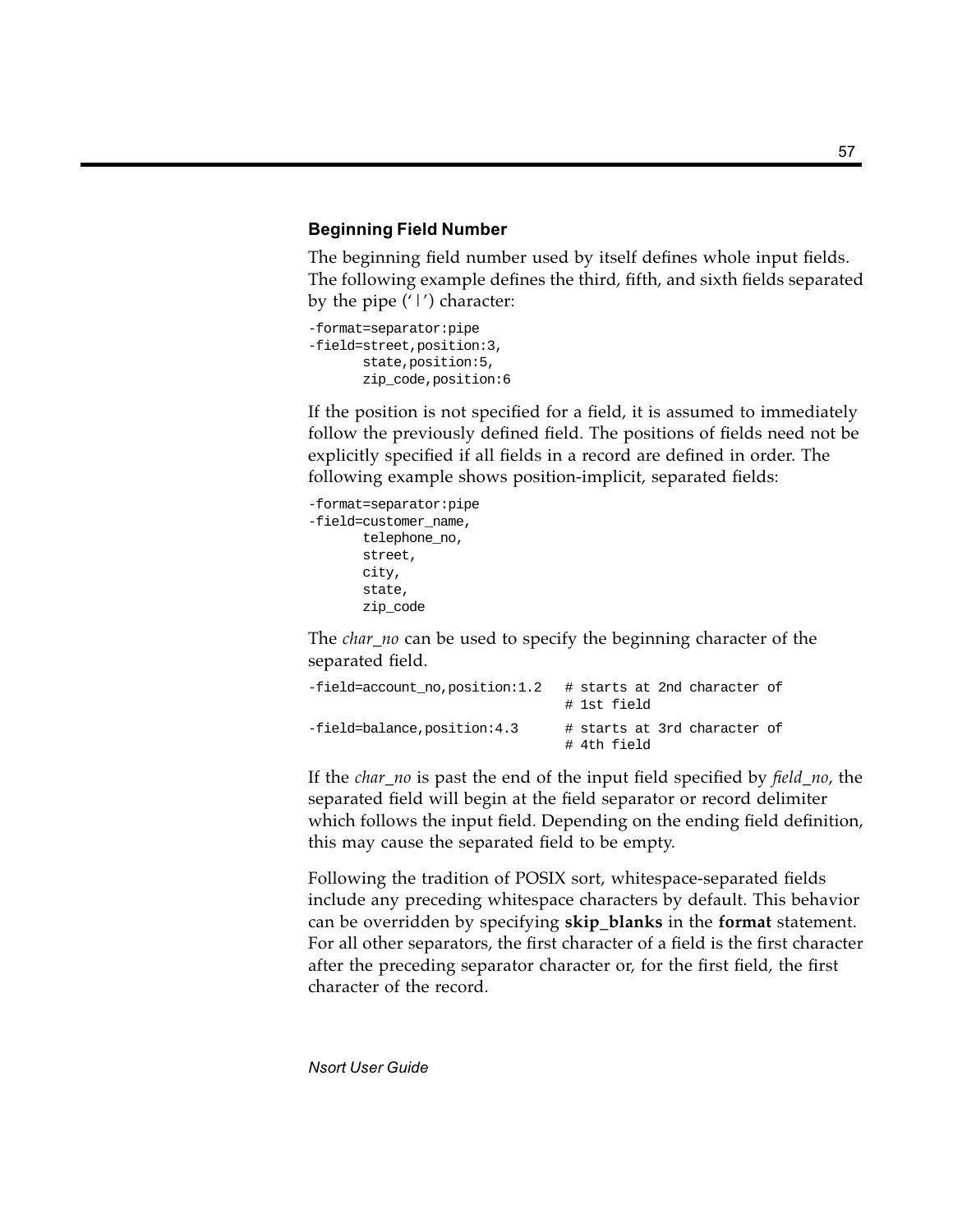If the **b** modifier is used with a *char\_no* or if the **skip\_blanks** qualifier has been specified in the **format** statement, the *char\_no* position is relative to the first non-blank character in the field. Two examples follow:

| -field=client_name,position:3.2b # starts at 2nd character after   |                              |
|--------------------------------------------------------------------|------------------------------|
|                                                                    | # 1st non-blank character in |
|                                                                    | # the 3rd field              |
| -format=skip blanks                                                |                              |
| $-field=client name, position:3.2 # starts at 2nd character after$ |                              |
|                                                                    | # 1st non-blank character in |
|                                                                    | # the 3rd field              |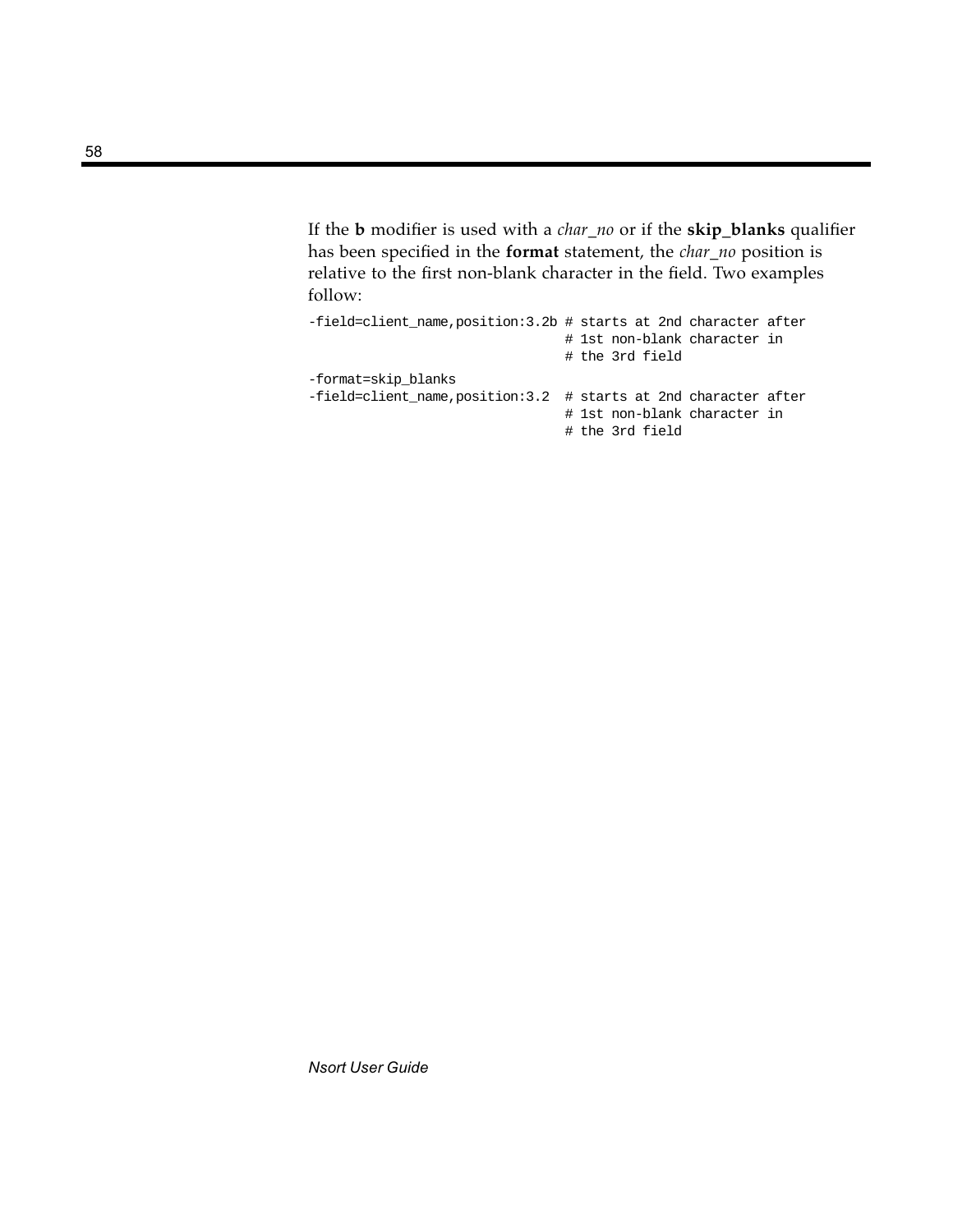#### **Ending Field Number**

The ending field number is optional. In its absence the end of the separated field is the end of the beginning field number. An ending *field\_no* without an associated *char\_no* defines the field as ending at the end of input field *field\_no*. For example, the following field definitions are equivalent:

```
-field=customer,position:3.2
-field=customer,position:3.2-3
```
If an ending *char\_no* is specified, it indicates the last character of the separated field. That is, the end character is included in the field rather than being the first character after the end of the field. For example:

-field=zip,position:4.1-4.5 # first 5 chars of 4th input field -field=state,position:3.1-3.2 # first 2 chars of 3rd input field

If the **b** modifier is used with the ending position (or **skip\_blanks** is specified in the **format** statement) the ending *char\_no* is relative to the first non-blank character of the ending field.

If the **b** modifier is used with the ending position (or **skip\_blanks** is specified in the **format** statement) and an ending *char\_no* is not specified, then:

- **•** if whitespace field separators are used, the **b** modifier is ignored
- **•** if a single character field separator is used, the **b** modifier (or **skip\_blanks**) causes blanks at the end of the input field to be dropped from the separated field

#### **Open-ended Fields**

Open-ended separated fields can be specified just using an ending hyphen:

-field=position:3- # 3rd field and up to record delimiter

Open-ended fields may only be specified in a **reformat** statement as the last field.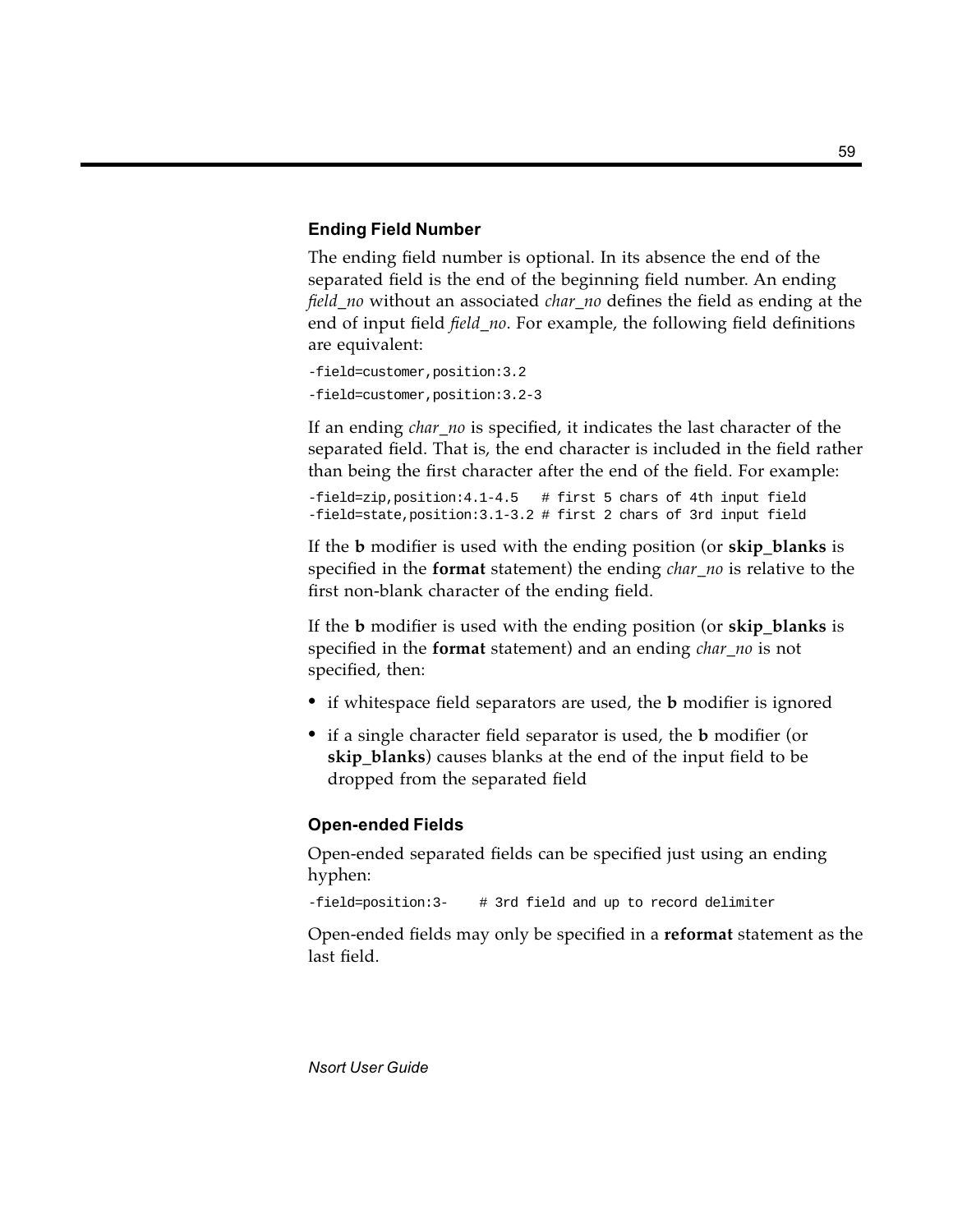#### **Examples**

Given the following record with whitespace-separated fields:

red blue tan pink

the following field directives will result in the following separated field contents for the above record:

| <b>Field Directive</b>                               | <b>Contents</b> | Comments                                                                                      |
|------------------------------------------------------|-----------------|-----------------------------------------------------------------------------------------------|
| -field=col2, position:2                              | w<br>blue"      | whitespace separated<br>fields include beginning<br>whitespace by default                     |
| -format:skip_blanks<br>-field=col2,position:2        | "blue"          |                                                                                               |
| -field=col2,position:2b                              | "blue"          |                                                                                               |
| -field=col2, position: 2.1-2.2                       |                 | whitespace separated<br>fields include beginning<br>whitespace by default                     |
| -format: skip_blanks<br>-field=col2,position:2.1-2.2 | "bl"            |                                                                                               |
| -field=col2,position:2.1b-2.2b                       | "b1"            |                                                                                               |
| -field=col2, position: 2.1b-2.2                      | $\mathbf{u}$    | ending position is before<br>beginning position,<br>therefore the separated<br>field is empty |
| -field=col2,position:1-2                             | blue"<br>"red   | 1st through 2nd fields                                                                        |
| -field=col2,position:1b-2                            | blue"<br>"red   | blanks not skipped<br>between input fields                                                    |
| -field=col2,position:3b-                             | "tan pink"      | third input field and up<br>to record delimiter                                               |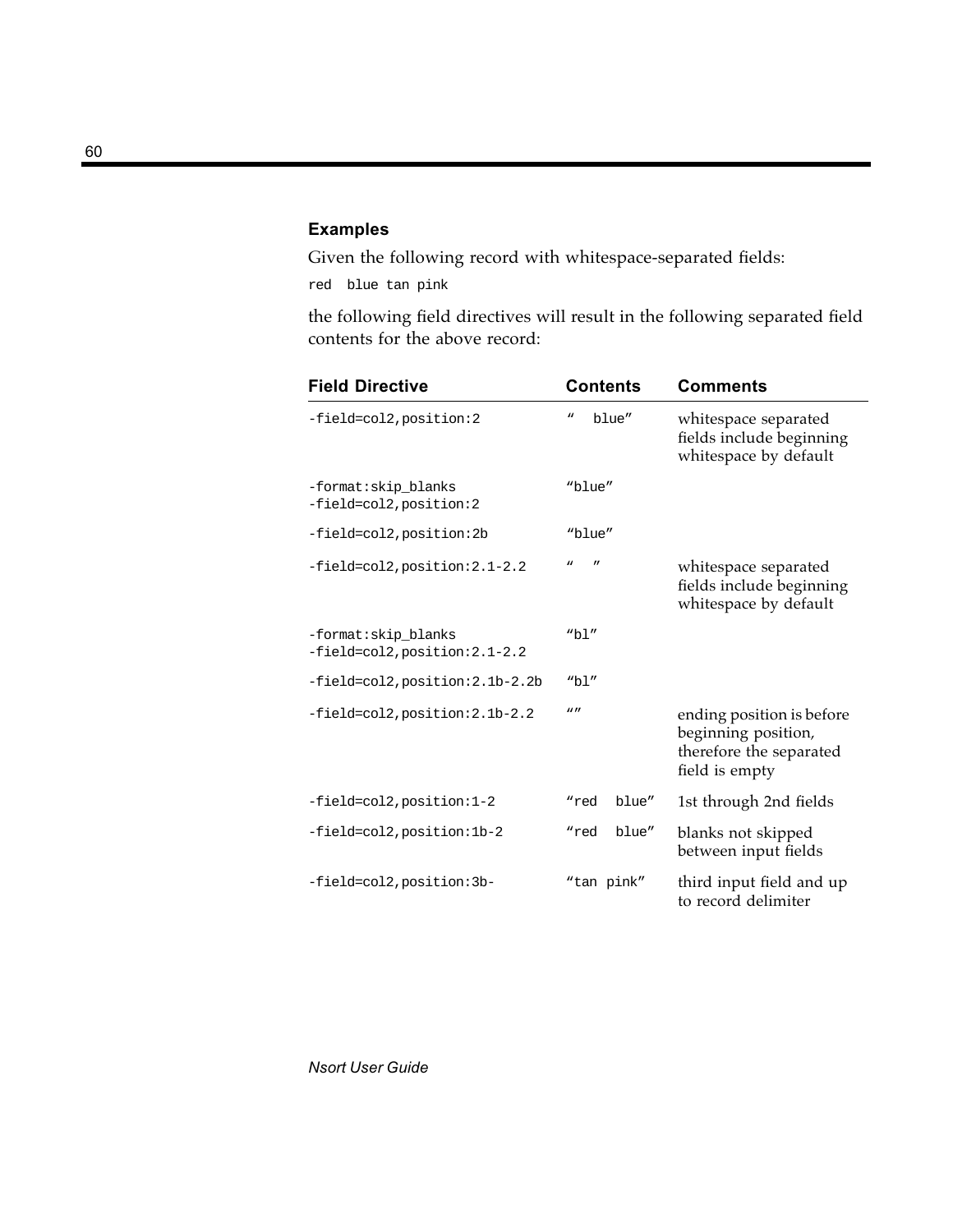Given the following record with pipe-separated fields (declared with -format=separator:pipe):

red| blue |tan|pink

the following field directives will result in the following separated field contents for the above record:

| <b>Field Directive</b>                                 | <b>Contents</b>        | Comments                                                                                               |
|--------------------------------------------------------|------------------------|--------------------------------------------------------------------------------------------------------|
| -field=col2, position:2                                | " blue "               |                                                                                                        |
| -format:skip_blanks<br>-field=col2,position:2          | "blue"                 | blanks skipped at<br>beginning and end                                                                 |
| -field=col2,position:2b-2b                             | "blue"                 | blanks skipped at<br>beginning and end                                                                 |
| -field=col2, position: 2.1-2.2                         | " b"                   |                                                                                                        |
| -format: skip_blanks<br>-field=col2, position: 2.1-2.2 | "bl"                   |                                                                                                        |
| -field=col2,position:2.1b-2.2b                         | "bl"                   |                                                                                                        |
| -field=col2, position: 2.1b-2.2                        | "d"                    | ending position is same<br>as beginning position,<br>therefore the separated<br>field is one character |
| -field=col2, position: 1-2                             | "red  blue "           | 1st through 2nd fields,<br>separators not skipped                                                      |
| -format: skip_blanks<br>-field=col2,position:1-2       | "red blue"             | trailing blank is skipped                                                                              |
| -field=col2, position: 3-                              | "tan pink"             | third input field and<br>beyond                                                                        |
| -field=col2, position:1.6-2                            | blue "<br>$\mathbf{u}$ | beginning char_no<br>bumps up against field<br>separator                                               |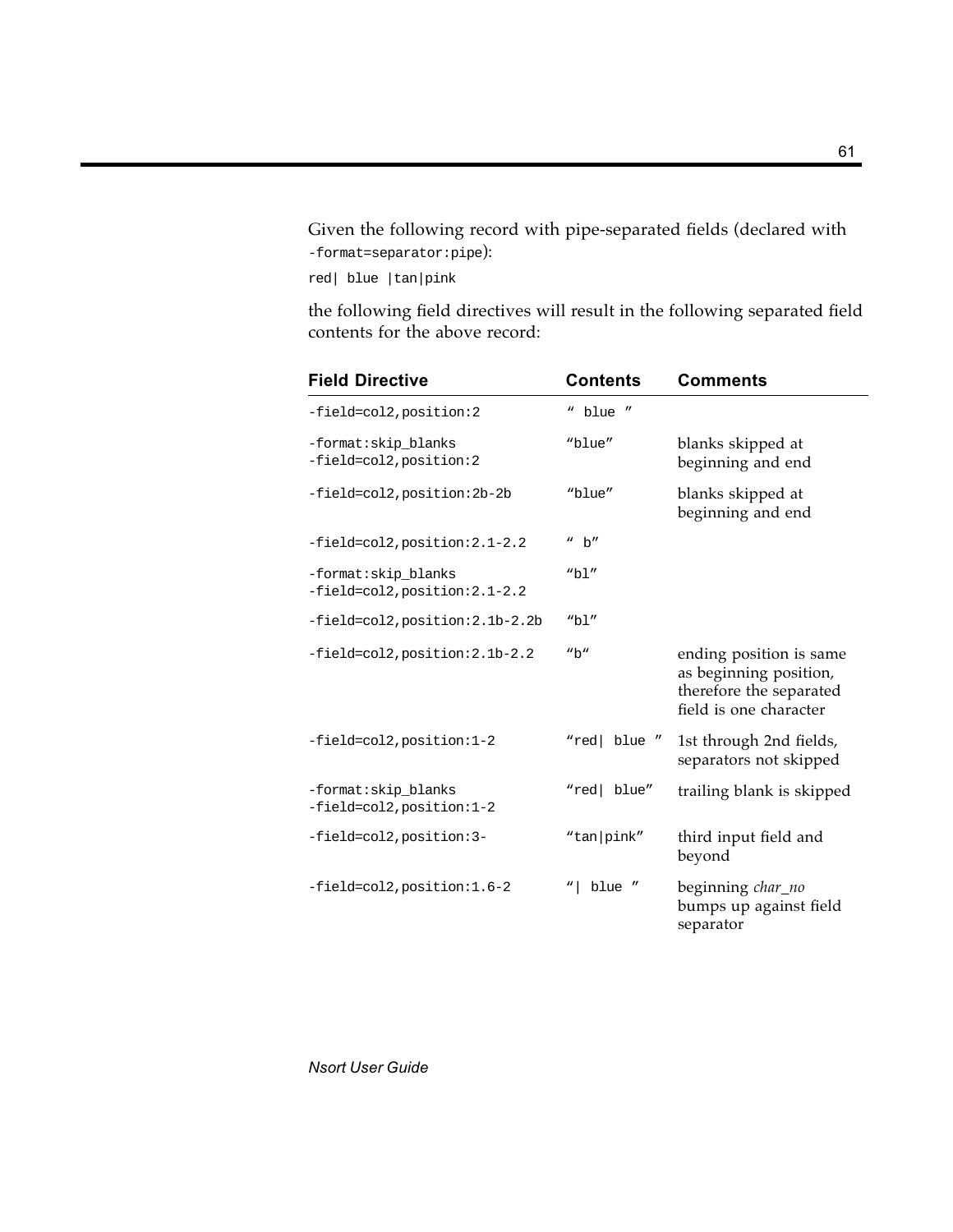#### **POSIX-Style Key Types**

Many POSIX-style modifiers can be used to specify how the separated field will be interpreted in a key comparison. Unlike the **b** modifier, these modifiers do not change where the field starts or ends.

| <b>Modifier</b> | <b>Description</b>                                                                                                                                                                                                                                                                                                                                                              |
|-----------------|---------------------------------------------------------------------------------------------------------------------------------------------------------------------------------------------------------------------------------------------------------------------------------------------------------------------------------------------------------------------------------|
| d               | Use "dictionary" order. All characters except letters,<br>digits, tabs and blanks are ignored.                                                                                                                                                                                                                                                                                  |
| f               | Fold lower case characters into the equivalent upper<br>case character. E.g. 'z' will be sorted the same as 'Z'.                                                                                                                                                                                                                                                                |
| i               | Ignores characters less than ASCII 040 (octal) or<br>greater than 0176.                                                                                                                                                                                                                                                                                                         |
| M               | The field contains a month name for comparison<br>purposes. Any leading white space is ignored. If the<br>field begins with the first three characters of a<br>month in uppercase or lowercase, comparisons are<br>made according to month order. Any invalid month<br>names are compared as less than JAN.                                                                     |
| n               | The field is a number consisting of optional blanks,<br>an optional '+' or '-' sign, zero or more digits, an<br>optional decimal point, and zero or more digits. An<br>exponent may also be included with "n" separated<br>fields (e.g. 3.76e10). Note that exponents are not<br>recognized with POSIX sort keys (defined on the<br>Nsort command line with -k, and +w.z -y.z). |
| r               | Reverses the order of comparison so that keys<br>appear in the output in descending order.                                                                                                                                                                                                                                                                                      |

An example follows:

-field=client,position:3fr # client is 3rd field -key=client # reverse order, ignore case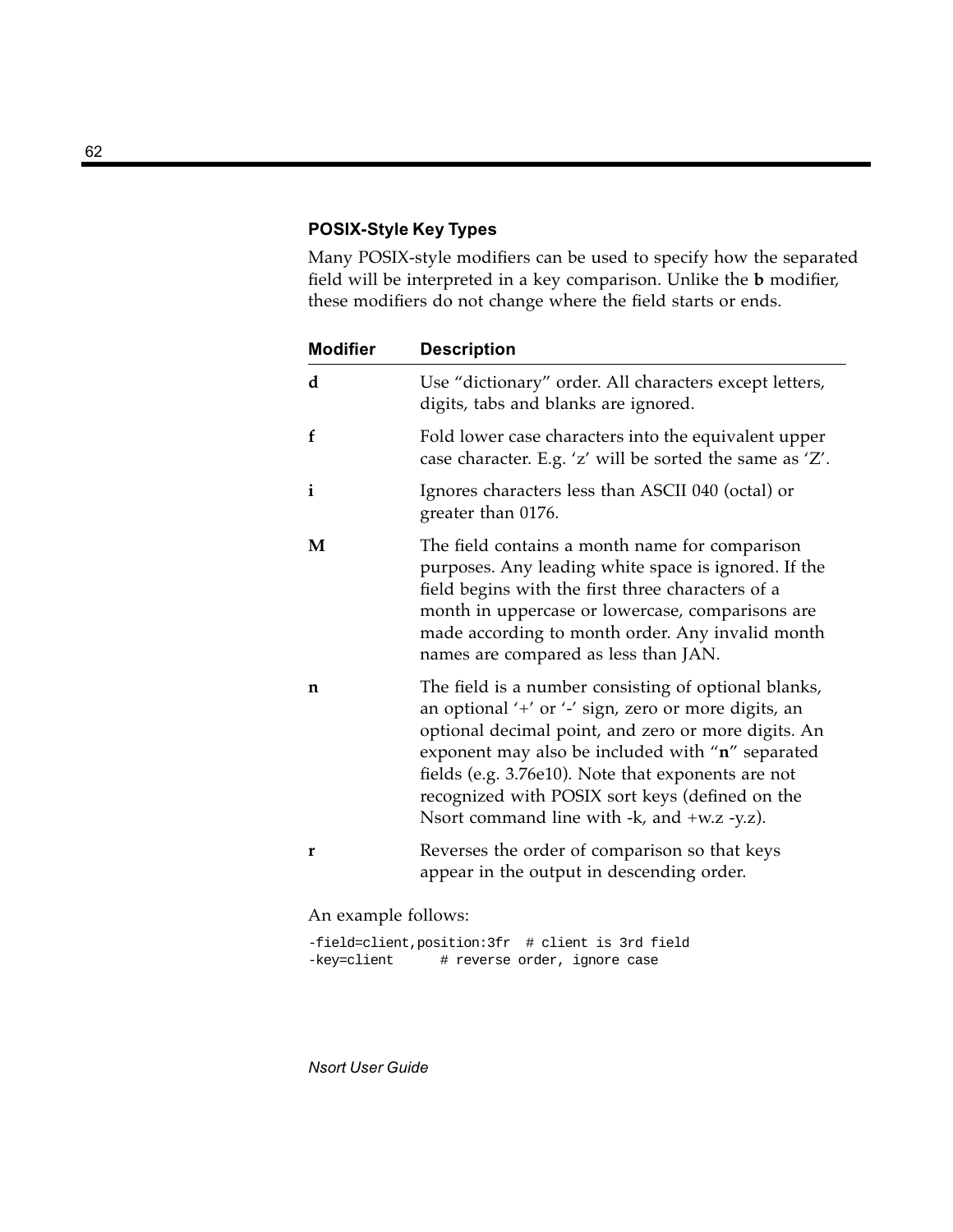#### **Offset Qualifier**

The **offset** qualifier is the same as the **position** qualifier, except that the first byte, field, or character is always specified as 0, rather than 1. A position of N is the same as an offset of N-1. For example, the following two field definitions are the same:

```
-field=zip,position:4.1-4.5
-field=zip,offset:3.0-3.4
```
#### <span id="page-74-0"></span>**Maximum Field Size**

The **maximum\_size:***number* qualifier specifies maximum number of characters in a separated field.

# "cost" field is ascii number with no more than 10 characters -field=cost,decimal,maximum\_size:10

This qualifier can be used to specify the maximum precision of a separated field that is the target of a **summarize** statement (see ["Summarizing Separated Fields" on page 78](#page-89-0)).

#### **Pad Qualifier**

Nsort uses the pad character when comparing character strings of different sizes. The comparison is made as if the shorter string were appended with the pad character to form a string of equal size. The pad qualifier changes the pad character from ASCII blank to the value *character*. The pad character is ignored for non-character data types.

**pad:***character*

#### **Fold\_Upper and Fold\_Lower**

When Nsort compares character strings, it can be directed to either convert lower case ASCII characters to upper case by using **fold\_upper**, or convert upper case ASCII characters to lower case by using **fold\_lower**. Fold\_upper and fold\_lower are ignored for non-character data types.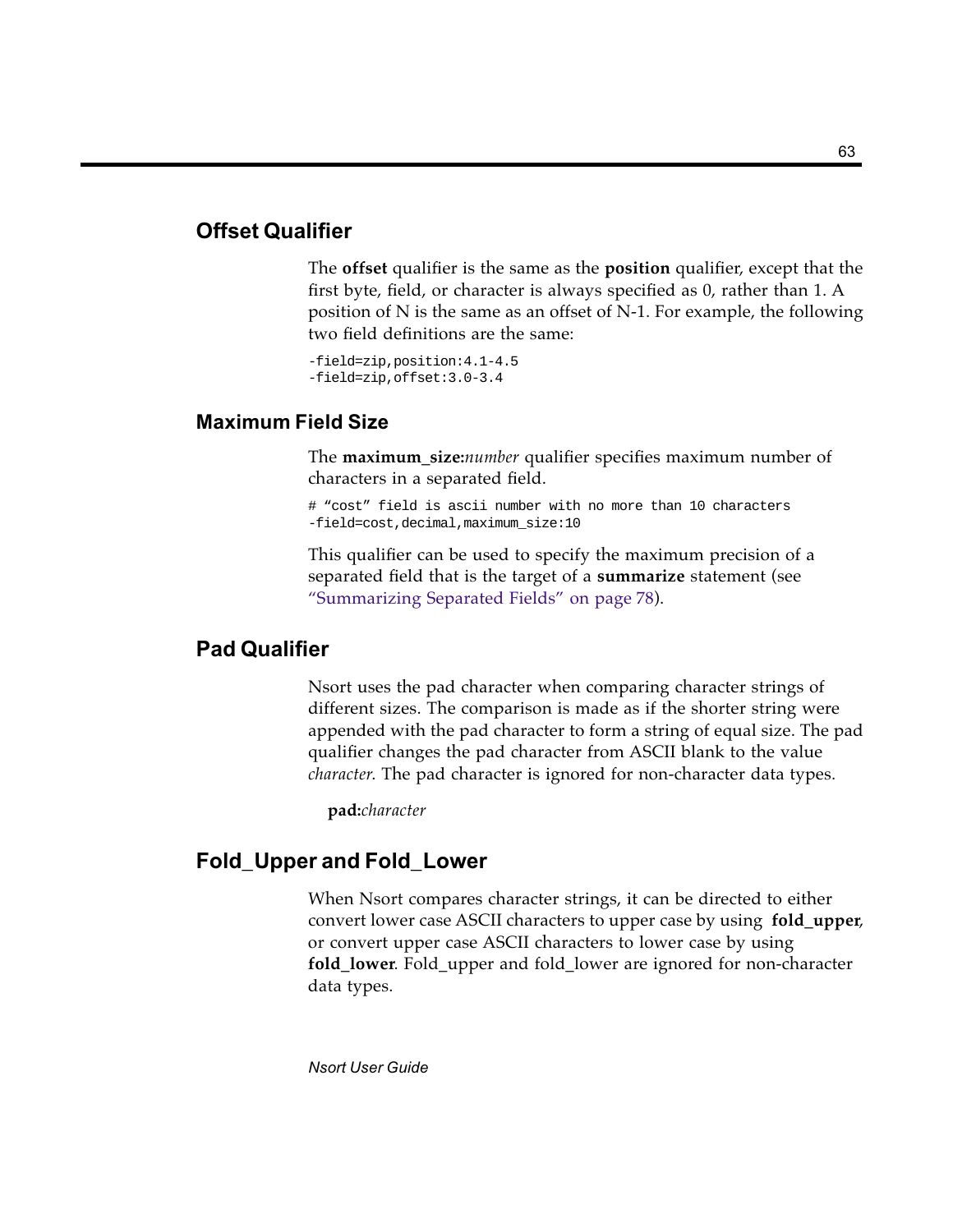# **Key Definitions**

The key definition describes the key fields used in each sort, the direction of the sort on each key field, and the relative significance of each key field. If you do not define any key fields, the entire record is sorted as a single character string in ascending order.

This section discusses key definition statements and includes the following subsections:

- **•** Key fields in Nsort.
- **•** Key sort direction.
- **•** Key number.

### **Key Fields**

Nsort supports two types of key descriptions, named keys and described keys. This section discusses key descriptions and includes the following subsections:

- **•** Named keys.
- **•** Described keys.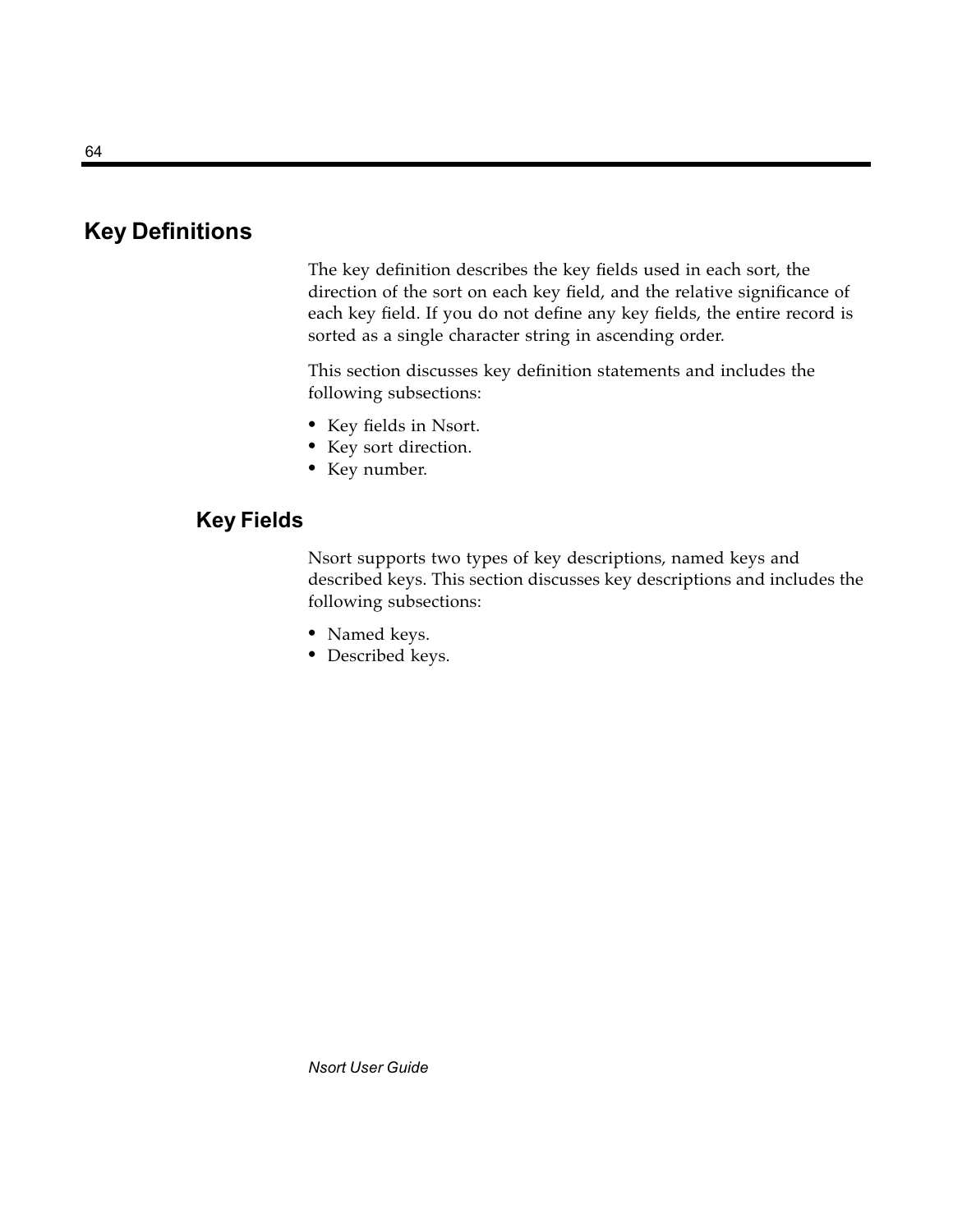#### <span id="page-76-0"></span>**Named Keys**

Nsort keys are fields with two optional properties as follows:

- **•** An indicator of whether the key is to be sorted ascending or descending.
- **•** A number specifying the relative ordering priority among multiple keys.

**-key=** [**name=**] *field\_name* [**,** {**ascending**|**descending**}] [**, number:***number*]

Nsort obtains this key field's placement, size, and other information from the previously defined field *field\_name*. The optional **name=** qualifier may be used to eliminate the ambiguity that arises when *field\_name* matches the first letters of a potential keyword in a **-key** statement, as in the following example:

```
# "name=" is necessary here to distinguish
# the field named "mon" from the type "month"
-key=name:mon
```
#### <span id="page-76-1"></span>**Described Keys**

Instead of using named key fields, you can roll the field definition into the key definition as follows:

**-key=** [{**position**|**offset**}**:** *number*] [**,** {**size:***number*|**delimiter:***character*} ] [**, datatype**] [**, pad:***character*] [**,** {**ascending** | **descending**}] [**, number:***number*] [, ...]

Refer to ["Field Definitions" on page 52](#page-63-0) for information on describing key fields. A described key example follows:

```
-key=position:2nr # first sort on 2nd input field as a
                   # decimal number in reverse order,
-key=position:4f # then 4th field as string ignoring case,
-key=position:5-6 # then 5th and 6th fields
```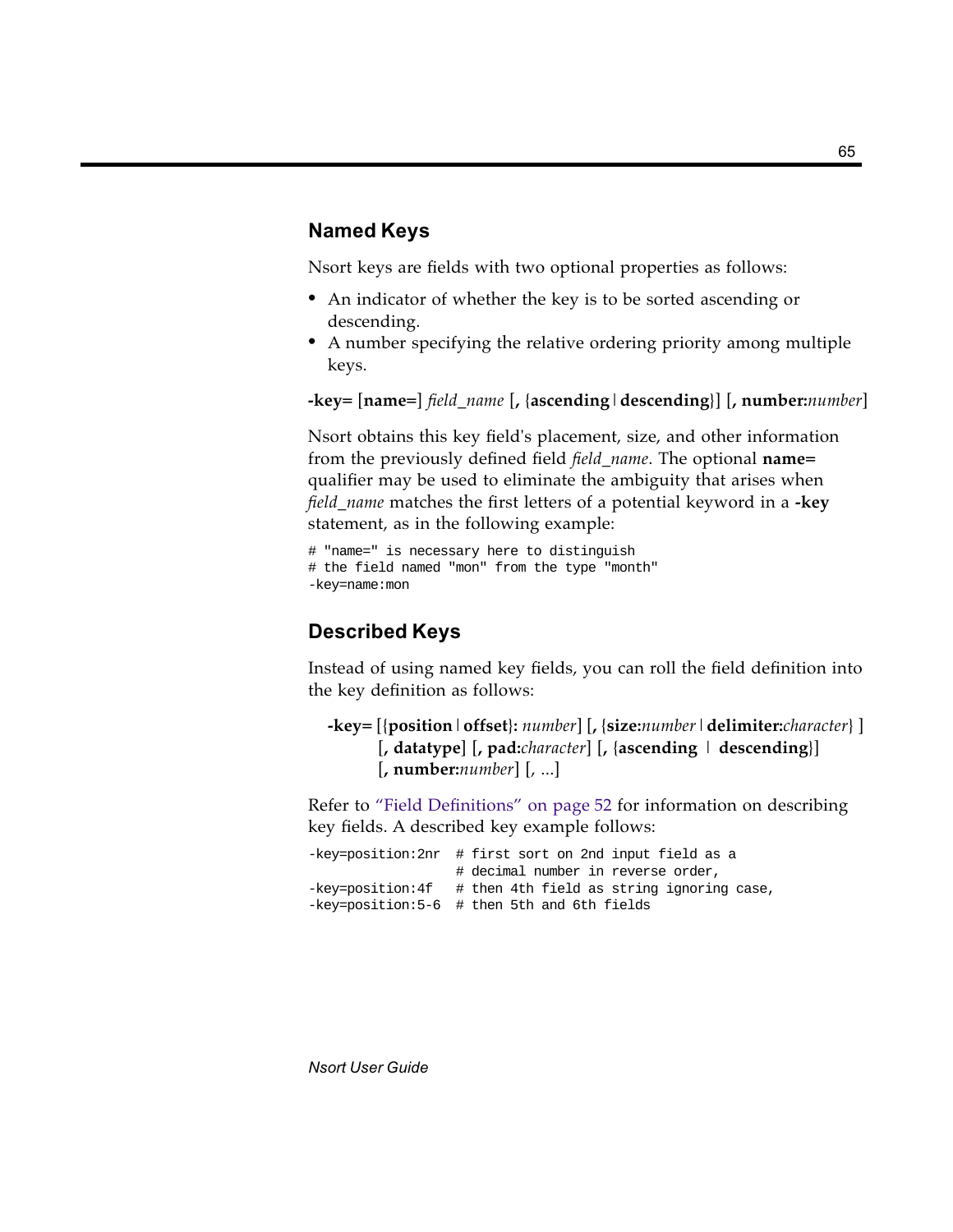#### **Key Sort Direction**

By default Nsort performs an **ascending** sort (orders a key field from low values to high ones). You can indicate **descending** to reverse the sort order of a key; Nsort then sorts this key field from high values to low ones.

In the following example records are ordered by the second separated field in descending order:

-key=position:2,descending

#### **Key Number**

By default, the first key field defined is the most significant; subsequent key fields are used only when the previous key fields are equal. You can use **number:***number* qualifiers to override the default behavior. The key field with the lowest number value is the most significant, the one with the second lowest is next, and so on. Any remaining key fields are used in order of their definition.

The following example orders records primarily by the region field in ascending order, and secondarily by the sales field in descending order:

```
-field=sales, decimal,
       region
-key=region
-key=sales, descend
```
The following example orders records primarily by the sales field in descending order, and secondarily by the region field in ascending order:

```
# Order records primarily by the sales field in descending
# order, and secondarily by the region field in ascending order.
-field=sales, decimal,
       region
-key=region
-key=sales, descend, number:1
```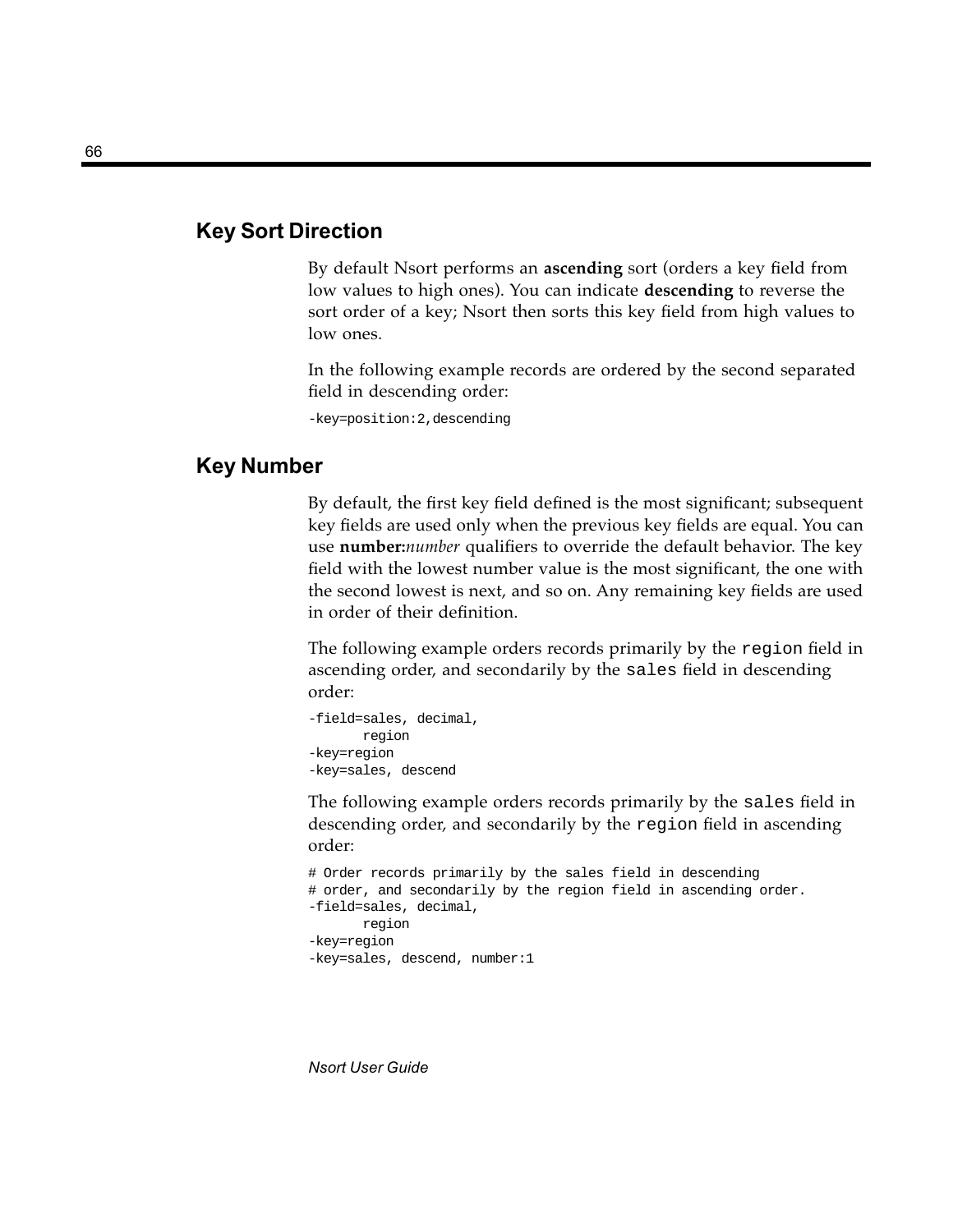# **Data Types**

Nsort supports the following numeric and character data types:

- **•** Signed integer (**integer** or **binary**).
- **•** Unsigned integer (**unsigned integer** or **unsigned binary**).
- **•** Packed decimal.
- **•** Character (**character**).
- **•** Floating point (**float**).
- **•** Double-precision floating point (**double**).
- **•** Decimal (**decimal**).
- **•** Month (**month**).
- **•** Unsigned bit field (**bit**).

#### **Binary Integer Data Types**

The **integer** and **binary** types denote a two's-complement number that is 1, 2, 4, or 8 bytes long. It is a signed number unless you include the **unsigned** modifier.

```
-format=size:16
# sales: an 8-byte signed integer at offset 4
-field=sales, bin, offset:4, size:8
# salary: a 4-byte unsigned integer at offset 12
-field=salary, unsigned, bin, off:12, siz:4
```
An **integer** field is only allowed with fixed-size or length-prefix records.

#### **Packed Decimal Type**

The **packed** type denotes a packed binary coded decimal number. Each digit is represented in a 4-bit nibble with a value from 0 to 9. The **size** is the number of nibble-pairs or bytes in the field. The last nibble contains a sign indicator with one of the following hexadecimal values: A (+); B (-); C (+); D (-); E (+); or F (absolute, no sign).

```
-format=size:16
# sales: a 7-digit (4-byte) packed decimal number at offset 2
-field=sales, packed, offset:2, size:4
```
The **packed** field is only allowed with fixed-size or length-prefix records.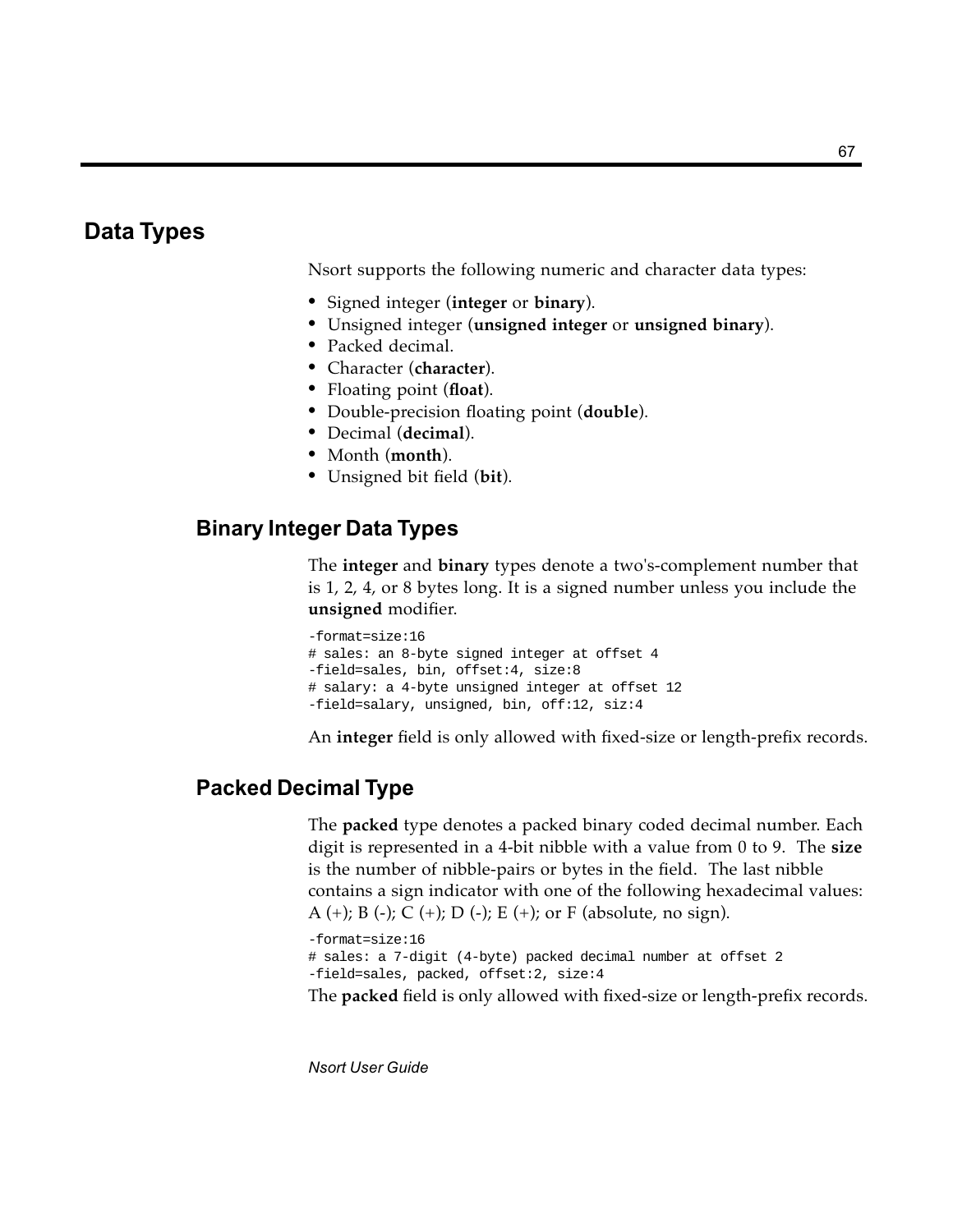## **Bit Type**

The **bit** type is a sequence of 1 to 8 bits, all contained in a single byte. **Bit** types are always unsigned and are only allowed with fixed-size or length-prefix records. The **position** or **offset** of a bit type indicates the position of the byte containing the bit type, plus the bit number of the high-order bit of the field. The **size** option can be used to specify bit type greater than one bit in length.

```
-format=size:16
-field=flag1,position:5.1,bit # low-order bit of fifth byte
-field=flag2,position:5.8,size=4,bit # 4 high-order bits, fifth byte
```
# **Character Data Type**

A **character** string is a sequence of unsigned bytes of any size from 1 to the size of the record. Strings can be of a fixed or varying size. When two character strings of different sizes are compared, the result is as if the shorter string were filled out with the pad character (default: ASCII blank) until it has the same size as the longer string. The pad may be changed from ASCII blank to any other character by using the pad:*character* qualifier.

```
# employee: a 20-byte character field at position 11
-field=employee, char, pos:11, size:20
# street: a null-terminated character string at offset 2
-field=street, char, off:2, del:null
# 20 charracter key mapped to upper case
-key:char,position=1,size=20,fold_upper
```
#### **EBCDIC**

The **ebcdic** statement directs Nsort, when comparing character keys at a fixed position and size, to convert ASCII characters to their corresponding EBCDIC characters (using EBCDIC code page 037) to determine the collation order. The ebcdic statement specifies that all character comparisons should map ASCII to EBCDIC. Ebcdic can be used with the fold\_upper or fold\_lower character field qualifiers.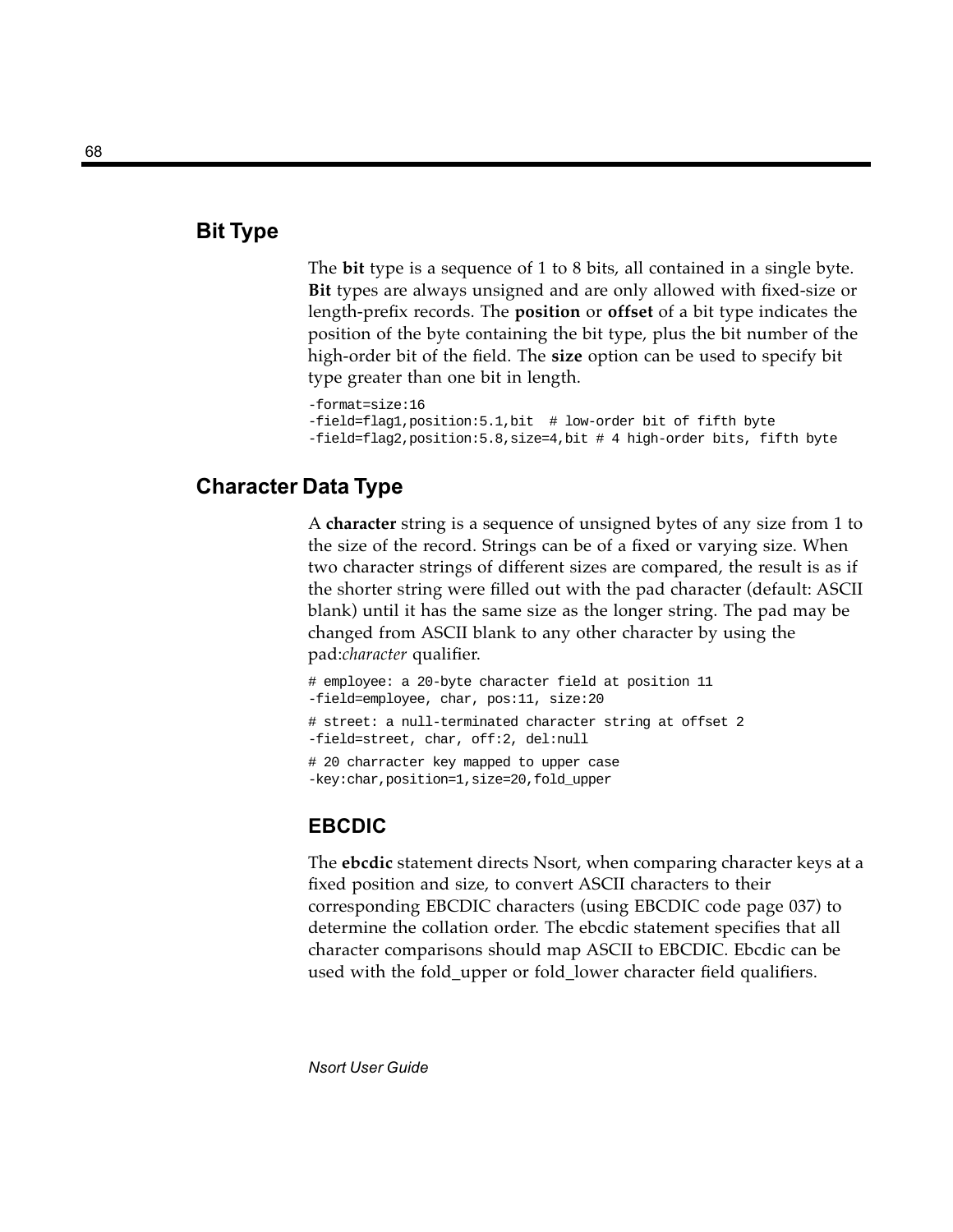```
# use EBCDIC colllating sequence for two character keys
-format:size=20
-ebcdic
-key:char,position=1,size=6
-key:char,position=12,size=4
```
The **ebcdic** statement only affects the collation order of character keys that are declared with a fixed position and size. Other character keys are unaffected.

#### **Floating Point Data Type**

A **float** is a 32-bit IEEE 754 data type. It always has a size of 4, and therefore need not have an explicit size specification.

```
-format=size:14
```

```
# Xcoordinate: a 4-byte floating point at offset 10
-field=Xcoordinate, offset:10, float
```
The **float** data type is only allowed with fixed-size or length-prefix records.

#### **Double-Precision Floating Point Data Type**

A **double** is a 64-bit IEEE 754 data type. The **double** type always has a size of 8, and therefore need not have an explicit size specification.

```
-format=size:16
# sales: an 8-byte floating point at offset 4
-field=sales, offset:4, double
```
The **double** data type is only allowed with fixed-size or length-prefix records.

### **Decimal Data Type**

A **decimal** is a character string containing an ASCII representation of a number in the form:

[**+**|**-**][*digits*][**.**][*digits*][{**E**|**e**}[+|-][*digits*]]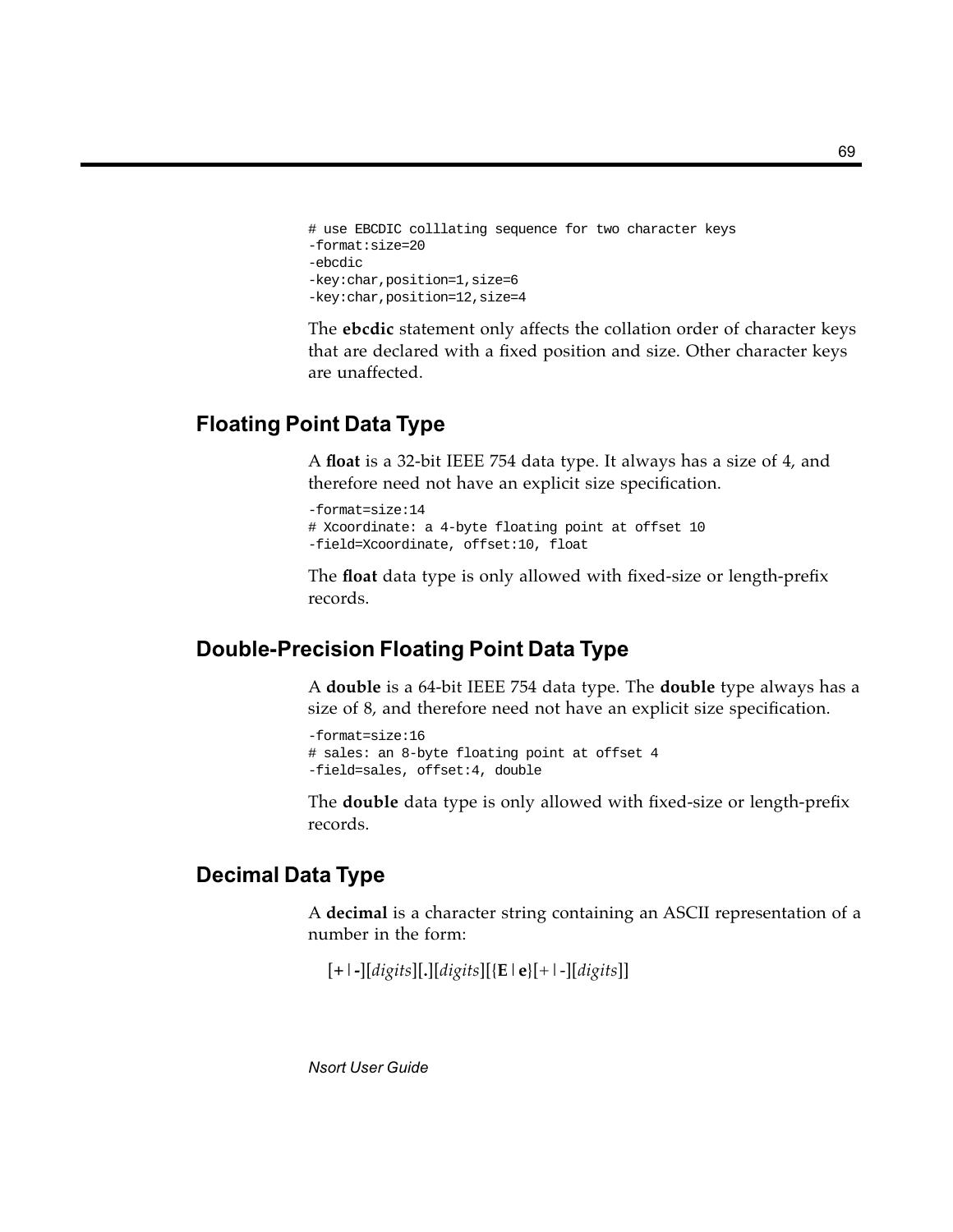The number can be preceded by spaces and is terminated by the end of the string or an unexpected (e.g. non-digit, decimal point) character. A string which is too short (e.g. "+", ".") or starts with unexpected characters (e.g. "+r") is treated as zero.

# **Month Data Type**

A **month** contains a three letter abbreviation for a month name and is ordered according to the months of the year; e.g. jan or Feb. The **locale**(5) database holds the standard names. Case distinctions are ignored for month types. Month values whose first three letters do not match those abbreviations sort as less than January.

# mm: a month starting offset 4 -field=mm, offset:4, month, size:3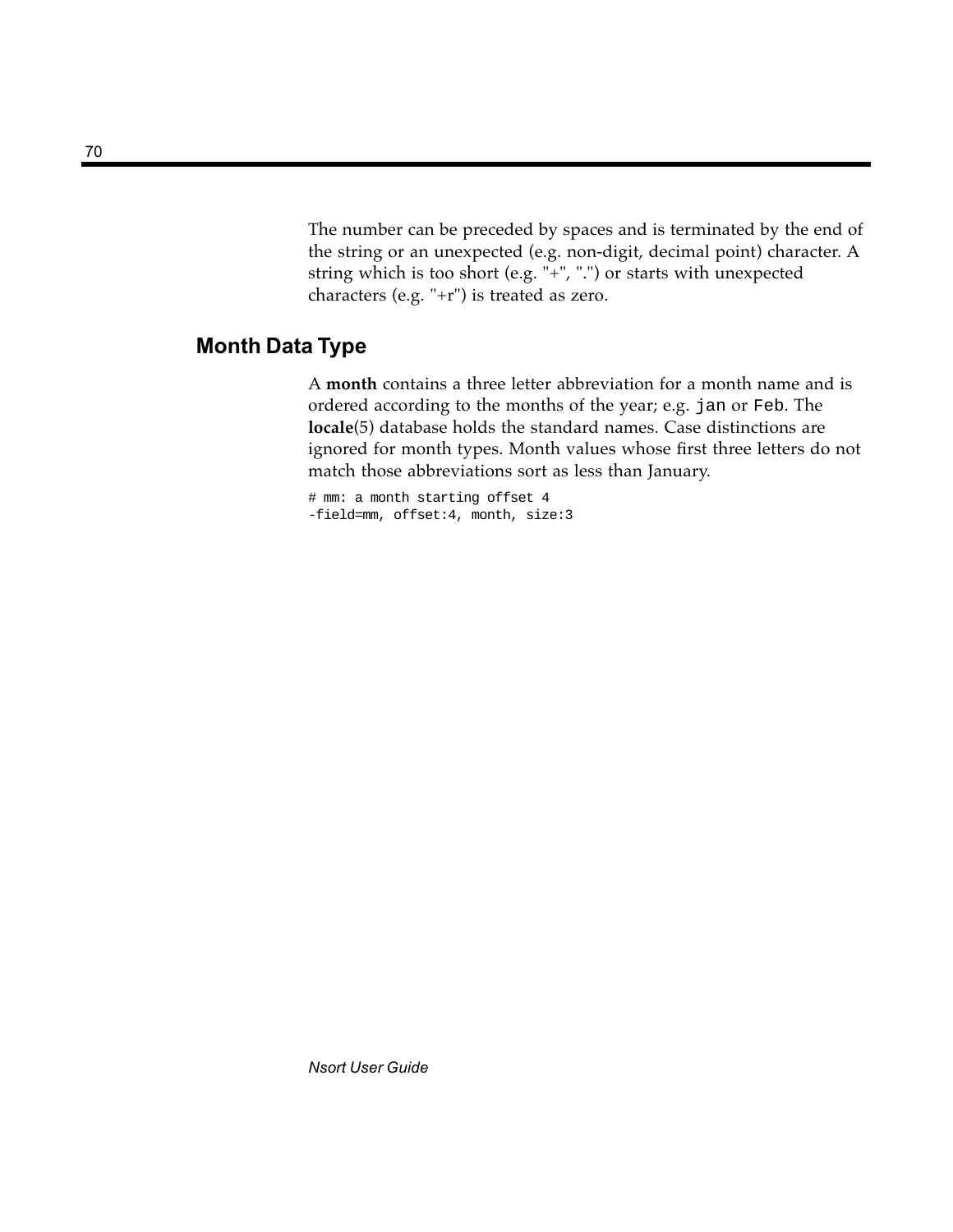# **Sort Definition Statements** *5*

Nsort sorts, merges or summarizes. In sort mode, Nsort takes an input file and sorts it by key value. In merge mode, Nsort takes multiple presorted input files and produces one sorted output file. In summarize mode, Nsort takes an input file and produces a summary file with selected values subtotaled by key value.

While Nsort works, it can transform records. You can rearrange or drop fields, add new fields with derived statements, or produce subtotals.

This chapter describes the basic sort operations provided by Nsort and includes the following sections:

- **•** Sorting records ([page 72](#page-83-0)).
- **•** Merging sorted record sets [\(page 74](#page-85-0)).
- **•** Summarizing record sets [\(page 76](#page-87-0)).
- **•** Duplicate handling [\(page 79](#page-90-0)).
- **•** Transforming data [\(page 80](#page-91-0)).
- **•** Selecting records ([page 81\)](#page-92-0).
- **•** Reformatting records ([page 84\)](#page-95-0).
- **•** Adding fields ([page 90\)](#page-101-0).
- **•** Expressions ([page 93](#page-104-0)).
- **•** Conditions ([page 95\)](#page-106-0).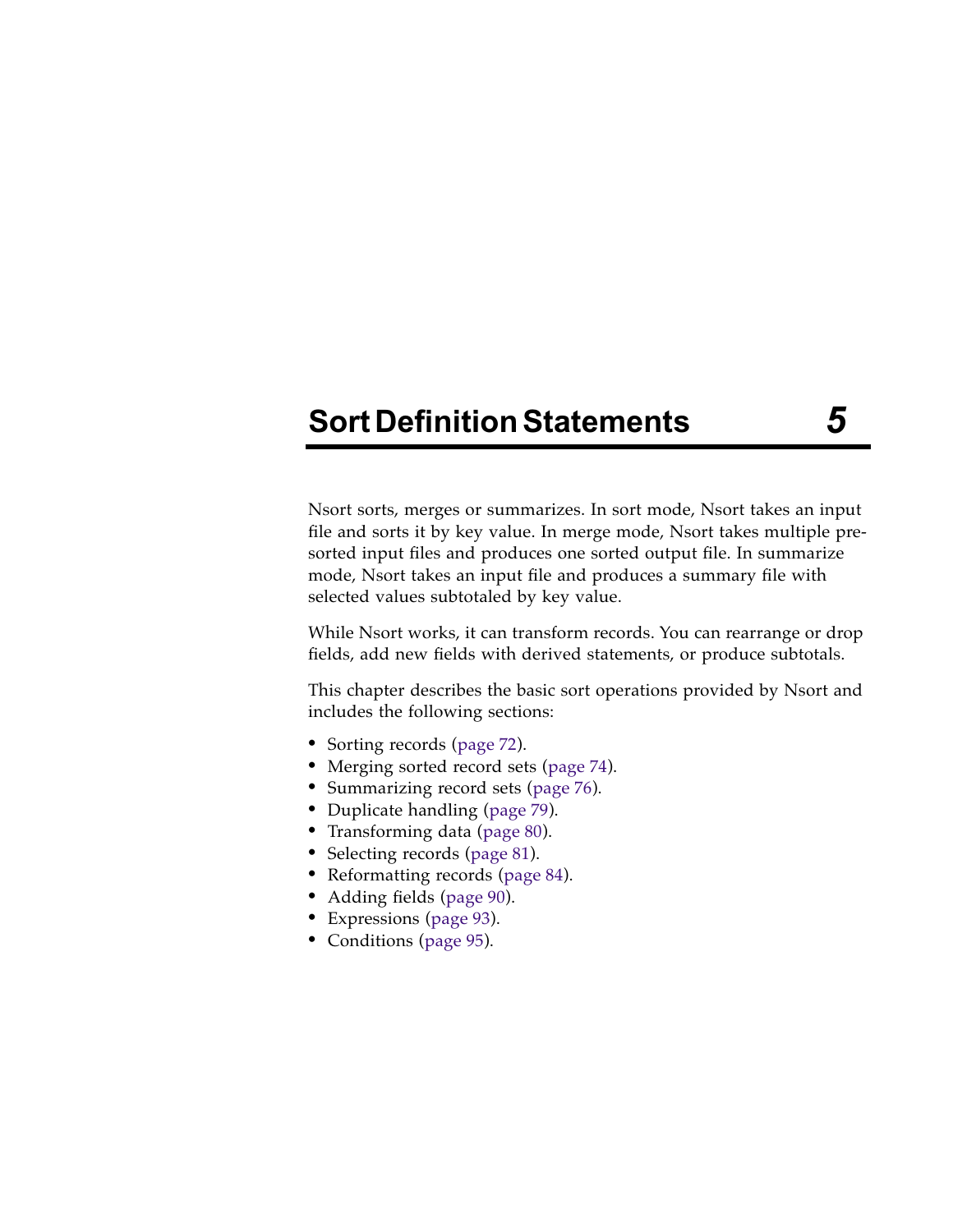# <span id="page-83-0"></span>**Sorting**

Sort takes one or more unordered input files and sorts them by text line or key value into one or more output files. Sort is the Nsort's default mode; in the absence of another mode specification (**merge** or **summarize**), Nsort sorts the input.

*Figure 5-1* Sort Operation

| Time ProdID Price Qty Total                                          | Time ProdID Price Qty Total       |
|----------------------------------------------------------------------|-----------------------------------|
| StoreID Date                                                         | StoreID Date                      |
| 106 980201 13:45 103 5.98 2 11.96                                    | 101 980201 09:04 324 2.59 6 15.54 |
| 101 980201 09:04 324 2.59 6 15.54                                    | 101 980201 14:01 678 4.89 3 14.67 |
| 204 980201 15:56 678 4.89 1 4.89                                     | 106 980201 13:45 103 5.98 2 11.96 |
| 131 980201 13:10 324 2.59 2 5.18                                     | 106 980201 14:14 231 3.29 3 9.87  |
| 106 980201 14:14 231 3.29 3 9.87                                     | 106 980201 16:50 103 5.98 1 5.98  |
| 131 980201 15:21 103 5.98 4 23.92                                    | 131 980201 13:10 324 2.59 2 5.18  |
| 204 980201 14:14 324 2.59 1 2.59                                     | 131 980201 15:21 103 5.98 4 23.92 |
| 131 980201 15:34 324 2.59 5 12.95                                    | 131 980201 15:34 324 2.59 5 12.95 |
| 106 980201 16:50 103 5.98 1 5.98                                     | 204 980201 15:56 678 4.89 1 4.89  |
| 101 980201 14:01 678 4.89 3 14.67                                    | 204 980201 14:14 324 2.59 1 2.59  |
| -field=StoreID, Date, Time<br>-key=StoreID<br>-key=Date<br>-key=Time |                                   |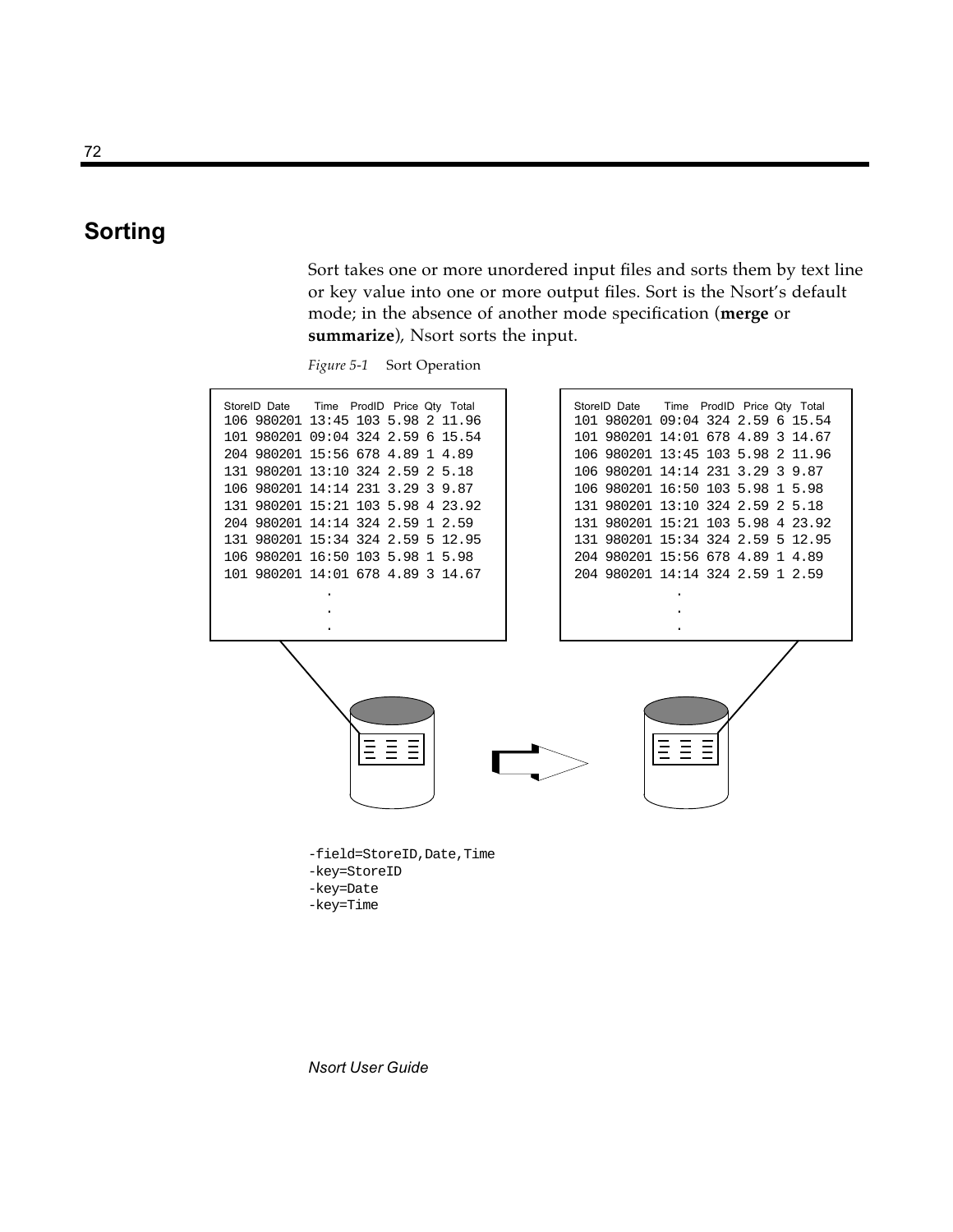Nsort provides many options to customize your sort, including the following:

- **•** Record selection. You can select records to include or omit from the sort.
- **•** Record reformat.

Nsort provides the reformat option to project the input records into any form you choose. You can specify which fields to include in the sort and the order in which those fields appear.

- **•** Duplicate key processing. You can select whether to delete or include records with duplicate key values in the sort. The default is to include them.
- **•** Field summarizing. Field values can be subtotaled by key value.
- **•** Derived fields. You can derive new fields from the values of existing fields.
- **•** Derived fields. You can derive new fields from the values of existing fields.
- **•** Key match detection.

You can specify that a character be prepended to each output record that indicates whether the keys in the record match the same keys in the previous output record.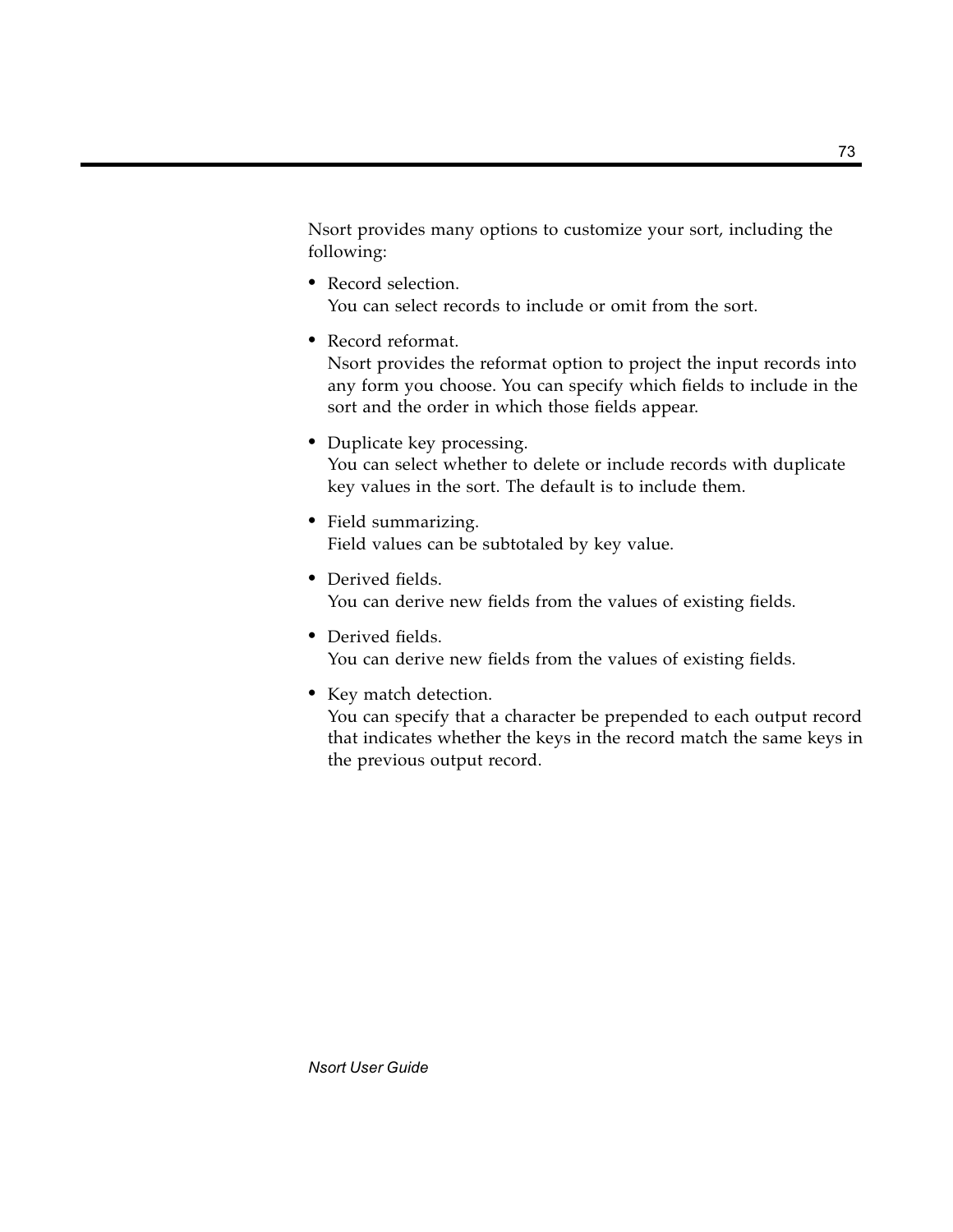# <span id="page-85-0"></span>**Merging Sorted Sets**

Merge takes several sorted input files and merges them to produce one or more sorted output files. To specify merge mode, use the **merge**  command.

**-merge**

Nsort provides the following options to customize your file merging:

- **•** Duplicate key processing. You can select whether to delete or include records with duplicate key values in the sort. The default is to include them.
- **•** Field summarizing. Field values can be subtotaled by key value. (Field summarizing during a merge is currently supported only for fixed-size records.)
- **•** Multiple output files. Multiple output files can be specified, each with its own record selection and reformat statements.

[Figure 5-2 on page 75](#page-86-0) shows how the merge operation combines sorted input files from the following command statements:

```
-merge
-field=StoreID,
       Date,
        Time
-key=StoreID -key=Date -key=Time
```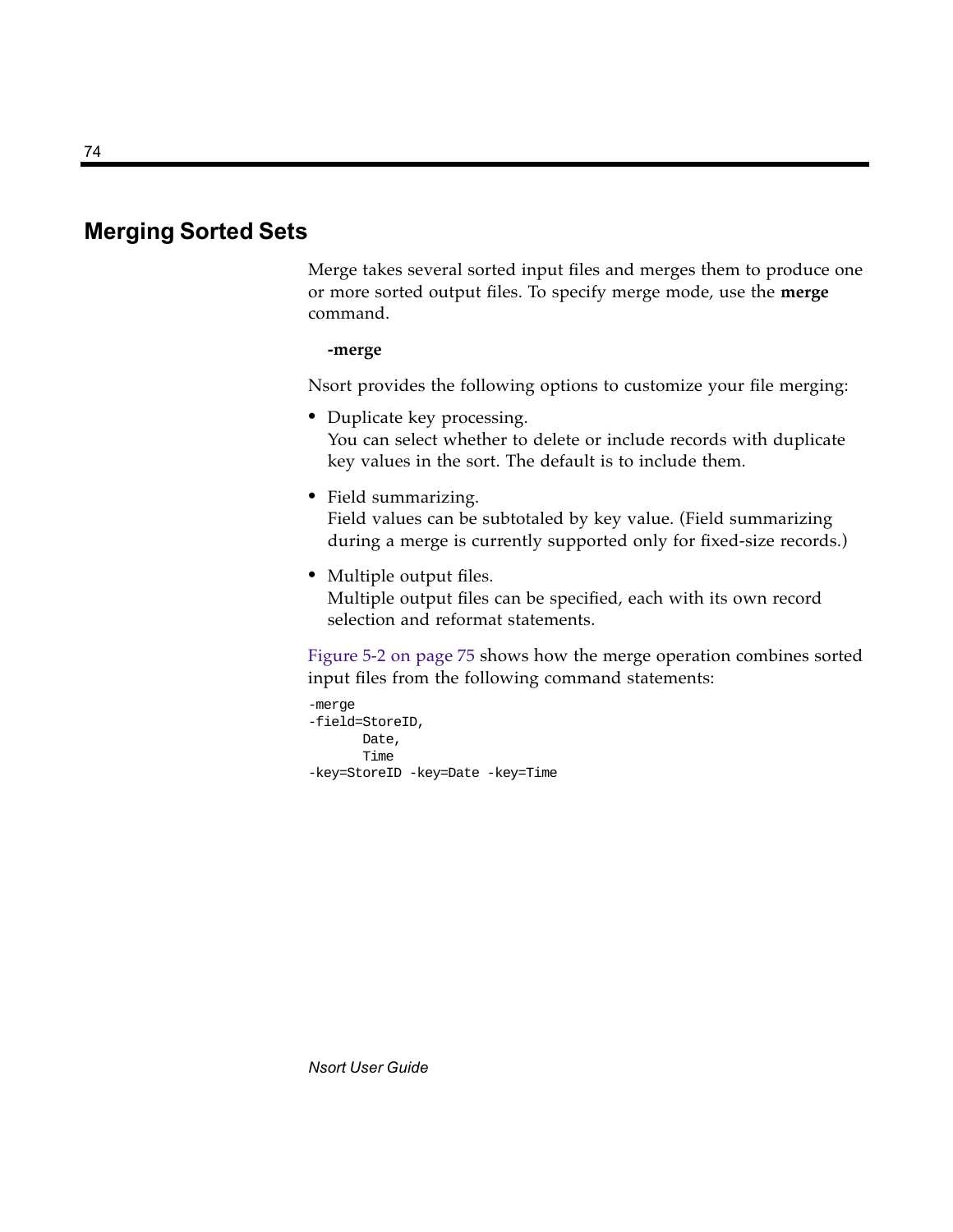<span id="page-86-0"></span>

*Figure 5-2* Merge Operation

*Nsort User Guide*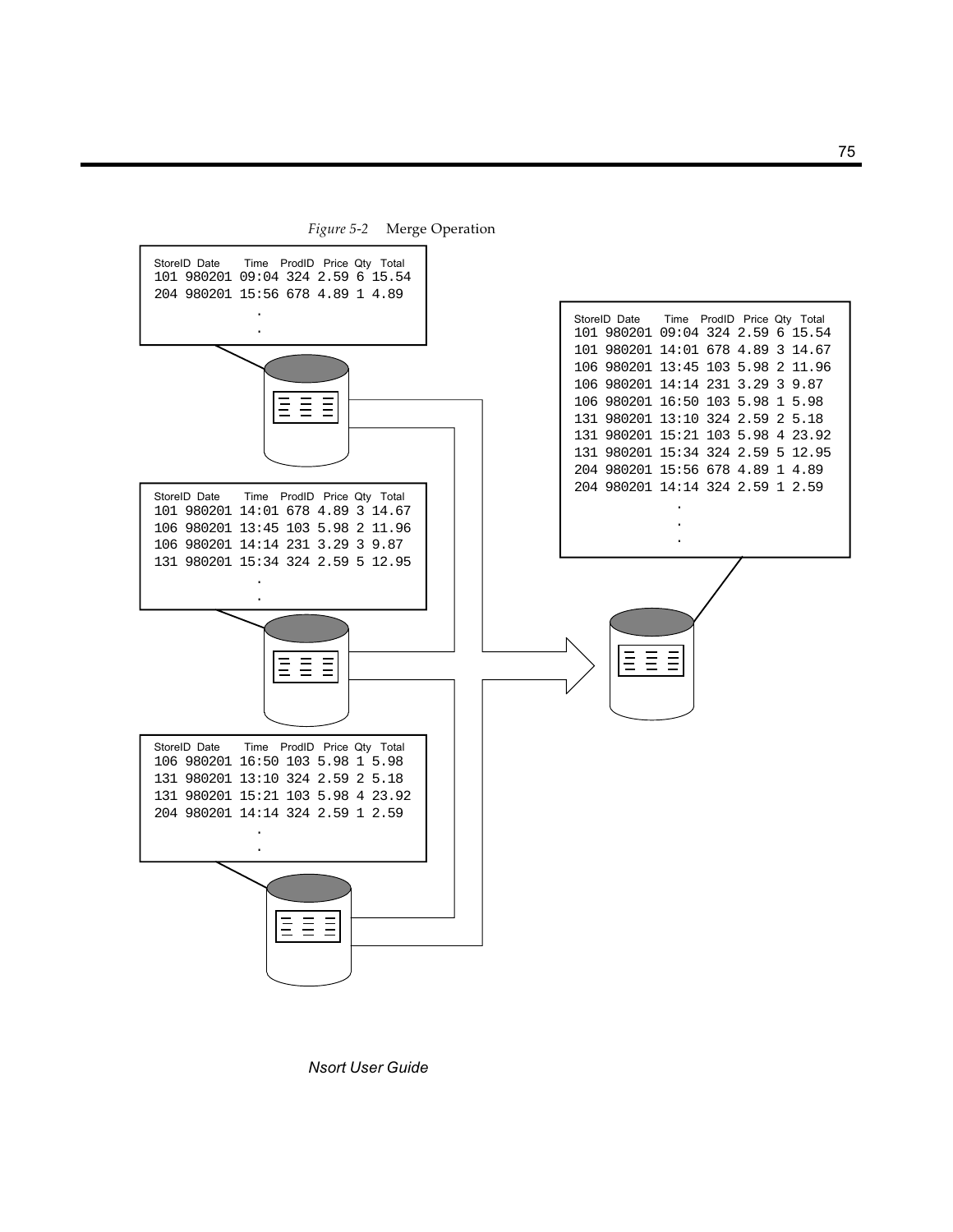## <span id="page-87-0"></span>**Summarizing Data**

The **summarize** command can be used to create summary files containing record fields subtotaled by key value, suitable for loading into summary tables for a data warehouse.

**-summarize=***field\_name* [**,** *field\_name* ...]

A **summarize** statement names fields that will be subtotaled by key value. Records with duplicate keys will be deleted. For each unique key value in the input, there will be one record in the output. Before deleting a record with a duplicate key value, Nsort will add each value in the summarized fields to the corresponding fields in the surviving record.

*Figure 5-3* Summarize Data

| StoreID Date ProdID Qty Total<br>106 980201 103 2 11.96 |  |       |  |  | StorelD<br>101 |
|---------------------------------------------------------|--|-------|--|--|----------------|
| 101 980201 324 6 15.54                                  |  |       |  |  | 101            |
| 204 980201 324 1 4.89                                   |  |       |  |  | 106            |
| 131 980201 324 2 5.18                                   |  |       |  |  | 131            |
| 106 980201 103 3 17.94                                  |  |       |  |  | 131            |
| 131 980201 103 4 23.92                                  |  |       |  |  | 204            |
| 204 980201 324 1 2.59                                   |  |       |  |  |                |
| 131 980201 324 5 12.95                                  |  |       |  |  |                |
| 106 980201 103 1 5.98                                   |  |       |  |  |                |
| 101 980201 678 3 14.67                                  |  |       |  |  |                |
|                                                         |  |       |  |  |                |
|                                                         |  |       |  |  |                |
|                                                         |  |       |  |  |                |
|                                                         |  |       |  |  |                |
|                                                         |  |       |  |  |                |
|                                                         |  |       |  |  |                |
|                                                         |  | E E I |  |  |                |
|                                                         |  |       |  |  |                |
|                                                         |  |       |  |  |                |
|                                                         |  |       |  |  |                |

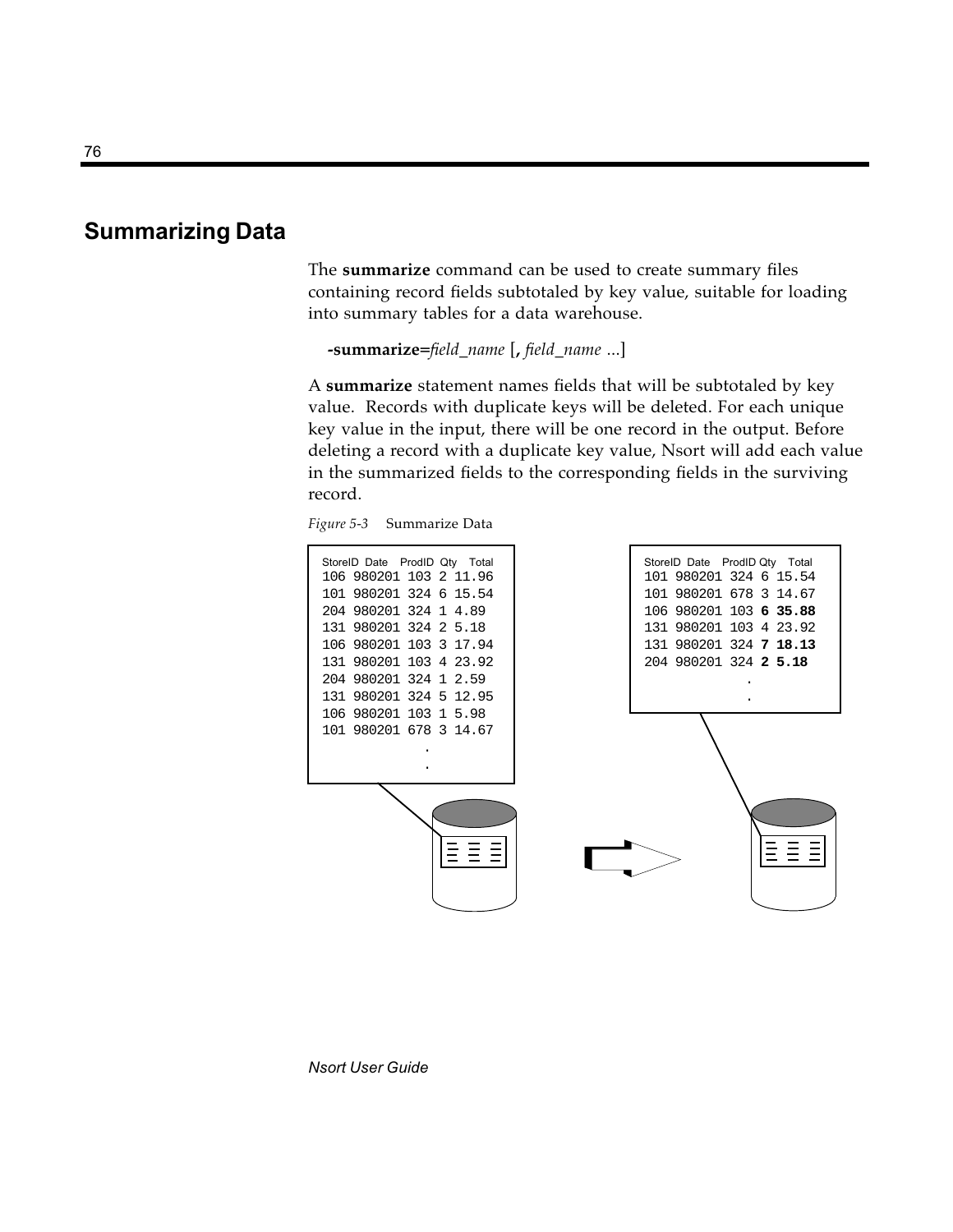Summarized fields must be numeric (binary, packed, decimal, float, or double). They can not overlap any key fields.

The following example summarizes quantities and sales for each unique store-date-product combination:

```
-field=StoreID, character,
        Date, character,
       ProdID, character,
       Qty, decimal,
       Sale, decimal
-key=StoreID -key=Date -key=ProdID
-summarize=Qty,Sale
```
The following example assumes fixed-length records, and generates a subtotal of sales for each region:

```
-format=size:8
-field=sales, binary, size:4,
       region, binary, size:4
-key=region
-summarize=sales
```
Before adding the summarized field values to the surviving record, Nsort checks to see if any of the additions will overflow (the result will be too large to fit into the field's size). If so, then Nsort does the following:

- **•** Does not delete the record with duplicate key(s). This may allow both records to appear in the output.
- **•** Does not perform any of the summarize additions for the two records.
- **•** Displays a message warning that a summarize addition overflowed and that duplicate-keyed values may appear in the output (unless the **-no\_warnings** option has been used to turn off warnings).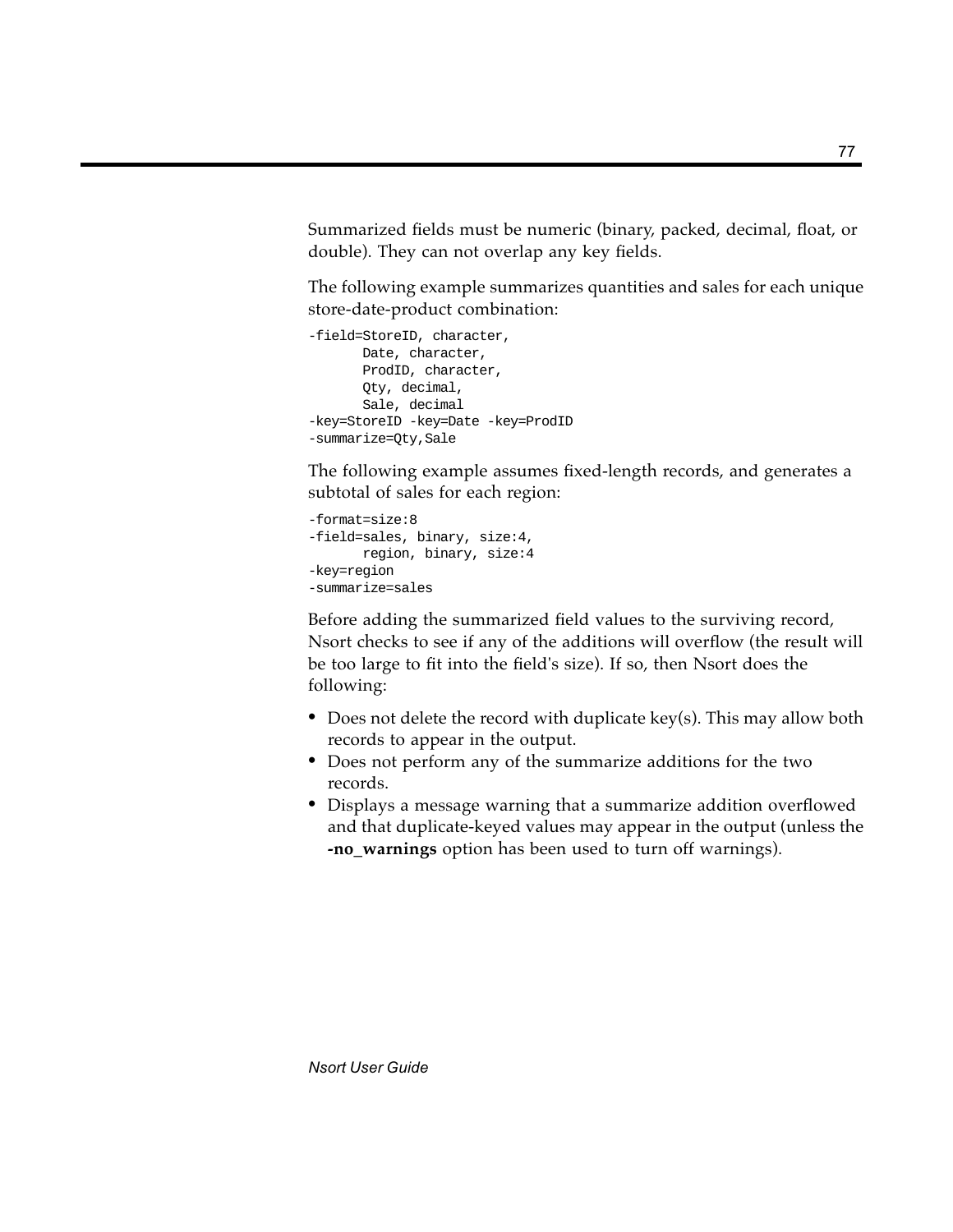### <span id="page-89-0"></span>**Summarizing Separated Fields**

Separated fields that are summarized may need to change sizes in order to hold their summarized values. Nsort automatically increases the temporary, internal size of summarized, separated fields by 10 bytes in order to reduce the occurrence of overflows. This efficiently allows most summarizations to succeed. If this is not appropriate for your application, the **maximum\_size**:*number* field option (see ["Maximum](#page-74-0)  [Field Size" on page 63\)](#page-74-0) can be given. Nsort then temporarily expands those summarized fields to their specified maximum size. For example:

```
# summarize charge amounts by account
-format=separator=comma
-field=account,decimal,
       amount,decimal,maximum_size=22
-key=account
-summarize=amount
```
The above example will expand the "amount" field to be 22 bytes, perform the sort and summarizations, and then trim away unneeded bytes resulting in "amount" fields which are only as large as necessary.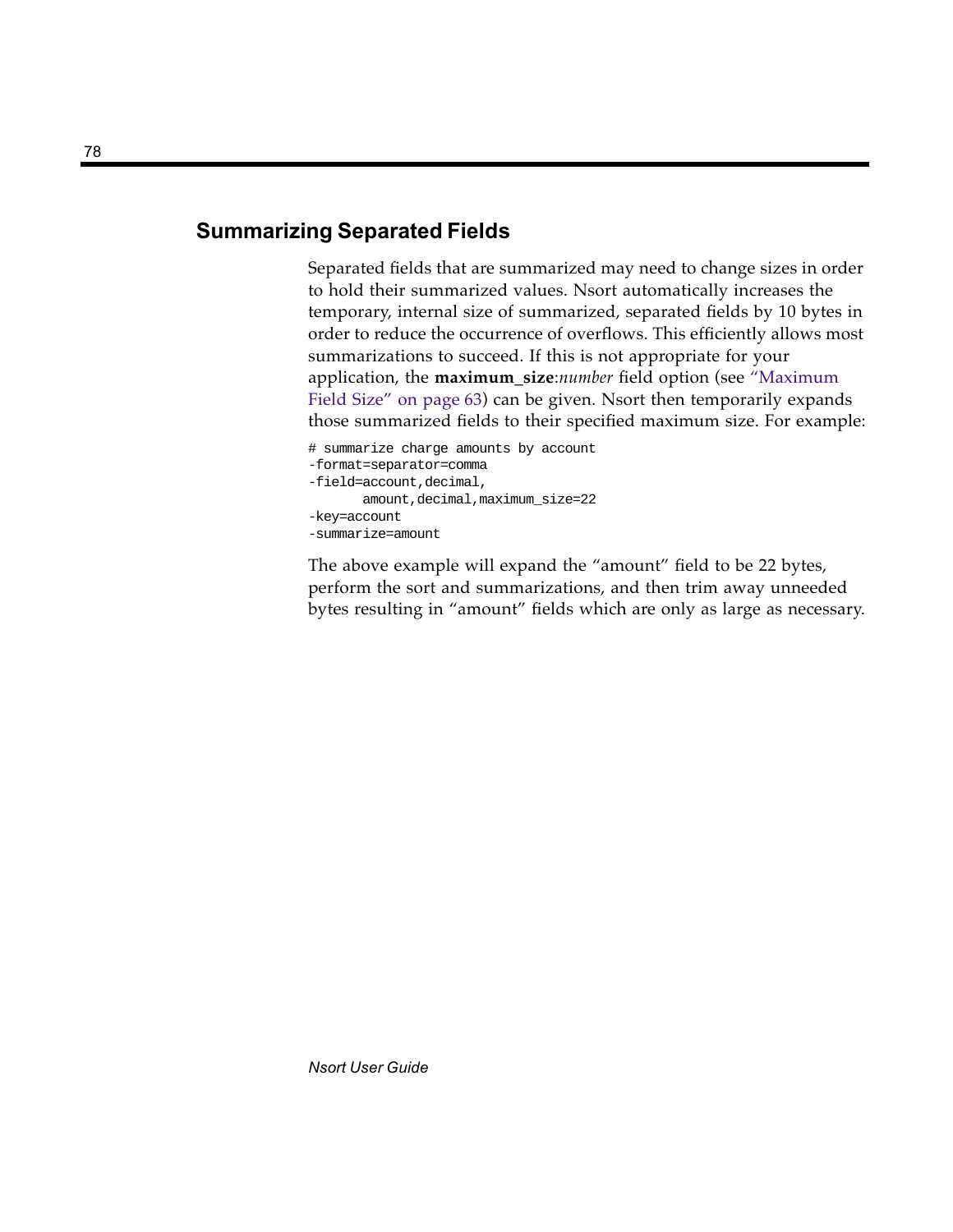#### <span id="page-90-0"></span>**Duplicate Handling**

Nsort's default duplicate handling action is to retain all records that have the same key values, returning them in the order they appear in the input (this is sometimes called a ``stable´´ sort). Alternatively, you can direct Nsort to delete all but one record for each set of unique key values.

If **no\_duplicates** is specified then the output will not contain multiple records that have the same key fields; all but one of identically-keyed records will be deleted. In a summarizing sort, **duplicates** must not be specified, and **no\_duplicates** is ignored.

The following example includes only one record for each store/date combination:

-field=StoreID, size:3, character, Date, size:6, character, ProdID, size:3, character -key=StoreID -key=Date -no\_duplicates

*Figure 5-4* Deleting Duplicates

| StoreID Date Time ProdID Price Qty Total |  |  |  |
|------------------------------------------|--|--|--|
| 106 980201 13:45 103 5.98 2 11.96        |  |  |  |
| 101 980201 09:04 324 2.59 6 15.54        |  |  |  |
| 204 980201 15:56 678 4.89 1 4.89         |  |  |  |
| 131 980201 13:10 324 2.59 2 5.18         |  |  |  |
| 106 980201 14:14 231 3.29 3 9.87         |  |  |  |
| 131 980201 15:21 103 5.98 4 23.92        |  |  |  |
| 980201 14:14 324 2.59 1 2.59<br>204      |  |  |  |
| 131 980201 15:34 324 2.59 5 12.95        |  |  |  |
| 106 980201 16:50 103 5.98 1 5.98         |  |  |  |
| 101 980201 14:01 678 4.89 3 14.67        |  |  |  |
|                                          |  |  |  |
|                                          |  |  |  |
|                                          |  |  |  |
|                                          |  |  |  |



| StorelD Date Time ProdID Price Qty Total |  |
|------------------------------------------|--|
| 101 980201 09:04 324 2.59 6 15.54        |  |
| 106 980201 13:45 103 5.98 2 11.96        |  |
| 131 980201 13:10 324 2.59 2 5.18         |  |
| 204 980201 15:56 678 4.89 1 4.89         |  |
|                                          |  |
|                                          |  |
|                                          |  |
|                                          |  |
|                                          |  |

*Nsort User Guide*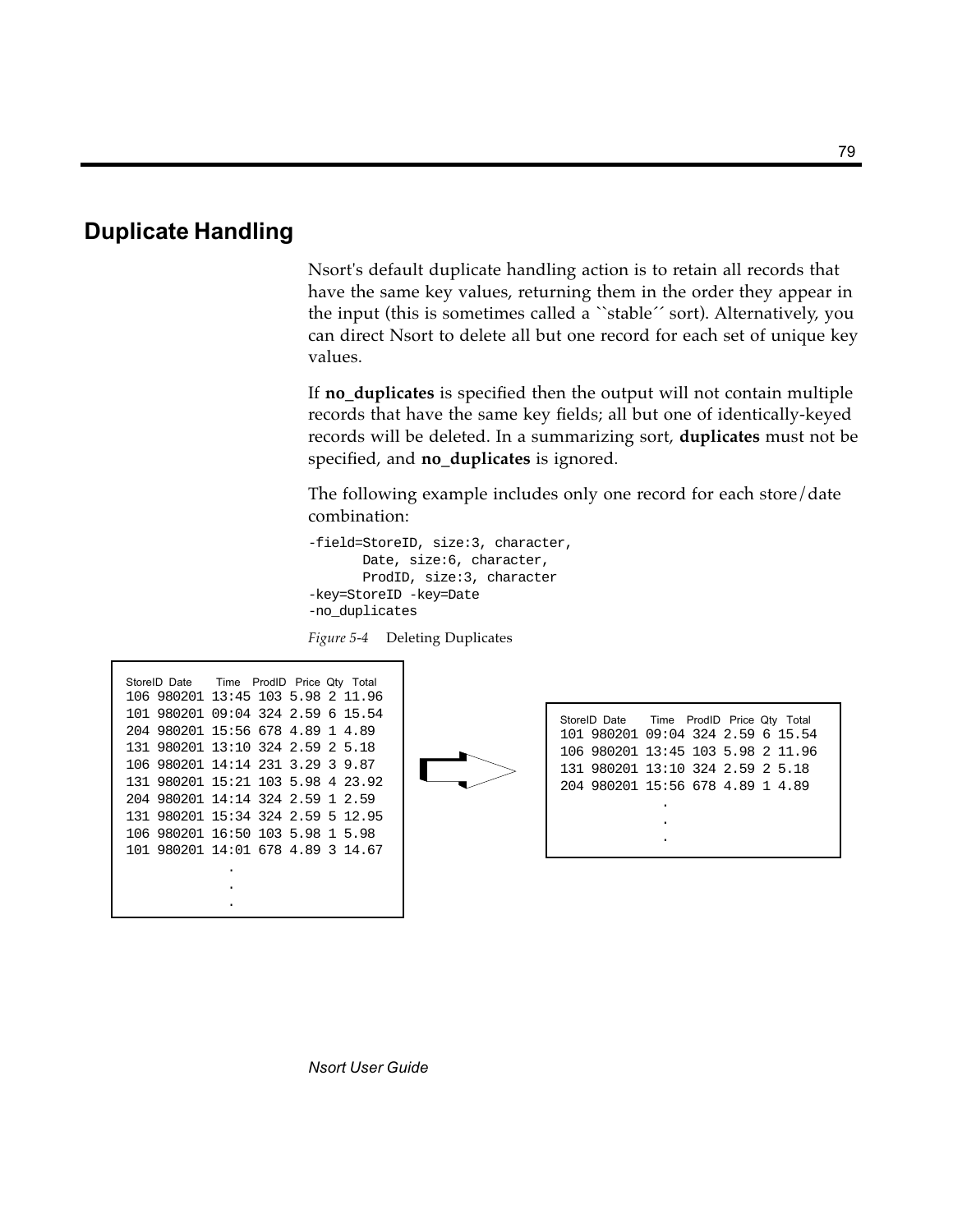# <span id="page-91-0"></span>**Transforming Data**

If you are sorting, merging, or summarizing data, Nsort can transform the data during processing. Nsort can alter record layout, filter data for output files, and derive new fields from existing fields.

Data transformations are described in the following sections:

- **•** Filtering data for output files ([page 81](#page-92-0)).
- **•** Limiting the number of records read [\(page 83](#page-94-0)).
- **•** Reformatting records ([page 84\)](#page-95-0).
- **•** Creating new fields derived from existing fields ([page 90](#page-101-0)).
- **•** Expressions ([page 93](#page-104-0)).
- **•** Conditions ([page 95\)](#page-106-0).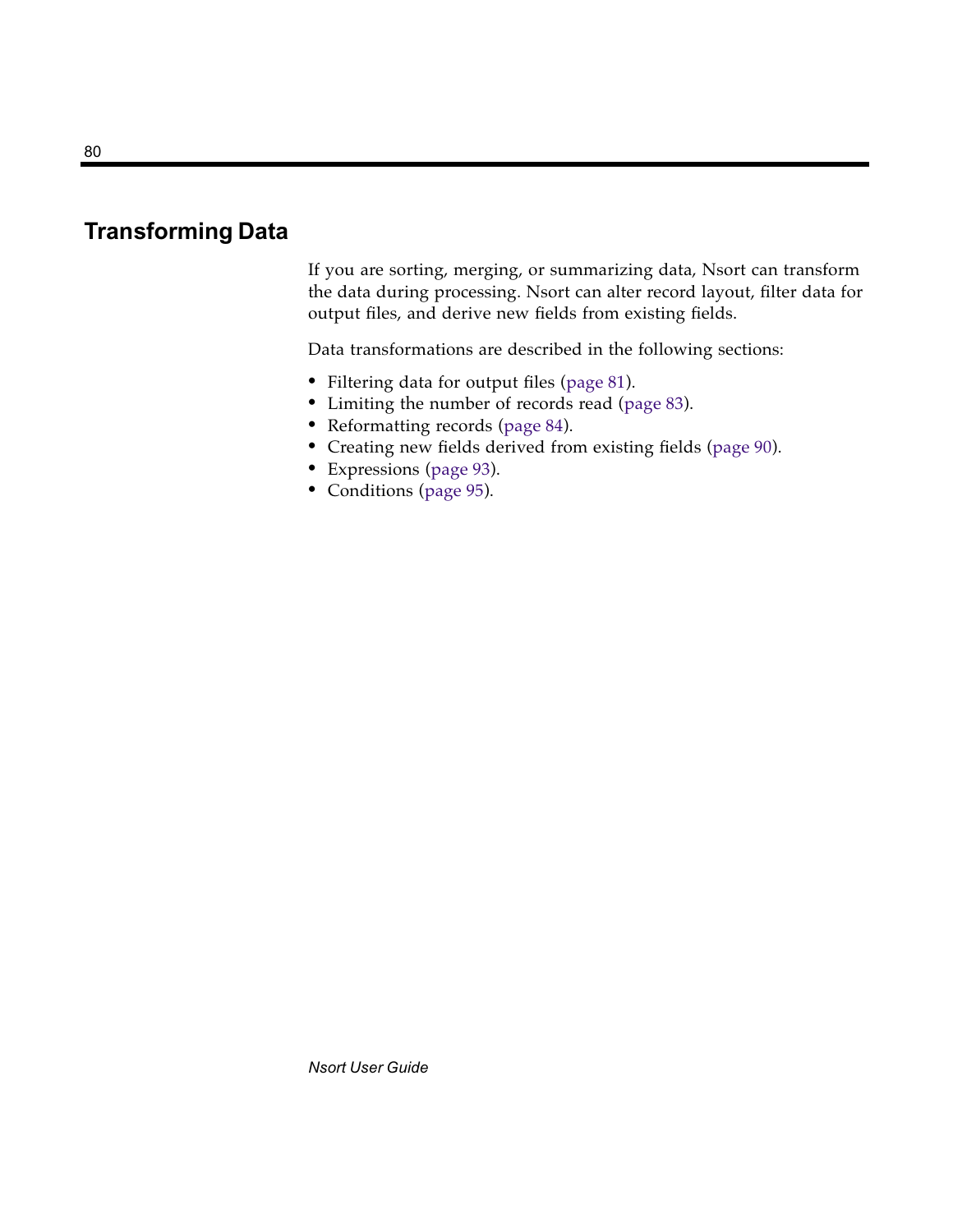# <span id="page-92-0"></span>**Selecting Records**

You can define include and omit conditions before the first **outfile** statement to specify which input file records are to be included in the sort, and which are to be ignored.

**-include=***condition*

**-omit=***condition*

The following example includes places records for the past sales in one file and the records for the current day's sales in another file:

```
-field=StoreID, character,
       Date, decimal,
       Time, character
-key=StoreID
-out_file=current_receipts -include=Date == 980201
-out_file=past_receipts -omit=Date == 980201
```
*Figure 5-5* Selecting Records

| StoreID Date Time ProdID Price Qty Total |  |  |
|------------------------------------------|--|--|
| 106 980201 13:45 103 5.98 2 11.96        |  |  |
| 101 980131 09:04 324 2.59 6 15.54        |  |  |
| 204 980131 15:56 678 4.89 1 4.89         |  |  |
| 131 980130 13:10 324 2.59 2 5.18         |  |  |
| 106 980201 14:14 231 3.29 3 9.87         |  |  |
| 131 980130 15:21 103 5.98 4 23.92        |  |  |
| 204 980201 14:14 324 2.59 1 2.59         |  |  |
| 131 980131 15:34 324 2.59 5 12.95        |  |  |
| 106 980201 16:50 103 5.98 1 5.98         |  |  |
| 101 980130 14:01 678 4.89 3 14.67        |  |  |
|                                          |  |  |
|                                          |  |  |

| StoreID Date Time ProdID Price Qty Total<br>106 980201 13:45 103 5.98 2 11.96 |  |  |
|-------------------------------------------------------------------------------|--|--|
| 106 980201 14:14 231 3.29 3 9.87                                              |  |  |
| 106 980201 16:50 103 5.98 1 5.98                                              |  |  |
| 204 980201 14:14 324 2.59 1 2.59                                              |  |  |
|                                                                               |  |  |
|                                                                               |  |  |



| StoreID Date Time ProdID Price Qty Total |  |  |  |
|------------------------------------------|--|--|--|
| 101 980131 09:04 324 2.59 6 15.54        |  |  |  |
| 101 980130 14:01 678 4.89 3 14.67        |  |  |  |
| 131 980130 13:10 324 2.59 2 5.18         |  |  |  |
| 131 980130 15:21 103 5.98 4 23.92        |  |  |  |
| 131 980131 15:34 324 2.59 5 12.95        |  |  |  |
| 204 980131 15:56 678 4.89 1 4.89         |  |  |  |
|                                          |  |  |  |
|                                          |  |  |  |
|                                          |  |  |  |

#### 81

*Nsort User Guide*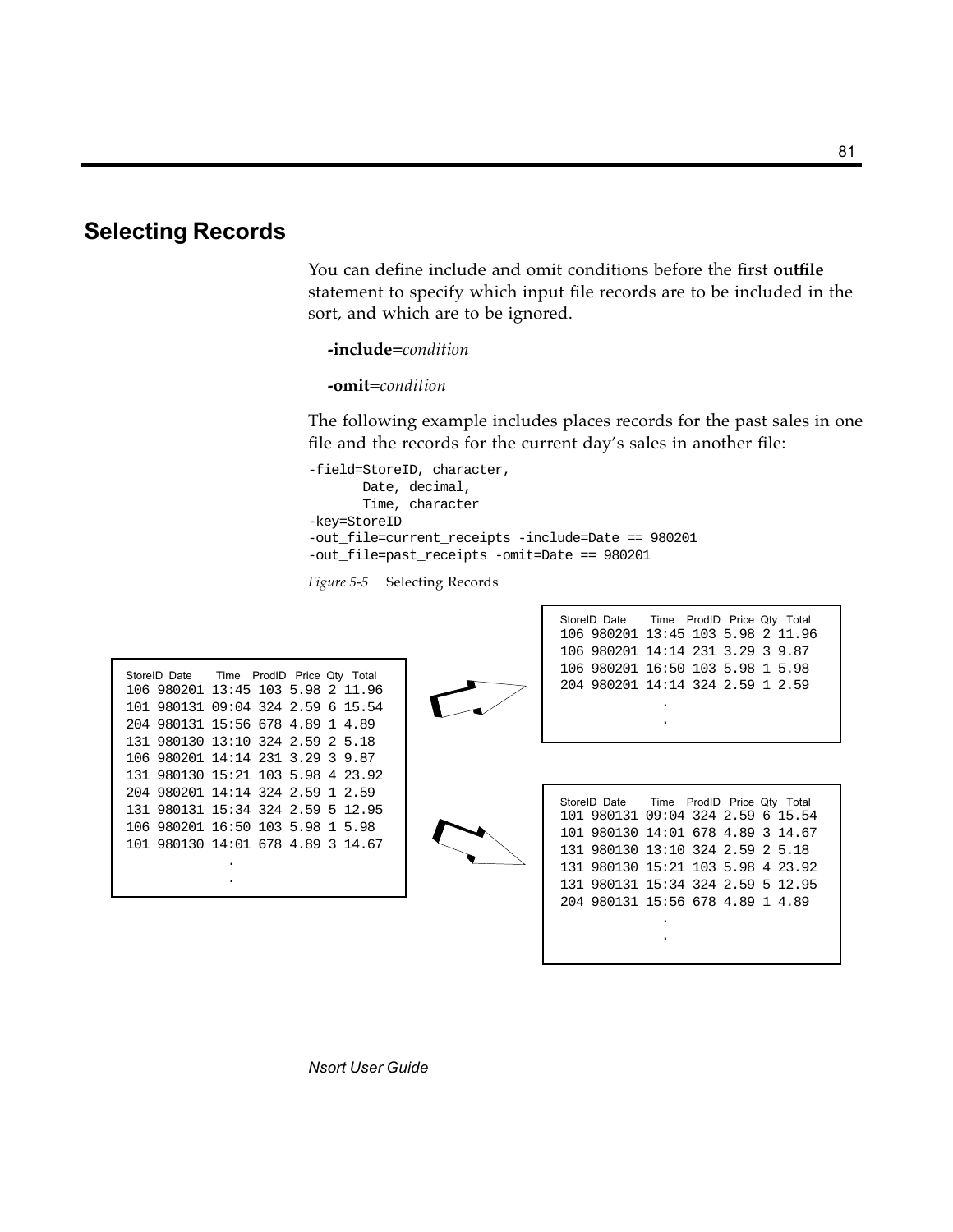You can specify multiple selection statements. The selection statements are applied, in the order given, until a TRUE condition is found. If the TRUE statement is an **include**, the record is included in the sort. If the TRUE statement is an **omit**, the record is omitted from the sort. Selection statements beyond the TRUE statement are ignored.

If all selection conditions are FALSE, the record is included based on the last selection statement. If the last selection statement was an **omit**, the record is included in the sort. If the last statement was an **include**, the record is omitted from the sort.

The following example includes records with past due balances in excess of 30 days:

```
-field=amount_due, decimal,
       past_due, decimal
-omit=amount_due <= 0 # omit if no amount is due
-omit=past_due < 30 # or if less than 30 days
```
Input file selection cannot currently be done with the **merge** option.

Each **out\_file** statement can be followed by selection statements that control the selection of records written to that output file. The series of selection statements for each output file is independent of the selection statements for other output files. That is, the selection of a record in one output file does not affect the selection of the same record in another output file.

The following example places clean records in *clean.dat*, dirty records in dirty.dat, and all records in all.dat.

-cond=clean=(balance >= 0 && balance < 100000000) -outfile=clean.dat # file for clean records -include=clean # include clean records for clean.dat -outfile=dirty.dat # file for dirty records -omit=clean # omit clean records for dirty.dat -outfile=all.dat # file for all records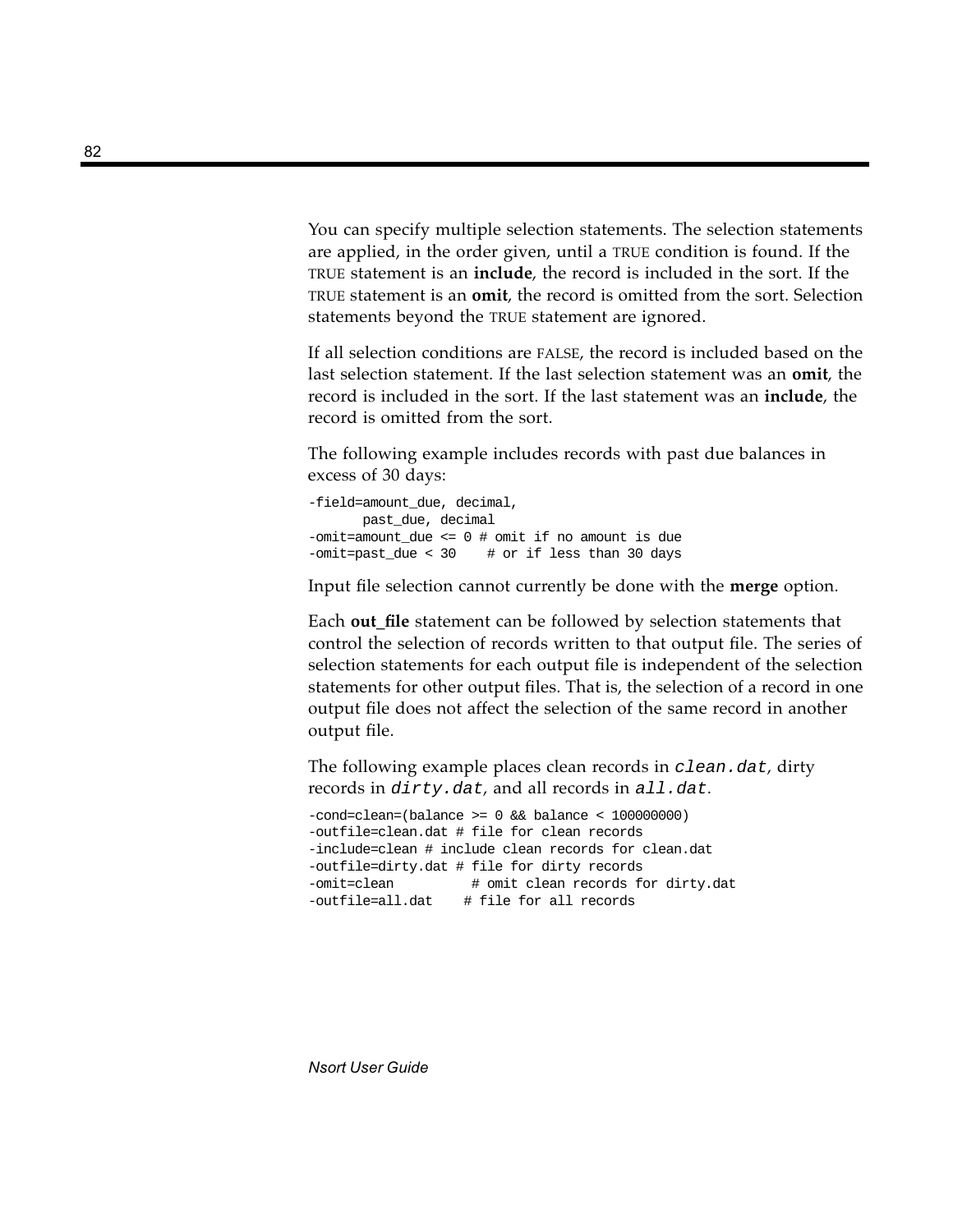# <span id="page-94-0"></span>**Count Limitation**

For sorts, the **count** statement can be used to limit the number of records read by Nsort.

-**count**:*number*

The count limitation is applied before any record selection.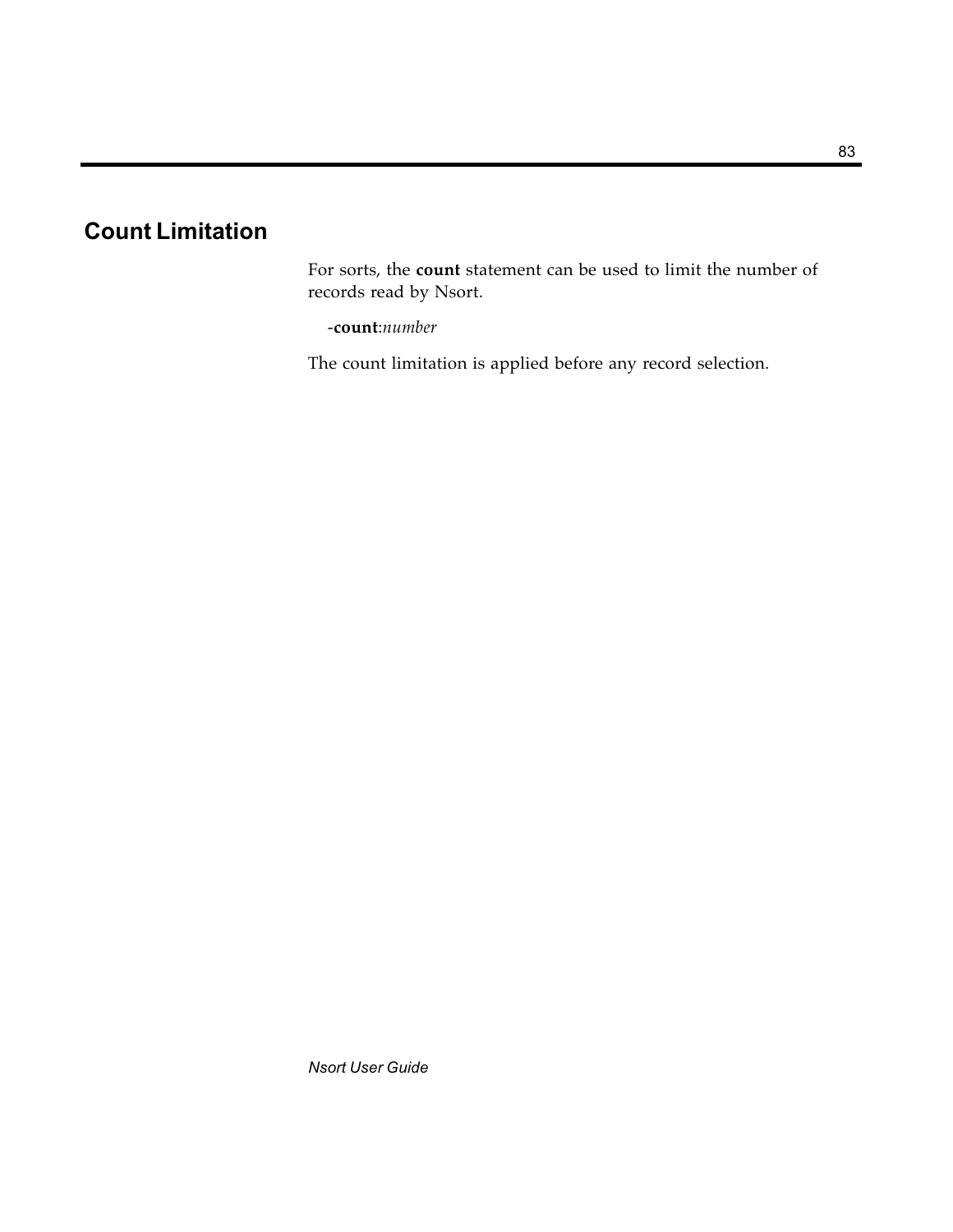## <span id="page-95-0"></span>**Reformat**

The **reformat** statement defines a new record layout, placing the fields in the specified order.

**-reformat=***field\_name* [**,** *field\_name* ...]

The resulting record contains only the listed fields, in the listed order. Nsort can reformat both on input, as it reads records, and on output, as it writes them. Only fixed-length and delimited records can be reformatted.

The following example uses a reformat to remove and reorder fields:

-field=StoreID, character, Date, character, Time, character, ProdID, character, Price, decimal, Qty, decimal, Total, decimal -key=StoreID -key=Date -key=ProdID -reformat=StoreID, ProdID, Date, Price, Qty, Total

StoreID Date Time ProdID Price Qty Total 106 980201 13:45 103 5.98 2 11.96 101 980201 09:04 324 2.59 6 15.54 204 980201 15:56 678 4.89 1 4.89 131 980201 13:10 324 2.59 2 5.18 106 980201 14:14 231 3.29 3 9.87 131 980201 15:21 103 5.98 4 23.92 204 980201 14:14 324 2.59 1 2.59 131 980201 15:34 324 2.59 5 12.95 106 980201 16:50 103 5.98 1 5.98 101 980201 14:01 678 4.89 3 14.67 . . .



|  | StoreID ProdID Date  Price  Qty  Total |  |  |
|--|----------------------------------------|--|--|
|  | 101 324 980201 2.59 6 15.54            |  |  |
|  | 101 678 980201 4.89 3 14.67            |  |  |
|  | 106 103 980201 5.98 2 11.96            |  |  |
|  | 106 103 980201 5.98 1 5.98             |  |  |
|  | 106 231 980201 3.29 3 9.87             |  |  |
|  | 131 103 980201 5.98 4 23.92            |  |  |
|  | 131 324 980201 2.59 2 5.18             |  |  |
|  | 131 324 980201 2.59 5 12.95            |  |  |
|  | 204 324 980201 2.59 1 2.59             |  |  |
|  | 204 678 980201 4.89 1 4.89             |  |  |
|  |                                        |  |  |
|  |                                        |  |  |
|  |                                        |  |  |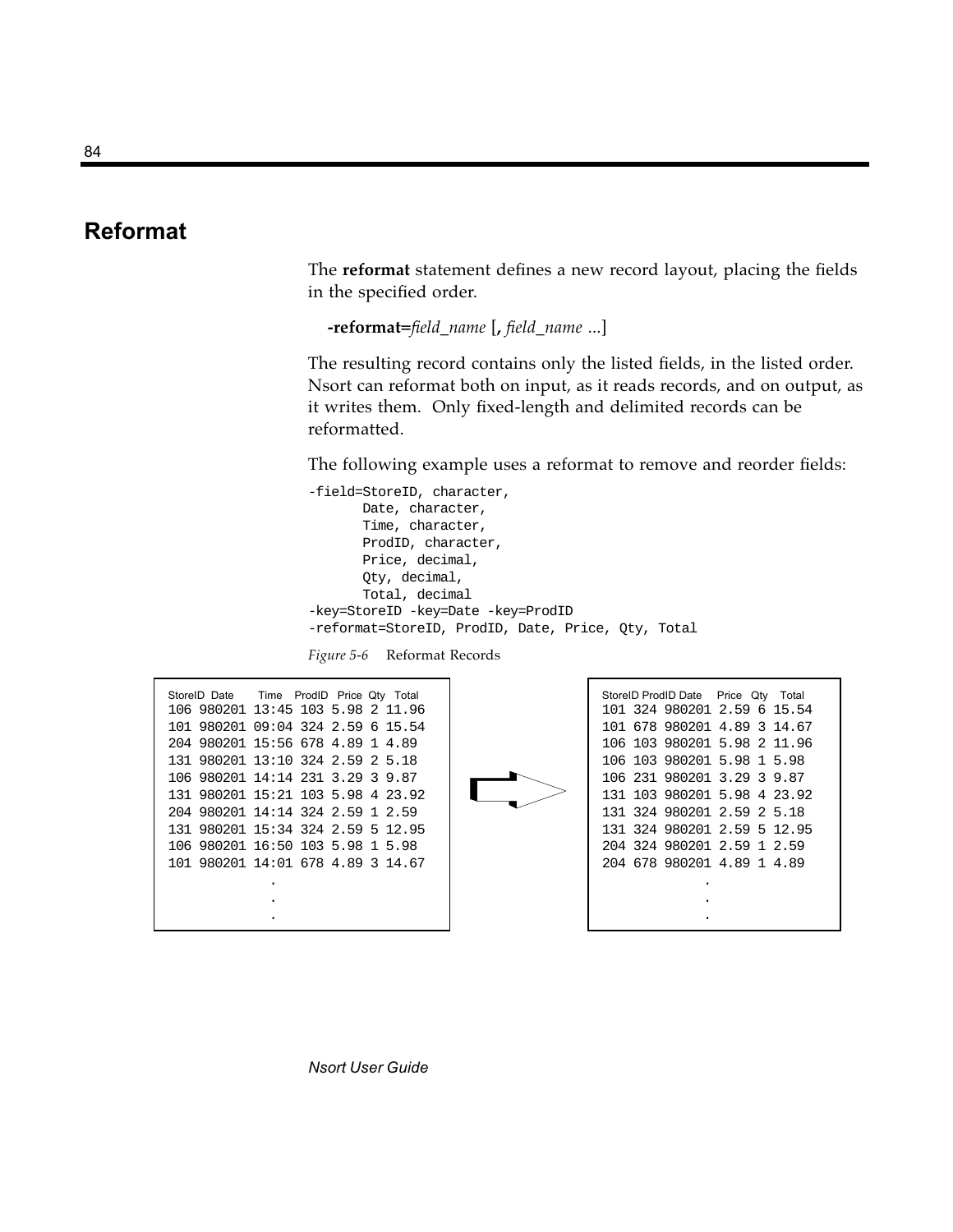If you want to reformat the record for all output files, place the **reformat** statement before the first output file specification. If you want to reformat the records for one particular output file, place the **reformat** statement after the output file statement. If you have multiple output files, the **reformat** statement acts on the output file statement that most recently preceded it.

This section discusses reformatting and includes the following subsections:

- **•** Input reformatting.
- **•** Output reformatting.
- **•** Reformatting guidelines.

#### **Input Reformatting**

You can edit records on input by placing the **reformat** statement anywhere before the first output file specification (if any). Nsort performs input reformatting before the sort occurs - key fields and summarized fields must be included in the reformat results. Fields used in input selection statements, however, do not need be present in the reformat field list.

In the following example there are 3 fields in newline-delimited records. The first field is used to select records for the sort. The second field is the sort key. The reformatted records will contain the third and second fields (dropping the first field).

```
-field= a, b, c
-key=b
-omit=(a=="invalid") # omit record if first field is invalid
-reformat= c, b
```
With input reformatting, keys must be specified using field names (see ["Named Keys" on page 65\)](#page-76-0), described keys (["Described Keys" on](#page-76-1)  [page 65](#page-76-1)) are not allowed. If no keys are specified, the reformatted records are ordered as character keys.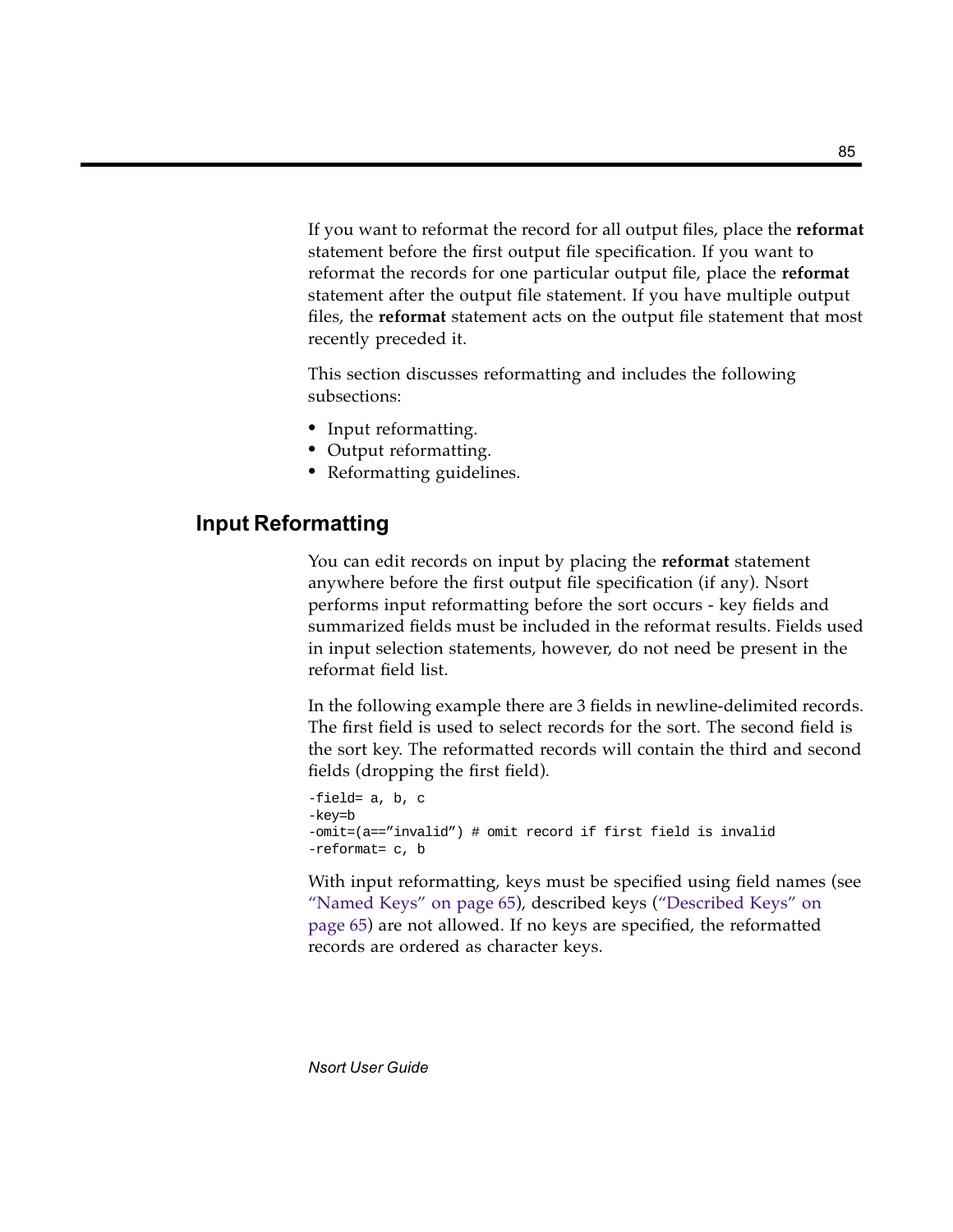# **Output Reformatting**

Each output file can have a distinct record layout. A **reformat** statement after an **out\_file** statement defines the field list for the output file.

The following example creates a different layout for each of the sort output files:

# lines of text containing whitespace-separated fields -field=color,  $# first field$ part\_number, # second field remainder,position:3- # remaining input fields -key=part\_number # order by part\_number # swap color and part\_number fields -reformat=part\_number,color,remainder # input reformat -condition=is\_blue:(color=="blue") # true if color is blue # put "blue" records in blue output file, dropping color field -out\_file=blue\_records -include=is\_blue -reformat=part\_number,remainder # blue\_records file format # place non-blue records in other file, # field order is part\_number,color,remainder -outfile=other\_records -omit=is\_blue

For general information on the **out\_file** statement, refer to ["Output](#page-118-0)  [Files" on page 107.](#page-118-0)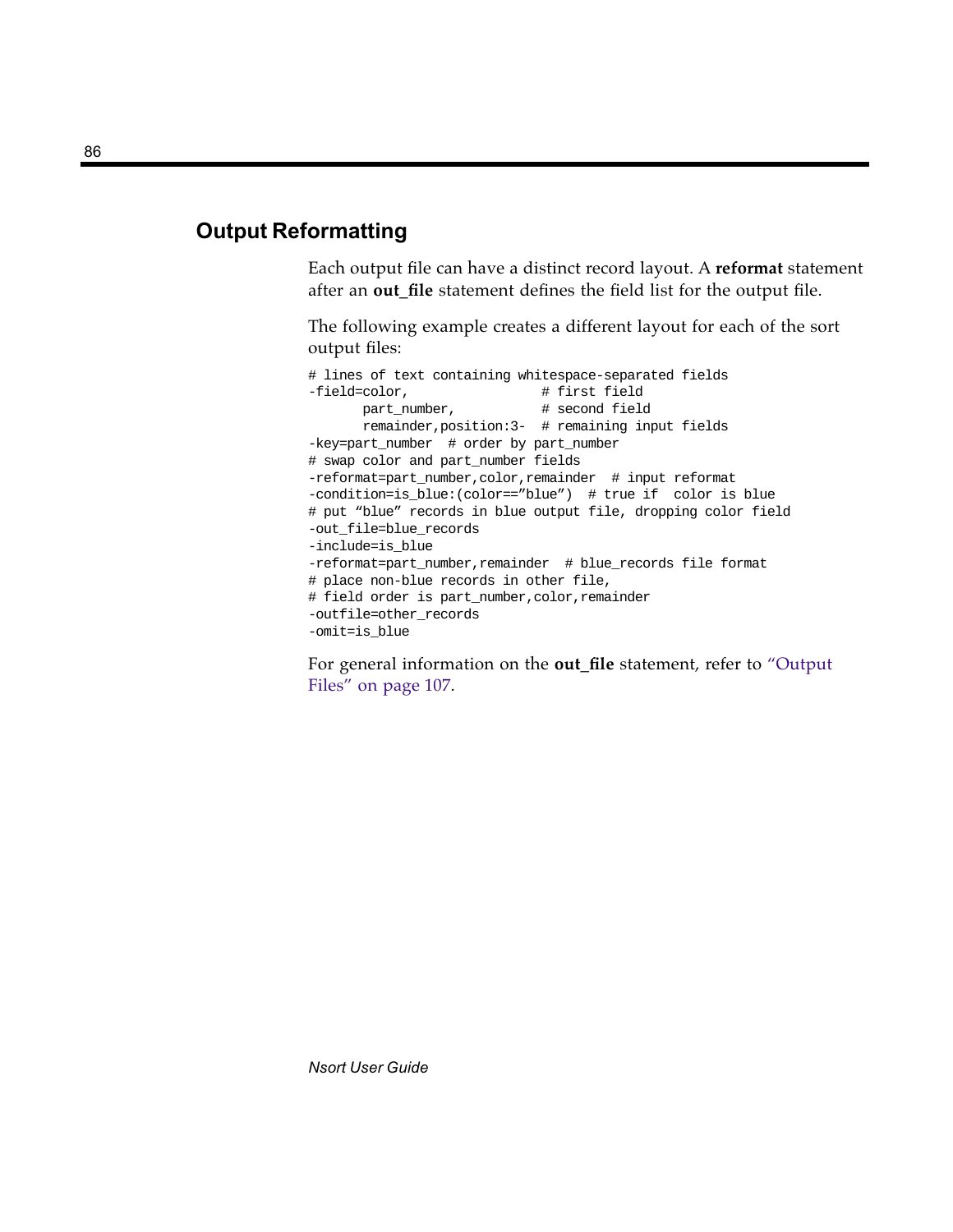#### **Changing the Record Format, Field Separator or Record Delimiter**

A **format** statement can also be used after an **out\_file** statement to specify a new record format, field separator and/or record delimiter for the records written to that output file. A **format** statement may be used with or without a **reformat** statement.

The following example takes lines of text with white space field separators, and changes the separator character for the first output file, and both the separator and record delimiter for the second:

```
-format=delim:nl # default separator is whitespace
-out_file=out1 # first output file
-format=separator:pipe
-out_file=out2 # second output file
-format=separator:comma,delimiter:null
```
The following example takes fixed-size records containing a binary integer and floating point number, and outputs both fields in ascii as lines of text with the fields separated by a comma character (note that the non-ascii input fields are automatically converted to ascii):

-format:size=8 -field:id,binary,size=4 -field:amount,float,size=4 -out\_file:out.txt -format:separator=comma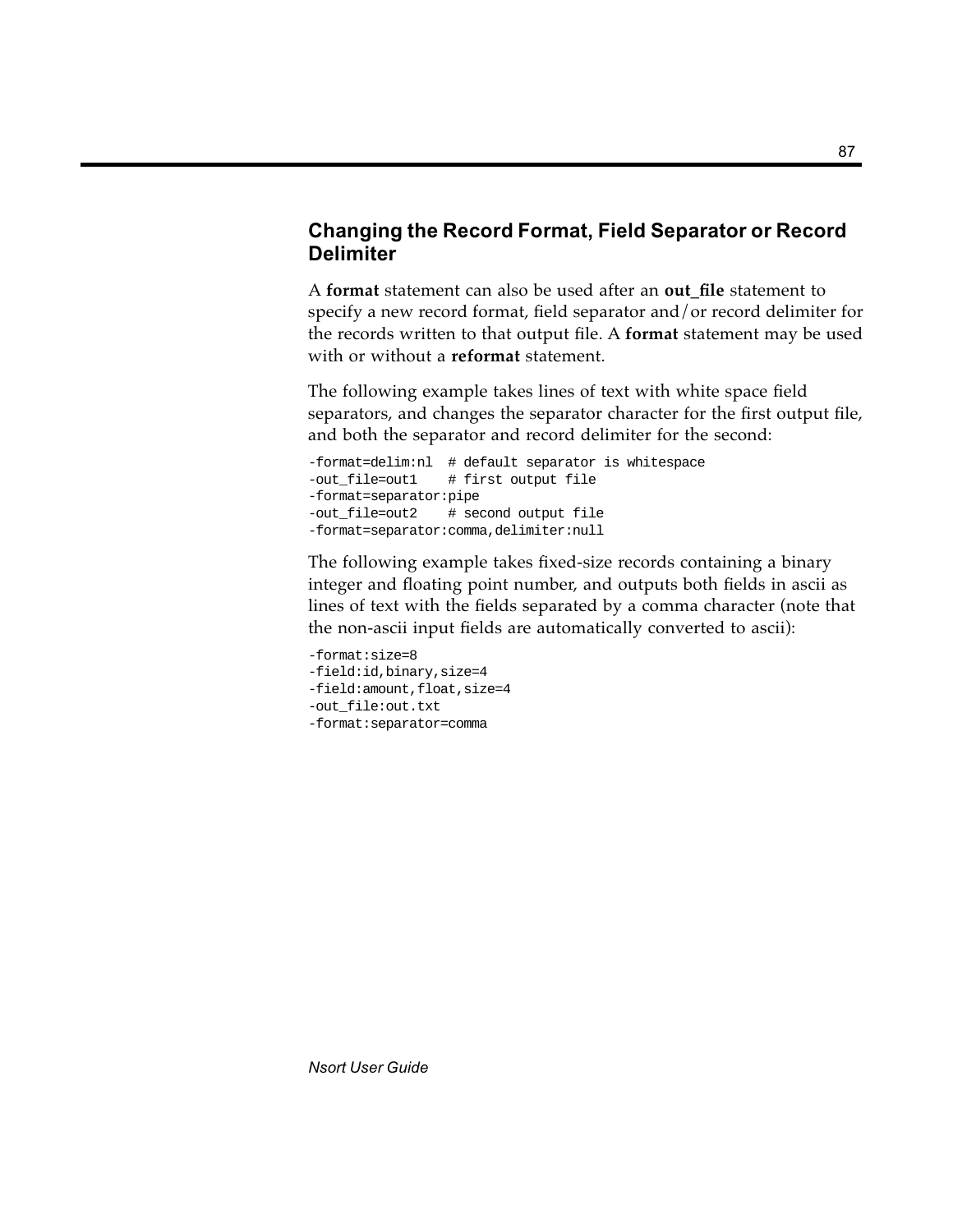# **Reformatting Usage Notes**

#### **Fixed-Size Records**

When sorting lines of text as fixed-length records, a newline field should be included as the last field in a **reformat** statement. The newline field can either be defined in the input record or derived.

The following example reverses the order of two decimal numbers in each record:

```
-format=size:11
-field=a, size:5, decimal,
       b, size:5, decimal,
        nwln, size:1
-key=b
-reformat=b, a, nwln
```
### **Delimited Records**

With delimited records (e.g. lines of text), the following reformat guidelines apply:

- **•** Only separated fields may be used in a **reformat** statement. All fields in a reformatted record will be separated by the field separator.
- **•** An open-end field (a separated field containing a variable number of input fields) can only be used as the last field in a reformat statement.
- **•** Whitespace separated fields will be separated by a single space character after a reformat, even when multiple input fields are contained in a single separated field definition. In addition, the default field value will be substituted for any field that is either empty, contains only whitespace characters, or missing in the input record. Examples of reformats with whitespace-separated fields are given below.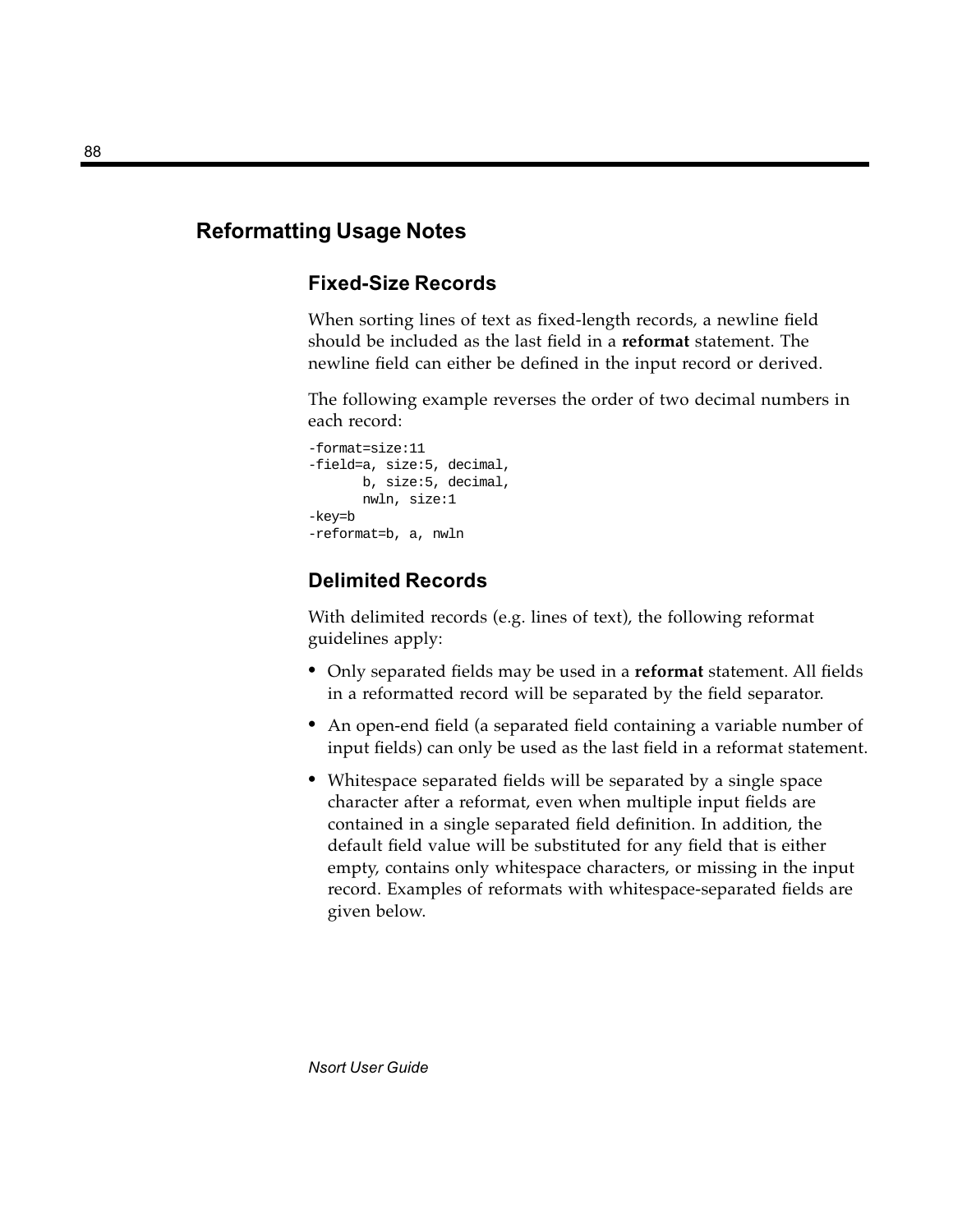# **Examples**

Given the following record with whitespace-separated fields:

red blue tan

the following field and reformat statements will transform the record as follows:

| <b>Directives</b>                                                    | <b>Result Record Comments</b> |                                                                                                                              |
|----------------------------------------------------------------------|-------------------------------|------------------------------------------------------------------------------------------------------------------------------|
| -field=one, two, three, four<br>-reformat=one, two, three            | red blue tan                  | single space characters<br>are used to separate<br>reformatted fields                                                        |
| -field=all, position:1-<br>-reformat=all                             | red blue tan                  | multiple input fields in<br>a single separated field<br>will be separated by a<br>single space character<br>when reformatted |
| -field=one, two, three, four<br>-reformat=three, two, one            | tan blue red                  |                                                                                                                              |
| -field=one, two, three, four<br>-reformat=four,one                   | *NULL* red                    | missing field gets<br>default field value                                                                                    |
| -field=one<br>$-field$ =two, position: 2.1-2.2<br>-reformat=two, one | *NULL* red                    | field containing only<br>whitespace gets default<br>field value                                                              |
| -field=one<br>-field=two,position:2.1b-2.2<br>-reformat=two, one     | *NULL* red                    | empty field gets default<br>field value                                                                                      |

*Nsort User Guide*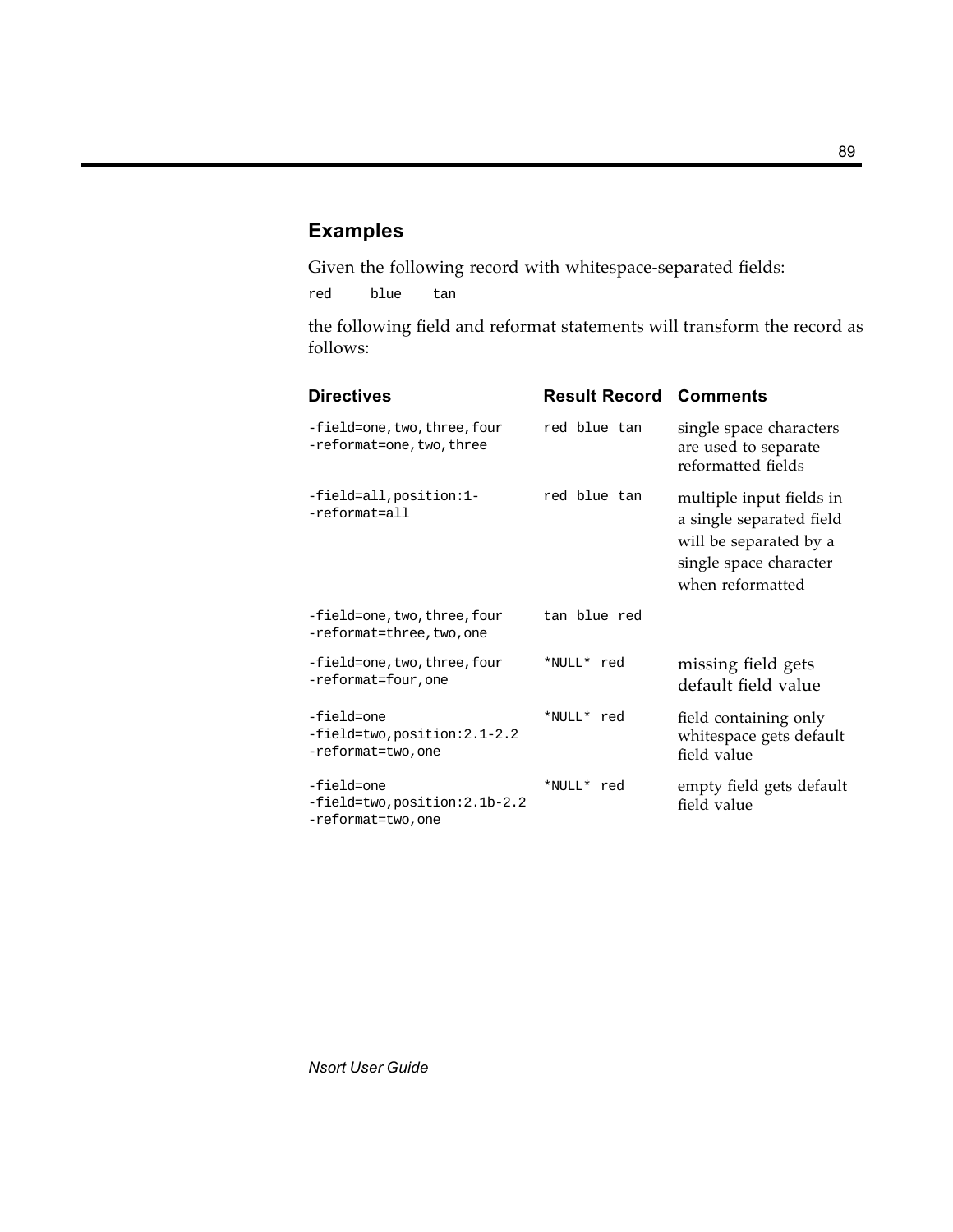# <span id="page-101-0"></span>**Derived Fields**

You can use the derived statement to define a new field whose value is either constant or an expression based on other fields. This new field can then be used as a key, in a **summarize** or **reformat** field list, in an expression, or anywhere else that Nsort supports a field name.

**-derived=name=***field\_name***,** [**size:***number***,**] [*datatype***,**] [**pad:***character*,]  **value:***expression*

A derived field definition is similar to a standard field definition, except for the following:

- **•** The new field's value must be given with a **value=***expression* qualifier.
- **•** Neither **position:***number* nor **offset:***number* are supported.
- **•** The new field cannot be a **bit** type.

*Deriving New Fields*

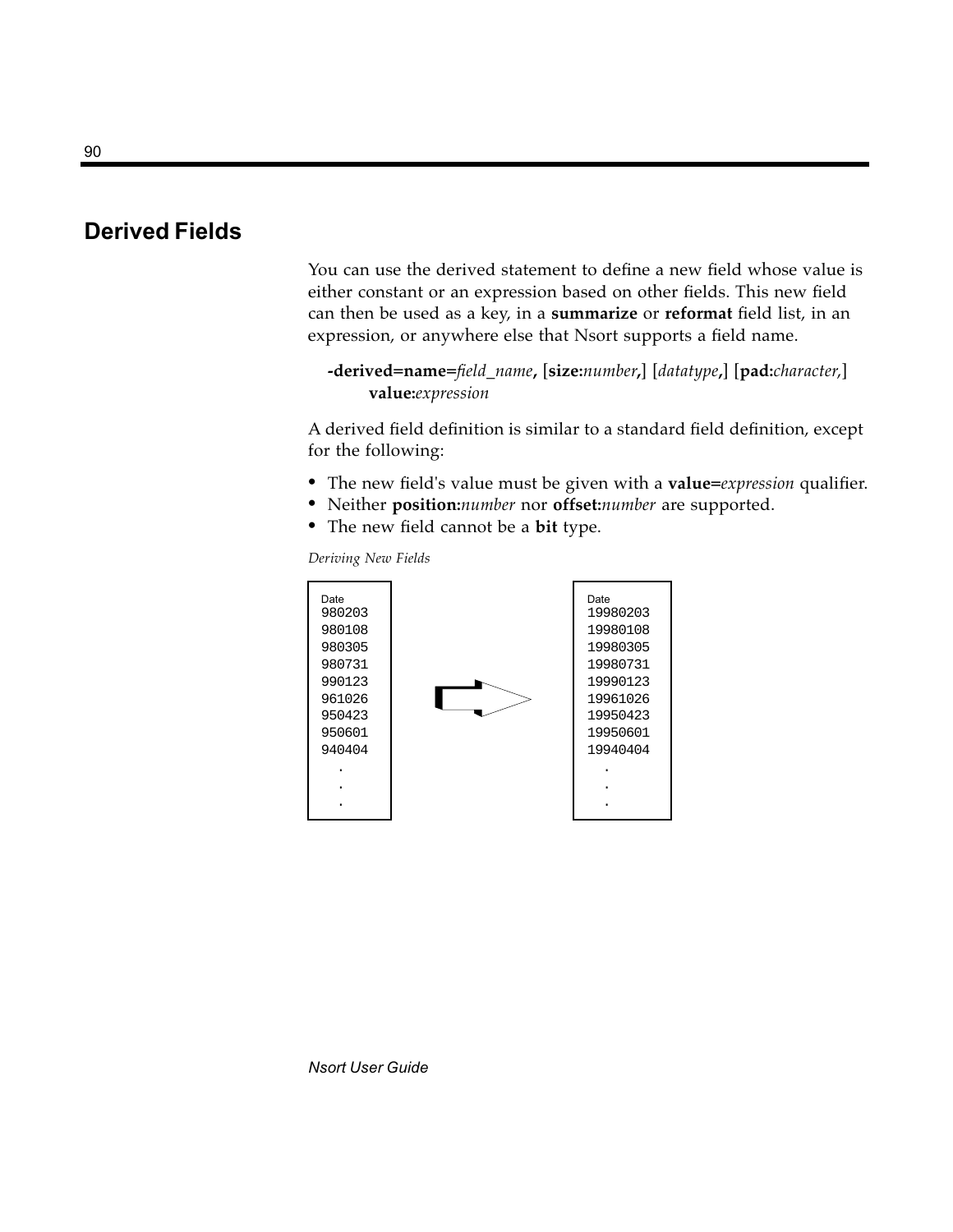## **Default Addition of Derived Fields**

Derived fields are, by default, added to the input record in the order they are declared.

With fixed-size records, the derived fields are appended to the end of the record:

```
# Append a four byte integer to the record
-format=size:4
-field=offset:0, size:4, binary, unsigned
-derived=name:newfield, binary, unsigned, size:4, value:1
```
With delimited records, the derived fields follow all declared fields:

# Append new field to the second and first fields -field=one, two

-derived=name:new,char,value="valid"

This default behavior can be disabled by specifying the **no\_add\_derived** statement:

**-no\_add\_derived**

With **no** add derived, an input reformat statement must be used to add derived fields to (or otherwise modify) the records. This statement can be placed in the Nsort system-wide default options file, *nsort.params*, to disable the default appending of derived fields.

A **no\_add\_derived** statement can be overridden with an **add\_derived** statement (the default):

**-add\_derived**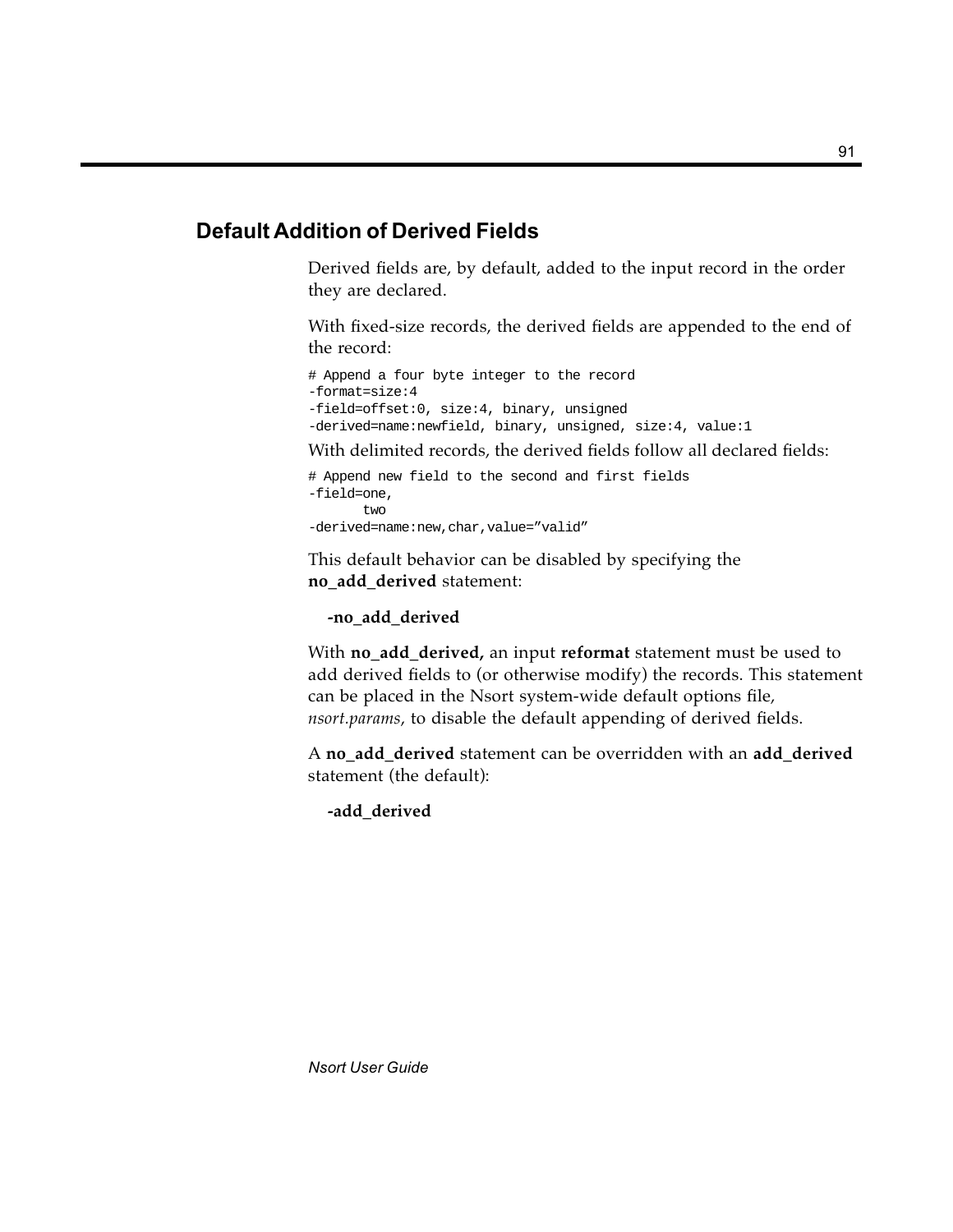#### **Counting by Key Value**

A count of records by key value can be calculated by defining a derived field with a value of 1, then summarizing that field. Two examples of this follow.

In the first example the input is lines of text, each containing a single word. The following statements in a specification file will produce an output file containing the words in sorted order and a count of the number times the work appears in the input:

```
# get count of words in input
-field=word
-derived=name=count,decimal,value="1"
-reformat=word,count
-key=word
-summarize=count
```
In the second example the input is fixed-size records containing a product ID and the amount of an individual sale. The following statements in a specification file will produce an output file containing the product IDs in sorted order, and the total sales and count of sales for that product:

```
-format=size:8
-field=product,binary,size:4
-field=sales,binary,size:4
-derived=name:count,binary,size=4,value=1
-key=product
-summarize=sales,count
```
92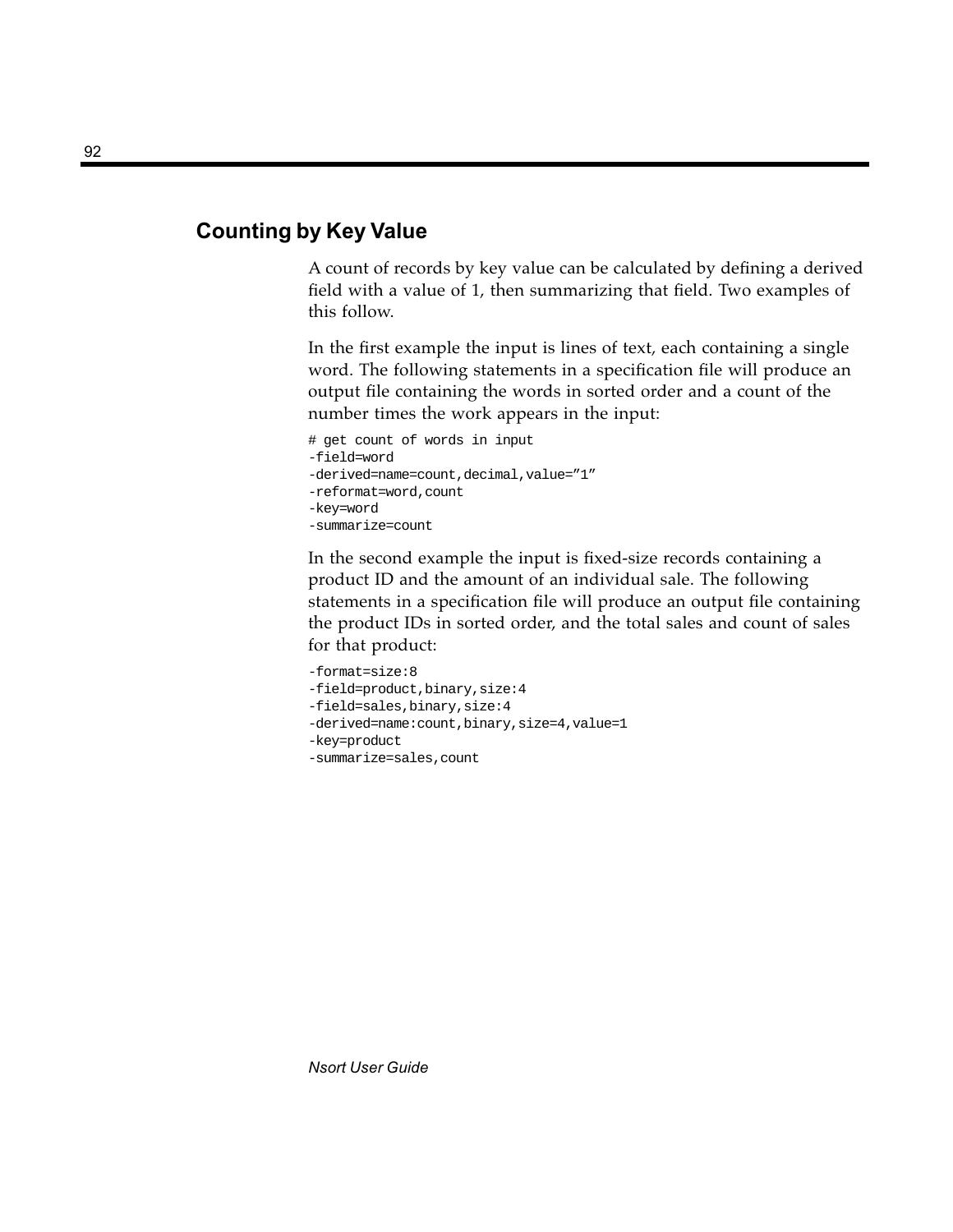# <span id="page-104-0"></span>**Expressions**

Nsort uses numeric and string expressions to construct derived fields and in the boolean conditions of selection statements.

An Nsort expression can be any of the following:

- **•** A number.
- **•** A string.
- **•** A field name.
- **•** A conditional expression.
- **•** A parenthesized expression.

#### **Numbers in Expressions**

Numbers consist of an optional '+' or '-' sign, zero or more digits, an optional decimal point, and zero or more digits. An exponent may also be included.

123 -0.1 +3.2E-8

#### **Strings in Expressions**

Character strings start and end with double quotes ("). You can include non-printable characters by using the escape sequences available for single character constants.

"Ted"

"\tHenry\0240Smith"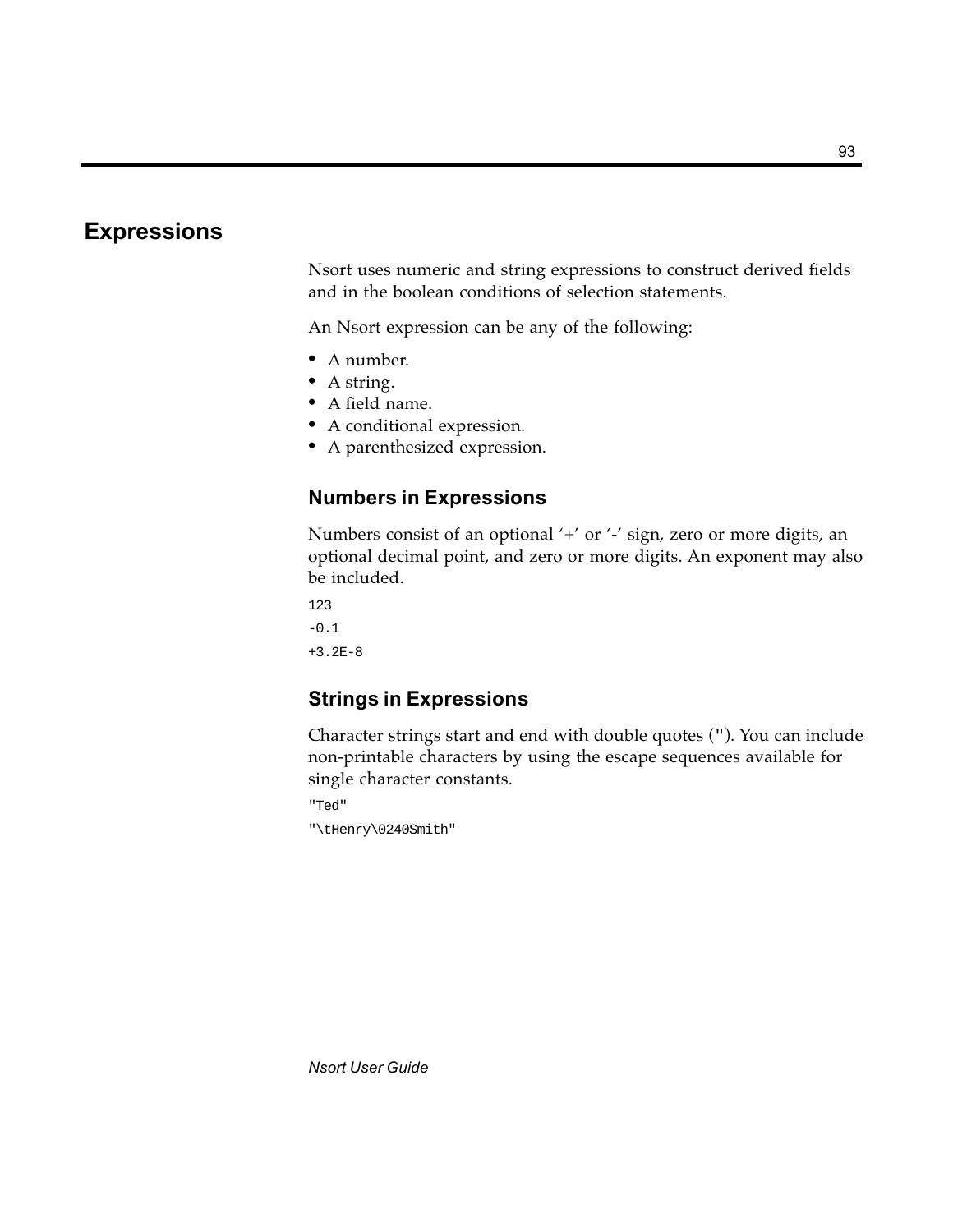#### **Field Names in Expressions**

Field names may be used in nearly any expression. The one exception is that a field which is not included in an input **reformat** may not be used in an expression for an output file. For example:

```
-field:first,second,third
-reformat=second, third # drop "first" field
-key=second
-include:first != "ignore" # this is permitted
-out=data.out
-reformat=third
-include=second != "ignore" # permitted, "first" would not be
```
### **Conditional Expressions**

A conditional expression is an expression of the form:

**if** *condition* **then** *expression1* **else** *expression2*

The conditional expression evaluates the boolean *condition*; if TRUE it returns *expression1*, otherwise it returns *expression2*. Conditional expressions can be nested and chained together: expressions and conditions can themselves contain conditional components.

```
-derived=name:message, char, size=30,
value:if balance >= 0 then
    if balance == 0 then
        "Thank you for your payment"
   else 
       "Credit Balance"
else if past_due < 30 then 
    "Please pay this amount"
else 
    "Your account is overdue"
```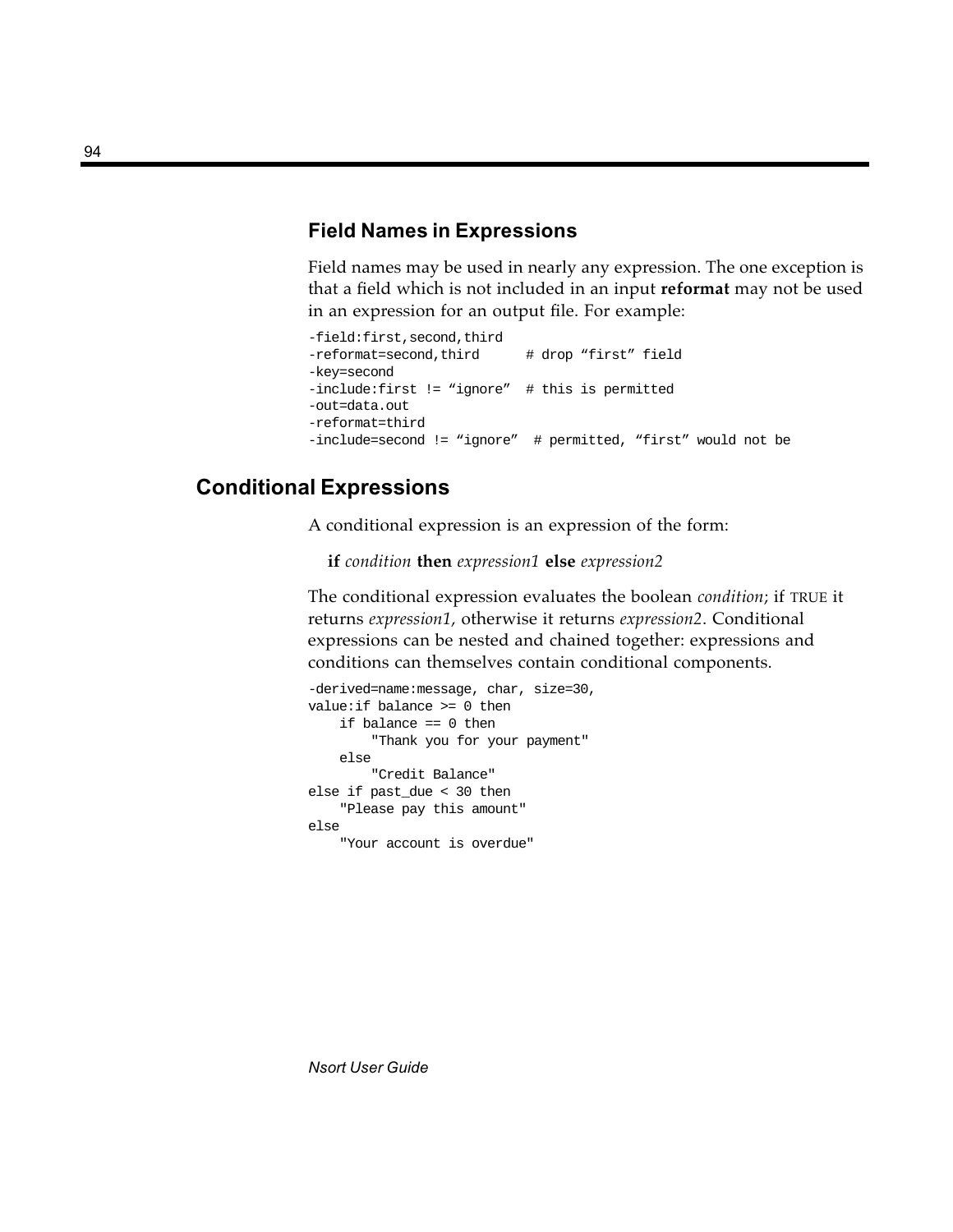# <span id="page-106-0"></span>**Conditions**

Nsort's boolean conditions appear in conditional expressions and in **include** and **omit** record selection statements. Conditions can be specified and named before they are used, or they can be given inline. A condition is any of the following:

- **•** *condition-name*
- **•** *condition1* { **and** | **&&** } *condition2*
- **•** *condition1* { **or** | **||** } *condition2*
- **•** *expression1 relop expression2* where *relop* is one of the following:
	- **• EQ** or **==**
	- **• NE** or **!=** or **<>**
	- **• LE** or **<=**
	- **• LT** or **<**
	- **• GE** or **>=**
	- **• GT** or **>**
	- **• CONTAINS** or **CT**
	- **• DOES NOT CONTAIN** or **NC**

You can store and name a condition for later use with a condition statement:

```
-condition:condition-name = expression
```
This is especially useful for frequently used and unwieldy conditions like the following:

```
-cond=big\_cond: (a == b && c == d) || (a != b && c != d)-derived=name:new, char, size:10,value:
    if big_cond then 
        "matching"
   else 
        "different"
```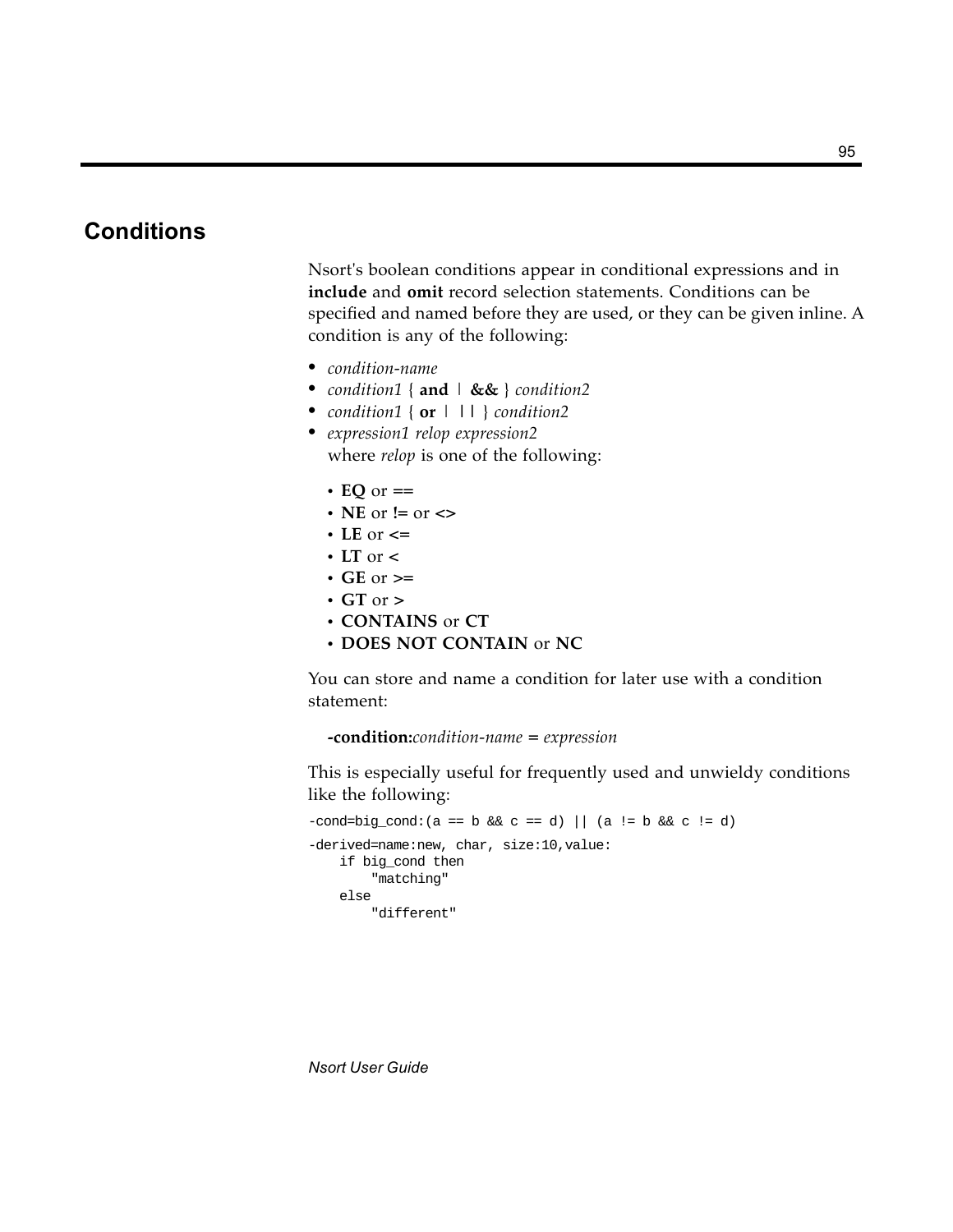# **Match Detection**

By using the **match** directive, you can have a single character or byte prepended to each output record that indicates whether all or a subset of the keys in the output record match the same keys in the previous output record. If the keys match, the ascii 1 character/byte is prepended in front of the record. An ascii 0 is prepended if the keys do not match.

**-match**[**=***number*]

If a number is specified with the match directive only the specified number of keys, starting with the first key, are compared to generate the prepended character. If no number is specified with the match directive, then all defined keys are compared.

*Match Example*

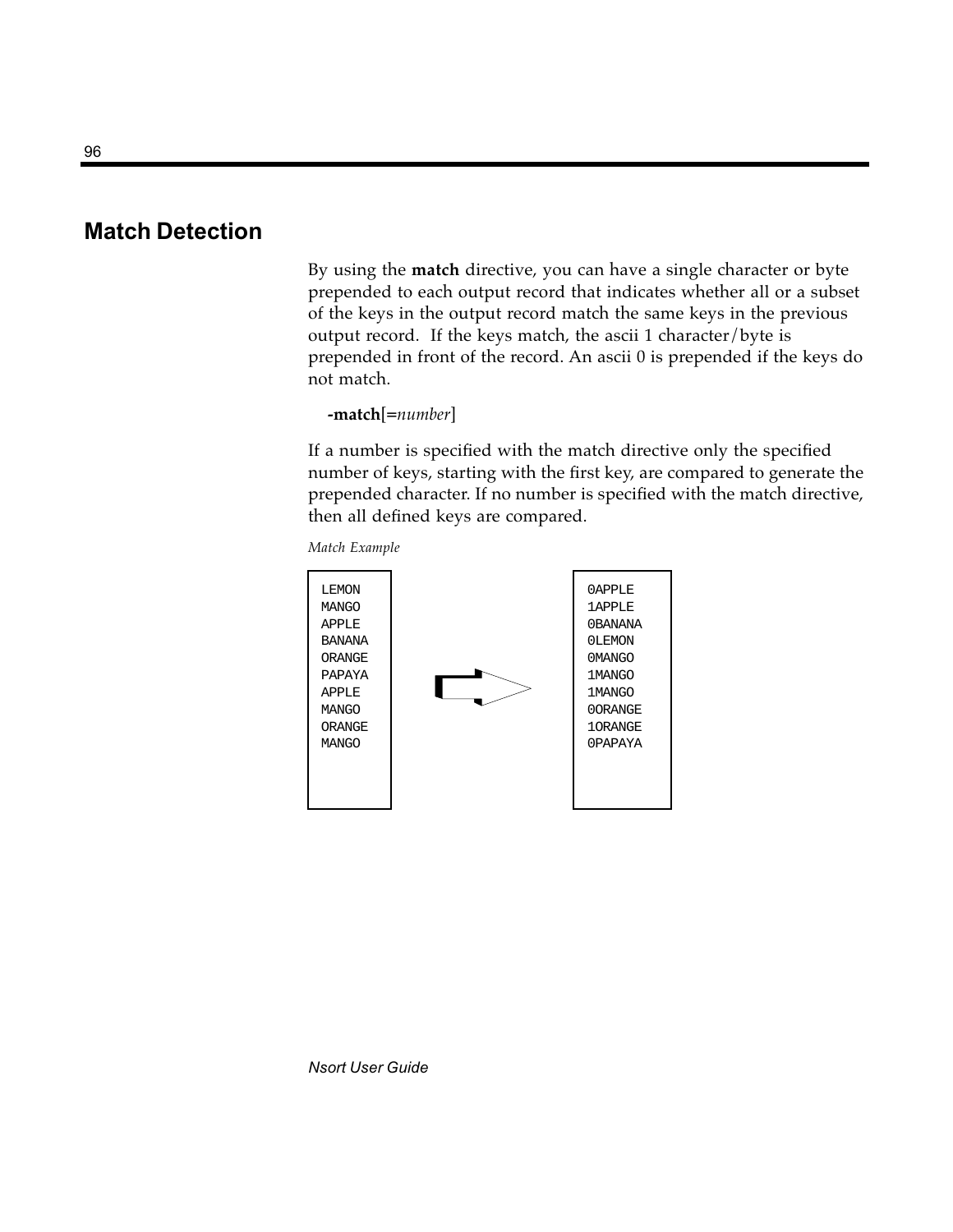# **Configuration and Performance** *6*

This chapter covers Nsort's configuration and performance options and includes the following subsections:

- **•** Memory usage [\(page 98](#page-109-0)).
- **•** Number of internal threads ([page 99\)](#page-110-0).
- **•** Sort methods ([page 100](#page-111-0)).
- Statistics output ([page 102](#page-113-0)).
- **•** File I/O ([page 104](#page-115-0)).
- **•** Input Dataset Size ([page 111](#page-122-0)).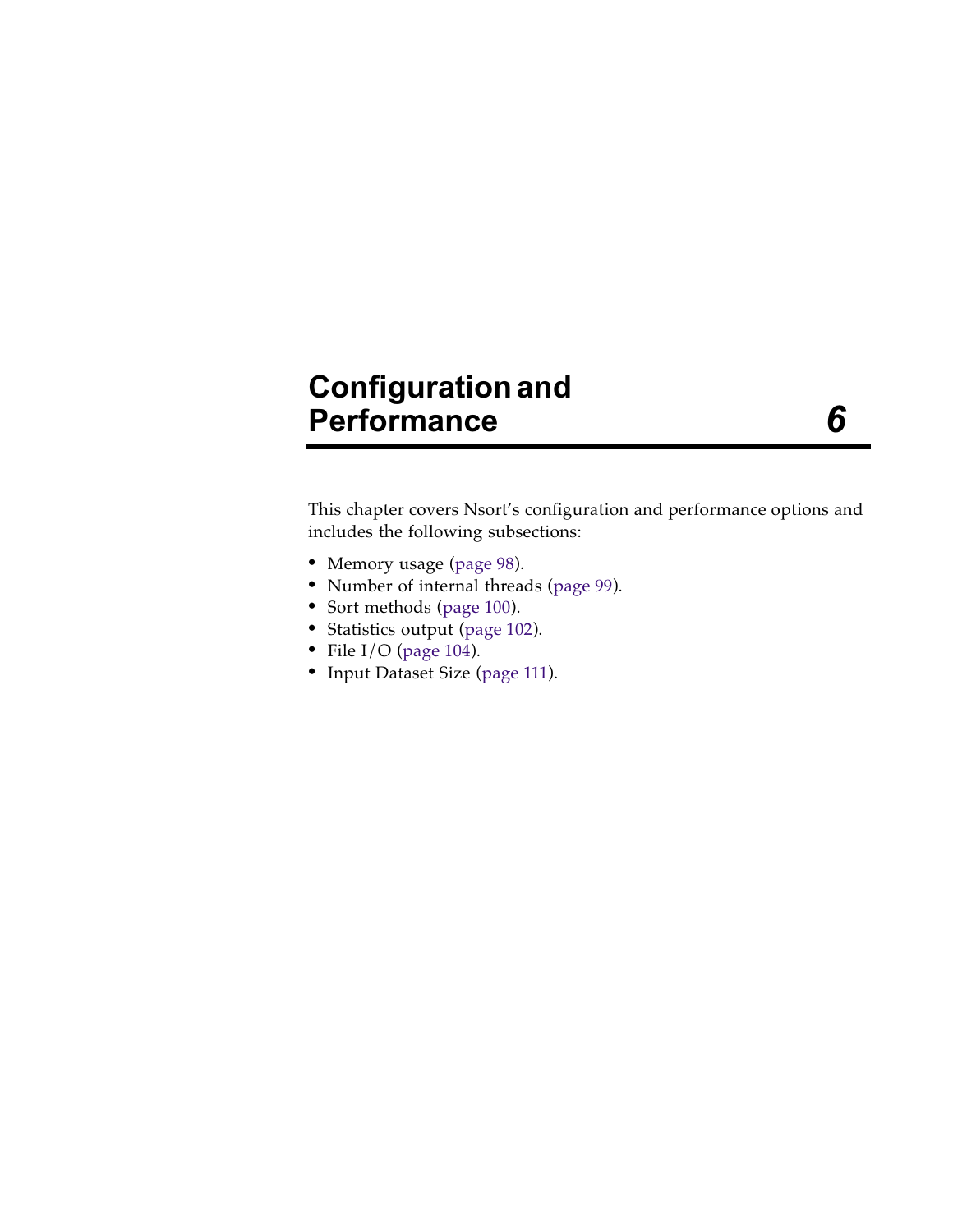# <span id="page-109-0"></span>**Memory Usage**

The **memory** option provides many ways to manage Nsort process memory.

```
-memory=\n  \n  <i>number</i>[<math>{\bf k} | {\bf m} | {\bf g}]
```
You can set the limit on the amount of process virtual memory Nsort considers using by specifying the memory size in bytes. Nsort needs memory to hold the sort data plus approximately 10MB for its sorting control structures. Setting the memory limit too high (to more than the amount of available physical memory) can cause excessive page faults or sort termination due to insufficient swap space.

The default memory limit is the minimum of half the amount of system memory currently available for user processes and the following:

- **•** On HP-UX , the resident set size limit for the user running Nsort. The resident set size limit is the value displayed by the ``memoryuse´´ line in the output of the **limit** (csh) command.
- **•** On Linux, Solaris and Windows, there is no additional default memory limit.

If multiple Nsort instances (jobs) are to be run simultaneously in the same system, each Nsort instance should be invoked with a memory statement to limit its use of main memory - otherwise the multiple instances of Nsort can allocate more virtual memory than the available main memory, resulting in page faults and possibly severe performance degradation. For instance to run 4 Nsort jobs simultaneously, each Nsort instance's memory statement should limit it to slightly less than 1/4 of available memory.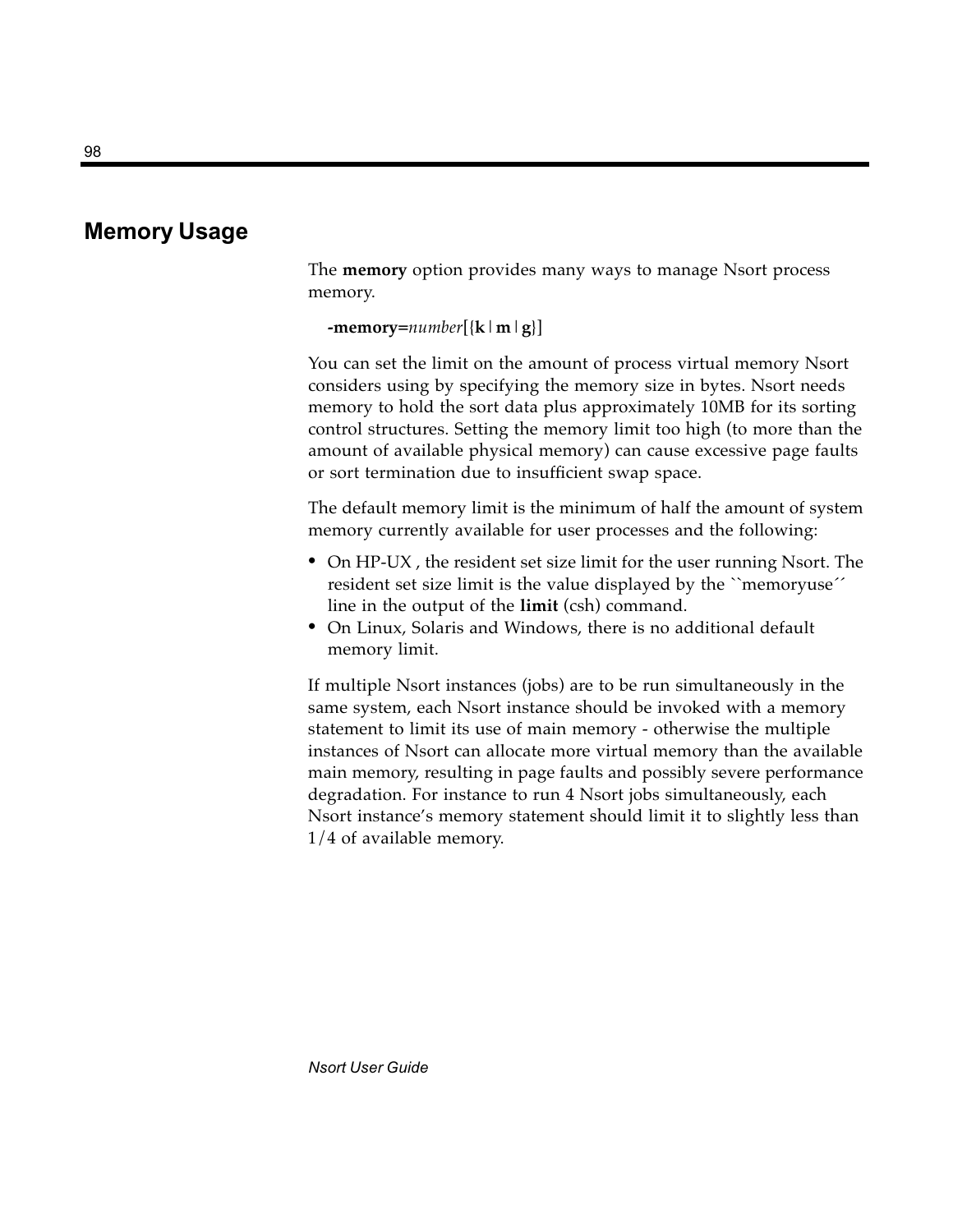# <span id="page-110-0"></span>**Number of Internal Threads**

The **threads** option specifies the number of internal sorting threads Nsort will use. For historic reasons, this option can also be specified as **processes** rather than **threads**. The default is to use:

- **•** one sort thread if the input size is known to be less than a megabyte,
- **•** otherwise Nsort creates up to 8 sort threads, but no more than the number of unrestricted processors (see **psradm**(1) on Solaris) in the system.

A warning message is issued if the requested number of threads is larger than the number of processors available to Nsort.

-**threads=***number*

-**processes=***number*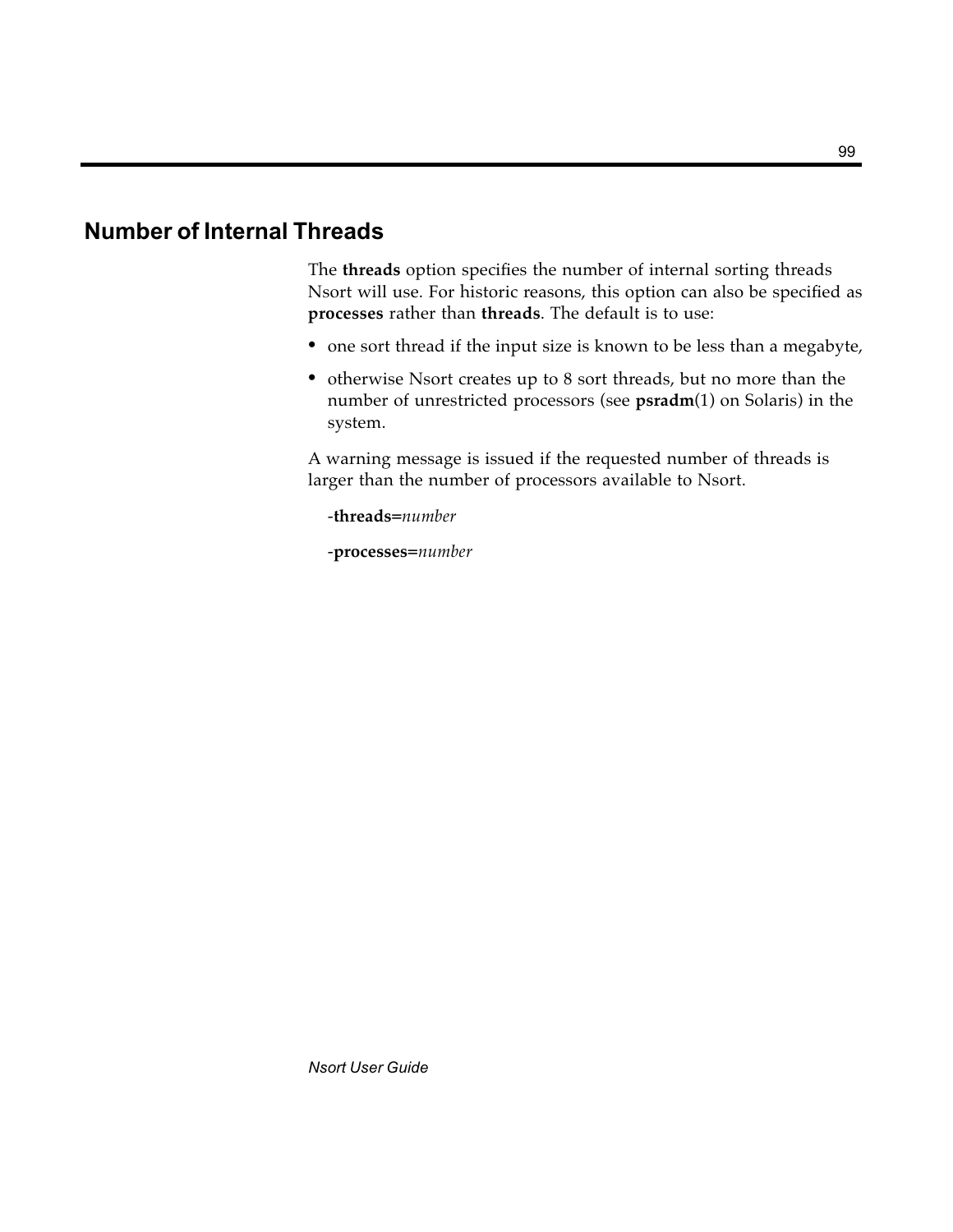# <span id="page-111-0"></span>**Sort Methods**

The **method** statement is used to specify the internal method Nsort shall use to sort the data. It is optional as Nsort chooses a reasonable default.

```
-method= [{record | pointer}] [, {merge | radix}] [, no_radix]
      [, hashing] [, no_hashing]
```
# **Record and Pointer Sort**

In a record sort, Nsort orders data in memory by moving each record several during in the course of a sort. In contrast, with a pointer sort, Nsort copies a pointer to each record several times, moving the record only once for each sort pass. A record sort can only be performed on fixed-length records of 100 bytes or less.

Record sorts tend to be faster for small records, pointer sorts are faster for large records. By default, Nsort performs a record sort for fixedlength records up to 32 bytes in size (after input record editing). Conversely, larger or non-fixed-length records are sorted using a pointer sort by default.

#### **Merge and Radix Sort**

With a merge sort, records or record pointers are brought into sorted order by merging (see *The Art of Computer Programming*, Volume 3, by Knuth, pp. 251-266). Merging is the default. The alternative is a radix sort (Ibid, pp. 170-180), also known as a most significant digit first radix sort, or bucket sort. A radix sort may be somewhat faster than merge when the first 4 bytes of each key have well distributed values. In other cases merging is superior. The radix sort is a deprecated option in Nsort.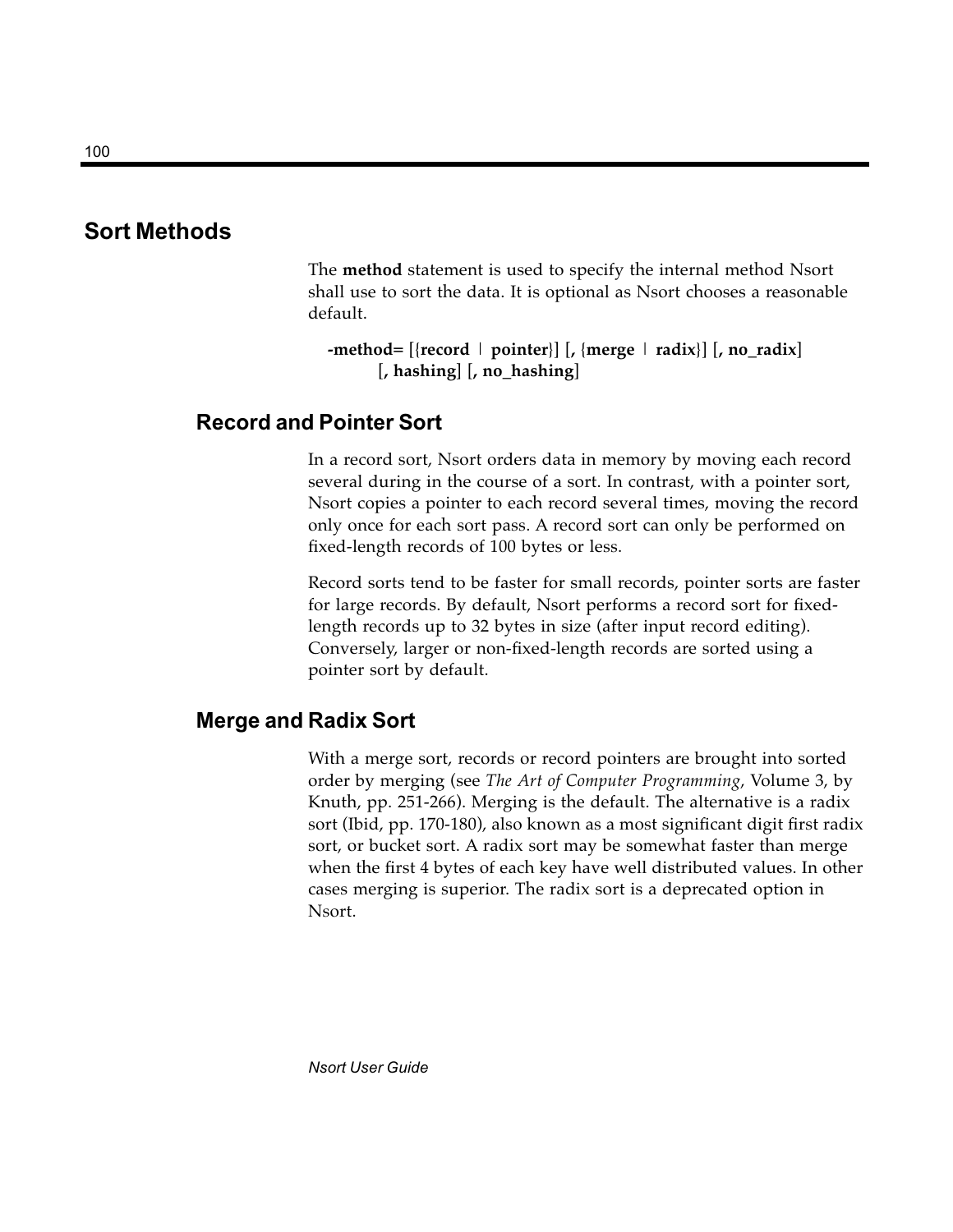#### **Key Hashing**

The hashing modifier can be used to speed up some summarizing or duplicate-eliminating sorts, if the records need not be returned in sorted order. The hash modifier changes the semantics of the sort so that records are ordered according to a hash value of the specified keys, rather than the specified keys — but only records with equal key values are treated as duplicates (summarized or deleted). If the first 4 bytes of key values are not well distributed, using the hash modifier may reduce the amount of CPU time necessary to summarize the data or delete duplicates. In other cases it should not be used. The hash modifier can be used with any combination of record or pointer and merge or radix. The hashing modifier is deprecated option in Nsort.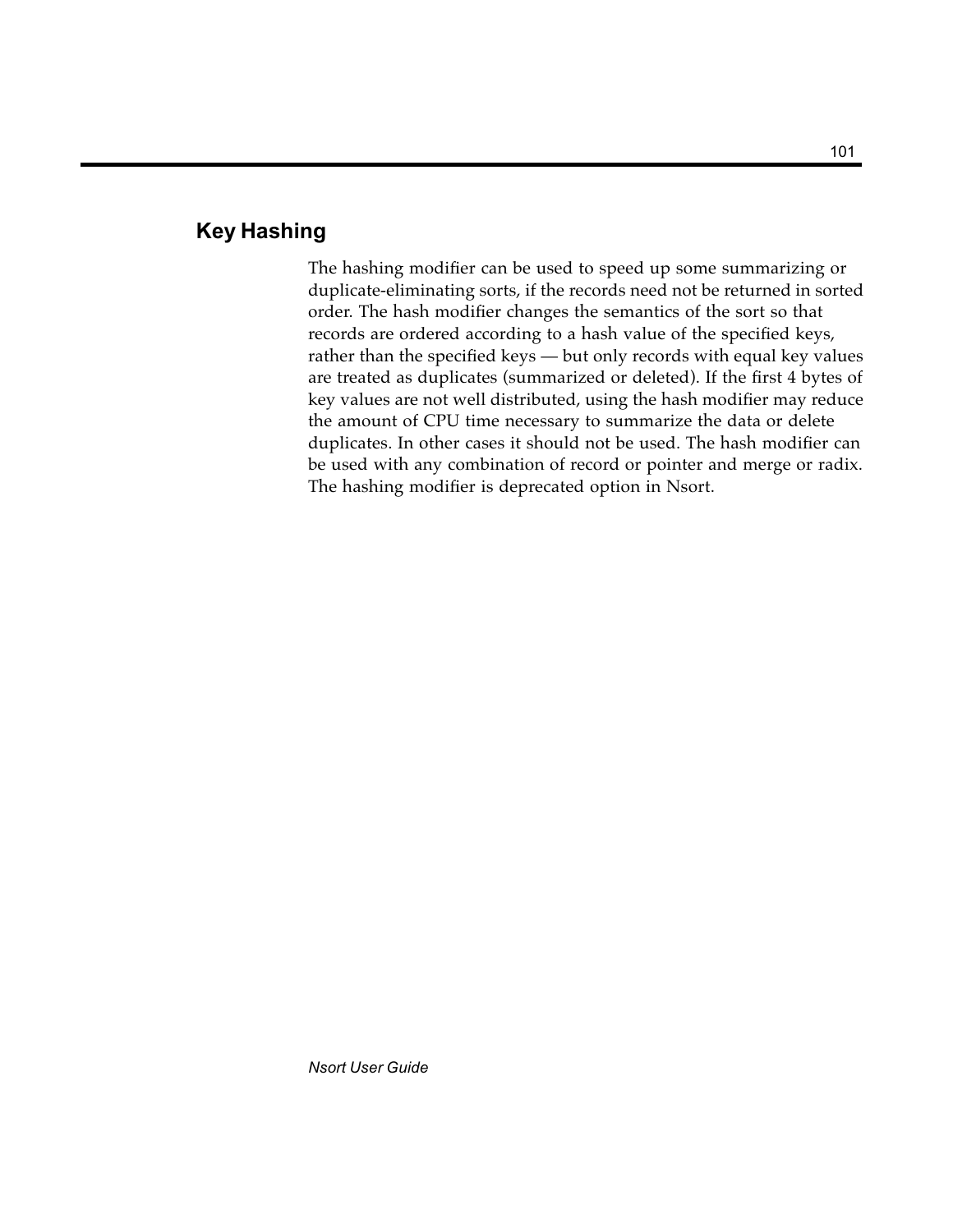# <span id="page-113-0"></span>**Statistics Output**

#### **-**[**no**]**statistics**

If the **statistics** statement is specified, Nsort will write performance statistics to the standard error file. The default is to not generate statistics.

If you have questions about the performance of a particular sort, you can email the statistics output to support@ordinal.com for analysis. Please include the Nsort command line and any associated Nsort specification files.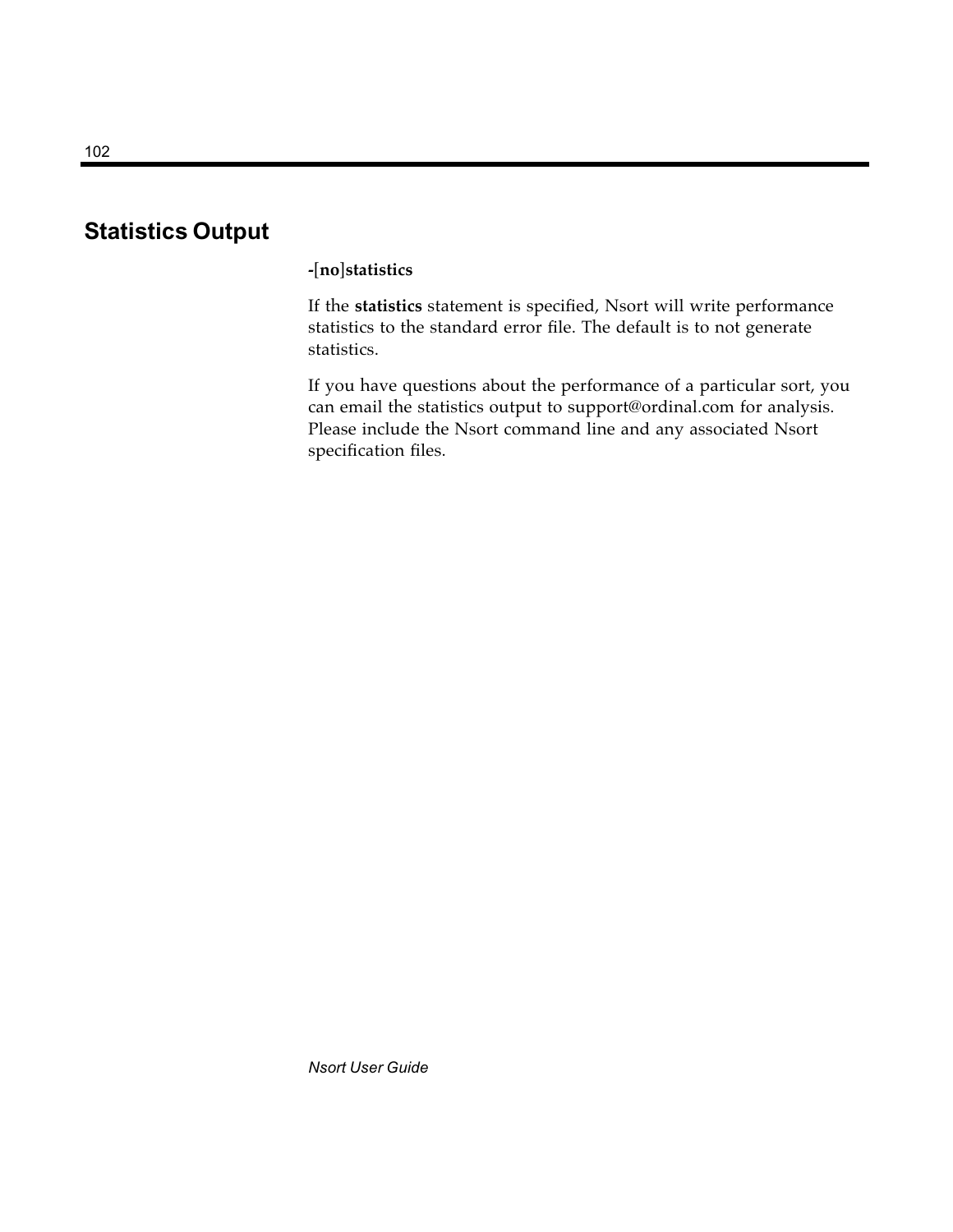# **Version Information**

#### **-version**

If the **version** statement is specified, Nsort will write its version, installation directory, processor count and licensing information to the standard error file. Nsort will then terminate.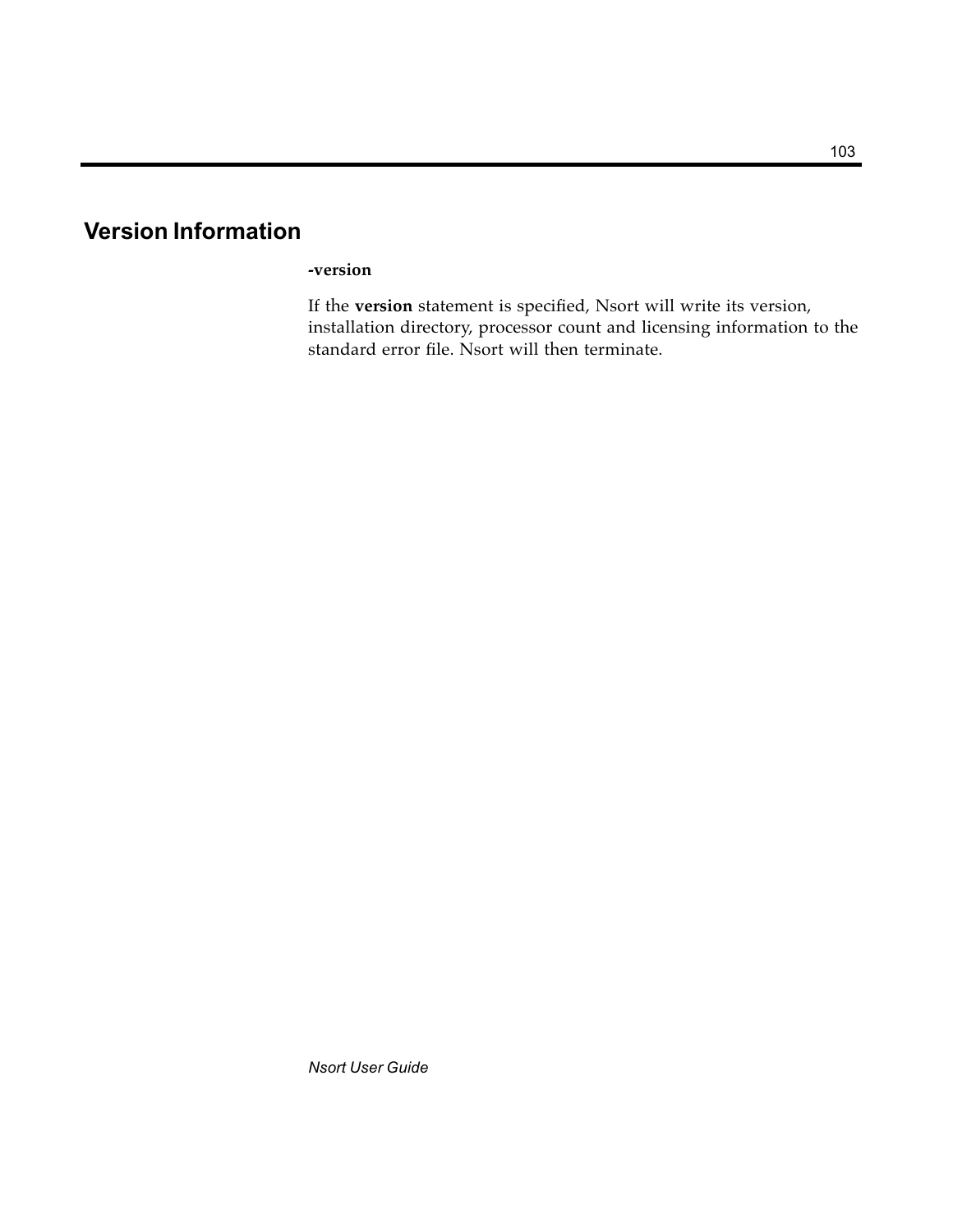# <span id="page-115-0"></span>**File I/O**

High speed file  $I/O$  usually is critical to Nsort performance. High disk transfer rates can be achieved by using file systems comprised of multiple disks. For input and output files, this can be achieved by using a striped logical volume (i.e. a logical disk device that is striped across multiple drives), RAID devices, or a combination of the two.

Nsort allows you to specify several file parameters for I/O performance. The following options are supported wherever Nsort expects a file name:

- **•** The access mode: **direct**, **mapped**, or **buffered**.
- **•** The transfer size: **transfer\_size:***number*[**k**|**m**]
- **•** The maximum number of simultaneous I/O requests: **count:***number.*

It is usually not necessary to specify any of these file options as Nsort attempts to select the most appropriate options.

#### **Access Mode**

Direct I/O is the most efficient method of accessing files which are not in the UNIX or Windows disk cache. The data is copied directly between the I/O device and Nsort's memory. A **direct** qualifier is most useful for large files which are not primarily resident in the UNIX disk cache.

*On Solaris systems, direct i/o is implented via a write-only, persistent file status directive, directio(3S). Nsort will always leave this persistent status as OFF when it finishes execution.*

If all or most of an input file is expected to be in the UNIX disk cache, then **mapped** is often the best input mode - the data becomes available to Nsort without any copying at all. **Buffered** access can also be useful for files that are not entirely resident in the UNIX disk cache. Nsort also uses a fourth access mode, **serial**, required for file types for which random access is not possible (e.g. pipes and terminals).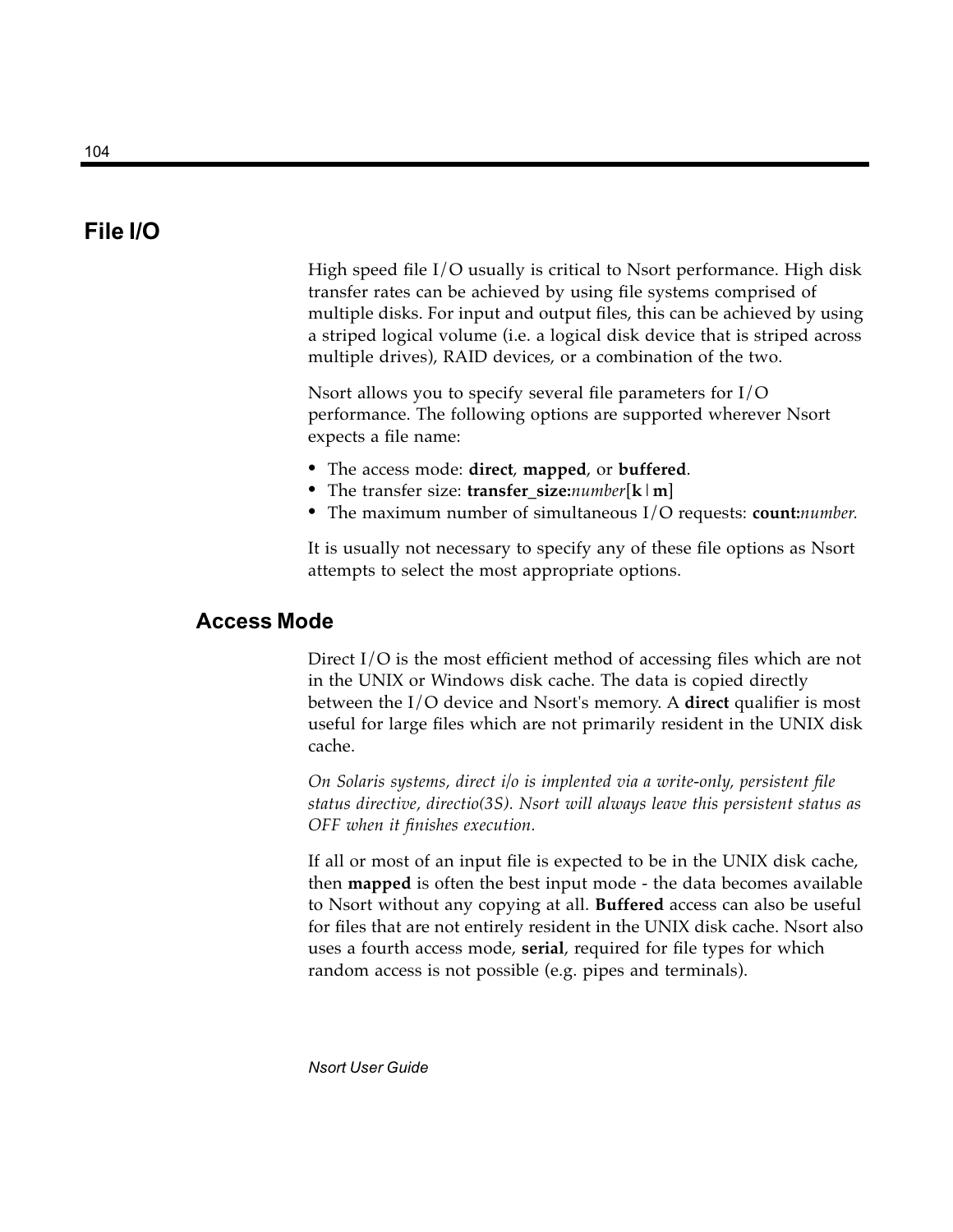# **Transfer Size**

The transfer size is the amount of data Nsort will request to transfer in any one I/O request to the operating system. A default transfer size is set automatically by Nsort, and may vary depending on the amount of available memory.

# **Count of Simultaneous I/O Requests**

With both **direct** and **buffered** access, Nsort minimizes the amount of time it waits for disk I/O by utilizing asynchronous I/O requests. A default count of overlapping I/O requests is set automatically by Nsort.

# **File System Defaults**

You can specify per-file system defaults for the access mode, transfer size, and request count. Any file residing on such a file system will use the specified value as its defaults.

**-file\_system=** *filename* [**,** {**direct**|**mapped**|**buffered**}] [**, transfer\_size:***number*[**k**|**m**]] [**, count:***number*]

The *filename* can either be the file system name, or the name of any file on the file system (e.g. the mount point).

```
# /xlv is the mount directory for a 64-drive logical volume with
# a step size of 128K. The transfer size is 64*128K or 8M.
-file_sys:/striped,transfer:8M,count:2
```
It is best the let Nsort use its default access mode, transfer size and request count.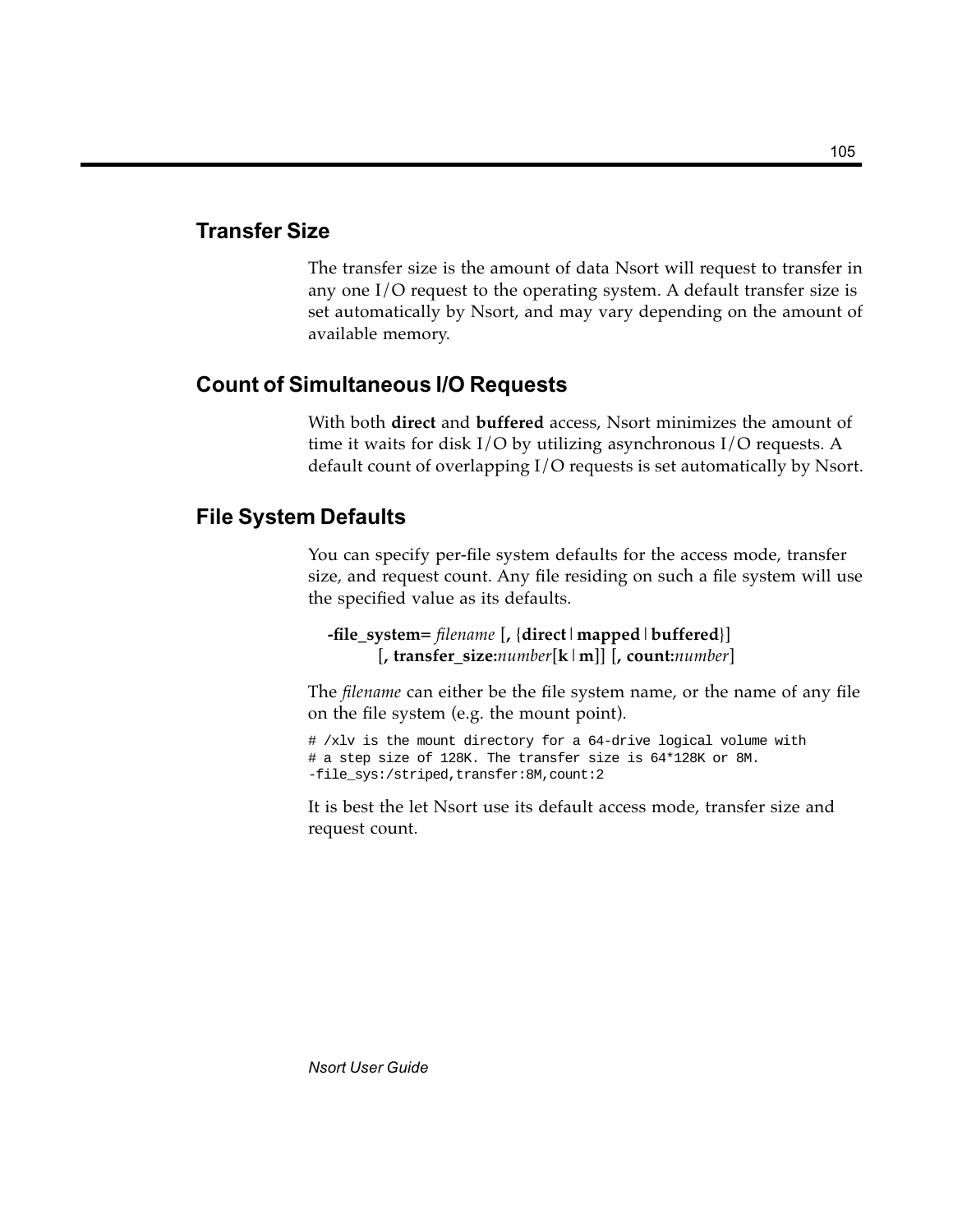#### **Input and Output Files**

The **in\_file** and **out\_file** statements allow input and output files to be declared and, optionally, to set their access mode, transfer size and request count. The specification of an access mode, transfer size or request count on a file overrides any default specified for its corresponding file system.

#### **Input Files**

An **in\_file** statement names one or more file containing data to be sorted, merged, or copied. A filename consisting of a single dash (-) denotes the standard input. You can give multiple input files by using separate **in\_file** statements, or including several file names in one **in\_file**, or both. These names are added to any input files listed on the command line to specify the data set to be sorted.

**-in\_file=** *filename*[...] [**,** {**direct**|**mapped**|**buffered**}] [**, transfer\_size:***number*[**k**|**m**]] [**, count:***number*]

It is not necessary to specify the input file access mode, transfer size and count of asynchronous i/o requests. Nsort will make appropriate choices for these parameters.

An example of setting these parameters follows:

-in file=input.data, direct, trans: 2M, count: 2

For file or directory names that contain space characters, the file name should be enclosed in double quotes:

-in\_file="c:\My Stuff\My Input File.dat"

The special wildcard characters '**\***' and '**?**' can be used to match multiple input files:

-in\_file=input\*.dat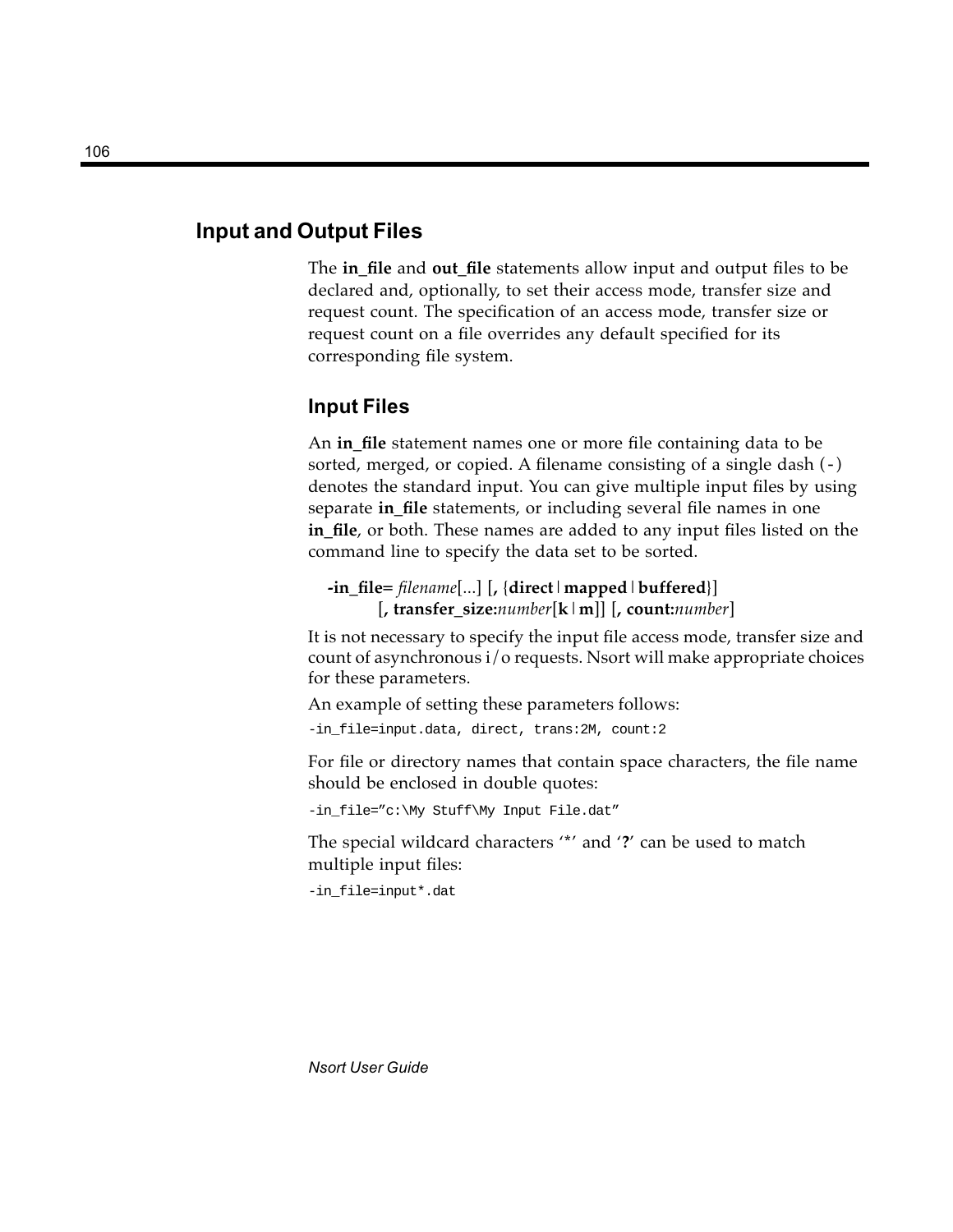#### **Output Files**

The output file will be created if necessary. A file specification of a single dash (-) or no **out\_file** specification sends the result to the standard output.

**-out\_file=** *filename* [**,** {**buffered**|**direct**}] [**, transfer\_size:***number*[**k**|**m**]] [**, count:***number*] [**, append**] [,**preallocate**[:*number*]]

It is not necessary to specify the output file access mode, transfer size and count of asynchronous i/o requests. Nsort will make appropriate choices for these parameters.

The **append** qualifier causes the sorted results to be appended to the end of an existing output file. The default is to replace an existing output file.

The **preallocate** option, available only on Windows platforms, causes Nsort to preallocate file space for the file. The *number* option is a decimal factor which is multiplied by the input file size (or **dataset\_size** declaration) to determine the preallocation size. Specifying a factor can be useful in cases where the output file size is different from the input file size (e.g. where duplicates are eliminated). If the preallocation factor is not specified, a factor of 1.0 is used. The **preallocate** option is only useful with very high-bandwidth volumes, and requires SE\_MANAGE\_VOLUME\_NAME privilege.

Example:

-out\_file=/usr/people/frank/data/sort.output,buffered

For file or directory names that contain space characters, the file name should be enclosed in double quotes:

-out\_file="c:\My Stuff\My Output File.dat"

You can assign distinct selection criteria and record layouts for each output file by placing reformat, include, and omit statements after the **out\_file** statement. For information on conditionally including/omitting records, reordering fields, or changing the field separator or record delimiter for an output file, refer to ["Output Reformatting" on page 86.](#page-97-0)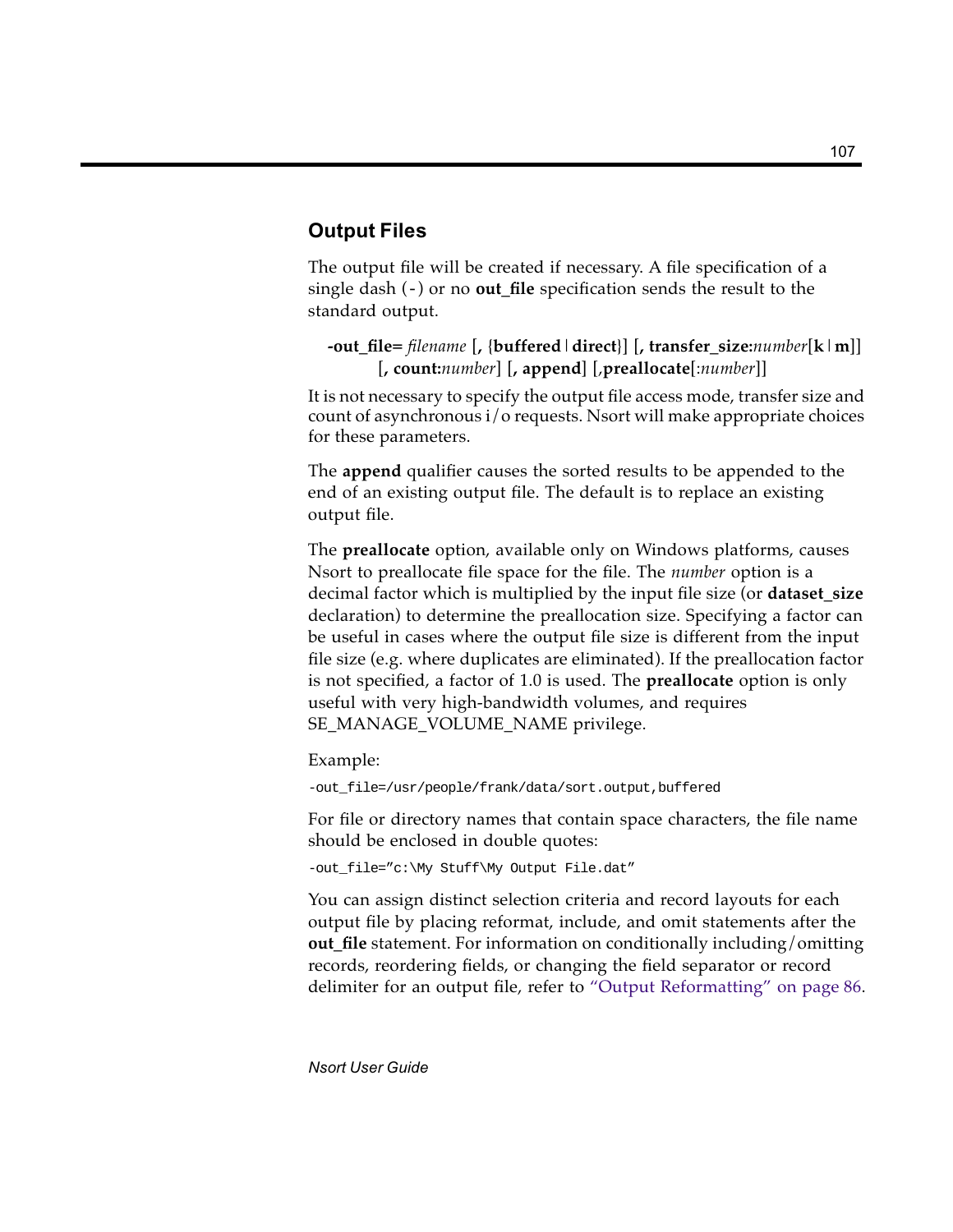# **Temporary Files**

The **temp\_file** statement declares the location of the temporary files necessary for a two pass sort. Temporary files are not used if the sort data fits in main memory (one pass sort), or with the **merge** or **cat** options. Temporary files are always accessed using **direct** mode. In the absence of a **temp\_file** statement, Nsort creates a single temporary file in the following directory:

- On HP-UX and Linux systems, /tmp
- **•** On Solaris systems, /var/tmp
- **•** On Windows systems, the default temporary directory returned by the GetTempPath() system call.

The speed of the temporary file systems can be the limiting factor when sorting files residing on striped file systems.

```
-temp_file= [default ,] filename[,...] 
       [, transfer_size:number[k|m]] [, count:number] 
      [,preallocate[:number]]
```
The **temp\_file** statement specifies the stripe set of temporary files for a two pass sort, the transfer sizes to or from these files, and the maximum count of requests to or from each file. If a *filename* refers to a directory then Nsort will create a temporary file in that directory. If a *filename* refers to an existing file, the file will be truncated before it is used. It is recommended the transfer size and count of I/O requests not be specified (and the Nsort defaults used instead).

For file or directory names that contain space characters, the file name should be enclosed in double quotes:

-temp="c:\My Temp"

The special wildcard characters '**\***' and '**?**' can be used to match multiple temporary files:

-temp=/temp\*

108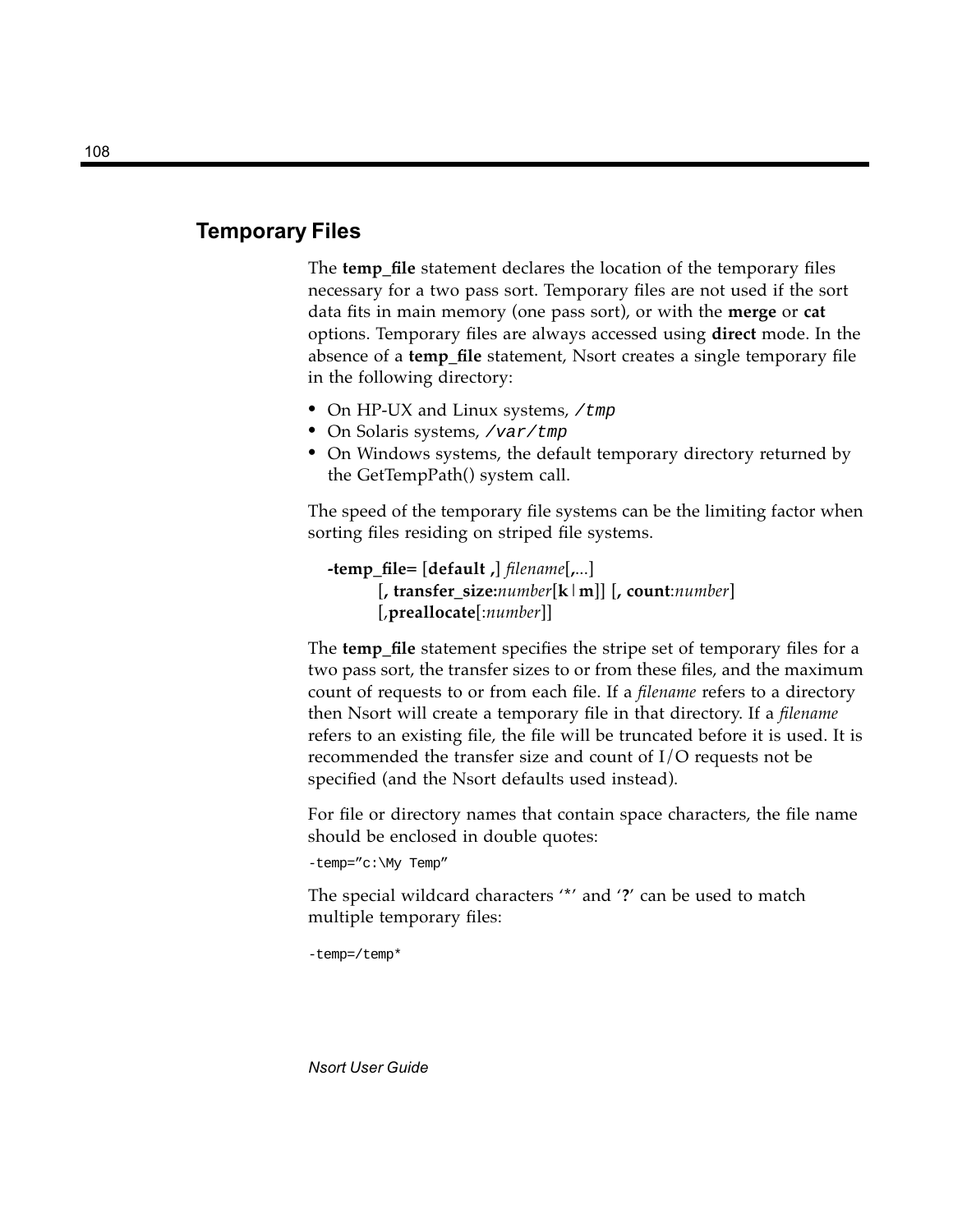The **default** qualifier indicates the list of temporary file directories that follow in the directive will be the default. If a subseqent **-temp\_file** directive is specified, the temporary file directories listed in the subsequent directive will replace the default list of directories. In the absence of a **default** qualifier in the first **-temp\_file** directive, both lists of temporary file directories will be combined to form the list of temp file directories.

The **preallocate** option, available only on Windows platforms, causes Nsort to preallocate file space for the temporary file. The *number* option is a decimal factor which is multiplied by the input file size (or **dataset\_size** declaration) to determine the preallocation size. Specifying a factor can be useful in cases where the temporary file size is different from the input file size (e.g. where duplicates are eliminated). If the preallocation factor is not specified, a factor of 1.0 is used. The **preallocate** option is only useful with very high-bandwidth volumes, and requires SE\_MANAGE\_VOLUME\_NAME privilege.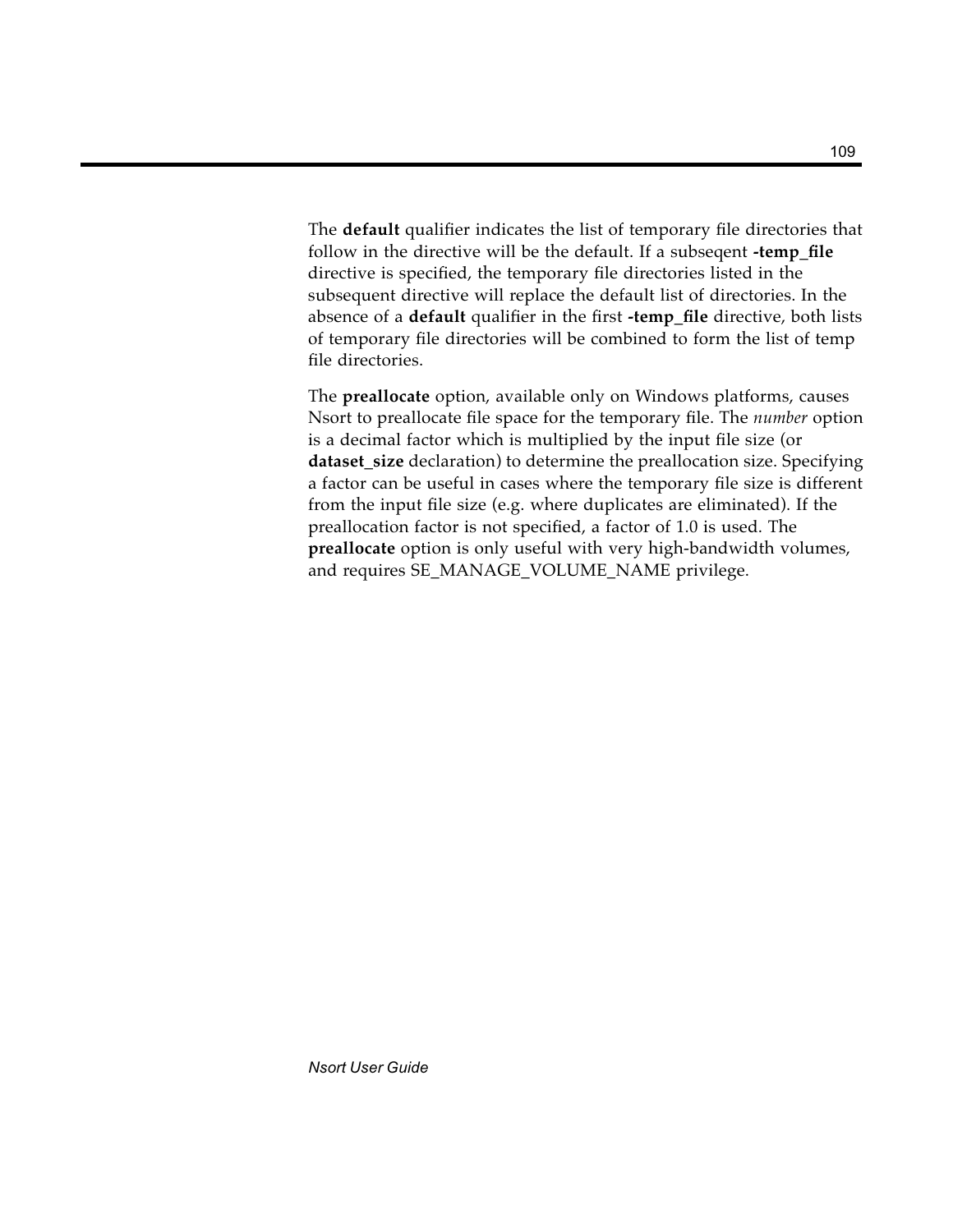#### **Multiple Temporary Files**

Successive **temp\_file** statements accumulate, specifying additional temporary file locations.

# declare the directories for Nsort to create its # temporary file stripe. These happen to be the mount # directories (but are not required to be) for 4 (presumably # single-disk) file systems. use a transfer size of 256K, # and request count of 2. -temp=/tmp0,/tmp1,/tmp2,/tmp3,transfer:256K,count:2

Each temporary file should reside on a separate file system.

Nsort automatically stripes its temporary file data across the collection of temporary files. A run-time error will occur if there is not sufficient space on any one of the temporary file systems. The temporary file space required may be up to  $10\%$  more than the size of the input data set (excluding cases where fields are added on input with a reformat statement, or where there is an extremely low amount of main memory available). For example, when sorting a 50 GB input data set with 4 temporary files, the file systems for each temporary file should contain at least one quarter of 55 GB of free space.

It may be useful to include a temp\_file statement in the Nsort systemwide defaults file (see ["System-wide Default File" on page 21\)](#page-32-0) to declare a system-wide default temporary file stripe. In order to override such a default, a "-**temp\_file=( )"** statement will cause all temporary file designations seen up to that point to be discarded, allowing a new set of temporary files to then be defined.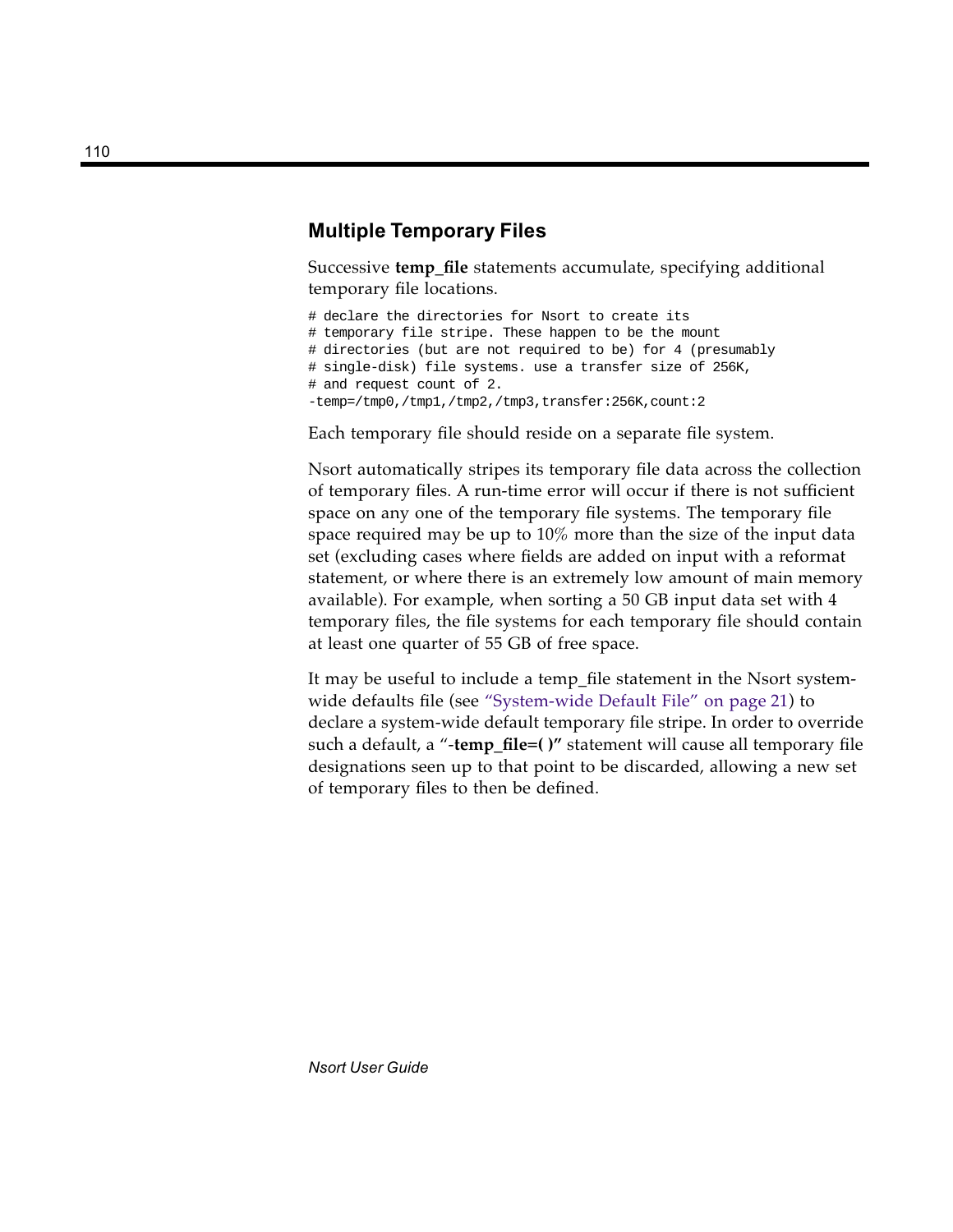# <span id="page-122-0"></span>**Dataset Size**

When one of the files being sorted is a pipe, fifo or tty you can use the **dataset\_size** option to easily tune Nsort's memory use.

```
-dataset_size=number[{k|m|g}]
```
This option specifies the number of bytes that will be in Nsort's input, including any regular files in addition to the pipes, fifos or ttys. Nsort uses the dataset size to determine the appropriate temporary file transfer size and amount of main memory for the sort. Without a dataset size Nsort may use more memory than needed or choose an inappropriately large temporary file transfer size.

This option is unnecessary when all of Nsort's input comes from regular files, or when performing a merge.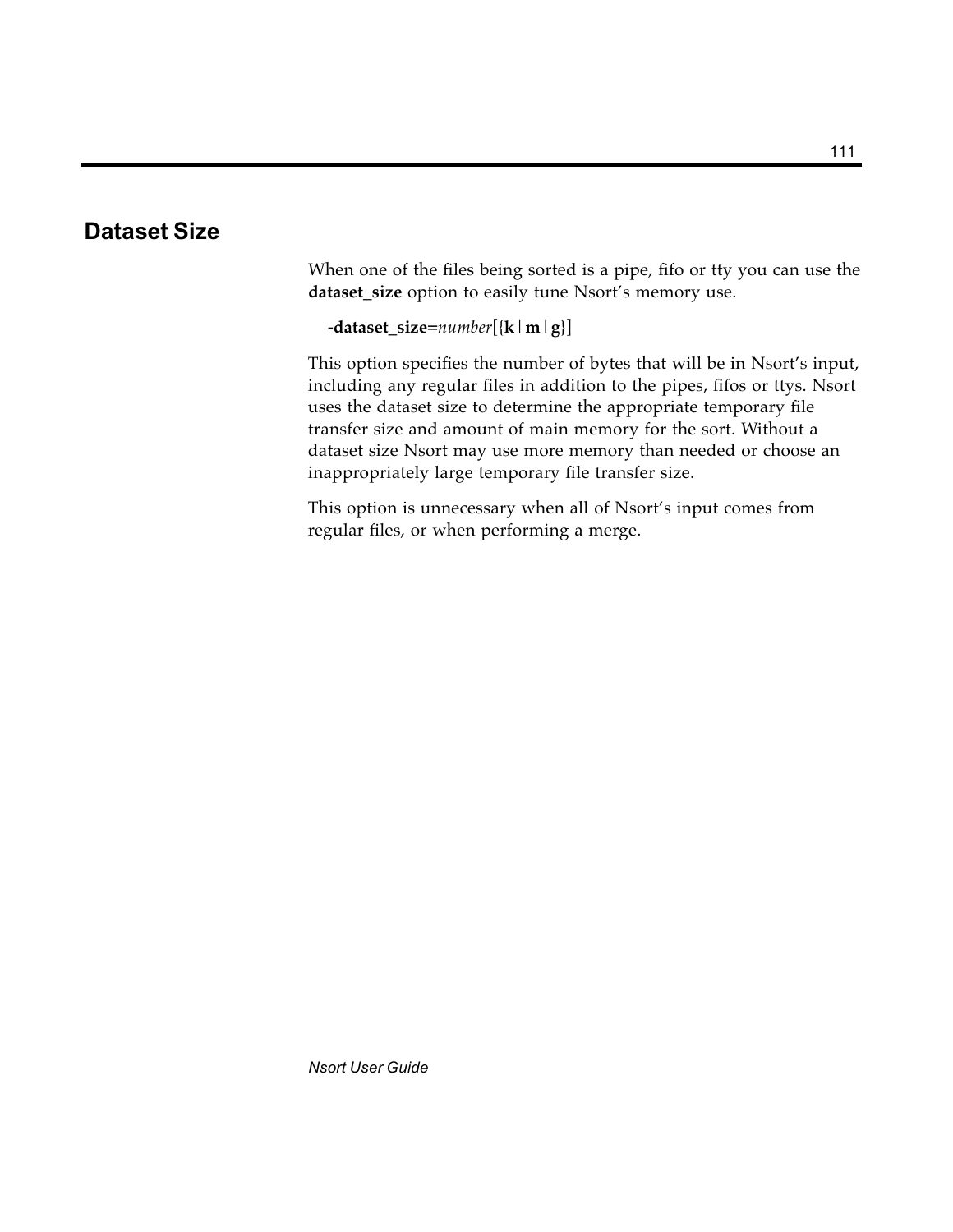112

*Nsort User Guide*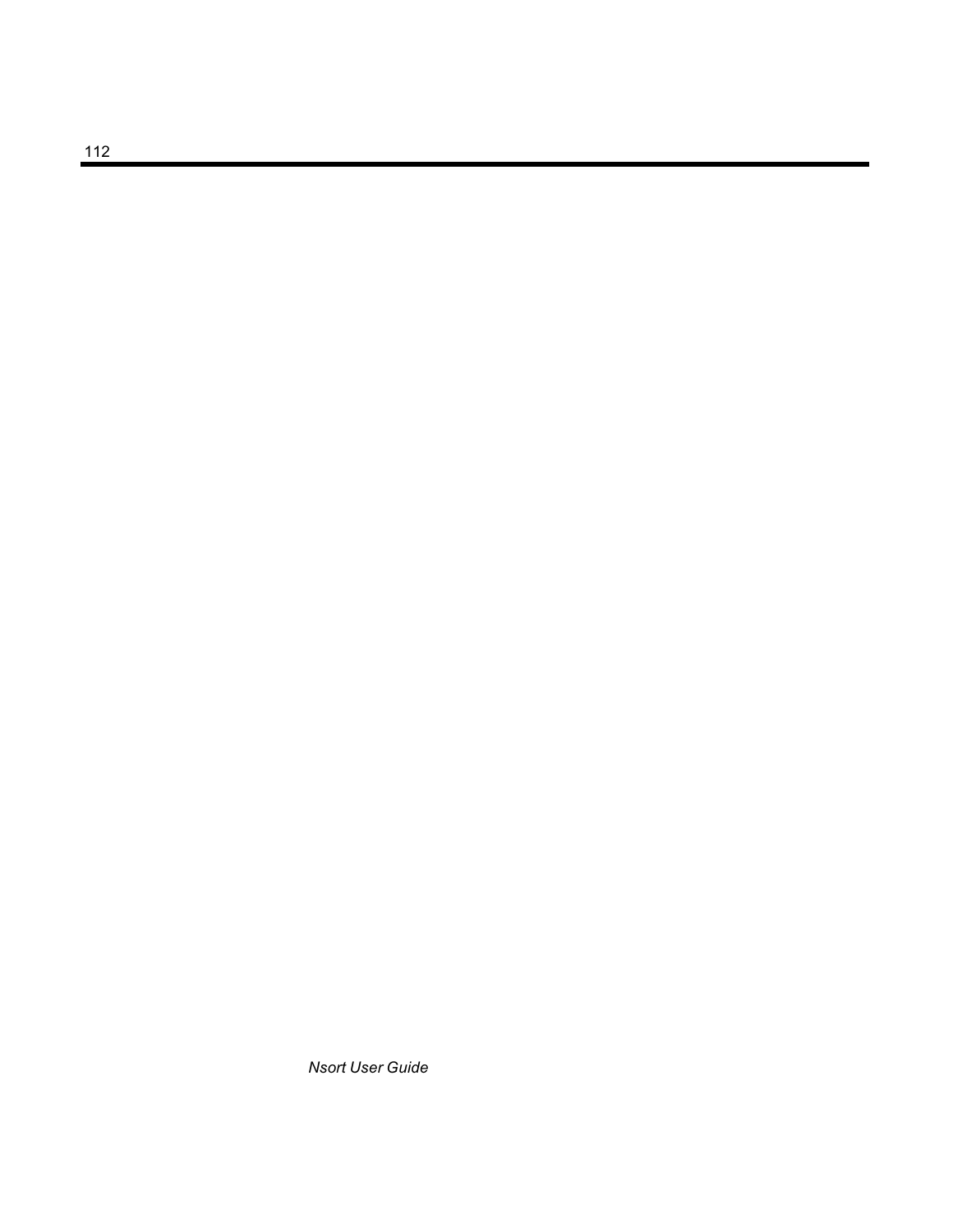# **Sort Subroutine Library** *7*

The Nsort subroutine library allows a user application to invoke Nsort subroutines to sort or merge data. The processed data is provided by and returned to the user application. The Nsort subroutine library is available on the HP-UX, Solaris and Windows NT platforms.

This chapter covers the API (application programming interface) for Nsort's sort subroutine library and includes the following subsections:

- **•** Compiling and Linking ([page 114\)](#page-125-0).
- **•** Standard Sort Subroutine Usage ([page 116\)](#page-127-0).
- **•** Merging Records [\(page 127](#page-138-0)).
- **•** User-Defined Compares [\(page 133\)](#page-144-0).
- **•** Error Handling ([page 138\)](#page-149-0).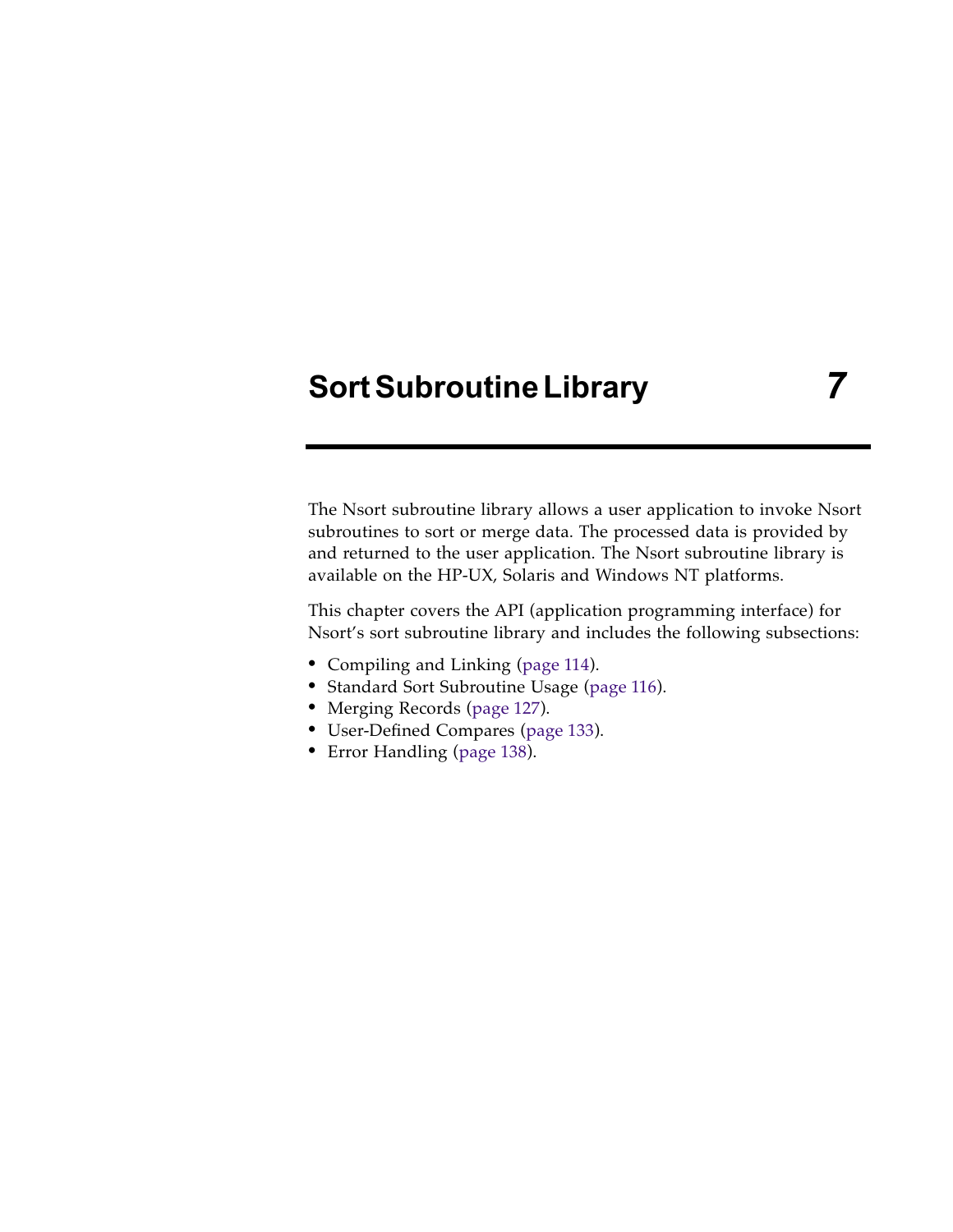# <span id="page-125-0"></span>**Compiling and Linking**

#### **Compiling and Linking**

C programs that invoke Nsort API calls should include the nsort.h file: #include "nsort.h"

If the Nsort package has been installed on HP-UX, Linux or Solaris, the nsort.h file has been copied to /usr/include and may be included as: #include <nsort.h>

Programs that invoke the Nsort API should be linked with the Nsort library. The following table lists the Nsort library names for each operating system.

| $HP-UX$                 | libnsort.1    |
|-------------------------|---------------|
| Linux                   | libnsort.so.1 |
| <b>Solaris</b>          | libnsort.so.1 |
| Windows NT libnsort.lib |               |

#### **Linux and Unix Systems**

On Unix systems, the libnsort file is automatically copied to /usr/lib as part of the installation process. An application program can then be compiled and linked as follows:

**HP-UX** cc -o *my\_app my\_app.c* -lnsort -lpthread -lrt -lm **Linux** gcc -o *my\_app my\_app.c* -lnsort **Solaris** cc -mt -o *my\_app my\_app.c* -lnsort -lpthread -lposix4 -lm

114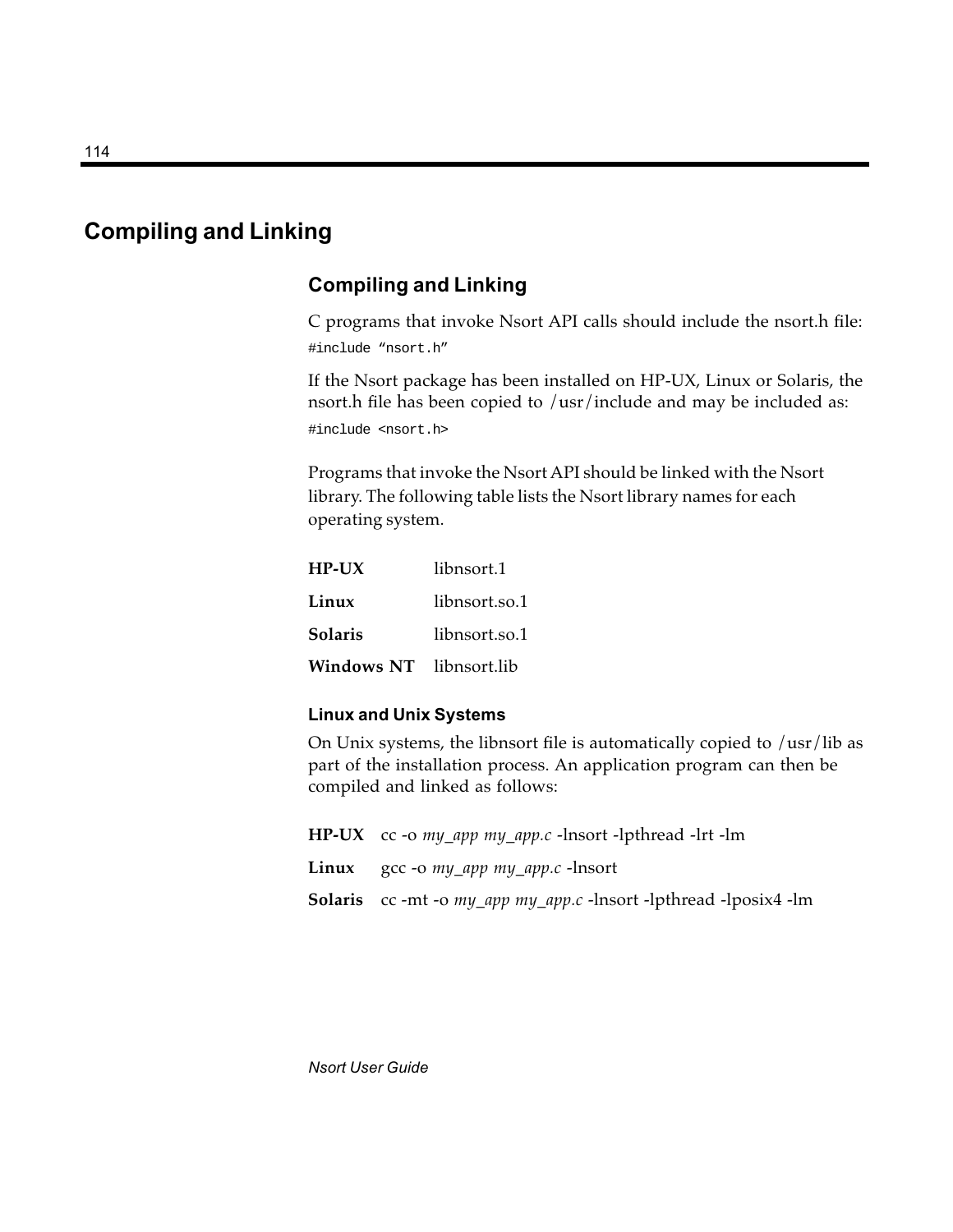#### **Windows Systems**

When Nsort is installed on Windows the libnsort.dll file is placed in the installation directory, which is added to the default PATH environment variable. The application using the library can be compiled and linked on the command line as follows:

**Windows NT** cl /MT -o *my\_app my\_app.c* libnsort.lib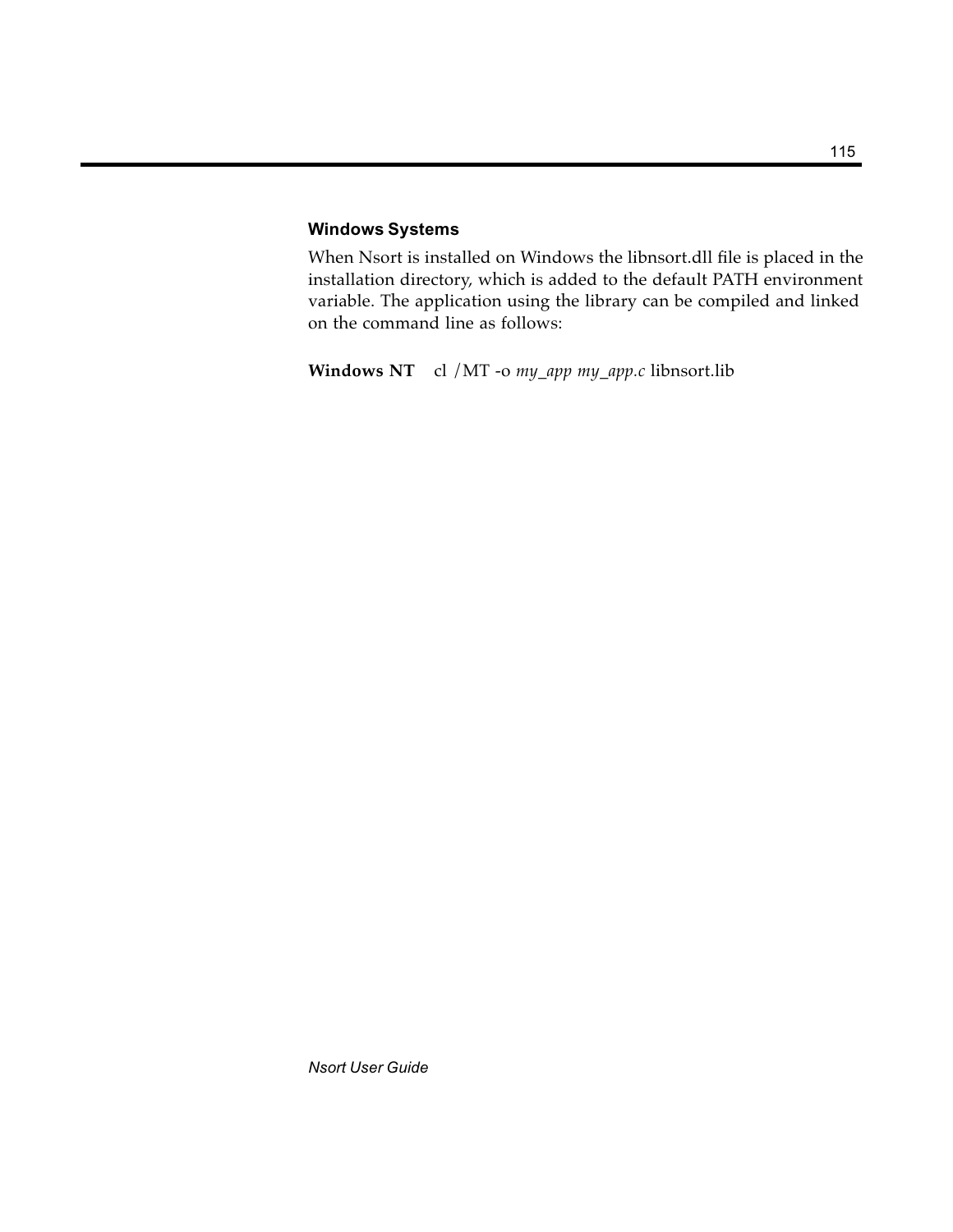# <span id="page-127-0"></span>**Standard Sort Subroutine Usage**

The standard sequence of Nsort function calls to sort records is as follows:

**nsort\_define**(...) to define the sort being performed for each record or block of records to be sorted: **nsort** release recs(...) **nsort\_release\_end**(...) to declare the end of records to be sorted for each record or block of records to be returned in sorted order:

**nsort\_return\_recs**(...) **nsort\_get\_stats**(...) to get performance statistics (optional) **nsort** end(...) to declare end of sort **nsort\_version**() to get Nsort library version info (optional)

A simple example program is shown in ["Example Application Program](#page-136-0)  [Performing a Sort" on page 125](#page-136-0).

All of the Nsort API functions return an integer status value that indicates whether the function returned successfully, returned successfully with a warning, or returned with a fatal error. For more details see ["Error Handling" on page 138.](#page-149-0)

The standard Nsort API functions for sorting records will now be explained individually.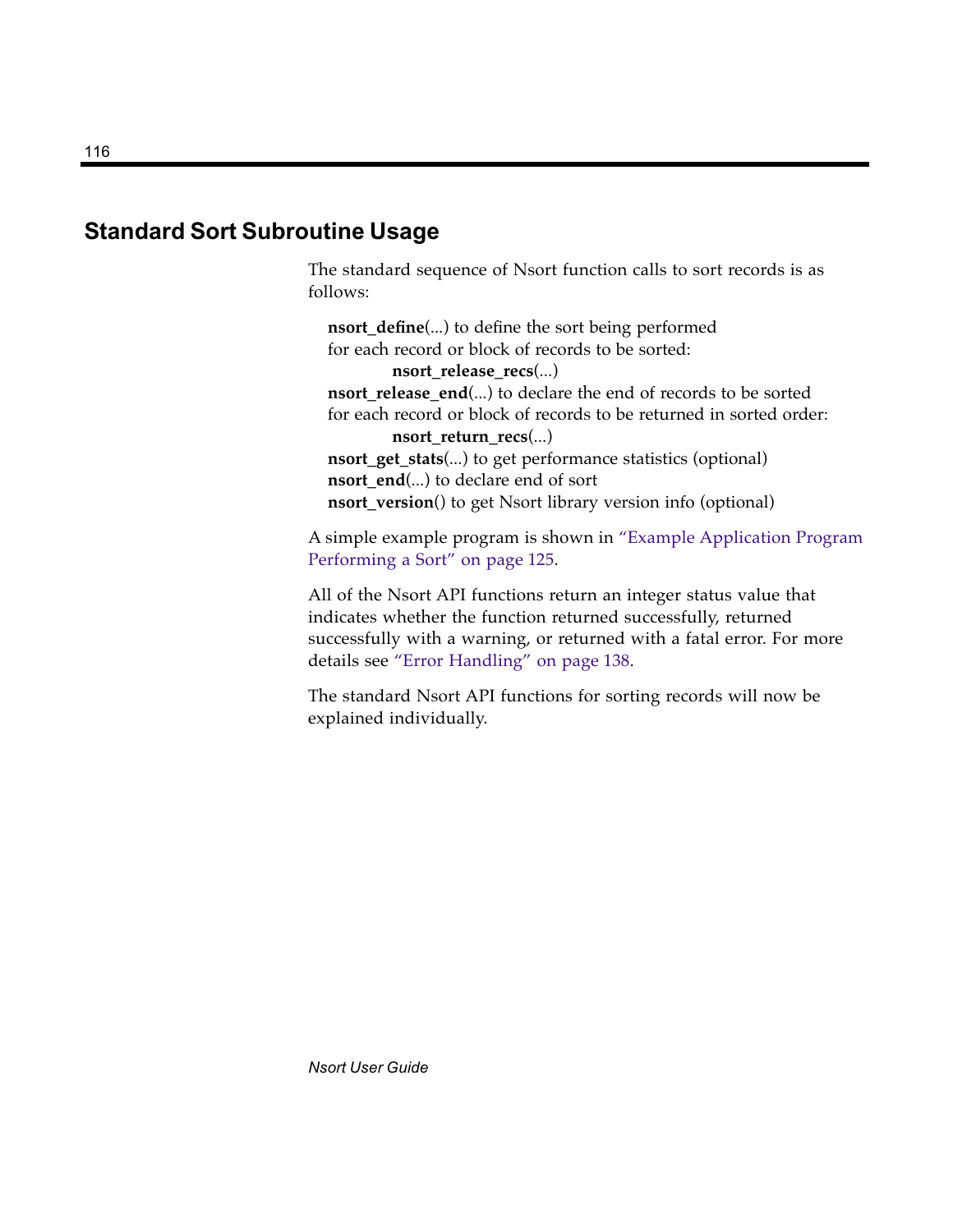# **nsort\_define**

```
nsort_msg_t nsort_define(const char *sortdef,
                       unsigned options,
                       nsort_error_callback_t *error_callback,
                       nsort_t *ctxp);
```
The **nsort\_define**() call takes a string that describes the sort to be performed and creates a context for the sort that identifies the sort.

#### **Arguments**

| sortdef        | Pointer to a string containing a sort description in<br>Nsort's sort definition language (POSIX sort<br>program command line arguments are not<br>allowed). Input is assumed to come from<br>nsort_release_recs() calls by the host program. The<br>host program should use <b>nsort_return_recs</b> () to<br>obtain the output records in sorted order. |
|----------------|----------------------------------------------------------------------------------------------------------------------------------------------------------------------------------------------------------------------------------------------------------------------------------------------------------------------------------------------------------|
| options        | Either 0 (no options) or <b>NSORT_NO_DEFAULTS</b><br>(nsort does not read the nsort params file to get<br>system-wide configuration defaults.                                                                                                                                                                                                            |
| error_callback | Either NULL (no error callbacks) or points to an<br>nsort_error_callback_t structure that defines an<br>error callback routine and the its first argument.<br>For more details, see "Declaring an Error Callback<br>Routine" on page 140.                                                                                                                |
| ctxp           | Pointer to a sort context id (unsigned int). The id is<br>always overwritten with the new sort context id.                                                                                                                                                                                                                                               |
| Returns        |                                                                                                                                                                                                                                                                                                                                                          |

# **NSORT\_SUCCESS** Operation completed successfully. **...** See Appendix A for a complete list.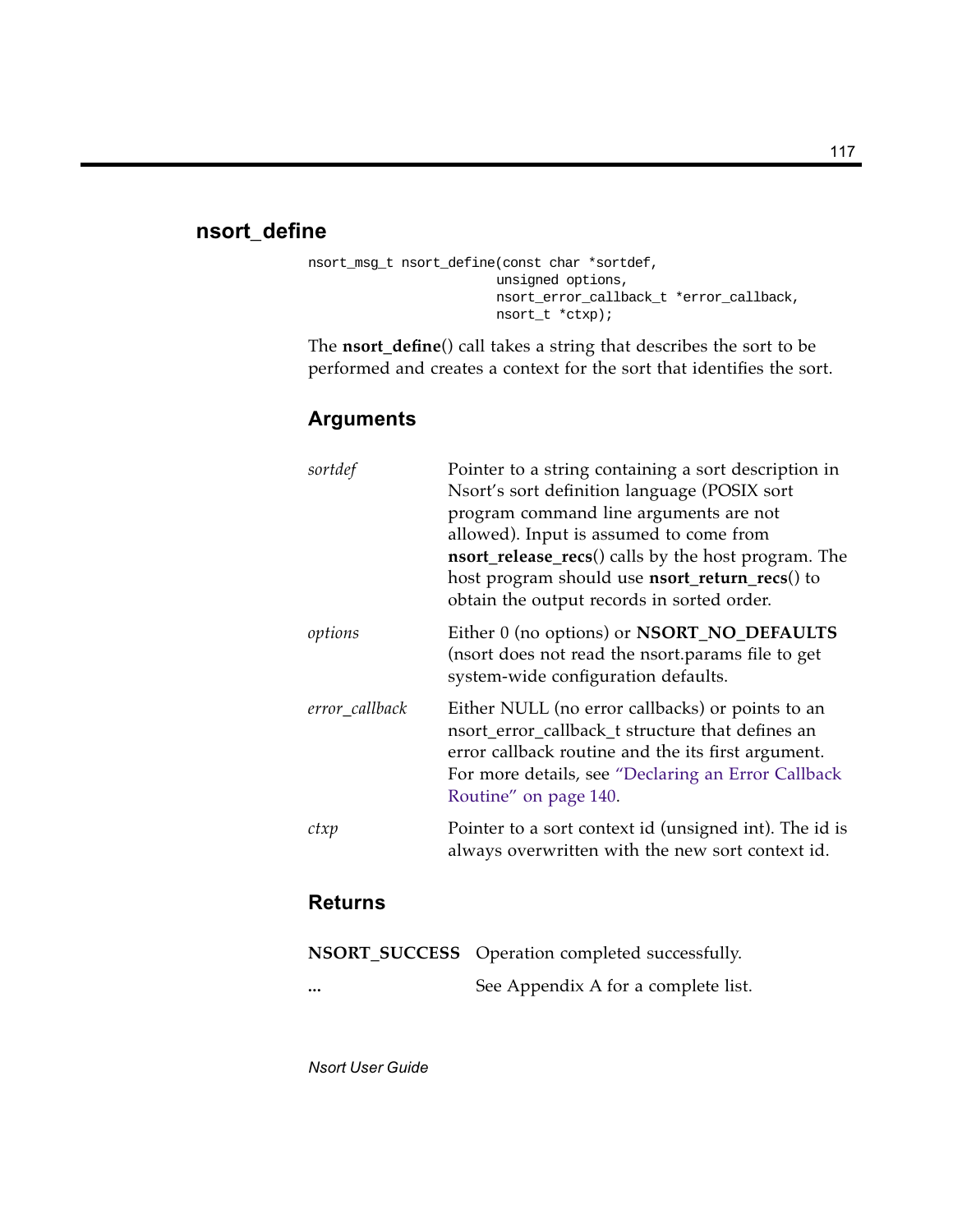# **nsort\_release\_recs**

```
nsort_msg_t nsort_release_recs(void *buf,
                                size_t size,
                                nsort_t *ctxp);
```
The **nsort\_release\_recs**() call passes one or more records to Nsort for sorting.

# **Arguments**

| buf  | Pointer to record(s) being released to Nsort for<br>sorting.            |
|------|-------------------------------------------------------------------------|
| size | Integer containing total size in bytes of the records<br>being released |
| ctxp | Pointer to sort context id.                                             |

# **Returns**

| <b>NSORT SUCCESS</b>                                    | Operation completed successfully.                                     |
|---------------------------------------------------------|-----------------------------------------------------------------------|
| NSORT INVALID PHASE                                     | <b>nsort_release_end</b> () has already<br>been called for this sort. |
| <b>NSORT INVALID CONTEXT</b> The context id in invalid. |                                                                       |
|                                                         | See Appendix A for a complete list.                                   |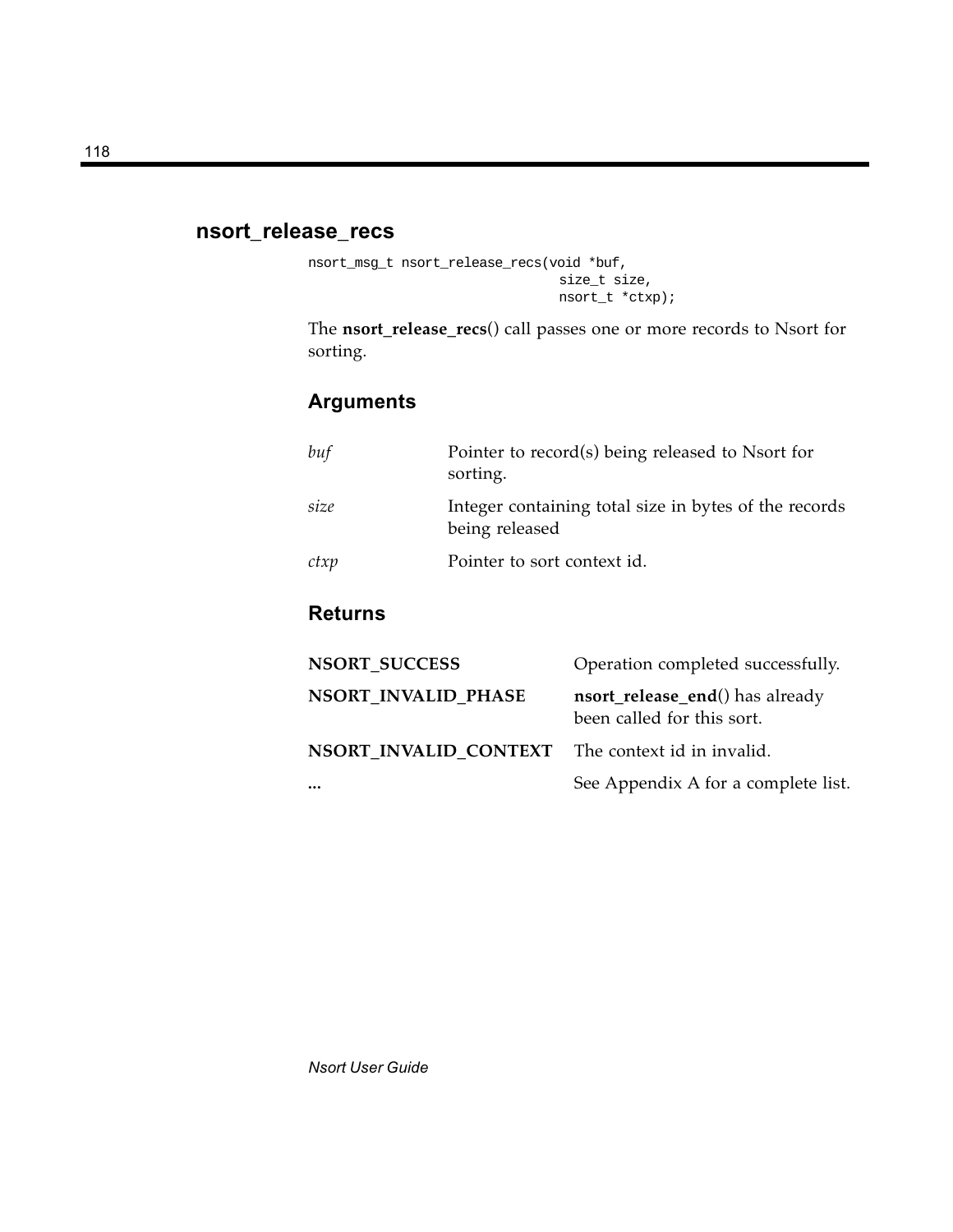# **nsort\_release\_end**

nsort\_msg\_t nsort\_release\_end(nsort\_t \*ctxp);

The **nsort\_release\_end**() call indicates that there are no additional records that will be released to Nsort. A **nsort\_release\_end**() call is required between the last **nsort\_release\_recs**() call and the first **nsort\_return\_recs**() call.

#### **Arguments**

*ctxp* Pointer to sort context id.

#### **Returns**

| <b>NSORT SUCCESS</b>                                    | Operation completed successfully.   |
|---------------------------------------------------------|-------------------------------------|
| <b>NSORT INVALID CONTEXT</b> The context id in invalid. |                                     |
|                                                         | See Appendix A for a complete list. |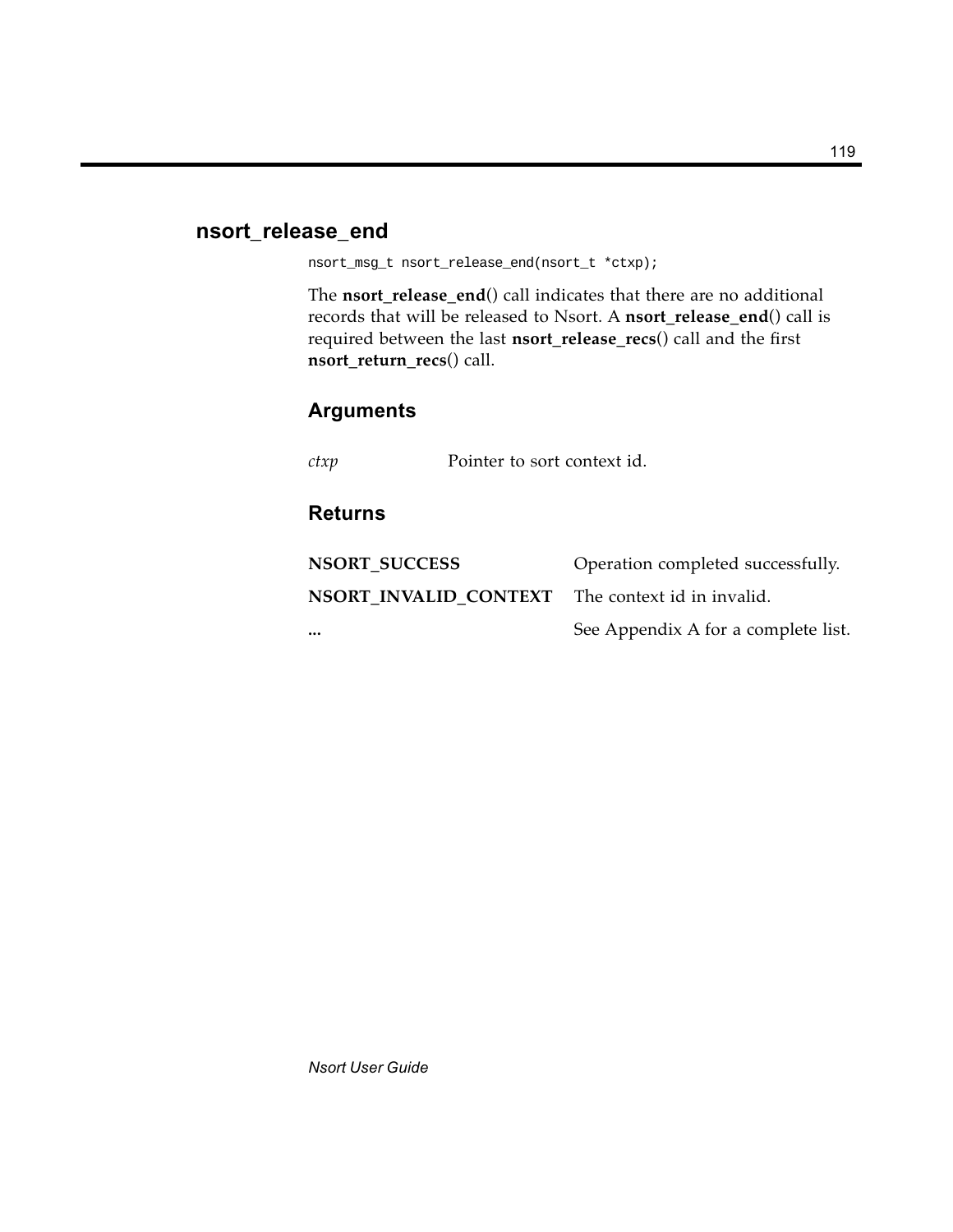#### **nsort\_return\_recs**

```
nsort_msg_t nsort_return_recs(void *buf,
                                size_t *size,
                                nsort_t *ctxp);
```
The **nsort\_return\_recs**()call returns one or more output records. Successive calls to **nsort\_return\_recs**() will return all output records in sorted order.

## **Arguments**

| buf  | Pointer to buffer where Nsort should place the<br>output records being returned.                                                                                                                                                                                                 |
|------|----------------------------------------------------------------------------------------------------------------------------------------------------------------------------------------------------------------------------------------------------------------------------------|
| size | Pointer to an integer containing the size of the<br>buffer. The size should be at least as large as the<br>maximum declared (or default) record size. The size<br>integer will be modified by the function to contain<br>the total size of the record(s) returned in the buffer. |
|      | Pointer to sort context id.                                                                                                                                                                                                                                                      |

#### **Returns**

| <b>NSORT SUCCESS</b>   | Operation finished successfully.                                                                 |
|------------------------|--------------------------------------------------------------------------------------------------|
| NSORT END OF OUTPUT    | The end of sort output has been<br>reached. No records were<br>returned by this call.            |
| NSORT INVALID PHASE    | <b>nsort release end</b> () has not been<br>called for this sort.                                |
| NSORT_RETURN_BUF_SMALL | The buffer size is not large<br>enough to hold the declared (or<br>default) maximum record size. |
|                        | See Appendix A for complete list.                                                                |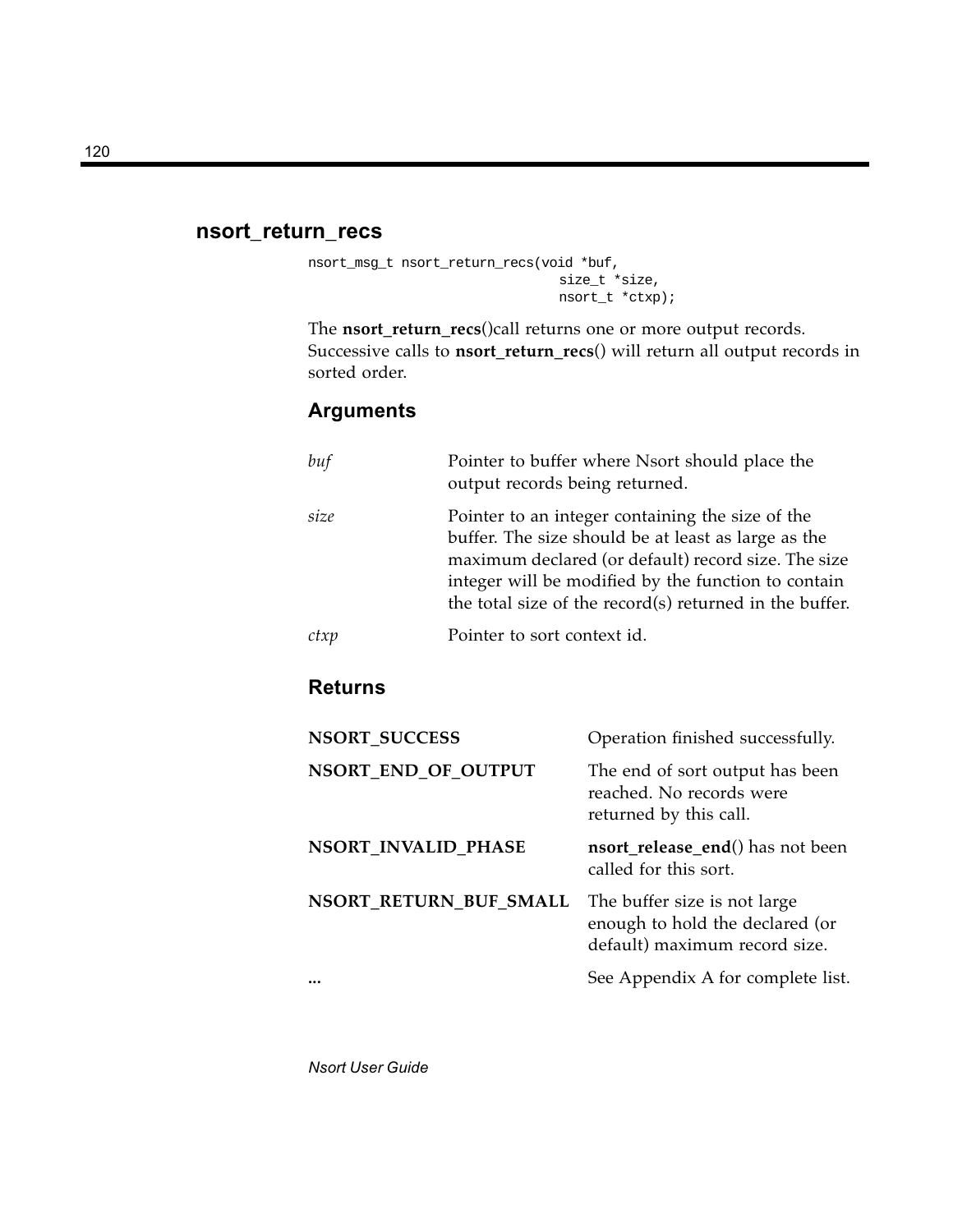#### **nsort\_get\_stats**

const char nsort\_get\_stats(nsort\_t \*ctxp);

The **nsort\_get\_stats**() call returns a pointer to a character string containing an Nsort statistics report. The user should include the "-statistics" directive in the Nsort command passed to **nsort\_define()**. This optional function can only be called after an **nsort\_return\_recs**() call returns **NSORT\_END\_OF\_OUTPUT**, but before a call to **nsort\_end**().

# **Arguments**

*ctxp* Pointer to sort context id.

#### **Returns**

A pointer to a string containing the Nsort statistics report. The memory for the string will be automatically freed when **nsort\_end**() is called.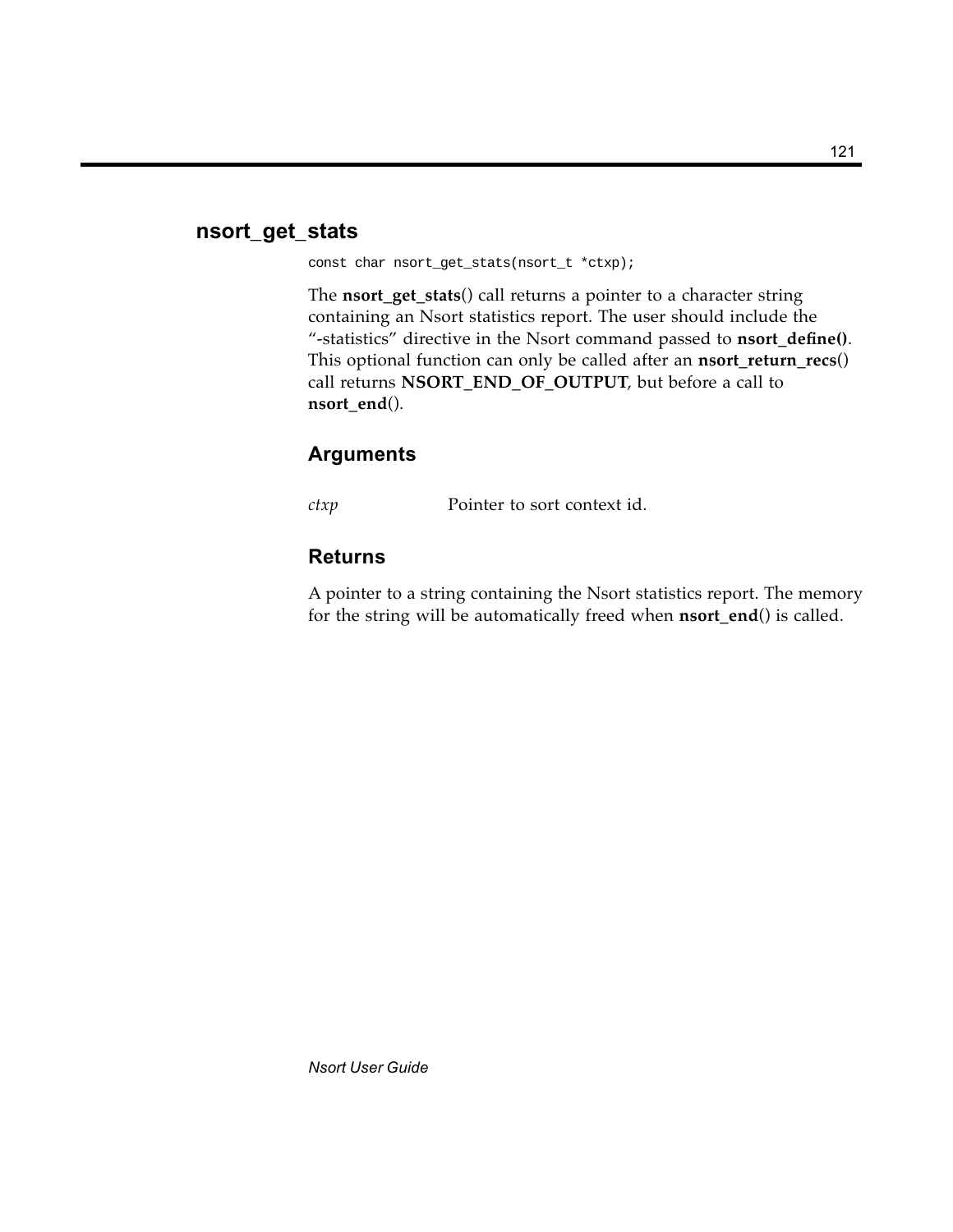## **nsort\_print\_stats**

*Note: the nsort\_print\_stats() function has been deprecated in favor of nsort\_get\_stats().*

nsort\_msg\_t nsort\_print\_stats(nsort\_t \*ctxp, FILE \*fp);

The **nsort\_print\_stats**() call prints the Nsort statistics output to the given file pointer. This optional function can only be called after an **nsort\_return\_recs**() call returns **NSORT\_END\_OF\_OUTPUT**, but before a call to **nsort\_end**().

#### **Arguments**

| ctxp | Pointer to sort context id.                                                    |
|------|--------------------------------------------------------------------------------|
| fp   | Standard I/O Library file pointer of file to write the<br>Nsort statistics to. |

#### **Returns**

| <b>NSORT SUCCESS</b>  | Operation completed successfully.                      |
|-----------------------|--------------------------------------------------------|
| NSORT INVALID PHASE   | Nsort has not yet returned the final<br>output record. |
| NSORT INVALID CONTEXT | The context id in invalid.                             |
|                       | See Appendix A for a complete list.                    |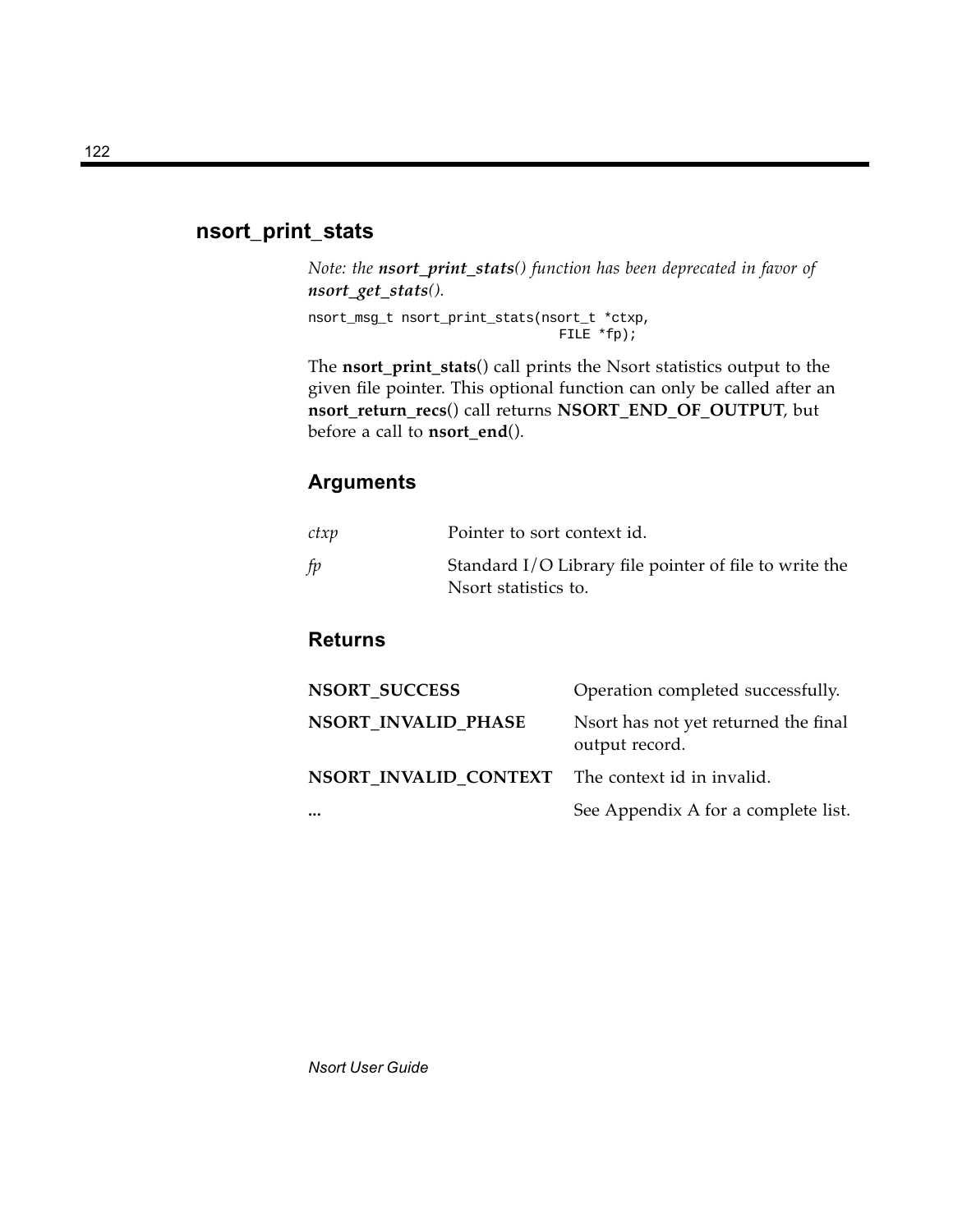# **nsort\_end**

nsort\_msg\_t nsort\_end(nsort\_t \*ctxp);

The **nsort\_end**() call cancels and/or terminates a sort or merge. This call cancels any sort in progress, frees any resources allocated for the given context, and deallocates the context.

## **Arguments**

*ctxp* Pointer to sort or merge context id. The id is cleared by the function before it returns.

#### **Returns**

| <b>NSORT SUCCESS</b>                                    | Operation completed successfully.   |
|---------------------------------------------------------|-------------------------------------|
| <b>NSORT INVALID CONTEXT</b> The context id in invalid. |                                     |
|                                                         | See Appendix A for a complete list. |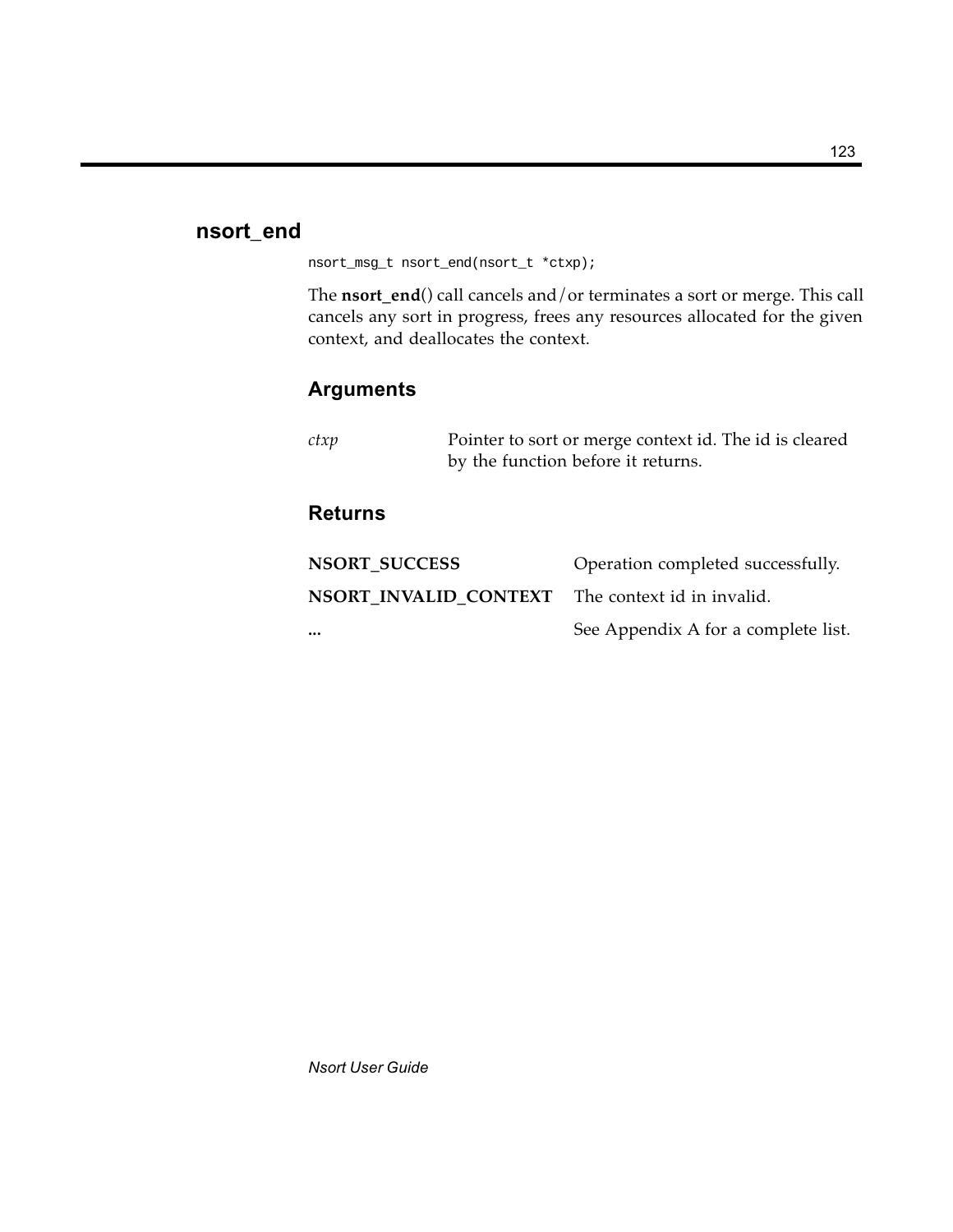# **nsort\_version**

char nsort\_version(void);

The **nsort\_version**() call returns a pointer to a character string containing an Nsort version string. This function can be called anytime to identify the current version of the Nsort library.

## **Arguments**

None.

# **Returns**

A pointer to a string containing the Nsort version. The string should *not* be freed by the caller.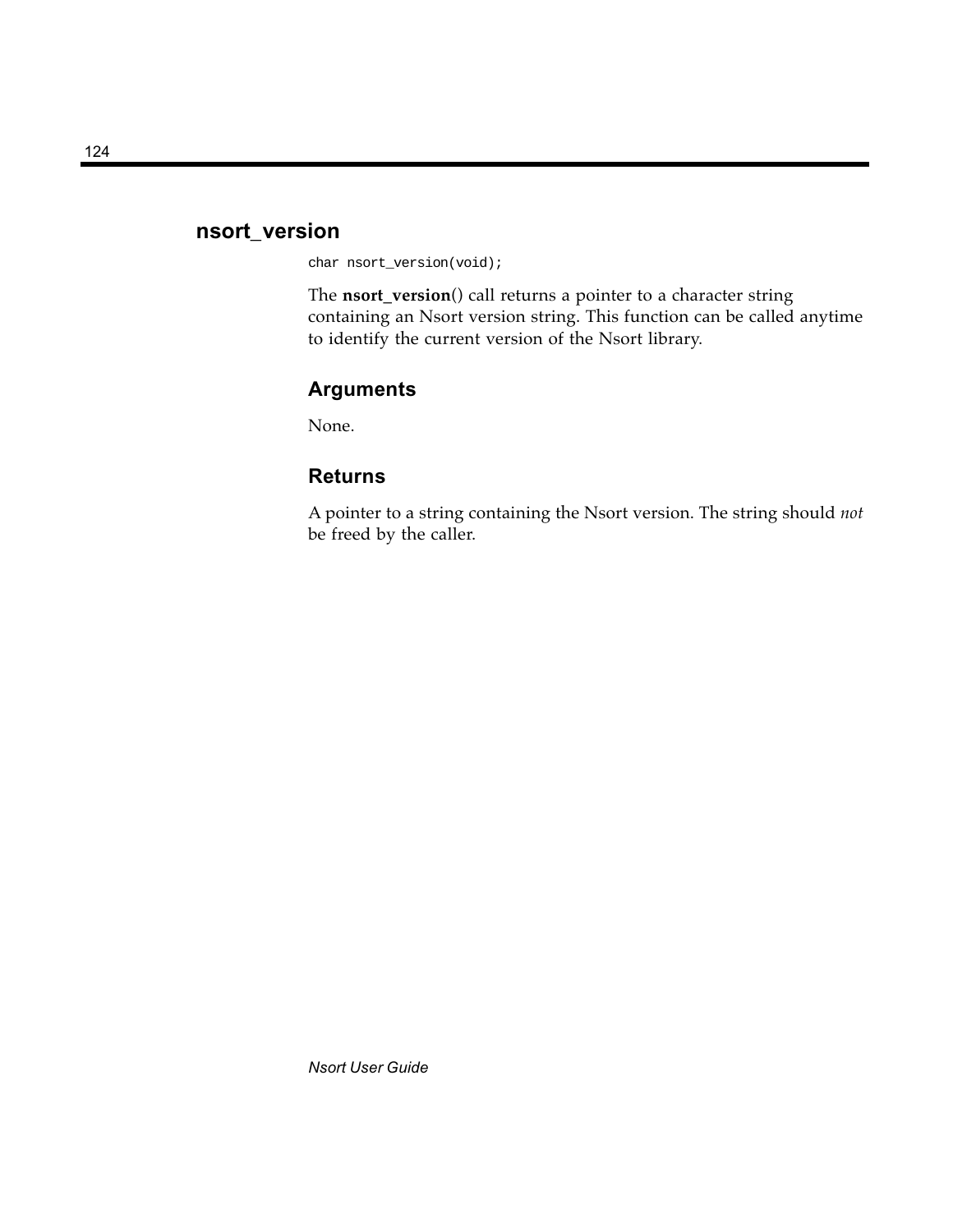#### <span id="page-136-0"></span>**Example Application Program Performing a Sort**

```
#include <stdio.h>
#include <stdlib.h>
#include "nsort.h"
void error_exit(char *func, int err, unsigned context)
{
     fprintf(stderr, "%s returns %d/%s\n",
             func, err, nsort_message(&context));
    nsort_end(&context);
   exit(1);}
/* Example program to take input files on the command line,
  * merge the contents and write the result to standard output.
 */
main(int argc, char *argv[])
{
  unsigned context;
  int err;
  char buf[8000];
   int size;
  unsigned retsize;
   /* Define sort record type lines of text with fields
   * separated by '|'. Key is the third field.
   */
   err = nsort_define("-format:sep='|' -key:pos=3",
                      0, NULL, &context);
  if (err < 0) error_exit("nsort_define()", err, context);
   /* Read records from standard input, and release them to Nsort
   */
 while (size = read(0, but, sizeof(buf))) {
    if (size < 0)
      perror("<stdin>"), exit(1);
    if ((err = nsort_release_recs(buf, size, &context)) < 0)
      error_exit("nsort_release_recs()", err, context);
   }
   /* Tell Nsort there is no more input. */
 if ((err = nsort release end(&countext)) < 0)
     error_exit("nsort_release_end()", err, context);
```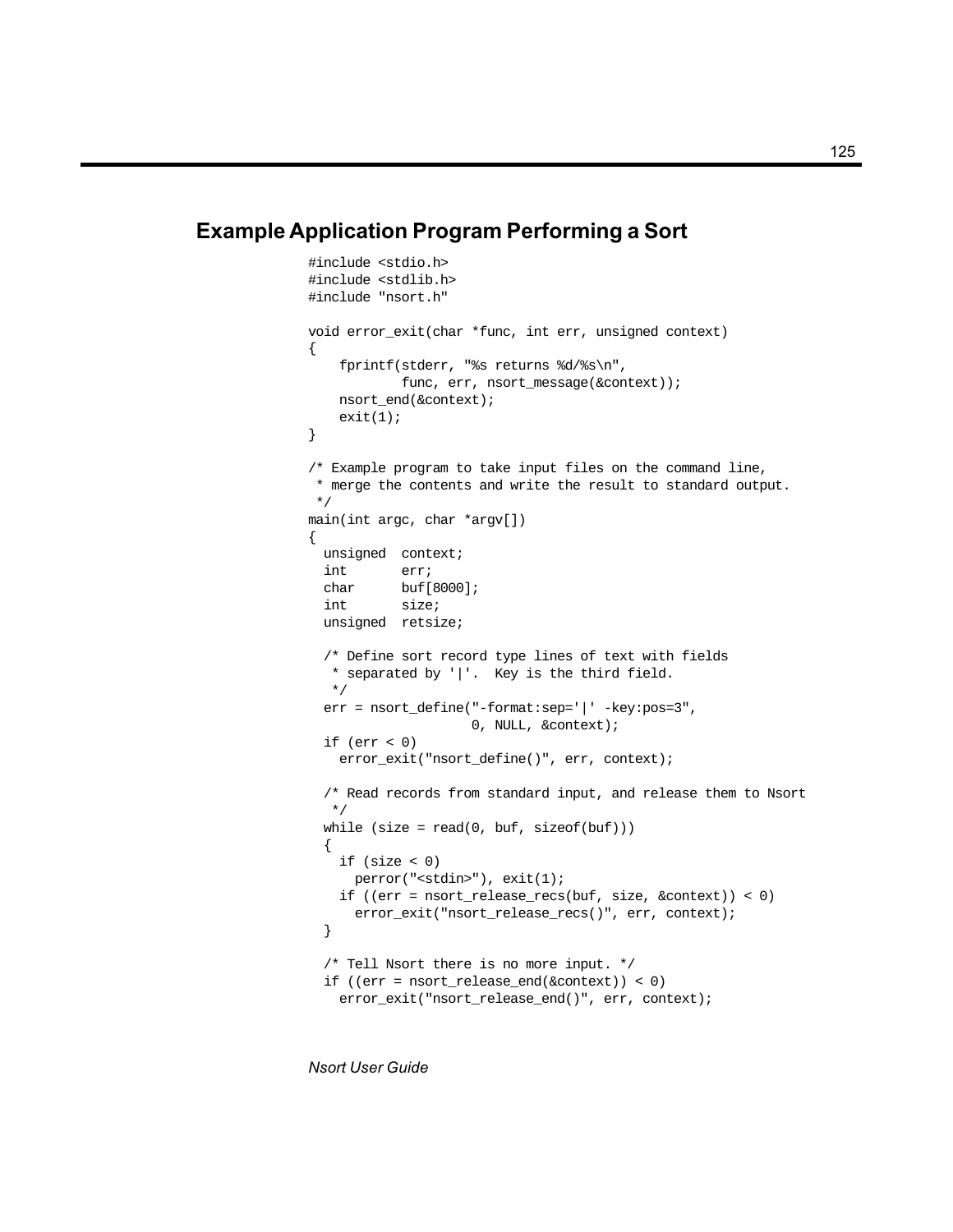```
 /* Get the records output from the sort and write to stdout.
   */
 for (i; j) {
   retsize = sizeof(buf); /* Warning: must be bigger than
                                 biggest possible record */
    if ((err = nsort_return_recs(buf, &retsize, &context)) < 0)
      error_exit("nsort_return_recs()", err, context);
    if (err == NSORT_END_OF_OUTPUT)
      break;
   write(1, buf, retsize); \frac{1}{2} /* write to stdout */
   }
  nsort_end(&context);
}
```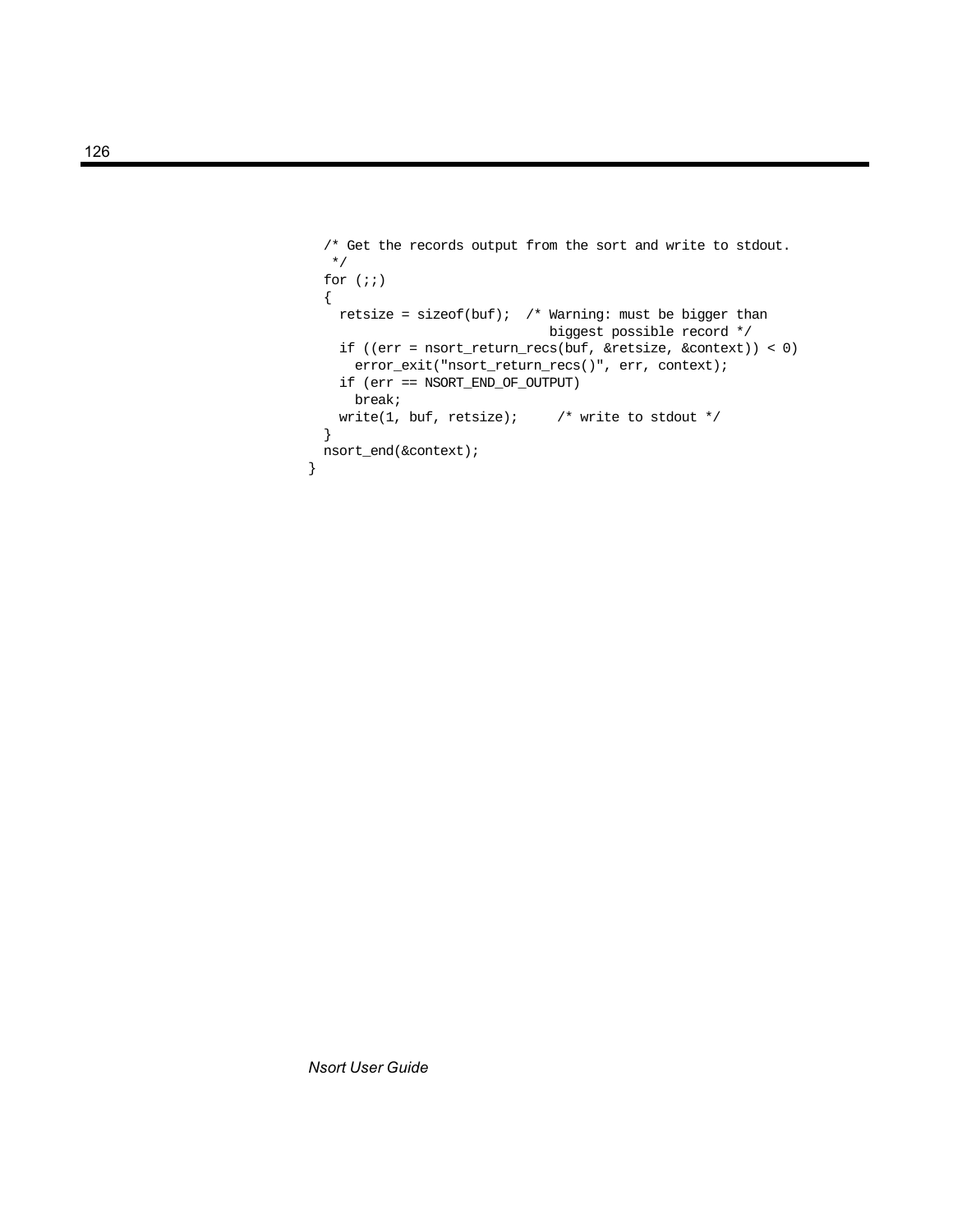# <span id="page-138-0"></span>**Merging Records**

The standard sequence of Nsort function calls to merge records is similar to those for sorting records. The main difference is that merge input is provided by a merge input callback routine, rather than **nsort release recs**() calls. The sequence of calls for merging is:

**nsort\_merge\_define**(...) to define the merge and merge input callback for each record or block of records to be returned in merged order: nsort return recs(...) **nsort\_print\_stats**(...) to print performance statistics (optional)

**nsort\_end**(...) to declare end of sort

For a simple example program, see ["Example Application Program](#page-142-0)  [Performing a Merge" on page 131.](#page-142-0)

The following sections will describe the nsort\_merge\_define() call, and merge input callback routines.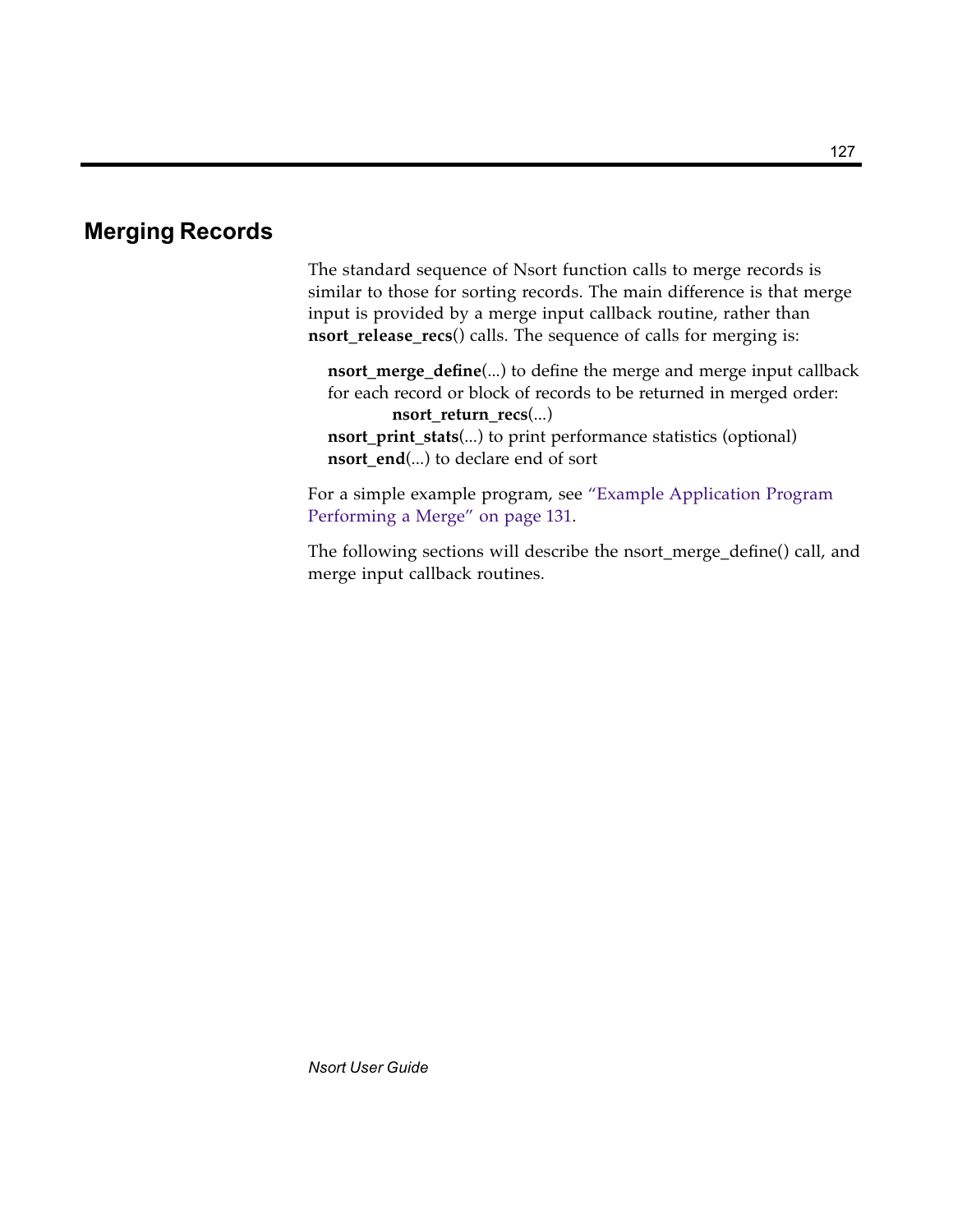# <span id="page-139-0"></span>**nsort\_merge\_define**

```
nsort_msg_t nsort_merge_define(const char *sortdef,
                            unsigned options,
                            nsort_error_callback_t *error_callback,
                            int merge_width,
                            nsort_merge_callback_t *merge_input,
                            nsort_t *ctxp);
```
The **nsort\_merge\_define**() call takes a string that describes the sort to be performed and creates a context for the merge that identifies the merge.

# **Arguments**

| sortdef        | Pointer to a string containing a merge description<br>in Nsort's sort definition language. Merge input<br>files should not be defined in the string        |
|----------------|------------------------------------------------------------------------------------------------------------------------------------------------------------|
| options        | Either 0 (no options) or NSORT_NO_DEFAULTS<br>(nsort does not read the nsort.params file to get<br>system-wide configuration defaults.                     |
| error_callback | Either NULL (no error callbacks) or points to an<br>nsort_error_callback_t structure that defines an<br>error callback routine and the its first argument. |
| merge_width    | The number of merge input streams to be merged.                                                                                                            |
| merge_input    | Pointer to an nsort_merge_callback_t structure that<br>defines a merge input routine and its last argument.                                                |
| ctxp           | Pointer to a sort context id (unsigned int). The id is<br>always overwritten with the new sort context id.                                                 |

# **Returns**

|          | <b>NSORT_SUCCESS</b> Operation completed successfully. |
|----------|--------------------------------------------------------|
| $\cdots$ | See Appendix A for a complete list.                    |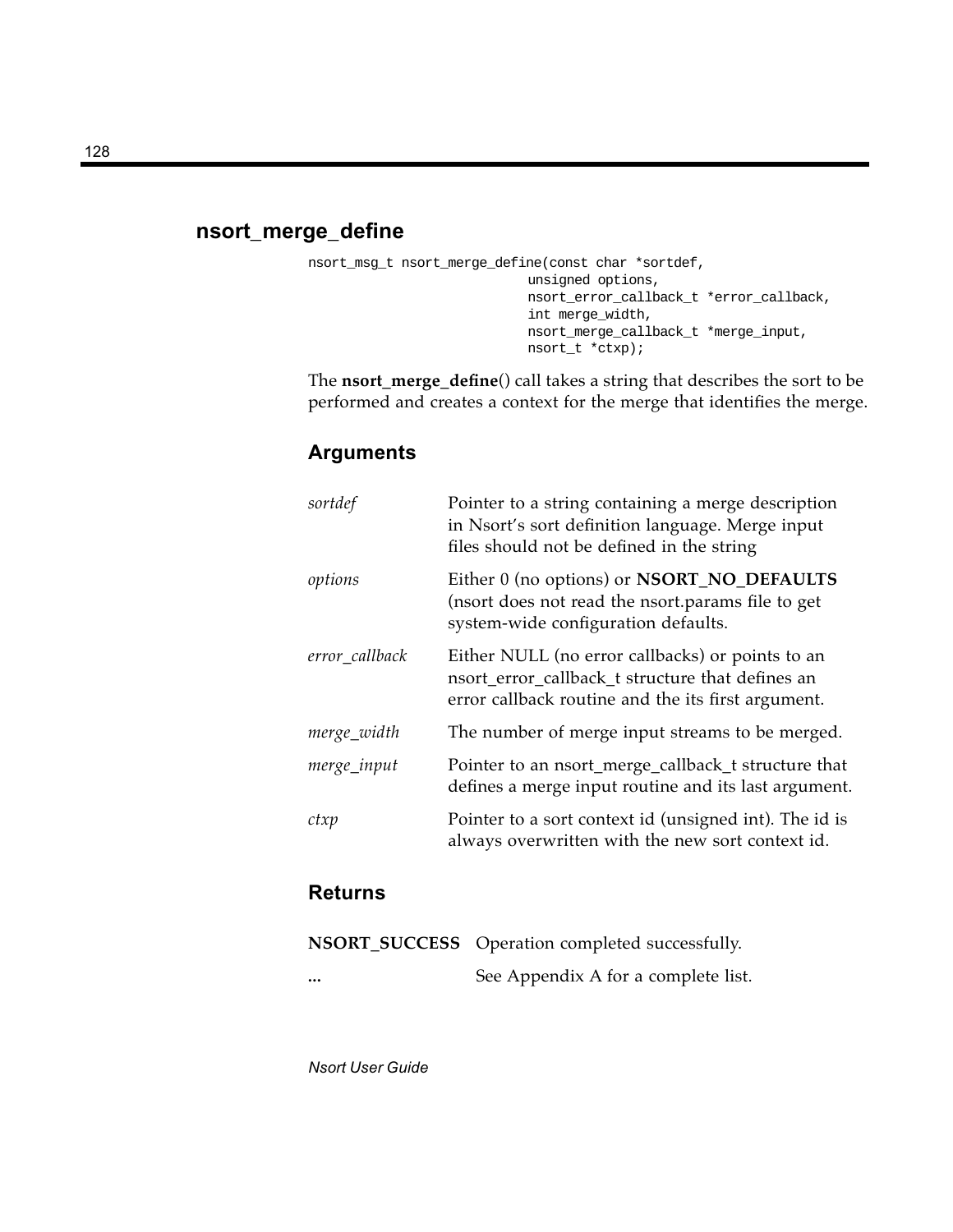# **Merge Input Callback**

A merge input callback routine must be defined in a **nsort\_merge\_define**() call. Nsort will request merge input records from the application using the merge input callback function.

The merge input callback routine should follow the prototype below:

```
typedef int (*nsort_merge_input_t)(int merge_index,
                                    char *buf;
                                    int size,
                                    void *input_arg);
```
# **Arguments**

| merge_index     | Index, ranging from 0 to <i>merge_width</i> - 1, of the<br>merge input stream being requested.         |
|-----------------|--------------------------------------------------------------------------------------------------------|
| buf             | Pointer to buffer where the requested merge input<br>records should be placed by the callback routine. |
| size            | Size of the <i>buf</i> buffer in bytes.                                                                |
| input_arg       | Pointer argument specified by the application<br>program in the <b>nsort_merge_define</b> () call.     |
| <b>Returns:</b> |                                                                                                        |
| > 0             | The number of bytes placed in the <i>buf</i> buffer.                                                   |

| >0  | The number of bytes placed in the <i>buf</i> buffer.                                                                                                                          |
|-----|-------------------------------------------------------------------------------------------------------------------------------------------------------------------------------|
| 0   | Indicates there is no further input for the given<br>merge stream.                                                                                                            |
| < 0 | Indicates an input error has occurred. In this case,<br>Nsort will issue an error message using errno on<br>Unix or GetLastError() on Window NT, and then<br>abort the merge. |

See the next section for how to declare the merge input function.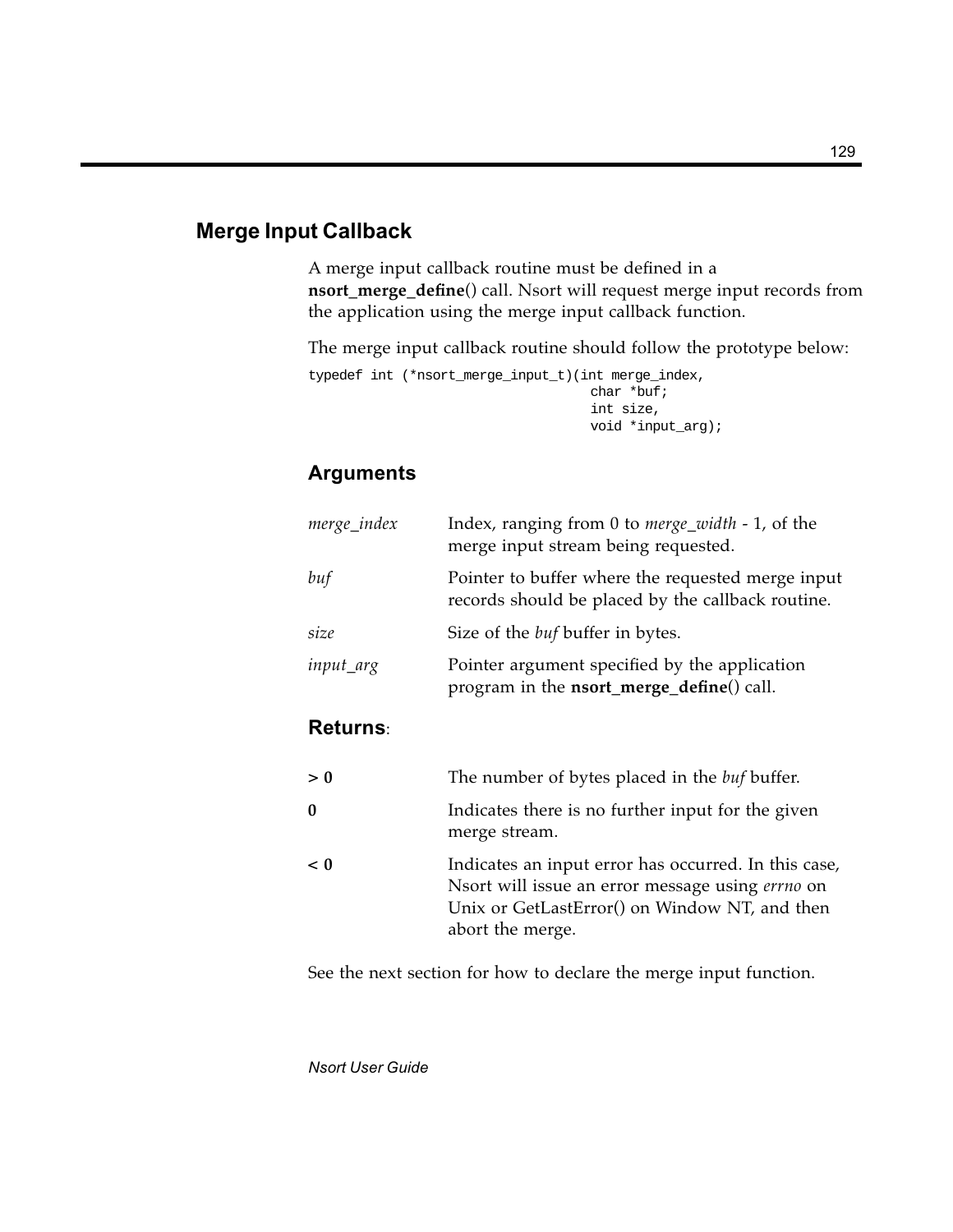#### **Declaring a Merge Input Callback Routine**

A merge input callback routine can be declared using the *merge\_input\_callbacks* argument to **nsort\_merge\_define**(). This argument is a pointer to the following structure that contains a pointer to the merge input callback routine and its last argument:

typedef struct { nsort\_merge\_input\_t input; void \*arg; } nsort\_merge\_callback\_t;

See previous page for a description of the merge input callback routine.

For more information on **nsort\_merge\_define**(), see [page 128](#page-139-0).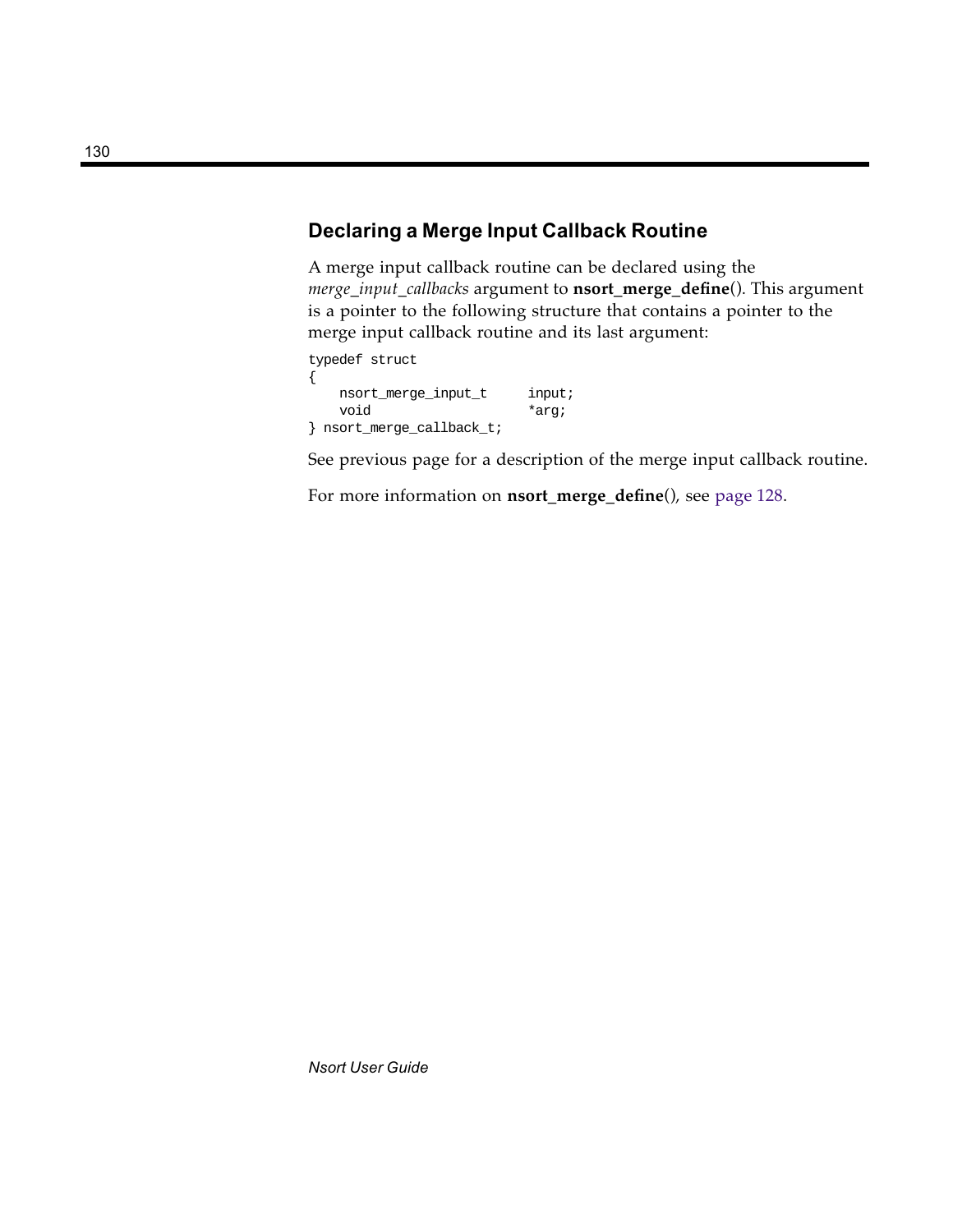## <span id="page-142-0"></span>**Example Application Program Performing a Merge**

```
#include <stdio.h>
#include <stdlib.h>
#include <fcntl.h>
#include "nsort.h"
/* merge input callback function
 */
int merge_input(int merge_index, char *buf, int size, int *fd)
{
  return (read(fd[merge_index], buf, size));
}
void error_exit(char *func, int err, unsigned context)
{
    fprintf(stderr, "%s returns %d/%s\n",
           func, err, nsort_message(&context));
   nsort_end(&context);
   exit(1);}
/* Example program to take input files on the command line,
 * merge the contents and write the result to standard output.
 */
main(int argc, char *argv[])
{
 int *fd;
 int width = \arg c - 1;
 unsigned context;
  int err;
  nsort_merge_callback_t mc;
 int i;
  char buf[70000];
 unsigned retsize;
 fd = \text{malloc}(\text{width} * \text{sizeof}(\text{fd}[0]));
 for (i = 0; i < width; i++)fd[i] = open(argv[i + 1], O_RDOMLY);
```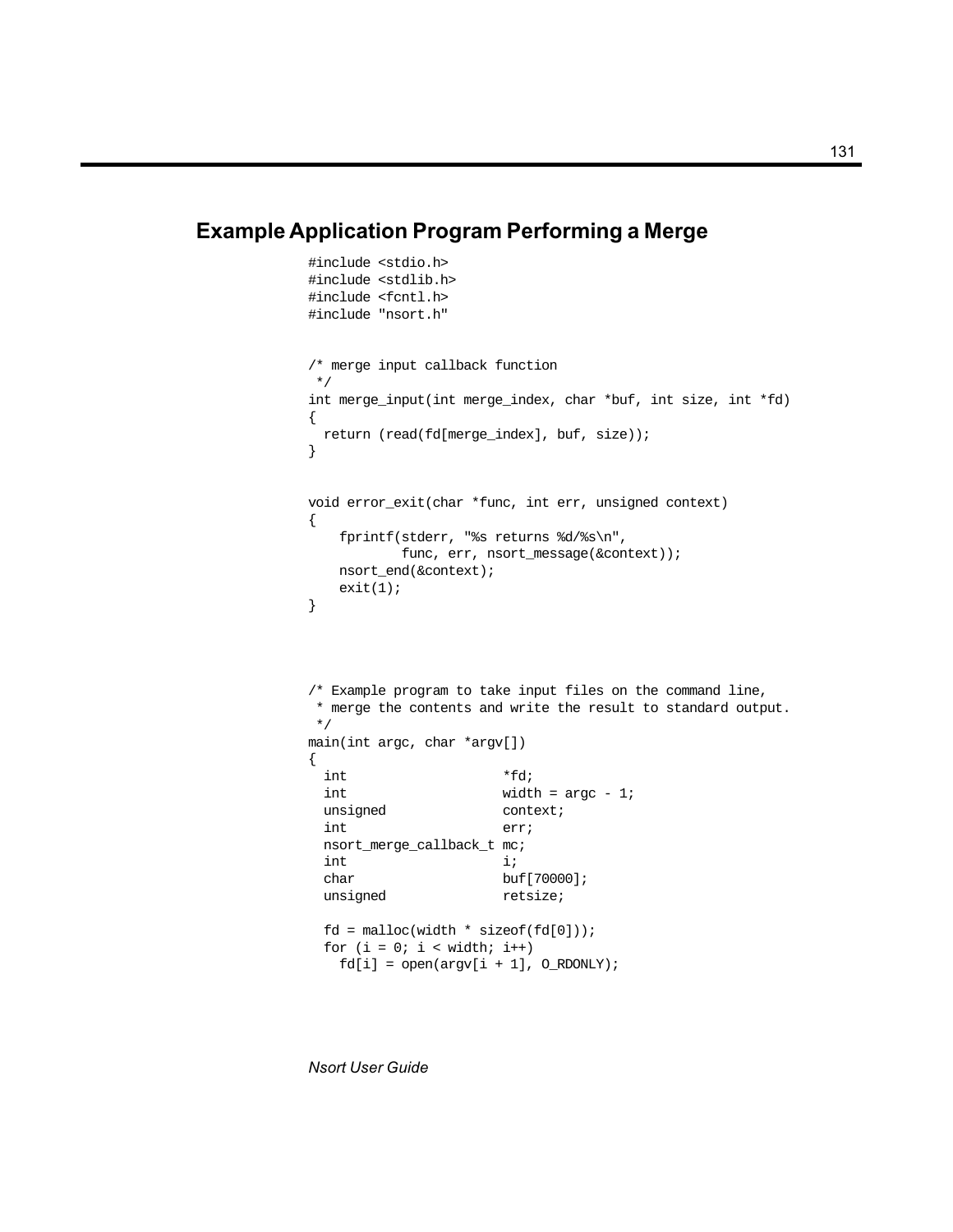```
 /* Define merge record type as lines of text with
 * tab-separated field. Key is second character field.
 */
 mc.input = merge_input;
mc.argv = fd; err = nsort_merge_define("-format:sep=tab -key:pos=2",
                           0, NULL, width, &mc, &context);
if (err < 0) error_exit("nsort_merge_define()", err, context);
 /* Get the records output from the merge and write to stdout.
 */
for (i; j) {
 retsize = sizeof(buf); /* Warning: must be bigger than
                               biggest possible record */
  if ((err = nsort_return_recs(buf, &retsize, &context)) < 0)
    error_exit("nsort_return_recs()", err, context);
   if (err == NSORT_END_OF_OUTPUT)
    break;
 write(1, buf, retsize); \frac{1}{2} /* write to stdout */
 }
 nsort_end(&context);
```
132

*Nsort User Guide*

}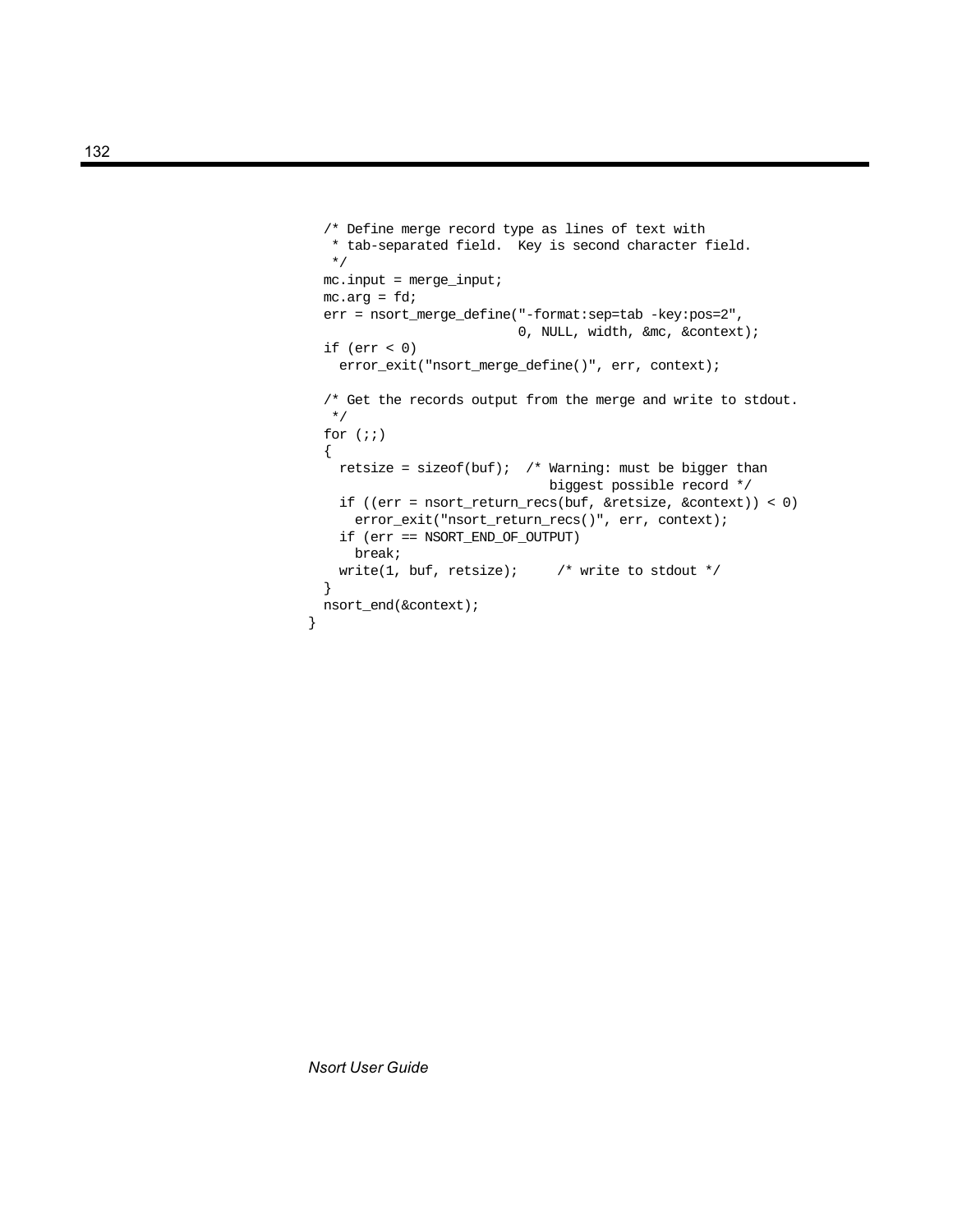# **User-Defined Compares**

The application program may define its own functions for comparing record fields. Nsort can invoke these comparison functions from multiple threads, thereby leveraging the capabilities of multiprocessor systems.

The following subsections explain the required comparison function type, how to declare a comparison function to Nsort, and how to specify a comparison function in a sort or merge definition.

- **•** Comparison Function Type [\(page 134\)](#page-145-0).
- **•** Declaring the Comparison Function to Nsort ([page 136](#page-147-0)).
- **•** Specifying the Comparison Function in a Sort or Merge Definition String ([page 137\)](#page-148-0).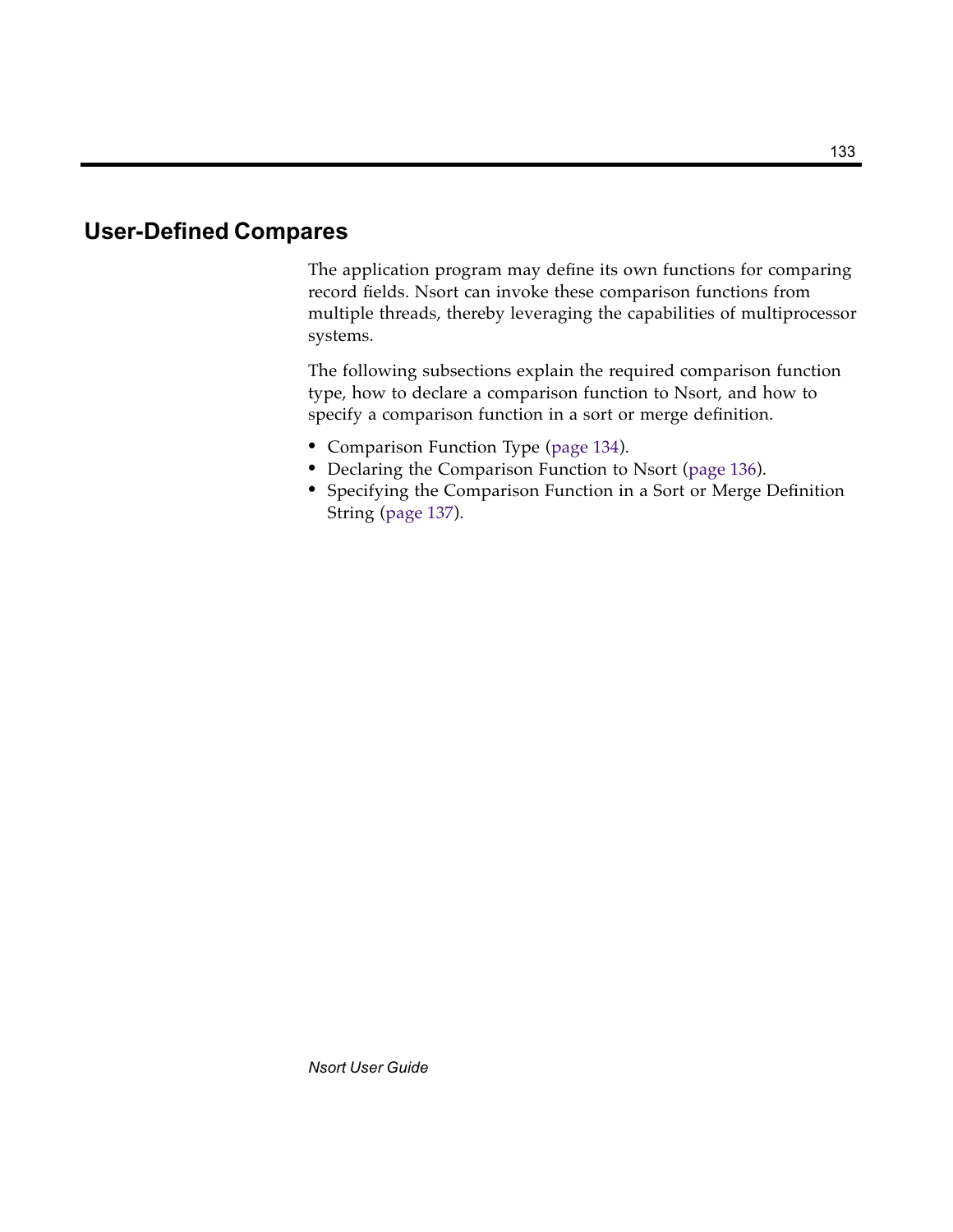# <span id="page-145-0"></span>**Comparison Function Type**

Comparison functions must be of the following type:

```
typedef int (*nsort_compare_t)(void *p1, 
                                 void *p2, 
                                 int len1, 
                                 int len2,
                                 void *compare_arg);
```
# **Arguments**

| p1          | Pointer the field to be compared in the first record.                                                                                                                                                                             |
|-------------|-----------------------------------------------------------------------------------------------------------------------------------------------------------------------------------------------------------------------------------|
| р2          | Pointer the field to be compared in the second<br>record.                                                                                                                                                                         |
| len1        | Length in bytes of the field in the first record.                                                                                                                                                                                 |
| len2        | Length in bytes of the field in the second record.                                                                                                                                                                                |
| compare_arg | Pointer argument defined when the function was<br>declared using nsort_declare_function(). This<br>argument may be used to identify compare<br>derivations of the programmer's choice (e.g. folding<br>upper case to lower case). |

### **Returns**

The comparison function should be programmed to return the following values:

| < 0      | The field in the first record sorts before the field in<br>the second record.   |
|----------|---------------------------------------------------------------------------------|
| $\bf{0}$ | The field in the first record sorts equal to the field in<br>the second record. |
| > 0      | The field in the first record sorts after the field in<br>the second record.    |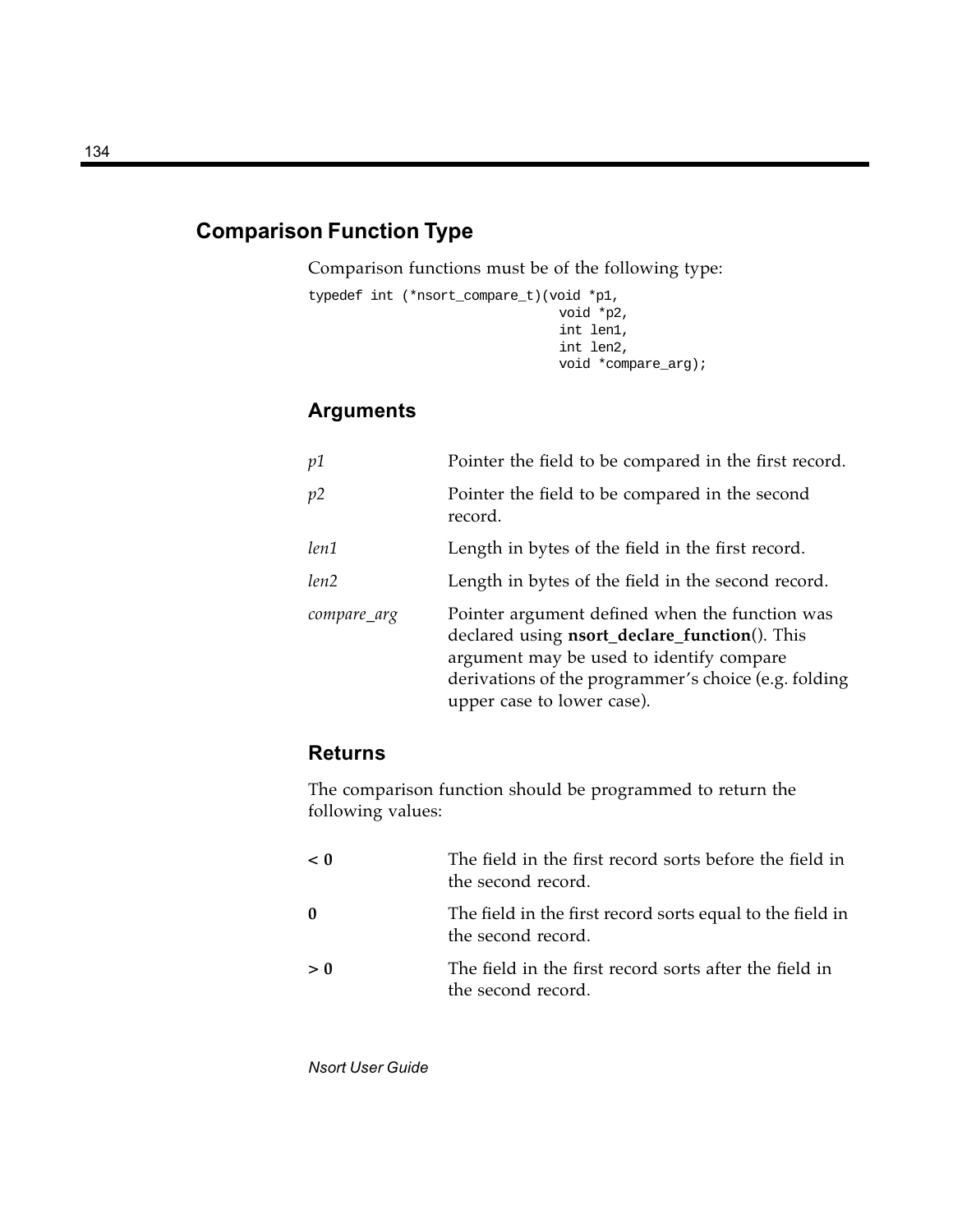# **Nota Bene**

Comparison functions must have the following properties:

- **•** Reentrancy Nsort will can invoke comparison functions from mutliple threads, even when only one process (thread) is used. Avoid using static variables in comparison functions, or other techniques that will prevent the correct execution of multiple, concurrent comparison functions.
- **•** Trichotomy For any two key fields **A** and **B**, exactly *one* of the following three relationships must be consistently indicated by the comparison function, regardless the of the order in which the two fields are passed to the comparison function:

$$
A < B
$$
\n
$$
A = B
$$
\n
$$
A > C
$$

This rule must be followed for all possible key field values, including empty fields (if possible).

**•** Transitivity - For any three key fields **A**, **B** and **C**, if **A** > **B** and **B** > **C**, then  $A > C$ .

Failure to adhere to these properties can result in Nsort abnormally terminating with an error message, hanging, or even loss of data.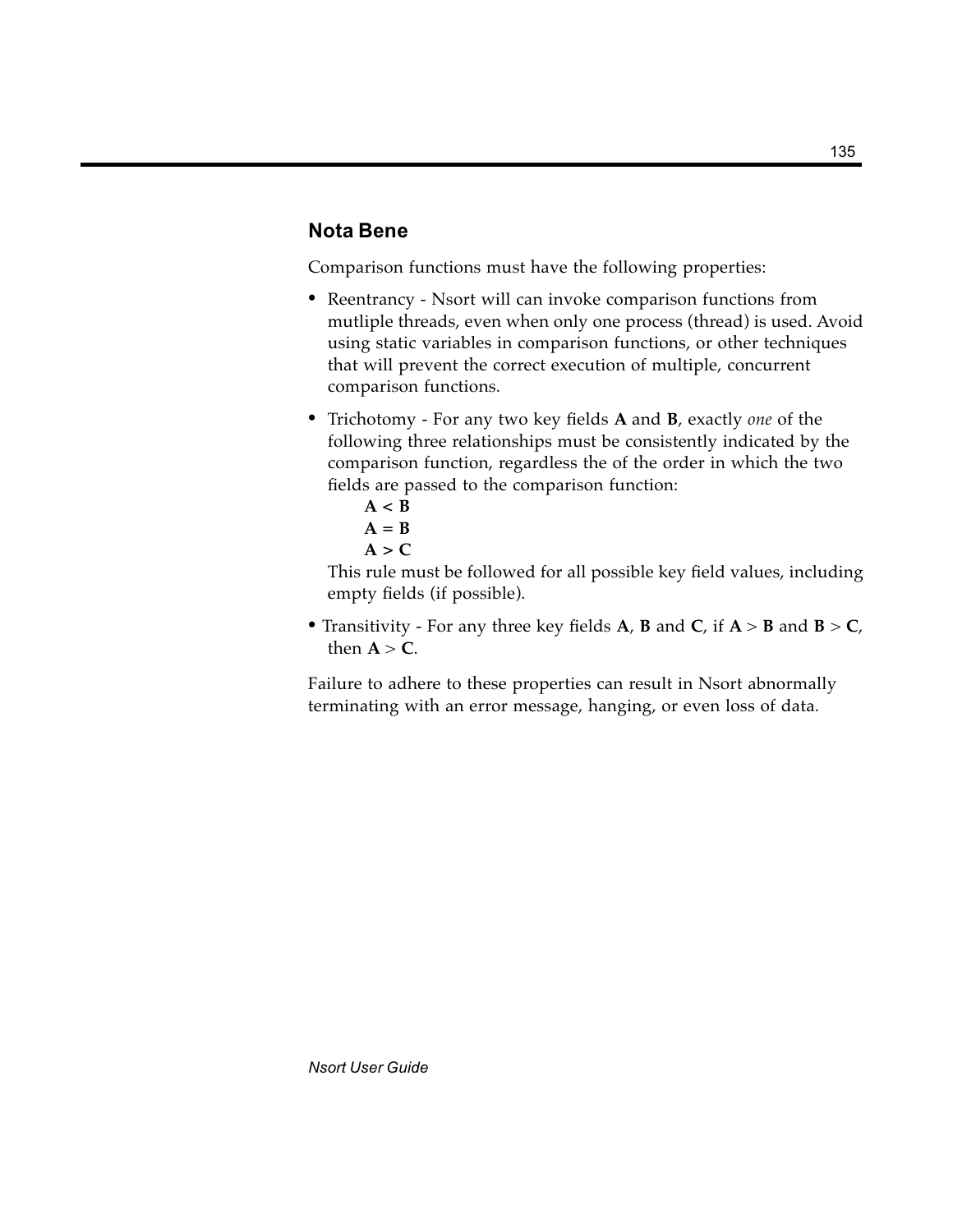## <span id="page-147-0"></span>**nsort\_declare\_function**

User-defined compare functions can be declared to Nsort using a **nsort\_declare\_function()** call.

```
nsort_msg_t nsort_declare_function(char *name, 
                                     nsort_compare_t function,
                                     void *arg);
```
The **nsort\_declare\_function**() call is not associated with a particular sort context. The declared function *name* can be used in any subsequent **nsort\_define**() or **nsort\_merge\_define**() call. A previous declaration of the same compare function *name* will be overwritten by **nsort\_declare\_function**().

### **Arguments**

| name     | Pointer to a string containing the name of the<br>comparison routine that the application program<br>will use in a subsequent <b>nsort_define</b> () call. |
|----------|------------------------------------------------------------------------------------------------------------------------------------------------------------|
| function | Pointer to the comparison function.                                                                                                                        |
| arg      | Compare argument pointer that Nsort will pass to<br>all invocations of function to resolve name<br>comparisons.                                            |

### **Returns**

| <b>NSORT SUCCESS</b> | Operation completed successfully.   |
|----------------------|-------------------------------------|
| $\cdots$             | See Appendix A for a complete list. |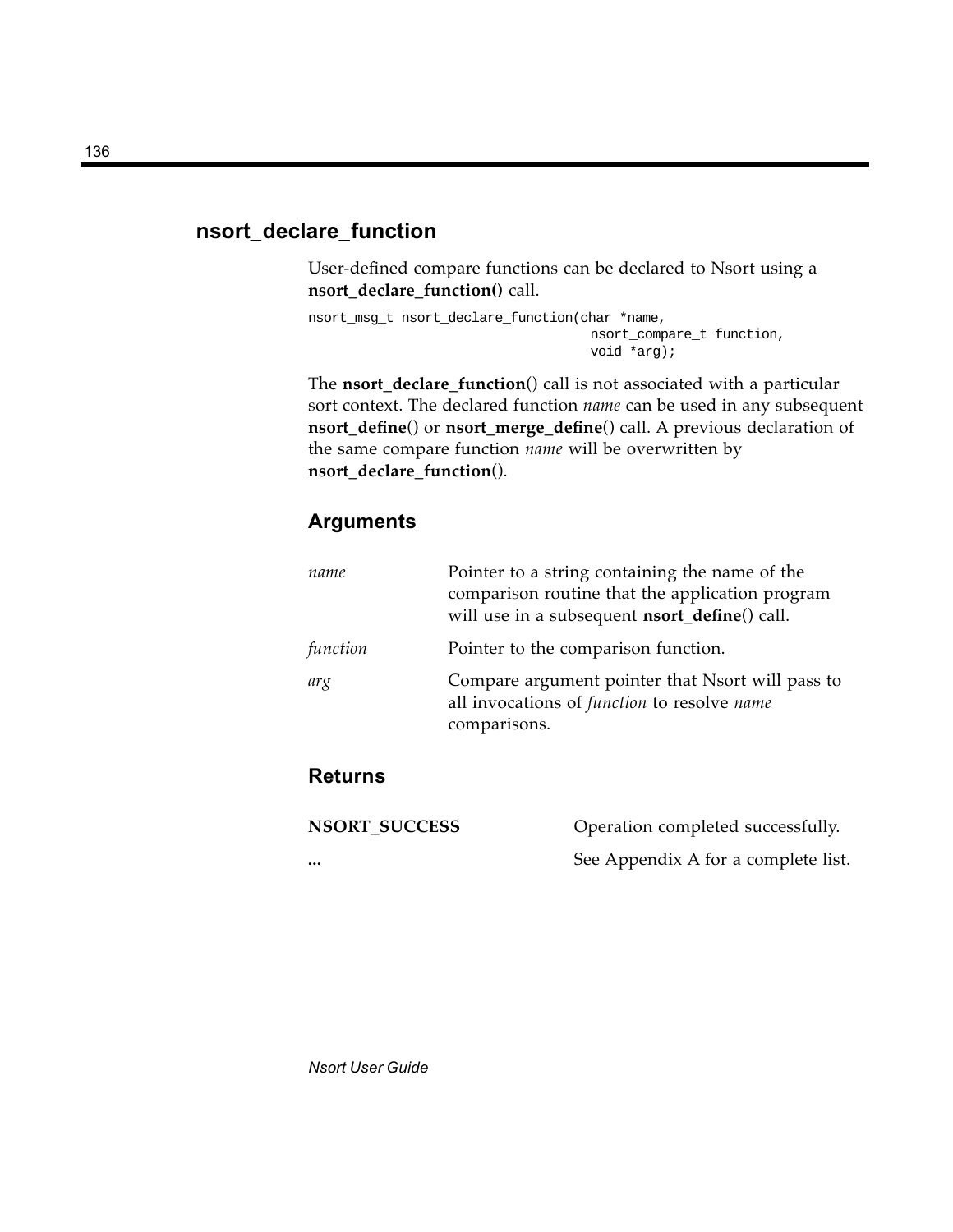### <span id="page-148-0"></span>**Specifying a User-Defined Comparison**

The user-defined comparison function declared by an **nsort\_declare\_function**() call can be used in field comparisons by adding a **compare**:*name* qualifier to the desired field declaration in a subsequent **nsort\_define**() or **nsort\_merge\_define**() call. The *name* in the **compare** qualifier must match the *name* argument to a **nsort\_declare\_function**() call.

### **Example**

```
int mytype_compare(void *col1, void *col2, int l1, int l2, void *arg);
...
ret = nsort_declare_function("mytype", mytype_compare, mytype_arg);
...
ret = nsort_define("-format=size:72 "
                    "-field:name=fld1,size=4,off=0,compare=mytype "
                    "-key:fldl", 0, NULL, &context);
```
Instead of first declaring a user-defined comparison function with **nsort declare function**(), the address of the user-defined comparison function can be given in hexadecimal after the **compare** qualifier. In addition, the value of the *compare\_arg* argument to the comparison function can also be declared following the **arg** qualifier.

### **Example**

```
int mytype_compare(void *col1, void *col2, int l1, int l2, void *arg);
struct mystruct myarg;
char def buf[300];
sprint_s(def_buf, sizeof(def_buf),
        "-format=size:72 -key:off=0,compare=0x%I64x,arg=0x%I64x"
        (unsigned __int64)mytype_compare, 
        (unsigned __int64)&myarg);
...
ret = nsort_define(def_buf, 0, NULL, &context);
```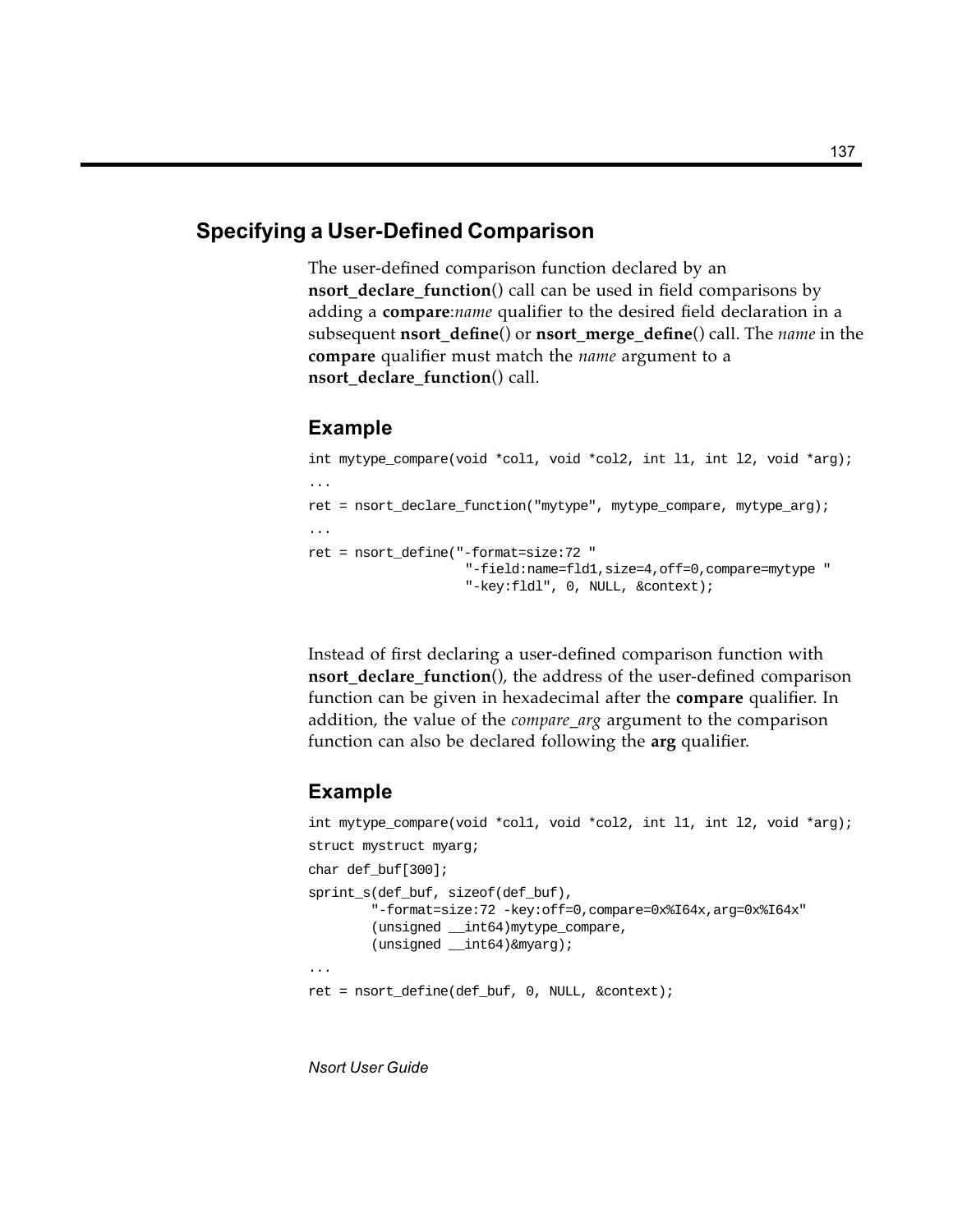# **Error Handling**

Each Nsort API function returns an integer status value that can indicate success, warning condition or error condition:

| $\leq 0$ | The function did not complete successfully because<br>of a fatal error. |
|----------|-------------------------------------------------------------------------|
|          | 0 (NSORT_SUCCESS) The function completed successfully.                  |
| > 0      | The function completed successfully with a non-<br>fatal warning.       |

# **Getting an Error or Warning String**

When an Nsort function returns non-zero, a warning or error condition has occurred. A character string describing the warning or error can then be obtained by calling **nsort\_message**():

extern char \*nsort\_message(nsort\_t \*ctxp);

# **Arguments**

*ctxp* Pointer to sort context id.

The character string returned should *not* be deallocated by the application program (e.g. by passing the pointer value to **free**()).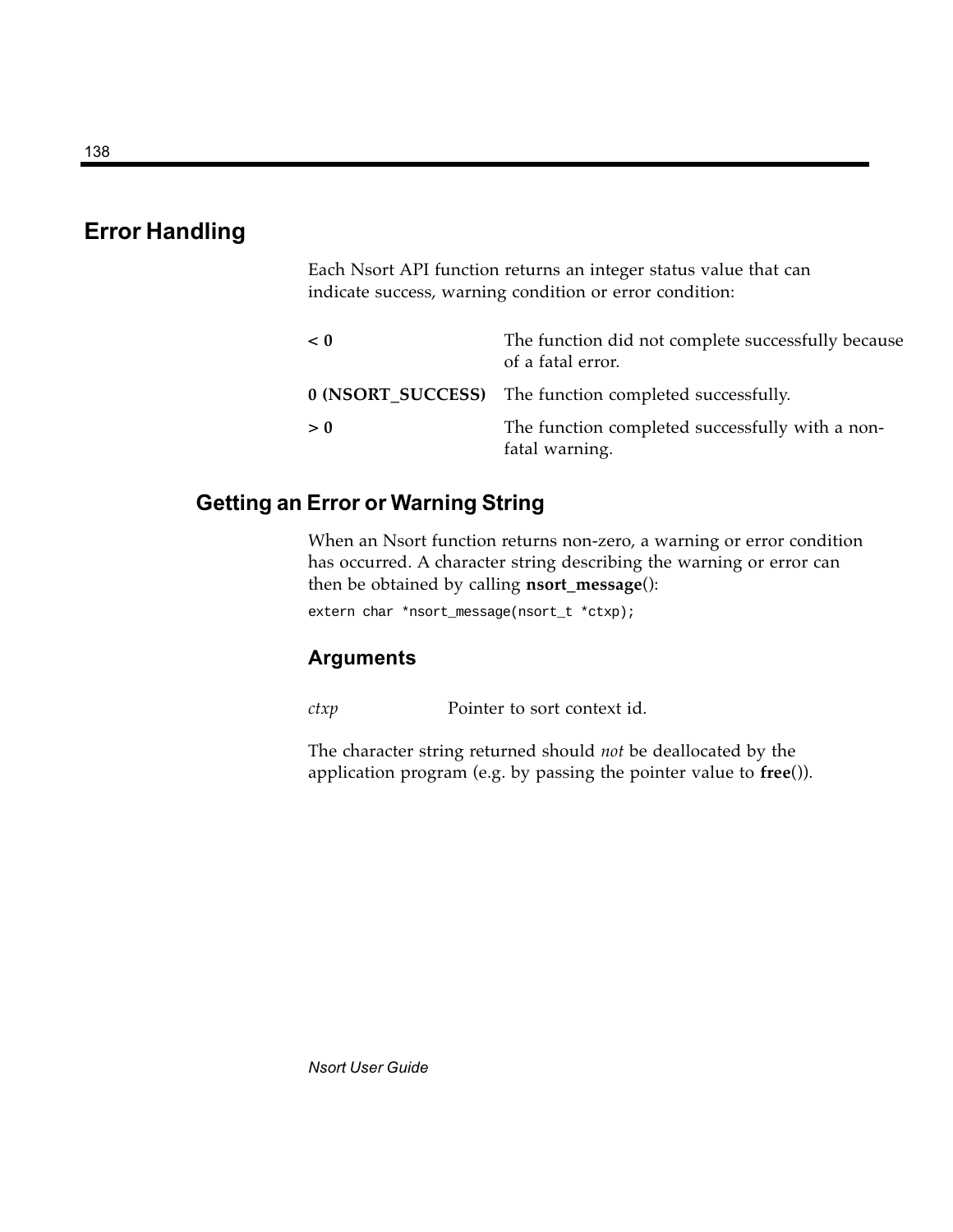# **Error Callbacks**

An error callback routine may be defined to allow application-specific processing of a warning or error condition (e.g. print a non-English description). The callback routine will be called when an Nsort API function detects a warning or error condition, before the API function returns the warning or error status to the application program. The error routine *must* return to allow Nsort to cleanup sort resources.

```
typedef void (*nsort_error_t)(void *arg, nsort_msg_t msg, 
                                nsort_t context, char *line 
                                int char_no, int n_args, ...);
```
## **Arguments**

| arg        | Pointer argument declared with callback function.                                                                                                                                                                                  |
|------------|------------------------------------------------------------------------------------------------------------------------------------------------------------------------------------------------------------------------------------|
| msg        | Integer indicating the type of error or warning that<br>has occurred. This is the same integer that will<br>subsequently be returned by the Nsort API<br>function.                                                                 |
| context    | Sort context id for which the warning or error is<br>being issued.                                                                                                                                                                 |
| line       | If the error or warning occurred in parsing the sort<br>specification passed to nsort_define() this argument<br>is a pointer to the line where the error occurred,<br>otherwise it is NULL.                                        |
| char_no    | If the error or warning occurred in parsing the sort<br>specification passed to <b>nsort_define</b> () this argument<br>is an integer indicating the character number in the<br>line where the error occurred, otherwise it is -1. |
| $n_{args}$ | Integer containing the number of additional, error-<br>specific arguments.                                                                                                                                                         |
|            | 0 - 7 additional arguments depending on particular<br>error or warning number.                                                                                                                                                     |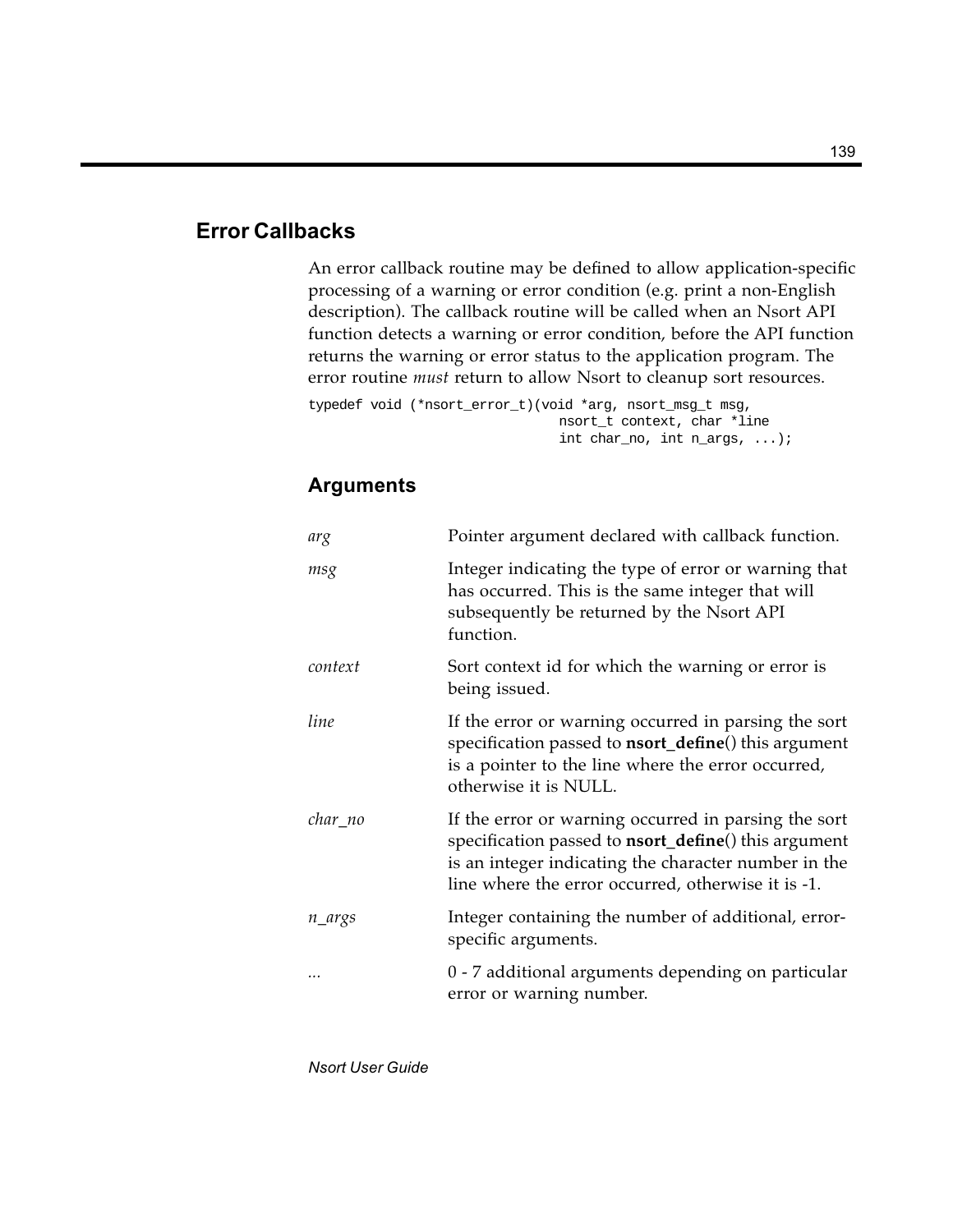### **Declaring an Error Callback Routine**

An error callback routine can be declared using the *error\_callbacks* argument of **nsort\_define**(). This argument is either NULL (no error callback routine) or a pointer to the following structure that contains a pointer to the error callback routine and its first argument:

```
typedef struct
{
   nsort_error_t error;
   void *arg; 
} nsort_error_callback_t;
```
See previous page for a description of the error callback routine.

For more information on **nsort\_define**(), see [page 117](#page-128-0).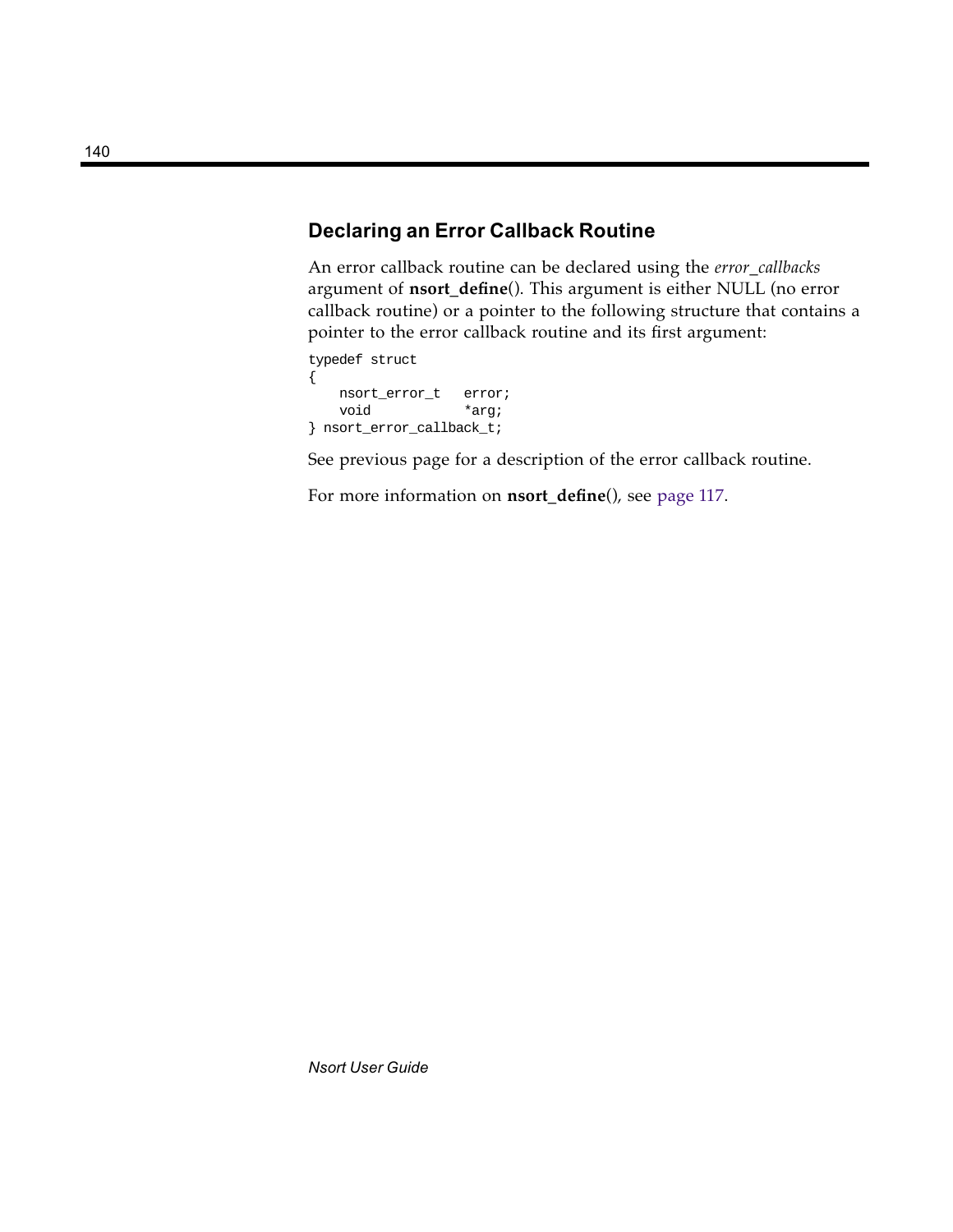# **Raising an Error in a User-Defined Comparison or Merge Input Callback Function**

A user-defined comparison or a merge input callback function can raise a fatal error by calling **nsort\_raise\_error**().

const char nsort raise error(char \*message);

This function will cause the termination of the nsort context associated with the Nsort thread that is calling the compare function or merge input callback.

The function will not return unless the calling thread does not belong to an Nsort context, in which case a descriptive error string is returned.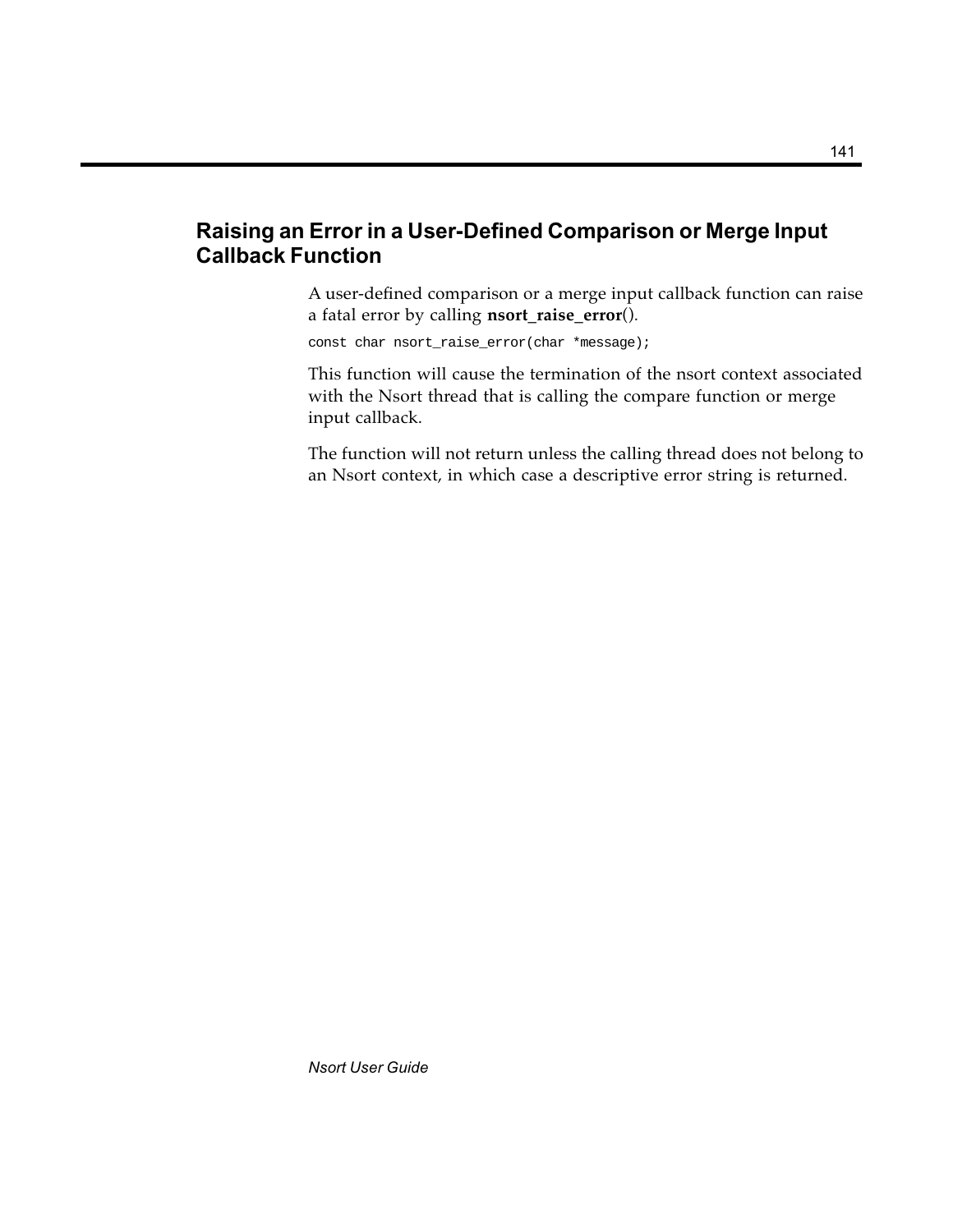142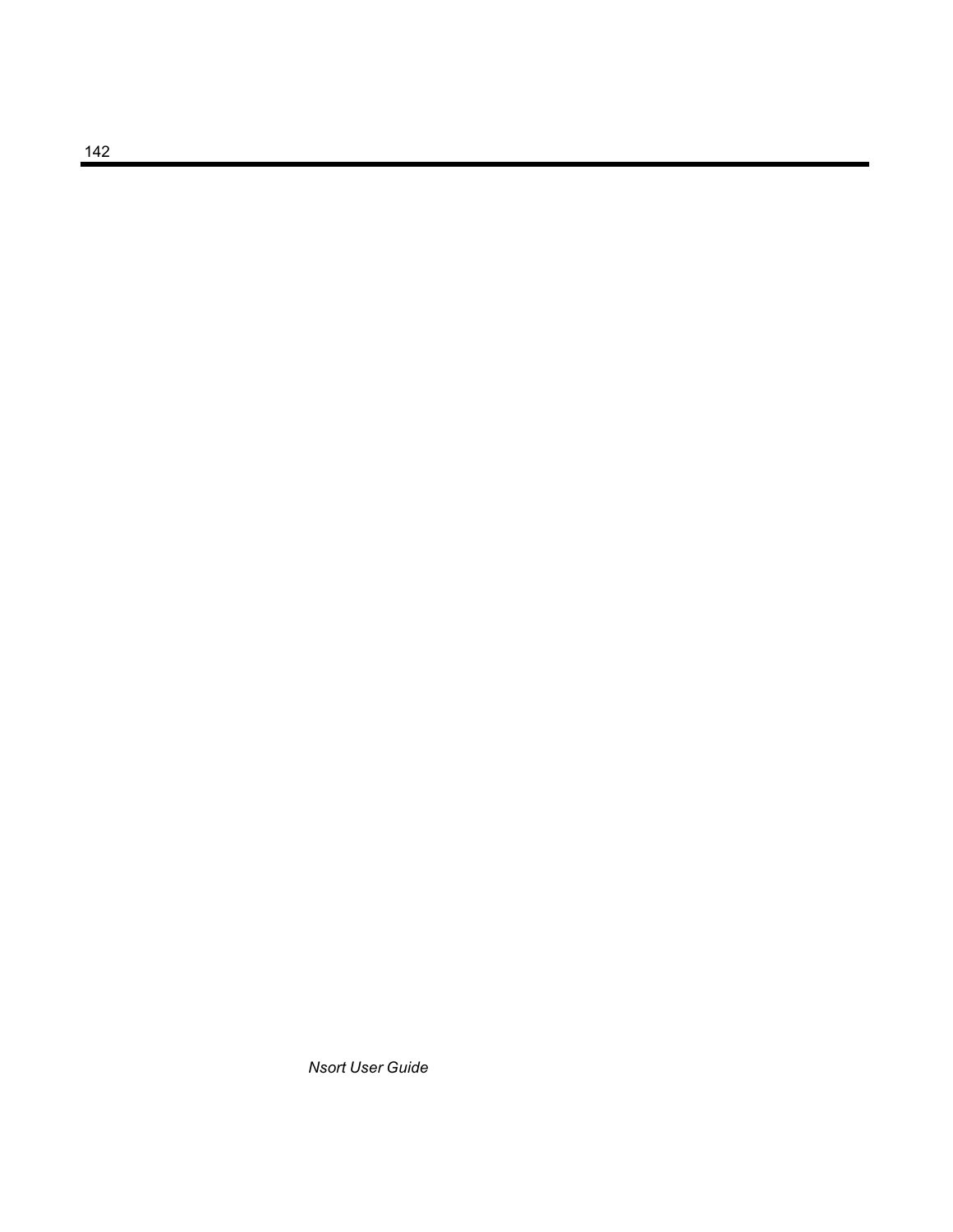# **Errors and Warnings** *A*

This appendix describes the errors and warnings returned by Nsort and includes the following sections:

- **•** Errors.
- **•** Warnings.

The following information is listed for each error or warning message:

- **•** The decimal value returned by Nsort for the error/warning.
- **•** The macro name for the error/warning as given in the nsorterrno.h file.
- **•** The error/warning string printed (or returned by nsort\_message()).
- **•** The recommended user action.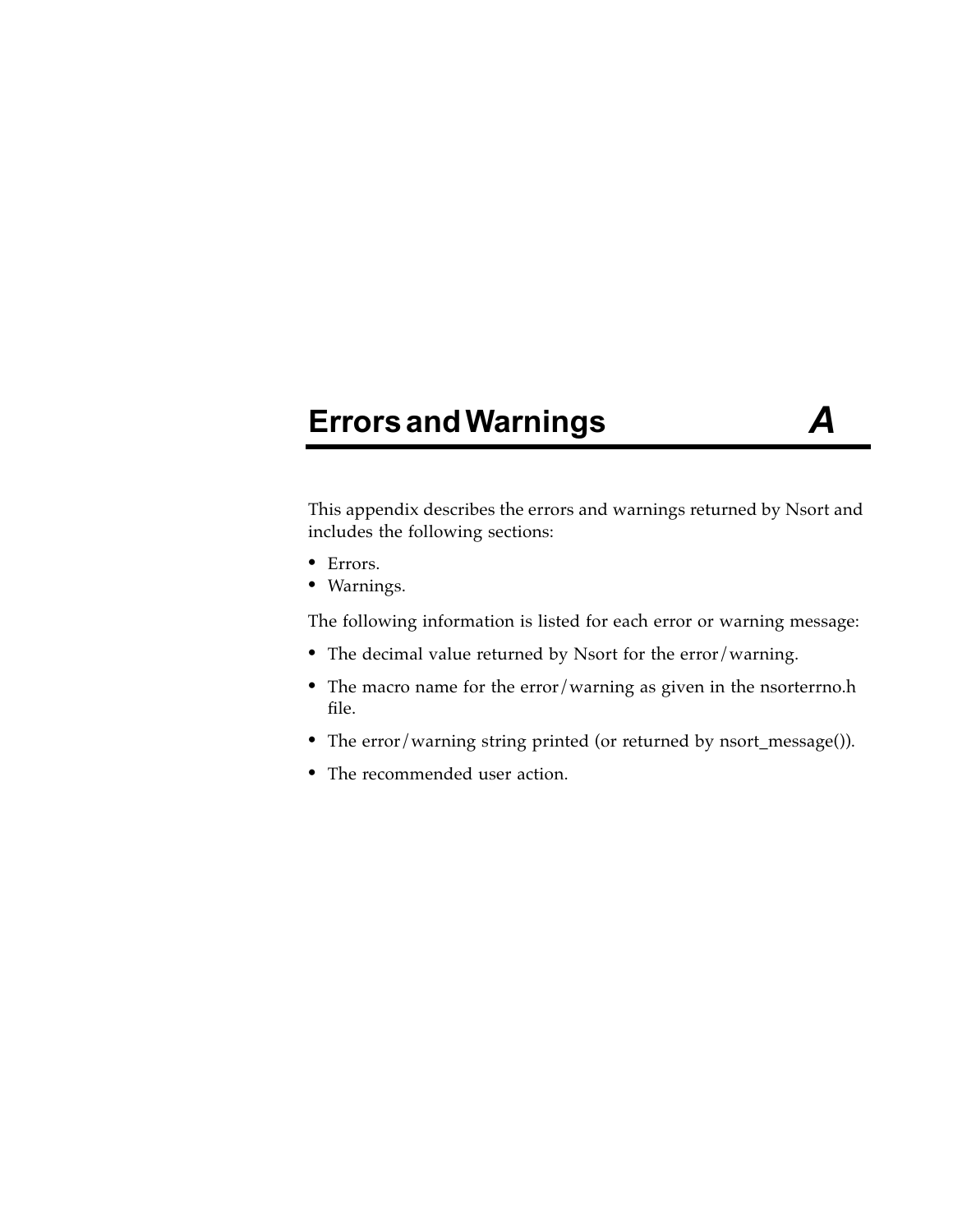### **Errors**

(-1) NSORT\_STATEMENT\_START **A statement must start with '/' or '-' Action**: Correct the indicated error in the sort specification. (-2) NSORT\_COLON\_EXPECTED **A ':' or '=' is expected here Action:** Correct the indicated error in the sort specification. (-3) NSORT\_COMMA\_EXPECTED **A ',' is expected inside a list Action**: Correct the indicated error in the sort specification. (-4) NSORT\_UNEXPECTED\_IN\_LIST **This is not expected inside this list Action**: Correct the indicated error in the sort specification. (-5) NSORT\_PAREN\_EXPECTED\_BEFORE **A parenthesis '(' was expected here Action:** Correct the indicated error in the sort specification. (-6) NSORT\_PAREN\_EXPECTED\_AFTER **A parenthesis ')' was expected here Action:** Correct the indicated error in the sort specification. (-7) NSORT\_AMBIGUOUS\_IDENTIFIER **This %s name is not sufficiently selective. The possible names here are: Action**: Correct the indicated error in the sort specification. (-8) NSORT\_UNEXPECTED\_KEYWORD **This word is not supported in this context. The commands recognized here are: Action**: Correct the indicated error in the sort specification. (-9) NSORT\_UNKNOWN\_KEYWORD **This is not an Nsort keyword Action**: Correct the indicated error in the sort specification.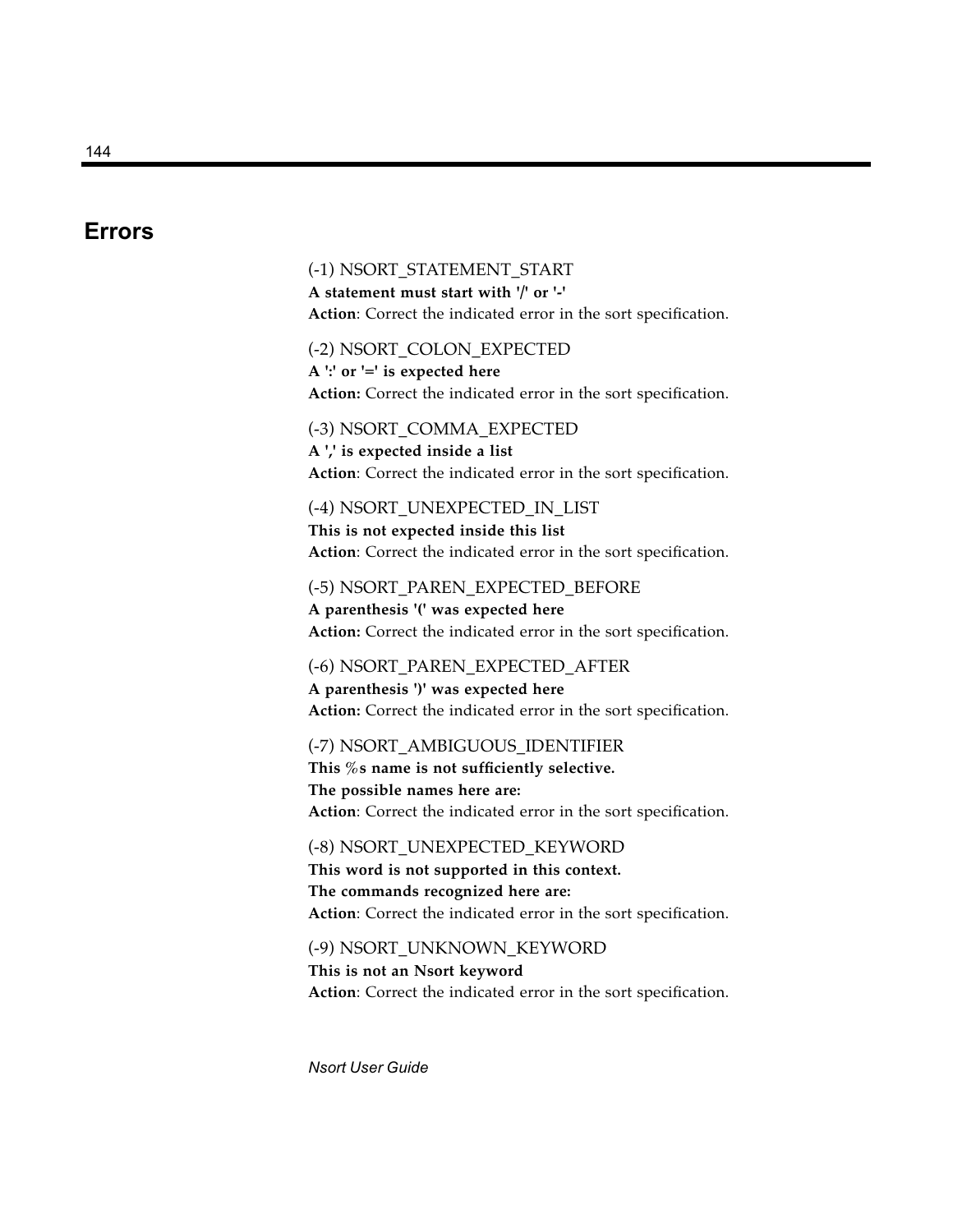#### (-10) NSORT\_IO\_ERROR

**I/O error occured %s "%s": %s** 

**Action**: Analyze OS-issued I/O error and try to correct. For instance, user may not have permission to access/write a file, file system may be out of space or may not support files larger than 2GB.

#### (-11) NSORT\_NEEDS\_POSITIVE\_INT

**A positive integer is expected here Action**: Correct the indicated error in the sort specification.

(-12) NSORT\_SCALE\_OVERFLOW **This scaled number does not fit in a 64-bit integer Action**: Correct the indicated error in the sort specification.

#### (-13) NSORT\_TYPE\_MISMATCH

**The type of this expression must match the type of the field Action**: Correct the indicated error in the sort specification.

(-14) NSORT\_TYPE\_WITHOUT\_SIZE

**This type needs a size:<number> specification Action**: Correct the indicated error in the sort specification.

#### (-15) NSORT\_EXTENDS\_PAST\_END

**This field extends beyond the end of the record Action**: Correct the indicated error in the sort specification by either increasing the record size of changing the position/offset of the field.

(-16) NSORT\_UNSIGNED\_WITHOUT\_TYPE **The 'unsigned' qualifier is supported only for binary types Action**: Correct the indicated error in the sort specification.

(-17) NSORT\_FIELD\_NEEDS\_EQ **'=' or ':' is needed after 'name' Action**: Correct the indicated error in the sort specification.

(-18) NSORT\_METHOD\_NEEDS\_EQ **'=' or ':' is needed after 'method' Action**: Correct the indicated error in the sort specification.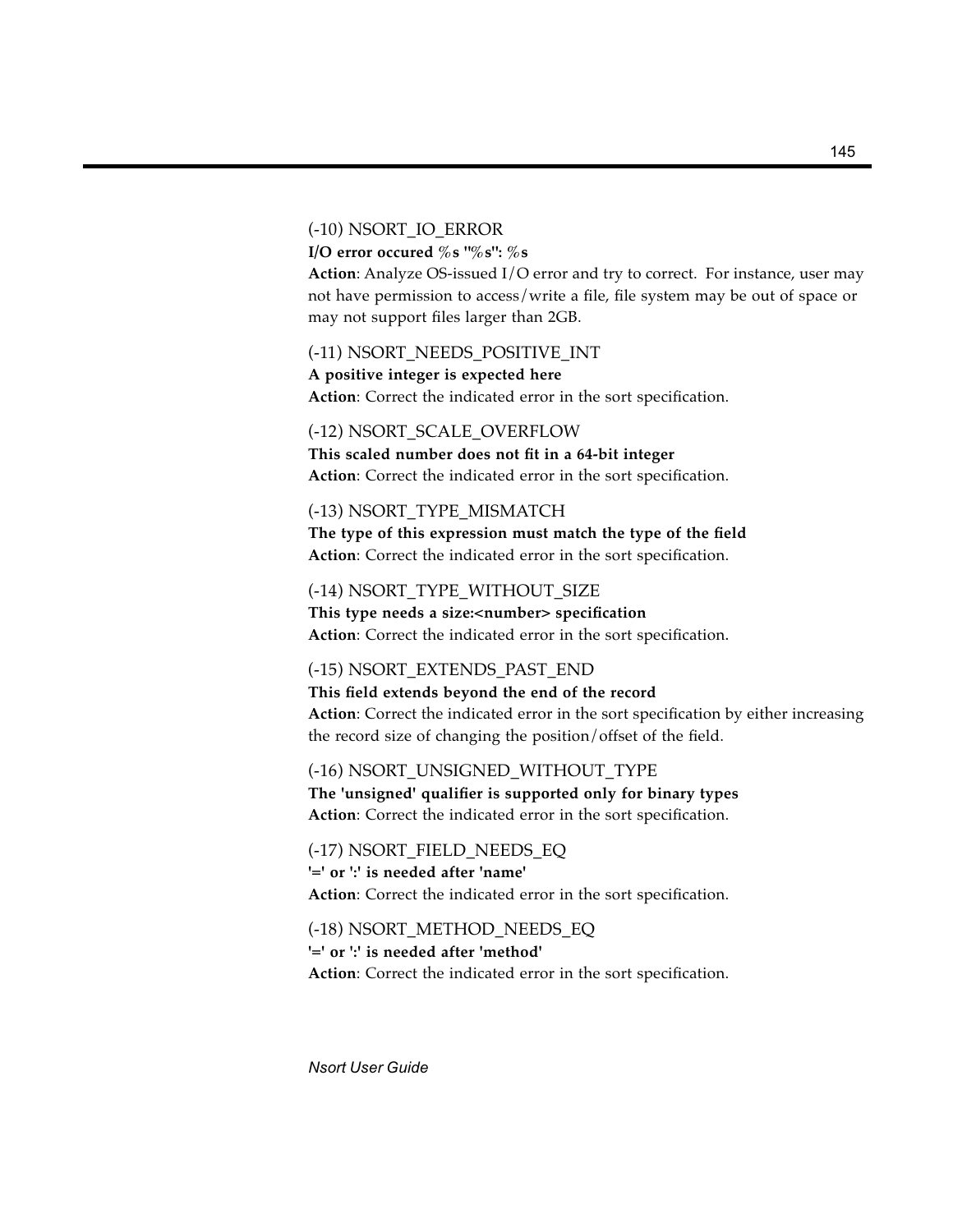(-19) NSORT\_SPECIFICATION\_NEEDS\_EQ **'=' or ':' is needed after 'specification' Action**: Correct the indicated error in the sort specification.

(-20) NSORT\_FIELD\_ALREADY\_NAMED **This field has already been named Action:** Correct the indicated error in the sort specification.

(-21) NSORT\_BAD\_FIELD\_NAME **A field name may contains letters, digits, and '\_' Action**: Correct the indicated error in the sort specification.

(-22) NSORT\_BAD\_REC\_SIZE **Record sizes may range from 1 to %s Action**: Correct the indicated error in the sort specification.

(-23) NSORT\_BAD\_REC\_SIZE\_SPEC **Record size must be followed by an integer or 'variable' Action**: Correct the indicated error in the sort specification.

(-24) NSORT\_REC\_MUST\_BE\_VARLEN **This modifier is supported only on non fixed-size records Action**: Correct the indicated error in the sort specification.

(-25) NSORT\_MAXLEN\_NEEDS\_INT **The integral maximum size was expected here Action**: Correct the indicated error in the sort specification.

(-26) NSORT\_MAXLEN\_INVALID **The maximum size may range from 1 to %s Action**: Correct the indicated error in the sort specification.

(-27) NSORT\_MINLEN\_NEEDS\_INT **The integral minimum size was expected here Action**: Correct the indicated error in the sort specification.

(-28) NSORT\_MINLEN\_INVALID **The minimum size may range from 1 to %s Action**: Correct the indicated error in the sort specification.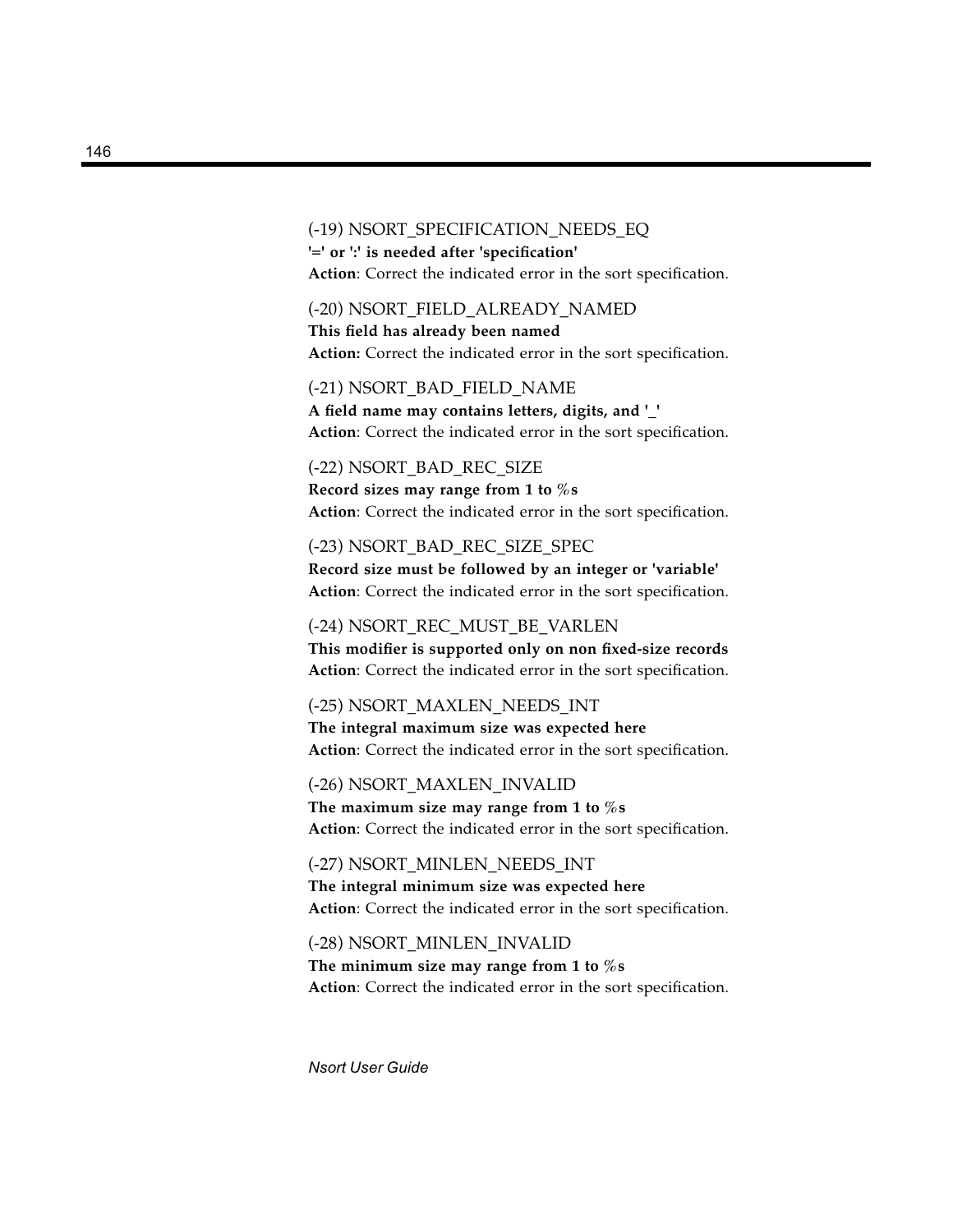#### (-29) NSORT\_CHARACTER\_NEEDED

**A character constant (e.g. ',') is expected here Action**: Correct the indicated error in the sort specification.

#### (-30) NSORT\_TYPE\_NOT\_DELIMITABLE

**Delimiters are accepted only for string types Action**: Correct the indicated error in the sort specification.

(-31) NSORT\_FIELD\_ALREADY\_TYPED

#### **This field already has a type**

**Action**: Correct the indicated error in the sort specification.

#### (-32) NSORT\_FLOAT\_SIZE

**The size of a single precision floating point field is 4 bytes Action**: Correct the indicated error in the sort specification by removing the size specifiler.

#### (-33) NSORT\_DOUBLE\_SIZE

**The size of a double precision floating point field is 8 bytes Action**: Correct the indicated error in the sort specification by removing the size specifiler.

(-34) NSORT\_PACKED\_UNIMPLEMENTED

**Packed decimal is not yet supported Action**: Correct the indicated error in the sort specification.

(-35) NSORT\_FIELD\_TOO\_SHORT

**This field would end before it would start Action**: Correct the indicated error in the sort specification by changing either the field start or end position.

(-36) NSORT\_POSITION\_NEEDED **An integer value is expected after 'position:' Action**: Correct the indicated error in the sort specification.

#### (-37) NSORT\_DUPLICATE\_FIELDNAME **Another field has already been given this name Action**: Correct the indicated error in the sort specification.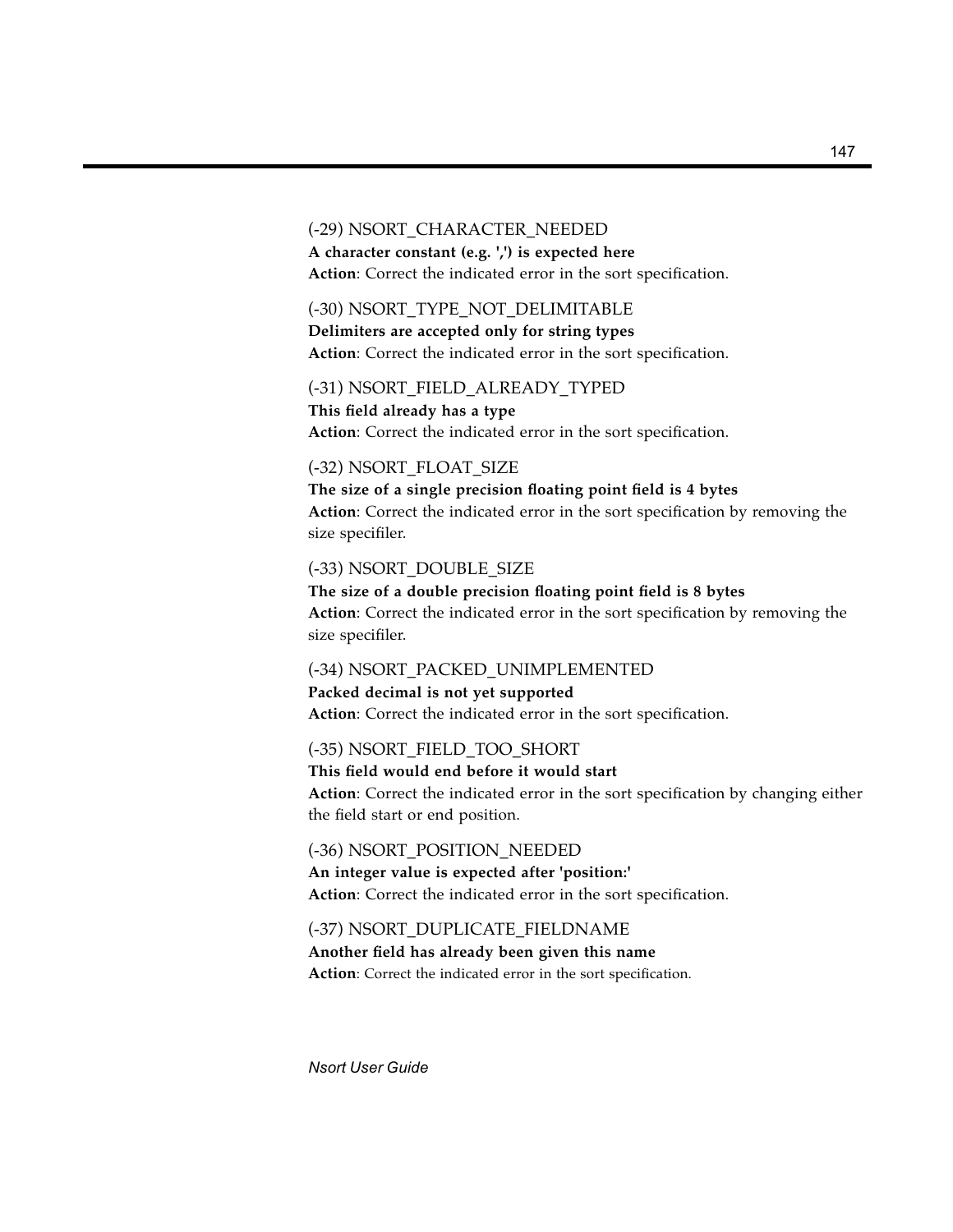(-38) NSORT\_FIELD\_SIZE\_NEEDED **An integer value is expected after 'size:' Action**: Correct the indicated error in the sort specification.

(-39) NSORT\_NO\_LICENSE

**A -license="<license string>" statement is needed to run nsort Action:** Contact Ordinal. As a workaround, get a temporary license from http://www.ordinal.com/temporary.cgi

(-40) NSORT\_FIELD\_ALREADY\_SIZED **The extent of this field has already been specified Action**: Correct the indicated error in the sort specification.

(-41) NSORT\_FIELD\_ALREADY\_DELIMITED **This field already has a delimiter Action**: Correct the indicated error in the sort specification.

(-42) NSORT\_FIELD\_SYNTAX **Syntax error in field description** 

**Action**: Correct the indicated error in the sort specification.

(-43) NSORT\_POSITION\_POSITIVE **The position of a field starts at 1, not 0 Action**: Correct the indicated error in the sort specification.

(-44) NSORT\_KEY\_FIELD\_MISSING **The field named in this key specification is undefined Action**: Correct the indicated error in the sort specification.

(-45) NSORT\_KEY\_ALREADY\_TYPED **This key already has a type defined for it Action**: Correct the indicated error in the sort specification.

(-46) NSORT\_MMAP\_ZERO\_FAILED **Mmap %s bytes of /dev/zero failed: %s; Out of swap space? Action**: Either reduce the memory limit specified to Nsort, or increase the amount of available swap space.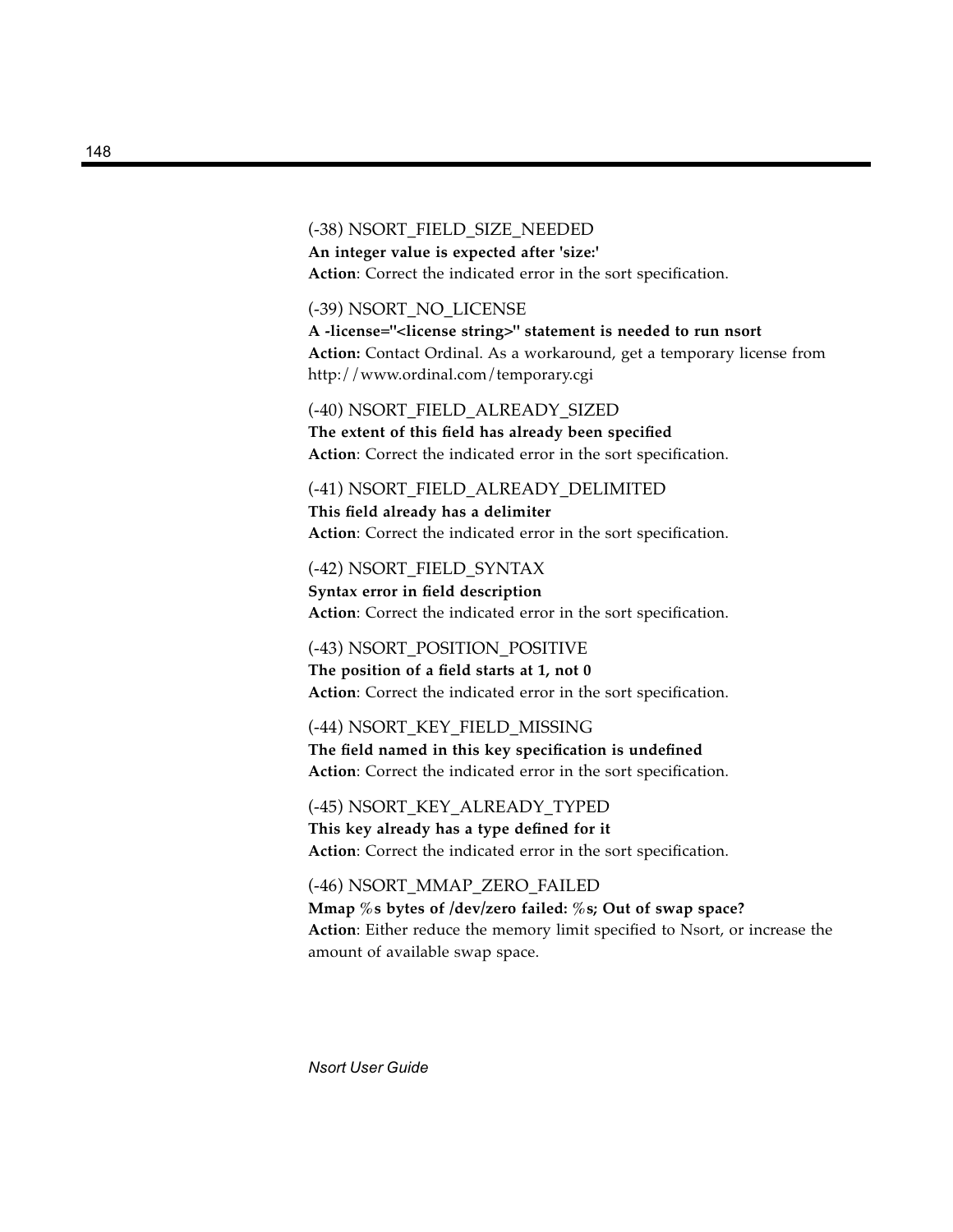#### (-47) NSORT\_REDUNDANT\_ORDERING

**Both 'ascending' and 'descending' may not be specified for a single key Action**: Correct the indicated error in the sort specification.

(-48) NSORT\_KEY\_SYNTAX **Syntax error in key description Action**: Correct the indicated error in the sort specification.

(-49) NSORT\_KEY\_NUMBER **An integer value is expected after 'number:' Action**: Correct the indicated error in the sort specification.

(-50) NSORT\_KEY\_NUMBER\_INVALID **Key numbers may range from 1 through 255 Action**: Correct the indicated error in the sort specification.

(-51) NSORT\_KEY\_NUMBER\_DUPLICATE **This number has already been specified for another key Action**: Correct the indicated error in the sort specification.

(-52) NSORT\_DERIVED\_NEEDS\_VALUE **A derived fields needs a value=<constant> specifier Action**: Correct the indicated error in the sort specification.

(-53) NSORT\_FIELD\_MISSING **The field "%s" is undefined Action**: Correct the indicated error in the sort specification.

(-54) NSORT\_NON\_NUMERIC\_DERIVED **This derived field cannot have a numeric value Action**: Correct the indicated error in the sort specification.

(-55) NSORT\_NON\_STRING\_DERIVED **This derived field cannot have a string value Action**: Correct the indicated error in the sort specification.

(-56) NSORT\_PAGESIZE\_POW2 **This pagesize is not a power of two >= %s Action**: Correct the indicated pagesize error in the sort specification.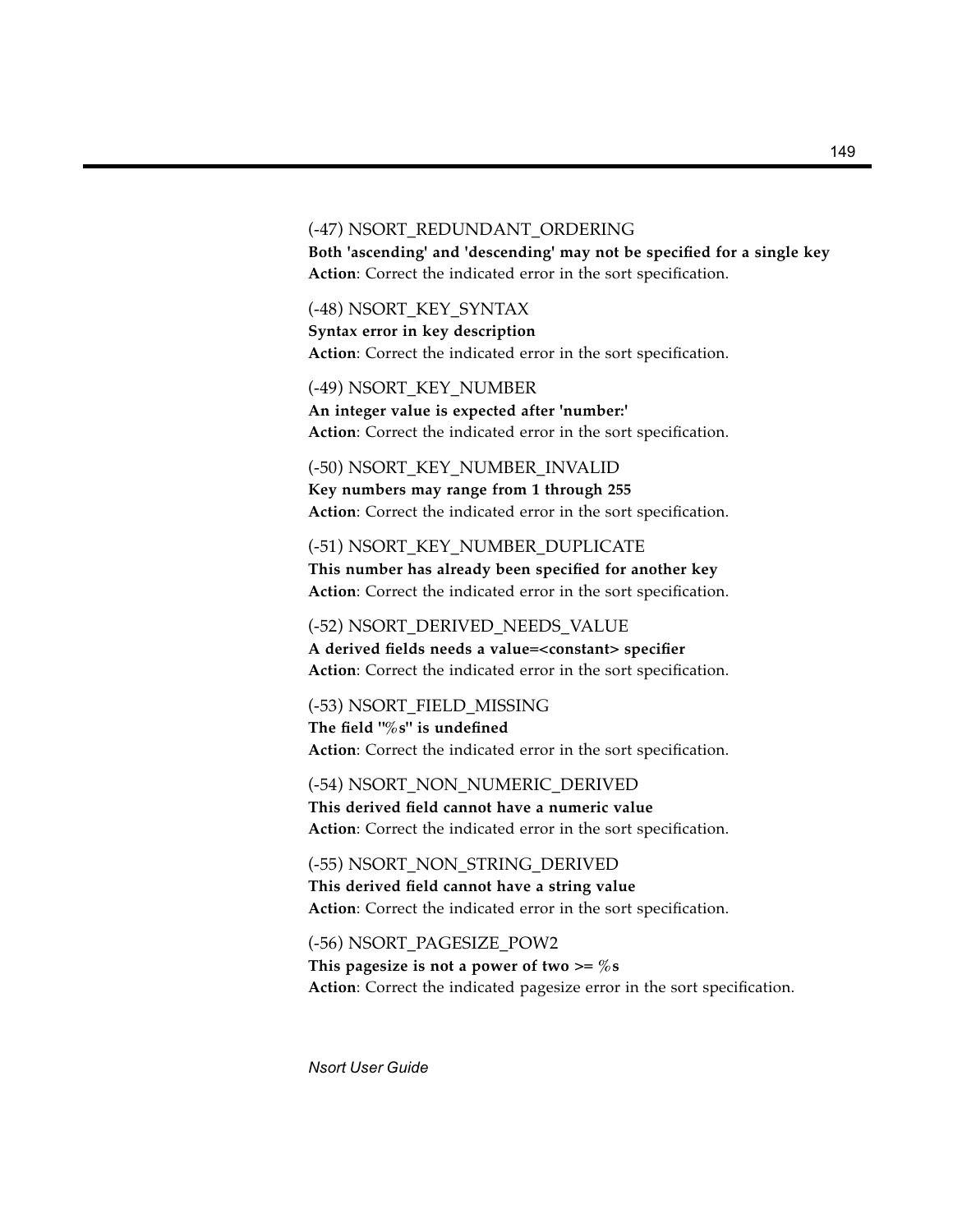### (-57) NSORT\_SUMMARIZE\_FIELD\_MISSING **The summarize field named "%s" was not defined Action**: Correct the indicated error in the sort specification.

(-58) NSORT\_OPEN\_FAILED **The file "%s" was not opened: %s Action**: Verify that the specified file exists and that the user has access to it.

(-59) NSORT\_MEMORY\_NEEDED **An integer number of kilobytes of memory to use was expected here Action**: Correct the indicated error in the sort specification.

(-60) NSORT\_IOSIZE\_UNALIGNED **The i/o transfer size for "%s" must be a multiple of %s bytes Action**: Correct the indicated file transfer size error in the sort specification.

(-61) NSORT\_IOSIZE\_TOO\_LARGE **The maximum i/o transfer size for "%s" is %s bytes Action**: Reduce the indicated file transfer size in the sort specification.

(-62) NSORT\_LICENSE\_FAILURE **%s: %s Action**: Contact Ordinal. As a workaround, get a temporary license from http://www.ordinal.com/temporary.cgi

(-63) NSORT\_LICENSE\_MALFORMED

**Missing license field; the license format is: -license="nsort <version> <platform> <serial#> <fmt> [#cpus] <exp. date> <key>"** 

**Action**: Contact Ordinal. As a workaround, get a temporary license from http://www.ordinal.com/temporary.cgi

(-64) NSORT\_CPU\_REQ\_NEEDED **An integer number of processors to use was expected here Action**: Correct the indicated error in the sort specification.

(-65) NSORT\_NO\_VARIABLE\_EDITING

**Nsort does not yet support editing of variable records Action**: Correct the indicated error in the sort specification.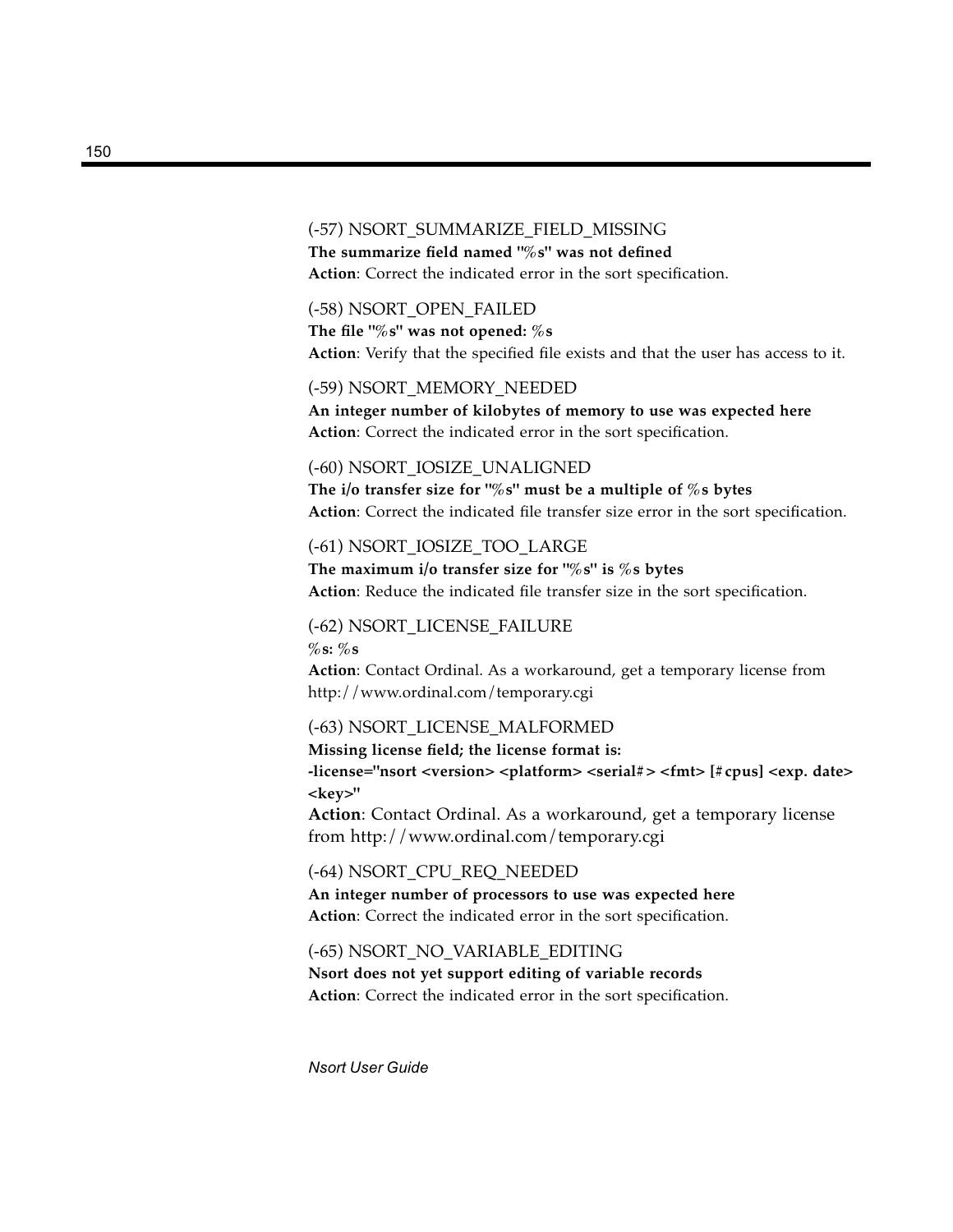#### (-66) NSORT\_CAT\_ONLY\_ONE

**Multiple output files are not supported for file copying and concatenation Action**: Correct the indicated error in the sort specification.

#### (-67) NSORT\_FORMAT\_SPEC

**A record format specification needs either size:<number> or delimiter:<character> Action**: Correct the indicated error in the sort specification.

(-68) NSORT\_BAD\_METHOD **Known sorting methods are 'record' and 'pointer' Action**: Correct the indicated error in the sort specification.

(-69) NSORT\_BAD\_HASHSPEC **Known sorting method qualifiers are 'hash' and 'nohash' Action**: Correct the indicated error in the sort specification.

(-70) NSORT\_VARIABLE\_NEEDS\_KEY **A variable size record needs an explicit key definition Action**: Correct the indicated error in the sort specification.

(-71) NSORT\_BAD\_CHARACTER\_SPEC **Unrecognized escape sequence in character constant Action**: Correct the indicated error in the sort specification.

(-72) NSORT\_CHARACTER\_TOO\_LARGE **Oversized escape sequence in character constant Action**: Correct the indicated error in the sort specification.

(-73) NSORT\_MISSING\_QUOTE **Trailing single quote (') missing Action**: Correct the indicated error in the sort specification.

(-74) NSORT\_FILENAME\_MISSING **A filename was expected here Action**: Correct the indicated error in the sort specification.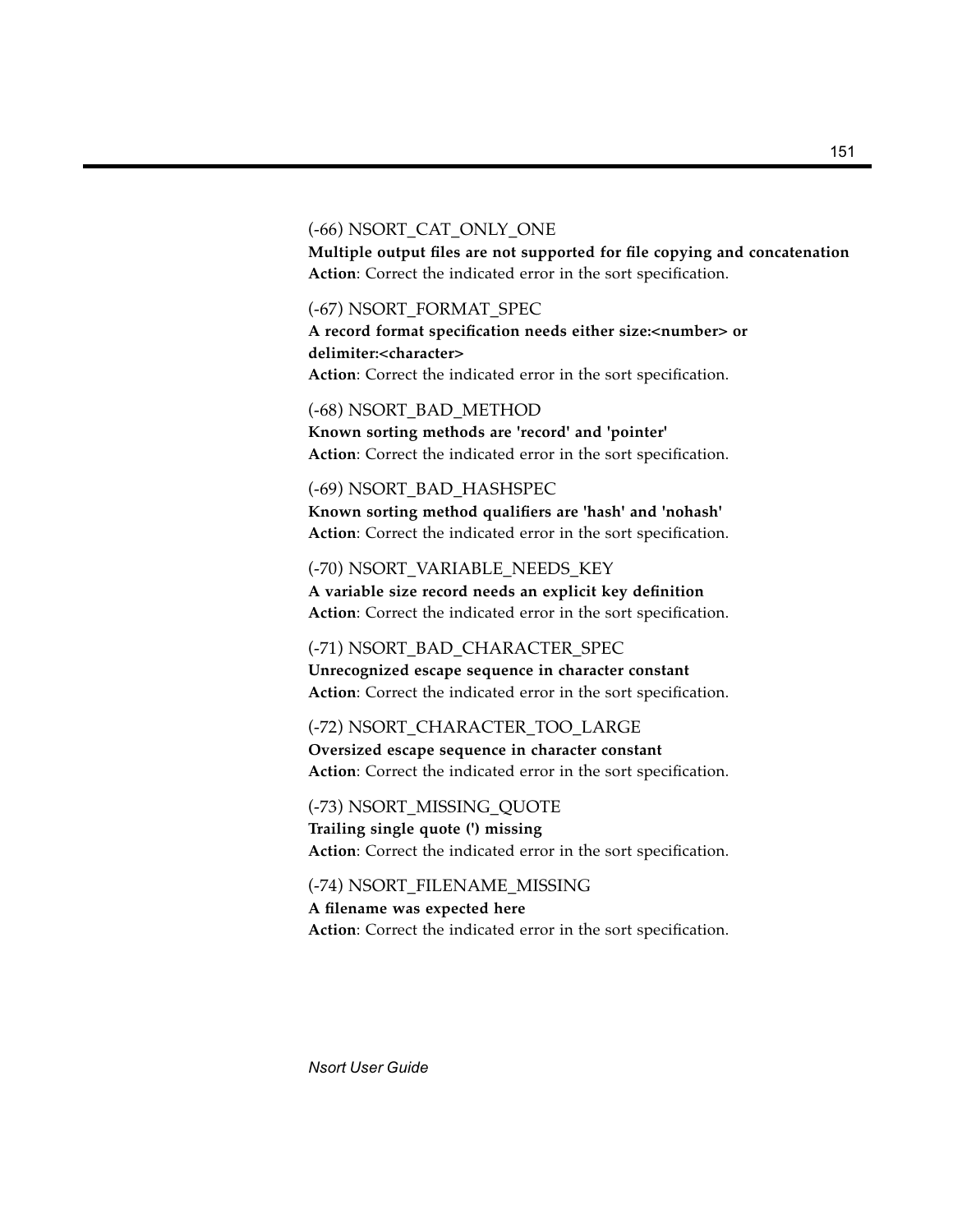#### (-75) NSORT\_FILESYS\_NAME\_MISSING

**A file or filesystem name was expected here Action**: Correct the indicated error in the sort specification.

#### (-76) NSORT\_SUMMARIZE\_DUPLICATES

**A summarizing sort may not specify that duplicate keys are to be kept Action**: Correct the indicated error in the sort specification.

(-77) NSORT\_NOT\_STATEMENT

**This is not a statement name Action**: Correct the indicated error in the sort specification.

(-78) NSORT\_EXTRA\_INSIDE\_STATEMENT **A comma was expected here Action:** Correct the indicated error in the sort specification.

(-79) NSORT\_EXTRA\_AFTER\_STATEMENT **Extra characters were found after the end of the statement Action**: Correct the indicated error in the sort specification.

(-80) NSORT\_EXTRA\_REFORMAT **This is an extra reformat statement Action**: Correct the indicated error in the sort specification.

(-81) NSORT\_RECORD\_SORTS\_VARLEN **Record sorts are supported only for fixed-size records Action**: Correct the indicated error in the sort specification.

(-82) NSORT\_RECORD\_SORT\_TOO\_LARGE **Record sorts are limited to no more than %s byte records Action**: Correct the indicated error in the sort specification.

(-83) NSORT\_RECORD\_TOO\_LONG **The record at %s in "%s" is longer than the maximum of %s Action**: Either increase the maximum record size using a -format statement, or make sure that longer records do not appear in the sort input.

152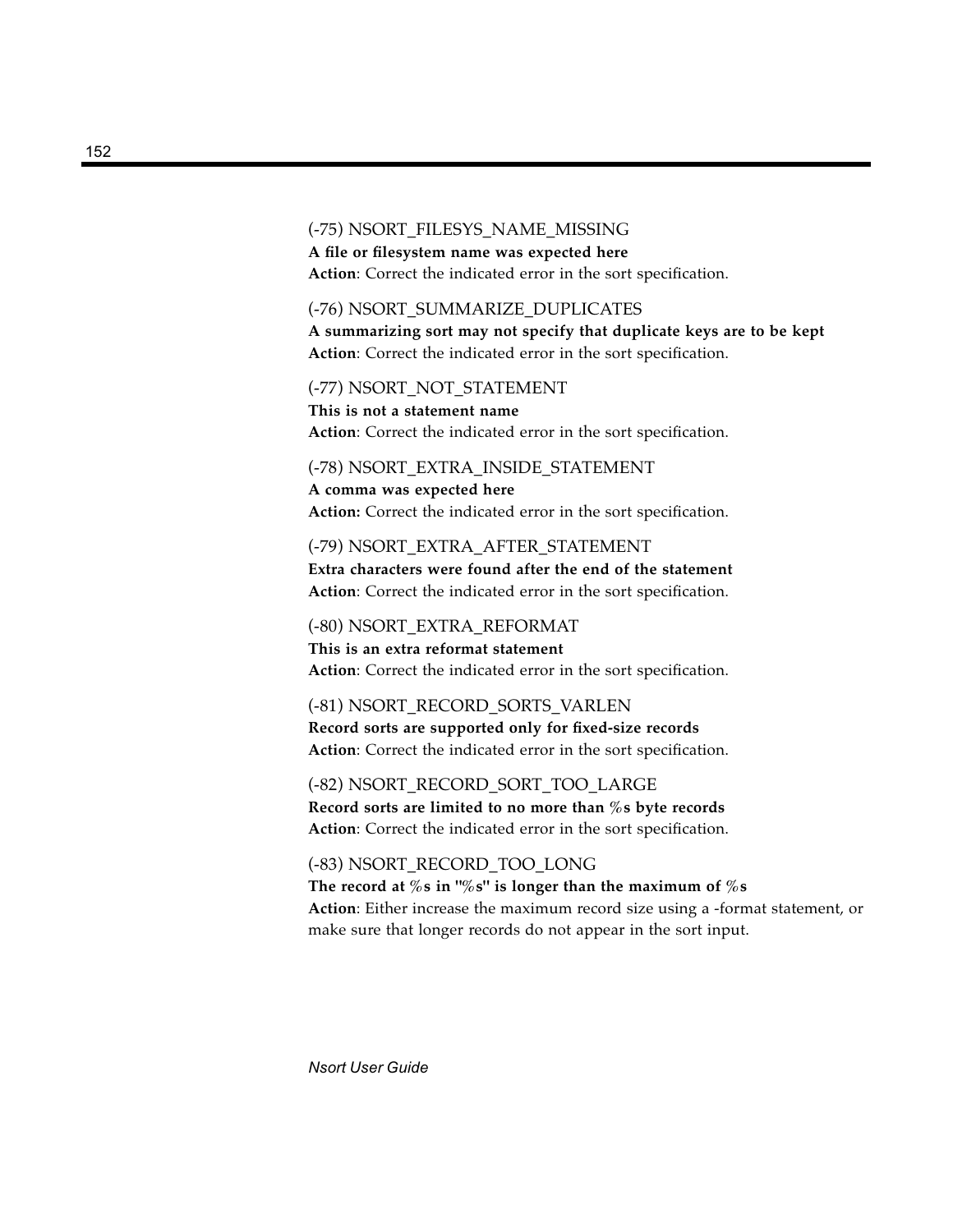#### (-84) NSORT\_RECORD\_TOO\_SHORT

#### **The record at %s in "%s" is shorter than the minimum of %s**

**Action**: Either decrease the minimum record size using a -format statement, or make sure that shorter records do not appear in the sort input.

#### (-85) NSORT\_REFORMAT\_TOO\_FAR

**Reformatting at the field "%s" would exceed the maximum record size of %s Action**: The reformatting of a particular record in the input would cause the resulting record size to be larger than the maximum record size. Either increase the maximum record size using a -format statement, or make sure that such records do not appear in the sort input.

#### (-86) NSORT\_PARTIAL\_RECORD

**Data format error: the size of "%s" is not a multiple of the record size Action**: Either fix the specified input file so that it contains a multiple of the (fixed) record size, or change the record size.

#### (-87) NSORT\_DELIM\_MISSING

**Data format error: the record at %s in "%s" does not have a delimiter Action**: Either first the offending record in the given input file, or change the record delimiter with a -format statement.

(-88) not used

(-89) NSORT\_FIELD\_BEYOND\_END **The field "%s" extends beyond the end of the record Action**: Correct the indicated error in the sort specification.

#### (-90) NSORT\_PAST\_MEMORY\_LIMIT

**There are only %s megabytes of %s available** 

**Action**: Either reduce the memory size specified with -memory, or increase the indicated memory limit (per-process memory limit or available swap space).

(-91) NSORT\_SPEC\_OPEN **Specification file "%s" could not be opened: %s Action**: Check the specification file name, path and permissions.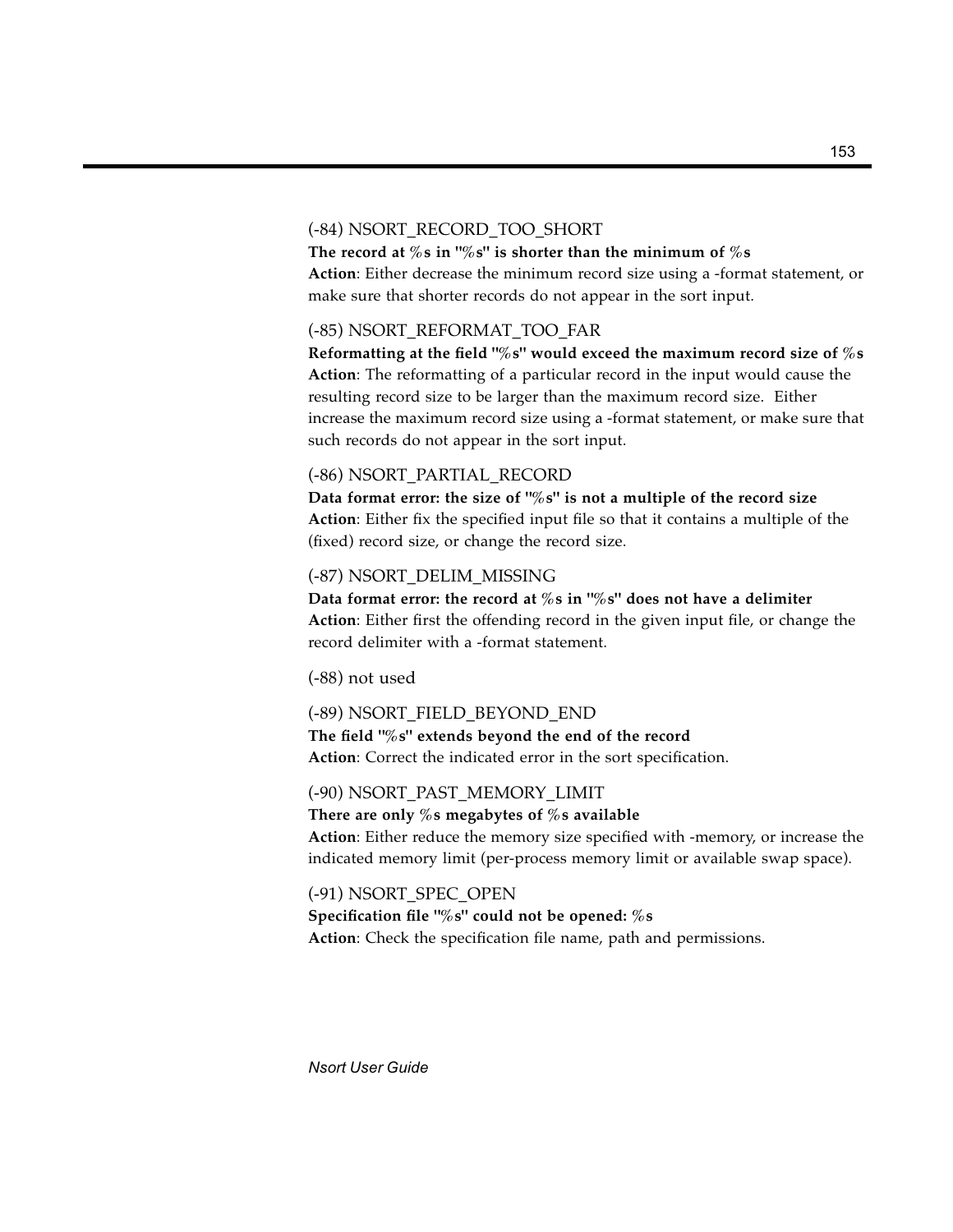#### (-92) NSORT\_SPEC\_TOO\_DEEP

**Loop detected: specification file "%s" including "%s" Action**: Verify the named specification file does not reference itself or is part of a cycle of specification files, otherwise reduce the maximum specification file reference depth.

(-93) NSORT\_INPUT\_OPEN **Input file "%s" could not be opened: %s Action**: Check the input file name, path and permissions.

(-94) NSORT\_OUTPUT\_OPEN **Output file "%s" could not be opened for writing: %s Action**: Check the output file name, path and permissions.

(-95) NSORT\_FILESYS\_ERRNO **File or filesystem "%s" could not be accessed: %s Action**: Check the file or filesystem name, path and permissions.

(-96) NSORT\_TEMPFILE\_STAT **Temp file "%s" could not be opened: %s Action**: Check the temporary file name, path and permissions.

(-97) NSORT\_TEMPFILE\_BAD\_TYPE **Temp file "%s" is not a directory or plain file Action**: Check the temporary file name, path and type.

(-98) NSORT\_TEMPFILE\_OPEN **Temp file "%s" could not be opened for writing: %s Action**: Verify the named temporary file name and path are correct, and that the user has write permission in the directory.

(-99) not used

(-100) NSORT\_FIELD\_MAX\_ONLY\_SEP **Only separated fields may have maximum\_size specifications Action**: Correct the indicated error in the sort specification.

(-101) not used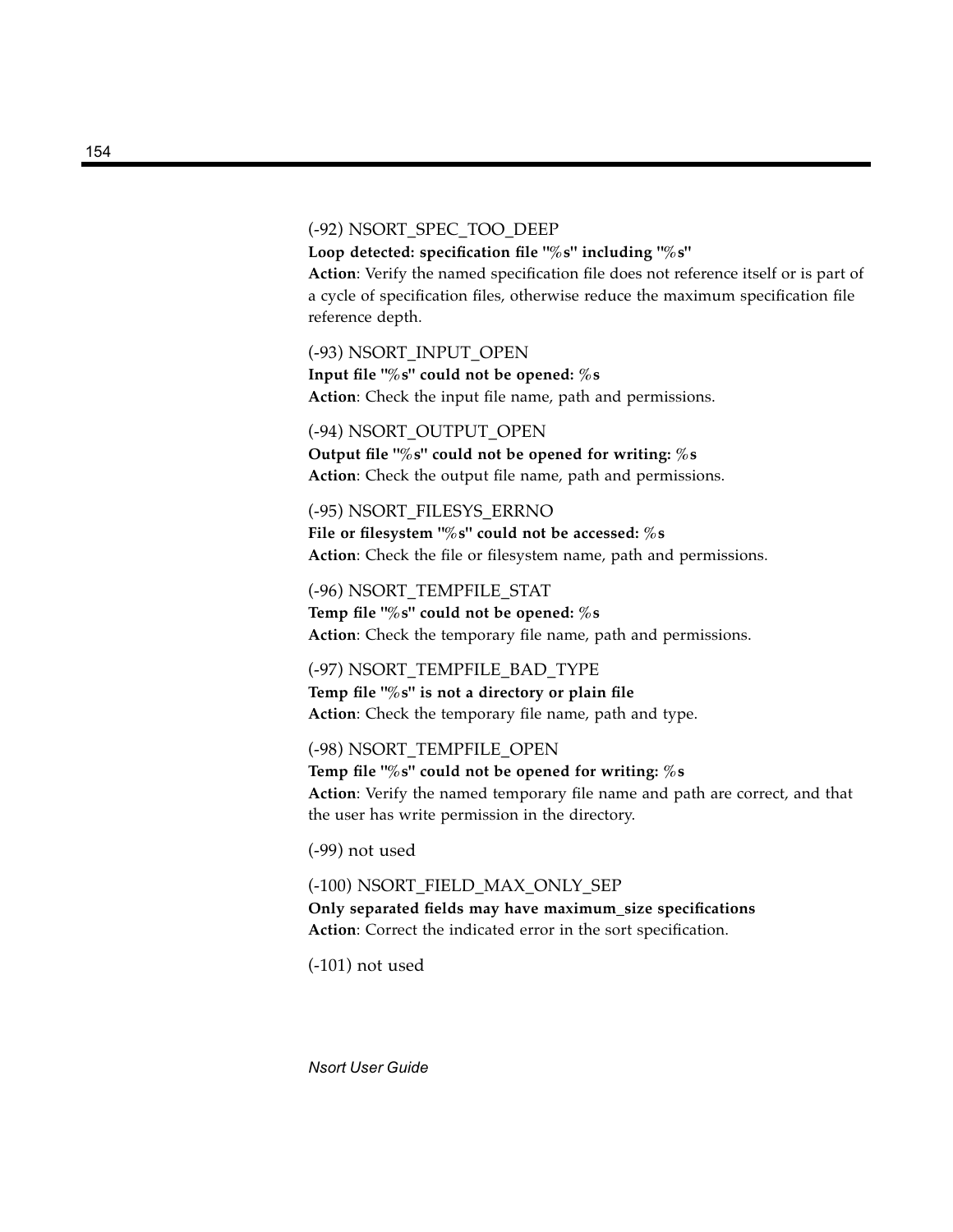(-102) NSORT\_MEMORY\_TOO\_SMALL **This sort requires at least %sM of memory Action**: Increase the specifiec memory size.

(-103) NSORT\_INVALID\_CONTEXT **The Nsort context is not valid Action**: Verify the API sort context id is valid.

(-104) NSORT\_INVALID\_ARGUMENT **A parameter to an Nsort api function is not valid Action**: Look at API call documentation and compare with actual API call arguments to determine which argument is invalid.

(-105) NSORT\_FIELD\_EXCEEDS\_MAX **The field "%s" at %s in "%s" size %s exceeds the maximum size %s Action**: Either increase the field's maximum size or fix the record in the input.

(-106) NSORT\_MALLOC\_FAIL **Malloc() failed to allocate %s bytes of memory Action**: Verify system is not running low on memory.

(-107) NSORT\_APIFILES **An api sort may not specify input or output files Action**: Correct the indicated error in the sort specification.

(-108) not used

(-109) NSORT\_KEY\_BEYOND\_END **The key "%s" extends beyond the end of the record Action**: Correct the indicated error in the sort specification.

(-110) not used

(-111) NSORT\_CANCELLED **This sort has been cancelled Action**: None.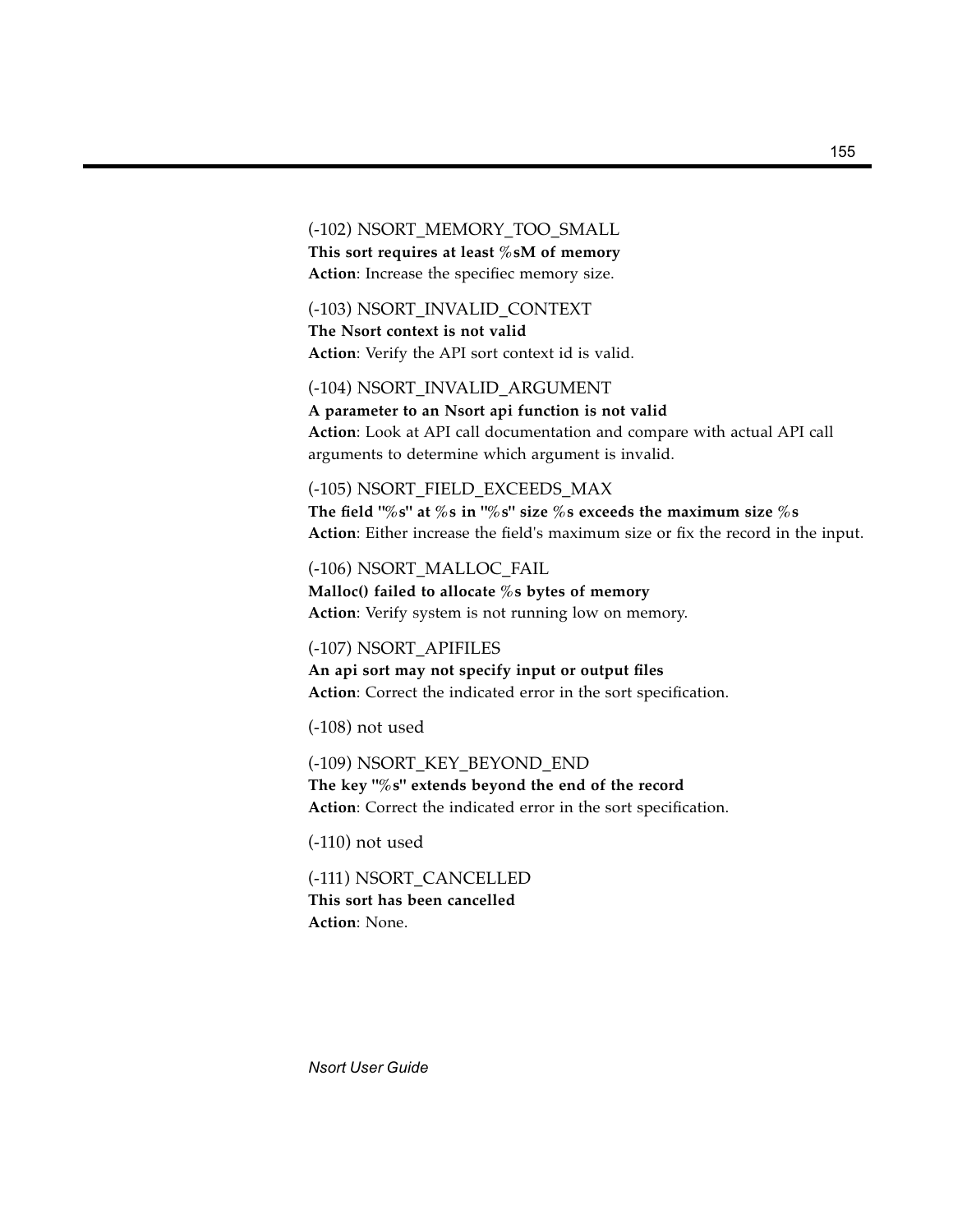#### (-112) NSORT\_CANT\_SEEK

**The file %s is not seekable and cannot be used for %s i/o Action**: Verify the file name is correct, otherwise change the file access mode to "serial".

(-113) NSORT\_INTSIZE

**Binary integers may have a size of 1, 2, 4, or 8 bytes Action**: Correct the indicated error in the sort specification.

(-114) NSORT\_SUMMARY\_NEEDS\_NUMBER **The summary field "%s" must have a numeric type Action**: Correct the indicated error in the sort specification.

(-115) NSORT\_POSITION\_REQUIRED **A position or size qualifier is needed Action**: Correct the indicated error in the sort specification.

(-116) NSORT\_SYNTAX\_ERROR

**Syntax Error Action**: Correct the indicated error in the sort specification.

(-117) NSORT\_EXTRA\_HEX\_DIGIT **Hexadecimal strings must contain an even number of characters Action**: Correct the indicated error in the sort specification.

(-118) NSORT\_BAD\_HEX\_DIGIT **Hexadecimal strings may contain characters only in the range [0-9A-Fa-f] Action**: Correct the indicated error in the sort specification.

(-119) NSORT\_STRING\_TOO\_LONG **This string is too long; the limit is %s bytes Action**: Correct the indicated error in the sort specification.

(-120) NSORT\_MISSING\_DOUBLE\_QUOTE **Trailing double quote (") missing Action**: Correct the indicated error in the sort specification.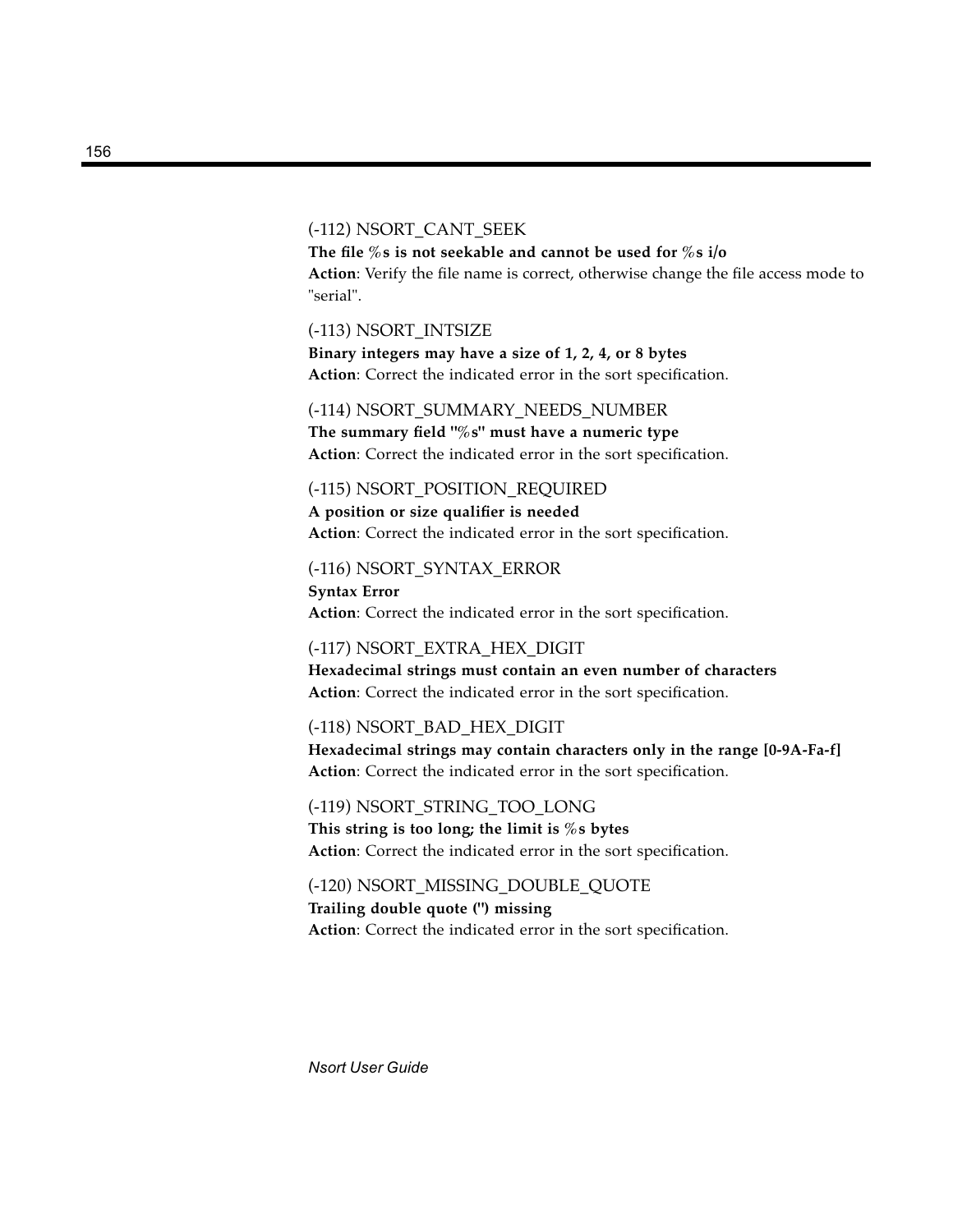#### (-121) NSORT\_TOO\_MANY\_KEYS

**Too many keys were defined: supported limit is at least 4000 Action**: Correct the indicated error in the sort specification.

#### (-122) NSORT\_SUMMARIZED\_KEY

**The summary field "%s" overlaps the key "%s" Action**: Correct the sort specification to not allow an overlap between keys and summarized fields.

(-123) NSORT\_MERGE\_MISORDERED **Record at %s in file "%s" is misordered Action**: Verify merge specification is correct, otherwise correct out-of-order merge input.

(-124) NSORT\_MERGE\_NOEDIT **File merging does not yet support input record editing Action**: Correct the indicated error in the sort specification.

(-125) NSORT\_APPEND\_CHANGED **Output file "%s" changed during sort; append cancelled Action:** Do not allow the output file to be changed by other processes while Nsort is running.

(-126) NSORT\_APPEND\_NOSTDOUT **Append to standard output is not supported Action**: Correct the indicated error in the sort specification.

(-127) NSORT\_MLD\_CREATE **The creation of a memory locality domain failed: %s Action**: Contact Ordinal.

(-128) NSORT\_MLDSET\_CREATE **The creation of the memory locality domain set failed: %s Action**: Contact Ordinal.

(-129) NSORT\_MLDSET\_PLACE **The placement of the memory locality domain set failed: %s Action**: Contact Ordinal.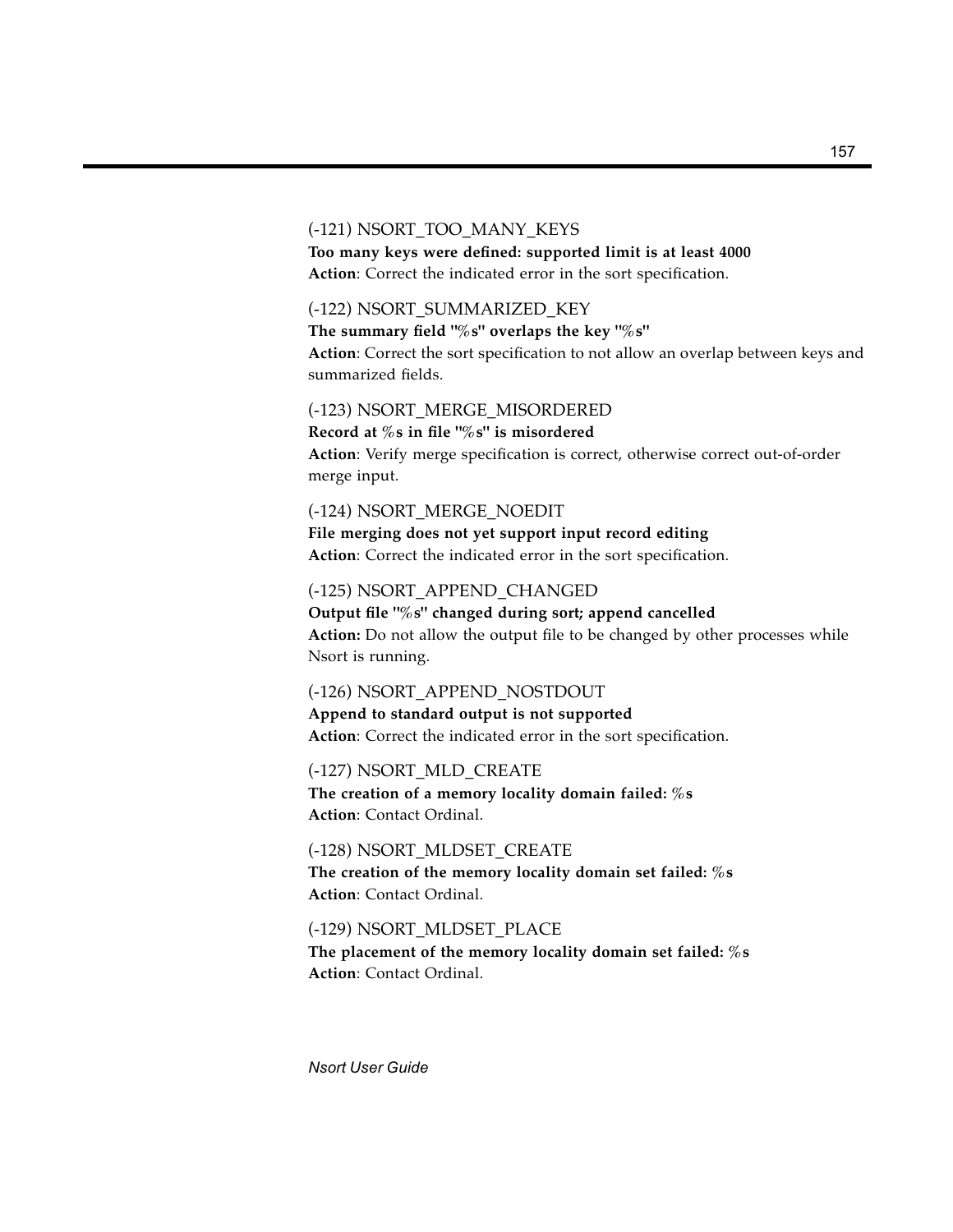#### (-130) NSORT\_TERM\_SYNTAX

**Syntax error in boolean term Action**: Correct the indicated error in the sort specification.

(-131) NSORT\_RE\_RANGE\_END **Malformed regular expression: range endpoint too large Action**: Correct the indicated error in the sort specification.

(-132) NSORT\_RE\_NUMBER **Malformed regular expression: bad number Action**: Correct the indicated error in the sort specification.

(-133) NSORT\_RE\_DIGIT\_RANGE **Malformed regular expression: digit out of range Action**: Correct the indicated error in the sort specification.

(-134) NSORT\_RE\_DELIMITER **Malformed regular expression: illegal or missing delimiter Action**: Correct the indicated error in the sort specification.

(-135) NSORT\_RE\_REMEMBERED **Malformed regular expression: no remembered search string Action**: Correct the indicated error in the sort specification.

(-136) NSORT\_RE\_PAREN\_IMBALANCE **Malformed regular expression: \\( \\) imbalance Action**: Correct the indicated error in the sort specification.

(-137) NSORT\_RE\_TOO\_MANY\_PARENS Malformed regular expression: too many  $\setminus$  ( **Action**: Correct the indicated error in the sort specification.

(-138) NSORT\_RE\_TOO\_MANY\_NUMS Malformed regular expression: more than 2 numbers given in  $\setminus \setminus \setminus \setminus$ **Action:** Correct the indicated error in the sort specification.

(-139) NSORT\_RE\_BRACE\_EXPECTED **Malformed regular expression: } expected after \\ Action**: Correct the indicated error in the sort specification.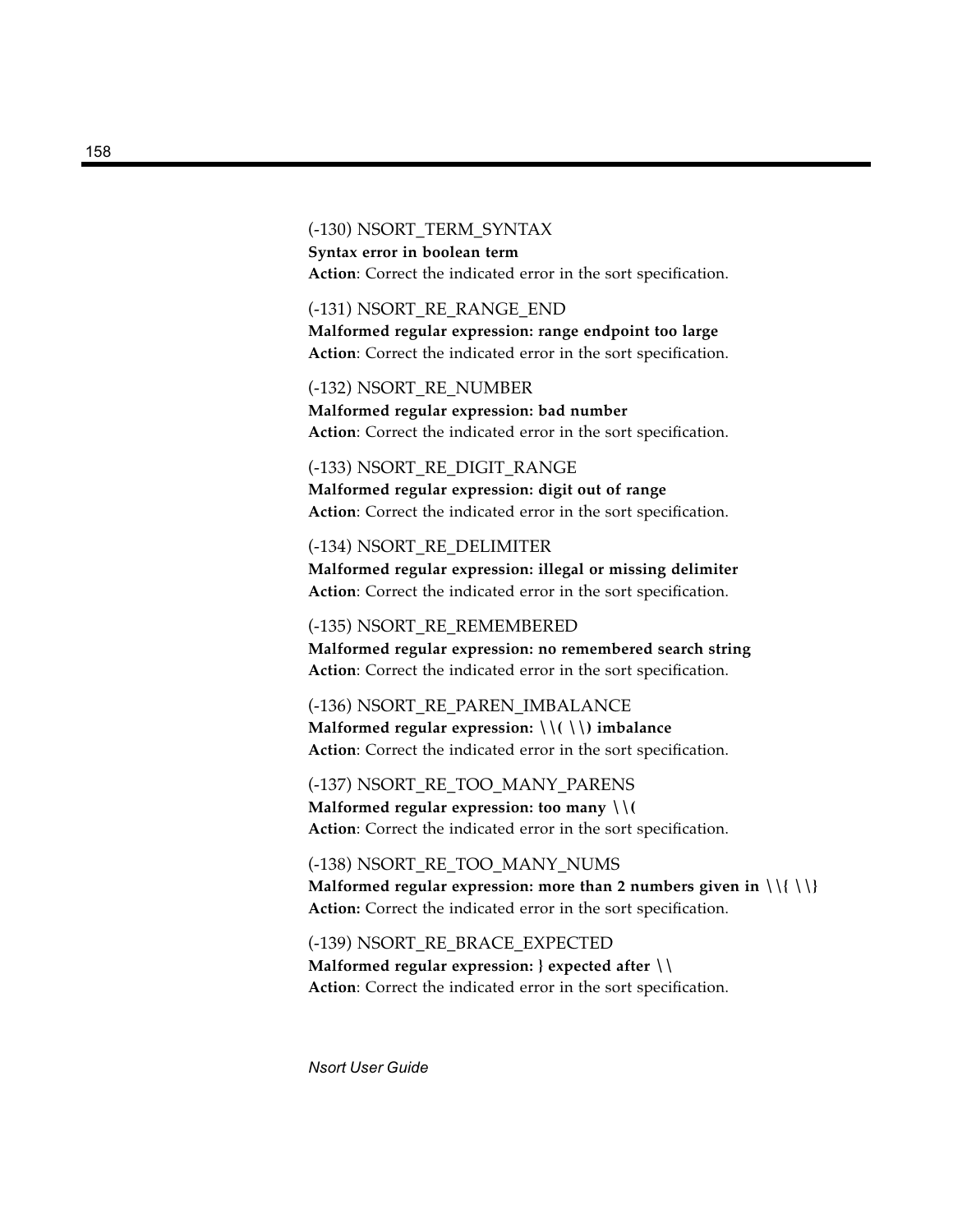### (-140) NSORT\_RE\_NUM\_PAIR

Malformed regular expression: number exceeds second in  $\setminus \setminus \setminus \setminus$ **Action**: Correct the indicated error in the sort specification.

(-141) NSORT\_RE\_BKT\_IMBALANCE **Malformed regular expression: [ ] imbalance Action**: Correct the indicated error in the sort specification.

(-142) NSORT\_RE\_EXPBUF\_OVERFLOW **Malformed regular expression: regular expression overflow Action**: Correct the indicated error in the sort specification.

(-143) NSORT\_GENERATE\_COUNT **A record count=N is needed when generating records Action**: Correct the indicated error in the sort specification.

(-144) NSORT\_REFORMAT\_FIELD\_MISSING **The field "%s" is not available for reformatting Action**: Verify the field name is correct and has been defined.

(-145) NSORT\_EXPECTED\_THEN **The keyword "then" is expected after "if" <condtion> Action**: Correct the indicated error in the sort specification.

(-146) NSORT\_FIELD\_REMOVED **The field "%s" was removed by a prior /reformat Action:** Correct the indicated error in the sort specification.

(-147) NSORT\_EXPECTED\_ELSE **The keyword "else" is expected after "if" ... "then" Action:** Correct the indicated error in the sort specification.

(-148) NSORT\_TYPE\_CHANGED **Reformat changed types incompatibly: %s to %s Action**: Correct the indicated error in the sort specification.

(-149) NSORT\_REFORMAT\_KEY\_MISSING **The key "%s" must be included by input reformatting Action**: Correct the indicated error in the sort specification.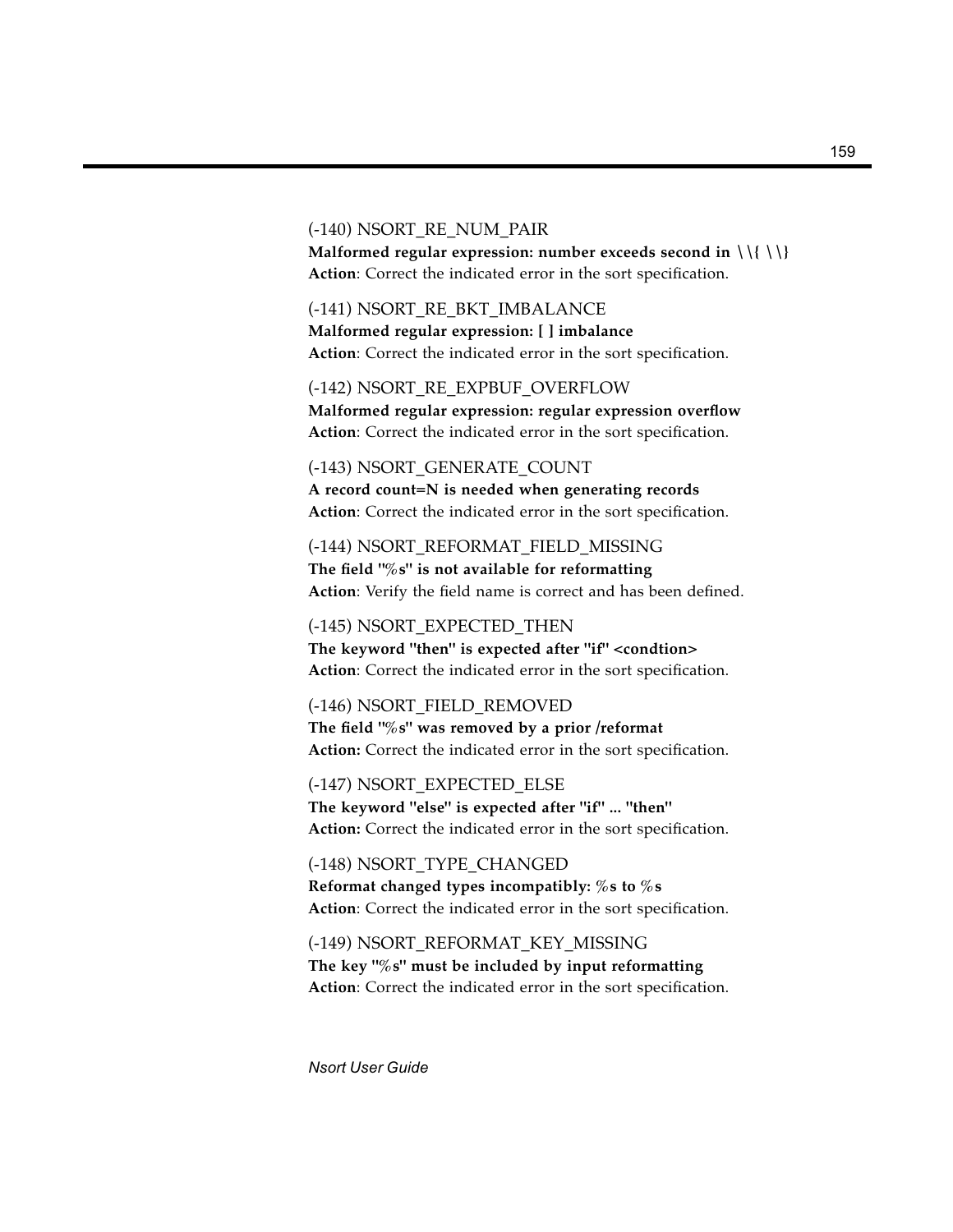(-150) NSORT\_EXCESSIVE\_CONSTANT **The type "%s" is not large enough to contain %s Action**: Correct the indicated error in the sort specification.

(-151) NSORT\_RECURSIVE\_DERIVED **The value of "%s" may not refer to itself Action:** Correct the indicated error in the sort specification.

(-152) NSORT\_REFORMAT\_COND **The condition "%s" may not be named in a reformat list Action**: Correct the indicated error in the sort specification.

(-153) NSORT\_MONTH\_TOO\_SHORT **A field of type "month" must be at least 3 characters long Action**: Correct the indicated error in the sort specification.

(-154) NSORT\_FILTER\_INCOMPAT\_KEYS **A filter or copy may not have any keys Action**: Correct the indicated error in the sort specification.

(-155) NSORT\_INCOMPAT\_RECORD\_TYPE **Separated fields are only supported in separated records Action**: Correct the indicated error in the sort specification.

(-156) NSORT\_PADTYPES\_DIFFER **Two strings have different pad chracters %s, %s in "%s" Action**: Correct the indicated error in the sort specification.

#### (-157) NSORT\_RECORD\_MTBUF\_SIZE

**The record at %s in "%s" is too large for the calculated maximum\_size of %s Action**: Either 1) explicitly increase the transfer size of the temp file (for a sort) or input files (for a merge) to be larger than twice the calculated maximum record size given in the error message, 2) increase the Nsort memory limit, or 3) reduce the maximum size of the records in the input.

# (-158) NSORT\_UNSUPPORTED\_MERGE\_SELECTOR **Merge does not support input selection**

**Action**: Correct the indicated error in the sort specification.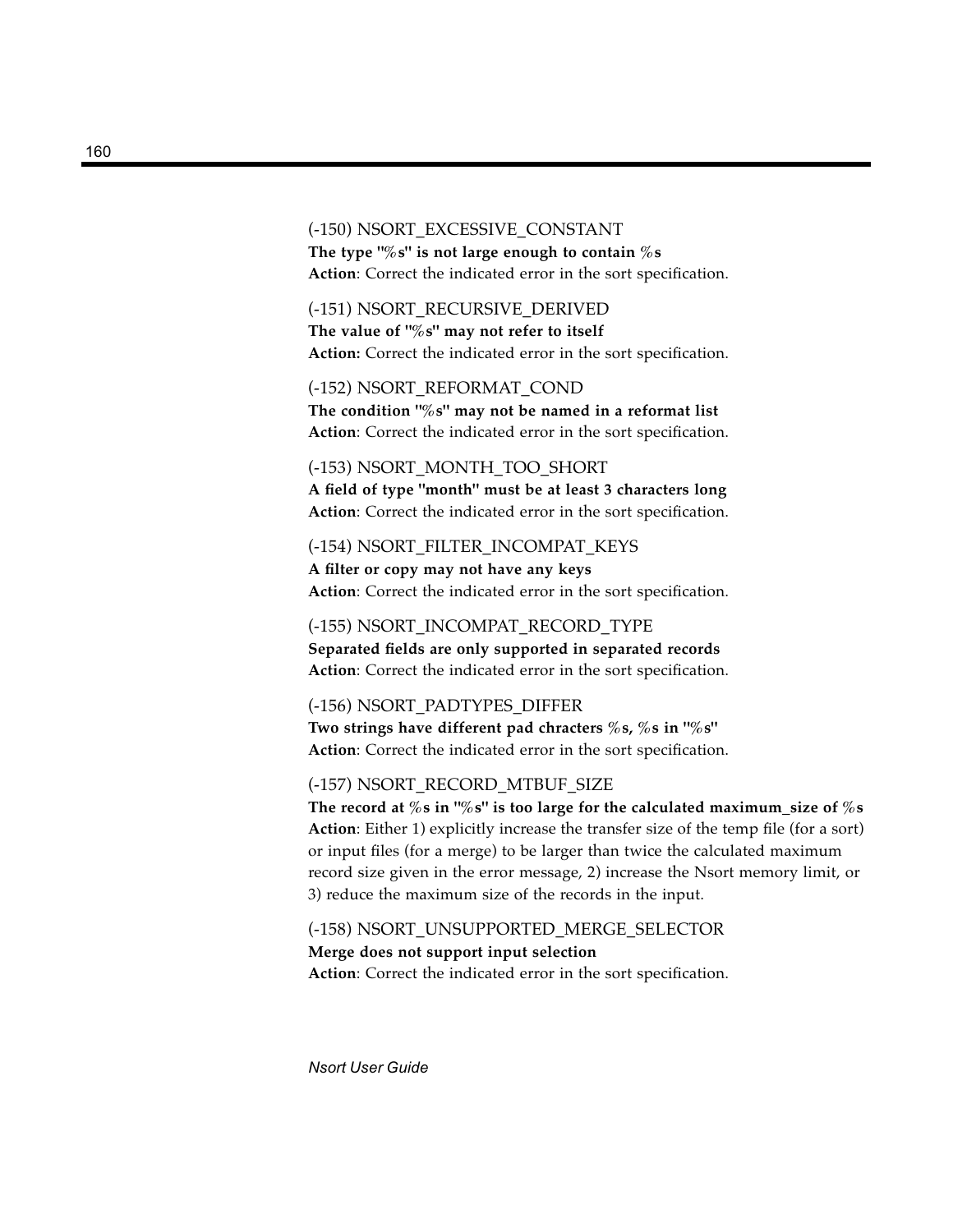#### (-159) NSORT\_MISSPELLED\_KEYWORD

**Unexpected token; perhaps a command name has been misspelled? Action**: Check the spelling of keywords in the sort specification.

#### (-160) NSORT\_STRING\_EXPECTED

**A quoted string is expected here Action**: Correct the indicated error in the sort specification.

#### (-161) NSORT\_FILTER\_CANNOT\_GROW

**Record copying currently does not allow records to become larger Action**: Correct the indicated error in the sort specification.

#### (-162) NSORT\_UNUSED\_REFORMAT

**Record copying ignores input reformatting when output reformatting is also specified** 

**Action**: Correct the indicated error in the sort specification.

#### (-163) NSORT\_BAD\_DELIM\_MOD

**Unrecognized field modifier; valid ones are "bdfiMnr " Action**: Limit field modifiers to the character list in the error message.

#### (-164) NSORT\_COL\_DOT\_OFF

**A delimited field is specified as <column\_number>[.<character\_offset] Action**: Either drop the field-specific delimiter, or define the field as starting at a fixed position from the beginning of the record.

#### (-165) NSORT\_IMPLICIT\_DERIVED\_REFORMAT

**Derived fields such as "%s" must be explicitly added to non fixed-size records** 

**Action**: Create a reformat statement that includes the dervied field and other desired fields.

#### (-166) NSORT\_BAD\_FIELD\_SIZE

**Field sizes may range from 1 to 65535 bytes** 

**Action**: Reduce the field size to 65,535 (or 8MB for the Windows versions of Nsort).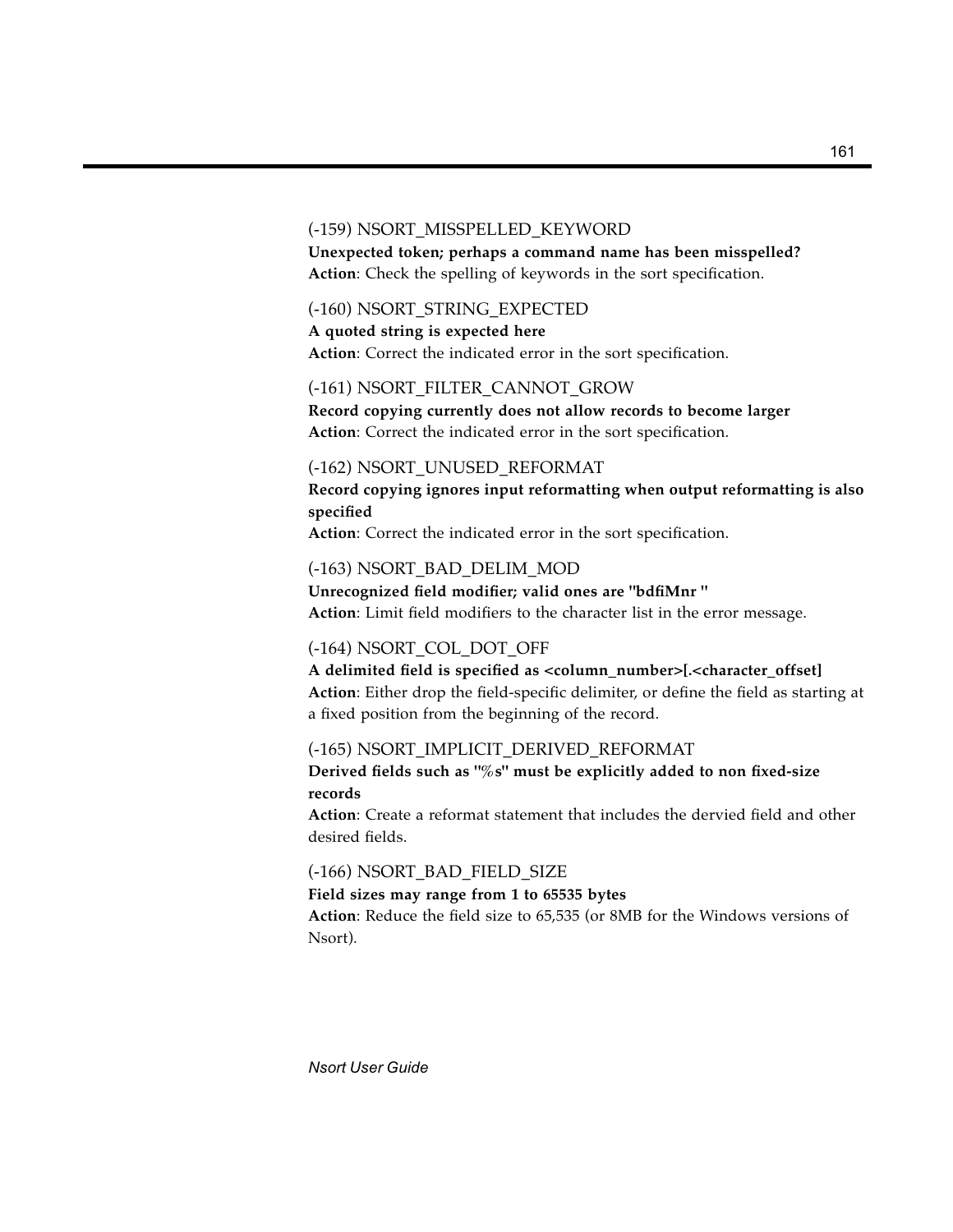#### (-167) NSORT\_REFORMAT\_KEY\_UNNAMED

**A key ("%s") must refer to a named field when reformatting the input record Action**: Correct the indicated error in the sort specification.

(-168) NSORT\_REFORMAT\_FIXED\_STREAM

**Stream records do not support reformatting of fixed sized fields such as "%s" Action**: Correct the indicated error in the sort specification.

(-169) NSORT\_DELIMFIELDS\_DEPRECATED **Delimited fields are no longer supported Action**: Correct the indicated error in the sort specification.

(-170) NSORT\_ALREADY\_POSITIONED **This field already has been positioned Action**: Use only one position/offset for the field.

(-171) NSORT\_REFORMAT\_DELIMITED **The delimited field "%s" may not be reformatted Action:** Correct the indicated error in the sort specification.

(-172) NSORT\_KEY\_EXCEEDS\_MAX **The key "%s" at %s in "%s" size %s exceeds the maximum size %s Action:** Either increase the key's maximum size or fix the record in the input.

(-173) NSORT\_REMAINDER\_REFORMAT

**The field "%s" contains an unknown number of subfields and may be placed only at the end of the reformat list Action**: Correct the indicated error in the sort specification.

(-174) NSORT\_BINARY\_IN\_DELIMITED **Delimited records cannot contain fields of type %s Action**: Correct the indicated error in the sort specification.

(-175) NSORT\_SUMMARIZE\_NEEDS\_KEY **No key was given for a summarizing sort Action**: Correct the indicated error in the sort specification.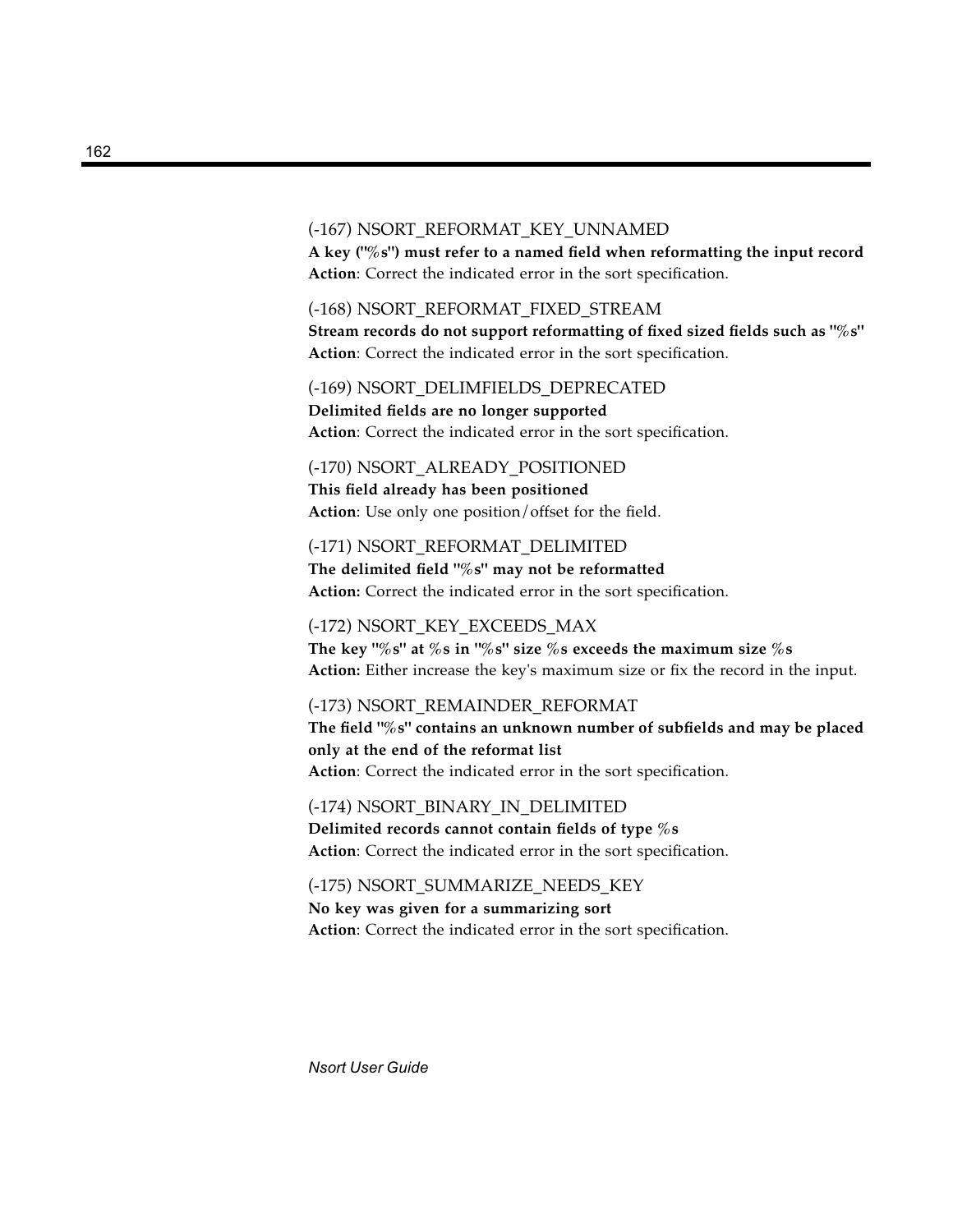#### (-176) NSORT\_LOGICAL\_EXPR\_NEEDED **The selector "%s" needs a logical expression Action**: Correct the indicated error in the sort specification.

#### (-177) NSORT\_UNSUPP\_CHANGE\_RECORD

**Nsort does not support changing between fixed-size and stream records Action**: Correct the indicated error in the sort specification.

(-178) NSORT\_CANNOT\_DETERMINE\_POSITION **Nsort needs an position specification for this field Action:** Correct the indicated error in the sort specification.

(-179) NSORT\_OUT\_OF\_SWAP **Insufficient space to map %sMB of memory: %s Action**: Either reduce the Nsort memory limit or free up system swap space.

(-180) NSORT\_RESOURCE\_LIMITED **Resource limits constrained Nsort to only %dMB of memory Action:** Either reduce the Nsort memory limit or increase the process memory resource limit (using the shell).

(-181) NSORT\_32BIT\_LIMITED

**This 32-bit Nsort is constrained to use at most %sMB of memory Action**: Either reduce the Nsort memory limit, or use the 64-bit version of Nsort.

(-182) NSORT\_SYSCALL **API system call failed %s %s Action**: Contact Ordinal.

(-183) NSORT\_INVALID\_PHASE **API call out of sequence; expected %s != %s Action**: Make sure API calls are done in normal order.

(-184) NSORT\_LOCK\_FAILED **API call: mutex\_lock failed; %s Action**: Contact Ordinal.

(-185) not used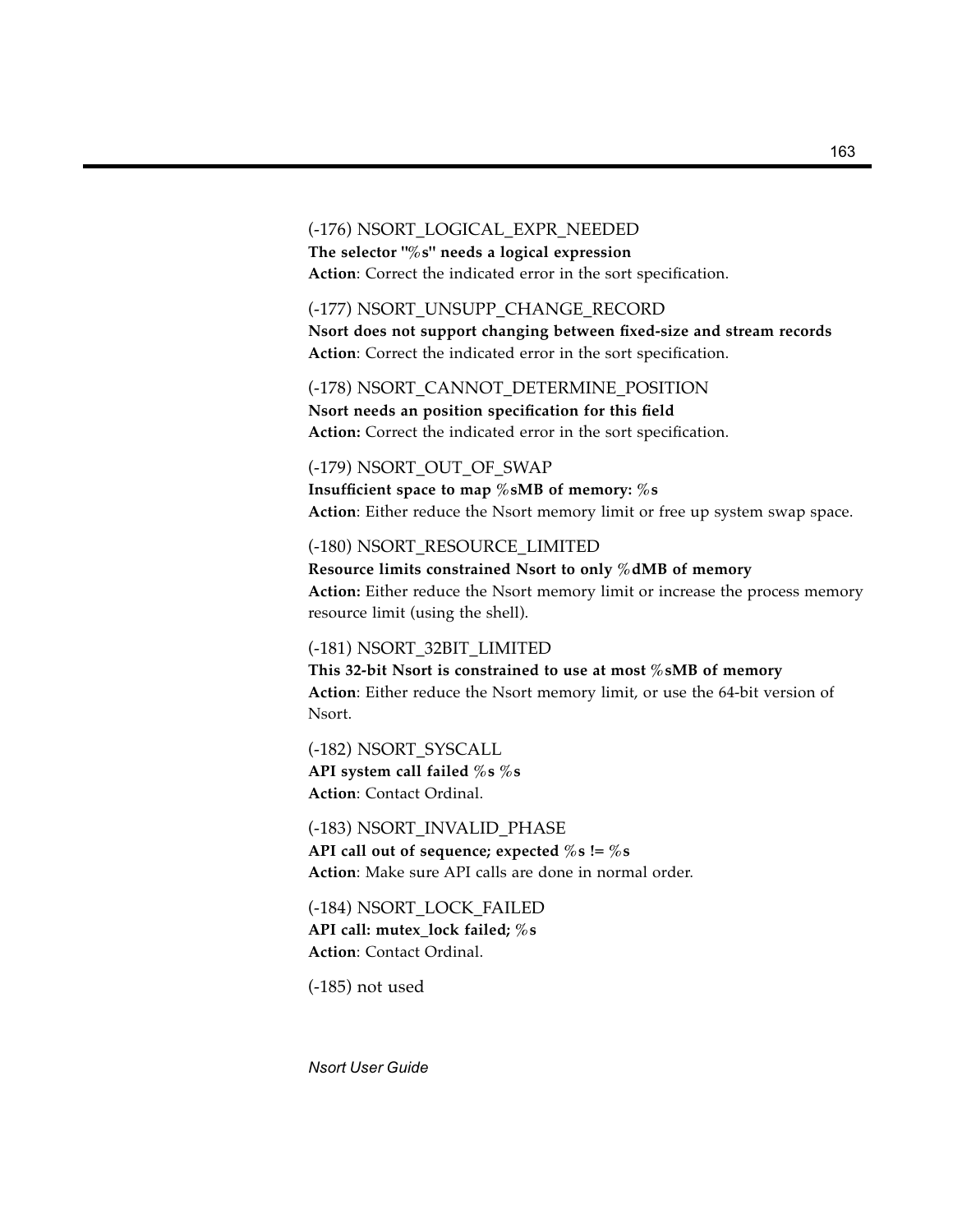(-186) NSORT\_UNLOCK\_FAILED **API call: mutex\_unlock failed; %s Action**: Contact Ordinal.

(-187) NSORT\_COMPARE\_UNDECLARED **The comparison function "%s" has not been declared Action**: Correct the indicated error in the sort specification.

(-188) NSORT\_FOLD\_POINTER **The 'fold\_upper' and 'fold\_lower' modifiers are currently supported only for pointer sorts Action**: Don't specify a sort method of "record" to use fold\_upper or fold lower.

(-189) NSORT\_THREAD\_CREATE **Nsort could not create a thread: %s Action**: Contact Ordinal.

(-190) NSORT\_PWRITE64\_ERROR

**pwrite64 system call does not work on this Solaris 2.7 server, please install Solaris patch 106980-18 Action**: Install specified Solaris patch.

(-191) NSORT\_BAD\_MERGE\_INPUT **The merge input callback function is not defined Action**: Define a merge input callback function in the nsort\_merge\_define() call.

(-192) NSORT\_BAD\_MERGE\_WIDTH **The merge width has not been specified Action**: Define a merge width in the nsort\_merge\_define() call.

(-193) NSORT\_API\_DEFINE\_MERGE **Merge is not allowed with nsort\_define(), use nsort\_merge\_define() instead Action:** Drop the -merge statement with nsort\_define(), or use nsort\_merge\_define() to initiate a merge.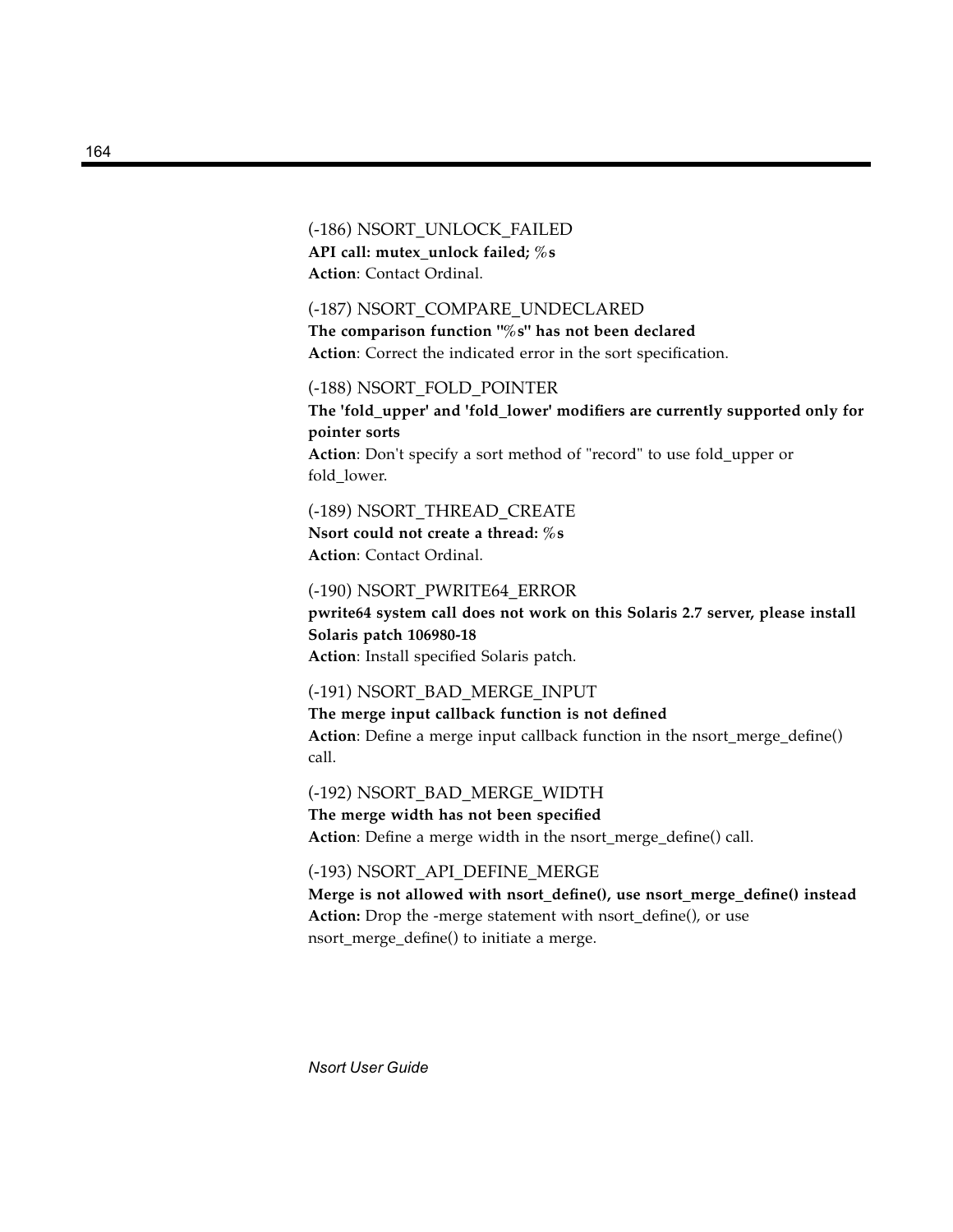(-194) NSORT\_API\_MERGE\_INPUT **Input file definitions are not allowed with nsort\_merge\_define() Action**: Remove input file specifications with nsort\_merge\_define().

(-195) NSORT\_UNKNOWN\_SCALE **Invalid numeric scale in "%s"; supported values are [kmg] Action**: Modify the scale suffix for the number being specified.

(-196) NSORT\_NUMBER\_OVERFLOW **The number in "%s" is too large for a 64-bit integer Action**: Modify the specified number.

(-197) NSORT\_NEEDS\_STRING **A character string is needed here Action**: Provide the needed character string.

(-198) NSORT\_EXTRA\_DOES **Syntax error: this operator already has a 'does' modifier Action**: Delete the redundant does.

(-199) NSORT\_EXTRA\_NOT **Syntax error: this operator already has 'not' modifier Action**: Delete the redundant not.

(-200) NSORT\_NOT\_UNSUPPORTED **Syntax error: this operator does not support the 'not' modifier Action**: Delete the unsupported not.

(-201) NSORT\_IN\_REC\_SIZE\_REQUIRED **The input format statement needs an integer record size Action**: Provide the record size in the format statement.

(-202) NSORT\_BAD\_BIT\_FIELD **Illegal bit field declaration Action**: Correct the bit field declaration.

(-203) NSORT\_BIT\_POSITION\_TOO\_LARGE **Bit field offsets can range from 0 through 7 Action**: Correct the bit field offset to 0-7 or position to 1-8.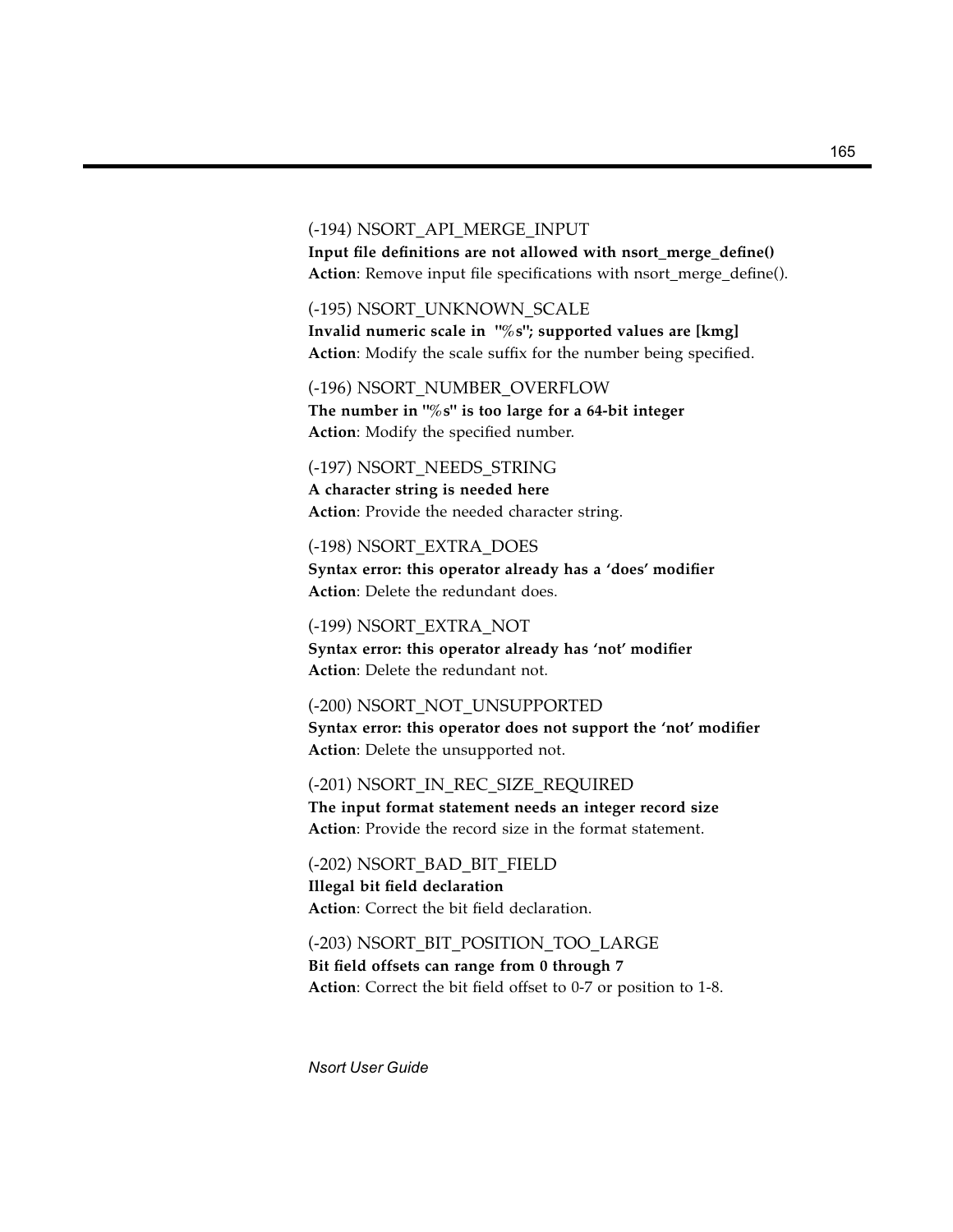(-204) NSORT\_BIT\_SIZE\_TOO\_LARGE **Bit field sizes cannot exceed their position: Action**: Reduce the bit field size to fit be within a byte.

(-205) NSORT\_REFORMAT\_NEEDS\_MAXSIZE **Please specify a maximum size for the variable string field "%s" Action**: Provide the maximum size for the named field.

(-206) NSORT\_VALUE\_CONTAINS\_SPECIAL **The "%s" value "%s" may not contain the %s Action**: Correct the nsort value.

(-207) NSORT\_PARTIAL\_VARIABLE\_RECORD **The last record "%s" (offset %s) would extend beyond the end of the file Action**: Fix record at the end of the file.

(-208) NSORT\_EXTRA\_FORMAT **The format of this file has already been specified Action**: Remove the duplicate format statement.

(-209) NSORT\_SIZE\_BEYOND\_LICENSE **This sort is larger than the license key allows Action**: Reduce the input size or obtain a license with a larger input size limit.

(-210) NSORT\_PACKED\_SIZE\_TOO\_LARGE **The size of a packed decimal field cannot exceed 31 Action**: Correct the size of the packed decimal field.

(-211) NSORT\_PACKED\_OVERFLOW **The number in "%s" is too large for a packed decimal field Action**: Correct to the too large number.

(-212) NSORT\_MERGE\_INPUT\_CALLBACK\_OVERWRITE **The merge input callback function for input stream %s offset %s size %s wrote beyond the end of the buffer Action**: Correct the merge input callback function to not overwrite the buffer.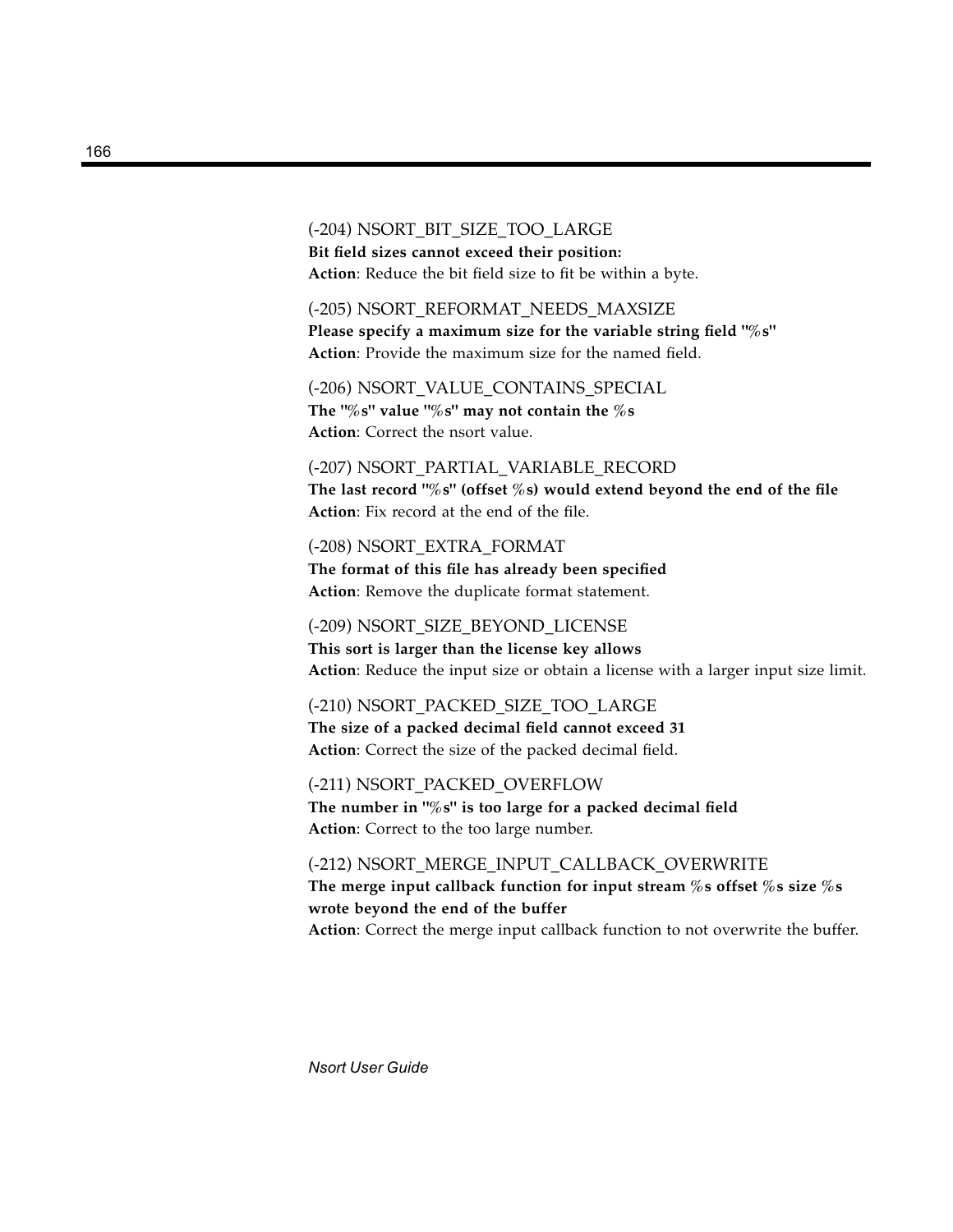(-213) NSORT\_USER\_RAISED\_ERROR **User-defined comparison or merge input callback error: %s Action**: Fix the error raised by the comparison or callback function.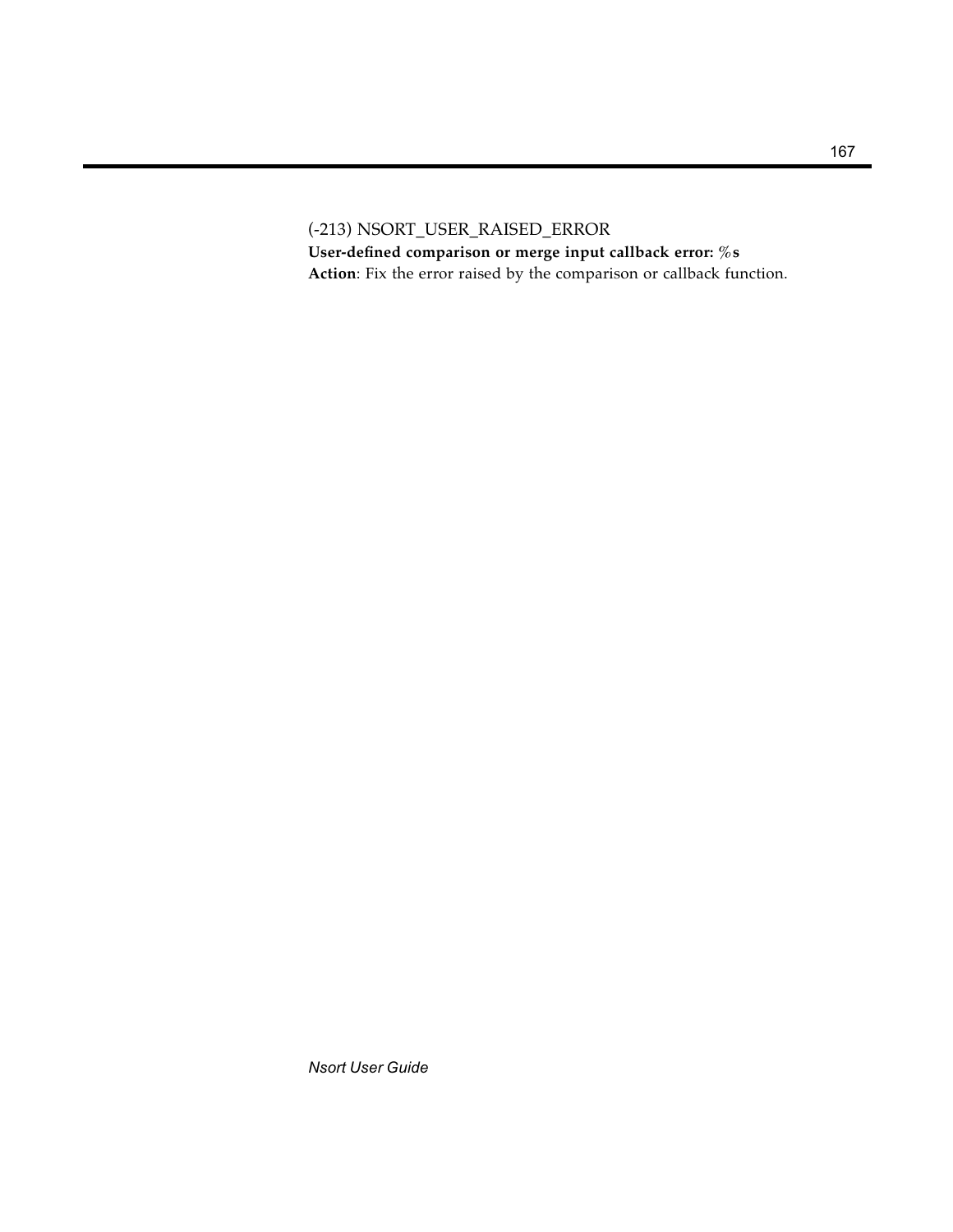# **Warnings**

(1) NSORT\_END\_OF\_OUTPUT **All records have been returned Action**: None.

(2) NSORT\_CLOSE\_FAILED **The file "%s" was not closed: %s Action:** None.

(3) NSORT\_UNLINK\_FAILED **The temp file "%s" could not be removed: %s Action**: None.

(4) NSORT\_MEMORY\_MINIMAL **This operation appears to need %sMB of memory; excessive paging is possible; continuing Action**: Increase Nsort's memory limit for better performance.

(5) NSORT\_EXCESSIVE\_PAGING **Performance caution: Excessive paging (%s faults) detected Action**: Nsort's memory limit (specified or default) is larger than the amount of physical memory available to it. Try reducing the memory limit.

(6) NSORT\_REDUCING\_IOSIZE **The default i/o transfer size of %s is too large for available memory; reducing to %s Action**: Either eliminate input file transfer size specifications for the merge, or reduce them to the result size indicated in the warning message.

(7) NSORT\_PMTRACE\_PROBLEM **Peformance Co-Pilot pmdatrace error for %s: %s Action**: Contact Ordinal.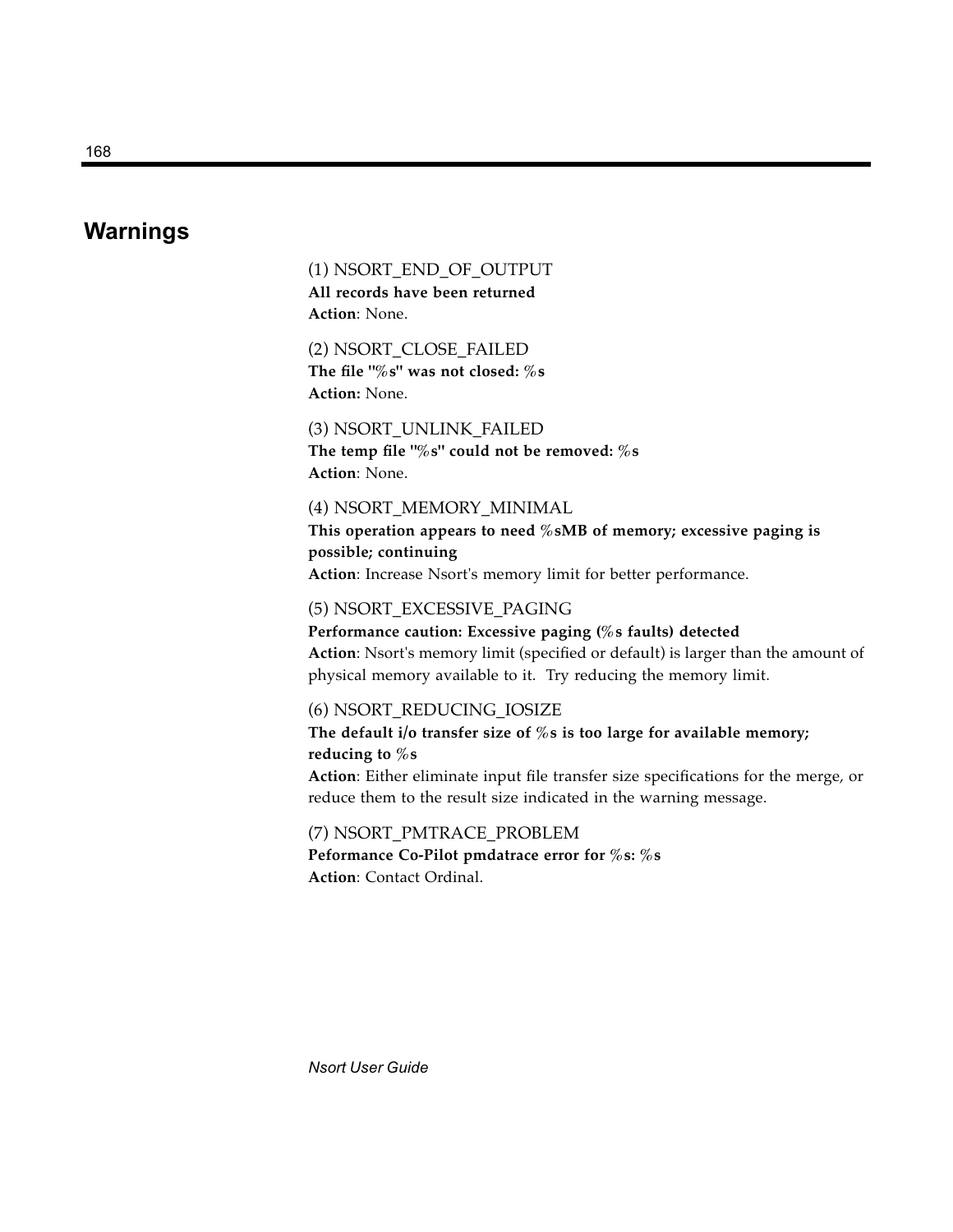#### (8) NSORT\_SUMMARIZE\_OVERFLOWED

## **Some summarizations would have overflowed; the output may contain duplicate keys**

**Action**: Increase the maximum field size of the summarized field so that all unique sets of keys will have only one record in the output.

(9) not used

## (10) NSORT\_CPU\_REQ\_TOOBIG

#### **This system's processor count is only %s**

**Action**: Reduce the requested processor count to the number indicated in the warning message.

#### (11) NSORT\_CPU\_REQ\_RESTRICTED

## **This system has only %s out of %s processors available to you Action:** Reduce the requested processor count to the number indicated in the warning message.

#### (12) NSORT\_RECSORT\_OUTFILES

## **Multiple output files requires pointer sorts; continuing Action:** Either delete the -method=record directive, or specify only one output file.

#### (13) NSORT\_POINTER\_SORT\_ONLY

# **Output file editing and selection require pointer sorts; continuing**

**Action**: Either delete the -method=record directive, or delete the include, omit and reformat directives.

#### (14) NSORT\_TEMPFS\_INAPPROPRIATE

#### **%s is on a tmpfs filesystem; this may cause poor performance**

**Action**: Don't specify a paging-based temporary file system on Solaris (e.g. /tmp) for the the temporary file. For better performance (especially with large data sets) use normal file systems such as /var/tmp.

#### (15) NSORT\_CONVERSIONS\_OVERFLOWED

**The values of %s expressions were too large to fit in their derived fields Action**: Increase the size of a derived field to avoid overflow.

(16) not used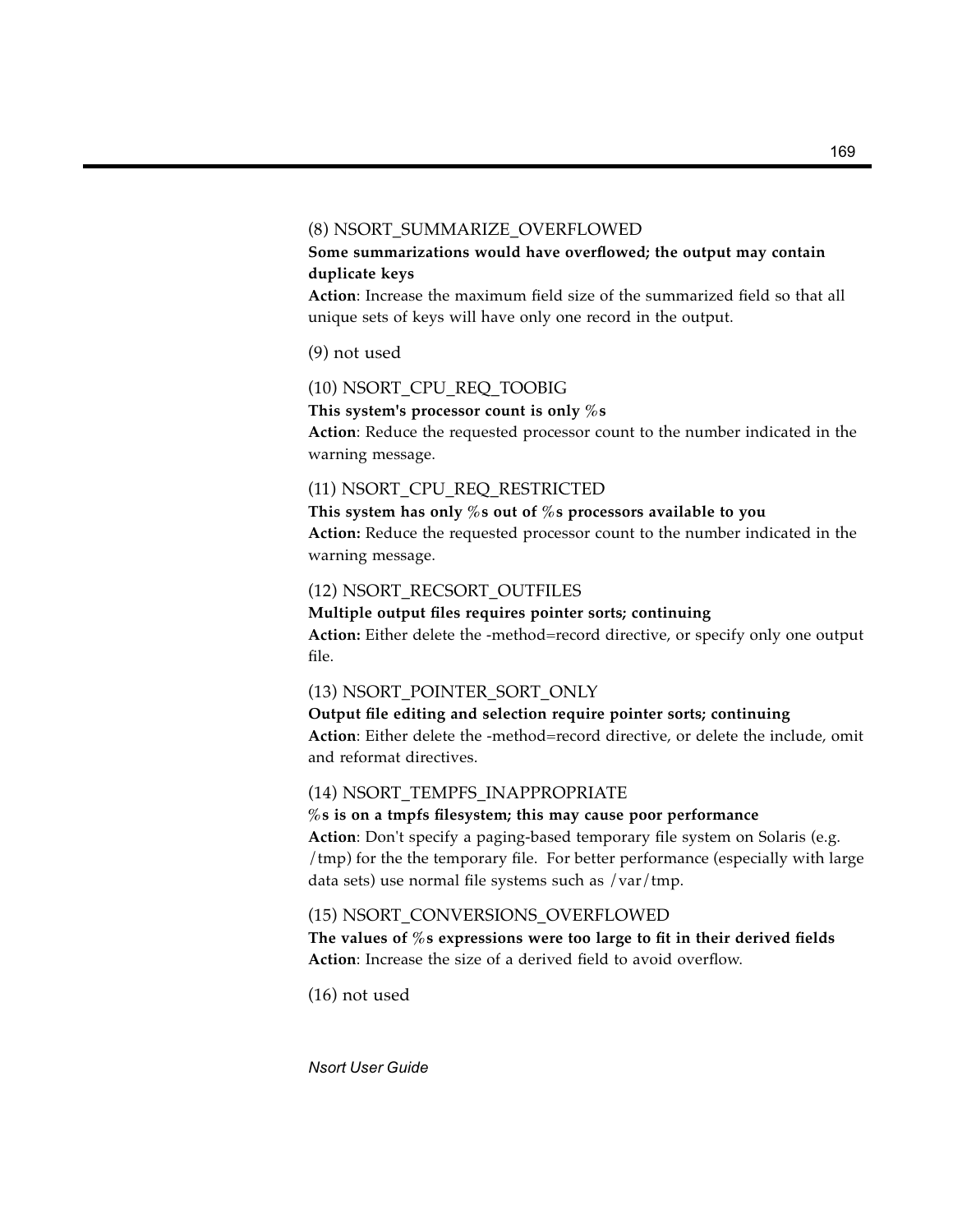(17) not used

(18) NSORT\_MLDLINK **Process\_mldlink() failed in sproc %s: %s Action**: Contact Ordinal.

(19) NSORT\_RUNANYWHERE **Sysmp(RUNANYWHERE) failed in sproc %s: %s Action:** Contact Ordinal.

(20) NSORT\_UNDEFINED\_KEY **The semantics for the key %s are not defined Action**: Using the Unix sort sematics for specifying the ending position of a key, do not specify both a last chararter of 0 and the skip blanks modifier ('b').

(21) NSORT\_KEY\_TOO\_SHORT **The key "%s" starts after it ends Action**: Correct the indicated error in the sort specification.

(22) NSORT\_DETAIL\_IO **Error writing detailed statistics log "%s" at %s bytes: %s; continuing without detail log Action**: Contact Ordinal.

#### (23) NSORT\_RETURN\_BUF\_SMALL

**The return buf is too small (size %s) to hold the next result record (size %d) Action**: Either increase the size of the buffer passed to nsort\_return\_recs() so that it is large enough to hold the maximum record size, or reduce the maximum record size using -format=maximum:N.

(24) NSORT\_IGNORING\_KEY

**The key "%s" is the same as "%s"; ignoring it Action**: Delete the duplicate use of a key in the sort specification.

#### (25) NSORT\_DELIMITER\_ADDED

**The file "%s" did not end with the record delimiter [but %s]; one has been added** 

**Action**: Make sure the input file is correct and the correct record delimiter is specified. If necessary, add a record delimiter to the end of the input file.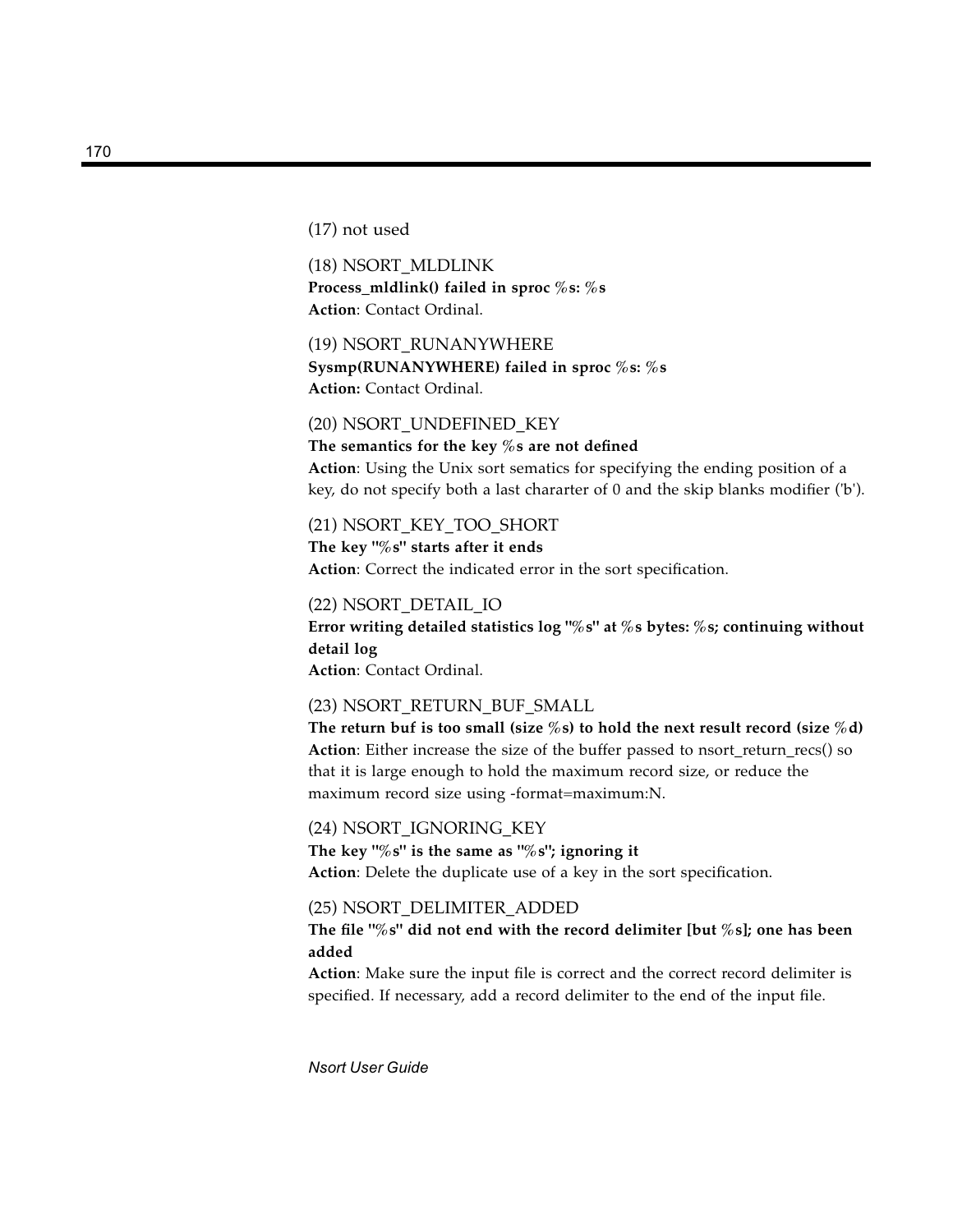(26) NSORT\_PREALLOCATE **Preallocation failure "%s" : %s Action**: Make sure you have the correct privilege for preallocation (SE\_MANAGE\_VOLUME\_NAME for Windows systems).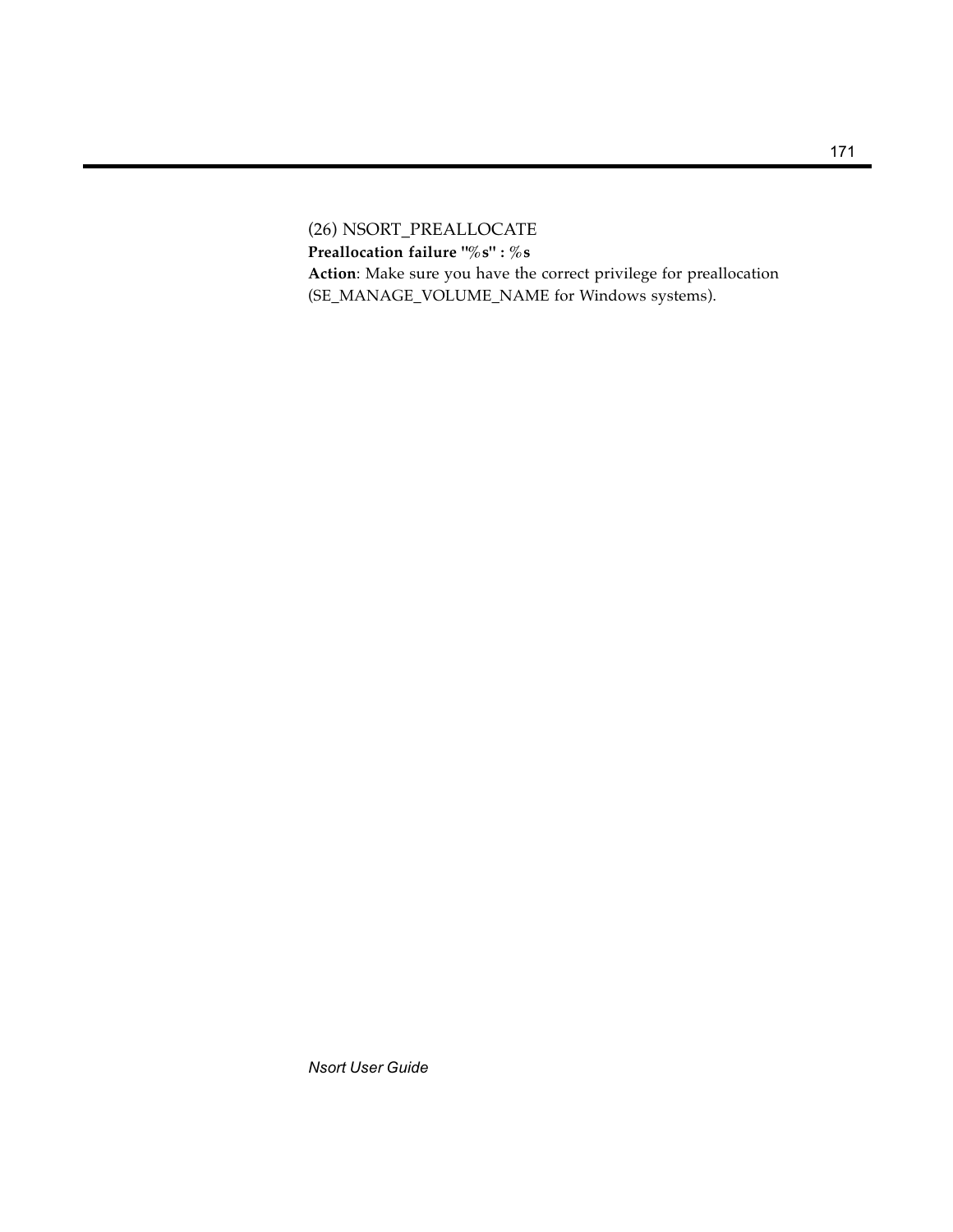172

*Nsort User Guide*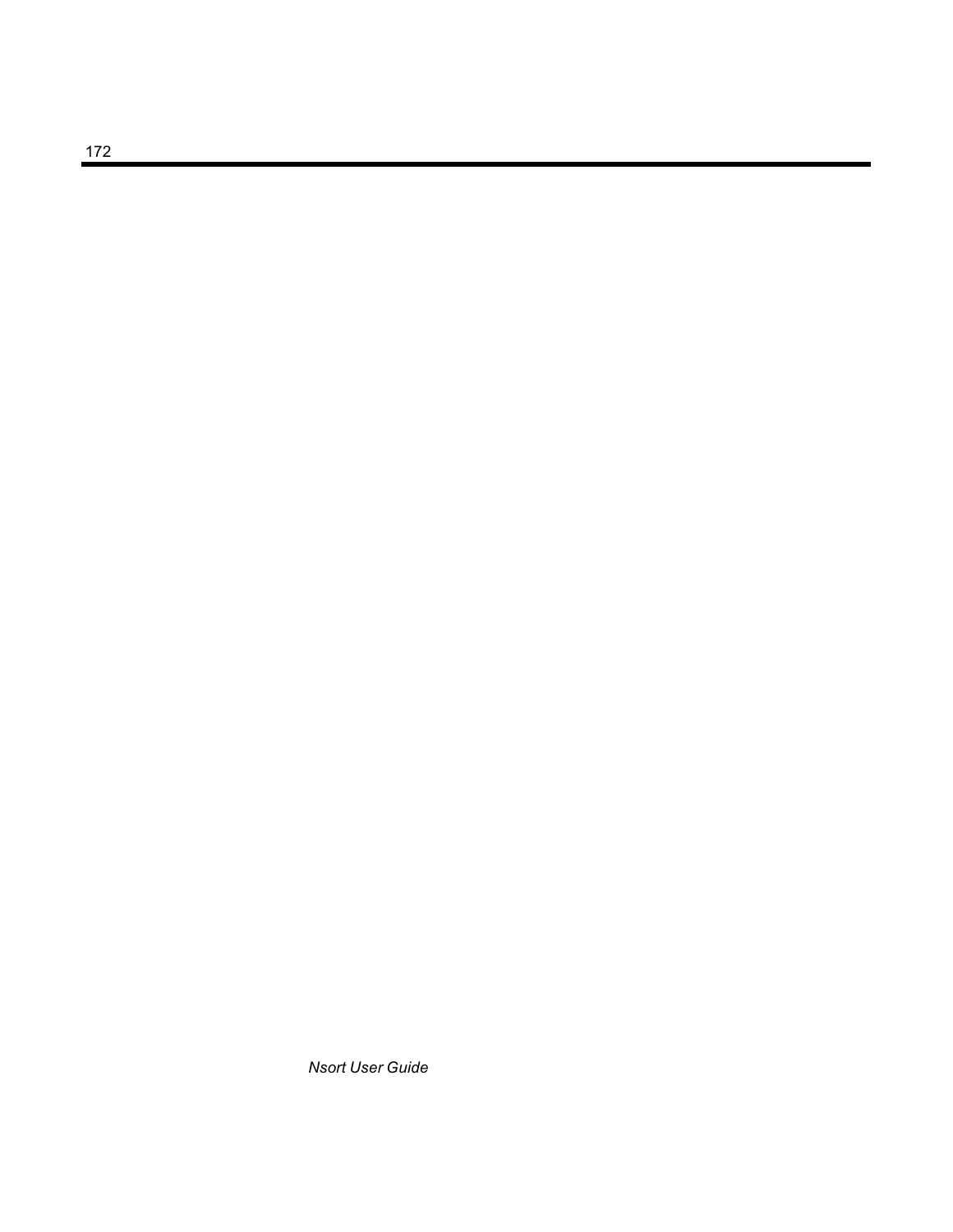# **Index**

## A

access mode, [104](#page-115-0) aggregate, [76](#page-87-0) API, [113](#page-124-0) API usage merge, [127](#page-138-0) sort, [116](#page-127-0) applications, [2](#page-13-0) **ascending** qualifier, [66](#page-77-0)

# B

beginning field number, [57](#page-68-0) binary coded decimal, [67](#page-78-0) binary data type, [67](#page-78-1) **binary** qualifier, [67](#page-78-1) bit data type, [68](#page-79-0) **bit** qualifier, [68](#page-79-0) buffered file i/o, [104](#page-115-0) byte-position fields, [55](#page-66-0)

# C

character constants, [30,](#page-41-0) [31](#page-42-0) character data type, [68](#page-79-1) character pad, [68](#page-79-2) **character** qualifier, [68](#page-79-1)

command configuration, [42](#page-53-0) data definition, [33](#page-44-0), [45](#page-56-0) field definition, [35,](#page-46-0) [52](#page-63-0) file definition, [40](#page-51-0) format definition, [34](#page-45-0) key definition, [36](#page-47-0), [64](#page-75-0) Nsort, [30](#page-41-0) performance, [42](#page-53-0) precedence, [32](#page-43-0) processing, [32](#page-43-0) record definition, [34](#page-45-0) sort definition, [38](#page-49-0) command line, [17](#page-28-0) POSIX sort compatible, [23](#page-34-0) standard, [19](#page-30-0) Windows sort compatible, [26](#page-37-0) compiling, [114](#page-125-0) **condition** command, [95](#page-106-0) conditional expressions, [94](#page-105-0) conditions, [95](#page-106-0) configuration, [15,](#page-26-0) [97](#page-108-0) configuration statements, [42](#page-53-0) constant character, [30](#page-41-0), [31](#page-42-0) **CONTAINS** relationship operator, [95](#page-106-1) count limiting records read, [83](#page-94-0)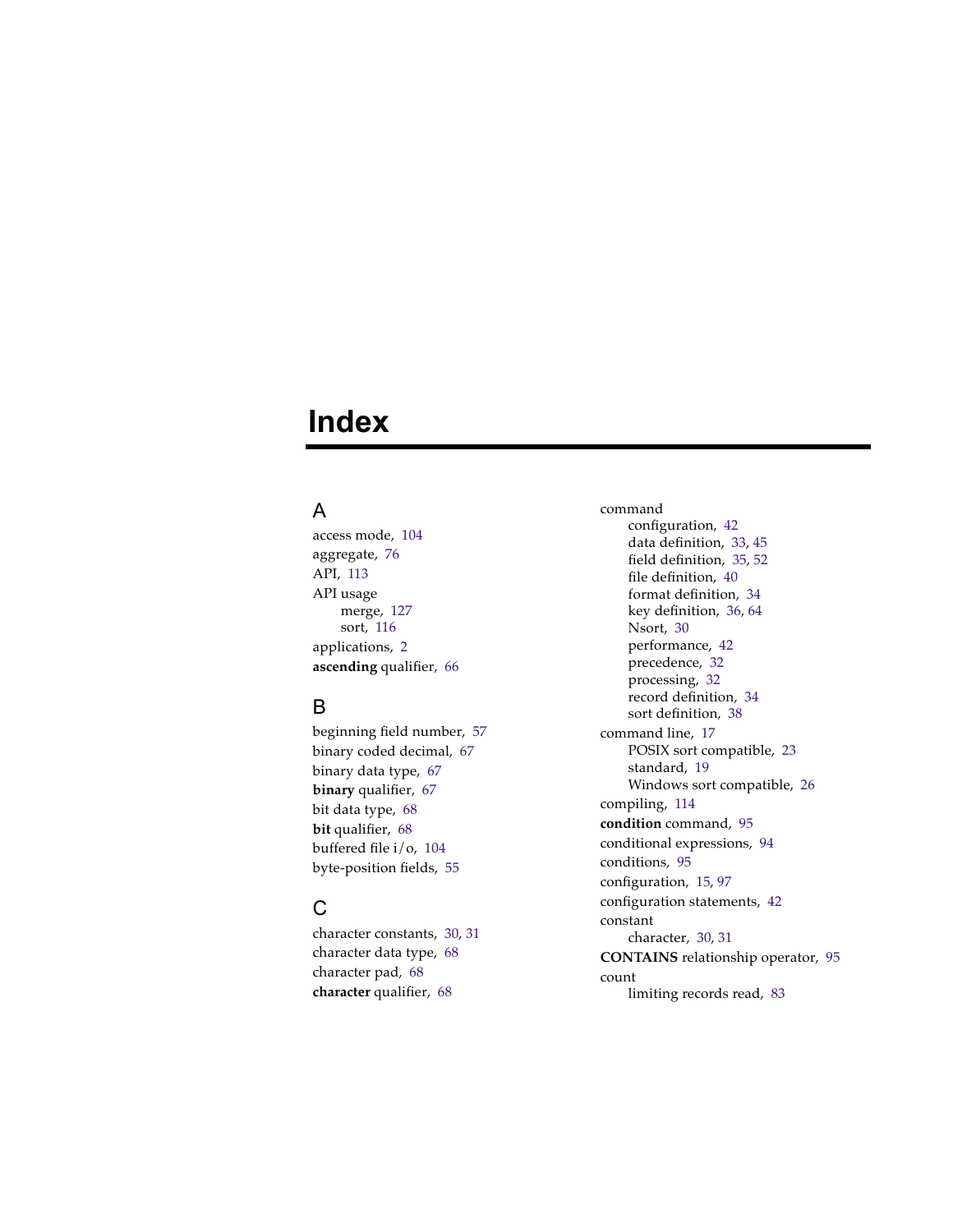simultaneous i/o requests, [105](#page-116-0) **count** option limiting records read, [83](#page-94-0) **count** qualifier for file i/o, [105](#page-116-0) counting records by key value, [92](#page-103-0) **CT** relationship operator, [95](#page-106-1)

## D

data definition statements, [33,](#page-44-0) [45](#page-56-0) describing sort, [45](#page-56-0) input size, [111](#page-122-0) transformation, [80](#page-91-0) data type, [37](#page-48-0), [67](#page-78-2) binary, [67](#page-78-1) binary coded decimal, [67](#page-78-0) bit, [68](#page-79-0) character, [68](#page-79-1) decimal, [69](#page-80-0) floating point, [69](#page-80-1) double-precision, [69](#page-80-2) integer, [67](#page-78-1) month, [70](#page-81-0) packed, [67](#page-78-0) POSIX style, [62](#page-73-0) unsigned, [67](#page-78-1) data warehouse, [2](#page-13-0) database administrator, [2](#page-13-0) dataset size, [111](#page-122-0) decimal data type, [69](#page-80-0) **decimal** qualifier, [69](#page-80-0) **default** field value qualifier, [50](#page-61-0) default temporary files, [108,](#page-119-0) [109](#page-120-0) definition statement data, [33,](#page-44-0) [45](#page-56-0) field, [35](#page-46-0), [52](#page-63-0) file, [40](#page-51-0) format, [34](#page-45-0) key, [36,](#page-47-0) [64](#page-75-0) record, [34](#page-45-0) sort, [38,](#page-49-0) [71](#page-82-0) delete duplicate records, [14](#page-25-0), [79](#page-90-0) delimited records, [49](#page-60-0) **delimiter** qualifier

field, [54](#page-65-0) record, [49](#page-60-0) **derived** command, [90](#page-101-0) derived fields, [11](#page-22-0), [90](#page-101-0) **descending** qualifier, [66](#page-77-1) described keys, [65](#page-76-0) describing sort data, [45](#page-56-0) describing your sort, [29](#page-40-0) **direct** file access mode, [104](#page-115-0) direct file i/o, [104](#page-115-0) disk access mode, [104](#page-115-0) i/o multiple simultaneous requests, [105](#page-116-0) transfer size, [105](#page-116-1) disk i/o, [104](#page-115-1) **DOES NOT CONTAIN** relationship operator, [95](#page-106-2) **double** qualifier, [69](#page-80-2) double-precision floating point data type, [69](#page-80-2) duplicate record deleting, [14](#page-25-0), [79](#page-90-0) **duplicates** command, [79](#page-90-0)

## E

EBCDIC, [68](#page-79-3) ending field number, [59](#page-70-0) environment variable, [22](#page-33-0) **EQ** relationship operator, [95](#page-106-3) error callbacks API, [139](#page-150-0) error handling API, [138](#page-149-0) example program merge, [131](#page-142-0) sort, [125](#page-136-0) expressions, [93](#page-104-0) conditional, [94](#page-105-0)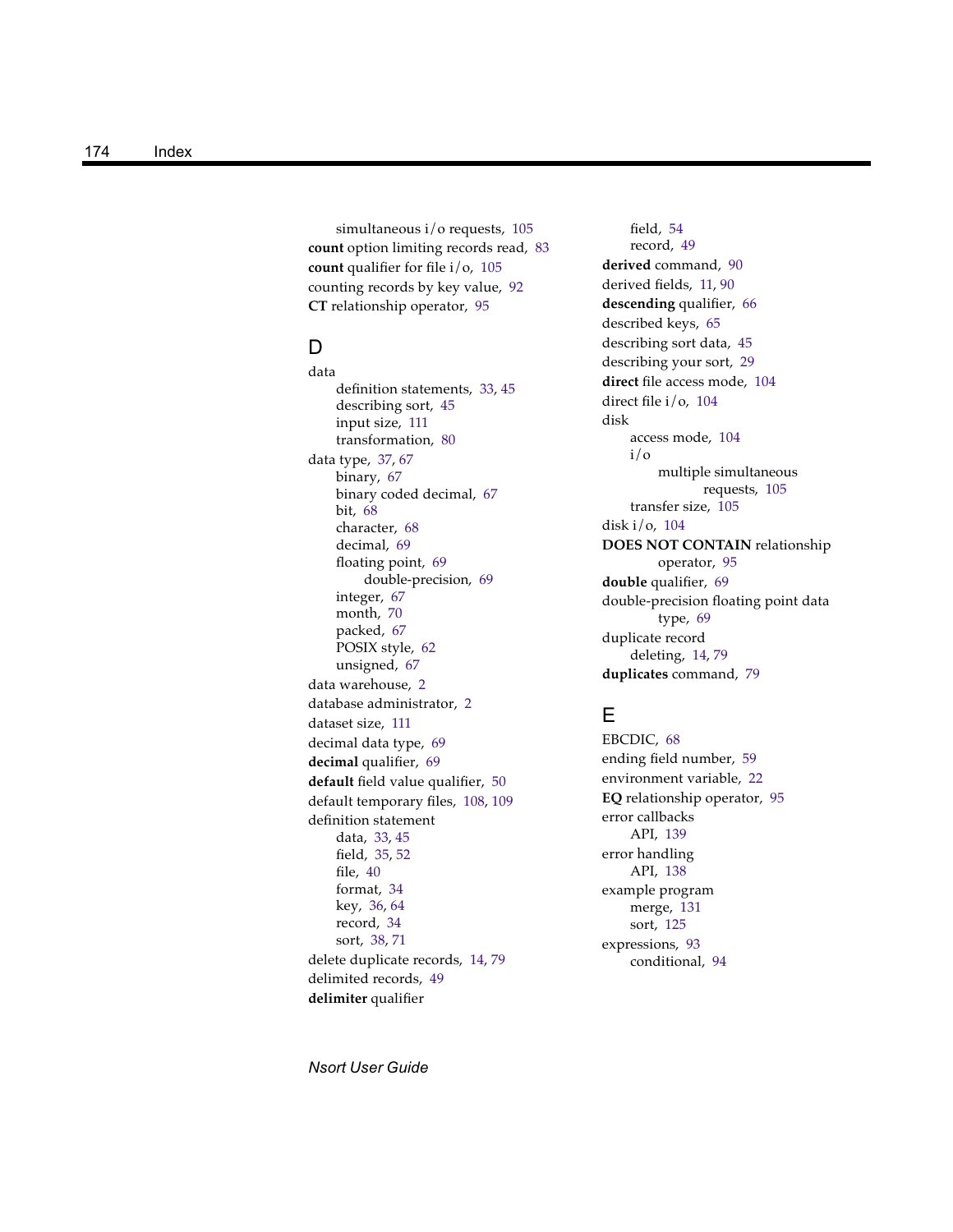## F

features merge, [6](#page-17-0) Nsort, [3](#page-14-0) sort, [5](#page-16-0) summarize, [8](#page-19-0) field beginning number, [57](#page-68-0) data types, [37](#page-48-0) definition statements, [35,](#page-46-0) [52](#page-63-0) delimiter qualifier, [54](#page-65-0) derived, [11,](#page-22-0) [90](#page-101-0) ending number, [59](#page-70-0) fold\_lower qualifier, [63](#page-74-0) fold\_upper qualifier, [63](#page-74-1) key, [64](#page-75-1) maximum\_size qualifier, [63](#page-74-2) name qualifier, [53](#page-64-0) offset qualifier, [63](#page-74-3) open-ended, [59](#page-70-1) pad qualifier, [63](#page-74-4) position qualifier, [55](#page-66-1) separator changing, [87](#page-98-0) separators, [49](#page-60-1) size qualifier, [53](#page-64-1) **field** command, [52](#page-63-0) fields byte-position, [55](#page-66-0) input, [56](#page-67-0) separated, [56](#page-67-1) separated vs. input, [56](#page-67-0) file access mode, [104](#page-115-0) definition statements, [40](#page-51-0) i/o, [104](#page-115-1) multiple simultaneous requests, [105](#page-116-0) options, [41](#page-52-0) outfile, [82](#page-93-0) multiple, [13](#page-24-0) specification, [20](#page-31-0) transfer size, [105](#page-116-1) fixed-length records, [47](#page-58-0)

**float** qualifier, [69](#page-80-1) floating point data type, [69](#page-80-1) double-precision, [69](#page-80-2) **fold\_lower** qualifier, [63](#page-74-0) **fold\_upper** qualifier, [63](#page-74-1) format definition statements, [34](#page-45-0) **format** statement, [46](#page-57-0) function library, [113](#page-124-0)

# G

**GE** relationship operator, [95](#page-106-4) global options, [21](#page-32-0) environment variable, [22](#page-33-0) systemwide default, [21](#page-32-1) user default, [22](#page-33-1) **GT** relationship operator, [95](#page-106-5)

## H

**hash** option, [101](#page-112-0) hashing keys, [101](#page-112-0)

# I

i/o, [104](#page-115-1) multiple simultaneous requests, [105](#page-116-0) **include** command, [81](#page-92-0) include records, [12,](#page-23-0) [81](#page-92-0) input fields, [56](#page-67-0) input file wildcards, [106](#page-117-0) input reformatting, [85](#page-96-0) input size, [111](#page-122-0) integer data type, [67](#page-78-1) **integer** qualifier, [67](#page-78-1)

# K

key ascending sort, [66](#page-77-0) data types, [37](#page-48-0) definition statements, [36,](#page-47-0) [64](#page-75-0) descending sort, [66](#page-77-0) described, [65](#page-76-0)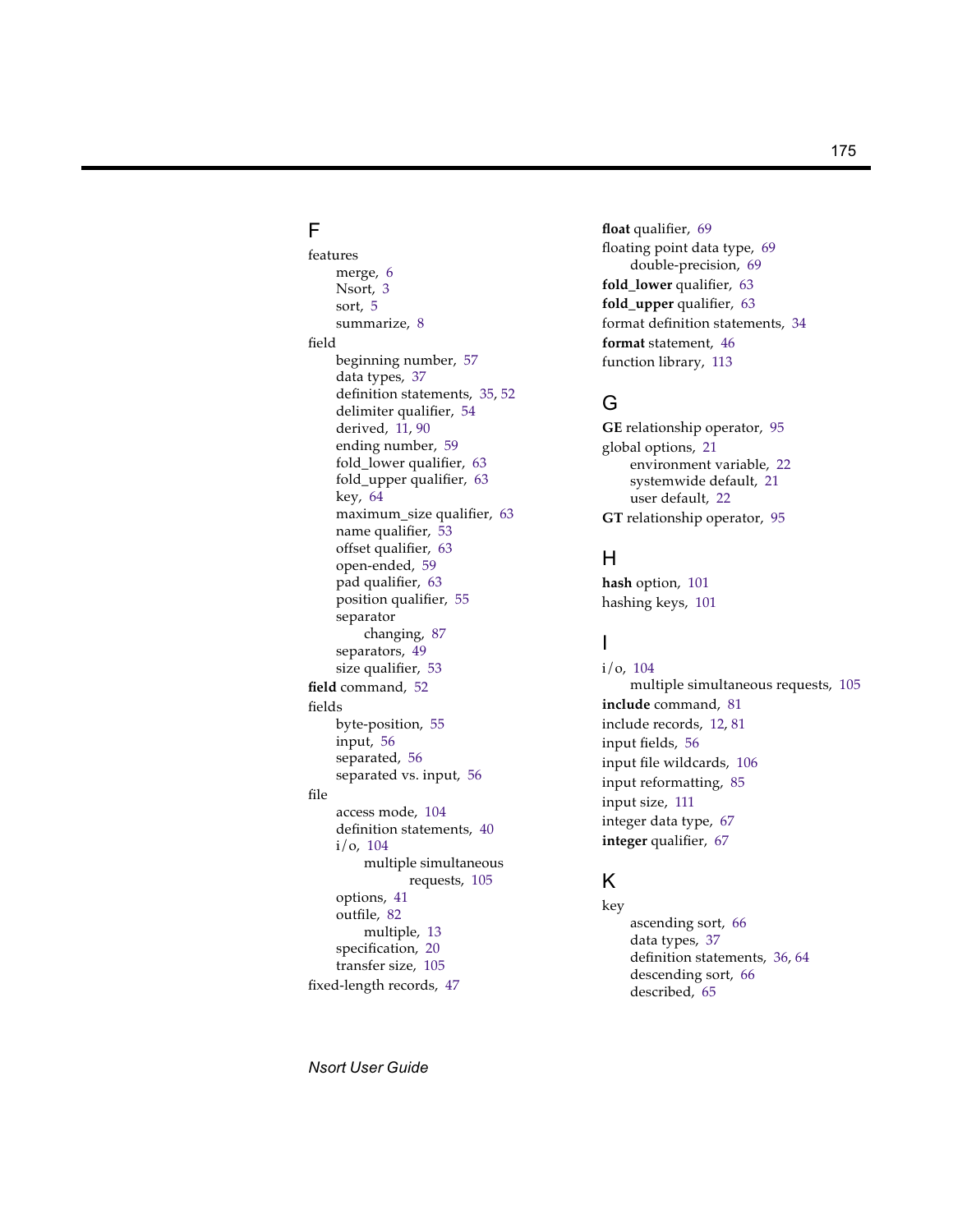field name qualifier, [65](#page-76-1) fields, [64](#page-75-1) hashing sort method, [101](#page-112-0) number qualifier, [66](#page-77-2) sort direction qualifier, [66](#page-77-0) **key** command described, [65](#page-76-0) named, [65](#page-76-1)

## L

**LE** relationship operator, [95](#page-106-6) length-prefix records, [48](#page-59-0) library, [113](#page-124-0) library name, [114](#page-125-1) linking, [114](#page-125-0) **LT** relationship operator, [95](#page-106-7)

## M

mapped file  $i/\sigma$ , [104](#page-115-0) **match** command, [96](#page-107-0) match detection, [96](#page-107-0) **maximum\_size** qualifier field, [63](#page-74-2) record, [51](#page-62-0) **memory** command, [98](#page-109-0) memory usage, [98](#page-109-0) merge, [74](#page-85-0) features, [6](#page-17-0) merge API, [127](#page-138-0) merge API example, [131](#page-142-0) **merge** command, [74](#page-85-0) merge input callback, [129](#page-140-0) method sort, [100](#page-111-0) key hashing, [101](#page-112-0) **method** command, [100](#page-111-0) **minimum\_size** qualifier record, [51](#page-62-0) month data type, [70](#page-81-0) **month** qualifier, [70](#page-81-0) multiple output files, [13](#page-24-0)

multiple simultaneous i/o requests, [105](#page-116-0)

## N

**name** qualifier fields, [53](#page-64-0) named keys, [65](#page-76-1) **NC** relationship operator, [95](#page-106-2) **NE** relationship operator, [95](#page-106-8) **no\_duplicates** command, [79](#page-90-0) **no\_statistics** command, [102](#page-113-0) NSORT environment variable, [22](#page-33-0) Nsort features, [3](#page-14-0) Nsort statements, [30](#page-41-0) nsort.param file, [21](#page-32-1) **nsort\_declare\_function** API call, [136](#page-147-0) **nsort\_define** API call, [117](#page-128-0) **nsort\_end** API call, [123](#page-134-0) **nsort\_get\_stats** API call, [121](#page-132-0) **nsort\_merge\_define** API call, [128](#page-139-0) **nsort\_print\_stats** API call, [122](#page-133-0) **nsort\_raise\_error** API call, [141](#page-152-0) **nsort\_release\_end** API call, [119](#page-130-0) **nsort\_release\_recs** API call, [118](#page-129-0) **nsort\_return\_recs** API call, [120](#page-131-0) **nsort\_version** API call, [124](#page-135-0) number of processes, [99](#page-110-0) number of threads, [99](#page-110-0) **number** qualifier, [66](#page-77-2) numbered keys, [66](#page-77-2)

# O

**offset** qualifier, [63](#page-74-3) **omit** command, [81](#page-92-0) omit records, [12,](#page-23-0) [81](#page-92-0) open-ended fields, [59](#page-70-1) operator does not contain, [95](#page-106-2) option environment variable, [22](#page-33-0) file, [41](#page-52-0)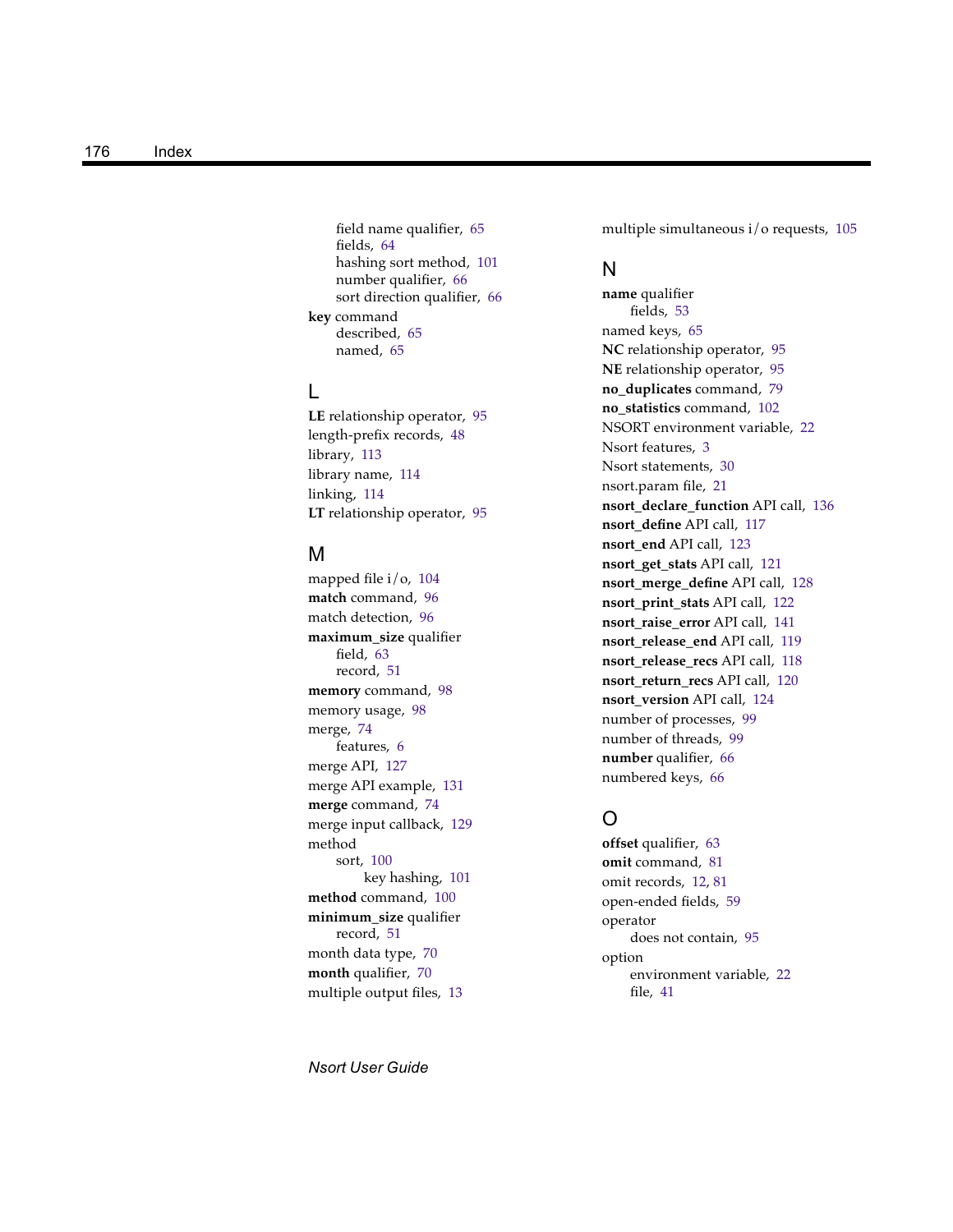global, [21](#page-32-0) environment variable, [22](#page-33-0) systemwide default, [21](#page-32-1) user default, [22](#page-33-1) record size, [48](#page-59-0) sort method, [43](#page-54-0) systemwide default, [21](#page-32-1) user default, [22](#page-33-1) outfile selection, [82](#page-93-0) output files multiple, [13](#page-24-0) output reformatting, [86](#page-97-0)

## P

packed data type, [67](#page-78-0) **packed** qualifier, [67](#page-78-0) **pad** qualifier, [63](#page-74-4), [68](#page-79-2) performance, [15,](#page-26-0) [97](#page-108-0) performance statements, [42](#page-53-0) **position** qualifier, [55](#page-66-1) **posix** command line argument, [25](#page-36-0) POSIX sort compatible command line, [23](#page-34-0) POSIX-style data types, [62](#page-73-0) preallocate file qualifier, [107](#page-118-0) preallocte file qualifier, [109](#page-120-1) prefix length records, [48](#page-59-0) presorting, [2](#page-13-0) processes number of, [99](#page-110-0) **processes** command, [99](#page-110-0) processing commands, [32](#page-43-0) projection *see* reformat, [84](#page-95-0)

## $\Omega$

qualifier default field, [50](#page-61-0) field delimiter, [54](#page-65-0) fold\_lower, [63](#page-74-0) fold\_upper, [63](#page-74-1)

maximum\_size, [63](#page-74-2) name, [53](#page-64-0) offset, [63](#page-74-3) pad, [63](#page-74-4) position, [55](#page-66-1) size, [53](#page-64-1) field separators, [49](#page-60-1) key ascending, [66](#page-77-0) descending, [66](#page-77-0) name, [65](#page-76-1) number, [66](#page-77-2) sort direction, [66](#page-77-0) record delimiter, [49](#page-60-0) maximum\_size, [51](#page-62-0) minimum\_size, [51](#page-62-0) size, [47](#page-58-0) skip\_blanks, [50](#page-61-1)

# R

record definition statements, [34](#page-45-0) delete duplicates, [14,](#page-25-0) [79](#page-90-0) delimited, [49](#page-60-0) delimiter changing, [87](#page-98-0) fixed-length, [47](#page-58-0) format, [46](#page-57-0) changing, [87](#page-98-0) include, [12](#page-23-0), [81](#page-92-0) length-prefix, [48](#page-59-0) limiting count read, [83](#page-94-0) maximum size, [51](#page-62-0) minimum size, [51](#page-62-0) omit, [12,](#page-23-0) [81](#page-92-0) reformat, [10](#page-21-0) on input, [85](#page-96-0) on output, [86](#page-97-0) restrictions, [88](#page-99-0) selection, [12](#page-23-0), [81](#page-92-0) variable-length, [48](#page-59-0) reformat, [84](#page-95-0) on input, [85](#page-96-0) on output, [86](#page-97-0)

177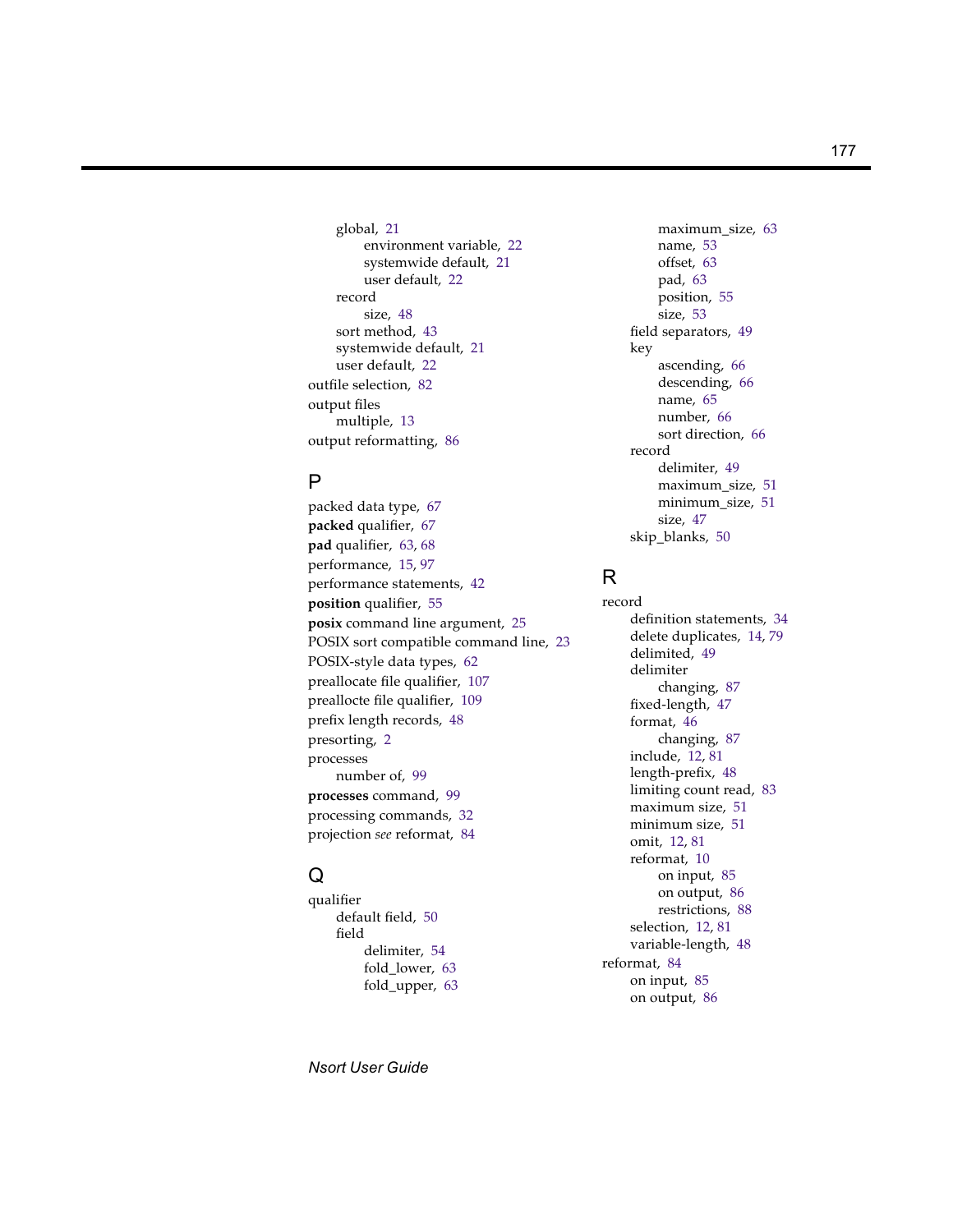record, [10](#page-21-0) restrictions, [88](#page-99-0) **reformat** command, [84](#page-95-0) relationship operator contains, [95](#page-106-1) equal, [95](#page-106-3) greater than, [95](#page-106-5) greater than or equal, [95](#page-106-4) less than, [95](#page-106-7) less than or equal, [95](#page-106-6) not equal, [95](#page-106-8)

## S

select records, [12,](#page-23-0) [81](#page-92-0) separated fields, [56](#page-67-1) **separator** qualifier, [49](#page-60-1) **size** variable option, [48](#page-59-0) **size** qualifier field, [53](#page-64-1) record, [47](#page-58-0) **skip\_blanks** qualifier, [50](#page-61-1) sort, [72,](#page-83-0) [76](#page-87-0) ascending, [66](#page-77-0) data description, [45](#page-56-0) definition statements, [38,](#page-49-0) [71](#page-82-0) delete duplicate records, [14](#page-25-0) descending, [66](#page-77-0) describing, [29](#page-40-0) features, [5](#page-16-0) merge, [74](#page-85-0) features, [6](#page-17-0) method key hashing, [101](#page-112-0) method options, [43](#page-54-0) methods, [100](#page-111-0) statistics, [102](#page-113-0) subtotal, [76](#page-87-0) summarize, [76](#page-87-0) features, [8](#page-19-0) sort API, [116](#page-127-0) sort API example, [125](#page-136-0) sort subroutine library, [113](#page-124-0)

specification files, [20](#page-31-0) standard command line, [19](#page-30-0) standard subroutine usage merge, [127](#page-138-0) sort, [116](#page-127-0) statement configuration, [42](#page-53-0) data definition, [33,](#page-44-0) [45](#page-56-0) field definition, [35](#page-46-0), [52](#page-63-0) file definition, [40](#page-51-0) format definition, [34](#page-45-0) key definition, [36](#page-47-0), [64](#page-75-0) Nsort, [30](#page-41-0) performance, [42](#page-53-0) precedence, [32](#page-43-0) processing, [32](#page-43-0) record definition, [34](#page-45-0) sort definition, [38](#page-49-0), [71](#page-82-0) statistics, [102](#page-113-0) API, [121](#page-132-0), [122](#page-133-0) **statistics** command, [102](#page-113-0) string data type, [68](#page-79-1) subroutine library, [113](#page-124-0) subroutine usage merge, [127](#page-138-0) sort, [116](#page-127-0) subtotal, [76](#page-87-0) summarize, [76](#page-87-0) features, [8](#page-19-0) systemwide default options, [21](#page-32-1)

## T

temporary file wildcards, [108](#page-119-1) text data type, [68](#page-79-1) threads number of, [99](#page-110-0) **threads** command, [99](#page-110-0) transfer size, [105](#page-116-1) **transfer\_size** option, [105](#page-116-1) transforming data, [80](#page-91-0)